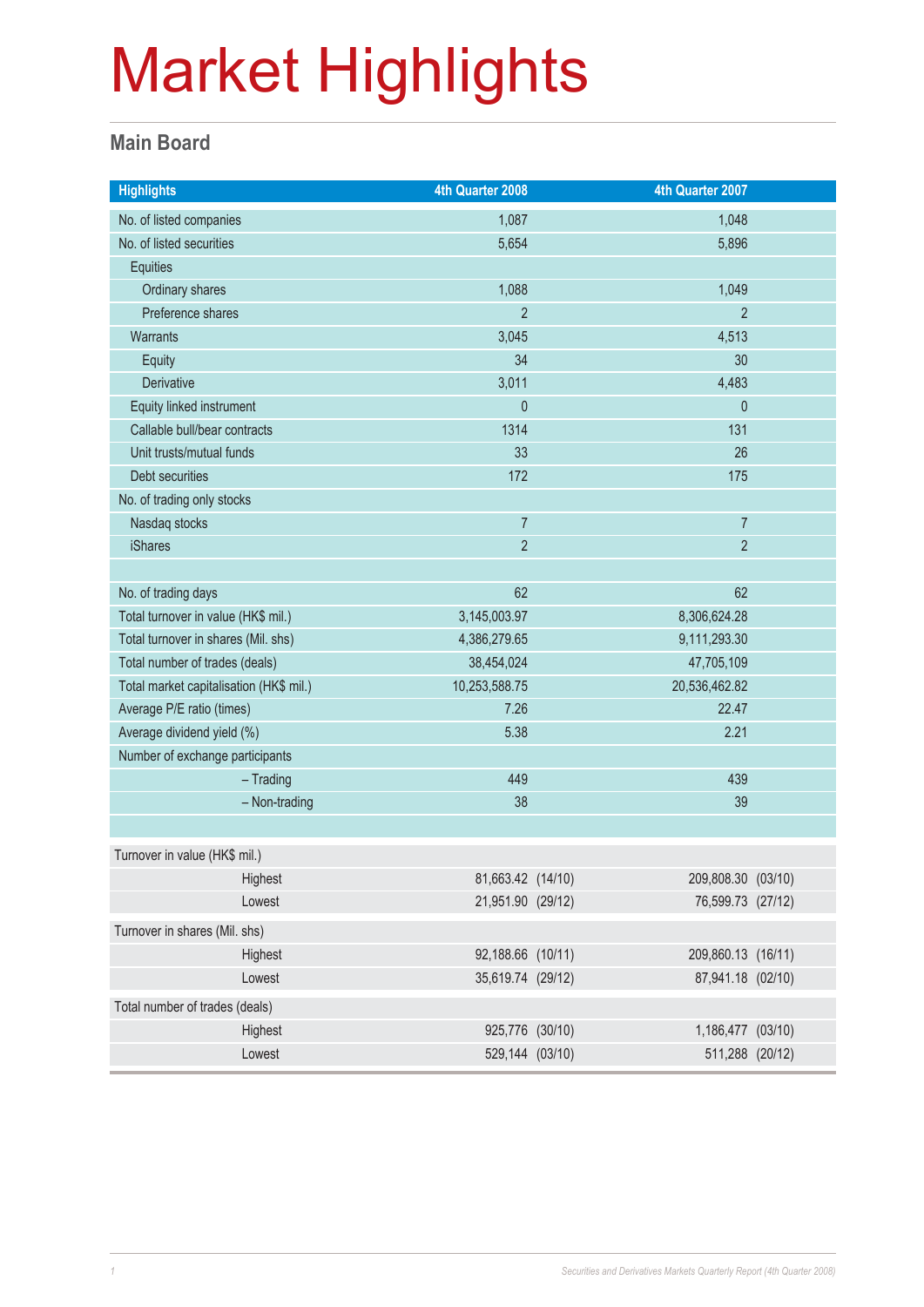#### **Growth Enterprise Market (GEM)**

| 4th Quarter 2008 | 4th Quarter 2007                                                                                      |                |
|------------------|-------------------------------------------------------------------------------------------------------|----------------|
| 174              | 193                                                                                                   |                |
| 177              | 196                                                                                                   |                |
| 174              | 193                                                                                                   |                |
| 3                | $\mathfrak{S}$                                                                                        |                |
|                  |                                                                                                       |                |
| 62               | 62                                                                                                    |                |
| 4,070.30         | 33, 143. 14                                                                                           |                |
| 20,002.18        | 56,880.89                                                                                             |                |
| 147,433          | 705,154                                                                                               |                |
| 45, 164. 18      | 161,080.97                                                                                            |                |
| 8.01             | 44.91                                                                                                 |                |
| 2.76             | 0.68                                                                                                  |                |
|                  |                                                                                                       |                |
|                  | 1,691.57 (02/11)                                                                                      |                |
|                  |                                                                                                       | 244.95 (20/12) |
|                  |                                                                                                       |                |
|                  | 2,544.62 (26/10)                                                                                      |                |
|                  |                                                                                                       | 449.65 (18/12) |
|                  |                                                                                                       |                |
|                  |                                                                                                       | 21,682 (26/10) |
|                  |                                                                                                       | 5,341 (28/12)  |
|                  | 163.77 (09/10)<br>31.90 (24/11)<br>895.91 (29/12)<br>161.82 (21/10)<br>4,843 (11/12)<br>1,146 (28/11) |                |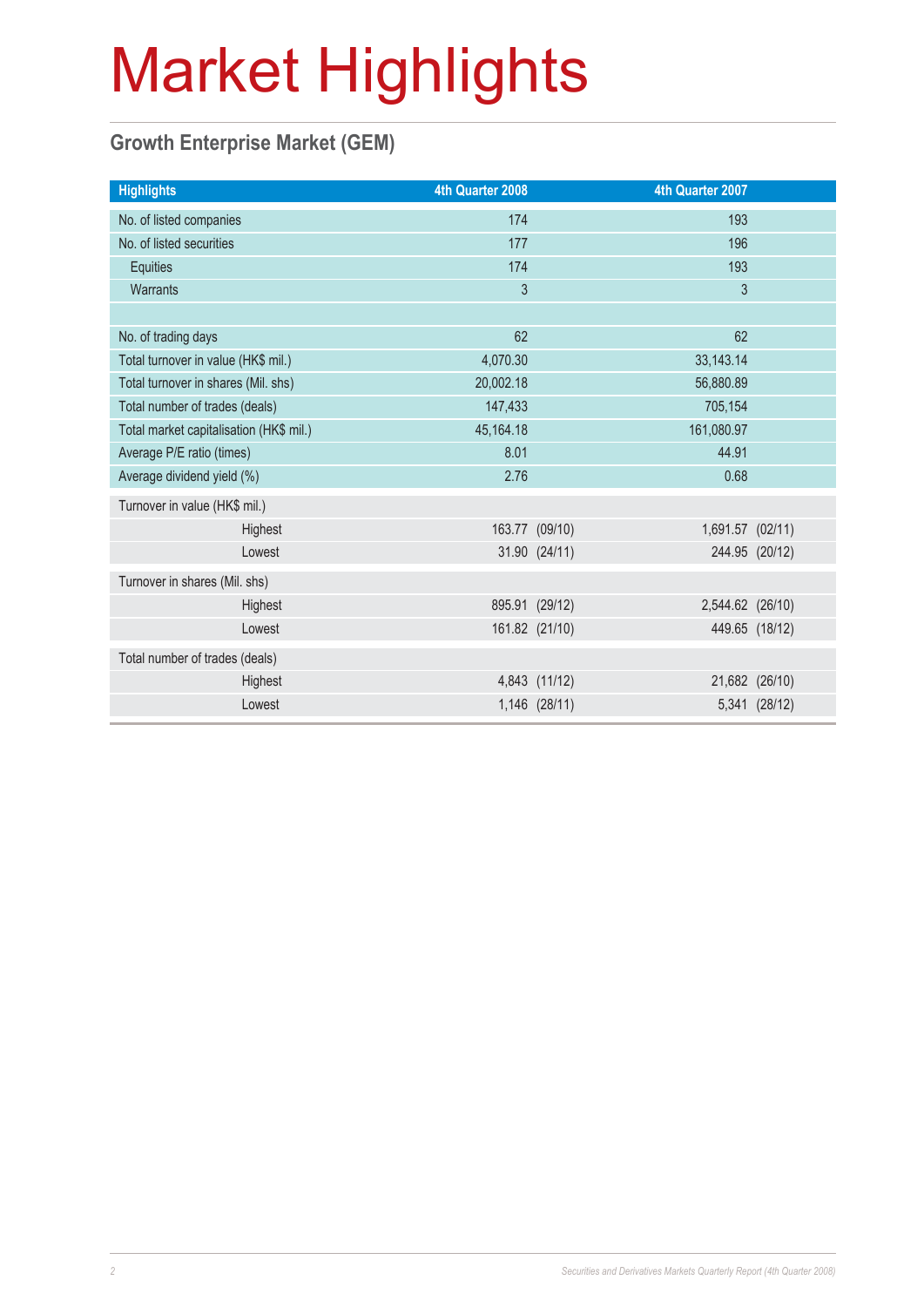#### **Derivatives Market Highlights**

| <b>Highlights</b>                                          | 4th Quarter 2008 | 4th Quarter 2007 |
|------------------------------------------------------------|------------------|------------------|
| All futures and options products (excluding stock options) |                  |                  |
| No. of trading days                                        | 61.0             | 61.0             |
| Total contract volume                                      | 14,016,507       | 11,888,499       |
| Equity index products                                      | 13,916,663       | 11,813,604       |
| Equity products                                            | 91,683           | 66,550           |
| Interest rates products                                    | 5,086            | 8,345            |
| <b>Gold Futures</b>                                        | 3,075            |                  |
| Average daily contract volume                              | 229,779          | 194,893          |
| Total open interest as at the quarter end (contracts)      | 321,768          | 465,980          |
| Equity index products                                      | 309,661          | 457,894          |
| Equity products                                            | 9,449            | 5,954            |
| Interest rates products                                    | 2,526            | 2,132            |
| <b>Gold Futures</b>                                        | 132              |                  |
| <b>Stock options</b>                                       |                  |                  |
| No. of newly introduced stock options classes              |                  |                  |
| No. of stock options as at the quarter end                 |                  |                  |
| <b>Class</b>                                               | 49               | 47               |
| Series                                                     | 8,340            | 5,986            |
| Total premium (HK\$ mil.)                                  | 28,706.16        | 54,920.05        |
| Call                                                       | 9,245.96         | 30,778.62        |
| Put                                                        | 19,460.21        | 24, 141. 43      |
| Average daily premium (HK\$ mil.)                          | 470.59           | 900.33           |
| Total contract volume                                      | 12,369,694       | 14,998,891       |
| Call                                                       | 6,253,603        | 7,338,541        |
| Put                                                        | 6,116,091        | 7,660,350        |
| Average daily contract volume                              | 202,782          | 245,883          |
| Total open interest as at the quarter end (contracts)      | 3,984,346        | 5,314,918        |
| Call                                                       | 1,589,480        | 2,297,059        |
| Put                                                        | 2,394,866        | 3,017,859        |
| Total number of trades                                     | 469,439          | 337,587          |
| Average daily number of trades                             | 7,696            | 5,534            |
| Total contracts exercised                                  | 1,965,972        | 2,337,128        |
| Average premium per contract (HK\$)                        | 2,321            | 3,662            |
| Average contract per trade (contracts)                     | 26               | 44               |
| Put volume/call volume                                     | 0.98             | 1.04             |
| Average daily contract volume/open interest                | 5.1%             | 4.6%             |
| All futures and options products                           |                  |                  |
| Total contract volume                                      | 26,386,201       | 26,887,390       |
| Total open interest as at the quarter end (contracts)      | 4,306,114        | 5,780,898        |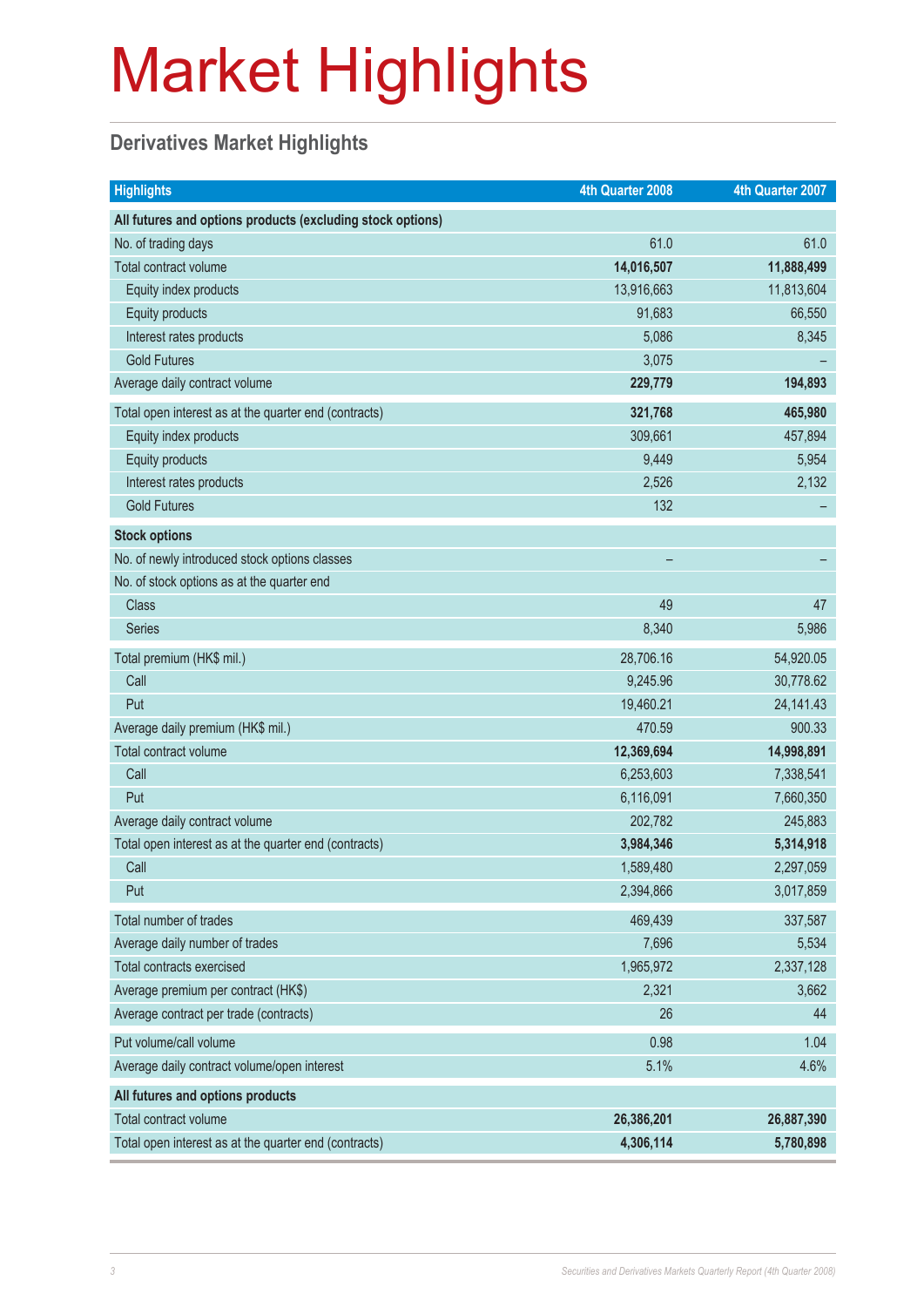#### **Clearing and Settlement Statistics**

| <b>Securities Market</b>                                                                                                                                                                                                                                   | 4th Quarter 2008                                         | 4th Quarter 2007                                  |
|------------------------------------------------------------------------------------------------------------------------------------------------------------------------------------------------------------------------------------------------------------|----------------------------------------------------------|---------------------------------------------------|
| Average Daily Exchange Trades Handled by CCASS<br>- Number of trades<br>- Value of trades (HK\$bil.)<br>- Share quantity Involved (bil shares)                                                                                                             | 622,593<br>50.8<br>71.1                                  | 780,804<br>134.5<br>147.9                         |
| Average Daily Settlement Instructions ("SIs") Settled by CCASS<br>- Number of SIs<br>- Value of SIs (HK\$bil.)<br>- Share quantity involved (bil. Shares)                                                                                                  | 62,582<br>146.6<br>41.5                                  | 84,422<br>326.5<br>75.0                           |
| Average Daily Investor SIs ("ISIs") Settled by CCASS<br>- Number of ISIs<br>- Value of ISIs (HK\$mil.)<br>- Share quantity involved (mil. shares)                                                                                                          | 669<br>206.2<br>143.4                                    | 1,054<br>515.9<br>615.6                           |
| Average Daily Settlement Efficiency of CNS Stock Positions on Due Day (T+2) (%)<br>Average Daily Settlement Efficiency of CNS Stock Positions on the Day<br>following the Due Day (T+3) (%)                                                                | 99.81<br>99.99                                           | 99.72<br>99.97                                    |
| Average Daily Buy-ins Executed on T+3<br>- Number of brokers involved<br>- Number of buy-ins<br>- Value of buy-ins (HK\$mil)                                                                                                                               | $\bf 8$<br>9<br>3.1                                      | 27<br>21<br>22.2                                  |
| Shares Deposited in the CCASS Depository<br>- Number of shares (bil shares)<br>- Percentage of total issued shares of the admitted securities<br>- Value of shares (HK\$bil)<br>- Percentage of the total market capitalisation of the admitted securities | 3,408.3<br>72.57<br>5,040.5<br>44.62                     | 3,570.4<br>74.95<br>10,438.9<br>47.02             |
| <b>Derivatives Market</b>                                                                                                                                                                                                                                  | 4th Quarter 2008                                         | 4th Quarter 2007                                  |
| Open Interest<br>- Equity Index Futures<br>- Stock Futures<br>- Gold Futures<br>- Interest Rates Futures<br>- Equity Index Options<br>- Stock Options                                                                                                      | 172,444<br>9,449<br>132<br>2,526<br>137,217<br>3,984,346 | 206,756<br>5,954<br>2,132<br>251,138<br>5,314,918 |
| <b>Cumulative Stock Options Exercised</b><br>- Share quantity involved (mil. shs)<br>- Value of shares (HK\$bil.)                                                                                                                                          | 1,625<br>38                                              | 2,273<br>72                                       |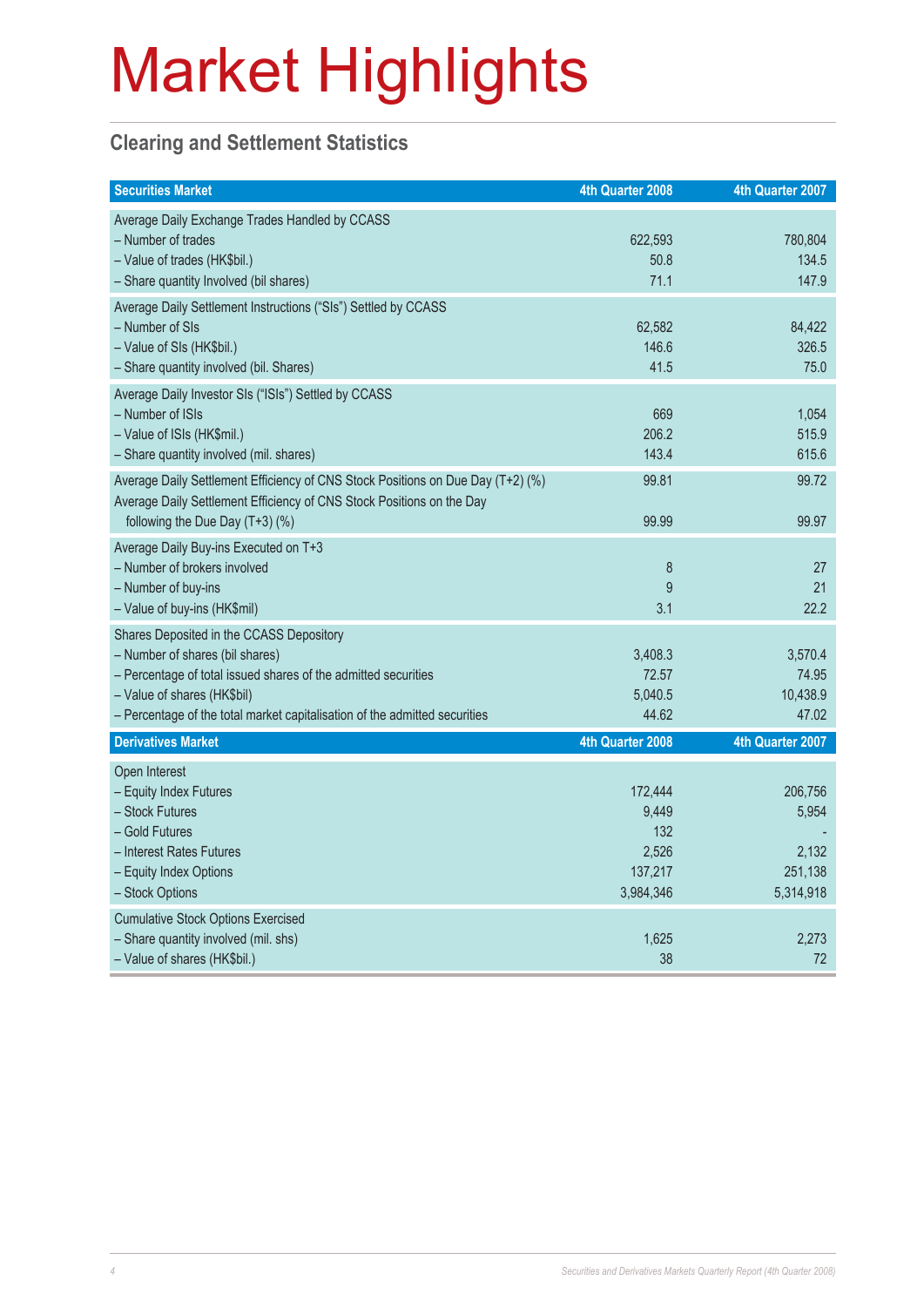#### **Equity Turnover**

|      |                | <b>Share</b> | <b>Value</b>    |              |
|------|----------------|--------------|-----------------|--------------|
|      |                | (Mil. shs)   | (HK\$ mil.)     | No. of deals |
| 2007 | Q4             | 878,390.04   | 6,044,981.78    | 35,765,560   |
| 2008 | Q <sub>1</sub> | 564,762.03   | 4, 141, 772. 67 | 28,938,227   |
|      | Q <sub>2</sub> | 497,409.06   | 3,329,344.37    | 25,180,928   |
|      | Q <sub>3</sub> | 413,439.81   | 2,838,074.56    | 24,351,804   |
|      | Q4             | 608,044.76   | 2,322,640.74    | 32,068,396   |

#### **Equity Trading Statistics**

|      |                | No. of<br>trading days | <b>Average daily</b><br>turnover (HK\$ mil.) | Average<br>value per deal |
|------|----------------|------------------------|----------------------------------------------|---------------------------|
| 2007 | Q4             | 62                     | 97,499.71                                    | 169,017                   |
| 2008 | Q <sub>1</sub> | 60                     | 69,029.54                                    | 143,125                   |
|      | Q2             | 61                     | 54,579.42                                    | 132,217                   |
|      | Q <sub>3</sub> | 62                     | 45,775.40                                    | 116,545                   |
|      | Q4             | 62                     | 37,461.95                                    | 72,428                    |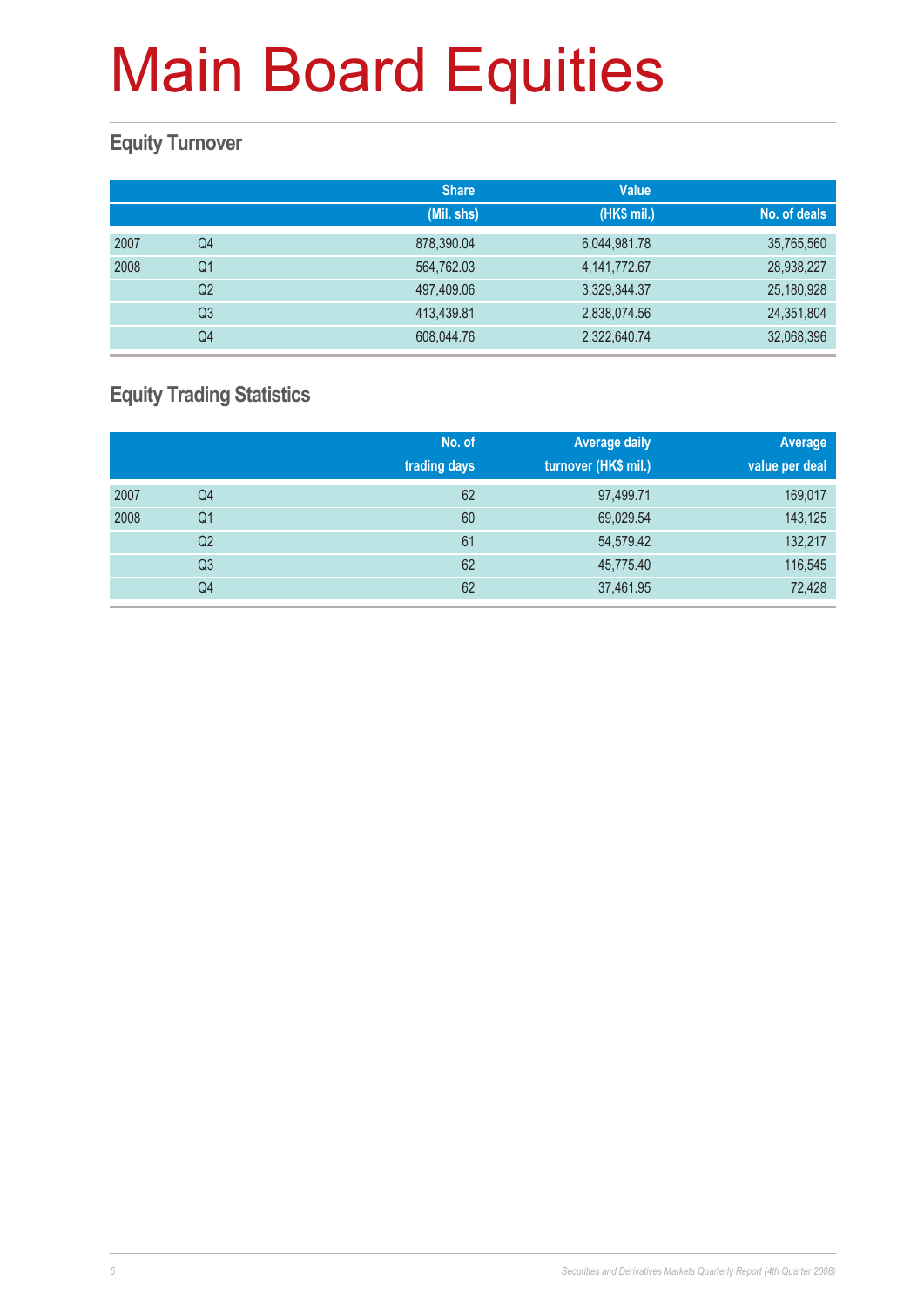#### **20 Most Advanced Stocks**

for 4th quarter 2008

|                |       |                            |                 | <b>Closing price</b> |                       |
|----------------|-------|----------------------------|-----------------|----------------------|-----------------------|
| Rank           | Code  | <b>Stock</b>               | End of Dec 2008 | End of Sep 2008      | $%$ up                |
| 1              | 00009 | <b>MANDARIN ENT</b>        | 0.125           | 0.045                | 177.78                |
| $\overline{2}$ | 00399 | FE PHARMA TECH             | 0.410           | 0.197                | 108.12                |
| 3              | 00270 | <b>GUANGDONG INV</b>       | 3.110           | 1.800                | 72.78                 |
| 4              | 00616 | <b>EASYKNIT ENT</b>        | 0.310           | 0.180                | $\mathsf{A}$<br>72.22 |
| $\overline{5}$ | 02389 | <b>WANG SING INT'L</b>     | 0.250           | 0.148                | 68.92                 |
| 6              | 00979 | <b>GREEN ENERGY GP</b>     | 0.690           | 0.420                | 64.29                 |
| $\overline{7}$ | 00038 | <b>FIRST TRACTOR</b>       | 1.840           | 1.160                | 58.62                 |
| 8              | 02362 | <b>MACAU INV HOLD</b>      | 0.300           | 0.195                | 53.85                 |
| 9              | 03377 | SINO-OCEAN LAND            | 3.500           | 2.360                | 48.31                 |
| 10             | 01800 | <b>CHINA COMM CONS</b>     | 9.560           | 6.640                | 43.98                 |
| 11             | 00754 | HOPSON DEV HOLD            | 5.600           | 3.890                | 43.96                 |
| 12             | 01766 | <b>CSR</b>                 | 4.210           | 2.950                | 42.71                 |
| 13             | 00240 | <b>BUILD KING HOLD</b>     | 0.171           | 0.120                | 42.50                 |
| 14             | 02369 | <b>CHINA WIRELESS</b>      | 0.350           | 0.249                | 40.56                 |
| 15             | 00887 | <b>EMPEROR WATCH&amp;J</b> | 0.255           | 0.183                | 39.34                 |
| 16             | 00022 | <b>MEXAN</b>               | 0.057           | 0.041                | 39.02                 |
| 17             | 00981 | <b>SMIC</b>                | 0.325           | 0.234                | 38.89                 |
| 18             | 02728 | <b>SHINHINT</b>            | 0.610           | 0.440                | 38.64                 |
| 19             | 00927 | <b>FUJIKON IND</b>         | 1.270           | 0.920                | 38.04                 |
| 20             | 01893 | <b>SINOMA</b>              | 4.650           | 3.400                | 36.76                 |

A Adjusted

#### **20 Most Declined Stocks**

for 4th quarter 2008

|                |       |                        | <b>Closing price</b> |                         |          |
|----------------|-------|------------------------|----------------------|-------------------------|----------|
| Rank           | Code  | <b>Stock</b>           | End of Dec 2008      | End of Sep 2008         | % down   |
|                | 02882 | <b>OCEAN G CHEM</b>    | 0.560                | $\overline{A}$<br>6.200 | $-90.97$ |
| $\overline{2}$ | 00351 | <b>CS CONSERVAT P</b>  | 0.080                | 0.720                   | $-88.89$ |
| 3              | 00462 | CH JIN HUI MIN         | 0.395                | 3.140                   | $-87.42$ |
| $\overline{4}$ | 02336 | <b>SUNLINK INT'L</b>   | 0.070                | 0.420                   | $-83.33$ |
| $\overline{5}$ | 00515 | <b>TC INTERCONNECT</b> | 0.243                | 1.400                   | $-82.64$ |
| $6\phantom{a}$ | 00764 | <b>CHINA STAR INV</b>  | 0.096                | 0.500                   | $-80.80$ |
| 7              | 00628 | DORE HOLDINGS          | 0.345                | $\overline{A}$<br>1.780 | $-80.62$ |
| 8              | 00669 | <b>TECHTRONIC IND</b>  | 1.540                | 7.070                   | $-78.22$ |
| 9              | 02332 | <b>HUTCH TELECOM</b>   | 2.080                | 8.820                   | $-76.42$ |
| 10             | 00100 | <b>CLEAR MEDIA</b>     | 1.000                | 3.900                   | $-74.36$ |
| 11             | 00690 | UNI-BIO GROUP          | 0.050                | 0.184                   | $-72.83$ |
| 12             | 00235 | <b>CHINA STRATEGIC</b> | 0.104                | 0.350                   | $-70.29$ |
| 13             | 00147 | <b>CHAOYUE GROUP</b>   | 1.010                | 3.380                   | $-70.12$ |
| 14             | 00189 | <b>DONGYUE GROUP</b>   | 0.325                | 1.080                   | $-69.91$ |
| 15             | 00207 | <b>HK PARKVIEW</b>     | 0.310                | 1.000                   | $-69.00$ |
| 16             | 00397 | HK HEALTH CHECK        | 0.013                | 0.041                   | $-68.29$ |
| 17             | 00581 | <b>CHINA ORIENTAL</b>  | 1.280                | 3.990                   | $-67.92$ |
| 18             | 00547 | <b>SUN INNOVATION</b>  | 0.036                | 0.110                   | $-67.27$ |
| 19             | 00761 | <b>BEL GLOBAL RES</b>  | 0.125                | 0.375                   | $-66.67$ |
| 20             | 00332 | <b>NGAI LIK IND</b>    | 0.069                | 0.200                   | $-65.50$ |
|                |       |                        |                      |                         |          |

A Adjusted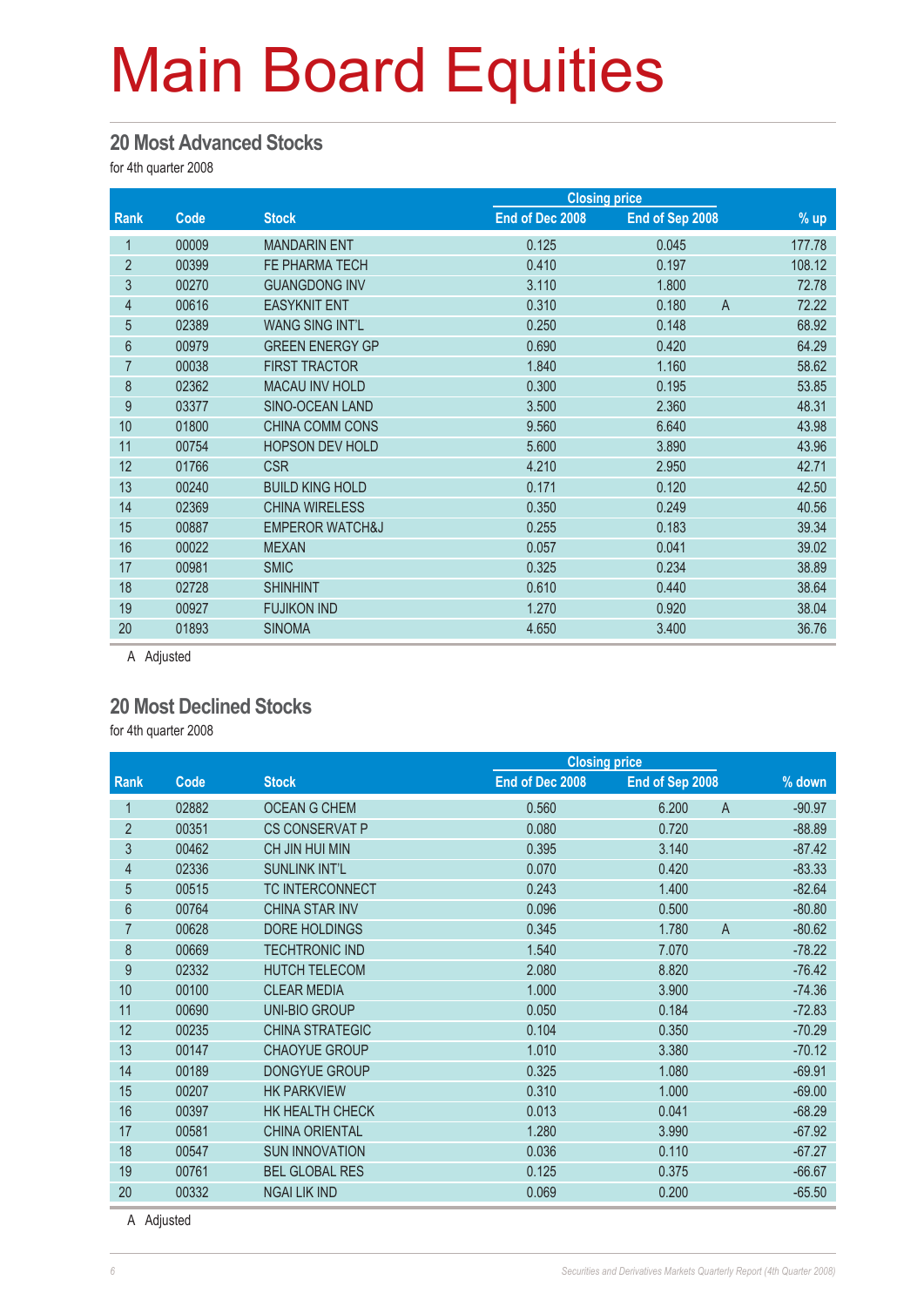#### **20 Most Active Stocks by Value**

for 4th quarter 2008

| Rank           | Code  | <b>Stock</b>          | Turnover (HK\$ mil.) | % of total |
|----------------|-------|-----------------------|----------------------|------------|
| 1              | 02628 | <b>CHINA LIFE</b>     | 161,901.10           | 6.97       |
| $\overline{2}$ | 00941 | <b>CHINA MOBILE</b>   | 154,635.27           | 6.66       |
| 3              | 00005 | <b>HSBC HOLDINGS</b>  | 150,655.54           | 6.49       |
| 4              | 01398 | <b>ICBC</b>           | 125,708.71           | 5.41       |
| $\overline{5}$ | 00939 | <b>CCB</b>            | 117,451.36           | 5.06       |
| $6\phantom{a}$ | 00857 | <b>PETROCHINA</b>     | 81,145.14            | 3.49       |
| $\overline{7}$ | 00883 | <b>CNOOC</b>          | 64,606.63            | 2.78       |
| 8              | 00386 | SINOPEC CORP          | 60,904.57            | 2.62       |
| 9              | 00388 | <b>HKEX</b>           | 57,809.75            | 2.49       |
| 10             | 03988 | <b>BANK OF CHINA</b>  | 54,457.90            | 2.34       |
| 11             | 02318 | <b>PING AN</b>        | 50,968.98            | 2.19       |
| 12             | 03968 | <b>CM BANK</b>        | 48,521.65            | 2.09       |
| 13             | 00016 | <b>SHK PPT</b>        | 47,395.44            | 2.04       |
| 14             | 01088 | <b>CHINA SHENHUA</b>  | 44,692.03            | 1.92       |
| 15             | 00688 | CHINA OVERSEAS        | 32,724.67            | 1.41       |
| 16             | 00001 | <b>CHEUNG KONG</b>    | 32,720.94            | 1.41       |
| 17             | 03328 | <b>BANKCOMM</b>       | 30,217.21            | 1.30       |
| 18             | 00013 | <b>HUTCHISON</b>      | 29,017.01            | 1.25       |
| 19             | 00728 | CHINA TELECOM         | 27,353.80            | 1.18       |
| 20             | 00011 | <b>HANG SENG BANK</b> | 26,542.25            | 1.14       |
| <b>Total</b>   |       |                       | 1,399,429.95         | 60.25      |

#### **20 Most Active Stock by Shares**

for 4th quarter 2008

| Rank           | Code  | <b>Stock</b>           | <b>Turnover (Mil. shs)</b> | % of total |
|----------------|-------|------------------------|----------------------------|------------|
| 1              | 03886 | <b>TOWN HEALTH</b>     | 35,356.15                  | 5.81       |
| $\overline{2}$ | 00397 | HK HEALTH CHECK        | 34,620.08                  | 5.69       |
| 3              | 01398 | <b>ICBC</b>            | 33,034.62                  | 5.43       |
| $\overline{4}$ | 00939 | <b>CCB</b>             | 29,499.81                  | 4.85       |
| 5              | 03988 | <b>BANK OF CHINA</b>   | 23,241.91                  | 3.82       |
| 6              | 00857 | <b>PETROCHINA</b>      | 13,365.80                  | 2.20       |
| $\overline{7}$ | 00386 | SINOPEC CORP           | 12,377.52                  | 2.04       |
| 8              | 00883 | <b>CNOOC</b>           | 10,285.87                  | 1.69       |
| 9              | 00728 | <b>CHINA TELECOM</b>   | 9,756.96                   | 1.60       |
| 10             | 02628 | <b>CHINA LIFE</b>      | 7,325.90                   | 1.20       |
| 11             | 01228 | <b>SUPERB SUMMIT</b>   | 7,209.16                   | 1.19       |
| 12             | 00380 | <b>CHINA PIPE</b>      | 7,154.48                   | 1.18       |
| 13             | 01222 | <b>WANG ON GROUP</b>   | 6,786.22                   | 1.12       |
| 14             | 00697 | <b>SHOUGANG INT'L</b>  | 6,700.46                   | 1.10       |
| 15             | 03328 | <b>BANKCOMM</b>        | 6,043.20                   | 0.99       |
| 16             | 00202 | <b>INTERCHINA HOLD</b> | 5,885.24                   | 0.97       |
| 17             | 00123 | <b>GUANGZHOU INV</b>   | 5,702.28                   | 0.94       |
| 18             | 00981 | <b>SMIC</b>            | 5,544.62                   | 0.91       |
| 19             | 01919 | CHINA COSCO            | 5,053.19                   | 0.83       |
| 20             | 00152 | SHENZHEN INT'L         | 5,034.58                   | 0.83       |
| <b>Total</b>   |       |                        | 269,978.04                 | 44.40      |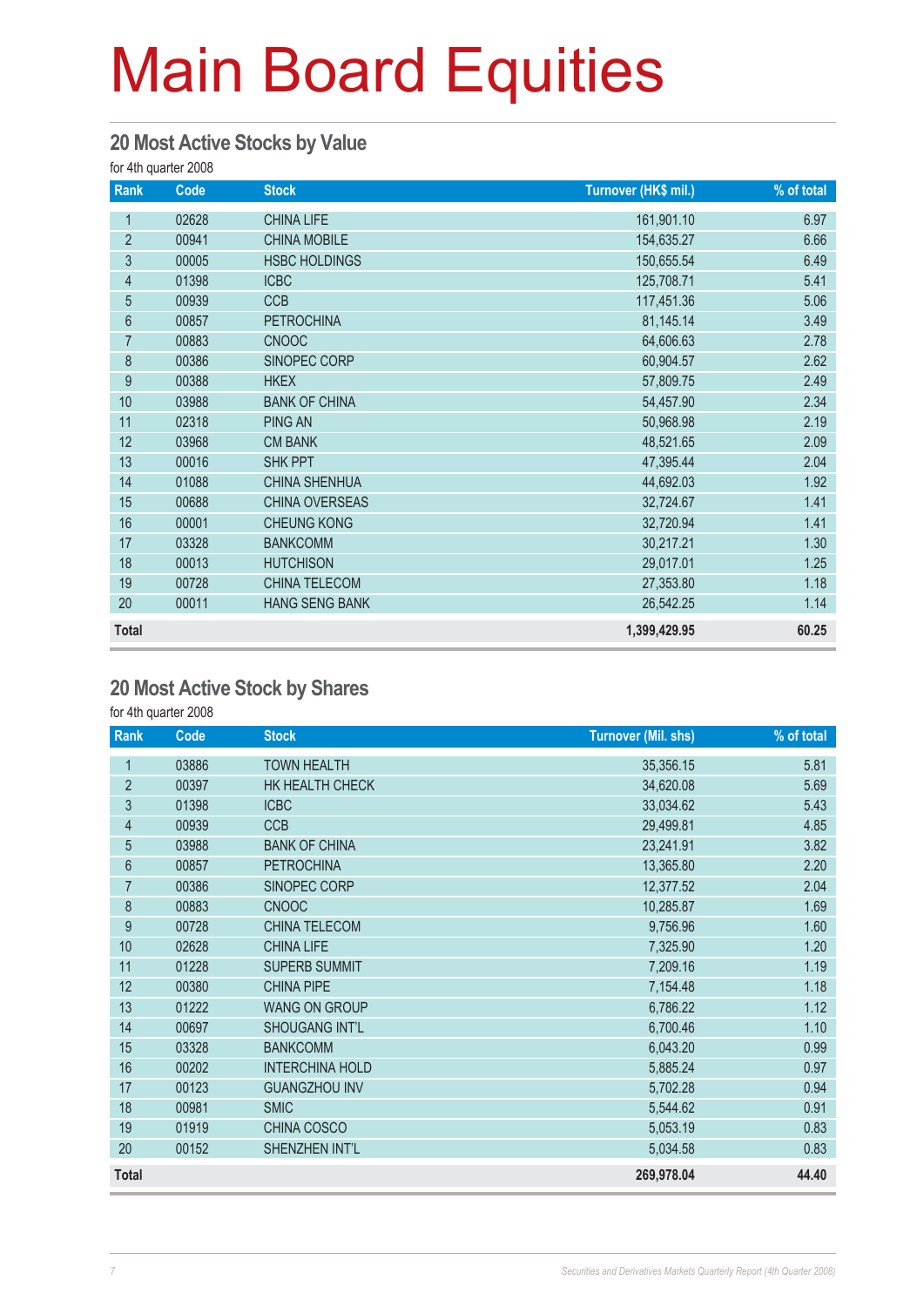**Market Capitalisation of listed companies for Main Board**

|      |    | HK\$ mil.     |
|------|----|---------------|
| 2007 | Q4 | 20,536,462.82 |
| 2008 | Q1 | 16,825,275.91 |
|      | Q2 | 16,246,996.96 |
|      | Q3 | 12,481,118.88 |
|      | Q4 | 10,253,588.75 |

#### **Market Capitalisation by Hang Seng Industry Classification System\* – Main Board** Quarter-end figures



Hang Seng Industry Classification System (HSICS) is provided by Hang Seng Indexes Company Limited.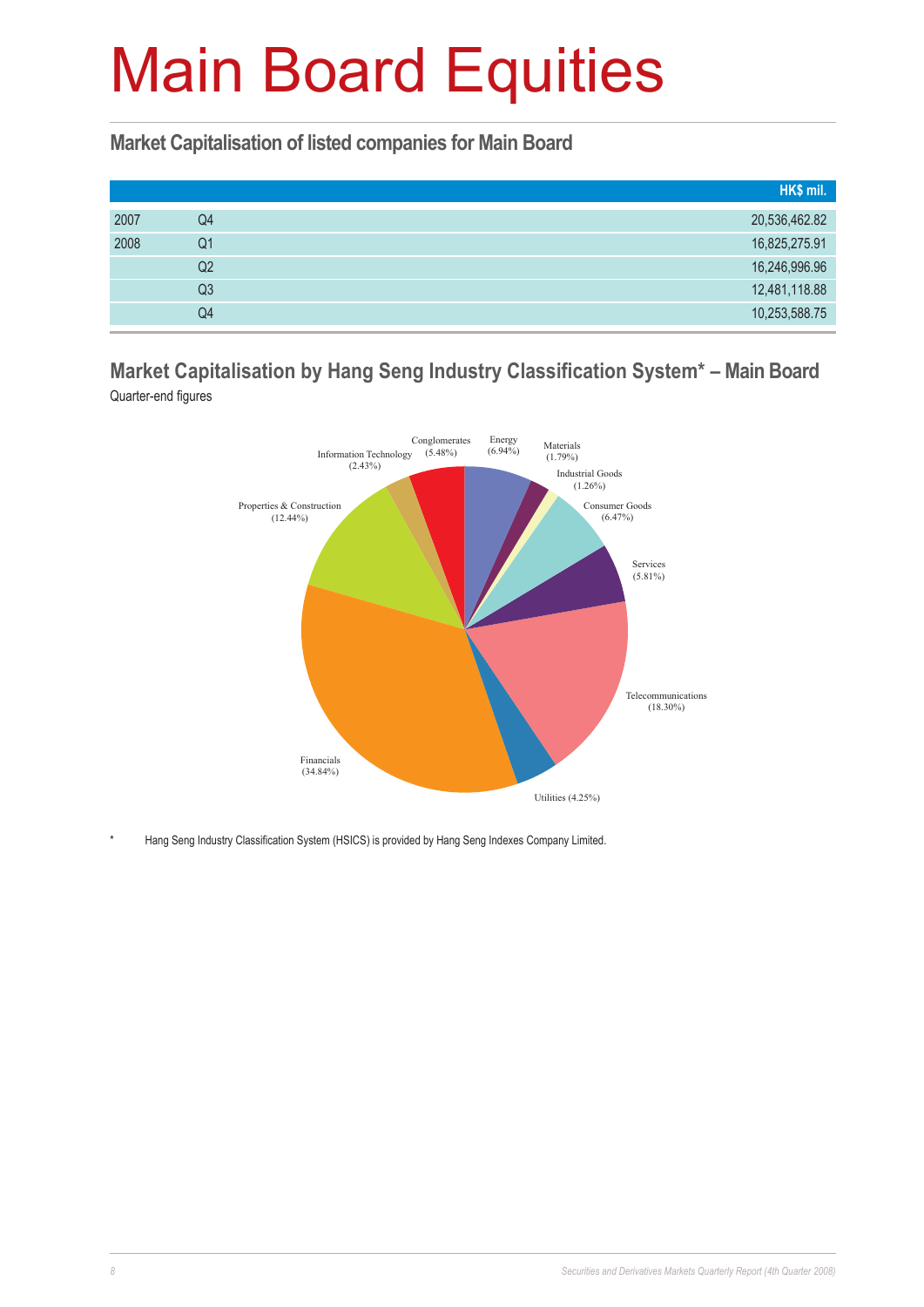#### **50 Leading Companies by Market Capitalisation**

as at the 4th quarter end 2008

| <b>Rank</b>         | $\overline{Code}$ | <b>Company</b>                                             | Market capitalisation (HK\$ mil.) | % of market total |
|---------------------|-------------------|------------------------------------------------------------|-----------------------------------|-------------------|
| 1                   | 00941             | China Mobile Ltd.                                          | 1,560,059.49                      | 15.21             |
| $\overline{2}$      | 00939             | China Construction Bank Corporation - H Shares             | 954,928.61                        | 9.31              |
| $\mathfrak{S}$      | 00005             | <b>HSBC Holdings plc</b>                                   | 892,137.54                        | 8.70              |
| $\overline{4}$      | 01398             | Industrial and Commercial Bank of China Ltd. - H Shares    | 338,870.53                        | 3.30              |
| $\overline{5}$      | 00883             | CNOOC Ltd.                                                 | 323,405.01                        | 3.15              |
| $6\,$               | 00762             | China Unicom (Hong Kong) Ltd.                              | 221,036.27                        | 2.16              |
| $\overline{7}$      | 00011             | Hang Seng Bank Ltd.                                        | 194,434.41                        | 1.90              |
| 8                   | 02628             | China Life Insurance Co. Ltd. - H Shares                   | 175,239.67                        | 1.71              |
| 9                   | 02888             | <b>Standard Chartered PLC</b>                              | 174,596.41                        | 1.70              |
| 10                  | 00001             | Cheung Kong (Holdings) Ltd.                                | 169,774.85                        | 1.66              |
| 11                  | 00016             | Sun Hung Kai Properties Ltd.                               | 165,655.94                        | 1.62              |
| 12                  | 00013             | Hutchison Whampoa Ltd.                                     | 165,631.95                        | 1.62              |
| 13                  | 03988             | Bank of China Ltd. - H Shares                              | 161, 162.93                       | 1.57              |
| 14                  | 00857             | PetroChina Co. Ltd. - H Shares                             | 143,261.53                        | 1.40              |
| 15                  | 03328             | Bank of Communications Co., Ltd. - H Shares                | 128,930.38                        | 1.26              |
| 16                  | 00002             | CLP Holdings Ltd.                                          | 126,563.14                        | 1.23              |
| 17                  | 00066             | MTR Corporation Ltd.                                       | 101,673.67                        | 0.99              |
| 18                  | 02318             | Ping An Insurance (Group) Co. of China Ltd. - H Shares     | 95,949.14                         | 0.94              |
| 19                  | 00006             | Hongkong Electric Holdings Ltd.                            | 92,840.38                         | 0.91              |
| 20                  | 02388             | BOC Hong Kong (Holdings) Ltd.                              | 92,829.01                         | 0.91              |
| 21                  | 00700             | Tencent Holdings Ltd.                                      | 89,794.17                         | 0.88              |
| 22                  | 00688             | China Overseas Land & Investment Ltd.                      | 88,011.41                         | 0.86              |
| 23                  | 00388             | Hong Kong Exchanges and Clearing Ltd.                      | 79,111.64                         | 0.77              |
| 24                  | 00019             | Swire Pacific Ltd.                                         | 79,103.47                         | 0.77              |
| 25                  | 00386             | China Petroleum & Chemical Corporation - H Shares          | 78,700.49                         | 0.77              |
| 26                  | 00003             | Hong Kong and China Gas Co. Ltd., The                      | 77,987.52                         | 0.76              |
| 27                  | 00101             | Hang Lung Properties Ltd.                                  | 69,804.54                         | 0.68              |
| 28                  | 01038             | Cheung Kong Infrastructure Holdings Ltd.                   | 65,710.22                         | 0.64              |
| 29                  | 00836             | China Resources Power Holdings Co. Ltd.                    | 62,645.68                         | 0.61              |
| 30                  | 00012             | Henderson Land Development Co. Ltd.                        | 61,611.51                         | 0.60              |
| 31                  | 00004             | Wharf (Holdings) Ltd., The                                 | 58,519.55                         | 0.57              |
| 32                  | 01088             | China Shenhua Energy Co. Ltd. - H Shares                   | 55,736.75                         | 0.54              |
| 33<br>34            | 00330             | Esprit Holdings Ltd.                                       | 54,578.45                         | 0.53              |
| 35                  | 00322<br>00494    | Tingyi (Cayman Islands) Holdings Corp.<br>Li & Fung Ltd.   | 50,169.40<br>48,260.48            | 0.49<br>0.47      |
| 36                  |                   |                                                            | 44,795.79                         |                   |
| 37                  | 01109<br>00151    | China Resources Land Ltd.<br>Want Want China Holdings Ltd. | 42,394.60                         | 0.44<br>0.41      |
| 38                  | 01800             | China Communications Construction Co. Ltd. - H Shares      | 42,326.90                         | 0.41              |
| 39                  | 00728             | China Telecom Corporation Ltd. - H Shares                  | 40,105.71                         | 0.39              |
| 40                  | 00083             | Sino Land Co. Ltd.                                         | 38,761.76                         | 0.38              |
| 41                  | 03968             | China Merchants Bank Co., Ltd. - H Shares                  | 38,226.32                         | 0.37              |
| 42                  | 00144             | China Merchants Holdings (International) Co. Ltd.          | 36,303.07                         | 0.35              |
| 43                  | 00247             | Tsim Sha Tsui Properties Ltd.                              | 36,273.45                         | 0.35              |
| 44                  | 00392             | Beijing Enterprises Holdings Ltd.                          | 35,929.23                         | 0.35              |
| 45                  | 00096             | Wing Lung Bank Ltd.                                        | 35,641.18                         | 0.35              |
| 46                  | 00020             | Wheelock and Co. Ltd.                                      | 34,541.44                         | 0.34              |
| 47                  | 00293             | Cathay Pacific Airways Ltd.                                | 34,292.38                         | 0.33              |
| 48                  | 00998             | China CITIC Bank Corporation Ltd. - H Shares               | 32,864.78                         | 0.32              |
| 49                  | 00291             | China Resources Enterprise, Ltd.                           | 32,297.81                         | 0.31              |
| 50                  | 00010             | Hang Lung Group Ltd.                                       | 31,284.25                         | 0.31              |
|                     |                   |                                                            |                                   |                   |
| <b>Total</b>        |                   |                                                            | 7,854,764.80                      | 76.61             |
| <b>Market Total</b> |                   |                                                            | 10,253,588.75                     | 100.00            |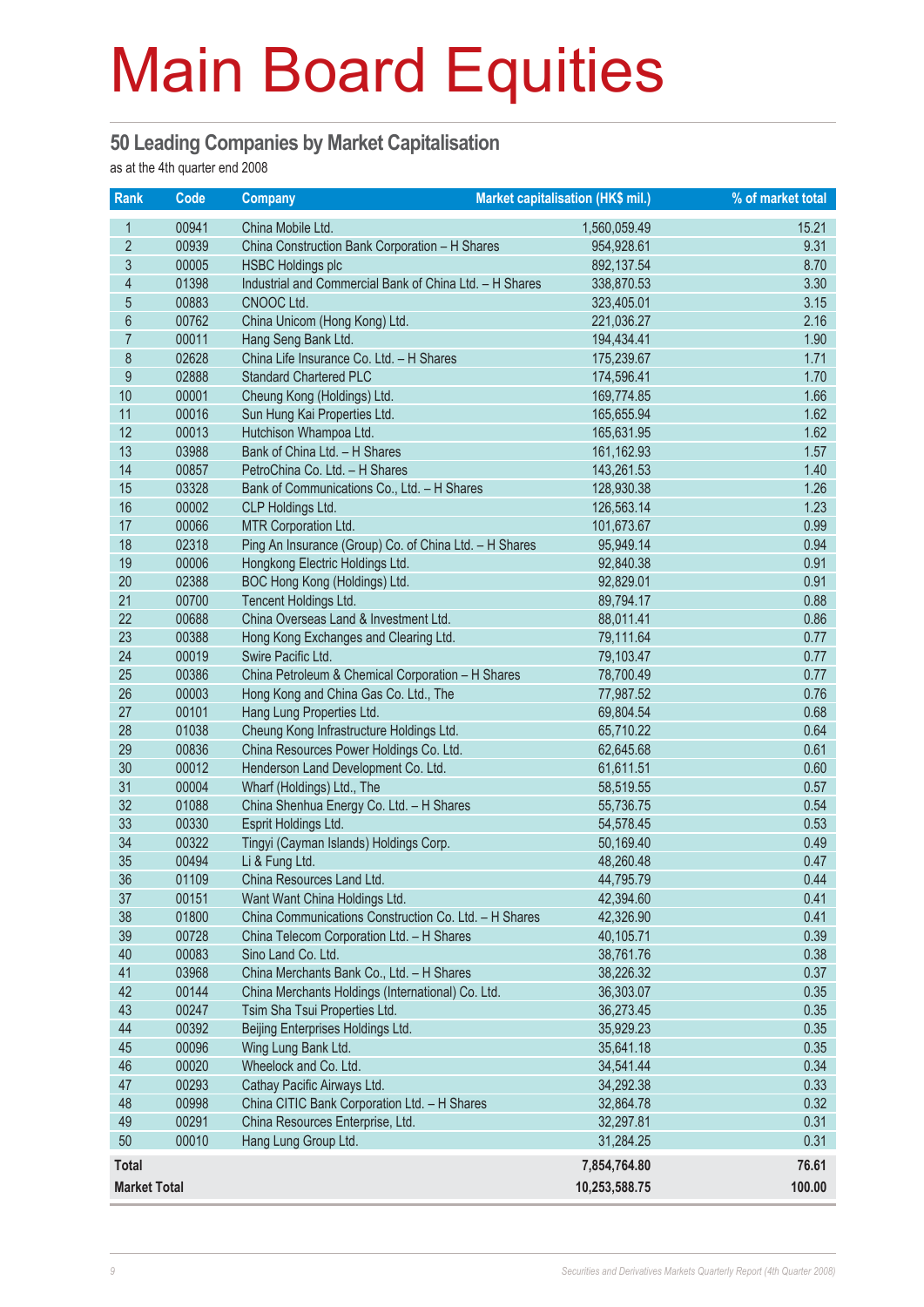#### **Short Selling (value)**

|      |    | Short selling turnover (HK\$ mil.) | Equity turnover (HK\$ mil.) * | % of equity total |
|------|----|------------------------------------|-------------------------------|-------------------|
| 2007 | Q4 | 569,658.22                         | 6,078,123.87                  | 9.37              |
| 2008 | Q1 | 439,273.23                         | 4, 163, 154, 65               | 10.55             |
|      | Q2 | 345,265.36                         | 3,346,787.65                  | 10.32             |
|      | Q3 | 327,618.01                         | 2,847,263.13                  | 11.51             |
|      | Q4 | 207,081.01                         | 2,326,710.98                  | 8.90              |

include Main Board and GEM figures

#### **Short Selling (share)**

|      |                | <b>Short selling turnover (Mil. shs)</b> | Equity turnover (Mil. shs) * | % of equity total |
|------|----------------|------------------------------------------|------------------------------|-------------------|
| 2007 | Q4             | 34,333.59                                | 935,266.06                   | 3.67              |
| 2008 | Q1             | 30,556.34                                | 624,769.65                   | 4.89              |
|      | Q2             | 25,402.17                                | 551,233.73                   | 4.61              |
|      | Q <sub>3</sub> | 27,563.50                                | 441,101.48                   | 6.25              |
|      | Q4             | 26,217.91                                | 628,043.79                   | 4.17              |

include Main Board and GEM figures

#### **New Listing Companies Statistics**

|      |                | No. of newly<br>listed companies | No. of companies<br>transferred from GEM* | <b>Funds raised</b><br>(HK\$ mil.) $#$ |
|------|----------------|----------------------------------|-------------------------------------------|----------------------------------------|
| 2007 | Q4             | 30                               |                                           | 131,456.50                             |
| 2008 | Q <sub>1</sub> | 10                               | $\overline{\phantom{0}}$                  | 32,990.02                              |
|      | Q <sub>2</sub> | 11                               | $\overline{\phantom{0}}$                  | 17,153.41                              |
|      | Q <sub>3</sub> |                                  | 8                                         | 11,970.91                              |
|      | Q4             | 5                                | 6                                         | 3,645.19                               |

Included only the transfers of listing from GEM to Main Board pursuant to the revised Rule 9.24 of GEM Listing Rules and to the new Chapter 9A of the Main Board Listing Rules effective from 1 July 2008

# All funds raised are attributed to the initial public offers of newly listed companies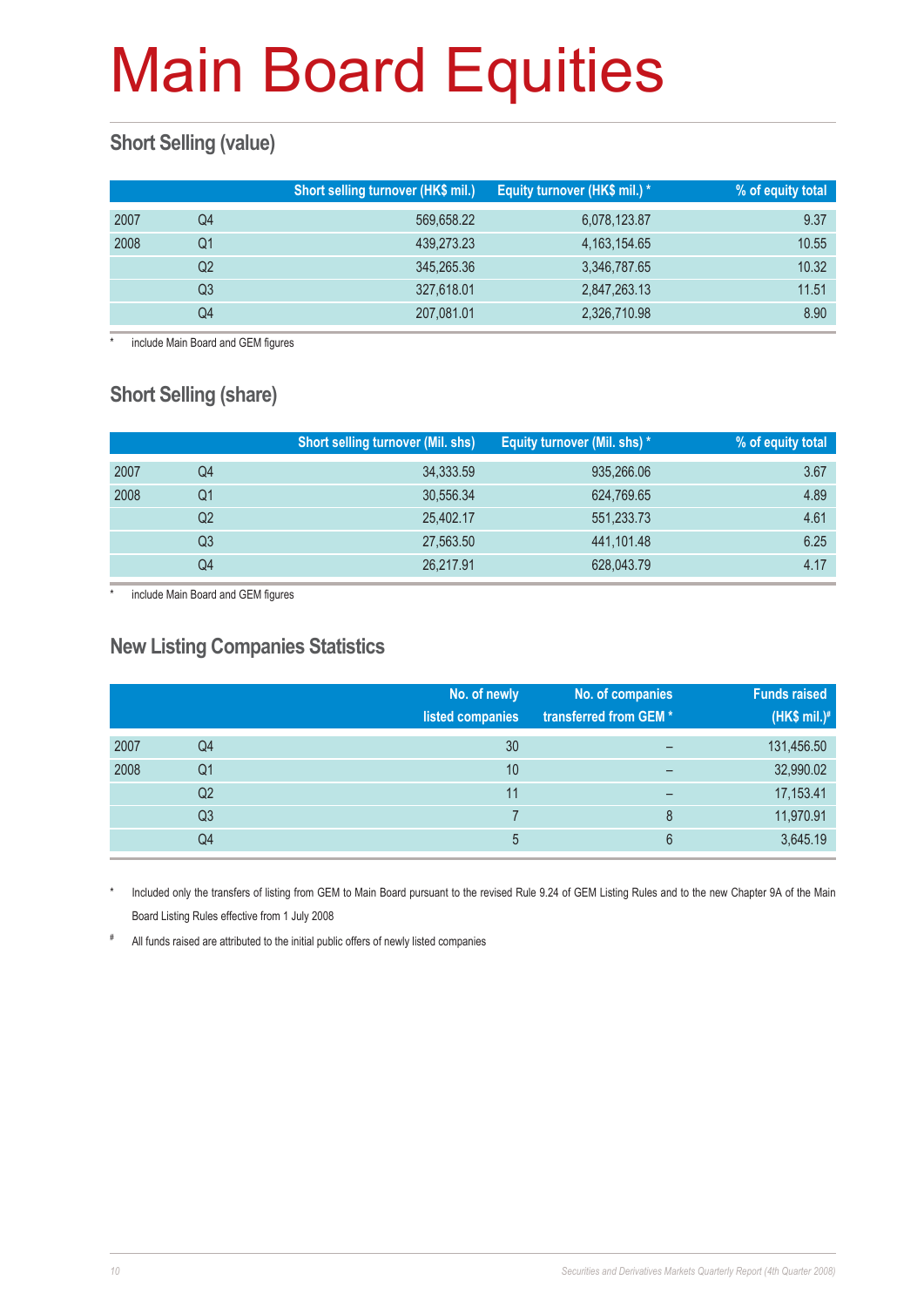#### **Newly Listed Companies**

for 4th quarter 2008

| Code         | <b>Company name</b>                                  |            |                | Listing date No. of issued shares Funds raised (HK\$ mil.) |
|--------------|------------------------------------------------------|------------|----------------|------------------------------------------------------------|
| 00963        | Bloomage BioTechnology Corporation Ltd.              | 2008/10/03 | 312,000,000    | 78.00                                                      |
| 00445        | China Fire Safety Enterprise Group Holdings Ltd. *   | 2008/10/06 | n.a.           | n.a.                                                       |
| 01387        | Renhe Commercial Holdings Co. Ltd.                   | 2008/10/22 | 20,000,000,000 | 3,390.00                                                   |
| 00865        | First Mobile Group Holdings Ltd. *                   | 2008/11/06 | n.a.           | n.a.                                                       |
| 00872        | Jinheng Automotive Safety Technology Holdings Ltd. * | 2008/11/12 | n.a.           | n.a.                                                       |
| 00195        | Vitar International Holdings Ltd.                    | 2008/11/12 | 100,000,000    | 58.80                                                      |
| 02008        | Phoenix Satellite Television Holdings Ltd. *         | 2008/12/05 | n.a.           | n.a.                                                       |
| 00803        | Prosperity International Holdings (H.K.) Ltd. *      | 2008/12/18 | n.a.           | n.a.                                                       |
| 00834        | China Kangda Food Co. Ltd.                           | 2008/12/22 | 440,676,000    |                                                            |
| 00705        | <b>CVM Minerals Ltd.</b>                             | 2008/12/22 | 451,000,000    | 118.39                                                     |
| 00354        | Chinasoft International Ltd. *                       | 2008/12/29 | n.a.           | n.a.                                                       |
| <b>Total</b> |                                                      |            |                | 3,645.19                                                   |

\* Transfers of listing from GEM to Main Board pursuant to the revised Rule 9.24 of the GEM Listing Rules and to the new Chapter 9A of the Main Board Listing Rules effective from 1 July 2008.

#### **Withrawal of Listed Companies**

for 4th quarter 2008

| <b>Code</b> | Company name                                    | Last trading date | <b>Delisted date</b> |
|-------------|-------------------------------------------------|-------------------|----------------------|
| 00906       | China Netcom Group Corporation (Hong Kong) Ltd. | 2008/10/06        | 2008/10/15           |
| 00183       | CITIC International Financial Holdings Ltd.     | 2008/10/15        | 2008/11/05           |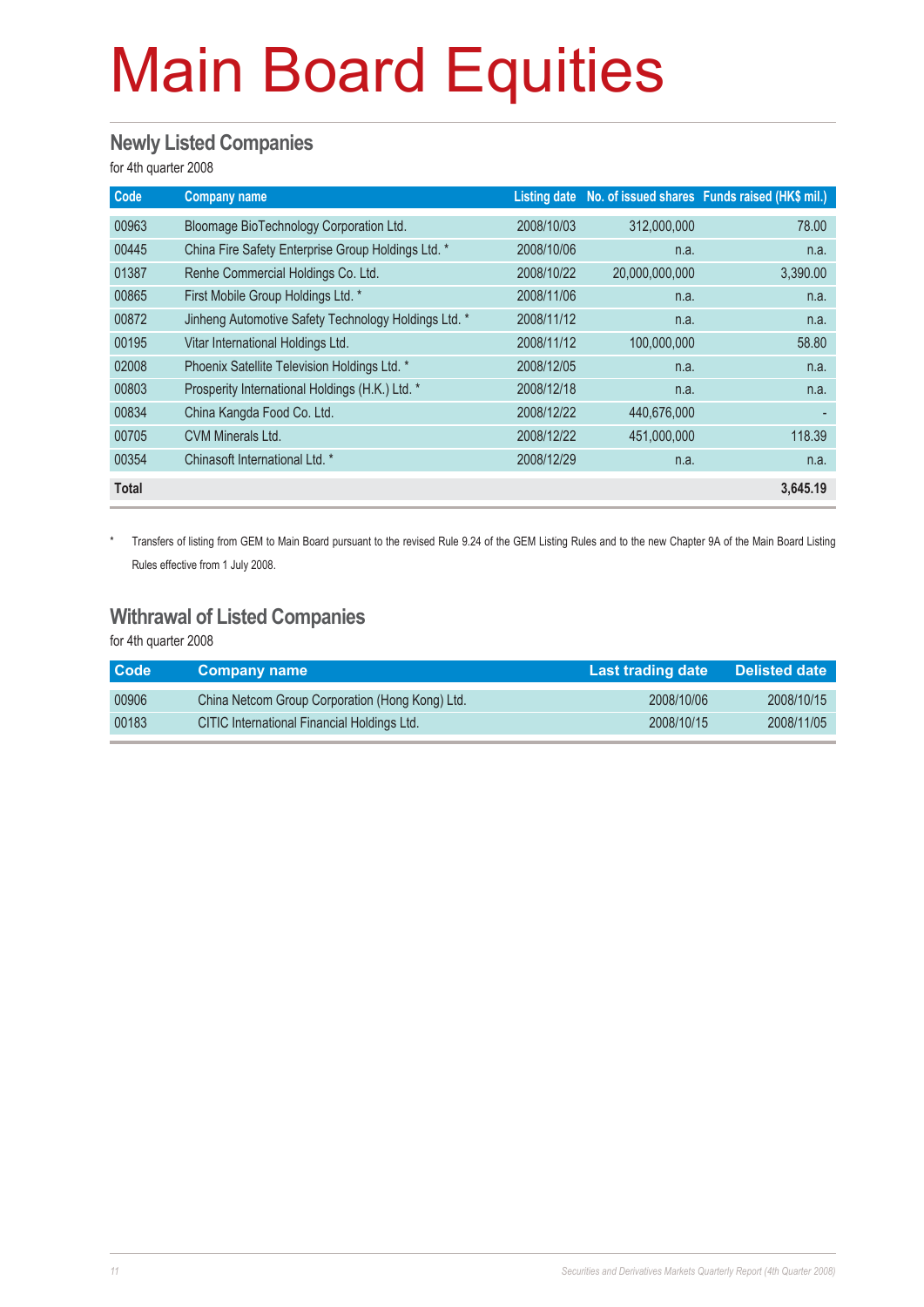#### **Company Name Changes**

for 4th quarter 2008

| Code  | Old name                                                     | New name                                          | <b>Effective date</b> | <b>Adoption date</b> |
|-------|--------------------------------------------------------------|---------------------------------------------------|-----------------------|----------------------|
| 00745 | Wing Hong (Holdings) Ltd.                                    | China Railsmedia Corporation Ltd.                 | 2008/09/02            | 2008/10/02           |
| 00933 | First Sign International Holdings Ltd.                       | Brightoil Petroleum (Holdings) Ltd.               | 2008/08/19            | 2008/10/06           |
| 01141 | Xin Corporation Ltd.                                         | Poly Development Holdings Ltd.                    | 2008/08/29            | 2008/10/10           |
| 00762 | China Unicom Ltd.                                            | China Unicom (Hong Kong) Ltd.                     | 2008/10/15            | 2008/10/15           |
| 03393 | Wasion Group Ltd.                                            | Wasion Group Holdings Ltd.                        | 2008/09/01            | 2008/10/15           |
| 01013 | Plus Holdings Ltd.                                           | Wai Chun Group Ltd.                               | 2008/08/28            | 2008/10/24           |
| 01065 | Tianjin Capital Environmental Protection Co. Ltd. - H Shares | Tianjin Capital Environmental Protection Group    | 2008/08/04            | 2008/11/10           |
|       |                                                              | Co. Ltd. - H Shares                               |                       |                      |
| 00283 | Matsunichi Communication Holdings Ltd.                       | Goldin Properties Holdings Ltd.                   | 2008/11/06            | 2008/11/12           |
| 00419 | Asian Union New Media (Group) Ltd.                           | Media China Corporation Ltd.                      | 2008/10/20            | 2008/11/21           |
| 01193 | China Resources Logic Ltd.                                   | China Resources Gas Group Ltd.                    | 2008/11/12            | 2008/12/03           |
| 00509 | Century Sunshine Ecological Technology Holdings Ltd.         | Century Sunshine Group Holdings Ltd.              | 2008/12/03            | 2008/12/22           |
| 02302 | United Metals Holdings Ltd.                                  | <b>CNNC</b> International Ltd.                    | 2008/11/14            | 2008/12/23           |
| 00905 | Apex Capital Ltd.                                            | Mastermind Capital Ltd.                           | 2008/11/11            | 2008/12/24           |
| 01194 | China Force Oil & Grains Industrial Holdings Co., Ltd.       | China Precious Metal Resources Holdings Co., Ltd. | 2008/11/12            | 2008/12/30           |
| 00686 | Gay Giano International Group Ltd.                           | Time Infrastructure Holdings Ltd.                 | 2008/12/02            | 2008/12/30           |

Change of English name only

# Change of Chinese name only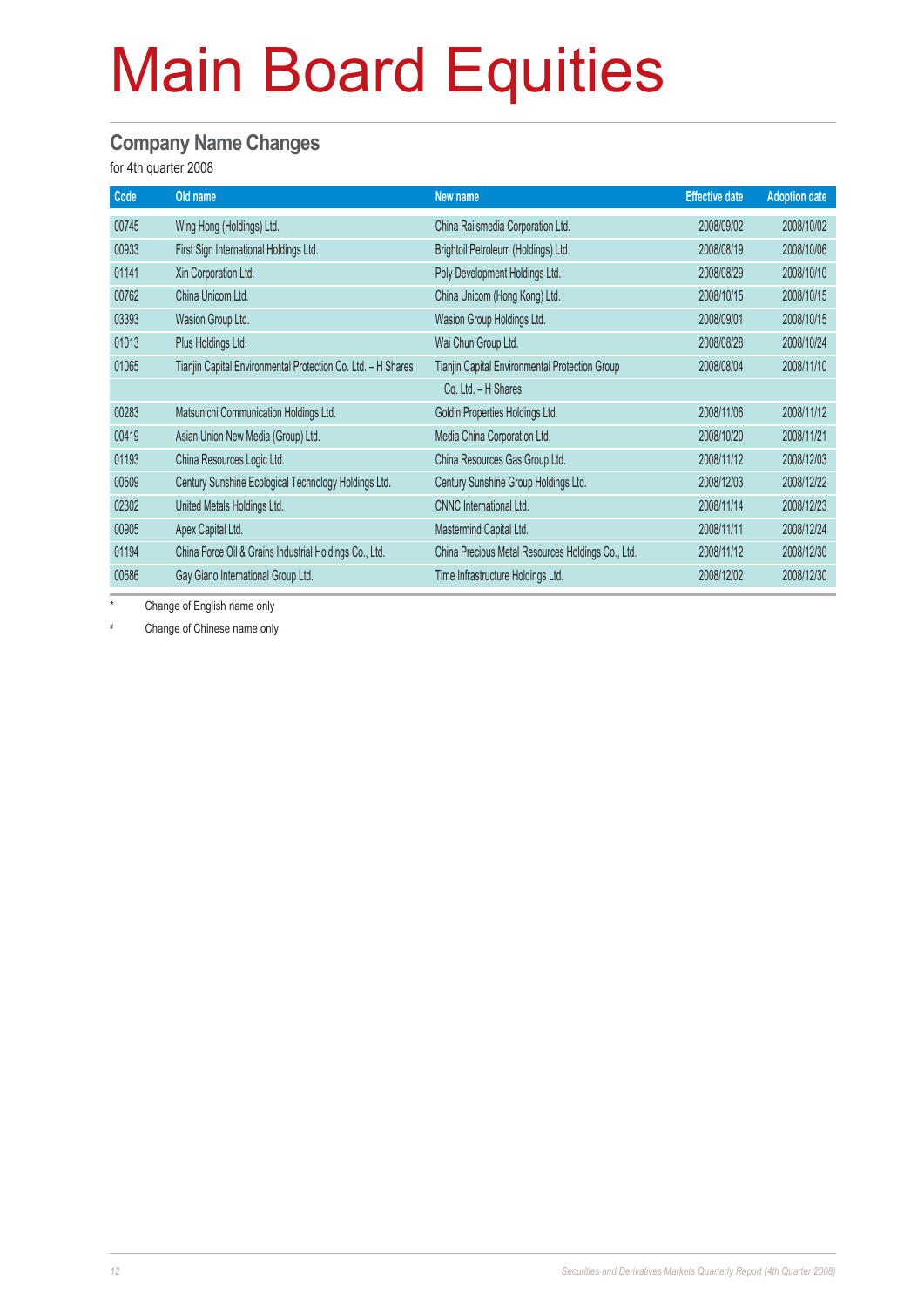#### **Bonus Issues / Bonus Warrants**

for 4th quarter 2008

| <b>Code</b> | <b>Company</b>                            | <b>Particulars</b> | Ex-date    |
|-------------|-------------------------------------------|--------------------|------------|
| 00372       | <b>ITC Corporation Ltd.</b>               | 1 2009 wt for 5    | 2008/10/14 |
| 00731       | Samson Paper Holdings Ltd.                | 1 2010 wt for 6    | 2008/11/24 |
| 02338       | Weichai Power Co. Ltd. - H Shares         | 6 for 10           | 2008/11/26 |
| 00682       | Chaoda Modern Agriculture (Holdings) Ltd. | 1 for 25           | 2008/12/04 |

#### **Share Split / Consolidation**

for 4th quarter 2008

| <b>Code</b> | <b>Company</b>                           | <b>Particulars</b>      | <b>Effective date</b> |
|-------------|------------------------------------------|-------------------------|-----------------------|
| 02882       | Ocean Grand Chemicals Holdings Ltd.      | Consolidation 10 into 1 | 2008/10/02            |
| 00355       | Century City International Holdings Ltd. | Consolidation 10 into 1 | 2008/10/23            |
| 00617       | Paliburg Holdings Ltd.                   | Consolidation 10 into 1 | 2008/10/23            |
| 00078       | Regal Hotels International Holdings Ltd. | Consolidation 10 into 1 | 2008/10/23            |
| 00343       | Culturecom Holdings Ltd.                 | Consolidation 10 into 1 | 2008/11/04            |
| 00275       | Hanny Holdings Ltd.                      | Consolidation 50 into 1 | 2008/11/04            |
| 00885       | Forefront Group Ltd.                     | Consolidation 4 into 1  | 2008/11/26            |
| 00279       | Freeman Corporation Ltd.                 | Consolidation 5 into 1  | 2008/11/26            |
| 00412       | Heritage International Holdings Ltd.     | Consolidation 10 into 1 | 2008/11/28            |
| 00273       | Willie International Holdings Ltd.       | Consolidation 10 into 1 | 2008/12/05            |
| 01064       | Zhong Hua International Holdings Ltd.    | Consolidation 10 into 1 | 2008/12/11            |
| 00559       | Hua Yi Copper Holdings Ltd.              | Consolidation 5 into 1  | 2008/12/16            |
| 02312       | China Financial Leasing Group Ltd.       | Consolidation 5 into 1  | 2008/12/19            |
| 00628       | Dore Holdings Ltd.                       | Consolidation 10 into 1 | 2008/12/19            |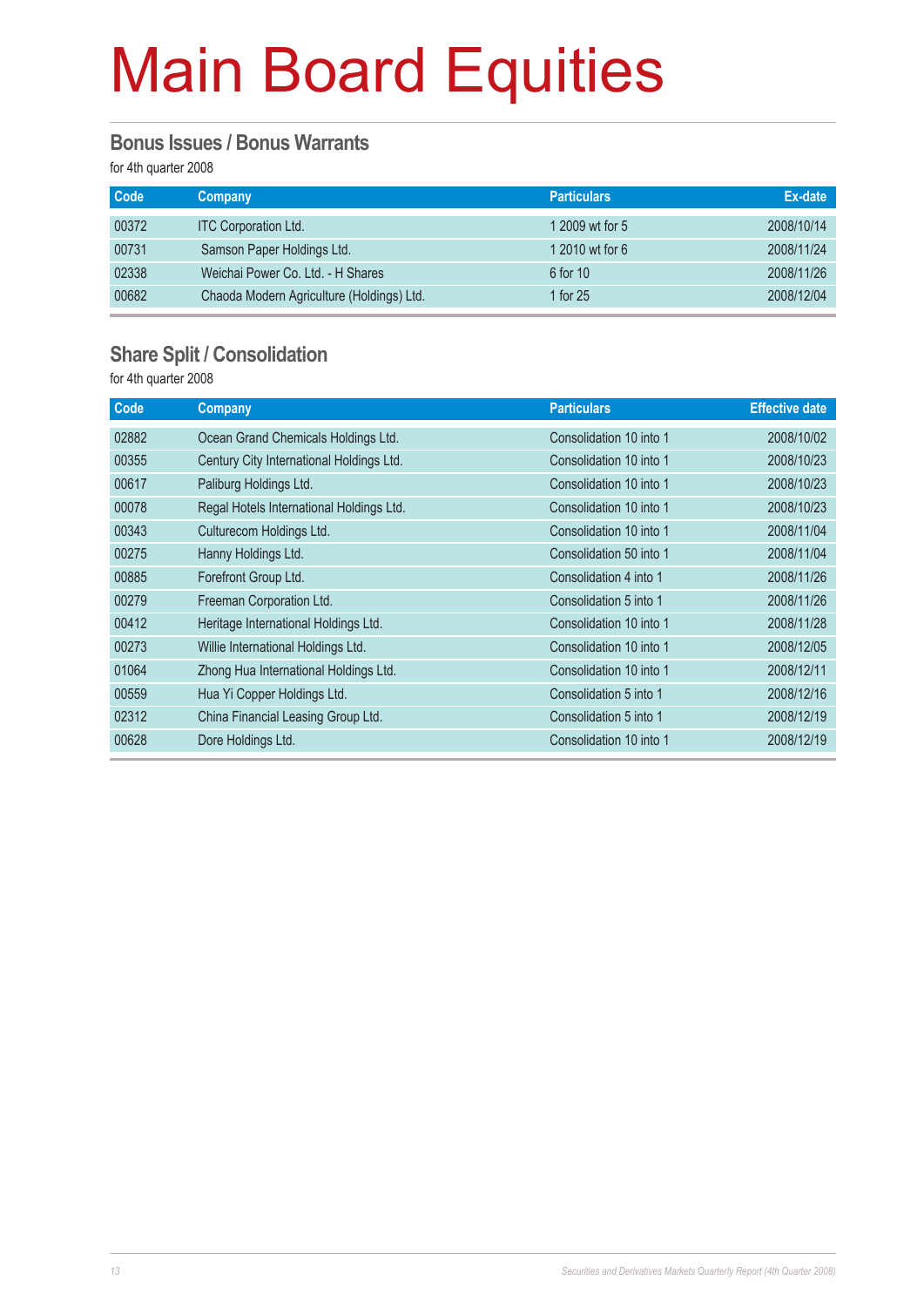#### **Rights Issues & Open Offers**

for 4th quarter 2008

| <b>Month</b> | Code  | Company                             | <b>Ratio</b>                              | Funds raised (HK\$ mil.) |
|--------------|-------|-------------------------------------|-------------------------------------------|--------------------------|
| Oct          | 00530 | Fortuna International Holdings Ltd. | Open offer 5 for 1 @\$0.02                | 61.21                    |
|              | 00342 | NewOcean Energy Holdings Ltd.       | Offer 1 for 1 @\$0.30                     | 144.50                   |
|              | 00201 | Magnificent Estates Ltd.            | Rts 1 Mandatorily Conv Bond for 2 @\$0.16 | 447.18*                  |
|              | 00620 | <b>UDL Holdings Ltd.</b>            | Rts 1 for 1 @\$0.035                      | 176.58                   |
|              | 01193 | China Resources Gas Group Ltd.      | Rts 4 for 1 @\$3.42                       | 3,869.84                 |
| <b>Nov</b>   | 00731 | Samson Paper Holdings Ltd.          | Open offer 1 convertible non-voting       | 100.16*                  |
|              |       |                                     | preference share for 3 @\$0.70            |                          |
|              | 00905 | Mastermind Capital Ltd.             | Open offer 5 for 1 @\$0.025               | 30.00                    |
| <b>Dec</b>   | 02888 | <b>Standard Chartered PLC</b>       | Rts 30 for 91 @\$45.11                    | 21,202.37                |
|              | 00636 | Fubon Bank (Hong Kong) Ltd.         | Open offer 1 preference sh for 1          | USD120.00*               |
|              |       |                                     | @USD 0.10237                              |                          |
| <b>Total</b> |       |                                     |                                           | 25.484.50                |

Figures are not included for the fund raised.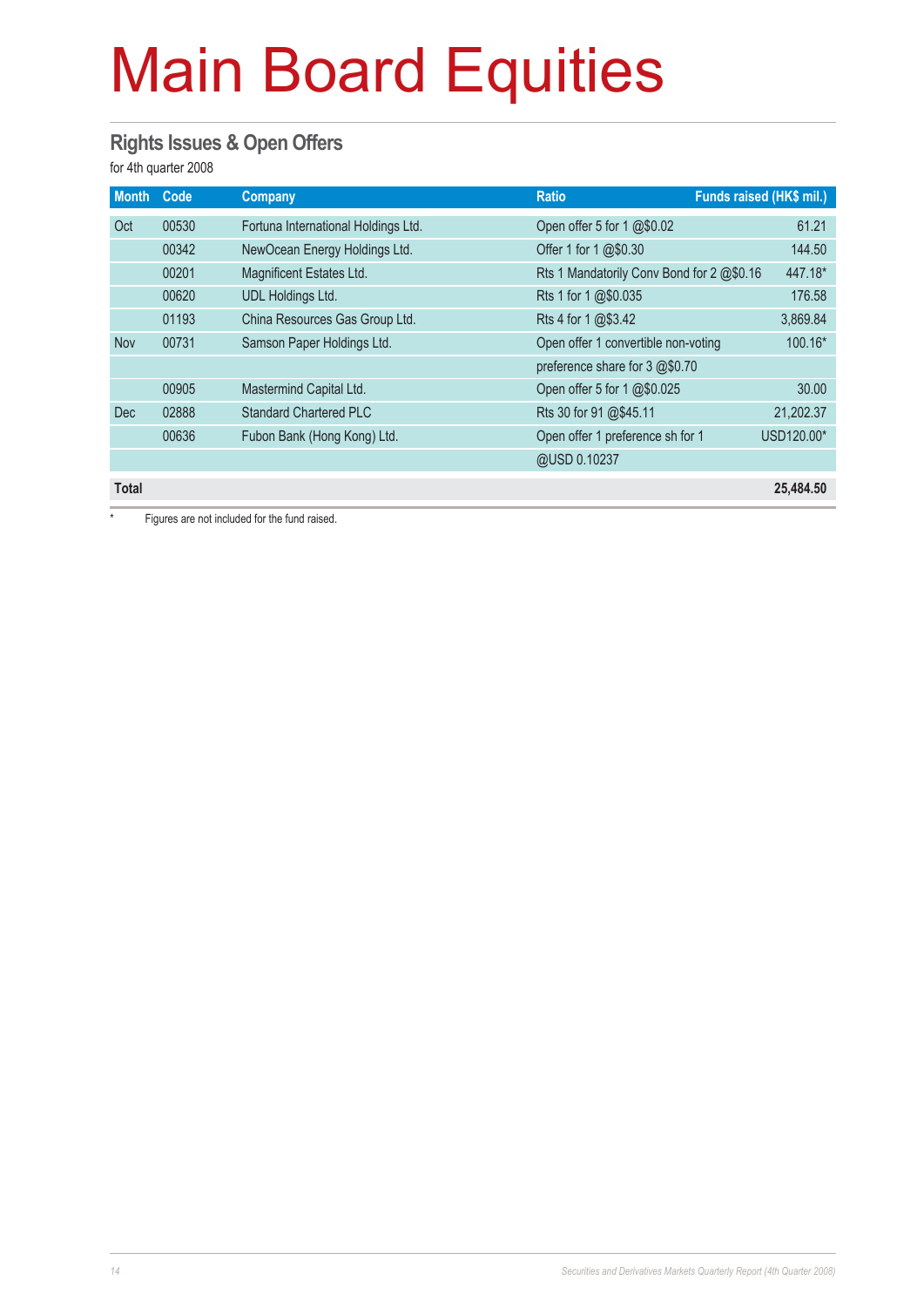#### **Placing\***

|                   |       |                        | No. of new    | <b>Placing price</b> | <b>Funds raised</b> |
|-------------------|-------|------------------------|---------------|----------------------|---------------------|
| <b>Month</b>      | Code  | <b>Company</b>         | shares placed | (HKS)                | (HK\$ mil.)         |
| 2008              |       |                        |               |                      |                     |
| Sep <sup>**</sup> | 02700 | <b>SMART UNION GP</b>  | 92,096,000    | 0.293                | 26.98               |
|                   | 00988 | THE SUN'S GROUP        | 72,000,000    | 2.100                | 151.20              |
|                   | 00686 | TIME INFRA HOLD        | 30,000,000    | 0.800                | 24.00               |
|                   | 00159 | WAH NAM INT'L          | 240,000,000   | 0.500                | 120.00              |
|                   | 00612 | <b>CHINA INV FUND</b>  | 179,200,000   | 0.057                | 10.21               |
|                   | 00494 | LI & FUNG              | 168,000,000   | 23.090               | 3,879.12            |
|                   | 00351 | CS CONSERVAT P         | 4,000,000,000 | 0.050                | 200.00              |
|                   | 00585 | <b>IMAGI INT'L</b>     | 90,600,000    | 0.860                | 77.92               |
| Oct               | 02882 | <b>OCEAN G CHEM</b>    | 357,000,000   | 0.140                | 49.98               |
|                   | 00628 | DORE HOLDINGS          | 347,848,000   | 0.170                | 59.13               |
|                   | 03886 | <b>TOWN HEALTH</b>     | 3,400,000,000 | 0.040                | 136.00              |
| Nov               | 02302 | <b>CNNC INT'L</b>      | 159,168,308   | 1.770                | 281.73              |
|                   | 01178 | <b>VITOP BIOENERGY</b> | 23,800,000    | 0.127                | 3.02                |
|                   | 01178 | <b>VITOP BIOENERGY</b> | 123,300,000   | 0.095                | 11.71               |
|                   | 00646 | <b>YARDWAY</b>         | 270,000,000   | 0.300                | 81.00               |
|                   | 00109 | WONDERFUL WORLD        | 1,284,000,000 | 0.020                | 25.68               |
|                   | 00379 | <b>PME</b>             | 160,000,000   | 0.100                | 16.00               |
| <b>Dec</b>        | 00733 | <b>HOPEFLUENT</b>      | 49,200,000    | 0.650                | 31.98               |
|                   | 01222 | <b>WANG ON GROUP</b>   | 900,000,000   | 0.022                | 19.80               |
|                   | 00381 | KIU HUNG ENERGY        | 70,000,000    | 0.270                | 18.90               |
|                   | 01222 | <b>WANG ON GROUP</b>   | 672,600,000   | 0.022                | 14.80               |
|                   | 00397 | HK HEALTH CHECK        | 2,600,000,000 | 0.011                | 28.60               |
|                   | 00381 | KIU HUNG ENERGY        | 37,000,000    | 0.270                | 9.99                |
|                   | 00989 | <b>CHINA MOTION</b>    | 470,024,427   | 0.042                | 19.74               |
| <b>Total</b>      |       |                        |               |                      | 5,297.50            |

\* Due to the reporting time-lag, placing figures for the quarter are provisional.

\*\* Supplementary information update for previous quarters.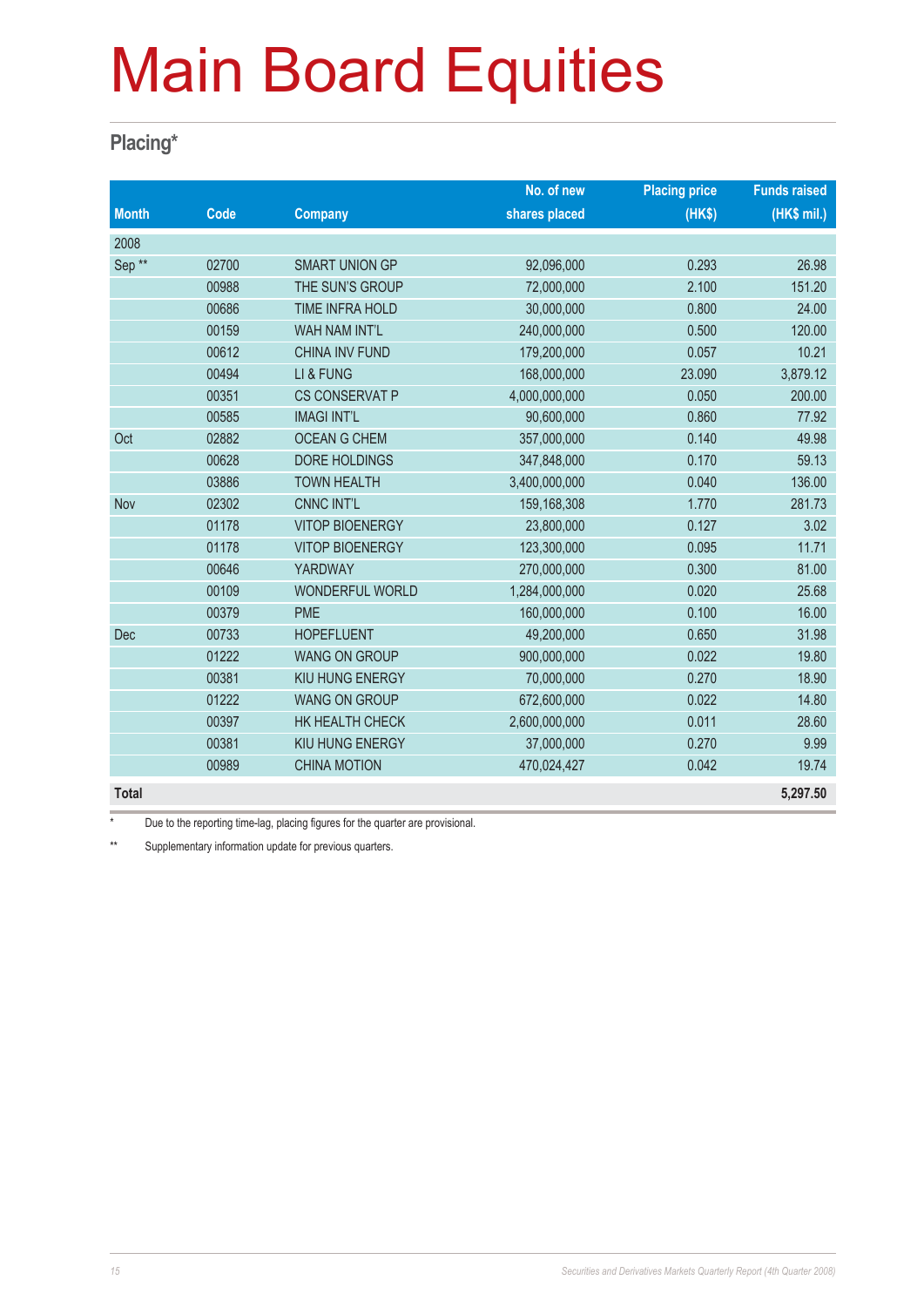#### **Warrant Trading Statistics**

|      |                | <b>Equity wts</b><br>(HK\$ mil.) | Derivative wts<br>(HK\$ mil.) | <b>Total</b><br>(HK\$ mil.) |
|------|----------------|----------------------------------|-------------------------------|-----------------------------|
| 2007 | Q4             | 1,618.97                         | 2,148,846.16                  | 2,150,465.13                |
| 2008 | Q <sub>1</sub> | 441.42                           | 1,611,079.67                  | 1,611,521.09                |
|      | Q <sub>2</sub> | 516.79                           | 958,619.84                    | 959,136.63                  |
|      | Q <sub>3</sub> | 166.30                           | 555,791.97                    | 555,958.28                  |
|      | Q <sub>4</sub> | 5.74                             | 308,244.86                    | 308,250.59                  |

#### **Warrant Market Value**

|      |                |               | <b>Equity wts</b> |               | Derivative wts |           | <b>Total</b> |
|------|----------------|---------------|-------------------|---------------|----------------|-----------|--------------|
|      |                | <b>Number</b> | (HK\$ mil.)       | <b>Number</b> | (HK\$ mil.)    | Total no. | (HK\$ mil.)  |
| 2007 | Q4             | 30            | 6.873.37          | 4.483         | 696.995.85     | 4.513     | 703.869.22   |
| 2008 | Q1             | 36            | 3.489.26          | 5.000         | 336,368.73     | 5,036     | 339,857.99   |
|      | Q2             | 35            | 2,089.63          | 4.599         | 212,788.32     | 4,634     | 214,877.95   |
|      | Q <sub>3</sub> | 37            | 776.08            | 3.941         | 156,186.99     | 3,978     | 156,963.07   |
|      | Q4             | 34            | 548.52            | 3.011         | 169,573.55     | 3,045     | 170,122.08   |

#### **New Listing Statistics – Warrants**

|      |                | No. of newly listed<br>equity wts | No. of newly listed<br>derivative wts | <b>Amount raised</b><br>(HK\$ mil.) |
|------|----------------|-----------------------------------|---------------------------------------|-------------------------------------|
| 2007 | Q4             | 6                                 | 2,264                                 | 369,803.02                          |
| 2008 | Q1             |                                   | 1,719                                 | 257,483.82                          |
|      | Q <sub>2</sub> | っ                                 | 1,058                                 | 110,344.97                          |
|      | Q <sub>3</sub> | 6                                 | 1,174                                 | 107,224.10                          |
|      | Q4             | 3                                 | 871                                   | 80,858.92                           |

#### **Newly Listed Equity Warrants**

for 4th quarter 2008

|              |                                                | <b>Initial issued</b> |              |               | <b>Amount raised</b> |
|--------------|------------------------------------------------|-----------------------|--------------|---------------|----------------------|
| <b>Code</b>  | <b>Equity warrants</b>                         | amount (HK\$)         | Listing date | <b>Expiry</b> | (HK\$ mil.)          |
| 00344        | China Oil Resouces Holdings Ltd. Warrants 2011 | 77,709,328            | 2008/10/21   | 2011/10/16    |                      |
| 00779        | ITC Corporation Ltd. Warrants 2009             | 118.562.632           | 2008/11/07   | 2009/11/04    |                      |
| 00644        | Samson Paper Holdings Ltd. Warrants 2010       | 76.312.540            | 2008/12/09   | 2010/06/04    |                      |
| <b>Total</b> |                                                |                       |              |               | -                    |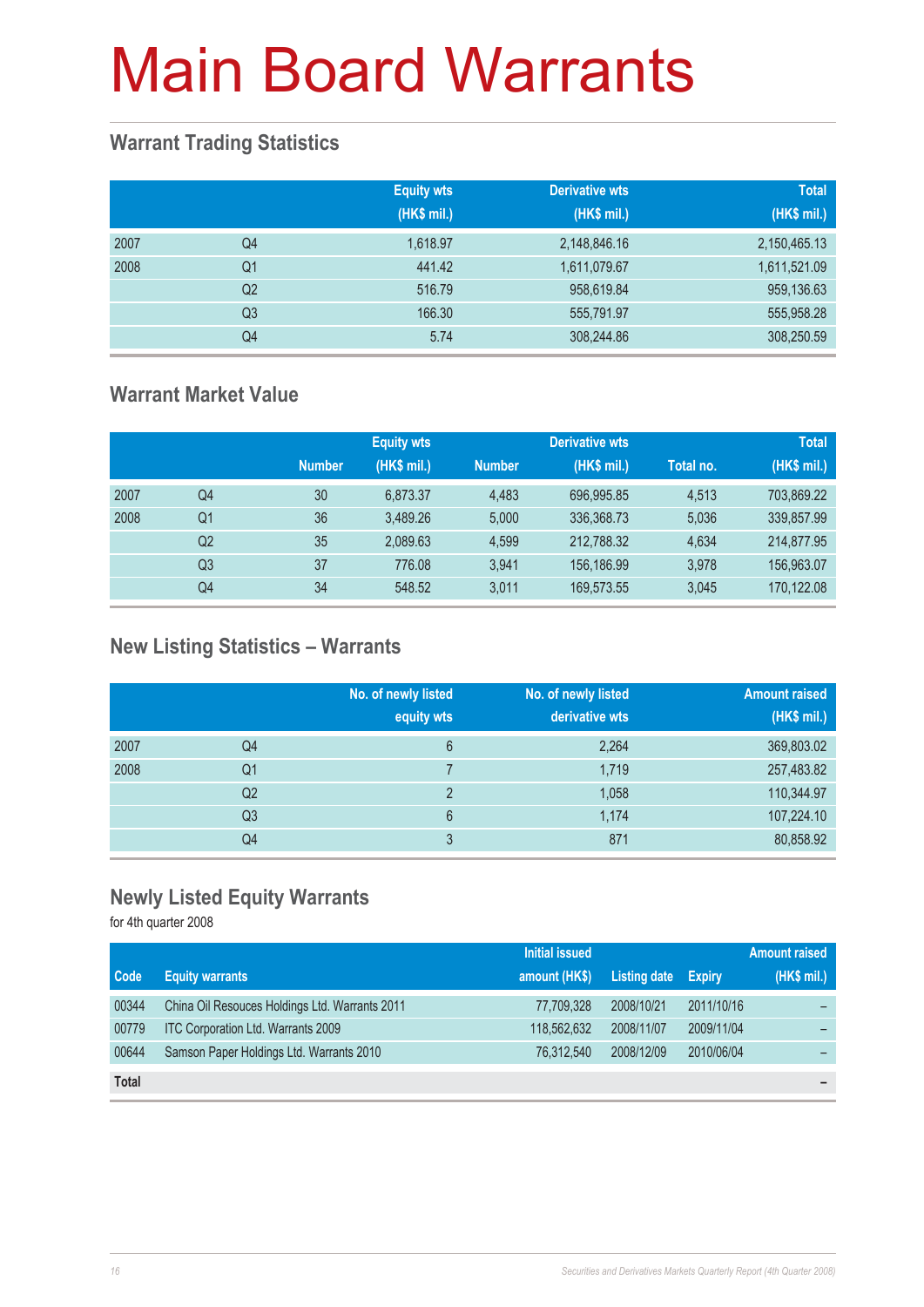#### **Newly Listed Derivative Warrants**

for 4th quarter 2008

|        |                                                               |               |                            |                       | <b>Amount</b> |
|--------|---------------------------------------------------------------|---------------|----------------------------|-----------------------|---------------|
|        |                                                               | No. of        |                            |                       | raised        |
| Code   | <b>Derivative warrants</b>                                    | issue (units) | <b>Listing date Expiry</b> |                       | (HK\$ mil.)   |
| 15179  | Deutsche Bank AG - HKEx European Warrants Jun 2009            | 300,000,000   |                            | 2008/10/02 2009/06/22 | 51.00         |
| 15178  | ABN AMRO Bank N.V. - China Mobile Euro Put Wts Mar 2009 E     | 100,000,000   | 2008/10/02 2009/03/23      |                       | 71.00         |
| 15180  | BOCI Asia Ltd. - Ch Comm Cons European Warrants Dec 2009      | 300,000,000   |                            | 2008/10/03 2009/12/02 | 75.00         |
| 15181  | BOCI Asia Ltd. - HK Gas European Warrants Sep 2009            | 100,000,000   |                            | 2008/10/03 2009/09/02 | 25.00         |
| 15182  | BOCI Asia Ltd. - Tracker Fund European Warrants Jun 2009      | 300,000,000   | 2008/10/03                 | 2009/06/17            | 75.00         |
| 15185  | Deutsche Bank AG - HSI European Warrants Mar 2009 I           | 300,000,000   | 2008/10/03 2009/03/30      |                       | 72.00         |
| 15186  | Deutsche Bank AG - HSI European Put Warrants Jan 2009 J       | 300,000,000   |                            | 2008/10/03 2009/01/29 | 69.00         |
| 15183  | SGA Societe Generale Acceptance N.V. - HSI Eur Wt Apr 2009 I  | 500,000,000   |                            | 2008/10/03 2009/04/29 | 125.00        |
| 15184  | SGA Societe Generale Acceptance N.V. - HSI Eur Wt Apr 2009 J  | 500,000,000   | 2008/10/03                 | 2009/04/29            | 125.00        |
| 15189  | KBC Fin Products Int'l Ltd. - Sinopec Euro Wts May 2009 B     | 658,000,000   | 2008/10/06 2009/05/04      |                       | 98.70         |
| 15192  | CC Rabobank B.A. - CC Bank European Put Warrants Apr 2009     | 25,000,000    |                            | 2008/10/06 2009/04/17 | 15.25         |
| 15194  | CC Rabobank B.A. - ICBC European Put Warrants Apr 2009        | 26,000,000    | 2008/10/06 2009/04/29      |                       | 13.52         |
| 15190  | CC Rabobank B.A. - ICBC European Warrants Apr 2009 B          | 26,000,000    |                            | 2008/10/06 2009/04/29 | 20.80         |
| 15191  | CC Rabobank B.A. - PetroChina European Warrants Feb 2010      | 150,000,000   | 2008/10/06 2010/02/08      |                       | 37.50         |
| 15195  | CC Rabobank B.A. - PetroChina European Put Warrants Feb 2010  | 150,000,000   | 2008/10/06 2010/02/08      |                       | 37.50         |
| 15193  | CC Rabobank B.A. - Ping An European Warrants May 2009 A       | 25,000,000    | 2008/10/06 2009/05/08      |                       | 20.75         |
| 15187  | SGA Societe Generale Acceptance N.V. - BOCom Eur Wt Nov 2009  | 300,000,000   |                            | 2008/10/06 2009/11/23 | 54.00         |
| 15188  | SGA Societe Generale Acceptance N.V. - A50 Ch Eu Wt Jun09A    | 300,000,000   | 2008/10/06 2009/06/08      |                       | 60.00         |
| 09740# | UBS AG - Ping An European Warrants Dec 2008 D                 | 1,000,000,000 |                            | 2008/10/06 2008/12/22 | 21.00         |
| 15205  | Deutsche Bank AG - China Life European Put Wts Apr 2009 A     | 300,000,000   |                            | 2008/10/08 2009/04/14 | 120.00        |
| 15206  | Deutsche Bank AG - ICBC European Warrants Feb 2009 B          | 200,000,000   |                            | 2008/10/08 2009/02/23 | 90.00         |
| 15196  | HK Bank - China Mobile European Warrants Oct 2010             | 280,000,000   | 2008/10/08 2010/10/15      |                       | 70.00         |
| 15199  | Merrill Lynch Int'l & Co. C.V. - CC Bank Euro Wts Feb 2010 B  | 100,000,000   |                            | 2008/10/08 2010/02/01 | 100.00        |
| 15200  | Merrill Lynch Int'l & Co. C.V. - China Life Eu Wt Jan 2011    | 180,000,000   | 2008/10/08 2011/01/31      |                       | 165.60        |
| 15201  | Merrill Lynch Int'l & Co. C.V. - HSBC Euro Wts May 2011       | 180,000,000   | 2008/10/08                 | 2011/05/31            | 45.00         |
| 15202  | Merrill Lynch Int'l & Co. C.V. - PetroChina Eu Wt Apr 2009    | 100,000,000   |                            | 2008/10/08 2009/04/07 | 15.50         |
| 15197  | SGA Societe Generale Acceptance N.V. - ICBC Eu Wt Jun 2009    | 150,000,000   |                            | 2008/10/08 2009/06/08 | 150.00        |
| 15198  | SGA Societe Generale Acceptance N.V. - Petch Eu Wt Oct 2009C  | 600,000,000   | 2008/10/08                 | 2009/10/19            | 135.60        |
| 15209  | Deutsche Bank AG - HSI European Warrants Apr 2009 A           | 300,000,000   | 2008/10/09                 | 2009/04/29            | 87.00         |
| 15213  | Deutsche Bank AG - HSI European Put Warrants Apr 2009 B       | 300,000,000   | 2008/10/09                 | 2009/04/29            | 75.00         |
| 10837  | Deutsche Bank AG - Nikkei 225 Index European Wts Jun 2009 A   | 200,000,000   | 2008/10/09                 | 2009/06/12            | 52.00         |
| 10841  | Deutsche Bank AG - Nikkei 225 Index Euro Put Wts Jun 2009 B   | 200,000,000   | 2008/10/09                 | 2009/06/12            | 54.00         |
| 15218  | Goldman Sachs SP (Asia) - China Life Euro Wts Mar 2009        | 100,000,000   | 2008/10/09                 | 2009/03/30            | 74.00         |
| 15219  | Goldman Sachs SP (Asia) - PetroChina European Wts Oct 2009    | 250,000,000   | 2008/10/09                 | 2009/10/29            | 47.50         |
| 15210  | KBC Fin Products Int'l Ltd. - CNOOC European Wts Jun 2009     | 518,000,000   | 2008/10/09                 | 2009/06/22            | 98.42         |
| 15207  | SGA Societe Generale Acceptance N.V. - HSCEI Eu Wt Apr 2009A  | 200,000,000   | 2008/10/09                 | 2009/04/29            | 50.00         |
| 15208  | SGA Societe Generale Acceptance N.V. - HSCEI Eu Wt Apr 2009B  | 200,000,000   | 2008/10/09                 | 2009/04/29            | 50.00         |
| 15211  | SGA Societe Generale Acceptance N.V. - HSCEI Eu Put Wt Apr09C | 200,000,000   | 2008/10/09                 | 2009/04/29            | 50.00         |
| 15212  | SGA Societe Generale Acceptance N.V. - HSCEI Eu Put Wt Apr09D | 200,000,000   | 2008/10/09                 | 2009/04/29            | 50.00         |
| 15214  | UBS AG - China Life European Warrants Apr 2009 A              | 500,000,000   | 2008/10/09                 | 2009/04/15            | 150.00        |
| 15215  | UBS AG - China Life European Warrants Apr 2009 B              | 500,000,000   | 2008/10/09                 | 2009/04/15            | 125.00        |
| 15216  | UBS AG - China Life European Warrants Sep 2009 A              | 500,000,000   | 2008/10/09                 | 2009/09/28            | 125.00        |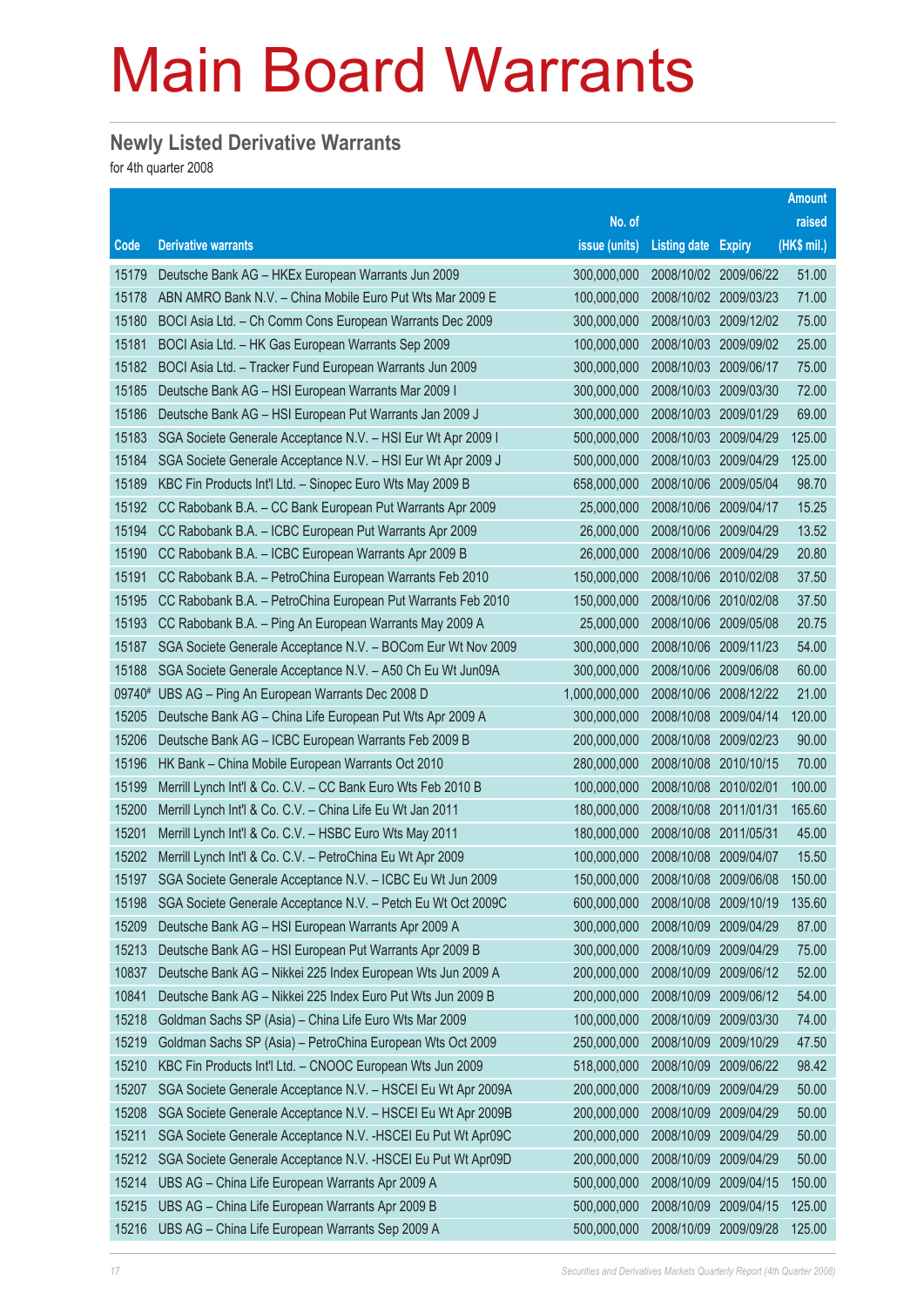|        |                                                              |               |                       |               | <b>Amount</b> |
|--------|--------------------------------------------------------------|---------------|-----------------------|---------------|---------------|
|        |                                                              | No. of        |                       |               | raised        |
| Code   | <b>Derivative warrants</b>                                   | issue (units) | <b>Listing date</b>   | <b>Expiry</b> | (HK\$ mil.)   |
| 15217  | UBS AG - China Life European Warrants Sep 2009 B             | 500,000,000   | 2008/10/09            | 2009/09/28    | 125.00        |
| 15221  | SGA Societe Generale Acceptance N.V. - CCB Eur Wt Jun 2009   | 100,000,000   | 2008/10/10            | 2009/06/01    | 73.00         |
| 15220  | SGA Societe Generale Acceptance N.V. - CK(H) Eu Wt Jul 2009  | 400,000,000   | 2008/10/10            | 2009/07/02    | 60.00         |
| 15222  | SGA Societe Generale Acceptance N.V. - CP&CC Eur Wt Jun 2009 | 100,000,000   | 2008/10/10            | 2009/06/01    | 95.00         |
| 15223  | UBS AG - Cheung Kong European Warrants Aug 2009              | 500,000,000   | 2008/10/10            | 2009/08/17    | 125.00        |
| 15224  | UBS AG - China Shenhua European Warrants May 2009 A          | 500,000,000   | 2008/10/10 2009/05/25 |               | 125.00        |
| 15225  | UBS AG - Hutchison European Warrants Jul 2011                | 500,000,000   | 2008/10/10            | 2011/07/25    | 125.00        |
| 15226  | UBS AG - SHK Ppt European Warrants Aug 2010                  | 500,000,000   | 2008/10/10            | 2010/08/30    | 125.00        |
| 15228  | BNP Paribas Arbit Issu B.V. - CHALCO European Wts Jun 2010   | 200,000,000   | 2008/10/13            | 2010/06/21    | 50.00         |
| 15229  | BNP Paribas Arbit Issu B.V. - Ch Mobile Eu Put Wt Aug 2009 A | 200,000,000   | 2008/10/13 2009/08/03 |               | 32.00         |
| 15227  | BNP Paribas Arbit Issu B.V. - HSI European Wts Apr 2009 B    | 300,000,000   | 2008/10/13            | 2009/04/29    | 78.00         |
| 15231  | BNP Paribas Arbit Issu B.V. - HSI Euro Put Wts Apr 2009 D    | 300,000,000   | 2008/10/13 2009/04/29 |               | 75.00         |
| 15230  | BNP Paribas Arbit Issu B.V. - PetroCh Euro Wts Mar 2009 B    | 200,000,000   | 2008/10/13            | 2009/03/16    | 30.00         |
| 15235  | HK Bank - CC Bank European Warrants Jun 2009                 | 280,000,000   | 2008/10/13 2009/06/05 |               | 238.00        |
| 15236  | HK Bank - China COSCO European Warrants Jan 2010             | 280,000,000   | 2008/10/13            | 2010/01/22    | 70.00         |
| 15234  | HK Bank - China Coal European Warrants Nov 2009              | 280,000,000   | 2008/10/13 2009/11/20 |               | 70.00         |
| 15237  | HK Bank - Ch Ship Cont European Warrants Aug 2009            | 280,000,000   | 2008/10/13            | 2009/08/05    | 72.80         |
| 15232  | SGA Societe Generale Acceptance N.V. - CTel Eu Wt Jun 2009 B | 150,000,000   | 2008/10/13            | 2009/06/29    | 82.50         |
| 15233  | SGA Societe Generale Acceptance N.V. - HWL Eur Wt May 2009   | 80,000,000    | 2008/10/13            | 2009/05/04    | 48.00         |
|        | 09411# UBS AG - Sinopec Corp European Warrants Mar 2009 C    | 1,000,000,000 | 2008/10/13            | 2009/03/23    | 42.00         |
|        | 13976# UBS AG - A50 China European Warrants Jan 2009         | 1,000,000,000 | 2008/10/13            | 2009/01/12    | 28.00         |
| 15249  | ABN AMRO Bank N.V. - HSI European Warrants Apr 2009 A        | 400,000,000   | 2008/10/14            | 2009/04/29    | 112.80        |
| 15253  | ABN AMRO Bank N.V. - HSI European Put Warrants Apr 2009 B    | 400,000,000   | 2008/10/14            | 2009/04/29    | 104.40        |
| 10838  | ABN AMRO Bank N.V. - Silver European Warrants Jun 2009       | 800,000,000   | 2008/10/14            | 2009/06/30    | 200.00        |
| 15240  | Credit Suisse - China Mobile European Warrants Apr 2010 A    | 200,000,000   | 2008/10/14            | 2010/04/26    | 34.00         |
| 15239  | Credit Suisse - CC Bank European Warrants Dec 2009           | 200,000,000   | 2008/10/14            | 2009/12/07    | 30.00         |
| 15241  | Credit Suisse - China Life European Warrants Oct 2009 A      | 200,000,000   | 2008/10/14            | 2009/10/12    | 50.00         |
| 15242  | Credit Suisse - HSBC European Wts Aug 2010                   | 200,000,000   | 2008/10/14            | 2010/08/02    | 50.00         |
| 15243  | Deutsche Bank AG - CNOOC European Warrants Jun 2009          | 300,000,000   | 2008/10/14            | 2009/06/29    | 45.00         |
| 15244  | Deutsche Bank AG - CNOOC European Warrants Oct 2009          | 300,000,000   | 2008/10/14            | 2009/10/19    | 51.00         |
| 10839  | Deutsche Bank AG - DJIA European Warrants Jun 2009 A         | 150,000,000   | 2008/10/14            | 2009/06/22    | 37.50         |
| 10844  | Deutsche Bank AG - DJIA European Put Warrants Jun 2009 B     | 150,000,000   | 2008/10/14            | 2009/06/22    | 37.50         |
| 15238  | SGA Societe Generale Acceptance N.V. - CNOOC Eu Wt Jul 2009B | 400,000,000   | 2008/10/14            | 2009/07/03    | 74.80         |
| 15245  | UBS AG - Bank of EA European Warrants Jun 2009               | 500,000,000   | 2008/10/14            | 2009/06/22    | 125.00        |
| 15246  | UBS AG - BOC HK European Warrants Jul 2009                   | 500,000,000   | 2008/10/14            | 2009/07/27    | 125.00        |
| 15247  | UBS AG - HS Bank European Warrants Jun 2009                  | 500,000,000   | 2008/10/14            | 2009/06/29    | 125.00        |
| 15248  | UBS AG - HS Bank European Warrants Sep 2009                  | 500,000,000   | 2008/10/14            | 2009/09/28    | 125.00        |
| 14956# | Deutsche Bank AG - PetroChina European Warrants Mar 2009 B   | 300,000,000   | 2008/10/14            | 2009/03/23    | 15.30         |
| 14868# | Deutsche Bank AG - HSI European Warrants Mar 2009 A          | 300,000,000   | 2008/10/14            | 2009/03/30    | 18.90         |
| 14835# | KBC Fin Products Int'l Ltd. - HSI European Wts Mar 2009 E    | 638,000,000   | 2008/10/14            | 2009/03/30    | 49.13         |
| 15250  | ABN AMRO Bank N.V. - PetroChina European Warrants Nov 2009 A | 688,000,000   | 2008/10/15            | 2009/11/30    | 172.00        |
| 15258  | Deutsche Bank AG - China Life European Put Wts Apr 2009 B    | 300,000,000   | 2008/10/15            | 2009/04/27    | 75.00         |
| 15295  | Deutsche Bank AG - CNOOC European Warrants Dec 2009          | 300,000,000   | 2008/10/15            | 2009/12/28    | 75.00         |
| 15259  | Deutsche Bank AG - Sinopec Corp European Warrants Apr 2009 A | 300,000,000   | 2008/10/15 2009/04/20 |               | 324.00        |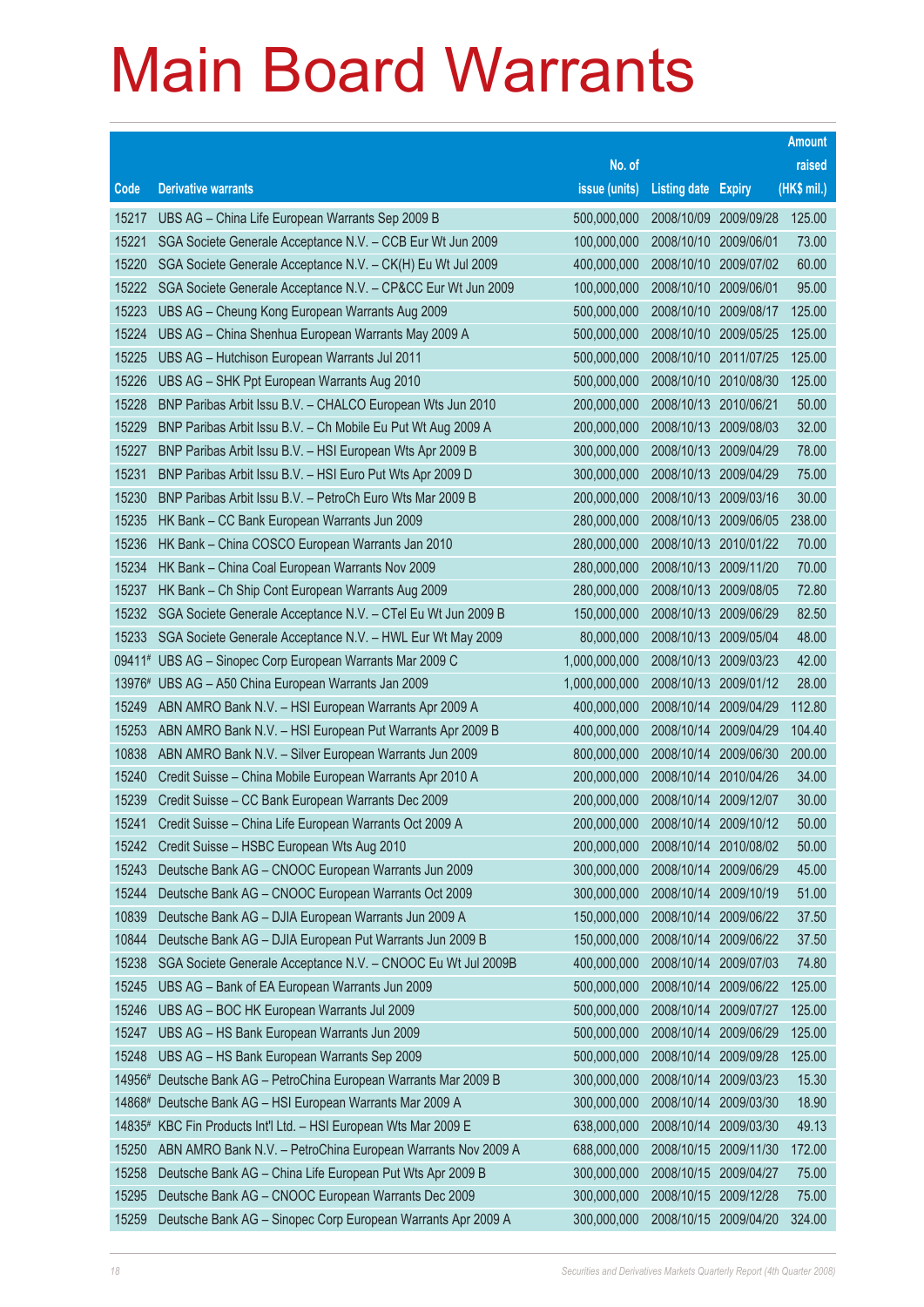|       |                                                              |               |                            |                       | <b>Amount</b> |
|-------|--------------------------------------------------------------|---------------|----------------------------|-----------------------|---------------|
|       |                                                              | No. of        |                            |                       | raised        |
| Code  | <b>Derivative warrants</b>                                   | issue (units) | <b>Listing date Expiry</b> |                       | (HK\$ mil.)   |
| 15294 | Deutsche Bank AG - Sinopec Corp European Warrants Apr 2009 B | 300,000,000   | 2008/10/15                 | 2009/04/20            | 315.00        |
| 15289 | Deutsche Bank AG - HSI European Warrants Apr 2009 C          | 300,000,000   | 2008/10/15                 | 2009/04/29            | 75.00         |
| 15290 | Deutsche Bank AG - HSI European Warrants Apr 2009 D          | 300,000,000   | 2008/10/15                 | 2009/04/29            | 75.00         |
| 15291 | Deutsche Bank AG - HSI European Warrants Apr 2009 E          | 300,000,000   | 2008/10/15                 | 2009/04/29            | 75.00         |
| 15292 | Deutsche Bank AG - HSI European Put Warrants Apr 2009 F      | 300,000,000   | 2008/10/15                 | 2009/04/29            | 75.00         |
| 15293 | Deutsche Bank AG - HSI European Put Warrants Apr 2009 G      | 300,000,000   | 2008/10/15                 | 2009/04/29            | 75.00         |
| 15260 | Deutsche Bank AG - PetroChina European Warrants Dec 2009 A   | 300,000,000   | 2008/10/15                 | 2009/12/28            | 52.50         |
| 15296 | Deutsche Bank AG - PetroChina European Warrants Dec 2009 B   | 300,000,000   | 2008/10/15                 | 2009/12/28            | 75.00         |
| 15251 | HK Bank - CHALCO European Warrants Dec 2010                  | 280,000,000   |                            | 2008/10/15 2010/12/16 | 70.00         |
| 15286 | J P Morgan SP BV - China COSCO European Warrants Nov 2009    | 150,000,000   | 2008/10/15                 | 2009/11/27            | 38.85         |
| 15285 | J P Morgan SP BV - Cheung Kong European Warrants Dec 2009    | 188,000,000   | 2008/10/15                 | 2009/12/30            | 47.19         |
| 15287 | J P Morgan SP BV - Sinopec Corp European Warrants Jul 2010   | 300,000,000   | 2008/10/15                 | 2010/07/29            | 75.00         |
| 15288 | J P Morgan SP BV - New World Dev European Warrants Dec 2009  | 180,000,000   | 2008/10/15                 | 2009/12/30            | 45.36         |
| 15278 | KBC Fin Products Int'l Ltd. - HSCEI Euro Wts Apr 2009 A      | 400,000,000   | 2008/10/15                 | 2009/04/29            | 100.00        |
| 15279 | KBC Fin Products Int'l Ltd. - HSCEI Euro Wts Apr 2009 B      | 400,000,000   | 2008/10/15                 | 2009/04/29            | 100.00        |
| 15275 | KBC Fin Products Int'l Ltd. - HSI European Wts Apr 2009 D    | 400,000,000   | 2008/10/15                 | 2009/04/29            | 100.00        |
| 15276 | KBC Fin Products Int'l Ltd. - HSI European Wts Apr 2009 E    | 400,000,000   | 2008/10/15                 | 2009/04/29            | 100.00        |
| 15277 | KBC Fin Products Int'l Ltd. - HSI European Wts Apr 2009 F    | 400,000,000   | 2008/10/15                 | 2009/04/29            | 100.00        |
| 15283 | KBC Fin Products Int'l Ltd. - HSI Euro Put Wts Apr 2009 G    | 400,000,000   | 2008/10/15                 | 2009/04/29            | 100.00        |
| 15284 | KBC Fin Products Int'l Ltd. - HSI Euro Put Wts Apr 2009 H    | 400,000,000   | 2008/10/15                 | 2009/04/29            | 100.00        |
| 15252 | CC Rabobank B.A. - CC Bank European Warrants Aug 2009        | 100,000,000   | 2008/10/15                 | 2009/08/28            | 85.00         |
| 15254 | CC Rabobank B.A. - China Railway European Wts Apr 2009       | 50,000,000    |                            | 2008/10/15 2009/04/30 | 50.00         |
| 15255 | CC Rabobank B.A. - Hang Seng Bank European Warrants Sep 2009 | 100,000,000   | 2008/10/15                 | 2009/09/29            | 25.00         |
| 15256 | CC Rabobank B.A. - Hutchison European Warrants Jul 2009 A    | 50,000,000    | 2008/10/15                 | 2009/07/30            | 30.00         |
| 15257 | CC Rabobank B.A. - MTRC European Warrants Jul 2009 A         | 100,000,000   | 2008/10/15                 | 2009/07/30            | 35.00         |
| 15281 | SGA Societe Generale Acceptance N.V. - Ch Mob Eu Wt Jul 2009 | 800,000,000   |                            | 2008/10/15 2009/07/20 | 123.20        |
| 15282 | SGA Societe Generale Acceptance N.V. - CMob Eu Put Wt Sep09A | 800,000,000   | 2008/10/15 2009/09/21      |                       | 127.20        |
| 15280 | SGA Societe Generale Acceptance N.V. - CLife Eu Wt May 2009B | 400,000,000   |                            | 2008/10/15 2009/05/11 | 228.00        |
| 15264 | UBS AG - China Mobile European Put Warrants Jul 2009         | 500,000,000   | 2008/10/15                 | 2009/07/27            | 125.00        |
| 15265 | UBS AG - China Mobile European Put Warrants Dec 2009         | 500,000,000   | 2008/10/15 2009/12/21      |                       | 125.00        |
| 15261 | UBS AG - CC Bank European Warrants Jul 2009 A                | 500,000,000   | 2008/10/15                 | 2009/07/27            | 350.00        |
| 15262 | UBS AG - CM Bank European Warrants Jun 2009 A                | 500,000,000   | 2008/10/15                 | 2009/06/29            | 200.00        |
| 15263 | UBS AG - CM Bank European Warrants Jun 2009 B                | 500,000,000   | 2008/10/15                 | 2009/06/29            | 150.00        |
| 15267 | UBS AG - CNOOC European Warrants Oct 2009 B                  | 500,000,000   | 2008/10/15                 | 2009/10/27            | 125.00        |
| 15268 | UBS AG - CNOOC European Put Warrants Jun 2009                | 500,000,000   | 2008/10/15                 | 2009/06/22            | 125.00        |
| 15269 | UBS AG - CNOOC European Put Warrants Nov 2009                | 500,000,000   | 2008/10/15                 | 2009/11/30            | 125.00        |
| 15266 | UBS AG - China Shenhua European Warrants May 2009 B          | 500,000,000   | 2008/10/15                 | 2009/05/25            | 200.00        |
| 15270 | UBS AG - ICBC European Warrants May 2009                     | 500,000,000   | 2008/10/15                 | 2009/05/18            | 375.00        |
| 15271 | UBS AG - PetroChina European Warrants Jun 2009               | 500,000,000   | 2008/10/15                 | 2009/06/22            | 125.00        |
| 15272 | UBS AG - PetroChina European Warrants Oct 2009 B             | 500,000,000   | 2008/10/15                 | 2009/10/27            | 125.00        |
| 15273 | UBS AG - PetroChina European Put Warrants Jul 2009           | 500,000,000   | 2008/10/15                 | 2009/07/27            | 125.00        |
| 15274 | UBS AG - Ping An European Warrants Dec 2009                  | 500,000,000   | 2008/10/15                 | 2009/12/21            | 125.00        |
| 15316 | ABN AMRO Bank N.V. - HSI European Warrants Apr 2009 C        | 400,000,000   | 2008/10/16                 | 2009/04/29            | 108.80        |
| 15320 | ABN AMRO Bank N.V. - HSI European Put Warrants Apr 2009 D    | 400,000,000   | 2008/10/16 2009/04/29      |                       | 105.60        |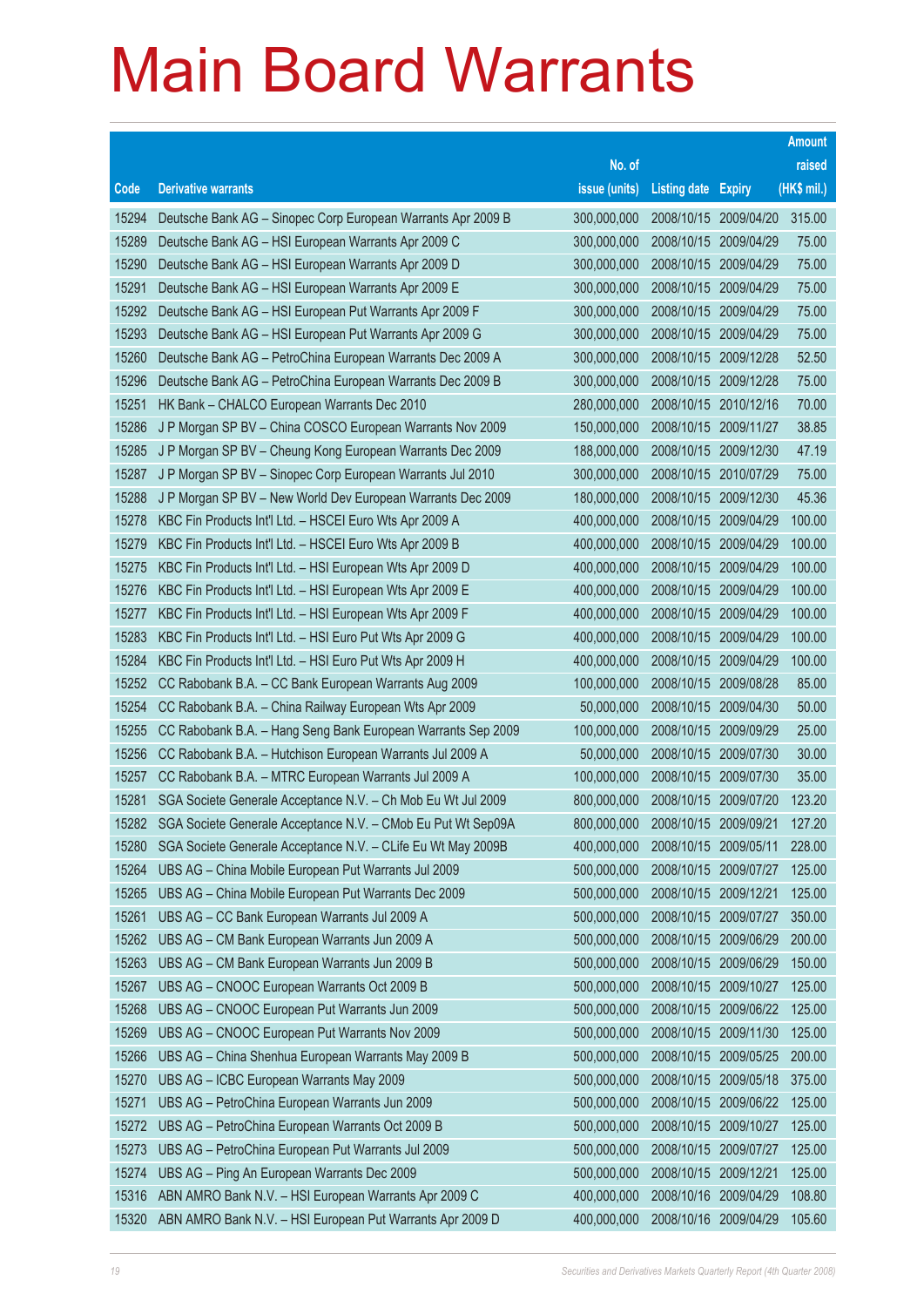| No. of<br>raised<br>(HK\$ mil.)<br><b>Derivative warrants</b><br>issue (units)<br>Code<br><b>Listing date Expiry</b><br>210.00<br>15310<br>Deutsche Bank AG - CC Bank European Warrants Apr 2009 B<br>300,000,000<br>2008/10/16<br>2009/04/20<br>15312<br>2008/10/16<br>Deutsche Bank AG - A50 China European Warrants Apr 2009 B<br>300,000,000<br>2009/04/20<br>75.00<br>15313<br>Deutsche Bank AG - HSI European Warrants Apr 2009 H<br>300,000,000<br>2008/10/16<br>75.00<br>2009/04/29<br>15314<br>2008/10/16<br>75.00<br>Deutsche Bank AG - HSI European Put Warrants Apr 2009 I<br>300,000,000<br>2009/04/29<br>75.00<br>15315<br>Deutsche Bank AG - HSI European Put Warrants Apr 2009 J<br>300,000,000<br>2008/10/16<br>2009/04/29<br>15311<br>2008/10/16<br>213.00<br>Deutsche Bank AG - ICBC European Warrants Apr 2009 B<br>300,000,000<br>2009/04/20<br>50.00<br>15322<br>Goldman Sachs SP (Asia) - HSI European Warrants May 2009 A<br>200,000,000<br>2008/10/16<br>2009/05/27<br>15319<br>2008/10/16<br>40.00<br>Goldman Sachs SP (Asia) - HSI European Put Warrants Mar 2009<br>200,000,000<br>2009/03/30<br>50.00<br>15318<br>Goldman Sachs SP (Asia) - HSI European Put Warrants May 09C<br>200,000,000<br>2008/10/16 2009/05/27<br>2008/10/16<br>50.00<br>15317<br>Goldman Sachs SP (Asia) - HSI European Put Warrants Jun 2009<br>200,000,000<br>2009/06/29<br>50.00<br>15321<br>Goldman Sachs SP (Asia) - HSI European Warrants Apr 2009 A<br>200,000,000<br>2008/10/16<br>2009/04/29<br>15323<br>2008/10/16<br>32.00<br>Goldman Sachs SP (Asia) - HSI European Warrants Apr 2009 B<br>200,000,000<br>2009/04/29<br>30.00<br>15324<br>Goldman Sachs SP (Asia) - HSI European Warrants Apr 2009 C<br>200,000,000<br>2008/10/16<br>2009/04/29<br>15309<br>2008/10/16<br>97.00<br>Macquarie Bank Ltd. - HSI European Warrants Apr 2009 A<br>388,000,000<br>2009/04/29<br>97.39<br>15302<br>Macquarie Bank Ltd. - HSI European Put Warrants Apr 2009<br>388,000,000<br>2008/10/16<br>2009/04/29<br>2008/10/16<br>125.00<br>15297<br>SGA Societe Generale Acceptance N.V. - HSI Eu Put Wt Apr 09K<br>500,000,000<br>2009/04/29 |
|------------------------------------------------------------------------------------------------------------------------------------------------------------------------------------------------------------------------------------------------------------------------------------------------------------------------------------------------------------------------------------------------------------------------------------------------------------------------------------------------------------------------------------------------------------------------------------------------------------------------------------------------------------------------------------------------------------------------------------------------------------------------------------------------------------------------------------------------------------------------------------------------------------------------------------------------------------------------------------------------------------------------------------------------------------------------------------------------------------------------------------------------------------------------------------------------------------------------------------------------------------------------------------------------------------------------------------------------------------------------------------------------------------------------------------------------------------------------------------------------------------------------------------------------------------------------------------------------------------------------------------------------------------------------------------------------------------------------------------------------------------------------------------------------------------------------------------------------------------------------------------------------------------------------------------------------------------------------------------------------------------------------------------------------------------------------------------------------------------------------------------------------|
|                                                                                                                                                                                                                                                                                                                                                                                                                                                                                                                                                                                                                                                                                                                                                                                                                                                                                                                                                                                                                                                                                                                                                                                                                                                                                                                                                                                                                                                                                                                                                                                                                                                                                                                                                                                                                                                                                                                                                                                                                                                                                                                                                |
|                                                                                                                                                                                                                                                                                                                                                                                                                                                                                                                                                                                                                                                                                                                                                                                                                                                                                                                                                                                                                                                                                                                                                                                                                                                                                                                                                                                                                                                                                                                                                                                                                                                                                                                                                                                                                                                                                                                                                                                                                                                                                                                                                |
|                                                                                                                                                                                                                                                                                                                                                                                                                                                                                                                                                                                                                                                                                                                                                                                                                                                                                                                                                                                                                                                                                                                                                                                                                                                                                                                                                                                                                                                                                                                                                                                                                                                                                                                                                                                                                                                                                                                                                                                                                                                                                                                                                |
|                                                                                                                                                                                                                                                                                                                                                                                                                                                                                                                                                                                                                                                                                                                                                                                                                                                                                                                                                                                                                                                                                                                                                                                                                                                                                                                                                                                                                                                                                                                                                                                                                                                                                                                                                                                                                                                                                                                                                                                                                                                                                                                                                |
|                                                                                                                                                                                                                                                                                                                                                                                                                                                                                                                                                                                                                                                                                                                                                                                                                                                                                                                                                                                                                                                                                                                                                                                                                                                                                                                                                                                                                                                                                                                                                                                                                                                                                                                                                                                                                                                                                                                                                                                                                                                                                                                                                |
|                                                                                                                                                                                                                                                                                                                                                                                                                                                                                                                                                                                                                                                                                                                                                                                                                                                                                                                                                                                                                                                                                                                                                                                                                                                                                                                                                                                                                                                                                                                                                                                                                                                                                                                                                                                                                                                                                                                                                                                                                                                                                                                                                |
|                                                                                                                                                                                                                                                                                                                                                                                                                                                                                                                                                                                                                                                                                                                                                                                                                                                                                                                                                                                                                                                                                                                                                                                                                                                                                                                                                                                                                                                                                                                                                                                                                                                                                                                                                                                                                                                                                                                                                                                                                                                                                                                                                |
|                                                                                                                                                                                                                                                                                                                                                                                                                                                                                                                                                                                                                                                                                                                                                                                                                                                                                                                                                                                                                                                                                                                                                                                                                                                                                                                                                                                                                                                                                                                                                                                                                                                                                                                                                                                                                                                                                                                                                                                                                                                                                                                                                |
|                                                                                                                                                                                                                                                                                                                                                                                                                                                                                                                                                                                                                                                                                                                                                                                                                                                                                                                                                                                                                                                                                                                                                                                                                                                                                                                                                                                                                                                                                                                                                                                                                                                                                                                                                                                                                                                                                                                                                                                                                                                                                                                                                |
|                                                                                                                                                                                                                                                                                                                                                                                                                                                                                                                                                                                                                                                                                                                                                                                                                                                                                                                                                                                                                                                                                                                                                                                                                                                                                                                                                                                                                                                                                                                                                                                                                                                                                                                                                                                                                                                                                                                                                                                                                                                                                                                                                |
|                                                                                                                                                                                                                                                                                                                                                                                                                                                                                                                                                                                                                                                                                                                                                                                                                                                                                                                                                                                                                                                                                                                                                                                                                                                                                                                                                                                                                                                                                                                                                                                                                                                                                                                                                                                                                                                                                                                                                                                                                                                                                                                                                |
|                                                                                                                                                                                                                                                                                                                                                                                                                                                                                                                                                                                                                                                                                                                                                                                                                                                                                                                                                                                                                                                                                                                                                                                                                                                                                                                                                                                                                                                                                                                                                                                                                                                                                                                                                                                                                                                                                                                                                                                                                                                                                                                                                |
|                                                                                                                                                                                                                                                                                                                                                                                                                                                                                                                                                                                                                                                                                                                                                                                                                                                                                                                                                                                                                                                                                                                                                                                                                                                                                                                                                                                                                                                                                                                                                                                                                                                                                                                                                                                                                                                                                                                                                                                                                                                                                                                                                |
|                                                                                                                                                                                                                                                                                                                                                                                                                                                                                                                                                                                                                                                                                                                                                                                                                                                                                                                                                                                                                                                                                                                                                                                                                                                                                                                                                                                                                                                                                                                                                                                                                                                                                                                                                                                                                                                                                                                                                                                                                                                                                                                                                |
|                                                                                                                                                                                                                                                                                                                                                                                                                                                                                                                                                                                                                                                                                                                                                                                                                                                                                                                                                                                                                                                                                                                                                                                                                                                                                                                                                                                                                                                                                                                                                                                                                                                                                                                                                                                                                                                                                                                                                                                                                                                                                                                                                |
|                                                                                                                                                                                                                                                                                                                                                                                                                                                                                                                                                                                                                                                                                                                                                                                                                                                                                                                                                                                                                                                                                                                                                                                                                                                                                                                                                                                                                                                                                                                                                                                                                                                                                                                                                                                                                                                                                                                                                                                                                                                                                                                                                |
|                                                                                                                                                                                                                                                                                                                                                                                                                                                                                                                                                                                                                                                                                                                                                                                                                                                                                                                                                                                                                                                                                                                                                                                                                                                                                                                                                                                                                                                                                                                                                                                                                                                                                                                                                                                                                                                                                                                                                                                                                                                                                                                                                |
|                                                                                                                                                                                                                                                                                                                                                                                                                                                                                                                                                                                                                                                                                                                                                                                                                                                                                                                                                                                                                                                                                                                                                                                                                                                                                                                                                                                                                                                                                                                                                                                                                                                                                                                                                                                                                                                                                                                                                                                                                                                                                                                                                |
| 125.00<br>15298<br>SGA Societe Generale Acceptance N.V. - HSI Eu Put Wt Apr 09L<br>500,000,000<br>2008/10/16<br>2009/04/29                                                                                                                                                                                                                                                                                                                                                                                                                                                                                                                                                                                                                                                                                                                                                                                                                                                                                                                                                                                                                                                                                                                                                                                                                                                                                                                                                                                                                                                                                                                                                                                                                                                                                                                                                                                                                                                                                                                                                                                                                     |
| 125.00<br>15299<br>SGA Societe Generale Acceptance N.V. - HSI Eu Put Wt Apr 09M<br>500,000,000<br>2008/10/16<br>2009/04/29                                                                                                                                                                                                                                                                                                                                                                                                                                                                                                                                                                                                                                                                                                                                                                                                                                                                                                                                                                                                                                                                                                                                                                                                                                                                                                                                                                                                                                                                                                                                                                                                                                                                                                                                                                                                                                                                                                                                                                                                                     |
| 125.00<br>15300<br>SGA Societe Generale Acceptance N.V. - HSI Eu Put Wt Apr 09N<br>500,000,000<br>2008/10/16<br>2009/04/29                                                                                                                                                                                                                                                                                                                                                                                                                                                                                                                                                                                                                                                                                                                                                                                                                                                                                                                                                                                                                                                                                                                                                                                                                                                                                                                                                                                                                                                                                                                                                                                                                                                                                                                                                                                                                                                                                                                                                                                                                     |
| 15301<br>2008/10/16<br>90.00<br>SGA Societe Generale Acceptance N.V. - Petch Eu Wt Dec 2009<br>600,000,000<br>2009/12/29                                                                                                                                                                                                                                                                                                                                                                                                                                                                                                                                                                                                                                                                                                                                                                                                                                                                                                                                                                                                                                                                                                                                                                                                                                                                                                                                                                                                                                                                                                                                                                                                                                                                                                                                                                                                                                                                                                                                                                                                                       |
| 125.00<br>15305<br>UBS AG - HSI European Warrants Sep 2009<br>500,000,000<br>2008/10/16<br>2009/09/29                                                                                                                                                                                                                                                                                                                                                                                                                                                                                                                                                                                                                                                                                                                                                                                                                                                                                                                                                                                                                                                                                                                                                                                                                                                                                                                                                                                                                                                                                                                                                                                                                                                                                                                                                                                                                                                                                                                                                                                                                                          |
| 125.00<br>15307<br>UBS AG - HSI European Put Warrants Jun 2009<br>500,000,000<br>2008/10/16<br>2009/06/29                                                                                                                                                                                                                                                                                                                                                                                                                                                                                                                                                                                                                                                                                                                                                                                                                                                                                                                                                                                                                                                                                                                                                                                                                                                                                                                                                                                                                                                                                                                                                                                                                                                                                                                                                                                                                                                                                                                                                                                                                                      |
| 125.00<br>15308<br>UBS AG - HSI European Put Warrants Sep 2009<br>500,000,000<br>2008/10/16<br>2009/09/29                                                                                                                                                                                                                                                                                                                                                                                                                                                                                                                                                                                                                                                                                                                                                                                                                                                                                                                                                                                                                                                                                                                                                                                                                                                                                                                                                                                                                                                                                                                                                                                                                                                                                                                                                                                                                                                                                                                                                                                                                                      |
| 15303<br>2008/10/16<br>125.00<br>UBS AG - HSI European Warrants Jun 2009 A<br>500,000,000<br>2009/06/29<br>125.00                                                                                                                                                                                                                                                                                                                                                                                                                                                                                                                                                                                                                                                                                                                                                                                                                                                                                                                                                                                                                                                                                                                                                                                                                                                                                                                                                                                                                                                                                                                                                                                                                                                                                                                                                                                                                                                                                                                                                                                                                              |
| 15304<br>UBS AG - HSI European Warrants Jun 2009 B<br>500,000,000<br>2008/10/16 2009/06/29<br>2008/10/16 2009/05/27<br>125.00                                                                                                                                                                                                                                                                                                                                                                                                                                                                                                                                                                                                                                                                                                                                                                                                                                                                                                                                                                                                                                                                                                                                                                                                                                                                                                                                                                                                                                                                                                                                                                                                                                                                                                                                                                                                                                                                                                                                                                                                                  |
| 15306<br>UBS AG - HSI European Put Warrants May 2009 B<br>500,000,000<br>888,000,000<br>144.74<br>15325<br>ABN AMRO Bank N.V. - China Mobile European Wts Jun 2009 B<br>2008/10/17 2009/06/22                                                                                                                                                                                                                                                                                                                                                                                                                                                                                                                                                                                                                                                                                                                                                                                                                                                                                                                                                                                                                                                                                                                                                                                                                                                                                                                                                                                                                                                                                                                                                                                                                                                                                                                                                                                                                                                                                                                                                  |
| ABN AMRO Bank N.V. - HSBC European Put Warrants Aug 2009<br>500,000,000<br>2008/10/17 2009/08/28<br>15352<br>77.50                                                                                                                                                                                                                                                                                                                                                                                                                                                                                                                                                                                                                                                                                                                                                                                                                                                                                                                                                                                                                                                                                                                                                                                                                                                                                                                                                                                                                                                                                                                                                                                                                                                                                                                                                                                                                                                                                                                                                                                                                             |
| 15331<br>Citigroup Global Mkt H Inc. - CC Bank European Wts Oct 2009<br>130,000,000<br>2008/10/17<br>96.20<br>2009/10/12                                                                                                                                                                                                                                                                                                                                                                                                                                                                                                                                                                                                                                                                                                                                                                                                                                                                                                                                                                                                                                                                                                                                                                                                                                                                                                                                                                                                                                                                                                                                                                                                                                                                                                                                                                                                                                                                                                                                                                                                                       |
| 15332<br>150,000,000<br>2008/10/17<br>93.00<br>Citigroup Global Mkt H Inc. - China Life Euro Wts Sep 2009<br>2009/09/14                                                                                                                                                                                                                                                                                                                                                                                                                                                                                                                                                                                                                                                                                                                                                                                                                                                                                                                                                                                                                                                                                                                                                                                                                                                                                                                                                                                                                                                                                                                                                                                                                                                                                                                                                                                                                                                                                                                                                                                                                        |
| 15333<br>Citigroup Global Mkt H Inc. - China Mobile Eur Wt Oct 2009 C<br>180,000,000<br>2008/10/17<br>2009/10/23<br>30.60                                                                                                                                                                                                                                                                                                                                                                                                                                                                                                                                                                                                                                                                                                                                                                                                                                                                                                                                                                                                                                                                                                                                                                                                                                                                                                                                                                                                                                                                                                                                                                                                                                                                                                                                                                                                                                                                                                                                                                                                                      |
| 15334<br>Citigroup Global Mkt H Inc. - China Mobile Eur Wt Oct 2009 D<br>180,000,000<br>2008/10/17<br>27.00<br>2009/10/23                                                                                                                                                                                                                                                                                                                                                                                                                                                                                                                                                                                                                                                                                                                                                                                                                                                                                                                                                                                                                                                                                                                                                                                                                                                                                                                                                                                                                                                                                                                                                                                                                                                                                                                                                                                                                                                                                                                                                                                                                      |
| 15335<br>Citigroup Global Mkt H Inc. - HS Bank European Wts Jul 2009<br>300,000,000<br>2008/10/17<br>75.00<br>2009/07/20                                                                                                                                                                                                                                                                                                                                                                                                                                                                                                                                                                                                                                                                                                                                                                                                                                                                                                                                                                                                                                                                                                                                                                                                                                                                                                                                                                                                                                                                                                                                                                                                                                                                                                                                                                                                                                                                                                                                                                                                                       |
| 15337<br>300,000,000<br>2008/10/17<br>75.00<br>Citigroup Global Mkt H Inc. - HSBC European Wts Sep 2009<br>2009/09/28                                                                                                                                                                                                                                                                                                                                                                                                                                                                                                                                                                                                                                                                                                                                                                                                                                                                                                                                                                                                                                                                                                                                                                                                                                                                                                                                                                                                                                                                                                                                                                                                                                                                                                                                                                                                                                                                                                                                                                                                                          |
| 15336<br>Citigroup Global Mkt H Inc. - Hutchison Euro Wts Aug 2009<br>150,000,000<br>2008/10/17<br>2009/08/17<br>76.50                                                                                                                                                                                                                                                                                                                                                                                                                                                                                                                                                                                                                                                                                                                                                                                                                                                                                                                                                                                                                                                                                                                                                                                                                                                                                                                                                                                                                                                                                                                                                                                                                                                                                                                                                                                                                                                                                                                                                                                                                         |
| 15339<br>70.00<br>Citigroup Global Mkt H Inc. - MTRC European Wts Oct 2009 B<br>200,000,000<br>2008/10/17<br>2009/10/19                                                                                                                                                                                                                                                                                                                                                                                                                                                                                                                                                                                                                                                                                                                                                                                                                                                                                                                                                                                                                                                                                                                                                                                                                                                                                                                                                                                                                                                                                                                                                                                                                                                                                                                                                                                                                                                                                                                                                                                                                        |
| 15338<br>Citigroup Global Mkt H Inc. - Ping An Euro Wts Oct 2009<br>180,000,000<br>2008/10/17<br>122.40<br>2009/10/19                                                                                                                                                                                                                                                                                                                                                                                                                                                                                                                                                                                                                                                                                                                                                                                                                                                                                                                                                                                                                                                                                                                                                                                                                                                                                                                                                                                                                                                                                                                                                                                                                                                                                                                                                                                                                                                                                                                                                                                                                          |
| 15340<br>300,000,000<br>2008/10/17<br>75.00<br>Citigroup Global Mkt H Inc. - Swire Pacific A Eur Wt Aug2009<br>2009/08/24                                                                                                                                                                                                                                                                                                                                                                                                                                                                                                                                                                                                                                                                                                                                                                                                                                                                                                                                                                                                                                                                                                                                                                                                                                                                                                                                                                                                                                                                                                                                                                                                                                                                                                                                                                                                                                                                                                                                                                                                                      |
| 15371<br>Deutsche Bank AG - China Mobile European Put Wts Nov 2009<br>300,000,000<br>2008/10/17<br>2009/11/09<br>75.00                                                                                                                                                                                                                                                                                                                                                                                                                                                                                                                                                                                                                                                                                                                                                                                                                                                                                                                                                                                                                                                                                                                                                                                                                                                                                                                                                                                                                                                                                                                                                                                                                                                                                                                                                                                                                                                                                                                                                                                                                         |
| 15366<br>Deutsche Bank AG - Cheung Kong European Warrants Dec 2009<br>300,000,000<br>2008/10/17<br>75.00<br>2009/12/14                                                                                                                                                                                                                                                                                                                                                                                                                                                                                                                                                                                                                                                                                                                                                                                                                                                                                                                                                                                                                                                                                                                                                                                                                                                                                                                                                                                                                                                                                                                                                                                                                                                                                                                                                                                                                                                                                                                                                                                                                         |
| 15369<br>Deutsche Bank AG - Cheung Kong European Put Wts Jul 2009 B<br>300,000,000<br>2008/10/17<br>75.00<br>2009/07/20                                                                                                                                                                                                                                                                                                                                                                                                                                                                                                                                                                                                                                                                                                                                                                                                                                                                                                                                                                                                                                                                                                                                                                                                                                                                                                                                                                                                                                                                                                                                                                                                                                                                                                                                                                                                                                                                                                                                                                                                                        |
| 15370<br>300,000,000<br>2008/10/17<br>141.00<br>Deutsche Bank AG - China Life European Warrants Apr 2009<br>2009/04/20                                                                                                                                                                                                                                                                                                                                                                                                                                                                                                                                                                                                                                                                                                                                                                                                                                                                                                                                                                                                                                                                                                                                                                                                                                                                                                                                                                                                                                                                                                                                                                                                                                                                                                                                                                                                                                                                                                                                                                                                                         |
| 200,000,000<br>10842<br>Deutsche Bank AG - DJIA European Warrants Jun 2009 C<br>2008/10/17<br>2009/06/22<br>50.00                                                                                                                                                                                                                                                                                                                                                                                                                                                                                                                                                                                                                                                                                                                                                                                                                                                                                                                                                                                                                                                                                                                                                                                                                                                                                                                                                                                                                                                                                                                                                                                                                                                                                                                                                                                                                                                                                                                                                                                                                              |
| Deutsche Bank AG - DJIA European Put Warrants Jun 2009 D<br>200,000,000<br>60.00<br>10846<br>2008/10/17<br>2009/06/22                                                                                                                                                                                                                                                                                                                                                                                                                                                                                                                                                                                                                                                                                                                                                                                                                                                                                                                                                                                                                                                                                                                                                                                                                                                                                                                                                                                                                                                                                                                                                                                                                                                                                                                                                                                                                                                                                                                                                                                                                          |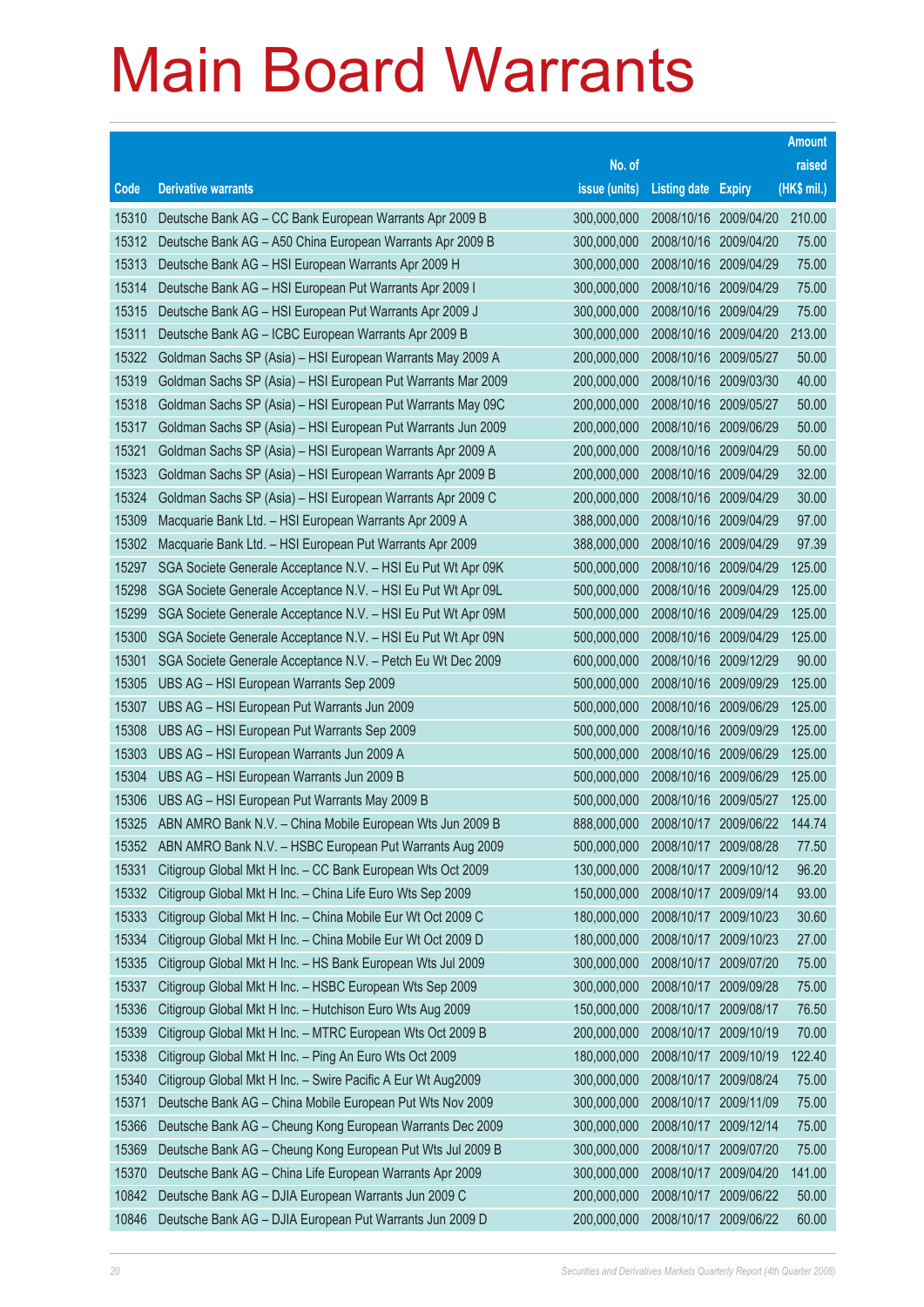|       |                                                              |               |                            |                       | <b>Amount</b> |
|-------|--------------------------------------------------------------|---------------|----------------------------|-----------------------|---------------|
|       |                                                              | No. of        |                            |                       | raised        |
| Code  | <b>Derivative warrants</b>                                   | issue (units) | <b>Listing date Expiry</b> |                       | (HK\$ mil.)   |
| 15372 | Deutsche Bank AG - HSBC European Warrants Jul 2009 C         | 300,000,000   | 2008/10/17                 | 2009/07/13            | 57.00         |
| 15363 | Deutsche Bank AG - HSCEI European Warrants Apr 2009 C        | 200,000,000   | 2008/10/17                 | 2009/04/29            | 50.00         |
| 15367 | Deutsche Bank AG - HSCEI European Put Warrants Apr 2009 D    | 200,000,000   | 2008/10/17                 | 2009/04/29            | 50.00         |
| 15364 | Deutsche Bank AG - HSI European Warrants Apr 2009 K          | 300,000,000   | 2008/10/17                 | 2009/04/29            | 78.00         |
| 15365 | Deutsche Bank AG - HSI European Warrants Apr 2009 L          | 300,000,000   |                            | 2008/10/17 2009/04/29 | 75.00         |
| 15368 | Deutsche Bank AG - HSI European Put Warrants Apr 2009 M      | 300,000,000   | 2008/10/17                 | 2009/04/29            | 78.00         |
| 15355 | Goldman Sachs SP (Asia) – China Mobile Euro Wts Dec 2009     | 200,000,000   | 2008/10/17                 | 2009/12/30            | 50.00         |
| 15358 | Goldman Sachs SP (Asia) - China Life Euro Wts Aug 2009       | 100,000,000   | 2008/10/17                 | 2009/08/28            | 68.00         |
| 15357 | Goldman Sachs SP (Asia) - China Life Euro Wts Sep 2009       | 100,000,000   |                            | 2008/10/17 2009/09/29 | 58.00         |
| 15356 | Goldman Sachs SP (Asia) - China Life Euro Wts Oct 2009       | 100,000,000   |                            | 2008/10/17 2009/10/29 | 52.00         |
| 15353 | Goldman Sachs SP (Asia) - China Shenhua Euro Wts Oct 2009    | 100,000,000   | 2008/10/17                 | 2009/10/29            | 43.00         |
| 15354 | Goldman Sachs SP (Asia) - China Shenhua Euro Wts Mar 2010    | 100,000,000   | 2008/10/17                 | 2010/03/30            | 40.00         |
| 15360 | Goldman Sachs SP (Asia) - HSCEI European Warrants Apr 2009   | 200,000,000   |                            | 2008/10/17 2009/04/29 | 50.00         |
| 15361 | Goldman Sachs SP (Asia) - HSCEI European Warrants May 2009   | 200,000,000   |                            | 2008/10/17 2009/05/27 | 50.00         |
| 15362 | Goldman Sachs SP (Asia) - HSCEI European Put Wts Apr 2009    | 200,000,000   | 2008/10/17                 | 2009/04/29            | 50.00         |
| 15359 | Goldman Sachs SP (Asia) - PetroChina European Wts Nov 2010   | 200,000,000   |                            | 2008/10/17 2010/11/29 | 50.00         |
| 15345 | J P Morgan SP BV - China Mob European Wts Jul 2009           | 300,000,000   |                            | 2008/10/17 2009/07/13 | 52.50         |
| 15344 | J P Morgan SP BV - Cathay Pac European Warrants Oct 2009     | 88,000,000    |                            | 2008/10/17 2009/10/29 | 23.32         |
| 15346 | J P Morgan SP BV - A50 China European Warrants Aug 2009 B    | 300,000,000   | 2008/10/17                 | 2009/08/28            | 76.50         |
| 15341 | Macquarie Bank Ltd. - CC Bank European Warrants Jun 2009     | 100,000,000   | 2008/10/17                 | 2009/06/29            | 49.30         |
| 15342 | Macquarie Bank Ltd. - China Life European Wts Aug 2009       | 200,000,000   | 2008/10/17                 | 2009/08/28            | 74.00         |
| 15343 | Macquarie Bank Ltd. - PetroChina European Wts Sep 2009 A     | 250,000,000   |                            | 2008/10/17 2009/09/29 | 62.50         |
| 15347 | CC Rabobank B.A. - BOCL European Warrants May 2009 A         | 50,000,000    | 2008/10/17                 | 2009/05/15            | 30.00         |
| 15348 | CC Rabobank B.A. - Ch Mobile European Warrants Oct 2009 B    | 100,000,000   | 2008/10/17                 | 2009/10/29            | 25.00         |
| 15350 | CC Rabobank B.A. - A50 China European Warrants May 2009      | 100,000,000   | 2008/10/17                 | 2009/05/27            | 25.00         |
| 15351 | CC Rabobank B.A. - A50 China European Put Warrants Jul 2009  | 100,000,000   | 2008/10/17                 | 2009/07/29            | 25.00         |
| 15349 | CC Rabobank B.A. - ICBC European Warrants Aug 2009           | 50,000,000    | 2008/10/17                 | 2009/08/28            | 50.00         |
| 15326 | SGA Societe Generale Acceptance N.V. - CNOOC Eu Wt Oct 2009A | 400,000,000   | 2008/10/17 2009/10/19      |                       | 60.00         |
| 15327 | SGA Societe Generale Acceptance N.V. - HSI Eur Wt Apr 2009 O | 500,000,000   | 2008/10/17                 | 2009/04/29            | 125.00        |
| 15328 | SGA Societe Generale Acceptance N.V. - HSI Eur Wt Apr 2009 P | 500,000,000   | 2008/10/17                 | 2009/04/29            | 125.00        |
| 15329 | SGA Societe Generale Acceptance N.V. - HSI Eur Wt Apr 2009 Q | 500,000,000   | 2008/10/17                 | 2009/04/29            | 125.00        |
| 15330 | SGA Societe Generale Acceptance N.V. - HSI Eur Wt Apr 2009 R | 500,000,000   | 2008/10/17                 | 2009/04/29            | 125.00        |
| 10840 | SGA Societe Generale Acceptance N.V. - N225 Eu Wt Jun 2009   | 40,000,000    | 2008/10/17                 | 2009/06/11            | 11.60         |
| 10845 | SGA Societe Generale Acceptance N.V. - N225 Eu Put Wt Jun 09 | 40,000,000    | 2008/10/17                 | 2009/06/11            | 10.00         |
| 15385 | BNP Paribas Arbit Issu B.V. - Ch Mobile Euro Wts Jul 2009    | 300,000,000   | 2008/10/20                 | 2009/07/13            | 45.00         |
| 15383 | BNP Paribas Arbit Issu B.V. - CC Bank Euro Wts Apr 2009      | 200,000,000   | 2008/10/20                 | 2009/04/27            | 80.00         |
| 15384 | BNP Paribas Arbit Issu B.V. - China Life Euro Wts May 2009 B | 200,000,000   | 2008/10/20                 | 2009/05/11            | 86.00         |
| 15387 | BNP Paribas Arbit Issu B.V. - HSI European Wts May 2009 A    | 300,000,000   | 2008/10/20                 | 2009/05/27            | 75.00         |
| 15391 | BNP Paribas Arbit Issu B.V. - HSI Euro Put Wts May 2009 C    | 300,000,000   | 2008/10/20                 | 2009/05/27            | 81.00         |
| 15386 | BNP Paribas Arbit Issu B.V. - ICBC European Wts May 2009 D   | 200,000,000   | 2008/10/20                 | 2009/05/29            | 106.00        |
| 15390 | Deutsche Bank AG - HSBC European Warrants Oct 2009           | 300,000,000   | 2008/10/20                 | 2009/10/12            | 60.00         |
| 15388 | KBC Fin Products Int'l Ltd. - HSBC European Wts Aug 2009     | 518,000,000   | 2008/10/20                 | 2009/08/03            | 98.42         |
| 15389 | KBC Fin Products Int'l Ltd. - HSBC European Wts Sep 2009 A   | 608,000,000   | 2008/10/20                 | 2009/09/01            | 99.10         |
| 15375 | SGA Societe Generale Acceptance N.V. - BOCL Eu Wt Apr 2009   | 100,000,000   | 2008/10/20                 | 2009/04/29            | 43.00         |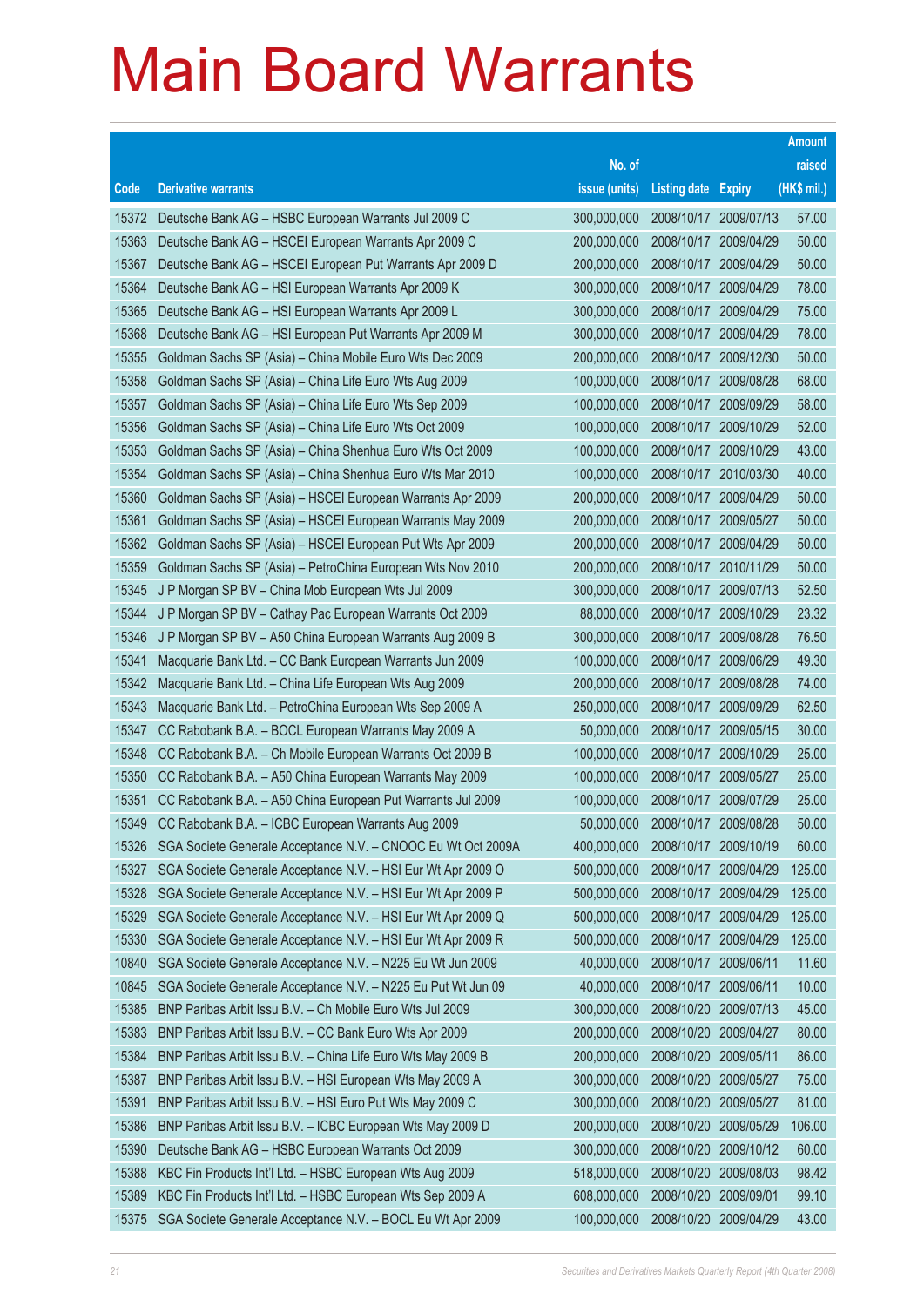|        |                                                              |               |                            |                       | <b>Amount</b> |
|--------|--------------------------------------------------------------|---------------|----------------------------|-----------------------|---------------|
|        |                                                              | No. of        |                            |                       | raised        |
| Code   | <b>Derivative warrants</b>                                   | issue (units) | <b>Listing date Expiry</b> |                       | (HK\$ mil.)   |
| 15376  | SGA Societe Generale Acceptance N.V. - CCB Eur Wt Aug 2009   | 100,000,000   | 2008/10/20 2009/08/04      |                       | 67.00         |
| 15377  | SGA Societe Generale Acceptance N.V. - CLife Eu Wt Jun 2009  | 400,000,000   | 2008/10/20 2009/06/01      |                       | 188.00        |
| 15378  | SGA Societe Generale Acceptance N.V. - CP&CC Eur Wt Aug 2009 | 100,000,000   | 2008/10/20                 | 2009/08/04            | 114.00        |
| 15382  | SGA Societe Generale Acceptance N.V. - HSBC Eu Put Wt Nov 09 | 400,000,000   |                            | 2008/10/20 2009/11/30 | 100.00        |
| 15381  | SGA Societe Generale Acceptance N.V. - HSBC Eu Wt Jan 2010 B | 400,000,000   | 2008/10/20 2010/01/26      |                       | 72.00         |
| 15379  | SGA Societe Generale Acceptance N.V. - HSI Eu Put Wt Apr 09S | 500,000,000   | 2008/10/20                 | 2009/04/29            | 125.00        |
| 15380  | SGA Societe Generale Acceptance N.V. - HSI Eu Put Wt Apr 09T | 500,000,000   | 2008/10/20                 | 2009/04/29            | 125.00        |
| 15374  | UBS AG - CNOOC European Warrants Nov 2009                    | 500,000,000   |                            | 2008/10/20 2009/11/30 | 125.00        |
| 15373  | UBS AG - China Shenhua European Warrants May 2009 C          | 500,000,000   |                            | 2008/10/20 2009/05/25 | 125.00        |
| 15198# | SGA Societe Generale Acceptance N.V. - Petch Eu Wt Oct 2009C | 600,000,000   | 2008/10/20 2009/10/19      |                       | 85.80         |
| 15000# | Credit Suisse - China Mobile European Warrants Oct 2009      | 300,000,000   | 2008/10/20                 | 2009/10/20            | 52.50         |
| 15397  | ABN AMRO Bank N.V. - China Mobile Euro Put Wts Jun 2009      | 100,000,000   | 2008/10/21                 | 2009/06/29            | 132.50        |
| 15392  | KBC Fin Products Int'l Ltd. - CNOOC European Wts Sep 2009 B  | 400,000,000   | 2008/10/21                 | 2009/09/10            | 100.00        |
| 15394  | KBC Fin Products Int'l Ltd. - HSI European Wts Apr 2009 I    | 400,000,000   | 2008/10/21                 | 2009/04/29            | 100.00        |
| 15395  | KBC Fin Products Int'l Ltd. - HSI European Wts May 2009 A    | 368,000,000   | 2008/10/21                 | 2009/05/27            | 99.36         |
| 15396  | KBC Fin Products Int'l Ltd. - HSI European Wts May 2009 B    | 400,000,000   | 2008/10/21                 | 2009/05/27            | 100.00        |
| 15393  | KBC Fin Products Int'l Ltd. - PetroChina Euro Wts Sep 2009   | 400,000,000   | 2008/10/21                 | 2009/09/01            | 100.00        |
| 15419  | Deutsche Bank AG - Cheung Kong European Warrants Oct 2009    | 300,000,000   |                            | 2008/10/22 2009/10/27 | 75.00         |
| 15398  | Deutsche Bank AG - Sinopec Corp European Warrants Nov 2009   | 300,000,000   | 2008/10/22 2009/11/09      |                       | 75.00         |
| 15399  | Deutsche Bank AG - Sinopec Corp European Put Wts Dec 2009    | 300,000,000   |                            | 2008/10/22 2009/12/07 | 75.00         |
| 10843  | Deutsche Bank AG - Nikkei 225 Index European Wts Jun 2009 C  | 200,000,000   |                            | 2008/10/22 2009/06/12 | 50.00         |
| 10847  | Deutsche Bank AG - Nikkei 225 Index Euro Put Wts Jun 2009 D  | 200,000,000   |                            | 2008/10/22 2009/06/12 | 52.00         |
| 15400  | J P Morgan SP BV - BankComm European Warrants Dec 2009 B     | 388,000,000   |                            | 2008/10/22 2009/12/30 | 98.94         |
| 15402  | J P Morgan SP BV - Ch Comm Cons European Warrants Sep 2009   | 238,000,000   | 2008/10/22 2009/09/29      |                       | 61.17         |
| 15401  | J P Morgan SP BV - Cheung Kong European Warrants Aug 2009    | 300,000,000   | 2008/10/22 2009/08/10      |                       | 55.80         |
| 15406  | J P Morgan SP BV - HK Gas European Warrants Aug 2009         | 100,000,000   | 2008/10/22 2009/08/28      |                       | 25.20         |
| 15403  | J P Morgan SP BV - HS Bank European Warrants Sep 2009        | 200,000,000   | 2008/10/22 2009/09/11      |                       | 50.20         |
| 15404  | J P Morgan SP BV - HSBC European Warrants Dec 2009 A         | 388,000,000   | 2008/10/22 2009/12/15      |                       | 76.05         |
| 15405  | J P Morgan SP BV - JX Copper European Warrants Dec 2009      | 280,000,000   | 2008/10/22 2009/12/30      |                       | 72.80         |
| 15407  | J P Morgan SP BV - SHK Ppt European Warrants Dec 2009        | 380,000,000   |                            | 2008/10/22 2009/12/30 | 95.38         |
| 15420  | KBC Fin Products Int'l Ltd. - HSI Euro Put Wts Apr 2009 J    | 400,000,000   | 2008/10/22 2009/04/29      |                       | 100.00        |
| 15421  | KBC Fin Products Int'l Ltd. - HSI Euro Put Wts Apr 2009 K    | 400,000,000   | 2008/10/22 2009/04/29      |                       | 100.00        |
| 15422  | KBC Fin Products Int'l Ltd. - HSI Euro Put Wts May 2009 C    | 400,000,000   | 2008/10/22 2009/05/27      |                       | 100.00        |
| 15423  | KBC Fin Products Int'l Ltd. - HSI Euro Put Wts May 2009 D    | 400,000,000   |                            | 2008/10/22 2009/05/27 | 100.00        |
| 15411  | Macquarie Bank Ltd. - BOCL European Warrants Jun 2009        | 88,000,000    | 2008/10/22 2009/06/29      |                       | 26.58         |
| 15414  | Macquarie Bank Ltd. - China Mobile European Wts Apr 2009     | 388,000,000   | 2008/10/22 2009/04/29      |                       | 61.30         |
| 15412  | Macquarie Bank Ltd. - China Life European Wts Oct 2009 B     | 200,000,000   | 2008/10/22 2009/10/29      |                       | 76.00         |
| 15418  | Macquarie Bank Ltd. - China Life European Put Wts Oct 2009   | 200,000,000   | 2008/10/22 2009/10/29      |                       | 80.20         |
| 15413  | Macquarie Bank Ltd. - CM Bank European Warrants Apr 2009     | 200,000,000   | 2008/10/22 2009/04/29      |                       | 55.20         |
| 15408  | Macquarie Bank Ltd. - HSCEI European Warrants Apr 2009 A     | 288,000,000   | 2008/10/22 2009/04/29      |                       | 74.02         |
| 15409  | Macquarie Bank Ltd. - HSCEI European Warrants Apr 2009 B     | 288,000,000   | 2008/10/22 2009/04/29      |                       | 72.00         |
| 15410  | Macquarie Bank Ltd. - HSCEI European Put Warrants Apr 2009   | 288,000,000   | 2008/10/22 2009/04/29      |                       | 72.29         |
| 15415  | Macquarie Bank Ltd. - Hutchison European Warrants Jul 2011   | 200,000,000   | 2008/10/22 2011/07/25      |                       | 30.40         |
| 15416  | Macquarie Bank Ltd. - Ping An European Warrants Jun 2010     | 200,000,000   | 2008/10/22 2010/06/29      |                       | 32.00         |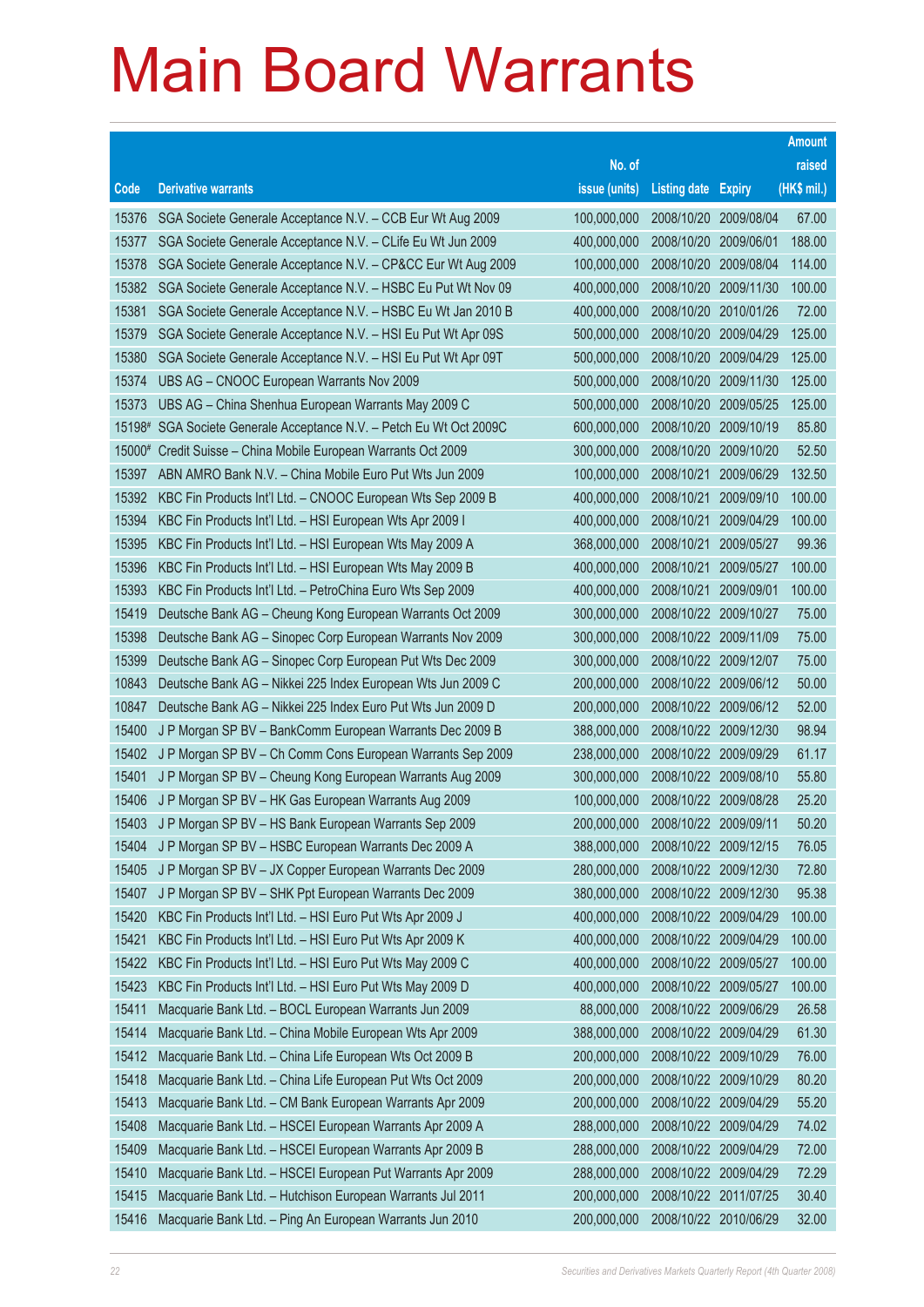|                |                                                                                                                      |                            |                                     |                       | <b>Amount</b>  |
|----------------|----------------------------------------------------------------------------------------------------------------------|----------------------------|-------------------------------------|-----------------------|----------------|
|                |                                                                                                                      | No. of                     |                                     |                       | raised         |
| Code           | <b>Derivative warrants</b>                                                                                           | issue (units)              | <b>Listing date Expiry</b>          |                       | (HK\$ mil.)    |
| 15417          | Macquarie Bank Ltd. - SHK Ppt European Warrants May 2009 B                                                           | 200,000,000                |                                     | 2008/10/22 2009/05/22 | 159.60         |
| 15429          | Credit Suisse - BOCL European Warrants Oct 2009                                                                      | 400,000,000                |                                     | 2008/10/23 2009/10/19 | 172.00         |
| 15430          | Credit Suisse - CC Bank European Warrants Sep 2009 B                                                                 | 400,000,000                |                                     | 2008/10/23 2009/09/28 | 256.00         |
| 15431          | Credit Suisse - China Life European Warrants Jul 2009                                                                | 400,000,000                |                                     | 2008/10/23 2009/07/20 | 184.00         |
| 15432          | Credit Suisse - China Life European Warrants Oct 2009 B                                                              | 400,000,000                |                                     | 2008/10/23 2009/10/12 | 172.00         |
| 15433          | Credit Suisse - China Mobile European Warrants Apr 2010 B                                                            | 500,000,000                |                                     | 2008/10/23 2010/04/19 | 125.00         |
| 15428          | Credit Suisse - ICBC European Warrants Oct 2010                                                                      | 500,000,000                | 2008/10/23 2010/10/04               |                       | 125.00         |
| 15426          | Credit Suisse - PetroChina European Warrants Dec 2009                                                                | 500,000,000                |                                     | 2008/10/23 2009/12/30 | 75.00          |
| 15427          | Credit Suisse - PetroChina European Warrants Sep 2010                                                                | 500,000,000                |                                     | 2008/10/23 2010/09/06 | 125.00         |
| 15424          | SGA Societe Generale Acceptance N.V. - CNOOC Eu Put Wt Jul09                                                         | 400,000,000                |                                     | 2008/10/23 2009/07/13 | 100.00         |
| 15425          | SGA Societe Generale Acceptance N.V. - Petch Eu Put Wt Oct09                                                         | 400,000,000                | 2008/10/23                          | 2009/10/15            | 100.00         |
|                | 14662# UBS AG - A50 China European Put Warrants Jun 2009                                                             | 1,000,000,000              |                                     | 2008/10/23 2009/06/22 | 440.00         |
| 15440          | BNP Paribas Arbit Issu B.V. - China Life Euro Wts May 2009 C                                                         | 200,000,000                |                                     | 2008/10/24 2009/05/25 | 86.00          |
| 15441          | BNP Paribas Arbit Issu B.V. - HKEx European Wts Aug 2009                                                             | 200,000,000                |                                     | 2008/10/24 2009/08/10 | 52.00          |
| 15442          | BNP Paribas Arbit Issu B.V. - PetroCh Euro Wts Jun 2009                                                              | 200,000,000                | 2008/10/24                          | 2009/06/15            | 30.00          |
| 15443          | BNP Paribas Arbit Issu B.V. - PetroCh Euro Wts Oct 2009                                                              | 200,000,000                | 2008/10/24 2009/10/19               |                       | 30.00          |
| 15434          | KBC Fin Products Int'l Ltd. - China Life Euro Wts Jul 2009 B                                                         | 188,000,000                |                                     | 2008/10/24 2009/07/14 | 110.92         |
| 15438          | KBC Fin Products Int'l Ltd. - China Life Eur Put Wt Jul 2009                                                         | 268,000,000                |                                     | 2008/10/24 2009/07/02 | 75.04          |
| 15435          | KBC Fin Products Int'l Ltd. - Ch Mobile Euro Wt Jun 2009 C                                                           | 538,000,000                | 2008/10/24                          | 2009/06/15            | 96.84          |
| 15436          | KBC Fin Products Int'l Ltd. - CNOOC European Wts Oct 2009                                                            | 400,000,000                |                                     | 2008/10/24 2009/10/02 | 100.00         |
| 15444          | KBC Fin Products Int'l Ltd. - Sinopec Euro Wts Dec 2009                                                              | 400,000,000                |                                     | 2008/10/24 2009/12/15 | 100.00         |
| 15445          | KBC Fin Products Int'l Ltd. - Sinopec Corp Eu Put Wt Oct 09B                                                         | 400,000,000                |                                     | 2008/10/24 2009/10/23 | 100.00         |
| 15447          | KBC Fin Products Int'l Ltd. - HSBC Euro Put Wts Sep 2009                                                             | 400,000,000                | 2008/10/24                          | 2009/09/01            | 100.00         |
| 15446          | KBC Fin Products Int'l Ltd. - HSBC Euro Put Wts Jul 2009 D                                                           | 338,000,000                |                                     | 2008/10/24 2009/07/02 | 98.02          |
| 15448          | KBC Fin Products Int'l Ltd. - HSCEI Euro Put Wts May 2009                                                            | 400,000,000                |                                     | 2008/10/24 2009/05/27 | 100.00         |
| 15437          | KBC Fin Products Int'l Ltd. - PetroChina Euro Wts Nov 2009 B                                                         | 400,000,000                |                                     | 2008/10/24 2009/11/02 | 100.00         |
| 15439          | SGA Societe Generale Acceptance N.V. - Petch Eu Wt Jun 2009B                                                         | 600,000,000                |                                     | 2008/10/24 2009/06/15 | 100.20         |
| 15455<br>10848 | Deutsche Bank AG - HSI European Put Warrants May 2009 A<br>Deutsche Bank AG - Nasdaq-100 Index European Wts Jun 2009 | 300,000,000<br>200,000,000 | 2008/10/27 2009/05/27<br>2008/10/27 | 2009/06/22            | 75.00<br>50.00 |
| 10852          | Deutsche Bank AG - Nasdaq-100 Index Euro Put Wts Jun 2009                                                            | 200,000,000                | 2008/10/27                          | 2009/06/22            | 50.00          |
| 15464          | KBC Fin Products Int'l Ltd. - China Life Euro Wts Jun 2009 A                                                         | 238,000,000                | 2008/10/27                          | 2009/06/01            | 99.96          |
| 15465          | KBC Fin Products Int'l Ltd. - China Life Euro Wts Jul 2009 C                                                         | 288,000,000                | 2008/10/27                          | 2009/07/02            | 97.92          |
| 15466          | KBC Fin Products Int'l Ltd. - Sinopec Euro Wts Nov 2009                                                              | 400,000,000                | 2008/10/27                          | 2009/11/23            | 100.00         |
| 15449          | Merrill Lynch Int'l & Co. C.V. - China Life Eu Wt Sep 2009 B                                                         | 100,000,000                | 2008/10/27                          | 2009/09/21            | 74.00          |
| 15450          | Merrill Lynch Int'l & Co. C.V. - China Life Eu Wt Sep 2009 C                                                         | 100,000,000                | 2008/10/27                          | 2009/09/07            | 59.00          |
| 15451          | Merrill Lynch Int'l & Co. C.V. - Ch Mobile Eur Wt Oct 2009 A                                                         | 180,000,000                | 2008/10/27                          | 2009/10/27            | 35.28          |
| 15452          | Merrill Lynch Int'l & Co. C.V. - Ch Mobile Eur Wt Oct 2009 B                                                         | 180,000,000                | 2008/10/27                          | 2009/10/21            | 29.16          |
| 15454          | Merrill Lynch Int'l & Co. C.V. - A50 China Eur Wt Aug 2009                                                           | 180,000,000                | 2008/10/27                          | 2009/08/17            | 45.00          |
| 15453          | Merrill Lynch Int'l & Co. C.V. - HSBC Euro Wts Jul 2009                                                              | 180,000,000                | 2008/10/27                          | 2009/07/08            | 34.38          |
| 15456          | CC Rabobank B.A. - CC Bank European Warrants Oct 2009                                                                | 50,000,000                 | 2008/10/27                          | 2009/10/29            | 42.50          |
| 15457          | CC Rabobank B.A. - Sinopec Corp European Warrants Dec 2009                                                           | 210,000,000                | 2008/10/27                          | 2009/12/30            | 52.50          |
| 15458          | CC Rabobank B.A. - HKEx European Warrants Oct 2009                                                                   | 160,000,000                | 2008/10/27                          | 2009/10/30            | 40.00          |
| 15459          | CC Rabobank B.A. - HKEx European Warrants Dec 2009                                                                   | 160,000,000                | 2008/10/27                          | 2009/12/30            | 40.00          |
| 15461          | CC Rabobank B.A. - HSBC European Put Warrants Sep 2009                                                               | 160,000,000                | 2008/10/27                          |                       | 48.00          |
|                |                                                                                                                      |                            |                                     | 2009/09/29            |                |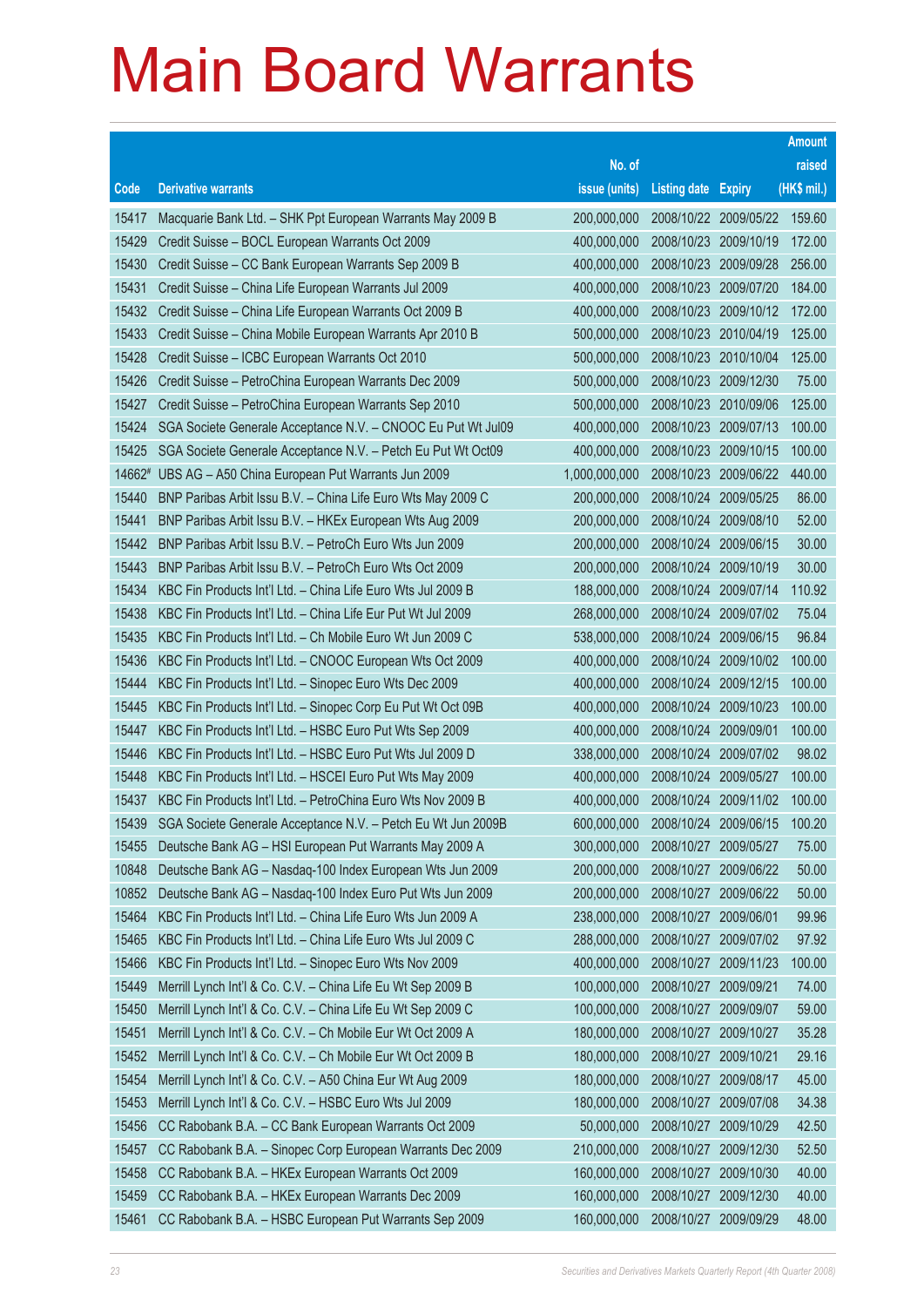|                                                                                                                                                                           |                                                                                                                                                                                                                                                                                                                                                                                                                                                                                                                                                                                                                                                                                                                                                                                                                                                                                                                                                                                                                                                                                                                                                                                                                                      |                                                                                                                                                                                                                                                                                                                           |                                                                                                                                                                                                                                                                                                                          |                                                                                                                                                                                                                                                                        | <b>Amount</b>                                                                                                                                                                               |
|---------------------------------------------------------------------------------------------------------------------------------------------------------------------------|--------------------------------------------------------------------------------------------------------------------------------------------------------------------------------------------------------------------------------------------------------------------------------------------------------------------------------------------------------------------------------------------------------------------------------------------------------------------------------------------------------------------------------------------------------------------------------------------------------------------------------------------------------------------------------------------------------------------------------------------------------------------------------------------------------------------------------------------------------------------------------------------------------------------------------------------------------------------------------------------------------------------------------------------------------------------------------------------------------------------------------------------------------------------------------------------------------------------------------------|---------------------------------------------------------------------------------------------------------------------------------------------------------------------------------------------------------------------------------------------------------------------------------------------------------------------------|--------------------------------------------------------------------------------------------------------------------------------------------------------------------------------------------------------------------------------------------------------------------------------------------------------------------------|------------------------------------------------------------------------------------------------------------------------------------------------------------------------------------------------------------------------------------------------------------------------|---------------------------------------------------------------------------------------------------------------------------------------------------------------------------------------------|
|                                                                                                                                                                           |                                                                                                                                                                                                                                                                                                                                                                                                                                                                                                                                                                                                                                                                                                                                                                                                                                                                                                                                                                                                                                                                                                                                                                                                                                      | No. of                                                                                                                                                                                                                                                                                                                    |                                                                                                                                                                                                                                                                                                                          |                                                                                                                                                                                                                                                                        | raised                                                                                                                                                                                      |
| Code                                                                                                                                                                      | <b>Derivative warrants</b>                                                                                                                                                                                                                                                                                                                                                                                                                                                                                                                                                                                                                                                                                                                                                                                                                                                                                                                                                                                                                                                                                                                                                                                                           | issue (units)                                                                                                                                                                                                                                                                                                             | <b>Listing date Expiry</b>                                                                                                                                                                                                                                                                                               |                                                                                                                                                                                                                                                                        | (HK\$ mil.)                                                                                                                                                                                 |
| 15460                                                                                                                                                                     | CC Rabobank B.A. - HSBC European Warrants Oct 2009 B                                                                                                                                                                                                                                                                                                                                                                                                                                                                                                                                                                                                                                                                                                                                                                                                                                                                                                                                                                                                                                                                                                                                                                                 | 160,000,000                                                                                                                                                                                                                                                                                                               | 2008/10/27                                                                                                                                                                                                                                                                                                               | 2009/10/30                                                                                                                                                                                                                                                             | 40.00                                                                                                                                                                                       |
| 15462                                                                                                                                                                     | CC Rabobank B.A. - PetroChina European Warrants Nov 2009                                                                                                                                                                                                                                                                                                                                                                                                                                                                                                                                                                                                                                                                                                                                                                                                                                                                                                                                                                                                                                                                                                                                                                             | 280,000,000                                                                                                                                                                                                                                                                                                               |                                                                                                                                                                                                                                                                                                                          | 2008/10/27 2009/11/27                                                                                                                                                                                                                                                  | 70.00                                                                                                                                                                                       |
| 15463                                                                                                                                                                     | CC Rabobank B.A. - PetroChina European Warrants Jan 2010                                                                                                                                                                                                                                                                                                                                                                                                                                                                                                                                                                                                                                                                                                                                                                                                                                                                                                                                                                                                                                                                                                                                                                             | 280,000,000                                                                                                                                                                                                                                                                                                               | 2008/10/27                                                                                                                                                                                                                                                                                                               | 2010/01/29                                                                                                                                                                                                                                                             | 70.00                                                                                                                                                                                       |
| 15467                                                                                                                                                                     | Deutsche Bank AG - CNOOC European Put Warrants Aug 2009                                                                                                                                                                                                                                                                                                                                                                                                                                                                                                                                                                                                                                                                                                                                                                                                                                                                                                                                                                                                                                                                                                                                                                              | 200,000,000                                                                                                                                                                                                                                                                                                               | 2008/10/28                                                                                                                                                                                                                                                                                                               | 2009/08/03                                                                                                                                                                                                                                                             | 50.00                                                                                                                                                                                       |
| 15468                                                                                                                                                                     | Deutsche Bank AG - PetroChina European Put Wts Jul 2009 B                                                                                                                                                                                                                                                                                                                                                                                                                                                                                                                                                                                                                                                                                                                                                                                                                                                                                                                                                                                                                                                                                                                                                                            | 200,000,000                                                                                                                                                                                                                                                                                                               | 2008/10/28 2009/07/28                                                                                                                                                                                                                                                                                                    |                                                                                                                                                                                                                                                                        | 50.00                                                                                                                                                                                       |
| 15470                                                                                                                                                                     | Merrill Lynch Int'l & Co. C.V. - Ch Mobile Eu Put Wt Jul2009                                                                                                                                                                                                                                                                                                                                                                                                                                                                                                                                                                                                                                                                                                                                                                                                                                                                                                                                                                                                                                                                                                                                                                         | 180,000,000                                                                                                                                                                                                                                                                                                               |                                                                                                                                                                                                                                                                                                                          | 2008/10/28 2009/07/27                                                                                                                                                                                                                                                  | 39.06                                                                                                                                                                                       |
| 15469                                                                                                                                                                     | Merrill Lynch Int'l & Co. C.V. - Ch Life Eur Put Wt Jun 2009                                                                                                                                                                                                                                                                                                                                                                                                                                                                                                                                                                                                                                                                                                                                                                                                                                                                                                                                                                                                                                                                                                                                                                         | 100,000,000                                                                                                                                                                                                                                                                                                               | 2008/10/28                                                                                                                                                                                                                                                                                                               | 2009/06/22                                                                                                                                                                                                                                                             | 74.00                                                                                                                                                                                       |
| 15471                                                                                                                                                                     | Merrill Lynch Int'l & Co. C.V. - HKEx Eur Put Wts Jul 2009 B                                                                                                                                                                                                                                                                                                                                                                                                                                                                                                                                                                                                                                                                                                                                                                                                                                                                                                                                                                                                                                                                                                                                                                         | 180,000,000                                                                                                                                                                                                                                                                                                               | 2008/10/28                                                                                                                                                                                                                                                                                                               | 2009/07/27                                                                                                                                                                                                                                                             | 39.06                                                                                                                                                                                       |
| 15472                                                                                                                                                                     | Merrill Lynch Int'l & Co. C.V. - HSBC Euro Put Wts Dec 2009                                                                                                                                                                                                                                                                                                                                                                                                                                                                                                                                                                                                                                                                                                                                                                                                                                                                                                                                                                                                                                                                                                                                                                          | 180,000,000                                                                                                                                                                                                                                                                                                               | 2008/10/28 2009/12/07                                                                                                                                                                                                                                                                                                    |                                                                                                                                                                                                                                                                        | 48.60                                                                                                                                                                                       |
| 01427#                                                                                                                                                                    | UBS AG - BOCL European Warrants Dec 2010 A                                                                                                                                                                                                                                                                                                                                                                                                                                                                                                                                                                                                                                                                                                                                                                                                                                                                                                                                                                                                                                                                                                                                                                                           | 3,000,000,000                                                                                                                                                                                                                                                                                                             |                                                                                                                                                                                                                                                                                                                          | 2008/10/28 2010/12/13                                                                                                                                                                                                                                                  | 54.00                                                                                                                                                                                       |
| 15473                                                                                                                                                                     | BNP Paribas Arbit Issu B.V. - HSCEI European Wts Apr 2009                                                                                                                                                                                                                                                                                                                                                                                                                                                                                                                                                                                                                                                                                                                                                                                                                                                                                                                                                                                                                                                                                                                                                                            | 200,000,000                                                                                                                                                                                                                                                                                                               | 2008/10/29                                                                                                                                                                                                                                                                                                               | 2009/04/29                                                                                                                                                                                                                                                             | 52.00                                                                                                                                                                                       |
| 15477                                                                                                                                                                     | BNP Paribas Arbit Issu B.V. - HSCEI Euro Put Wts Apr 2009                                                                                                                                                                                                                                                                                                                                                                                                                                                                                                                                                                                                                                                                                                                                                                                                                                                                                                                                                                                                                                                                                                                                                                            | 200,000,000                                                                                                                                                                                                                                                                                                               | 2008/10/29                                                                                                                                                                                                                                                                                                               | 2009/04/29                                                                                                                                                                                                                                                             | 52.00                                                                                                                                                                                       |
| 15474                                                                                                                                                                     | BNP Paribas Arbit Issu B.V. - HSI European Wts Apr 2009 E                                                                                                                                                                                                                                                                                                                                                                                                                                                                                                                                                                                                                                                                                                                                                                                                                                                                                                                                                                                                                                                                                                                                                                            | 300,000,000                                                                                                                                                                                                                                                                                                               | 2008/10/29                                                                                                                                                                                                                                                                                                               | 2009/04/29                                                                                                                                                                                                                                                             | 78.00                                                                                                                                                                                       |
| 15478                                                                                                                                                                     | BNP Paribas Arbit Issu B.V. - HSI Euro Put Wts Apr 2009 F                                                                                                                                                                                                                                                                                                                                                                                                                                                                                                                                                                                                                                                                                                                                                                                                                                                                                                                                                                                                                                                                                                                                                                            | 300,000,000                                                                                                                                                                                                                                                                                                               | 2008/10/29                                                                                                                                                                                                                                                                                                               | 2009/04/29                                                                                                                                                                                                                                                             | 78.00                                                                                                                                                                                       |
| 15486                                                                                                                                                                     | Goldman Sachs SP (Asia) - A50 China Euro Put Wts Aug 2009                                                                                                                                                                                                                                                                                                                                                                                                                                                                                                                                                                                                                                                                                                                                                                                                                                                                                                                                                                                                                                                                                                                                                                            | 200,000,000                                                                                                                                                                                                                                                                                                               | 2008/10/29                                                                                                                                                                                                                                                                                                               | 2009/08/28                                                                                                                                                                                                                                                             | 50.00                                                                                                                                                                                       |
| 15476                                                                                                                                                                     | HK Bank - HSCEI European Warrants Jun 2009 I                                                                                                                                                                                                                                                                                                                                                                                                                                                                                                                                                                                                                                                                                                                                                                                                                                                                                                                                                                                                                                                                                                                                                                                         | 1,000,000,000                                                                                                                                                                                                                                                                                                             | 2008/10/29                                                                                                                                                                                                                                                                                                               | 2009/06/29                                                                                                                                                                                                                                                             | 250.00                                                                                                                                                                                      |
| 15479                                                                                                                                                                     | HK Bank - HSI European Warrants Jun 2009 M                                                                                                                                                                                                                                                                                                                                                                                                                                                                                                                                                                                                                                                                                                                                                                                                                                                                                                                                                                                                                                                                                                                                                                                           | 1,000,000,000                                                                                                                                                                                                                                                                                                             | 2008/10/29                                                                                                                                                                                                                                                                                                               | 2009/06/29                                                                                                                                                                                                                                                             | 250.00                                                                                                                                                                                      |
| 15480                                                                                                                                                                     | HK Bank - HSI European Warrants Jun 2009 N                                                                                                                                                                                                                                                                                                                                                                                                                                                                                                                                                                                                                                                                                                                                                                                                                                                                                                                                                                                                                                                                                                                                                                                           | 1,000,000,000                                                                                                                                                                                                                                                                                                             | 2008/10/29                                                                                                                                                                                                                                                                                                               | 2009/06/29                                                                                                                                                                                                                                                             | 250.00                                                                                                                                                                                      |
| 15482                                                                                                                                                                     | KBC Fin Products Int'l Ltd. - BOCL Euro Put Wts May 2009                                                                                                                                                                                                                                                                                                                                                                                                                                                                                                                                                                                                                                                                                                                                                                                                                                                                                                                                                                                                                                                                                                                                                                             | 400,000,000                                                                                                                                                                                                                                                                                                               | 2008/10/29                                                                                                                                                                                                                                                                                                               | 2009/05/11                                                                                                                                                                                                                                                             | 100.00                                                                                                                                                                                      |
| 15483                                                                                                                                                                     | KBC Fin Products Int'l Ltd. - CC Bank Euro Put Wts May 2009                                                                                                                                                                                                                                                                                                                                                                                                                                                                                                                                                                                                                                                                                                                                                                                                                                                                                                                                                                                                                                                                                                                                                                          | 238,000,000                                                                                                                                                                                                                                                                                                               | 2008/10/29                                                                                                                                                                                                                                                                                                               | 2009/05/15                                                                                                                                                                                                                                                             | 95.20                                                                                                                                                                                       |
| 15481                                                                                                                                                                     | KBC Fin Products Int'l Ltd. - ICBC European Wts May 2009                                                                                                                                                                                                                                                                                                                                                                                                                                                                                                                                                                                                                                                                                                                                                                                                                                                                                                                                                                                                                                                                                                                                                                             | 218,000,000                                                                                                                                                                                                                                                                                                               | 2008/10/29                                                                                                                                                                                                                                                                                                               | 2009/05/04                                                                                                                                                                                                                                                             | 102.46                                                                                                                                                                                      |
| 15485                                                                                                                                                                     | KBC Fin Products Int'l Ltd. - ICBC Euro Put Wts May 2009                                                                                                                                                                                                                                                                                                                                                                                                                                                                                                                                                                                                                                                                                                                                                                                                                                                                                                                                                                                                                                                                                                                                                                             | 218,000,000                                                                                                                                                                                                                                                                                                               | 2008/10/29                                                                                                                                                                                                                                                                                                               | 2009/05/08                                                                                                                                                                                                                                                             | 98.10                                                                                                                                                                                       |
| 15484                                                                                                                                                                     | KBC Fin Products Int'l Ltd. - PetroChina Eur Put Wt Aug 2009                                                                                                                                                                                                                                                                                                                                                                                                                                                                                                                                                                                                                                                                                                                                                                                                                                                                                                                                                                                                                                                                                                                                                                         | 400,000,000                                                                                                                                                                                                                                                                                                               | 2008/10/29                                                                                                                                                                                                                                                                                                               | 2009/08/03                                                                                                                                                                                                                                                             | 100.00                                                                                                                                                                                      |
|                                                                                                                                                                           |                                                                                                                                                                                                                                                                                                                                                                                                                                                                                                                                                                                                                                                                                                                                                                                                                                                                                                                                                                                                                                                                                                                                                                                                                                      |                                                                                                                                                                                                                                                                                                                           |                                                                                                                                                                                                                                                                                                                          |                                                                                                                                                                                                                                                                        |                                                                                                                                                                                             |
|                                                                                                                                                                           |                                                                                                                                                                                                                                                                                                                                                                                                                                                                                                                                                                                                                                                                                                                                                                                                                                                                                                                                                                                                                                                                                                                                                                                                                                      |                                                                                                                                                                                                                                                                                                                           |                                                                                                                                                                                                                                                                                                                          |                                                                                                                                                                                                                                                                        |                                                                                                                                                                                             |
|                                                                                                                                                                           |                                                                                                                                                                                                                                                                                                                                                                                                                                                                                                                                                                                                                                                                                                                                                                                                                                                                                                                                                                                                                                                                                                                                                                                                                                      |                                                                                                                                                                                                                                                                                                                           |                                                                                                                                                                                                                                                                                                                          |                                                                                                                                                                                                                                                                        |                                                                                                                                                                                             |
|                                                                                                                                                                           |                                                                                                                                                                                                                                                                                                                                                                                                                                                                                                                                                                                                                                                                                                                                                                                                                                                                                                                                                                                                                                                                                                                                                                                                                                      |                                                                                                                                                                                                                                                                                                                           |                                                                                                                                                                                                                                                                                                                          |                                                                                                                                                                                                                                                                        |                                                                                                                                                                                             |
|                                                                                                                                                                           |                                                                                                                                                                                                                                                                                                                                                                                                                                                                                                                                                                                                                                                                                                                                                                                                                                                                                                                                                                                                                                                                                                                                                                                                                                      |                                                                                                                                                                                                                                                                                                                           |                                                                                                                                                                                                                                                                                                                          |                                                                                                                                                                                                                                                                        |                                                                                                                                                                                             |
|                                                                                                                                                                           |                                                                                                                                                                                                                                                                                                                                                                                                                                                                                                                                                                                                                                                                                                                                                                                                                                                                                                                                                                                                                                                                                                                                                                                                                                      |                                                                                                                                                                                                                                                                                                                           |                                                                                                                                                                                                                                                                                                                          |                                                                                                                                                                                                                                                                        |                                                                                                                                                                                             |
|                                                                                                                                                                           |                                                                                                                                                                                                                                                                                                                                                                                                                                                                                                                                                                                                                                                                                                                                                                                                                                                                                                                                                                                                                                                                                                                                                                                                                                      |                                                                                                                                                                                                                                                                                                                           |                                                                                                                                                                                                                                                                                                                          |                                                                                                                                                                                                                                                                        |                                                                                                                                                                                             |
|                                                                                                                                                                           |                                                                                                                                                                                                                                                                                                                                                                                                                                                                                                                                                                                                                                                                                                                                                                                                                                                                                                                                                                                                                                                                                                                                                                                                                                      |                                                                                                                                                                                                                                                                                                                           |                                                                                                                                                                                                                                                                                                                          |                                                                                                                                                                                                                                                                        |                                                                                                                                                                                             |
|                                                                                                                                                                           |                                                                                                                                                                                                                                                                                                                                                                                                                                                                                                                                                                                                                                                                                                                                                                                                                                                                                                                                                                                                                                                                                                                                                                                                                                      |                                                                                                                                                                                                                                                                                                                           |                                                                                                                                                                                                                                                                                                                          |                                                                                                                                                                                                                                                                        |                                                                                                                                                                                             |
|                                                                                                                                                                           |                                                                                                                                                                                                                                                                                                                                                                                                                                                                                                                                                                                                                                                                                                                                                                                                                                                                                                                                                                                                                                                                                                                                                                                                                                      |                                                                                                                                                                                                                                                                                                                           |                                                                                                                                                                                                                                                                                                                          |                                                                                                                                                                                                                                                                        |                                                                                                                                                                                             |
|                                                                                                                                                                           |                                                                                                                                                                                                                                                                                                                                                                                                                                                                                                                                                                                                                                                                                                                                                                                                                                                                                                                                                                                                                                                                                                                                                                                                                                      |                                                                                                                                                                                                                                                                                                                           |                                                                                                                                                                                                                                                                                                                          |                                                                                                                                                                                                                                                                        |                                                                                                                                                                                             |
|                                                                                                                                                                           |                                                                                                                                                                                                                                                                                                                                                                                                                                                                                                                                                                                                                                                                                                                                                                                                                                                                                                                                                                                                                                                                                                                                                                                                                                      |                                                                                                                                                                                                                                                                                                                           |                                                                                                                                                                                                                                                                                                                          |                                                                                                                                                                                                                                                                        |                                                                                                                                                                                             |
|                                                                                                                                                                           |                                                                                                                                                                                                                                                                                                                                                                                                                                                                                                                                                                                                                                                                                                                                                                                                                                                                                                                                                                                                                                                                                                                                                                                                                                      |                                                                                                                                                                                                                                                                                                                           |                                                                                                                                                                                                                                                                                                                          |                                                                                                                                                                                                                                                                        |                                                                                                                                                                                             |
|                                                                                                                                                                           |                                                                                                                                                                                                                                                                                                                                                                                                                                                                                                                                                                                                                                                                                                                                                                                                                                                                                                                                                                                                                                                                                                                                                                                                                                      |                                                                                                                                                                                                                                                                                                                           |                                                                                                                                                                                                                                                                                                                          |                                                                                                                                                                                                                                                                        |                                                                                                                                                                                             |
|                                                                                                                                                                           |                                                                                                                                                                                                                                                                                                                                                                                                                                                                                                                                                                                                                                                                                                                                                                                                                                                                                                                                                                                                                                                                                                                                                                                                                                      |                                                                                                                                                                                                                                                                                                                           |                                                                                                                                                                                                                                                                                                                          |                                                                                                                                                                                                                                                                        |                                                                                                                                                                                             |
|                                                                                                                                                                           |                                                                                                                                                                                                                                                                                                                                                                                                                                                                                                                                                                                                                                                                                                                                                                                                                                                                                                                                                                                                                                                                                                                                                                                                                                      |                                                                                                                                                                                                                                                                                                                           |                                                                                                                                                                                                                                                                                                                          |                                                                                                                                                                                                                                                                        |                                                                                                                                                                                             |
|                                                                                                                                                                           |                                                                                                                                                                                                                                                                                                                                                                                                                                                                                                                                                                                                                                                                                                                                                                                                                                                                                                                                                                                                                                                                                                                                                                                                                                      |                                                                                                                                                                                                                                                                                                                           |                                                                                                                                                                                                                                                                                                                          |                                                                                                                                                                                                                                                                        |                                                                                                                                                                                             |
|                                                                                                                                                                           |                                                                                                                                                                                                                                                                                                                                                                                                                                                                                                                                                                                                                                                                                                                                                                                                                                                                                                                                                                                                                                                                                                                                                                                                                                      |                                                                                                                                                                                                                                                                                                                           |                                                                                                                                                                                                                                                                                                                          |                                                                                                                                                                                                                                                                        |                                                                                                                                                                                             |
|                                                                                                                                                                           |                                                                                                                                                                                                                                                                                                                                                                                                                                                                                                                                                                                                                                                                                                                                                                                                                                                                                                                                                                                                                                                                                                                                                                                                                                      |                                                                                                                                                                                                                                                                                                                           |                                                                                                                                                                                                                                                                                                                          |                                                                                                                                                                                                                                                                        |                                                                                                                                                                                             |
| 15491                                                                                                                                                                     |                                                                                                                                                                                                                                                                                                                                                                                                                                                                                                                                                                                                                                                                                                                                                                                                                                                                                                                                                                                                                                                                                                                                                                                                                                      |                                                                                                                                                                                                                                                                                                                           |                                                                                                                                                                                                                                                                                                                          |                                                                                                                                                                                                                                                                        |                                                                                                                                                                                             |
| 15475<br>14954#<br>15289#<br>15515<br>15516<br>15514<br>15518<br>15513<br>15517<br>15496<br>15500<br>15501<br>15519<br>15520<br>15521<br>15488<br>15489<br>15490<br>15493 | Macquarie Bank Ltd. - HSI European Warrants Apr 2009 B<br>Deutsche Bank AG - China Mobile European Warrants Apr 2009<br>Deutsche Bank AG - HSI European Warrants Apr 2009 C<br>15079# UBS AG - CNOOC European Warrants Oct 2009 A<br>BNP Paribas Arbit Issu B.V. - CNOOC European Wts Nov 2009<br>BNP Paribas Arbit Issu B.V. - CNOOC European Wts Dec 2009<br>BNP Paribas Arbit Issu B.V. - HSCEI European Wts Jun 2009<br>BNP Paribas Arbit Issu B.V. - HSCEI Euro Put Wts Jun 2009<br>BNP Paribas Arbit Issu B.V. - HSI European Wts Jun 2009 C<br>BNP Paribas Arbit Issu B.V. - HSI Euro Put Wts Jun 2009 A<br>Deutsche Bank AG - HSI European Warrants May 2009 D<br>Deutsche Bank AG - HSI European Put Warrants May 2009 B<br>Deutsche Bank AG - HSI European Put Warrants May 2009 C<br>Goldman Sachs SP (Asia) - CC Bank European Wts Jul 2009<br>Goldman Sachs SP (Asia) - CC Bank European Wts Dec 2009<br>Goldman Sachs SP (Asia) - HSBC European Warrants Mar 2009<br>HK Bank - BOCL European Warrants Sep 2009<br>HK Bank - CC Bank European Warrants May 2009<br>HK Bank - China Life European Warrants May 2009 B<br>HK Bank - CNOOC European Warrants Dec 2010<br>HK Bank - Sinopec Corp European Warrants Dec 2010 | 288,000,000<br>300,000,000<br>300,000,000<br>1,000,000,000<br>200,000,000<br>200,000,000<br>200,000,000<br>200,000,000<br>300,000,000<br>300,000,000<br>300,000,000<br>300,000,000<br>300,000,000<br>100,000,000<br>100,000,000<br>300,000,000<br>280,000,000<br>280,000,000<br>280,000,000<br>280,000,000<br>280,000,000 | 2008/10/29<br>2008/10/29<br>2008/10/29<br>2008/10/29<br>2008/10/30 2009/11/09<br>2008/10/30<br>2008/10/30<br>2008/10/30<br>2008/10/30<br>2008/10/30<br>2008/10/30<br>2008/10/30<br>2008/10/30<br>2008/10/30<br>2008/10/30<br>2008/10/30<br>2008/10/30<br>2008/10/30<br>2008/10/30<br>2008/10/30<br>2008/10/30 2010/12/14 | 2009/04/29<br>2009/04/29<br>2009/04/29<br>2009/10/19<br>2009/12/22<br>2009/06/29<br>2009/06/29<br>2009/06/29<br>2009/06/29<br>2009/05/27<br>2009/05/27<br>2009/05/27<br>2009/07/30<br>2009/12/30<br>2009/03/30<br>2009/09/14<br>2009/05/08<br>2009/05/08<br>2010/12/14 | 72.00<br>28.50<br>48.60<br>68.00<br>50.00<br>48.00<br>50.00<br>52.00<br>78.00<br>78.00<br>75.00<br>75.00<br>75.00<br>81.00<br>76.00<br>45.00<br>92.40<br>154.00<br>106.40<br>70.00<br>70.00 |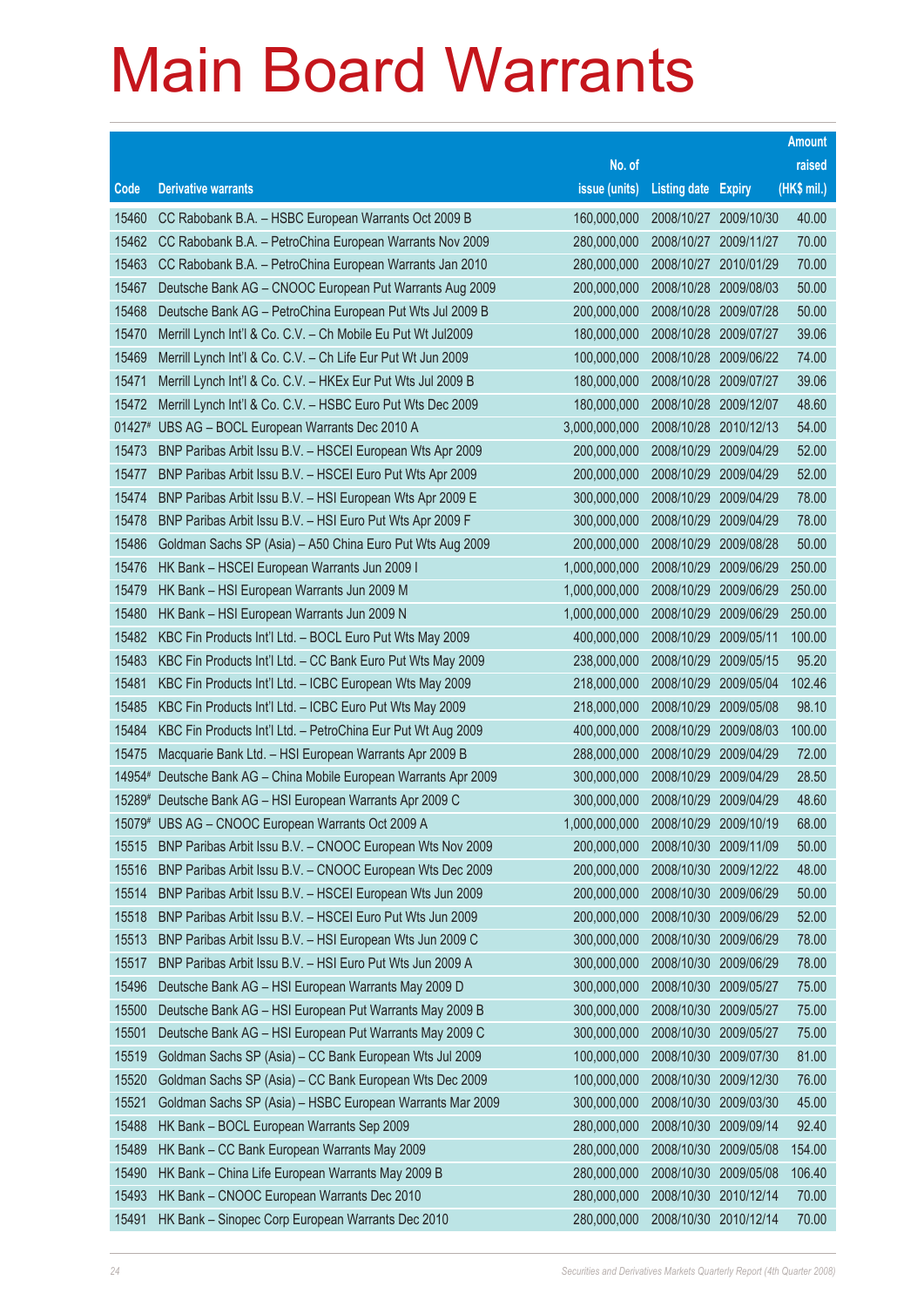|                |                                                                                                                        |                            |                            |                          | <b>Amount</b>   |
|----------------|------------------------------------------------------------------------------------------------------------------------|----------------------------|----------------------------|--------------------------|-----------------|
|                |                                                                                                                        | No. of                     |                            |                          | raised          |
| Code           | <b>Derivative warrants</b>                                                                                             | issue (units)              | <b>Listing date Expiry</b> |                          | (HK\$ mil.)     |
| 15492          | HK Bank - China Shenhua European Warrants Aug 2009                                                                     | 280,000,000                | 2008/10/30                 | 2009/08/14               | 95.20           |
| 15494          | HK Bank - ICBC European Warrants May 2009 B                                                                            | 280,000,000                | 2008/10/30                 | 2009/05/08               | 182.00          |
| 15495          | Macquarie Bank Ltd. - HSI European Warrants May 2009                                                                   | 288,000,000                | 2008/10/30                 | 2009/05/27               | 72.00           |
| 15499          | Macquarie Bank Ltd. - HSI European Put Warrants May 2009 A                                                             | 288,000,000                | 2008/10/30                 | 2009/05/27               | 72.00           |
| 15487          | Merrill Lynch Int'l & Co. C.V. - Sinopec Euro Wts Nov 2009                                                             | 180,000,000                | 2008/10/30 2009/11/03      |                          | 27.54           |
| 15508          | UBS AG - Bank of EA European Warrants May 2009                                                                         | 500,000,000                | 2008/10/30                 | 2009/05/25               | 135.00          |
| 15509          | UBS AG - CC Bank European Warrants Jul 2009 B                                                                          | 500,000,000                | 2008/10/30                 | 2009/07/20               | 300.00          |
| 15510          | UBS AG - CM Bank European Warrants Jun 2009 C                                                                          | 500,000,000                | 2008/10/30                 | 2009/06/29               | 125.00          |
| 15502          | UBS AG - A50 China European Warrants Aug 2009 B                                                                        | 500,000,000                | 2008/10/30                 | 2009/08/31               | 125.00          |
| 15503          | UBS AG - A50 China European Warrants Aug 2009 C                                                                        | 500,000,000                | 2008/10/30                 | 2009/08/31               | 125.00          |
| 15497          | UBS AG - A50 China European Put Warrants Aug 2009                                                                      | 500,000,000                | 2008/10/30                 | 2009/08/31               | 125.00          |
| 15505          | UBS AG - HKEx European Warrants Jul 2009 B                                                                             | 500,000,000                | 2008/10/30                 | 2009/07/27               | 125.00          |
| 15504          | UBS AG - Hutchison European Warrants Jul 2010                                                                          | 500,000,000                | 2008/10/30                 | 2010/07/26               | 125.00          |
| 15511          | UBS AG - ICBC European Warrants Jul 2009 A                                                                             | 500,000,000                | 2008/10/30                 | 2009/07/27               | 350.00          |
| 15512          | UBS AG - Jiangxi Copper European Warrants Nov 2009                                                                     | 500,000,000                | 2008/10/30                 | 2009/11/30               | 125.00          |
| 15506          | UBS AG - Ping An European Warrants Jun 2009 A                                                                          | 500,000,000                | 2008/10/30                 | 2009/06/29               | 350.00          |
| 15507          | UBS AG - Ping An European Warrants Jun 2009 B                                                                          | 500,000,000                | 2008/10/30                 | 2009/06/29               | 300.00          |
| 15498          | UBS AG - Ping An European Put Warrants Jun 2009 D                                                                      | 500,000,000                | 2008/10/30                 | 2009/06/29               | 250.00          |
| 15365#         | Deutsche Bank AG - HSI European Warrants Apr 2009 L                                                                    | 300,000,000                | 2008/10/30                 | 2009/04/29               | 39.90           |
| 14723#         | UBS AG - CM Bank European Warrants Mar 2009                                                                            | 1,000,000,000              | 2008/10/30                 | 2009/03/16               | 21.00           |
| 15522<br>15526 | BNP Paribas Arbit Issu B.V. - HSI European Wts May 2009 B<br>BNP Paribas Arbit Issu B.V. - HSI Euro Put Wts May 2009 D | 400,000,000<br>400,000,000 | 2008/10/31<br>2008/10/31   | 2009/05/27<br>2009/05/27 | 60.00<br>100.00 |
| 15539          | Deutsche Bank AG - China Mobile European Warrants Dec 2009                                                             | 300,000,000                | 2008/10/31                 | 2009/12/30               | 54.00           |
| 15540          | Deutsche Bank AG - Sinopec Corp European Warrants Dec 2009                                                             | 300,000,000                | 2008/10/31                 | 2009/12/15               | 45.00           |
| 15541          | Deutsche Bank AG - HSBC European Warrants Dec 2009                                                                     | 300,000,000                | 2008/10/31                 | 2009/12/21               | 75.00           |
| 15542          | Deutsche Bank AG - HSI European Warrants Jun 2009 A                                                                    | 300,000,000                | 2008/10/31                 | 2009/06/29               | 75.00           |
| 15546          | Deutsche Bank AG - HSI European Put Warrants Jun 2009 B                                                                | 300,000,000                | 2008/10/31                 | 2009/06/29               | 78.00           |
| 15525          | HK Bank – China COSCO European Warrants Oct 2012                                                                       | 280,000,000                | 2008/10/31                 | 2012/10/10               | 70.00           |
| 15524          | HK Bank - China Coal European Warrants Nov 2011                                                                        | 280,000,000                | 2008/10/31                 | 2011/11/11               | 70.00           |
| 15523          | HK Bank - CITIC Bank European Warrants Jul 2009                                                                        | 280,000,000                | 2008/10/31                 | 2009/07/16               | 92.40           |
| 15527          | HK Bank - CM Bank European Warrants Jul 2009                                                                           | 280,000,000                | 2008/10/31                 | 2009/07/16               | 75.60           |
| 15528          | HK Bank - Esprit European Warrants Jul 2009                                                                            | 280,000,000                | 2008/10/31                 | 2009/07/16               | 140.00          |
| 15553          | KBC Fin Products Int'l Ltd. - BOCL European Wts Jun 2009                                                               | 338,000,000                | 2008/10/31                 | 2009/06/05               | 98.02           |
| 15554          | KBC Fin Products Int'l Ltd. - CC Bank Euro Wts Jul 2009 A                                                              | 400,000,000                | 2008/10/31                 | 2009/07/02               | 224.00          |
| 15555          | KBC Fin Products Int'l Ltd. - China Life Euro Wts Jun 2009 B                                                           | 238,000,000                | 2008/10/31                 | 2009/06/18               | 97.58           |
| 15556          | KBC Fin Products Int'l Ltd. - Ch Mobile Eu Put Wt Aug 2009 B                                                           | 400,000,000                | 2008/10/31                 | 2009/08/28               | 100.00          |
| 15538          | KBC Fin Products Int'l Ltd. - HSCEI Euro Wts May 2009                                                                  | 400,000,000                | 2008/10/31                 | 2009/05/27               | 100.00          |
| 15544          | KBC Fin Products Int'l Ltd. - HSCEI Euro Put Wts Jun 2009                                                              | 400,000,000                | 2008/10/31                 | 2009/06/29               | 100.00          |
| 15545          | KBC Fin Products Int'l Ltd. - HSI Euro Put Wts May 2009 E                                                              | 400,000,000                | 2008/10/31                 | 2009/05/27               | 100.00          |
| 15557          | KBC Fin Products Int'l Ltd. - ICBC European Wts Jul 2009 A                                                             | 165,000,000                | 2008/10/31                 | 2009/07/02               | 99.00           |
| 15529          | Macquarie Bank Ltd. - HSCEI European Warrants May 2009                                                                 | 288,000,000                | 2008/10/31                 | 2009/05/27               | 72.00           |
| 15543          | Macquarie Bank Ltd. - HSCEI European Put Warrants May 2009                                                             | 288,000,000                | 2008/10/31                 | 2009/05/27               | 72.00           |
| 15530          | UBS AG - Angang Steel European Warrants Jun 2009                                                                       | 500,000,000                | 2008/10/31                 | 2009/06/29               | 250.00          |
| 15533          | UBS AG - Ch Merchants European Warrants Jun 2009                                                                       | 500,000,000                | 2008/10/31                 | 2009/06/29               | 125.00          |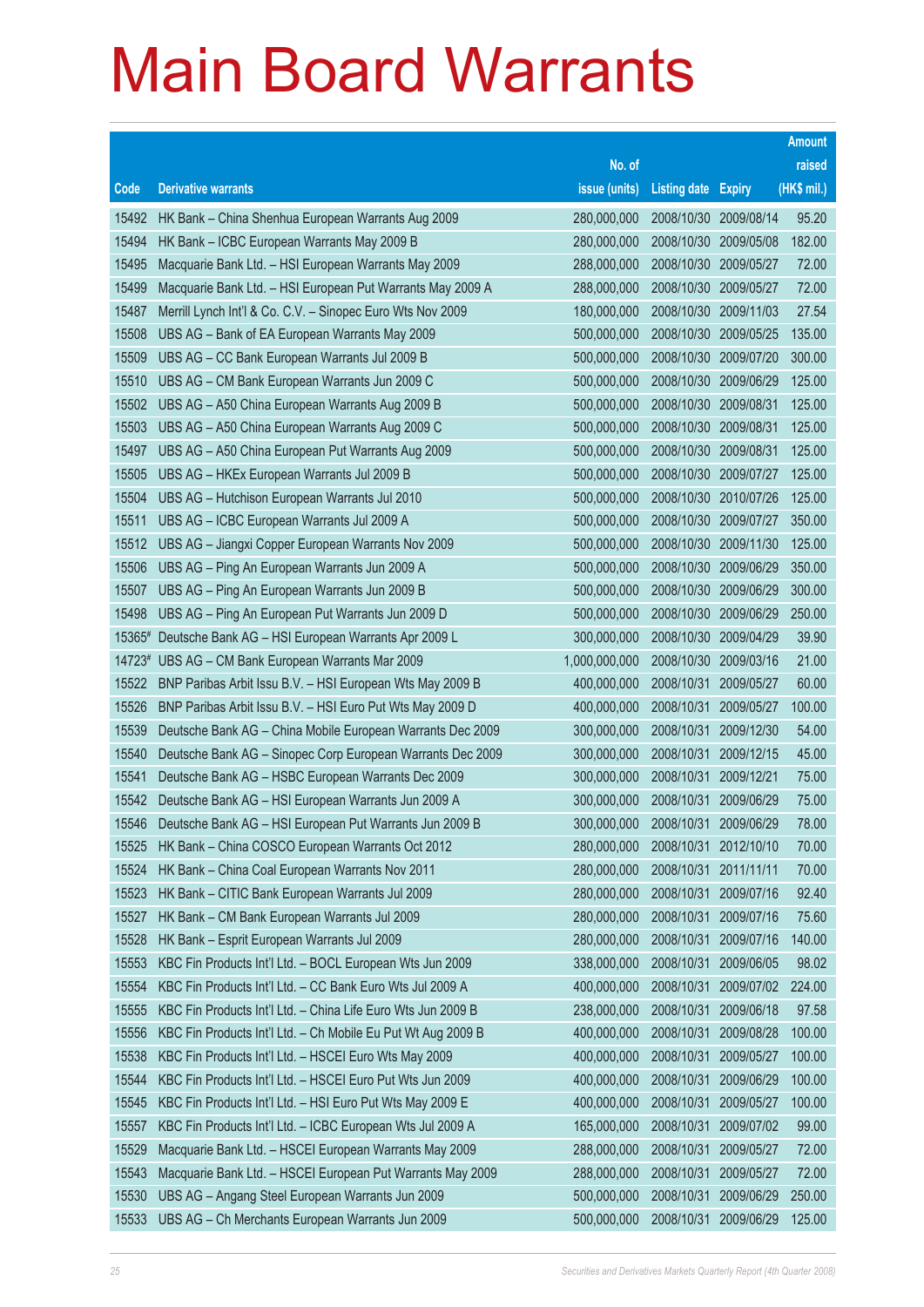|        |                                                                                                                         |                            |                            |                                     | <b>Amount</b>    |
|--------|-------------------------------------------------------------------------------------------------------------------------|----------------------------|----------------------------|-------------------------------------|------------------|
|        |                                                                                                                         | No. of                     |                            |                                     | raised           |
| Code   | <b>Derivative warrants</b>                                                                                              | issue (units)              | <b>Listing date Expiry</b> |                                     | (HK\$ mil.)      |
| 15534  | UBS AG - China Overseas European Warrants Jul 2009                                                                      | 500,000,000                | 2008/10/31                 | 2009/07/27                          | 125.00           |
| 15535  | UBS AG - China Unicom European Warrants Jun 2009                                                                        | 500,000,000                | 2008/10/31                 | 2009/06/29                          | 125.00           |
| 15531  | UBS AG - China Coal European Warrants Nov 2009                                                                          | 500,000,000                | 2008/10/31                 | 2009/11/30                          | 125.00           |
| 15536  | UBS AG - Foxconn European Warrants Jun 2009                                                                             | 500,000,000                | 2008/10/31                 | 2009/06/29                          | 250.00           |
| 15547  | UBS AG - HSBC European Warrants Dec 2010 A                                                                              | 500,000,000                | 2008/10/31                 | 2010/12/13                          | 75.00            |
| 15550  | UBS AG - HSBC European Warrants Dec 2011                                                                                | 500,000,000                | 2008/10/31                 | 2011/12/19                          | 125.00           |
| 15551  | UBS AG - HSBC European Put Warrants Sep 2009                                                                            | 500,000,000                | 2008/10/31                 | 2009/09/28                          | 125.00           |
| 15552  | UBS AG - HSBC European Put Warrants Dec 2009 A                                                                          | 500,000,000                | 2008/10/31                 | 2009/12/21                          | 125.00           |
| 15548  | UBS AG - HSBC European Warrants Sep 2011 A                                                                              | 500,000,000                | 2008/10/31                 | 2011/09/26                          | 125.00           |
| 15549  | UBS AG - HSBC European Warrants Sep 2011 B                                                                              | 500,000,000                | 2008/10/31                 | 2011/09/26                          | 125.00           |
| 15532  | UBS AG - China Mengniu European Warrants Oct 2009                                                                       | 500,000,000                | 2008/10/31                 | 2009/10/27                          | 125.00           |
| 15537  | UBS AG - Shui On Land European Warrants Jun 2009                                                                        | 500,000,000                | 2008/10/31                 | 2009/06/29                          | 225.00           |
| 15567  | ABN AMRO Bank N.V. - HSBC European Warrants Sep 2009                                                                    | 500,000,000                |                            | 2008/11/03 2009/09/29               | 125.00           |
| 15568  | J P Morgan SP BV - HS Bank European Warrants Jul 2009                                                                   | 188,000,000                |                            | 2008/11/03 2009/07/27               | 47.38            |
| 15569  | J P Morgan SP BV - HSBC European Warrants Sep 2009                                                                      | 300,000,000                | 2008/11/03                 | 2009/09/29                          | 77.40            |
| 15570  | J P Morgan SP BV - HSBC European Warrants Dec 2009 B                                                                    | 300,000,000                |                            | 2008/11/03 2009/12/30               | 75.90            |
| 15560  | KBC Fin Products Int'l Ltd. - HSBC Euro Put Wts Jul 2009 E                                                              | 400,000,000                |                            | 2008/11/03 2009/07/20               | 100.00           |
| 15558  | KBC Fin Products Int'l Ltd. - HSI European Wts May 2009 F                                                               | 400,000,000                |                            | 2008/11/03 2009/05/27               | 100.00<br>100.00 |
| 15559  | KBC Fin Products Int'l Ltd. - HSI European Wts May 2009 G                                                               | 400,000,000                | 2008/11/03                 | 2009/05/27<br>2008/11/03 2009/05/27 | 100.00           |
| 15562  | KBC Fin Products Int'l Ltd. - HSI Euro Put Wts May 2009 H<br>15364# Deutsche Bank AG - HSI European Warrants Apr 2009 K | 400,000,000<br>300,000,000 | 2008/11/03                 | 2009/04/29                          | 48.00            |
| 15174# | HK Bank - HSI European Put Warrants Jun 2009 J                                                                          | 500,000,000                |                            | 2008/11/03 2009/06/29               | 290.00           |
| 15561  | ABN AMRO Bank N.V. - China Mobile Euro Put Wts Sep 2009 B                                                               | 800,000,000                | 2008/11/04                 | 2009/09/29                          | 200.00           |
| 15606  | ABN AMRO Bank N.V. - HSI European Warrants May 2009                                                                     | 250,000,000                | 2008/11/04                 | 2009/05/27                          | 73.50            |
| 15607  | BNP Paribas Arbit Issu B.V. - BOCL European Wts May 2009                                                                | 100,000,000                | 2008/11/04                 | 2009/05/25                          | 25.00            |
| 15608  | BNP Paribas Arbit Issu B.V. - CC Bank Euro Wts Jun 2009 B                                                               | 100,000,000                | 2008/11/04                 | 2009/06/08                          | 34.00            |
| 15609  | BNP Paribas Arbit Issu B.V. - Ch Mobile Eu Put Wt Aug 2009 B                                                            | 200,000,000                |                            | 2008/11/04 2009/08/25               | 50.00            |
| 15612  | BNP Paribas Arbit Issu B.V. - ICBC European Wts May 2009 E                                                              | 100,000,000                |                            | 2008/11/04 2009/05/25               | 55.00            |
| 15610  | BNP Paribas Arbit Issu B.V. - PetroCh Euro Wts Nov 2009                                                                 | 200,000,000                | 2008/11/04                 | 2009/11/23                          | 30.00            |
| 15611  | BNP Paribas Arbit Issu B.V. - PetroCh Euro Wts Jan 2010                                                                 | 200,000,000                | 2008/11/04                 | 2010/01/29                          | 38.00            |
| 15574  | Deutsche Bank AG - HSI European Warrants May 2009 E                                                                     | 300,000,000                | 2008/11/04                 | 2009/05/27                          | 75.00            |
| 15575  | Deutsche Bank AG - HSI European Warrants May 2009 F                                                                     | 300,000,000                | 2008/11/04                 | 2009/05/27                          | 75.00            |
| 15576  | Deutsche Bank AG - HSI European Warrants Jun 2009 C                                                                     | 300,000,000                | 2008/11/04                 | 2009/06/29                          | 75.00            |
| 15578  | Deutsche Bank AG - HSI European Put Warrants May 2009 G                                                                 | 300,000,000                | 2008/11/04                 | 2009/05/27                          | 75.00            |
| 15579  | Deutsche Bank AG - HSI European Put Warrants Jun 2009 D                                                                 | 300,000,000                | 2008/11/04                 | 2009/06/29                          | 75.00            |
| 15613  | Goldman Sachs SP (Asia) - HSI European Warrants May 2009 B                                                              | 200,000,000                | 2008/11/04                 | 2009/05/27                          | 50.00            |
| 15565  | SGA Societe Generale Acceptance N.V. - CTel Eu Wt May 2009                                                              | 150,000,000                | 2008/11/04                 | 2009/05/25                          | 57.00            |
| 15563  | SGA Societe Generale Acceptance N.V. - CCB Eur Wt Dec 2009                                                              | 150,000,000                | 2008/11/04                 | 2009/12/28                          | 72.75            |
| 15564  | SGA Societe Generale Acceptance N.V. - CLife Eu Wt May 2009C                                                            | 400,000,000                | 2008/11/04                 | 2009/05/25                          | 160.00           |
| 15572  | SGA Societe Generale Acceptance N.V. - A50 Ch Eu Wt Oct09A                                                              | 300,000,000                | 2008/11/04                 | 2009/10/08                          | 75.00            |
| 15571  | SGA Societe Generale Acceptance N.V. - HSBC Eu Put Wt Oct 09                                                            | 800,000,000                | 2008/11/04                 | 2009/10/05                          | 200.00           |
| 15566  | SGA Societe Generale Acceptance N.V. - HSBC Eu Wt Dec 2009 B                                                            | 800,000,000                | 2008/11/04                 | 2009/12/28                          | 200.00           |
| 15573  | SGA Societe Generale Acceptance N.V. - Petch Eu Wt Jan 2010                                                             | 400,000,000                | 2008/11/04                 | 2010/01/25                          | 60.00            |
| 15577  | UBS AG - BOCL European Warrants Aug 2009                                                                                | 500,000,000                | 2008/11/04                 | 2009/08/31                          | 125.00           |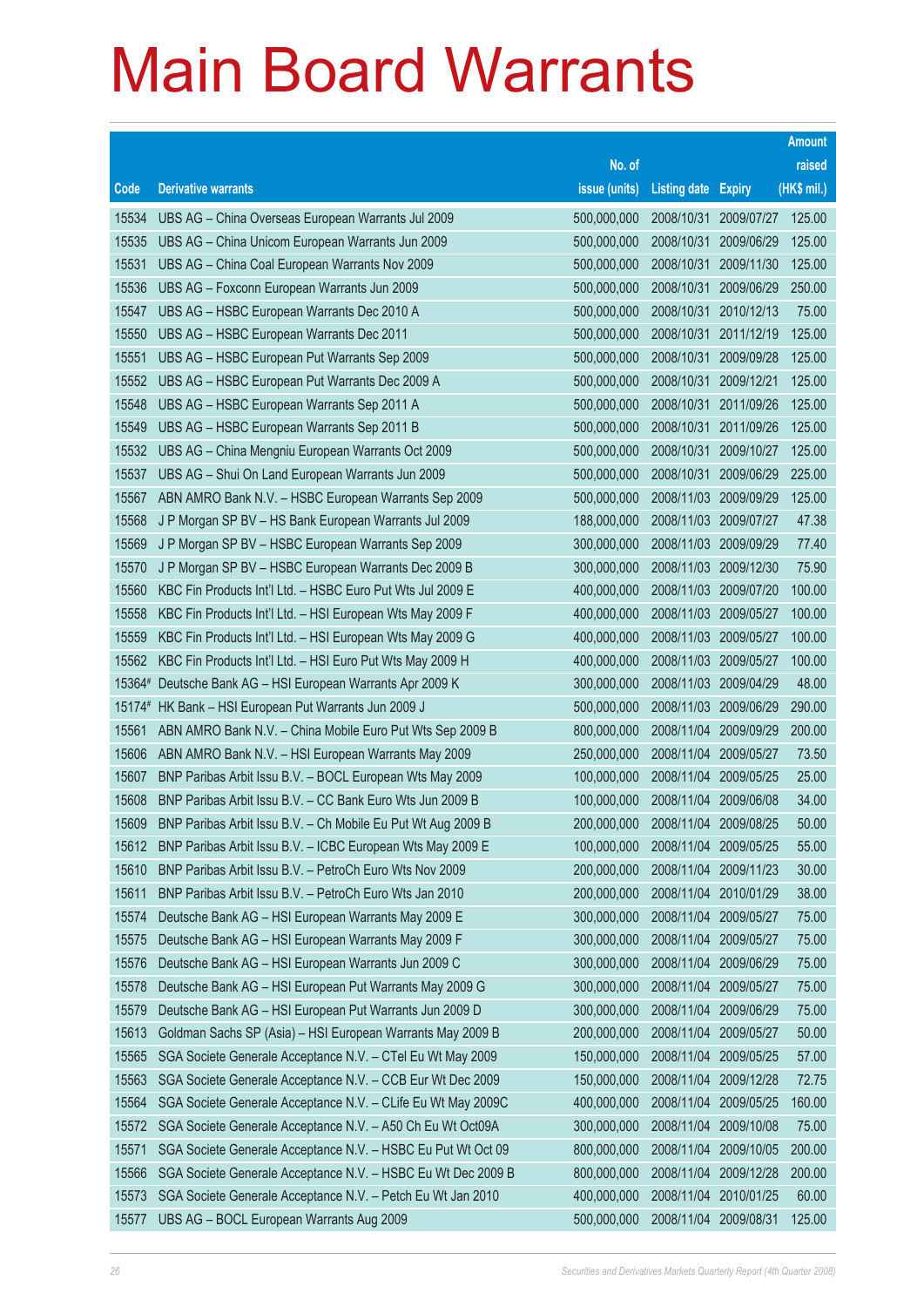|        |                                                              |               |                            |                       | <b>Amount</b> |
|--------|--------------------------------------------------------------|---------------|----------------------------|-----------------------|---------------|
|        |                                                              | No. of        |                            |                       | raised        |
| Code   | <b>Derivative warrants</b>                                   | issue (units) | <b>Listing date Expiry</b> |                       | (HK\$ mil.)   |
| 15585  | UBS AG - China Mobile European Warrants Jul 2010             | 500,000,000   |                            | 2008/11/04 2010/07/26 | 125.00        |
| 15586  | UBS AG - China Mobile European Warrants Jul 2011             | 500,000,000   | 2008/11/04 2011/07/25      |                       | 125.00        |
| 15590  | UBS AG - China Mobile European Put Warrants Jul 2010         | 500,000,000   | 2008/11/04                 | 2010/07/26            | 125.00        |
| 15588  | UBS AG - China Tel European Warrants Jun 2009                | 500,000,000   | 2008/11/04                 | 2009/06/22            | 125.00        |
| 15581  | UBS AG - CC Bank European Warrants Jul 2009 C                | 500,000,000   |                            | 2008/11/04 2009/07/27 | 125.00        |
| 15580  | UBS AG - Cheung Kong European Put Warrants Dec 2009 B        | 500,000,000   | 2008/11/04                 | 2009/12/21            | 125.00        |
| 15582  | UBS AG - China Life European Warrants Jul 2009               | 500,000,000   | 2008/11/04                 | 2009/07/27            | 200.00        |
| 15583  | UBS AG - China Life European Warrants Sep 2009 C             | 500,000,000   | 2008/11/04                 | 2009/09/28            | 125.00        |
| 15584  | UBS AG - CM Bank European Warrants Aug 2009                  | 500,000,000   | 2008/11/04 2009/08/31      |                       | 125.00        |
| 15589  | UBS AG - CNOOC European Warrants Nov 2012                    | 500,000,000   | 2008/11/04                 | 2012/11/26            | 125.00        |
| 15587  | UBS AG - China Shenhua European Warrants Aug 2009            | 500,000,000   | 2008/11/04                 | 2009/08/31            | 125.00        |
| 15603  | UBS AG - A50 China European Warrants Jul 2009 B              | 500,000,000   | 2008/11/04                 | 2009/07/27            | 125.00        |
| 15604  | UBS AG - A50 China European Warrants Oct 2009                | 500,000,000   | 2008/11/04                 | 2009/10/27            | 125.00        |
| 15592  | UBS AG - HKEx European Warrants Dec 2010                     | 500,000,000   | 2008/11/04 2010/12/20      |                       | 125.00        |
| 15593  | UBS AG - HKEx European Warrants Nov 2011                     | 500,000,000   | 2008/11/04                 | 2011/11/28            | 125.00        |
| 15599  | UBS AG - HKEx European Put Warrants Dec 2009                 | 500,000,000   | 2008/11/04 2009/12/21      |                       | 125.00        |
| 15591  | UBS AG - HS Bank European Put Warrants Oct 2009              | 500,000,000   | 2008/11/04                 | 2009/10/27            | 125.00        |
| 15594  | UBS AG - HSBC European Warrants Dec 2010 B                   | 500,000,000   |                            | 2008/11/04 2010/12/13 | 125.00        |
| 15600  | UBS AG - HSBC European Put Warrants Dec 2009 B               | 500,000,000   | 2008/11/04                 | 2009/12/21            | 125.00        |
| 15595  | UBS AG - Hutchison European Warrants Jun 2009                | 500,000,000   |                            | 2008/11/04 2009/06/22 | 125.00        |
| 15596  | UBS AG - ICBC European Warrants Jul 2009 B                   | 500,000,000   | 2008/11/04                 | 2009/07/27            | 150.00        |
| 15597  | UBS AG - PetroChina European Warrants Jun 2011               | 500,000,000   | 2008/11/04                 | 2011/06/27            | 125.00        |
| 15598  | UBS AG - PetroChina European Warrants Nov 2012               | 500,000,000   | 2008/11/04                 | 2012/11/26            | 125.00        |
| 15601  | UBS AG - Ping An European Warrants Jun 2009 C                | 500,000,000   |                            | 2008/11/04 2009/06/29 | 175.00        |
| 15605  | UBS AG - Ping An European Put Warrants Jun 2009 E            | 500,000,000   |                            | 2008/11/04 2009/06/29 | 200.00        |
| 15602  | UBS AG - SHK Ppt European Put Warrants Aug 2009              | 500,000,000   | 2008/11/04 2009/08/31      |                       | 125.00        |
| 15329# | SGA Societe Generale Acceptance N.V. - HSI Eur Wt Apr 2009 Q | 500,000,000   | 2008/11/04 2009/04/29      |                       | 90.00         |
| 15637  | Deutsche Bank AG - HSI European Warrants May 2009 H          | 300,000,000   | 2008/11/05 2009/05/27      |                       | 75.00         |
| 15638  | Deutsche Bank AG - HSI European Warrants Jun 2009 E          | 300,000,000   | 2008/11/05                 | 2009/06/29            | 75.00         |
| 15639  | Deutsche Bank AG - HSI European Warrants Jun 2009 F          | 300,000,000   | 2008/11/05 2009/06/29      |                       | 75.00         |
| 15640  | Deutsche Bank AG - HSI European Put Warrants May 2009 I      | 300,000,000   | 2008/11/05 2009/05/27      |                       | 75.00         |
| 15649  | Goldman Sachs SP (Asia) - A50 China European Wts Sep 2009    | 200,000,000   | 2008/11/05                 | 2009/09/29            | 50.00         |
| 15626  | HK Bank - HSI European Warrants Sep 2009 A                   | 1,000,000,000 | 2008/11/05                 | 2009/09/29            | 250.00        |
| 15627  | HK Bank - HSI European Warrants Sep 2009 B                   | 1,000,000,000 | 2008/11/05                 | 2009/09/29            | 250.00        |
| 15630  | HK Bank - HSI European Put Warrants Sep 2009 C               | 1,000,000,000 | 2008/11/05                 | 2009/09/29            | 250.00        |
| 15631  | HK Bank - HSI European Put Warrants Sep 2009 D               | 1,000,000,000 | 2008/11/05                 | 2009/09/29            | 250.00        |
| 15650  | KBC Fin Products Int'l Ltd. - HSBC European Wts Jul 2009 F   | 400,000,000   | 2008/11/05                 | 2009/07/02            | 100.00        |
| 15651  | KBC Fin Products Int'l Ltd. - HSBC European Wts Sep 2009 B   | 308,000,000   | 2008/11/05 2009/09/01      |                       | 98.56         |
| 15648  | KBC Fin Products Int'l Ltd. - HSI European Wts Jun 2009 A    | 400,000,000   | 2008/11/05 2009/06/29      |                       | 100.00        |
| 15653  | KBC Fin Products Int'l Ltd. - HSI European Wts May 2009 I    | 400,000,000   |                            | 2008/11/05 2009/05/27 | 100.00        |
| 15652  | KBC Fin Products Int'l Ltd. - PetroChina Euro Wts Jan 2010   | 548,000,000   | 2008/11/05                 | 2010/01/22            | 98.64         |
| 15643  | Macquarie Bank Ltd. - China Mobile Euro Put Wts Dec 2009     | 200,000,000   | 2008/11/05                 | 2009/12/30            | 50.00         |
| 15645  | Macquarie Bank Ltd. - CM Bank European Warrants Jul 2009     | 200,000,000   | 2008/11/05                 | 2009/07/30            | 50.40         |
| 15646  | Macquarie Bank Ltd. - CNOOC European Warrants Jun 2009 B     | 200,000,000   |                            | 2008/11/05 2009/06/29 | 257.80        |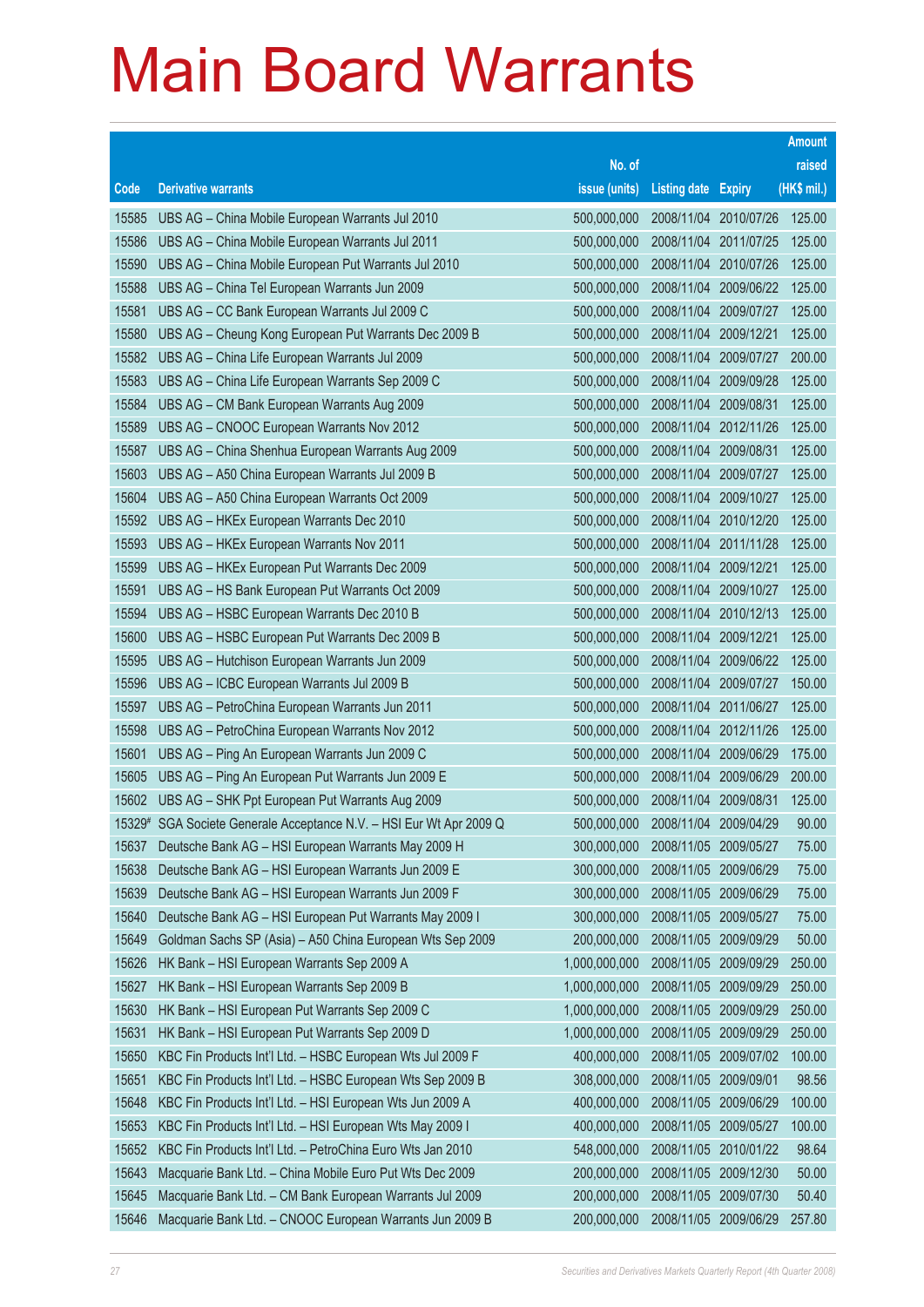|        |                                                              |               |                            |            | <b>Amount</b> |
|--------|--------------------------------------------------------------|---------------|----------------------------|------------|---------------|
|        |                                                              | No. of        |                            |            | raised        |
| Code   | <b>Derivative warrants</b>                                   | issue (units) | <b>Listing date Expiry</b> |            | (HK\$ mil.)   |
| 15641  | Macquarie Bank Ltd. - HSBC European Warrants Jan 2010        | 200,000,000   | 2008/11/05 2010/01/28      |            | 50.20         |
| 15644  | Macquarie Bank Ltd. - HSBC European Put Warrants Jan 2010    | 200,000,000   | 2008/11/05 2010/01/28      |            | 52.00         |
| 15642  | Macquarie Bank Ltd. - ICBC European Warrants Jul 2009        | 200,000,000   | 2008/11/05 2009/07/30      |            | 121.00        |
| 15647  | Macquarie Bank Ltd. - PetroChina European Wts Dec 2009       | 250,000,000   | 2008/11/05 2009/12/30      |            | 63.00         |
| 15628  | CC Rabobank B.A. - Cheung Kong European Warrants Dec 2009 A  | 168,000,000   | 2008/11/05 2009/12/04      |            | 42.00         |
| 15636  | CC Rabobank B.A. - A50 China European Warrants Oct 2009      | 150,000,000   | 2008/11/05 2009/10/23      |            | 37.50         |
| 15629  | CC Rabobank B.A. - HKEx European Warrants Mar 2010           | 168,000,000   | 2008/11/05 2010/03/12      |            | 42.00         |
| 15632  | CC Rabobank B.A. - HSBC European Warrants May 2009           | 200,000,000   | 2008/11/05 2009/05/15      |            | 240.00        |
| 15633  | CC Rabobank B.A. - HSBC European Warrants Jan 2010           | 200,000,000   | 2008/11/05 2010/01/21      |            | 50.00         |
| 15634  | CC Rabobank B.A. - Hutchison European Warrants Aug 2009      | 30,000,000    | 2008/11/05 2009/08/28      |            | 27.00         |
| 15635  | CC Rabobank B.A. - SHK Ppt European Warrants Jun 2010        | 180,000,000   | 2008/11/05 2010/06/10      |            | 45.00         |
| 15614  | SGA Societe Generale Acceptance N.V. - BOCL Eu Wt May 2009   | 100,000,000   | 2008/11/05 2009/05/18      |            | 50.00         |
| 15616  | SGA Societe Generale Acceptance N.V. - Ch Mob Eu Wt Oct 09A  | 800,000,000   | 2008/11/05 2009/10/27      |            | 144.00        |
| 15615  | SGA Societe Generale Acceptance N.V. - CMB Euro Wts Dec 2009 | 500,000,000   | 2008/11/05 2009/12/14      |            | 172.50        |
| 15617  | SGA Societe Generale Acceptance N.V. - CMob Eu Put Wt May09B | 80,000,000    | 2008/11/05 2009/05/25      |            | 88.00         |
| 15618  | SGA Societe Generale Acceptance N.V. - CP&CC Eur Wt Dec 09 B | 500,000,000   | 2008/11/05 2009/12/14      |            | 75.00         |
| 15619  | SGA Societe Generale Acceptance N.V. - HSI Eur Wt May 2009 A | 500,000,000   | 2008/11/05 2009/05/27      |            | 130.00        |
| 15620  | SGA Societe Generale Acceptance N.V. - HSI Eur Wt May 2009 B | 500,000,000   | 2008/11/05 2009/05/27      |            | 130.00        |
| 15621  | SGA Societe Generale Acceptance N.V. - HSI Eur Wt May 2009 C | 500,000,000   | 2008/11/05                 | 2009/05/27 | 130.00        |
| 15623  | SGA Societe Generale Acceptance N.V. - HSI Eu Put Wt May 09D | 500,000,000   | 2008/11/05 2009/05/27      |            | 130.00        |
| 15624  | SGA Societe Generale Acceptance N.V. - HSI Eu Put Wt May 09E | 500,000,000   | 2008/11/05 2009/05/27      |            | 125.00        |
| 15625  | SGA Societe Generale Acceptance N.V. - HSI Eu Put Wt May 09F | 500,000,000   | 2008/11/05 2009/05/27      |            | 130.00        |
| 15622  | SGA Societe Generale Acceptance N.V. - ICBC Eu Wt Sep 2010   | 500,000,000   | 2008/11/05                 | 2010/09/27 | 75.00         |
| 15661  | BOCI Asia Ltd. - China Mobile European Warrants Jun 2009     | 150,000,000   | 2008/11/06 2009/06/29      |            | 22.50         |
| 15660  | BOCI Asia Ltd. - China Life European Warrants May 2009       | 150,000,000   | 2008/11/06 2009/05/11      |            | 75.00         |
| 15659  | BOCI Asia Ltd. - HSI European Warrants Jun 2009 B            | 150,000,000   | 2008/11/06 2009/06/29      |            | 37.50         |
| 15662  | BOCI Asia Ltd. - PetroChina European Warrants Dec 2009       | 150,000,000   | 2008/11/06 2009/12/28      |            | 22.50         |
| 15665  | KBC Fin Products Int'l Ltd. - Ch Mobile Euro Wt Aug 2009 C   | 368,000,000   | 2008/11/06 2009/08/10      |            | 99.36         |
| 15664  | KBC Fin Products Int'l Ltd. - China Life Euro Wts Jul 2009 D | 138,000,000   | 2008/11/06 2009/07/02      |            | 97.98         |
| 15666  | KBC Fin Products Int'l Ltd. - CNOOC European Wts Sep 2009 C  | 400,000,000   | 2008/11/06 2009/09/09      |            | 100.00        |
| 15667  | KBC Fin Products Int'l Ltd. - A50 Ch Euro Wts Sep 2009       | 400,000,000   | 2008/11/06 2009/09/01      |            | 100.00        |
| 15668  | KBC Fin Products Int'l Ltd. - A50 Ch Euro Wts Oct 2009       | 328,000,000   | 2008/11/06                 | 2009/10/02 | 98.40         |
| 15663  | Macquarie Bank Ltd. - HSI European Put Warrants May 2009 B   | 200,000,000   | 2008/11/06 2009/05/27      |            | 50.00         |
| 15654  | Merrill Lynch Int'l & Co. C.V. - Ch Mobile Eu Put Wt Sep 09  | 180,000,000   | 2008/11/06 2009/09/28      |            | 45.00         |
| 15657  | Merrill Lynch Int'l & Co. C.V. - HKEx Euro Wts Oct 2009      | 180,000,000   | 2008/11/06 2009/10/12      |            | 45.00         |
| 15658  | Merrill Lynch Int'l & Co. C.V. - HKEx Eur Put Wts Sep 2009   | 180,000,000   | 2008/11/06                 | 2009/09/08 | 45.00         |
| 15655  | Merrill Lynch Int'l & Co. C.V. - HSBC Euro Wts Sep 2009      | 180,000,000   | 2008/11/06 2009/09/28      |            | 47.70         |
| 15656  | Merrill Lynch Int'l & Co. C.V. - HSBC Euro Put Wt Aug 2009 B | 180,000,000   | 2008/11/06                 | 2009/08/03 | 45.00         |
| 15499# | Macquarie Bank Ltd. - HSI European Put Warrants May 2009 A   | 388,000,000   | 2008/11/06 2009/05/27      |            | 84.58         |
| 15391# | BNP Paribas Arbit Issu B.V. - HSI Euro Put Wts May 2009 C    | 300,000,000   | 2008/11/06 2009/05/27      |            | 60.60         |
| 15669  | BOCI Asia Ltd. - BOCL European Warrants Jul 2009             | 150,000,000   | 2008/11/07                 | 2009/07/06 | 75.00         |
| 15670  | BOCI Asia Ltd. - HSBC European Warrants Dec 2009             | 150,000,000   | 2008/11/07                 | 2009/12/30 | 37.50         |
| 15671  | BOCI Asia Ltd. - Tracker Fund European Warrants May 2009     | 150,000,000   | 2008/11/07                 | 2009/05/07 | 37.50         |
| 15693  | Deutsche Bank AG - HSI European Warrants May 2009 J          | 300,000,000   | 2008/11/07 2009/05/27      |            | 78.00         |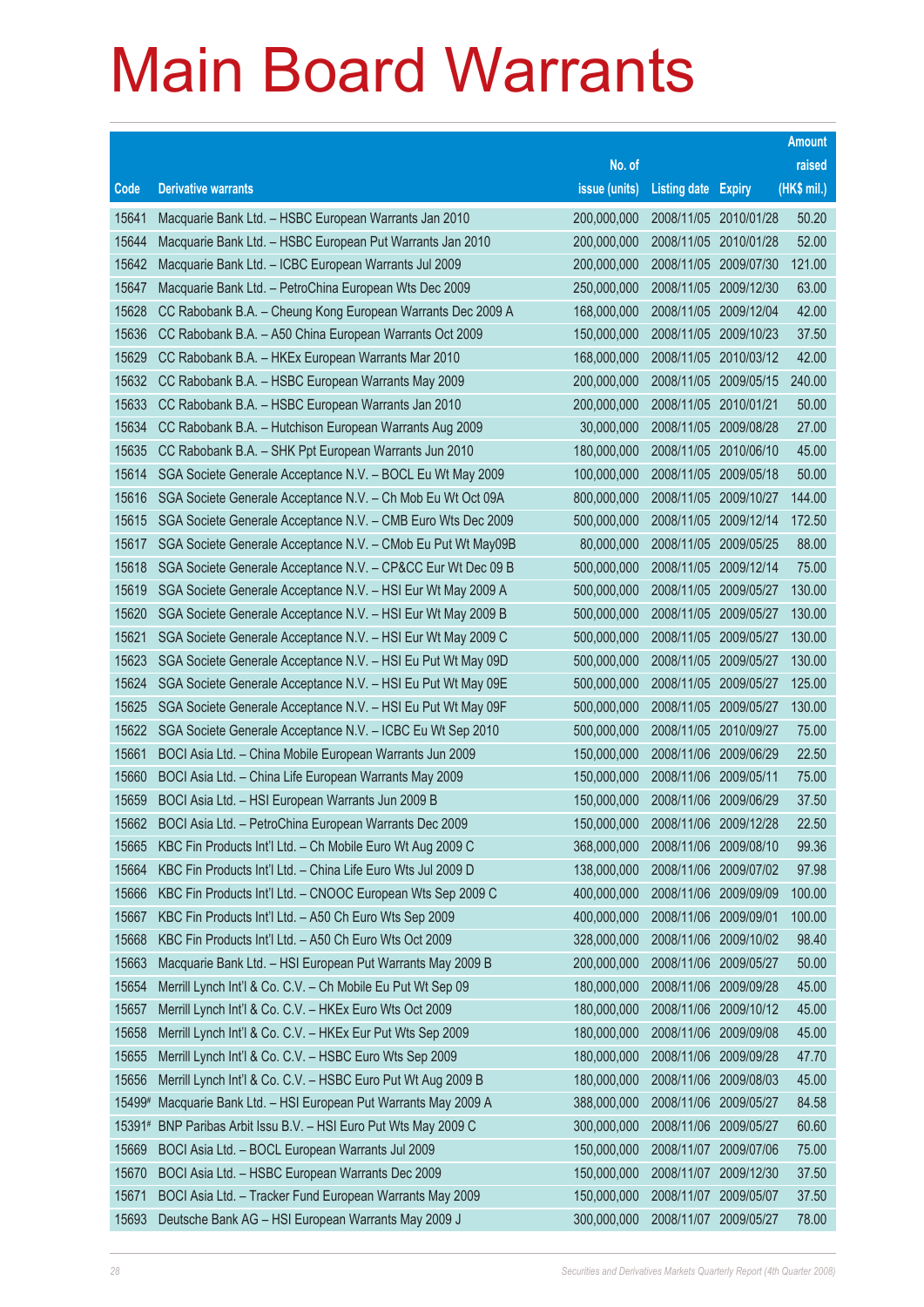|                    |                                                                                                                                |                            |                                     |                       | <b>Amount</b>  |
|--------------------|--------------------------------------------------------------------------------------------------------------------------------|----------------------------|-------------------------------------|-----------------------|----------------|
|                    |                                                                                                                                | No. of                     |                                     |                       | raised         |
| Code               | <b>Derivative warrants</b>                                                                                                     | issue (units)              | <b>Listing date Expiry</b>          |                       | (HK\$ mil.)    |
| 15694              | Deutsche Bank AG - HSI European Warrants Jun 2009 G                                                                            | 300,000,000                | 2008/11/07 2009/06/29               |                       | 78.00          |
| 15698              | Deutsche Bank AG - HSI European Put Warrants Jun 2009 H                                                                        | 300,000,000                | 2008/11/07 2009/06/29               |                       | 75.00          |
| 10849              | Deutsche Bank AG - Nikkei 225 Index European Wts Jun 2009 E                                                                    | 100,000,000                | 2008/11/07 2009/06/12               |                       | 30.00          |
| 10853              | Deutsche Bank AG - Nikkei 225 Index Euro Put Wts Jun 2009 F                                                                    | 100,000,000                |                                     | 2008/11/07 2009/06/12 | 25.00          |
| 15689              | J P Morgan SP BV - CM Bank European Warrants May 2009                                                                          | 200,000,000                | 2008/11/07 2009/05/11               |                       | 65.00          |
| 15690              | J P Morgan SP BV - China Shenhua European Warrants May 2009                                                                    | 150,000,000                | 2008/11/07 2009/05/11               |                       | 39.60          |
| 15691              | J P Morgan SP BV - A50 China European Warrants Aug 2009 C                                                                      | 200,000,000                | 2008/11/07 2009/08/24               |                       | 55.00          |
| 15692              | J P Morgan SP BV - PetroChina European Warrants Nov 2009 B                                                                     | 300,000,000                |                                     | 2008/11/07 2009/11/16 | 79.20          |
| 15672              | Macquarie Bank Ltd. - Henderson Land Dev Euro Wts Jun 2009                                                                     | 200,000,000                |                                     | 2008/11/07 2009/06/29 | 55.80          |
| 15673              | Macquarie Bank Ltd. - PetroChina European Wts Sep 2009 B                                                                       | 250,000,000                |                                     | 2008/11/07 2009/09/29 | 62.50          |
| 15677              | SGA Societe Generale Acceptance N.V. - CTel Eu Wt Jul 2009                                                                     | 150,000,000                | 2008/11/07 2009/07/27               |                       | 85.50          |
| 15674              | SGA Societe Generale Acceptance N.V. - CLife Eu Wt Jul 2009A                                                                   | 400,000,000                |                                     | 2008/11/07 2009/07/06 | 260.00         |
| 15678              | SGA Societe Generale Acceptance N.V. - CNOOC Eu Wt Dec 2009                                                                    | 500,000,000                | 2008/11/07 2009/12/21               |                       | 100.00         |
| 15675              | SGA Societe Generale Acceptance N.V. - Shenhua Eu Wt Oct2009                                                                   | 300,000,000                |                                     | 2008/11/07 2009/10/27 | 141.00         |
| 15676              | SGA Societe Generale Acceptance N.V. - CTel Eu Wt Jun 2009 C                                                                   | 150,000,000                | 2008/11/07 2009/06/29               |                       | 99.00          |
| 15679              | SGA Societe Generale Acceptance N.V. - A50 Ch Eu Wt Jun 09 B                                                                   | 300,000,000                |                                     | 2008/11/07 2009/06/15 | 75.00          |
| 15680              | SGA Societe Generale Acceptance N.V. - A50 Ch Eu Wt Aug 2009                                                                   | 300,000,000                | 2008/11/07 2009/08/17               |                       | 75.00          |
| 15681              | SGA Societe Generale Acceptance N.V. - A50 Ch Eu Wt Oct 09 B                                                                   | 300,000,000                |                                     | 2008/11/07 2009/10/06 | 75.00          |
| 15683              | SGA Societe Generale Acceptance N.V. - HSCEI Eu Wt May 2009A                                                                   | 200,000,000                | 2008/11/07                          | 2009/05/27            | 50.00          |
| 15684              | SGA Societe Generale Acceptance N.V. - HSCEI Eu Wt May 2009B                                                                   | 200,000,000                | 2008/11/07 2009/05/27               |                       | 50.00          |
| 15685              | SGA Societe Generale Acceptance N.V. - HSCEI Eu Wt May 2009C                                                                   | 200,000,000                | 2008/11/07 2009/05/27               |                       | 50.00          |
| 15686              | SGA Societe Generale Acceptance N.V. - HSCEI Eu Put Wt May09D                                                                  | 200,000,000                |                                     | 2008/11/07 2009/05/27 | 50.00<br>50.00 |
| 15687<br>15688     | SGA Societe Generale Acceptance N.V. - HSCEI Eu Put Wt May09E<br>SGA Societe Generale Acceptance N.V. - HSCEI Eu Put Wt May09F | 200,000,000<br>200,000,000 | 2008/11/07<br>2008/11/07 2009/05/27 | 2009/05/27            | 50.00          |
| 15682              | SGA Societe Generale Acceptance N.V. - Ping An Eu Wt May2009                                                                   | 100,000,000                | 2008/11/07 2009/05/14               |                       | 92.00          |
| 15695              | SGA Societe Generale Acceptance N.V. - BOCL Eu Wt Aug 2009                                                                     | 100,000,000                | 2008/11/10                          | 2009/08/03            | 45.00          |
| 15696              | SGA Societe Generale Acceptance N.V. - CCB Eur Wt Jul 2009                                                                     | 300,000,000                | 2008/11/10 2009/07/27               |                       | 234.00         |
| 15697              | SGA Societe Generale Acceptance N.V. - CLife Eu Wt Jul 2009B                                                                   | 400,000,000                |                                     | 2008/11/10 2009/07/27 | 184.00         |
| 15700              | SGA Societe Generale Acceptance N.V. - CNOOC Eu Wt Aug 2009                                                                    | 500,000,000                | 2008/11/10 2009/08/10               |                       | 75.00          |
| 15701              | SGA Societe Generale Acceptance N.V. - CNOOC Eu Wt Oct 2009B                                                                   | 500,000,000                | 2008/11/10                          | 2009/10/20            | 105.00         |
| 15699              | SGA Societe Generale Acceptance N.V. - CP&CC Eur Wt Jul 2009                                                                   | 100,000,000                | 2008/11/10 2009/07/06               |                       | 128.00         |
| 15702              | SGA Societe Generale Acceptance N.V. - ICBC Eu Wt Jul 2009                                                                     | 100,000,000                | 2008/11/10                          | 2009/07/06            | 94.00          |
| 15703              | SGA Societe Generale Acceptance N.V. - Petch Eu Wt Aug 2009                                                                    | 100,000,000                | 2008/11/10                          | 2009/08/04            | 130.00         |
| 15704              | SGA Societe Generale Acceptance N.V. - Petch Eu Wt Nov 2009B                                                                   | 600,000,000                | 2008/11/10                          | 2009/11/23            | 102.00         |
| $15455^{\text{*}}$ | Deutsche Bank AG - HSI European Put Warrants May 2009 A                                                                        | 300,000,000                | 2008/11/10 2009/05/27               |                       | 60.60          |
| 15711              | Credit Suisse - China Mobile European Put Warrants Nov 2009A                                                                   | 300,000,000                | 2008/11/11                          | 2009/11/23            | 75.00          |
| 15710              | Credit Suisse - CC Bank European Warrants Oct 2010                                                                             | 300,000,000                | 2008/11/11                          | 2010/10/25            | 75.00          |
| 15708              | Credit Suisse - A50 China European Warrants Nov 2009                                                                           | 300,000,000                | 2008/11/11                          | 2009/11/04            | 75.00          |
| 15709              | Credit Suisse - A50 China European Warrants Mar 2010                                                                           | 300,000,000                | 2008/11/11                          | 2010/03/19            | 75.00          |
| 15712              | Credit Suisse - HSBC European Put Warrants Oct 2009                                                                            | 300,000,000                | 2008/11/11                          | 2009/10/05            | 60.60          |
| 15705              | Merrill Lynch Int'l & Co. C.V. - BOCL European Wts Dec 2009                                                                    | 180,000,000                | 2008/11/11                          | 2009/12/14            | 113.40         |
| 15706              | Merrill Lynch Int'l & Co. C.V. - Sinopec Euro Wts Dec 2009                                                                     | 180,000,000                | 2008/11/11                          | 2009/12/28            | 30.06          |
| 15707              | Merrill Lynch Int'l & Co. C.V. - HKEx Eur Put Wts Oct 2009                                                                     | 180,000,000                | 2008/11/11                          | 2009/10/12            | 51.30          |
| 15500#             | Deutsche Bank AG - HSI European Put Warrants May 2009 B                                                                        | 300,000,000                | 2008/11/11                          | 2009/05/27            | 50.70          |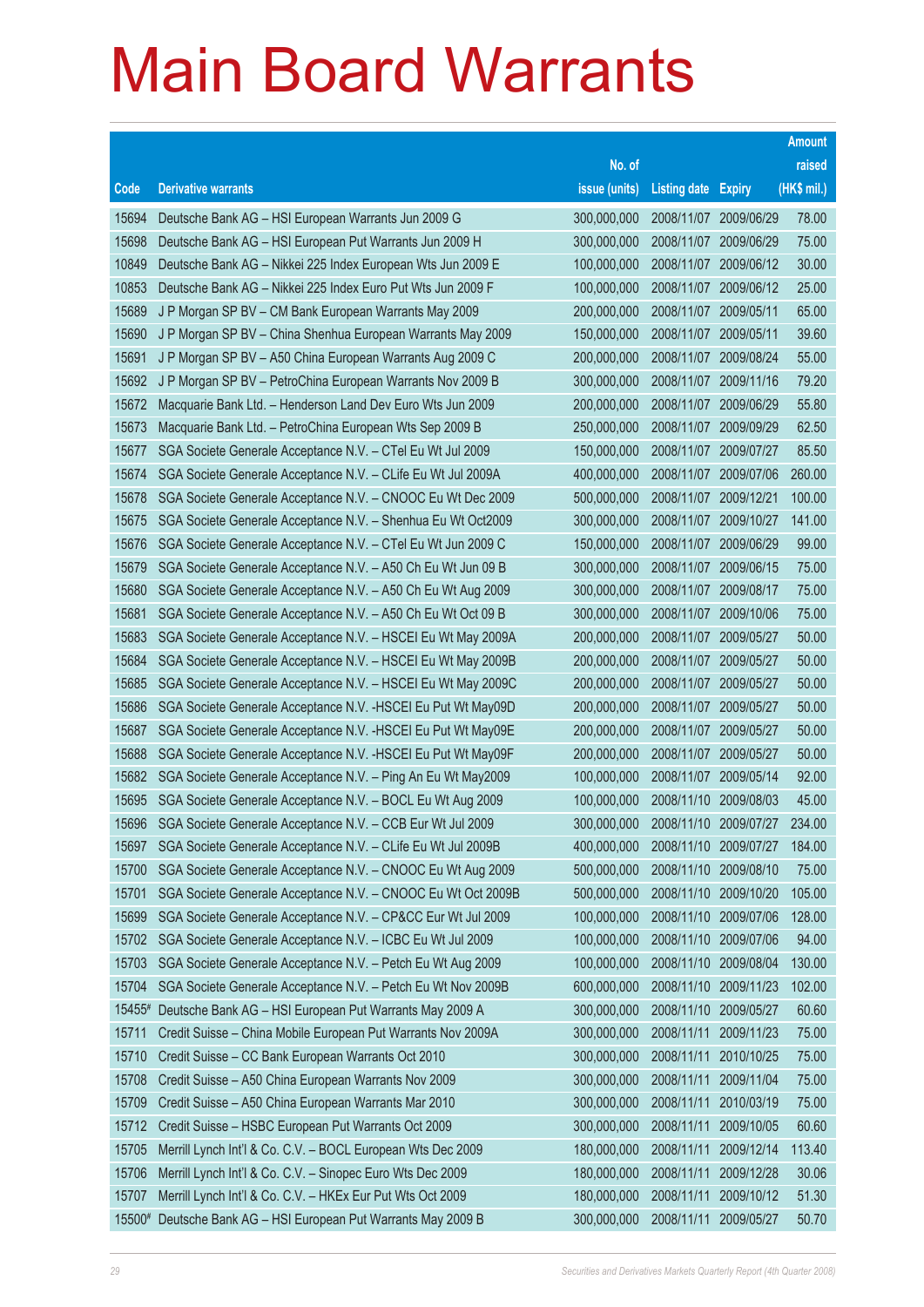|       |                                                              |               |                            |                       | <b>Amount</b> |
|-------|--------------------------------------------------------------|---------------|----------------------------|-----------------------|---------------|
|       |                                                              | No. of        |                            |                       | raised        |
| Code  | <b>Derivative warrants</b>                                   | issue (units) | <b>Listing date Expiry</b> |                       | (HK\$ mil.)   |
| 15716 | Citigroup Global Mkt H Inc. - BOCL European Wts Jan 2010     | 150,000,000   | 2008/11/12 2010/01/18      |                       | 45.00         |
| 15722 | Citigroup Global Mkt H Inc. - China Mobile Eur Wt Feb 2010   | 150,000,000   |                            | 2008/11/12 2010/02/22 | 37.50         |
| 15719 | Citigroup Global Mkt H Inc. - CC Bank European Wts Feb 2010A | 130,000,000   | 2008/11/12 2010/02/01      |                       | 114.40        |
| 15720 | Citigroup Global Mkt H Inc. - CC Bank European Wts Feb 2010B | 130,000,000   | 2008/11/12 2010/02/01      |                       | 52.00         |
| 15718 | Citigroup Global Mkt H Inc. - Ch Comm Cons Euro Wts Mar 2010 | 180,000,000   | 2008/11/12 2010/03/08      |                       | 45.00         |
| 15717 | Citigroup Global Mkt H Inc. - Cheung Kong Euro Wts Feb 2010  | 180,000,000   |                            | 2008/11/12 2010/02/08 | 45.00         |
| 15721 | Citigroup Global Mkt H Inc. - China Life Euro Wts Jan 2010   | 130,000,000   | 2008/11/12 2010/01/11      |                       | 52.00         |
| 15723 | Citigroup Global Mkt H Inc. - HS Bank European Wts Jan 2010  | 180,000,000   | 2008/11/12 2010/01/18      |                       | 45.00         |
| 15724 | Citigroup Global Mkt H Inc. - HSBC European Wts Feb 2010     | 180,000,000   |                            | 2008/11/12 2010/02/08 | 45.00         |
| 15725 | Citigroup Global Mkt H Inc. - HSBC European Put Wts Jul 2009 | 180,000,000   |                            | 2008/11/12 2009/07/27 | 45.00         |
| 15726 | CC Rabobank B.A. - BOCL European Warrants May 2009 B         | 50,000,000    | 2008/11/12 2009/05/25      |                       | 21.00         |
| 15735 | CC Rabobank B.A. - Ch Mobile European Warrants Dec 2009      | 230,000,000   |                            | 2008/11/12 2009/12/30 | 57.50         |
| 15727 | CC Rabobank B.A. - CC Bank European Warrants May 2009        | 40,000,000    |                            | 2008/11/12 2009/05/25 | 36.80         |
| 15734 | CC Rabobank B.A. - Cheung Kong European Warrants Dec 2009 B  | 138,000,000   |                            | 2008/11/12 2009/12/30 | 35.88         |
| 15728 | CC Rabobank B.A. - China Life European Warrants May 2009     | 52,000,000    | 2008/11/12 2009/05/25      |                       | 25.48         |
| 15739 | CC Rabobank B.A. - CNOOC European Warrants Jun 2010          | 200,000,000   |                            | 2008/11/12 2010/06/29 | 50.00         |
| 15736 | CC Rabobank B.A. - Sinopec Corp European Warrants Aug 2010   | 300,000,000   |                            | 2008/11/12 2010/08/30 | 75.00         |
| 15738 | CC Rabobank B.A. - China Railway European Wts Apr 2011       | 240,000,000   |                            | 2008/11/12 2011/04/28 | 60.00         |
| 15737 | CC Rabobank B.A. - Ch Railway Cons European Wts Aug 2009     | 125,000,000   | 2008/11/12 2009/08/28      |                       | 32.50         |
| 15740 | CC Rabobank B.A. - Hang Seng Bank European Warrants Oct 2009 | 108,000,000   |                            | 2008/11/12 2009/10/30 | 29.16         |
| 15741 | CC Rabobank B.A. - HSBC European Warrants Oct 2009 C         | 175,000,000   |                            | 2008/11/12 2009/10/30 | 43.75         |
| 15729 | CC Rabobank B.A. - Hutchison European Warrants Jul 2009 B    | 33,000,000    |                            | 2008/11/12 2009/07/30 | 27.72         |
| 15730 | CC Rabobank B.A. - ICBC European Warrants May 2009           | 45,000,000    | 2008/11/12 2009/05/25      |                       | 33.30         |
| 15731 | CC Rabobank B.A. - MTRC European Warrants Jul 2009 B         | 60,000,000    |                            | 2008/11/12 2009/07/30 | 24.00         |
| 15742 | CC Rabobank B.A. - PetroChina European Warrants Jun 2010     | 275,000,000   |                            | 2008/11/12 2010/06/29 | 68.75         |
| 15732 | CC Rabobank B.A. - Ping An European Warrants May 2009 B      | 35,000,000    | 2008/11/12 2009/05/25      |                       | 31.50         |
| 15733 | CC Rabobank B.A. - SHK Ppt European Warrants Dec 2009        | 155,000,000   |                            | 2008/11/12 2009/12/30 | 38.75         |
| 15713 | SGA Societe Generale Acceptance N.V. - CCCCL Eu Wt Sep 2009B | 300,000,000   | 2008/11/12 2009/09/28      |                       | 47.10         |
| 15714 | SGA Societe Generale Acceptance N.V. - CMob Eu Put Wt May09C | 80,000,000    |                            | 2008/11/12 2009/05/12 | 92.80         |
| 15715 | SGA Societe Generale Acceptance N.V. - CP&CC Eur Wt Nov 09A  | 500,000,000   |                            | 2008/11/12 2009/11/23 | 75.00         |
| 15744 | Deutsche Bank AG - China Life European Warrants Jul 2009 A   | 300,000,000   | 2008/11/13 2009/07/27      |                       | 171.00        |
| 15748 | Deutsche Bank AG - China Life European Put Wts Jul 2009      | 300,000,000   |                            | 2008/11/13 2009/07/13 | 123.00        |
| 15745 | Deutsche Bank AG - HSBC European Warrants Jul 2009 D         | 300,000,000   | 2008/11/13                 | 2009/07/20            | 75.00         |
| 15746 | Deutsche Bank AG - HSI European Put Warrants May 2009 K      | 300,000,000   | 2008/11/13 2009/05/27      |                       | 75.00         |
| 15747 | Deutsche Bank AG - HSI European Put Warrants May 2009 L      | 300,000,000   | 2008/11/13                 | 2009/05/27            | 81.00         |
| 15743 | Merrill Lynch Int'l & Co. C.V. - Ch Mobile Eur Wt Oct 2009 C | 180,000,000   | 2008/11/13                 | 2009/10/16            | 30.60         |
| 15749 | Macquarie Bank Ltd. - China Life European Wts Jun 2009       | 288,000,000   | 2008/11/14                 | 2009/06/29            | 138.24        |
| 15750 | Macquarie Bank Ltd. - China Life European Wts Sep 2009       | 288,000,000   | 2008/11/14                 | 2009/09/29            | 127.01        |
| 15754 | Macquarie Bank Ltd. - China Life European Put Wts Sep 2009   | 200,000,000   | 2008/11/14                 | 2009/09/29            | 81.80         |
| 15752 | Macquarie Bank Ltd. - CNOOC European Warrants Sep 2009       | 200,000,000   | 2008/11/14                 | 2009/09/30            | 50.40         |
| 15751 | Macquarie Bank Ltd. - Sinopec Corp European Wts Dec 2009     | 288,000,000   | 2008/11/14                 | 2009/12/30            | 45.22         |
| 15753 | Macquarie Bank Ltd. - HSBC European Warrants Dec 2009        | 300,000,000   | 2008/11/14                 | 2009/12/30            | 76.50         |
| 15756 | ABN AMRO Bank N.V. - HSBC European Put Warrants Jul 2009     | 500,000,000   | 2008/11/18                 | 2009/07/30            | 92.50         |
| 15755 | SGA Societe Generale Acceptance N.V. - A50 Ch Eu Wt Apr 2009 | 300,000,000   | 2008/11/18                 | 2009/04/29            | 45.00         |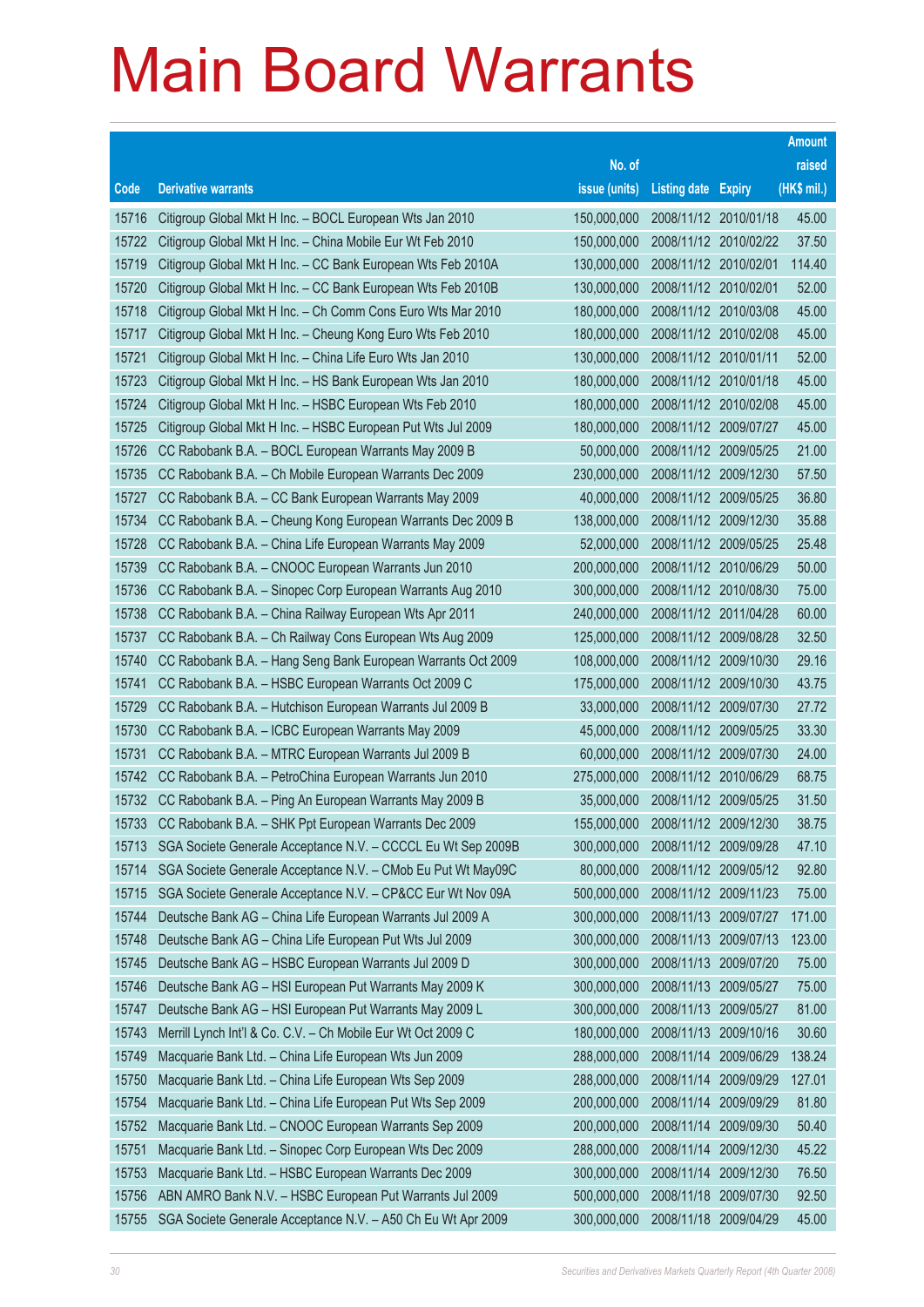|                |                                                                                                                |                            |                            |                          | <b>Amount</b>  |
|----------------|----------------------------------------------------------------------------------------------------------------|----------------------------|----------------------------|--------------------------|----------------|
|                |                                                                                                                | No. of                     |                            |                          | raised         |
| Code           | <b>Derivative warrants</b>                                                                                     | issue (units)              | <b>Listing date Expiry</b> |                          | (HK\$ mil.)    |
|                | 15021# UBS AG - A50 China European Warrants Apr 2009                                                           | 1,000,000,000              | 2008/11/18 2009/04/06      |                          | 98.00          |
| 15765          | ABN AMRO Bank N.V. - HSI European Put Warrants May 2009                                                        | 250,000,000                | 2008/11/19                 | 2009/05/27               | 57.50          |
| 15764          | ABN AMRO Bank N.V. - HSI European Warrants Apr 2009 E                                                          | 250,000,000                | 2008/11/19                 | 2009/04/29               | 43.75          |
| 15761          | BNP Paribas Arbit Issu B.V. - HSBC European Wts Dec 2009                                                       | 300,000,000                | 2008/11/19                 | 2009/12/14               | 75.00          |
| 15762          | BNP Paribas Arbit Issu B.V. - HSBC European Put Wts Oct 09 A                                                   | 300,000,000                | 2008/11/19                 | 2009/10/12               | 111.00         |
| 15760          | BNP Paribas Arbit Issu B.V. - HSBC European Wts Jul 2009 C                                                     | 300,000,000                | 2008/11/19                 | 2009/07/10               | 75.00          |
| 15757          | BNP Paribas Arbit Issu B.V. - HSI Euro Put Wts Jun 2009 B                                                      | 300,000,000                | 2008/11/19                 | 2009/06/29               | 75.00          |
| 15763          | KBC Fin Products Int'l Ltd. - CC Bank Euro Put Wts Jun 2009                                                    | 168,000,000                | 2008/11/19                 | 2009/06/01               | 99.12          |
| 15758          | SGA Societe Generale Acceptance N.V. - CMob Eu Put Wt Jun 09                                                   | 800,000,000                | 2008/11/19                 | 2009/06/15               | 216.00         |
| 15759          | SGA Societe Generale Acceptance N.V. - CMob Eu Put Wt Sep09B                                                   | 800,000,000                | 2008/11/19                 | 2009/09/07               | 208.00         |
| 15770          | KBC Fin Products Int'l Ltd. - HSBC Euro Put Wts Oct 2009 A                                                     | 400,000,000                | 2008/11/20                 | 2009/10/15               | 100.00         |
| 15771          | KBC Fin Products Int'l Ltd. - HSI European Wts Jun 2009 B                                                      | 400,000,000                |                            | 2008/11/20 2009/06/29    | 100.00         |
| 15772          | KBC Fin Products Int'l Ltd. - HSI European Wts Jun 2009 C                                                      | 400,000,000                |                            | 2008/11/20 2009/06/29    | 100.00         |
| 15766          | UBS AG - Cheung Kong European Warrants Nov 2009                                                                | 500,000,000                | 2008/11/20                 | 2009/11/30               | 125.00         |
| 15767          | UBS AG - HS Bank European Warrants Oct 2009 B                                                                  | 500,000,000                | 2008/11/20                 | 2009/10/27               | 125.00         |
| 15768          | UBS AG - MTRC European Warrants Sep 2009                                                                       | 500,000,000                | 2008/11/20 2009/09/21      |                          | 125.00         |
| 15769          | UBS AG - SHK Ppt European Warrants Oct 2009 B                                                                  | 500,000,000                |                            | 2008/11/20 2009/10/27    | 125.00         |
| 15777          | Credit Suisse - CM Bank European Warrants Nov 2009 A                                                           | 200,000,000                | 2008/11/21                 | 2009/11/02               | 92.00          |
| 15778          | Credit Suisse - CM Bank European Warrants Nov 2009 B                                                           | 200,000,000                | 2008/11/21                 | 2009/11/16               | 75.00          |
| 15779          | Deutsche Bank AG - CC Bank European Put Warrants Jul 2009                                                      | 300,000,000                | 2008/11/21                 | 2009/07/22               | 171.00         |
| 10850<br>10854 | Deutsche Bank AG - DJIA European Warrants Sep 2009 A                                                           | 200,000,000<br>200,000,000 | 2008/11/21<br>2008/11/21   | 2009/09/21               | 50.00<br>50.00 |
| 15780          | Deutsche Bank AG - DJIA European Put Warrants Sep 2009 C<br>Deutsche Bank AG - HKEx European Warrants Oct 2009 | 300,000,000                | 2008/11/21                 | 2009/09/21<br>2009/10/12 | 54.00          |
| 15781          | Deutsche Bank AG - HKEx European Put Warrants Dec 2009                                                         | 300,000,000                | 2008/11/21                 | 2009/12/14               | 75.00          |
| 15782          | Deutsche Bank AG - PetroChina European Put Wts Nov 2009                                                        | 300,000,000                | 2008/11/21                 | 2009/11/16               | 75.00          |
| 15776          | Merrill Lynch Int'l & Co. C.V. - Ch Life Eur Put Wt Aug 2009                                                   | 100,000,000                | 2008/11/21                 | 2009/08/17               | 55.00          |
| 15775          | Merrill Lynch Int'l & Co. C.V. - A50 China Eu Put Wt Aug2009                                                   | 180,000,000                | 2008/11/21                 | 2009/08/24               | 55.80          |
| 15773          | SGA Societe Generale Acceptance N.V. - CMB Euro Wts Sep 2009                                                   | 300,000,000                | 2008/11/21 2009/09/07      |                          | 120.00         |
| 15774          | SGA Societe Generale Acceptance N.V. - CMB Euro Wts Nov 2009                                                   | 300,000,000                | 2008/11/21                 | 2009/11/30               | 111.00         |
| 15075#         | Macquarie Bank Ltd. - A50 China European Warrants Apr 2009                                                     | 200,000,000                | 2008/11/24                 | 2009/04/29               | 35.20          |
| 15786          | Deutsche Bank AG - China Mobile European Put Wts Aug 2009 C                                                    | 300,000,000                | 2008/11/25 2009/08/28      |                          | 45.00          |
| 15787          | Deutsche Bank AG - A50 China European Put Wts Oct 2009                                                         | 300,000,000                | 2008/11/25                 | 2009/10/12               | 75.00          |
| 15783          | Goldman Sachs SP (Asia) - CM Bank European Wts Aug 2009                                                        | 120,000,000                | 2008/11/25                 | 2009/08/28               | 40.80          |
| 15784          | Goldman Sachs SP (Asia) - HSBC European Warrants Sep 2009                                                      | 300,000,000                | 2008/11/25                 | 2009/09/29               | 48.00          |
| 15785          | Goldman Sachs SP (Asia) - HSI European Put Wts May 2009 D                                                      | 200,000,000                | 2008/11/25 2009/05/27      |                          | 50.00          |
| 15788          | BNP Paribas Arbit Issu B.V. - Sinopec Corp Euro Wts Dec 2009                                                   | 200,000,000                | 2008/11/26                 | 2009/12/08               | 34.00          |
| 15802          | Credit Suisse - China Mobile European Warrants Jul 2009 A                                                      | 300,000,000                | 2008/11/27                 | 2009/07/13               | 45.00          |
| 15803          | Credit Suisse - HSBC European Wts Aug 2009                                                                     | 300,000,000                | 2008/11/27                 | 2009/08/25               | 55.20          |
| 15801          | Deutsche Bank AG - China Life European Put Wts Sep 2009                                                        | 300,000,000                | 2008/11/27 2009/09/07      |                          | 99.00          |
| 15797          | J P Morgan SP BV - China Shenhua European Warrants Jun 2009                                                    | 100,000,000                | 2008/11/27                 | 2009/06/01               | 27.40          |
| 15798          | J P Morgan SP BV - HKEx European Warrants Jan 2010                                                             | 200,000,000                | 2008/11/27                 | 2010/01/25               | 51.60          |
| 15789          | Merrill Lynch Int'l & Co. C.V. - HSBC Euro Wts Aug 2009                                                        | 180,000,000                | 2008/11/27                 | 2009/08/31               | 35.10          |
| 15790          | Merrill Lynch Int'l & Co. C.V. - HSBC Euro Put Wt Jan 2010                                                     | 180,000,000                | 2008/11/27                 | 2010/01/21               | 41.40          |
| 15791          | CC Rabobank B.A. - Ch Mobile European Put Wts Apr 2010                                                         | 200,000,000                | 2008/11/27                 | 2010/04/23               | 50.00          |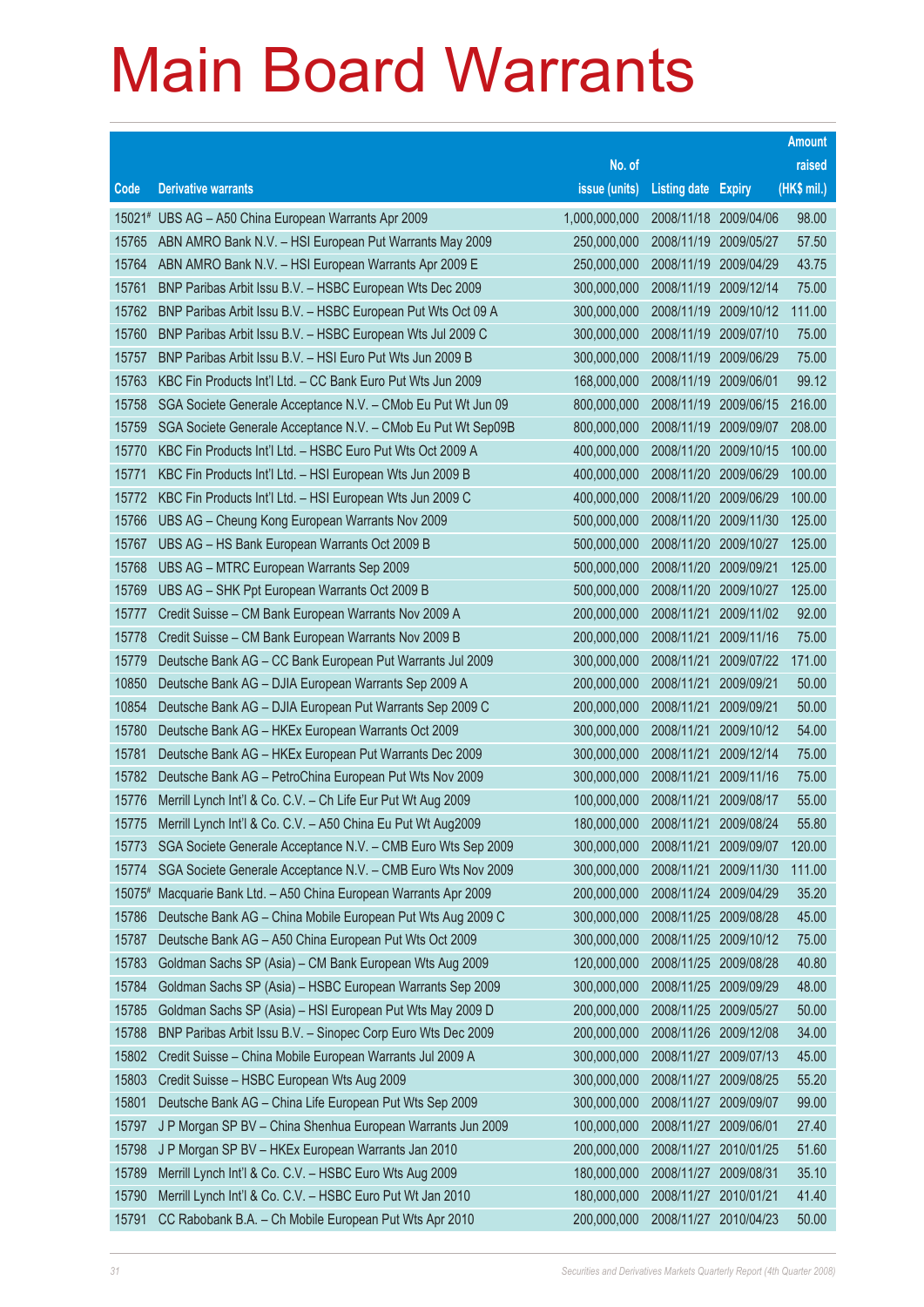|        |                                                              |               |                            |                       | <b>Amount</b> |
|--------|--------------------------------------------------------------|---------------|----------------------------|-----------------------|---------------|
|        |                                                              | No. of        |                            |                       | raised        |
| Code   | <b>Derivative warrants</b>                                   | issue (units) | <b>Listing date Expiry</b> |                       | (HK\$ mil.)   |
| 15792  | CC Rabobank B.A. - HKEx European Put Warrants Apr 2010       | 180,000,000   | 2008/11/27 2010/04/23      |                       | 45.00         |
| 15793  | CC Rabobank B.A. - HSBC European Put Warrants Apr 2010       | 200,000,000   |                            | 2008/11/27 2010/04/23 | 50.00         |
| 10851  | SGA Societe Generale Acceptance N.V. - AUD/USD Eur Wt Jun 09 | 100,000,000   |                            | 2008/11/27 2009/06/30 | 36.00         |
| 15794  | SGA Societe Generale Acceptance N.V. - CRCC Eu Wt Jul 2009   | 300,000,000   |                            | 2008/11/27 2009/07/13 | 78.00         |
| 15795  | SGA Societe Generale Acceptance N.V. - CRCC Eu Wt Oct 2009   | 300,000,000   | 2008/11/27 2009/10/19      |                       | 75.00         |
| 15796  | SGA Societe Generale Acceptance N.V. - Petch Eu Wt Sep 2009  | 600,000,000   |                            | 2008/11/27 2009/09/28 | 108.00        |
| 15799  | UBS AG - China Life European Put Warrants Aug 2009           | 500,000,000   | 2008/11/27                 | 2009/08/31            | 170.00        |
| 15800  | UBS AG - CM Bank European Put Warrants Aug 2009              | 500,000,000   | 2008/11/27 2009/08/31      |                       | 190.00        |
| 15808  | BNP Paribas Arbit Issu B.V. - Ch Comm Cons Eur Wt Dec 2009   | 400,000,000   |                            | 2008/11/28 2009/12/18 | 100.00        |
| 15810  | BNP Paribas Arbit Issu B.V. - Ch Railway Euro Wts Dec 2009   | 100,000,000   | 2008/11/28 2009/12/28      |                       | 25.00         |
| 15809  | BNP Paribas Arbit Issu B.V. - CRCC European Wts May 2009     | 300,000,000   | 2008/11/28                 | 2009/05/29            | 75.00         |
| 15811  | BNP Paribas Arbit Issu B.V. - HSI European Wts Jun 2009 D    | 200,000,000   | 2008/11/28 2009/06/29      |                       | 54.00         |
| 15812  | BNP Paribas Arbit Issu B.V. - HSI European Wts Jun 2009 E    | 200,000,000   |                            | 2008/11/28 2009/06/29 | 52.00         |
| 10855  | Deutsche Bank AG - DJIA European Warrants Sep 2009 B         | 200,000,000   | 2008/11/28 2009/09/21      |                       | 56.00         |
| 15804  | Merrill Lynch Int'l & Co. C.V. - HKEx Euro Wts Jan 2010      | 180,000,000   | 2008/11/28                 | 2010/01/29            | 45.00         |
| 15805  | Merrill Lynch Int'l & Co. C.V. - HKEx Eur Put Wts Nov 2009   | 180,000,000   | 2008/11/28                 | 2009/11/23            | 48.60         |
| 15807  | SGA Societe Generale Acceptance N.V. - CCCCL Eu Wt Nov 2009  | 300,000,000   |                            | 2008/11/28 2009/11/30 | 60.00         |
| 15806  | SGA Societe Generale Acceptance N.V. - CCoal Eur Wt Oct 2009 | 80,000,000    |                            | 2008/11/28 2009/10/05 | 87.20         |
| 15813  | SGA Societe Generale Acceptance N.V. - BOCom Eur Wt Sep 2009 | 50,000,000    | 2008/12/01                 | 2009/09/16            | 54.50         |
| 15815  | SGA Societe Generale Acceptance N.V. - CNOOC Eu Wt Nov 2009  | 500,000,000   | 2008/12/01                 | 2009/11/02            | 75.00         |
| 15814  | SGA Societe Generale Acceptance N.V. - CP&CC Eur Wt Jul 2010 | 500,000,000   | 2008/12/01                 | 2010/07/26            | 77.00         |
| 15658# | Merrill Lynch Int'l & Co. C.V. - HKEx Eur Put Wts Sep 2009   | 180,000,000   |                            | 2008/12/03 2009/09/08 | 41.40         |
| 15656# | Merrill Lynch Int'l & Co. C.V. - HSBC Euro Put Wt Aug 2009 B | 180,000,000   | 2008/12/03                 | 2009/08/03            | 30.42         |
| 15816  | SGA Societe Generale Acceptance N.V. - HSBC Eu Wt Jul 2009 C | 500,000,000   |                            | 2008/12/04 2009/07/06 | 85.00         |
| 15826  | BNP Paribas Arbit Issu B.V. - HSI European Wts Jul 2009 A    | 400,000,000   | 2008/12/05                 | 2009/07/30            | 100.00        |
| 15830  | BNP Paribas Arbit Issu B.V. - HSI Euro Put Wts Jul 2009 C    | 400,000,000   | 2008/12/05 2009/07/30      |                       | 100.00        |
| 15817  | SGA Societe Generale Acceptance N.V. - CLife Eu Wt Sep 2009  | 400,000,000   | 2008/12/05 2009/09/07      |                       | 196.00        |
| 15818  | SGA Societe Generale Acceptance N.V. - Ch Mob Eu Wt Oct 09 B | 800,000,000   |                            | 2008/12/05 2009/10/16 | 146.40        |
| 15819  | SGA Societe Generale Acceptance N.V. - CNOOC Eu Wt Sep 2009B | 500,000,000   | 2008/12/05 2009/09/28      |                       | 84.00         |
| 15821  | SGA Societe Generale Acceptance N.V. - HSBC Eu Wt Sep 2009   | 500,000,000   | 2008/12/05 2009/09/28      |                       | 75.00         |
| 15822  | SGA Societe Generale Acceptance N.V. - HSBC Eu Wt Oct 2009   | 500,000,000   | 2008/12/05 2009/10/27      |                       | 75.50         |
| 15823  | SGA Societe Generale Acceptance N.V. - HSBC Eu Put Wt Jul 09 | 500,000,000   | 2008/12/05                 | 2009/07/13            | 100.00        |
| 15824  | SGA Societe Generale Acceptance N.V. - HWL Eur Wt Aug 2009   | 120,000,000   | 2008/12/05                 | 2009/08/10            | 103.20        |
| 15825  | SGA Societe Generale Acceptance N.V. - HWL Eur Wt Oct 2009 B | 120,000,000   | 2008/12/05                 | 2009/10/05            | 90.00         |
| 15820  | SGA Societe Generale Acceptance N.V. - Petch Eu Put Wt Jul09 | 500,000,000   | 2008/12/05                 | 2009/07/30            | 84.50         |
| 15312# | Deutsche Bank AG - A50 China European Warrants Apr 2009 B    | 300,000,000   | 2008/12/05                 | 2009/04/20            | 49.50         |
| 15831  | Barclays Bank plc - HSI European Warrants Jun 2009           | 300,000,000   | 2008/12/08                 | 2009/06/29            | 78.00         |
| 15827  | Standard Bank PLC - Ch Comm Cons European Warrants Nov 2009  | 200,000,000   | 2008/12/08                 | 2009/11/30            | 50.00         |
| 15828  | Standard Bank PLC - Sinopec Corp European Warrants Sep 2010  | 200,000,000   | 2008/12/08                 | 2010/09/30            | 50.00         |
| 15829  | Standard Bank PLC - China Railway European Wts Sep 2010      | 200,000,000   | 2008/12/08                 | 2010/09/30            | 50.00         |
| 15832  | BNP Paribas Arbit Issu B.V. - China Life Euro Wts Aug 2009 C | 200,000,000   | 2008/12/09                 | 2009/08/03            | 82.00         |
| 15833  | BNP Paribas Arbit Issu B.V. - Sinopec Corp Euro Wts Nov 2009 | 200,000,000   | 2008/12/09                 | 2009/11/09            | 34.00         |
| 15834  | BNP Paribas Arbit Issu B.V. - HKEx European Wts Oct 2009     | 200,000,000   | 2008/12/09                 | 2009/10/19            | 50.00         |
| 15835  | SGA Societe Generale Acceptance N.V. - HKEx Eu Wt Oct 2009   | 500,000,000   | 2008/12/10 2009/10/19      |                       | 75.00         |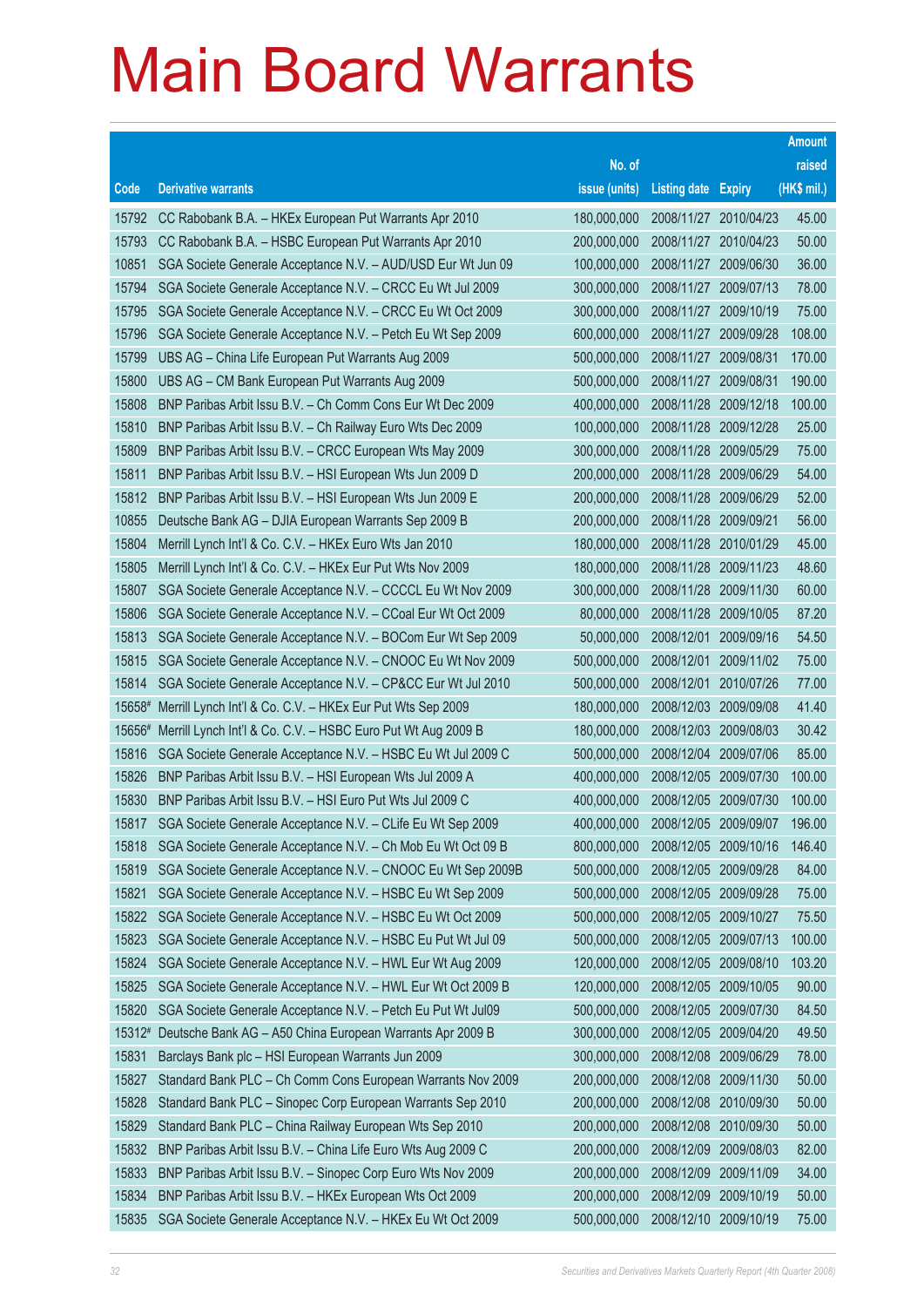|        |                                                              |               |                            |            | <b>Amount</b> |
|--------|--------------------------------------------------------------|---------------|----------------------------|------------|---------------|
|        |                                                              | No. of        |                            |            | raised        |
| Code   | <b>Derivative warrants</b>                                   | issue (units) | <b>Listing date Expiry</b> |            | (HK\$ mil.)   |
| 15836  | SGA Societe Generale Acceptance N.V. - SHK P Eu Wt Oct 2009  | 500,000,000   | 2008/12/10                 | 2009/10/27 | 75.50         |
| 15843  | BNP Paribas Arbit Issu B.V. - A50 China Euro Wts Aug 2009 A  | 200,000,000   | 2008/12/11                 | 2009/08/28 | 52.00         |
| 15842  | BNP Paribas Arbit Issu B.V. - HKEx European Put Wts Nov 2009 | 200,000,000   | 2008/12/11                 | 2009/11/02 | 50.00         |
| 15841  | BNP Paribas Arbit Issu B.V. - HSI European Wts Jul 2009 B    | 400,000,000   | 2008/12/11                 | 2009/07/30 | 104.00        |
| 15844  | BNP Paribas Arbit Issu B.V. - HSI Euro Put Wts Jul 2009 D    | 400,000,000   | 2008/12/11                 | 2009/07/30 | 100.00        |
| 15837  | Macquarie Bank Ltd. - China Tel European Warrants Jun 2009   | 100,000,000   | 2008/12/11                 | 2009/06/29 | 43.30         |
| 15838  | Macquarie Bank Ltd. - China Unicom European Wts Dec 2009     | 100,000,000   | 2008/12/11                 | 2009/12/30 | 25.00         |
| 15839  | SGA Societe Generale Acceptance N.V. - CLife Eu Wt Aug 2009B | 400,000,000   | 2008/12/11                 | 2009/08/24 | 102.00        |
| 15840  | SGA Societe Generale Acceptance N.V. - CLife Eu Wt Dec 2009  | 400,000,000   | 2008/12/11                 | 2009/12/01 | 112.00        |
| 15850  | Barclays Bank plc - CC Bank European Warrants Jun 2009       | 50,000,000    | 2008/12/12 2009/06/29      |            | 33.50         |
| 15851  | Deutsche Bank AG - China Mobile European Warrants Oct 2009 A | 300,000,000   | 2008/12/12 2009/10/19      |            | 63.00         |
| 15845  | HK Bank - CC Bank European Warrants Nov 2009                 | 280,000,000   | 2008/12/12 2009/11/20      |            | 313.60        |
| 15846  | HK Bank - China Life European Warrants Nov 2009              | 280,000,000   | 2008/12/12 2009/11/20      |            | 184.80        |
| 15848  | HK Bank - ICBC European Warrants Nov 2009                    | 280,000,000   | 2008/12/12 2009/11/20      |            | 285.60        |
| 15847  | SGA Societe Generale Acceptance N.V. - CRail Eu Wt Nov 2009  | 50,000,000    | 2008/12/12 2009/11/23      |            | 63.00         |
| 15849  | SGA Societe Generale Acceptance N.V. - MTRC Eur Wts Nov 2009 | 200,000,000   | 2008/12/12 2009/11/09      |            | 78.00         |
| 15757# | BNP Paribas Arbit Issu B.V. - HSI Euro Put Wts Jun 2009 B    | 200,000,000   | 2008/12/12 2009/06/29      |            | 19.80         |
| 15864  | Barclays Bank plc - China Life European Warrants Jun 2009    | 300,000,000   | 2008/12/15 2009/06/29      |            | 114.00        |
| 15865  | Barclays Bank plc - China Life European Warrants Dec 2009    | 300,000,000   | 2008/12/15                 | 2009/12/30 | 138.00        |
| 15866  | Barclays Bank plc - HSBC European Warrants Oct 2009          | 500,000,000   | 2008/12/15 2009/10/29      |            | 86.00         |
| 15867  | Barclays Bank plc - ICBC European Warrants Sep 2009          | 100,000,000   | 2008/12/15 2009/09/29      |            | 68.00         |
| 15873  | Deutsche Bank AG - China Mobile European Warrants Nov 2009   | 300,000,000   | 2008/12/15 2009/11/02      |            | 45.00         |
| 15872  | Deutsche Bank AG - China Mobile European Warrants Oct 2009 B | 300,000,000   | 2008/12/15                 | 2009/10/19 | 57.00         |
| 15858  | HK Bank - BOCL European Warrants Nov 2009                    | 280,000,000   | 2008/12/15 2009/11/20      |            | 142.80        |
| 15859  | HK Bank - Sinopec Corp European Warrants Aug 2009            | 280,000,000   | 2008/12/15 2009/08/20      |            | 257.60        |
| 15860  | HK Bank - R&F Ppt European Warrants Nov 2009                 | 280,000,000   | 2008/12/15 2009/11/20      |            | 70.00         |
| 15861  | HK Bank – HKEx European Warrants Jan 2010                    | 280,000,000   | 2008/12/15 2010/01/29      |            | 70.00         |
| 15862  | HK Bank - Shimao Ppt European Warrants Dec 2009              | 280,000,000   | 2008/12/15 2009/12/18      |            | 70.00         |
| 15863  | SGA Societe Generale Acceptance N.V. - CP&CC Eur Wt Nov 09B  | 500,000,000   | 2008/12/15                 | 2009/11/02 | 76.00         |
| 15868  | UBS AG - Belle Int'l European Warrants Nov 2010              | 500,000,000   | 2008/12/15 2010/11/29      |            | 125.00        |
| 15855  | UBS AG - China Tel European Warrants Sep 2009                | 500,000,000   | 2008/12/15                 | 2009/09/28 | 125.00        |
| 15852  | UBS AG - CITIC Bank European Warrants Sep 2009               | 500,000,000   | 2008/12/15 2009/09/28      |            | 250.00        |
| 15853  | UBS AG - CITIC Bank European Warrants Dec 2009               | 500,000,000   | 2008/12/15                 | 2009/12/21 | 175.00        |
| 15869  | UBS AG - CLP European Warrants Jun 2011                      | 500,000,000   | 2008/12/15 2011/06/27      |            | 125.00        |
| 15870  | UBS AG - Ch Molybdenum European Warrants Dec 2011            | 500,000,000   | 2008/12/15 2011/12/12      |            | 125.00        |
| 15871  | UBS AG - China National Building European Warrants Oct 2009  | 500,000,000   | 2008/12/15 2009/10/27      |            | 125.00        |
| 15854  | UBS AG - China Railway European Warrants Dec 2009            | 500,000,000   | 2008/12/15                 | 2009/12/21 | 75.00         |
| 15856  | UBS AG - Huaneng Power European Warrants Dec 2009            | 500,000,000   | 2008/12/15 2009/12/21      |            | 125.00        |
| 15857  | UBS AG - Shimao Ppt European Warrants Dec 2009               | 500,000,000   | 2008/12/15                 | 2009/12/21 | 125.00        |
| 15897  | ABN AMRO Bank N.V. - China Life European Warrants Sep 2009   | 200,000,000   | 2008/12/16 2009/09/29      |            | 93.00         |
| 15900  | ABN AMRO Bank N.V. - China Life European Put Wts Sep 2009    | 200,000,000   | 2008/12/16                 | 2009/09/29 | 118.00        |
| 15898  | ABN AMRO Bank N.V. - Gold European Warrants Sep 2009         | 200,000,000   | 2008/12/16                 | 2009/09/29 | 50.40         |
| 15901  | ABN AMRO Bank N.V. - Gold European Put Warrants Sep 2009     | 200,000,000   | 2008/12/16                 | 2009/09/29 | 50.00         |
| 15899  | ABN AMRO Bank N.V. - HSBC European Warrants Sep 2010         | 288,000,000   | 2008/12/16 2010/09/27      |            | 72.00         |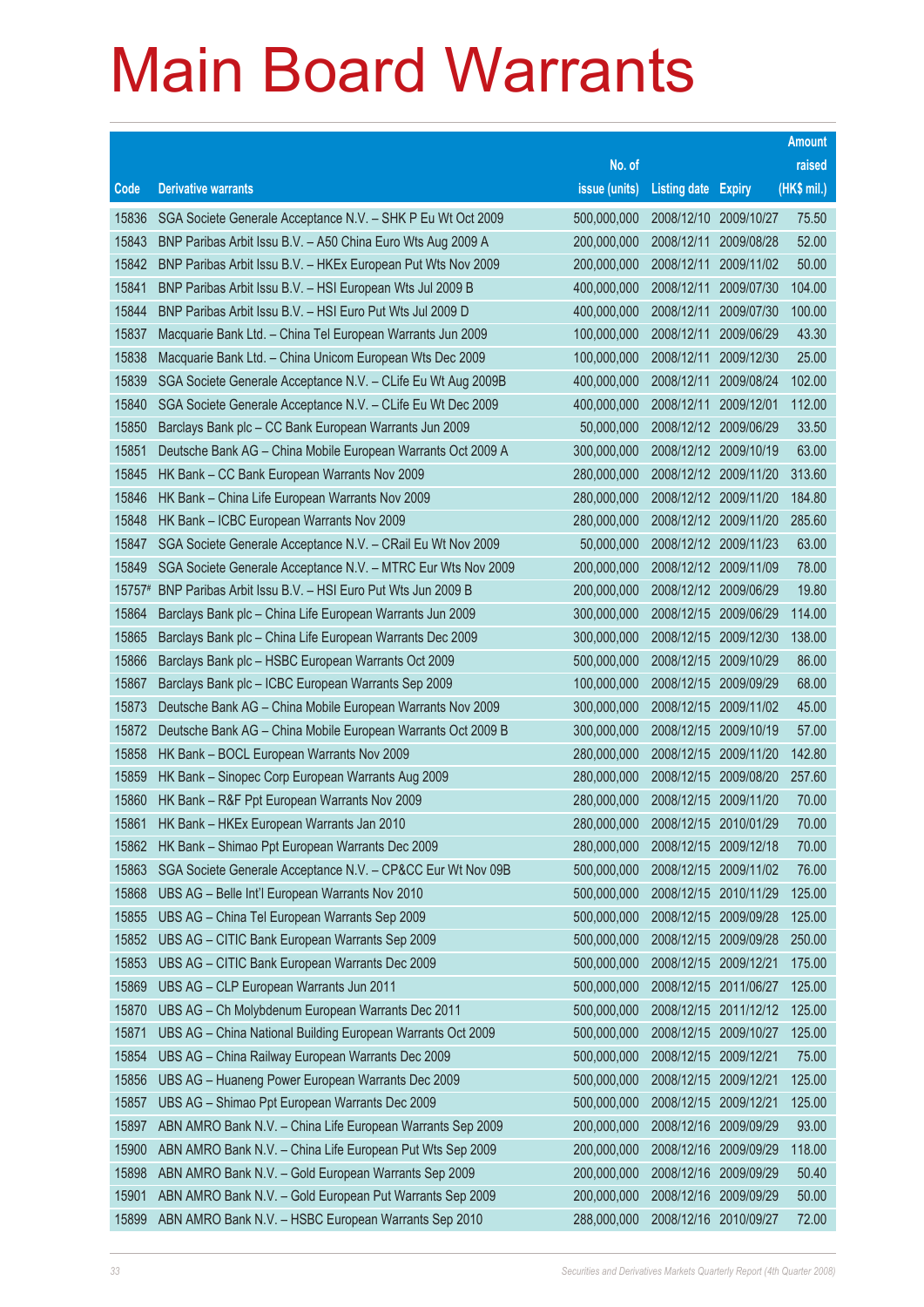|       |                                                              |               |                            |            | <b>Amount</b> |
|-------|--------------------------------------------------------------|---------------|----------------------------|------------|---------------|
|       |                                                              | No. of        |                            |            | raised        |
| Code  | <b>Derivative warrants</b>                                   | issue (units) | <b>Listing date Expiry</b> |            | (HK\$ mil.)   |
| 15888 | Credit Suisse - China Mobile European Warrants Dec 2009      | 500,000,000   | 2008/12/16 2009/12/21      |            | 125.00        |
| 15887 | Credit Suisse - China Mobile European Warrants Jul 2009 B    | 500,000,000   | 2008/12/16 2009/07/27      |            | 75.00         |
| 15889 | Credit Suisse - A50 China European Warrants Jun 2009         | 300,000,000   | 2008/12/16 2009/06/15      |            | 45.00         |
| 15892 | Deutsche Bank AG - China Life European Warrants Jul 2009 B   | 300,000,000   | 2008/12/16 2009/07/27      |            | 159.00        |
| 15893 | Deutsche Bank AG - China Life European Warrants Aug 2009     | 300,000,000   | 2008/12/16 2009/08/17      |            | 132.00        |
| 15894 | Deutsche Bank AG - China Life European Warrants Sep 2009 B   | 300,000,000   | 2008/12/16 2009/09/07      |            | 111.00        |
| 15895 | Deutsche Bank AG - China Life European Put Wts Aug 2009 A    | 300,000,000   | 2008/12/16 2009/08/03      |            | 114.00        |
| 15896 | Deutsche Bank AG - China Life European Put Wts Aug 2009 B    | 300,000,000   | 2008/12/16 2009/08/31      |            | 174.00        |
| 15880 | HK Bank - China Overseas European Warrants Oct 2009          | 280,000,000   | 2008/12/16 2009/10/30      |            | 100.80        |
| 15881 | HK Bank - CNOOC European Warrants Jan 2010                   | 280,000,000   | 2008/12/16 2010/01/20      |            | 70.00         |
| 15882 | HK Bank - Esprit European Warrants Oct 2009                  | 280,000,000   | 2008/12/16 2009/10/30      |            | 257.60        |
| 15884 | HK Bank - Huaneng Power European Warrants Jan 2010           | 280,000,000   | 2008/12/16 2010/01/20      |            | 70.00         |
| 15885 | HK Bank - Jiangxi Copper European Warrants Mar 2010          | 280,000,000   | 2008/12/16 2010/03/26      |            | 70.00         |
| 15886 | HK Bank - Jiangxi Copper European Warrants Aug 2010          | 280,000,000   | 2008/12/16 2010/08/18      |            | 70.00         |
| 15874 | Merrill Lynch Int'l & Co. C.V. - CK(H) European Wts Nov 2009 | 180,000,000   | 2008/12/16 2009/11/23      |            | 37.44         |
| 15875 | Merrill Lynch Int'l & Co. C.V. - CK(H) European Wts Dec 2009 | 180,000,000   | 2008/12/16 2009/12/23      |            | 30.96         |
| 15876 | Merrill Lynch Int'l & Co. C.V.-CK(H) Euro Put Warrants Jul09 | 180,000,000   | 2008/12/16 2009/07/13      |            | 32.76         |
| 15877 | Merrill Lynch Int'l & Co. C.V.-Sinopec Eu Put Warrants Oct09 | 180,000,000   | 2008/12/16 2009/10/19      |            | 33.48         |
| 15878 | Merrill Lynch Int'l & Co. C.V. - PetroChina Eu Wt Sep 2009   | 180,000,000   | 2008/12/16 2009/09/22      |            | 27.00         |
| 15879 | Merrill Lynch Int'l & Co. C.V. - PetroChina Eu Wt Nov 2009   | 180,000,000   | 2008/12/16 2009/11/23      |            | 29.52         |
| 15883 | Merrill Lynch Int'l & Co. C.V. - PetroChina Eu Put Wt Nov 09 | 180,000,000   | 2008/12/16 2009/11/19      |            | 45.00         |
| 15890 | Standard Bank PLC - CNOOC European Warrants Jun 2010         | 200,000,000   | 2008/12/16 2010/06/30      |            | 50.00         |
| 15891 | Standard Bank PLC - HSBC European Warrants Sep 2010          | 200,000,000   | 2008/12/16 2010/09/30      |            | 50.00         |
| 15928 | ABN AMRO Bank N.V. - China Life European Warrants Jul 2009   | 200,000,000   | 2008/12/17 2009/07/02      |            | 108.40        |
| 15926 | ABN AMRO Bank N.V. - HSBC European Warrants Nov 2010 A       | 288,000,000   | 2008/12/17 2010/11/01      |            | 72.00         |
| 15927 | ABN AMRO Bank N.V. - HSBC European Warrants Nov 2010 B       | 288,000,000   | 2008/12/17 2010/11/30      |            | 72.00         |
| 15918 | BNP Paribas Arbit Issu B.V. - HSI European Wts Aug 2009      | 300,000,000   | 2008/12/17 2009/08/28      |            | 75.00         |
| 15917 | BNP Paribas Arbit Issu B.V. - HSI European Wts Jul 2009 E    | 300,000,000   | 2008/12/17 2009/07/30      |            | 78.00         |
| 15921 | BNP Paribas Arbit Issu B.V. - HSI Euro Put Wts Jul 2009 F    | 300,000,000   | 2008/12/17                 | 2009/07/30 | 75.00         |
| 15922 | BNP Paribas Arbit Issu B.V. - HSI Euro Put Wts Jul 2009 G    | 300,000,000   | 2008/12/17                 | 2009/07/30 | 87.00         |
| 15919 | Deutsche Bank AG - Sinopec Corp European Put Wts Oct 2009    | 300,000,000   | 2008/12/17                 | 2009/10/27 | 57.00         |
| 15920 | Deutsche Bank AG - A50 China European Warrants Jun 2009      | 300,000,000   | 2008/12/17                 | 2009/06/08 | 51.00         |
| 15923 | Deutsche Bank AG - A50 China European Warrants Jul 2009      | 300,000,000   | 2008/12/17                 | 2009/07/20 | 75.00         |
| 15924 | Deutsche Bank AG - A50 China European Put Wts Aug 2009       | 300,000,000   | 2008/12/17                 | 2009/08/28 | 75.00         |
| 15925 | Deutsche Bank AG - PetroChina European Warrants Sep 2009     | 300,000,000   | 2008/12/17                 | 2009/09/29 | 45.00         |
| 15910 | HK Bank - CHALCO European Warrants Jun 2010                  | 280,000,000   | 2008/12/17                 | 2010/06/28 | 70.00         |
| 15913 | HK Bank - China Mobile European Warrants Dec 2009            | 280,000,000   | 2008/12/17                 | 2009/12/04 | 70.00         |
| 15912 | HK Bank - China COSCO European Warrants Dec 2009             | 280,000,000   | 2008/12/17                 | 2009/12/04 | 70.00         |
| 15911 | HK Bank - China Coal European Warrants Dec 2009              | 280,000,000   | 2008/12/17                 | 2009/12/04 | 70.00         |
| 15914 | HK Bank - Datang Power European Warrants Jul 2010            | 280,000,000   | 2008/12/17                 | 2010/07/28 | 70.00         |
| 15909 | HK Bank - A50 China European Warrants Dec 2009               | 280,000,000   | 2008/12/17                 | 2009/12/04 | 70.00         |
| 15915 | HK Bank - Lenovo European Warrants Nov 2009                  | 280,000,000   | 2008/12/17                 | 2009/11/04 | 137.20        |
| 15916 | HK Bank - Zijin Mining European Warrants Nov 2009            | 280,000,000   | 2008/12/17                 | 2009/11/04 | 327.60        |
| 15902 | Merrill Lynch Int'l & Co. C.V. - HKEx Euro Wts Jul 2009      | 180,000,000   | 2008/12/17                 | 2009/07/20 | 30.06         |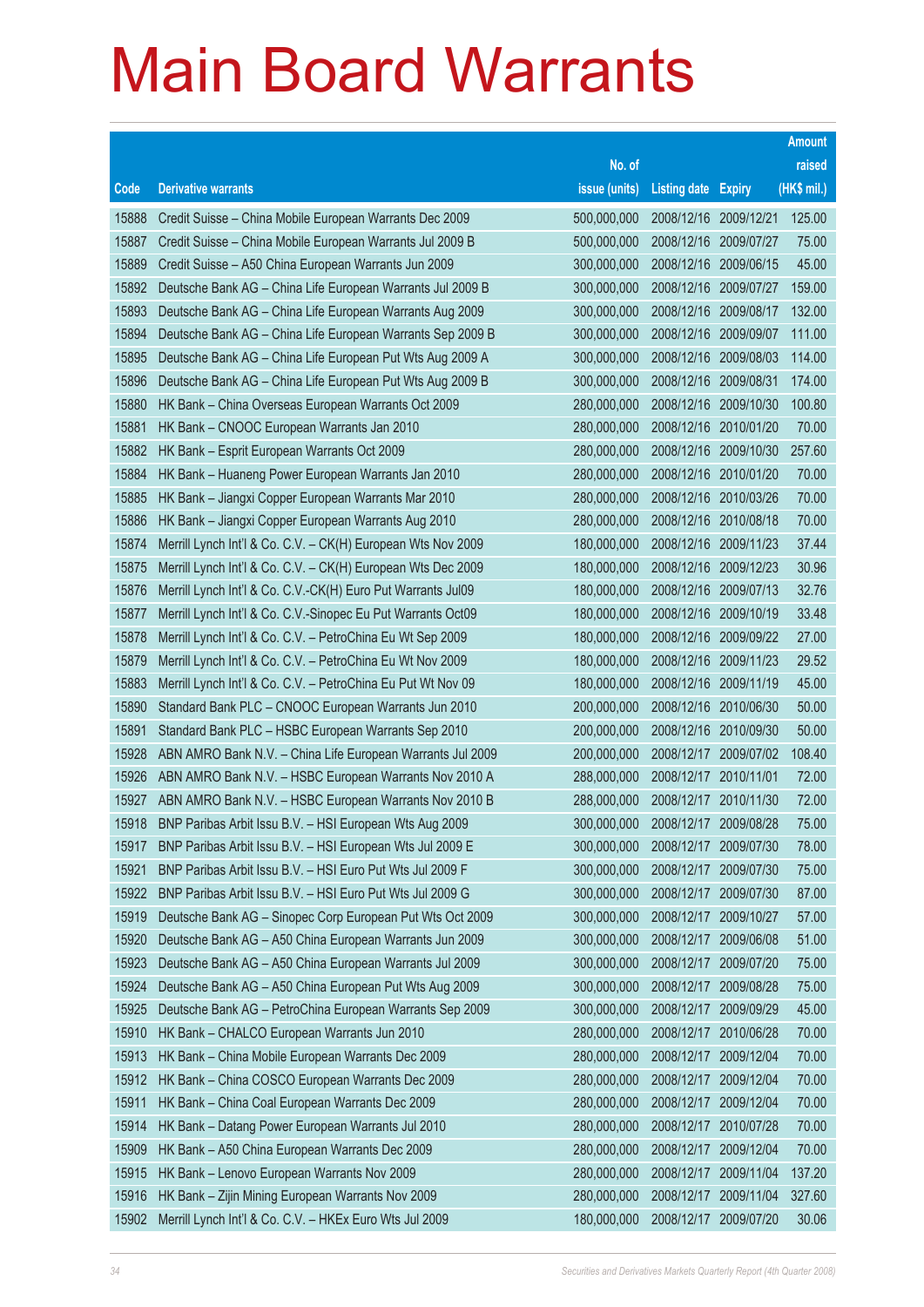|       |                                                               |               |                            |                       | <b>Amount</b> |
|-------|---------------------------------------------------------------|---------------|----------------------------|-----------------------|---------------|
|       |                                                               | No. of        |                            |                       | raised        |
| Code  | <b>Derivative warrants</b>                                    | issue (units) | <b>Listing date Expiry</b> |                       | (HK\$ mil.)   |
| 15904 | Merrill Lynch Int'l & Co. C.V. - HS Bank Euro Wts Jul 2009    | 150,000,000   | 2008/12/17 2009/07/13      |                       | 25.35         |
| 15905 | Merrill Lynch Int'l & Co. C.V. - HS Bank Euro Wts Sep 2009    | 150,000,000   | 2008/12/17 2009/09/21      |                       | 25.20         |
| 15906 | Merrill Lynch Int'l & Co. C.V. - HS Bank Euro Put Wts Oct 09  | 150,000,000   | 2008/12/17                 | 2009/10/19            | 34.20         |
| 15903 | Merrill Lynch Int'l & Co. C.V. - Hutchison Euro Wts Jul 2009  | 100,000,000   | 2008/12/17                 | 2009/07/20            | 47.50         |
| 15907 | Merrill Lynch Int'l & Co. C.V. - Hutchison Euro Put Wts Jul09 | 100,000,000   | 2008/12/17 2009/07/13      |                       | 44.50         |
| 15908 | Merrill Lynch Int'l & Co. C.V. - SHK Ppt Euro Put Wts Nov09   | 180,000,000   | 2008/12/17                 | 2009/11/09            | 45.00         |
| 15938 | Deutsche Bank AG - HSI European Put Warrants Sep 2009         | 300,000,000   | 2008/12/18                 | 2009/09/29            | 75.00         |
| 15932 | Deutsche Bank AG - HSI European Warrants Jul 2009 A           | 300,000,000   |                            | 2008/12/18 2009/07/30 | 78.00         |
| 15933 | Deutsche Bank AG - HSI European Warrants Jul 2009 B           | 300,000,000   | 2008/12/18                 | 2009/07/30            | 75.00         |
| 15934 | Deutsche Bank AG - HSI European Warrants Jul 2009 C           | 300,000,000   |                            | 2008/12/18 2009/07/30 | 75.00         |
| 15935 | Deutsche Bank AG - HSI European Put Warrants Jul 2009 D       | 300,000,000   | 2008/12/18                 | 2009/07/30            | 75.00         |
| 15936 | Deutsche Bank AG - HSI European Put Warrants Jul 2009 E       | 300,000,000   | 2008/12/18                 | 2009/07/30            | 75.00         |
| 15937 | Deutsche Bank AG - HSI European Put Warrants Jul 2009 F       | 300,000,000   | 2008/12/18                 | 2009/07/30            | 75.00         |
| 15929 | Merrill Lynch Int'l & Co. C.V. - Ch Mobile Eu Put Wt Nov2009  | 180,000,000   |                            | 2008/12/18 2009/11/09 | 47.70         |
| 15930 | Merrill Lynch Int'l & Co. C.V. - HSBC Euro Put Wt Nov 2009    | 180,000,000   | 2008/12/18                 | 2009/11/09            | 45.00         |
| 15931 | Merrill Lynch Int'l & Co. C.V. - SHK Ppt Euro Wts Oct 2009    | 180,000,000   |                            | 2008/12/18 2009/10/20 | 29.52         |
| 15941 | BNP Paribas Arbit Issu B.V. - HSBC European Wts Oct 2009 C    | 200,000,000   | 2008/12/19                 | 2009/10/28            | 50.00         |
| 15945 | BNP Paribas Arbit Issu B.V. - HSBC European Put Wts Oct 09 B  | 200,000,000   | 2008/12/19                 | 2009/10/19            | 52.00         |
| 15939 | SGA Societe Generale Acceptance N.V. - HKEx Eu Wt Aug 2009    | 500,000,000   | 2008/12/19                 | 2009/08/10            | 125.00        |
| 15940 | SGA Societe Generale Acceptance N.V. - HKEx Eu Wt Sep 2009    | 500,000,000   | 2008/12/19                 | 2009/09/21            | 125.00        |
| 15947 | Barclays Bank plc - China Mobile European Warrants Dec 2009   | 500,000,000   |                            | 2008/12/22 2009/12/29 | 125.00        |
| 15948 | Barclays Bank plc - China Mobile European Warrants Mar 2010   | 500,000,000   |                            | 2008/12/22 2010/03/30 | 125.00        |
| 15949 | Barclays Bank plc - CNOOC European Warrants Mar 2010          | 200,000,000   |                            | 2008/12/22 2010/03/30 | 50.00         |
| 15950 | Barclays Bank plc - PetroChina European Warrants Mar 2010     | 200,000,000   |                            | 2008/12/22 2010/03/30 | 50.00         |
| 15946 | BNP Paribas Arbit Issu B.V. - HSI European Wts Jun 2009 F     | 500,000,000   |                            | 2008/12/22 2009/06/29 | 125.00        |
| 15942 | HK Bank - China Mobile European Put Warrants Jan 2010         | 280,000,000   |                            | 2008/12/22 2010/01/22 | 70.00         |
| 15943 | HK Bank - China Life European Put Warrants Nov 2009           | 280,000,000   |                            | 2008/12/22 2009/11/12 | 159.60        |
| 15944 | HK Bank - HKEx European Put Warrants Nov 2009                 | 280,000,000   |                            | 2008/12/22 2009/11/12 | 70.00         |
| 15951 | Barclays Bank plc - HSI European Warrants Sep 2009            | 500,000,000   | 2008/12/23                 | 2009/09/29            | 130.00        |
| 15952 | Barclays Bank plc - HSI European Put Warrants Jun 2009        | 500,000,000   | 2008/12/23 2009/06/29      |                       | 130.00        |
| 15955 | Barclays Bank plc - HSI European Put Warrants Sep 2009        | 500,000,000   | 2008/12/23                 | 2009/09/29            | 140.00        |
| 15953 | Deutsche Bank AG - BOCL European Warrants Aug 2009            | 300,000,000   | 2008/12/23                 | 2009/08/31            | 150.00        |
| 15954 | Deutsche Bank AG - BankComm European Warrants Dec 2009        | 300,000,000   | 2008/12/23                 | 2009/12/30            | 45.00         |
| 15956 | Deutsche Bank AG - CC Bank European Put Warrants Aug 2009     | 300,000,000   | 2008/12/23                 | 2009/08/17            | 288.00        |
| 15957 | Deutsche Bank AG - ICBC European Warrants Jul 2009            | 300,000,000   | 2008/12/23                 | 2009/07/27            | 249.00        |
| 15958 | Deutsche Bank AG - ICBC European Warrants Sep 2009            | 300,000,000   | 2008/12/23 2009/09/21      |                       | 210.00        |
| 15959 | Deutsche Bank AG - ICBC European Put Warrants Aug 2009        | 300,000,000   | 2008/12/23                 | 2009/08/24            | 261.00        |
| 15966 | Deutsche Bank AG - China Mobile European Put Wts Dec 2009     | 300,000,000   | 2008/12/24                 | 2009/12/14            | 75.00         |
| 10856 | Deutsche Bank AG - DJIA European Put Warrants Sep 2009 D      | 200,000,000   | 2008/12/24                 | 2009/09/21            | 118.00        |
| 10857 | Deutsche Bank AG - Nikkei 225 Index European Wts Sep 2009 A   | 200,000,000   | 2008/12/24                 | 2009/09/11            | 80.00         |
| 10858 | Deutsche Bank AG - Nikkei 225 Index European Wts Sep 2009 B   | 200,000,000   | 2008/12/24                 | 2009/09/11            | 60.00         |
| 10861 | Deutsche Bank AG - Nikkei 225 Index Euro Put Wts Sep 2009 C   | 200,000,000   | 2008/12/24                 | 2009/09/11            | 50.00         |
| 10862 | Deutsche Bank AG - Nikkei 225 Index Euro Put Wts Sep 2009 D   | 200,000,000   | 2008/12/24                 | 2009/09/11            | 66.00         |
| 15960 | SGA Societe Generale Acceptance N.V. - BOCL Eu Wt Oct 2009    | 200,000,000   | 2008/12/24 2009/10/19      |                       | 79.00         |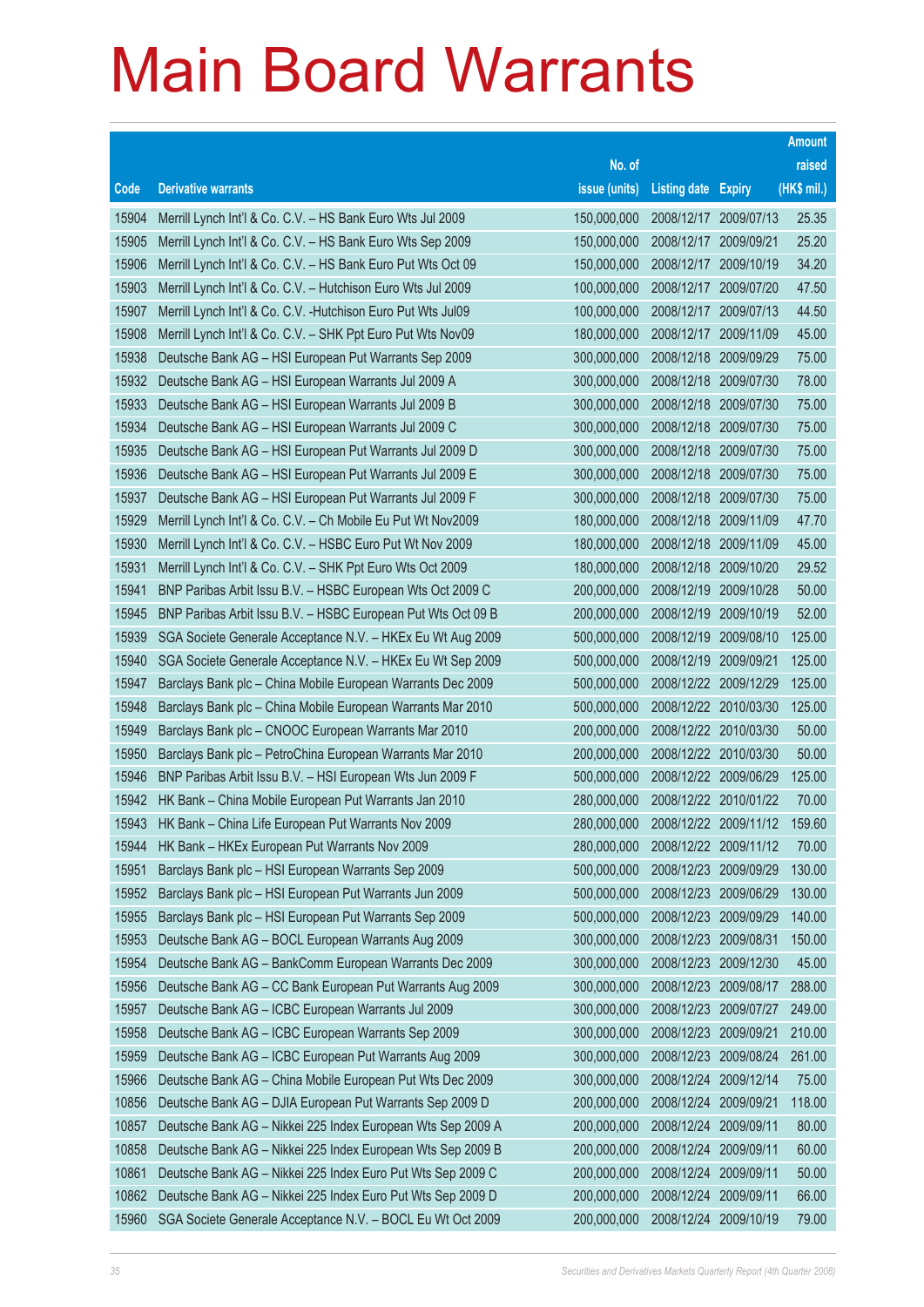| No. of<br>raised<br>(HK\$ mil.)<br><b>Derivative warrants</b><br>issue (units)<br><b>Listing date</b><br>Code<br><b>Expiry</b><br>200.00<br>SGA Societe Generale Acceptance N.V. - Ch Mob Eu Wt Jan 2010<br>800,000,000<br>2008/12/24<br>2010/01/18<br>15962<br>SGA Societe Generale Acceptance N.V. - CTel Eu Wt Sep 2009<br>2008/12/24 2009/09/14<br>88.50<br>15963<br>150,000,000<br>93.00<br>15961<br>SGA Societe Generale Acceptance N.V. - CCB Eur Wt Sep 2009<br>100,000,000<br>2008/12/24<br>2009/09/24<br>2008/12/24 2009/06/29<br>75.00<br>15964<br>SGA Societe Generale Acceptance N.V. - HSI Eur Wt Jun 2009 A<br>300,000,000<br>300,000,000<br>78.00<br>15965<br>SGA Societe Generale Acceptance N.V. - HSI Eur Wt Jun 2009 B<br>2008/12/24 2009/06/29<br>2008/12/24 2009/06/29<br>78.00<br>15968<br>SGA Societe Generale Acceptance N.V. - HSI Eu Put Wt Jun 09C<br>300,000,000<br>15969<br>SGA Societe Generale Acceptance N.V. - HSI Eu Put Wt Jun 09D<br>300,000,000<br>2008/12/24<br>75.00<br>2009/06/29<br>2008/12/24<br>78.00<br>15970<br>SGA Societe Generale Acceptance N.V. - HSI Eu Put Wt Jun 09E<br>300,000,000<br>2009/06/29<br>130.00<br>15979<br>BNP Paribas Arbit Issu B.V. - HSI European Wts Dec 2009<br>500,000,000<br>2008/12/29<br>2009/12/30<br>2008/12/29<br>145.00<br>15983<br>BNP Paribas Arbit Issu B.V. - HSI Euro Put Wts Dec 2009<br>500,000,000<br>2009/12/30<br>125.00<br>BNP Paribas Arbit Issu B.V. - HSI European Wts Jul 2009 H<br>500,000,000<br>2008/12/29<br>2009/07/30<br>15978<br>15980<br>2008/12/29<br>125.00<br>BNP Paribas Arbit Issu B.V. - HSI Euro Put Wts Aug 2009 A<br>500,000,000<br>2009/08/28<br>140.00<br>15981<br>BNP Paribas Arbit Issu B.V. - HSI Euro Put Wts Aug 2009 B<br>500,000,000<br>2008/12/29<br>2009/08/28<br>150.00<br>15982<br>BNP Paribas Arbit Issu B.V. - HSI Euro Put Wts Aug 2009 C<br>500,000,000<br>2008/12/29<br>2009/08/28<br>45.00<br>Credit Suisse - China Mobile European Put Warrants Jun 2009<br>300,000,000<br>2008/12/29<br>2009/06/15<br>15975<br>2008/12/29<br>45.00<br>15976<br>Credit Suisse - China Mobile European Put Warrants Jul 2009<br>300,000,000<br>2009/07/27<br>75.00<br>15967<br>Credit Suisse - CC Bank European Put Warrants Nov 2009<br>300,000,000<br>2008/12/29<br>2009/11/16<br>2008/12/29<br>45.00<br>15977<br>Credit Suisse - China Mobile European Put Warrants Nov 2009B<br>300,000,000<br>2009/11/09<br>15971<br>200,000,000<br>2008/12/29<br>70.00<br>Credit Suisse - Ch Overseas European Warrants Dec 2009 A<br>2009/12/07<br>2008/12/29<br>62.00<br>15972<br>Credit Suisse - Ch Overseas European Warrants Dec 2009 B<br>200,000,000<br>2009/12/21<br>45.00<br>15973<br>Credit Suisse - ICBC European Warrants Nov 2009<br>300,000,000<br>2008/12/29<br>2009/11/30<br>2008/12/29<br>75.00<br>15974<br>Credit Suisse - ICBC European Warrants Dec 2010<br>300,000,000<br>2010/12/10<br>15984<br>Deutsche Bank AG - China Telecom European Wts Aug 2009<br>100,000,000<br>2008/12/29<br>70.00<br>2009/08/17<br>2008/12/29<br>72.00<br>15985<br>Deutsche Bank AG - Hutchison European Warrants Aug 2009<br>100,000,000<br>2009/08/03<br>125.00<br>15989<br>ABN AMRO Bank N.V. - CC Bank European Warrants Jun 2010<br>500,000,000<br>2008/12/30<br>2010/06/29<br>2008/12/30<br>76.40<br>15988<br>ABN AMRO Bank N.V. - China Mobile European Wts Sep 2009 C<br>400,000,000<br>2009/09/29<br>400,000,000<br>2008/12/30<br>62.00<br>ABN AMRO Bank N.V. - China Mobile Euro Put Wts Sep 2009 D<br>2009/09/28<br>15992<br>ABN AMRO Bank N.V. - China Mobile Euro Put Wts Sep 2009 E<br>2008/12/30 2009/09/22<br>70.40<br>16001<br>400,000,000<br>15987<br>ABN AMRO Bank N.V. - A50 China European Warrants Jun 2009<br>300,000,000<br>2008/12/30<br>54.60<br>2009/06/15<br>16000<br>300,000,000<br>2008/12/30<br>62.70<br>ABN AMRO Bank N.V. - A50 China European Put Wts Aug 2009<br>2009/08/28<br>15990<br>ABN AMRO Bank N.V. - HKEx European Warrants Sep 2009<br>300,000,000<br>2008/12/30<br>75.00<br>2009/09/29<br>51.60<br>16002<br>ABN AMRO Bank N.V. - HKEx European Put Warrants Sep 2009<br>300,000,000<br>2008/12/30<br>2009/09/15<br>100.00<br>15993<br>ABN AMRO Bank N.V. - HSI European Warrants Jun 2009<br>400,000,000<br>2008/12/30<br>2009/06/29<br>15994<br>400,000,000<br>100.40<br>ABN AMRO Bank N.V. - HSI European Put Warrants Jun 2009<br>2008/12/30<br>2009/06/29<br>95.00<br>15999<br>ABN AMRO Bank N.V. - ICBC European Warrants Sep 2010<br>500,000,000<br>2008/12/30<br>2010/09/29<br>70.40<br>15991<br>ABN AMRO Bank N.V. - PetroChina European Warrants Nov 2009 B<br>400,000,000<br>2008/12/30<br>2009/11/03<br>95.00<br>15986<br>BNP Paribas Arbit Issu B.V. - HSI Euro Put Wts Apr 2009 G<br>500,000,000<br>2008/12/30<br>2009/04/29<br>16003<br>Deutsche Bank AG - CC Bank European Warrants Jul 2009 A<br>100,000,000<br>2008/12/30<br>156.00<br>2009/07/13<br>16007<br>Deutsche Bank AG - CC Bank European Warrants Jul 2009 B<br>200,000,000<br>2008/12/30<br>176.00<br>2009/07/13<br>16008<br>Deutsche Bank AG - CC Bank European Warrants Jul 2009 C<br>200,000,000<br>2008/12/30<br>2009/07/27<br>142.00 |  |  | <b>Amount</b> |
|------------------------------------------------------------------------------------------------------------------------------------------------------------------------------------------------------------------------------------------------------------------------------------------------------------------------------------------------------------------------------------------------------------------------------------------------------------------------------------------------------------------------------------------------------------------------------------------------------------------------------------------------------------------------------------------------------------------------------------------------------------------------------------------------------------------------------------------------------------------------------------------------------------------------------------------------------------------------------------------------------------------------------------------------------------------------------------------------------------------------------------------------------------------------------------------------------------------------------------------------------------------------------------------------------------------------------------------------------------------------------------------------------------------------------------------------------------------------------------------------------------------------------------------------------------------------------------------------------------------------------------------------------------------------------------------------------------------------------------------------------------------------------------------------------------------------------------------------------------------------------------------------------------------------------------------------------------------------------------------------------------------------------------------------------------------------------------------------------------------------------------------------------------------------------------------------------------------------------------------------------------------------------------------------------------------------------------------------------------------------------------------------------------------------------------------------------------------------------------------------------------------------------------------------------------------------------------------------------------------------------------------------------------------------------------------------------------------------------------------------------------------------------------------------------------------------------------------------------------------------------------------------------------------------------------------------------------------------------------------------------------------------------------------------------------------------------------------------------------------------------------------------------------------------------------------------------------------------------------------------------------------------------------------------------------------------------------------------------------------------------------------------------------------------------------------------------------------------------------------------------------------------------------------------------------------------------------------------------------------------------------------------------------------------------------------------------------------------------------------------------------------------------------------------------------------------------------------------------------------------------------------------------------------------------------------------------------------------------------------------------------------------------------------------------------------------------------------------------------------------------------------------------------------------------------------------------------------------------------------------------------------------------------------------------------------------------------------------------------------------------------------------------------------------------------------------------------------------------------------------------------------------------------------------------------------------------------------------------------------------------------------------------------------------------------------------------------------------------------------------------------------------------------------------------------------------------------------------------------------------------------------------------------------------------------------------------------------------------------------------------------------------------------------------------------------------------------------------------------------------------------------------------------------------------|--|--|---------------|
|                                                                                                                                                                                                                                                                                                                                                                                                                                                                                                                                                                                                                                                                                                                                                                                                                                                                                                                                                                                                                                                                                                                                                                                                                                                                                                                                                                                                                                                                                                                                                                                                                                                                                                                                                                                                                                                                                                                                                                                                                                                                                                                                                                                                                                                                                                                                                                                                                                                                                                                                                                                                                                                                                                                                                                                                                                                                                                                                                                                                                                                                                                                                                                                                                                                                                                                                                                                                                                                                                                                                                                                                                                                                                                                                                                                                                                                                                                                                                                                                                                                                                                                                                                                                                                                                                                                                                                                                                                                                                                                                                                                                                                                                                                                                                                                                                                                                                                                                                                                                                                                                                                                                                                              |  |  |               |
|                                                                                                                                                                                                                                                                                                                                                                                                                                                                                                                                                                                                                                                                                                                                                                                                                                                                                                                                                                                                                                                                                                                                                                                                                                                                                                                                                                                                                                                                                                                                                                                                                                                                                                                                                                                                                                                                                                                                                                                                                                                                                                                                                                                                                                                                                                                                                                                                                                                                                                                                                                                                                                                                                                                                                                                                                                                                                                                                                                                                                                                                                                                                                                                                                                                                                                                                                                                                                                                                                                                                                                                                                                                                                                                                                                                                                                                                                                                                                                                                                                                                                                                                                                                                                                                                                                                                                                                                                                                                                                                                                                                                                                                                                                                                                                                                                                                                                                                                                                                                                                                                                                                                                                              |  |  |               |
|                                                                                                                                                                                                                                                                                                                                                                                                                                                                                                                                                                                                                                                                                                                                                                                                                                                                                                                                                                                                                                                                                                                                                                                                                                                                                                                                                                                                                                                                                                                                                                                                                                                                                                                                                                                                                                                                                                                                                                                                                                                                                                                                                                                                                                                                                                                                                                                                                                                                                                                                                                                                                                                                                                                                                                                                                                                                                                                                                                                                                                                                                                                                                                                                                                                                                                                                                                                                                                                                                                                                                                                                                                                                                                                                                                                                                                                                                                                                                                                                                                                                                                                                                                                                                                                                                                                                                                                                                                                                                                                                                                                                                                                                                                                                                                                                                                                                                                                                                                                                                                                                                                                                                                              |  |  |               |
|                                                                                                                                                                                                                                                                                                                                                                                                                                                                                                                                                                                                                                                                                                                                                                                                                                                                                                                                                                                                                                                                                                                                                                                                                                                                                                                                                                                                                                                                                                                                                                                                                                                                                                                                                                                                                                                                                                                                                                                                                                                                                                                                                                                                                                                                                                                                                                                                                                                                                                                                                                                                                                                                                                                                                                                                                                                                                                                                                                                                                                                                                                                                                                                                                                                                                                                                                                                                                                                                                                                                                                                                                                                                                                                                                                                                                                                                                                                                                                                                                                                                                                                                                                                                                                                                                                                                                                                                                                                                                                                                                                                                                                                                                                                                                                                                                                                                                                                                                                                                                                                                                                                                                                              |  |  |               |
|                                                                                                                                                                                                                                                                                                                                                                                                                                                                                                                                                                                                                                                                                                                                                                                                                                                                                                                                                                                                                                                                                                                                                                                                                                                                                                                                                                                                                                                                                                                                                                                                                                                                                                                                                                                                                                                                                                                                                                                                                                                                                                                                                                                                                                                                                                                                                                                                                                                                                                                                                                                                                                                                                                                                                                                                                                                                                                                                                                                                                                                                                                                                                                                                                                                                                                                                                                                                                                                                                                                                                                                                                                                                                                                                                                                                                                                                                                                                                                                                                                                                                                                                                                                                                                                                                                                                                                                                                                                                                                                                                                                                                                                                                                                                                                                                                                                                                                                                                                                                                                                                                                                                                                              |  |  |               |
|                                                                                                                                                                                                                                                                                                                                                                                                                                                                                                                                                                                                                                                                                                                                                                                                                                                                                                                                                                                                                                                                                                                                                                                                                                                                                                                                                                                                                                                                                                                                                                                                                                                                                                                                                                                                                                                                                                                                                                                                                                                                                                                                                                                                                                                                                                                                                                                                                                                                                                                                                                                                                                                                                                                                                                                                                                                                                                                                                                                                                                                                                                                                                                                                                                                                                                                                                                                                                                                                                                                                                                                                                                                                                                                                                                                                                                                                                                                                                                                                                                                                                                                                                                                                                                                                                                                                                                                                                                                                                                                                                                                                                                                                                                                                                                                                                                                                                                                                                                                                                                                                                                                                                                              |  |  |               |
|                                                                                                                                                                                                                                                                                                                                                                                                                                                                                                                                                                                                                                                                                                                                                                                                                                                                                                                                                                                                                                                                                                                                                                                                                                                                                                                                                                                                                                                                                                                                                                                                                                                                                                                                                                                                                                                                                                                                                                                                                                                                                                                                                                                                                                                                                                                                                                                                                                                                                                                                                                                                                                                                                                                                                                                                                                                                                                                                                                                                                                                                                                                                                                                                                                                                                                                                                                                                                                                                                                                                                                                                                                                                                                                                                                                                                                                                                                                                                                                                                                                                                                                                                                                                                                                                                                                                                                                                                                                                                                                                                                                                                                                                                                                                                                                                                                                                                                                                                                                                                                                                                                                                                                              |  |  |               |
|                                                                                                                                                                                                                                                                                                                                                                                                                                                                                                                                                                                                                                                                                                                                                                                                                                                                                                                                                                                                                                                                                                                                                                                                                                                                                                                                                                                                                                                                                                                                                                                                                                                                                                                                                                                                                                                                                                                                                                                                                                                                                                                                                                                                                                                                                                                                                                                                                                                                                                                                                                                                                                                                                                                                                                                                                                                                                                                                                                                                                                                                                                                                                                                                                                                                                                                                                                                                                                                                                                                                                                                                                                                                                                                                                                                                                                                                                                                                                                                                                                                                                                                                                                                                                                                                                                                                                                                                                                                                                                                                                                                                                                                                                                                                                                                                                                                                                                                                                                                                                                                                                                                                                                              |  |  |               |
|                                                                                                                                                                                                                                                                                                                                                                                                                                                                                                                                                                                                                                                                                                                                                                                                                                                                                                                                                                                                                                                                                                                                                                                                                                                                                                                                                                                                                                                                                                                                                                                                                                                                                                                                                                                                                                                                                                                                                                                                                                                                                                                                                                                                                                                                                                                                                                                                                                                                                                                                                                                                                                                                                                                                                                                                                                                                                                                                                                                                                                                                                                                                                                                                                                                                                                                                                                                                                                                                                                                                                                                                                                                                                                                                                                                                                                                                                                                                                                                                                                                                                                                                                                                                                                                                                                                                                                                                                                                                                                                                                                                                                                                                                                                                                                                                                                                                                                                                                                                                                                                                                                                                                                              |  |  |               |
|                                                                                                                                                                                                                                                                                                                                                                                                                                                                                                                                                                                                                                                                                                                                                                                                                                                                                                                                                                                                                                                                                                                                                                                                                                                                                                                                                                                                                                                                                                                                                                                                                                                                                                                                                                                                                                                                                                                                                                                                                                                                                                                                                                                                                                                                                                                                                                                                                                                                                                                                                                                                                                                                                                                                                                                                                                                                                                                                                                                                                                                                                                                                                                                                                                                                                                                                                                                                                                                                                                                                                                                                                                                                                                                                                                                                                                                                                                                                                                                                                                                                                                                                                                                                                                                                                                                                                                                                                                                                                                                                                                                                                                                                                                                                                                                                                                                                                                                                                                                                                                                                                                                                                                              |  |  |               |
|                                                                                                                                                                                                                                                                                                                                                                                                                                                                                                                                                                                                                                                                                                                                                                                                                                                                                                                                                                                                                                                                                                                                                                                                                                                                                                                                                                                                                                                                                                                                                                                                                                                                                                                                                                                                                                                                                                                                                                                                                                                                                                                                                                                                                                                                                                                                                                                                                                                                                                                                                                                                                                                                                                                                                                                                                                                                                                                                                                                                                                                                                                                                                                                                                                                                                                                                                                                                                                                                                                                                                                                                                                                                                                                                                                                                                                                                                                                                                                                                                                                                                                                                                                                                                                                                                                                                                                                                                                                                                                                                                                                                                                                                                                                                                                                                                                                                                                                                                                                                                                                                                                                                                                              |  |  |               |
|                                                                                                                                                                                                                                                                                                                                                                                                                                                                                                                                                                                                                                                                                                                                                                                                                                                                                                                                                                                                                                                                                                                                                                                                                                                                                                                                                                                                                                                                                                                                                                                                                                                                                                                                                                                                                                                                                                                                                                                                                                                                                                                                                                                                                                                                                                                                                                                                                                                                                                                                                                                                                                                                                                                                                                                                                                                                                                                                                                                                                                                                                                                                                                                                                                                                                                                                                                                                                                                                                                                                                                                                                                                                                                                                                                                                                                                                                                                                                                                                                                                                                                                                                                                                                                                                                                                                                                                                                                                                                                                                                                                                                                                                                                                                                                                                                                                                                                                                                                                                                                                                                                                                                                              |  |  |               |
|                                                                                                                                                                                                                                                                                                                                                                                                                                                                                                                                                                                                                                                                                                                                                                                                                                                                                                                                                                                                                                                                                                                                                                                                                                                                                                                                                                                                                                                                                                                                                                                                                                                                                                                                                                                                                                                                                                                                                                                                                                                                                                                                                                                                                                                                                                                                                                                                                                                                                                                                                                                                                                                                                                                                                                                                                                                                                                                                                                                                                                                                                                                                                                                                                                                                                                                                                                                                                                                                                                                                                                                                                                                                                                                                                                                                                                                                                                                                                                                                                                                                                                                                                                                                                                                                                                                                                                                                                                                                                                                                                                                                                                                                                                                                                                                                                                                                                                                                                                                                                                                                                                                                                                              |  |  |               |
|                                                                                                                                                                                                                                                                                                                                                                                                                                                                                                                                                                                                                                                                                                                                                                                                                                                                                                                                                                                                                                                                                                                                                                                                                                                                                                                                                                                                                                                                                                                                                                                                                                                                                                                                                                                                                                                                                                                                                                                                                                                                                                                                                                                                                                                                                                                                                                                                                                                                                                                                                                                                                                                                                                                                                                                                                                                                                                                                                                                                                                                                                                                                                                                                                                                                                                                                                                                                                                                                                                                                                                                                                                                                                                                                                                                                                                                                                                                                                                                                                                                                                                                                                                                                                                                                                                                                                                                                                                                                                                                                                                                                                                                                                                                                                                                                                                                                                                                                                                                                                                                                                                                                                                              |  |  |               |
|                                                                                                                                                                                                                                                                                                                                                                                                                                                                                                                                                                                                                                                                                                                                                                                                                                                                                                                                                                                                                                                                                                                                                                                                                                                                                                                                                                                                                                                                                                                                                                                                                                                                                                                                                                                                                                                                                                                                                                                                                                                                                                                                                                                                                                                                                                                                                                                                                                                                                                                                                                                                                                                                                                                                                                                                                                                                                                                                                                                                                                                                                                                                                                                                                                                                                                                                                                                                                                                                                                                                                                                                                                                                                                                                                                                                                                                                                                                                                                                                                                                                                                                                                                                                                                                                                                                                                                                                                                                                                                                                                                                                                                                                                                                                                                                                                                                                                                                                                                                                                                                                                                                                                                              |  |  |               |
|                                                                                                                                                                                                                                                                                                                                                                                                                                                                                                                                                                                                                                                                                                                                                                                                                                                                                                                                                                                                                                                                                                                                                                                                                                                                                                                                                                                                                                                                                                                                                                                                                                                                                                                                                                                                                                                                                                                                                                                                                                                                                                                                                                                                                                                                                                                                                                                                                                                                                                                                                                                                                                                                                                                                                                                                                                                                                                                                                                                                                                                                                                                                                                                                                                                                                                                                                                                                                                                                                                                                                                                                                                                                                                                                                                                                                                                                                                                                                                                                                                                                                                                                                                                                                                                                                                                                                                                                                                                                                                                                                                                                                                                                                                                                                                                                                                                                                                                                                                                                                                                                                                                                                                              |  |  |               |
|                                                                                                                                                                                                                                                                                                                                                                                                                                                                                                                                                                                                                                                                                                                                                                                                                                                                                                                                                                                                                                                                                                                                                                                                                                                                                                                                                                                                                                                                                                                                                                                                                                                                                                                                                                                                                                                                                                                                                                                                                                                                                                                                                                                                                                                                                                                                                                                                                                                                                                                                                                                                                                                                                                                                                                                                                                                                                                                                                                                                                                                                                                                                                                                                                                                                                                                                                                                                                                                                                                                                                                                                                                                                                                                                                                                                                                                                                                                                                                                                                                                                                                                                                                                                                                                                                                                                                                                                                                                                                                                                                                                                                                                                                                                                                                                                                                                                                                                                                                                                                                                                                                                                                                              |  |  |               |
|                                                                                                                                                                                                                                                                                                                                                                                                                                                                                                                                                                                                                                                                                                                                                                                                                                                                                                                                                                                                                                                                                                                                                                                                                                                                                                                                                                                                                                                                                                                                                                                                                                                                                                                                                                                                                                                                                                                                                                                                                                                                                                                                                                                                                                                                                                                                                                                                                                                                                                                                                                                                                                                                                                                                                                                                                                                                                                                                                                                                                                                                                                                                                                                                                                                                                                                                                                                                                                                                                                                                                                                                                                                                                                                                                                                                                                                                                                                                                                                                                                                                                                                                                                                                                                                                                                                                                                                                                                                                                                                                                                                                                                                                                                                                                                                                                                                                                                                                                                                                                                                                                                                                                                              |  |  |               |
|                                                                                                                                                                                                                                                                                                                                                                                                                                                                                                                                                                                                                                                                                                                                                                                                                                                                                                                                                                                                                                                                                                                                                                                                                                                                                                                                                                                                                                                                                                                                                                                                                                                                                                                                                                                                                                                                                                                                                                                                                                                                                                                                                                                                                                                                                                                                                                                                                                                                                                                                                                                                                                                                                                                                                                                                                                                                                                                                                                                                                                                                                                                                                                                                                                                                                                                                                                                                                                                                                                                                                                                                                                                                                                                                                                                                                                                                                                                                                                                                                                                                                                                                                                                                                                                                                                                                                                                                                                                                                                                                                                                                                                                                                                                                                                                                                                                                                                                                                                                                                                                                                                                                                                              |  |  |               |
|                                                                                                                                                                                                                                                                                                                                                                                                                                                                                                                                                                                                                                                                                                                                                                                                                                                                                                                                                                                                                                                                                                                                                                                                                                                                                                                                                                                                                                                                                                                                                                                                                                                                                                                                                                                                                                                                                                                                                                                                                                                                                                                                                                                                                                                                                                                                                                                                                                                                                                                                                                                                                                                                                                                                                                                                                                                                                                                                                                                                                                                                                                                                                                                                                                                                                                                                                                                                                                                                                                                                                                                                                                                                                                                                                                                                                                                                                                                                                                                                                                                                                                                                                                                                                                                                                                                                                                                                                                                                                                                                                                                                                                                                                                                                                                                                                                                                                                                                                                                                                                                                                                                                                                              |  |  |               |
|                                                                                                                                                                                                                                                                                                                                                                                                                                                                                                                                                                                                                                                                                                                                                                                                                                                                                                                                                                                                                                                                                                                                                                                                                                                                                                                                                                                                                                                                                                                                                                                                                                                                                                                                                                                                                                                                                                                                                                                                                                                                                                                                                                                                                                                                                                                                                                                                                                                                                                                                                                                                                                                                                                                                                                                                                                                                                                                                                                                                                                                                                                                                                                                                                                                                                                                                                                                                                                                                                                                                                                                                                                                                                                                                                                                                                                                                                                                                                                                                                                                                                                                                                                                                                                                                                                                                                                                                                                                                                                                                                                                                                                                                                                                                                                                                                                                                                                                                                                                                                                                                                                                                                                              |  |  |               |
|                                                                                                                                                                                                                                                                                                                                                                                                                                                                                                                                                                                                                                                                                                                                                                                                                                                                                                                                                                                                                                                                                                                                                                                                                                                                                                                                                                                                                                                                                                                                                                                                                                                                                                                                                                                                                                                                                                                                                                                                                                                                                                                                                                                                                                                                                                                                                                                                                                                                                                                                                                                                                                                                                                                                                                                                                                                                                                                                                                                                                                                                                                                                                                                                                                                                                                                                                                                                                                                                                                                                                                                                                                                                                                                                                                                                                                                                                                                                                                                                                                                                                                                                                                                                                                                                                                                                                                                                                                                                                                                                                                                                                                                                                                                                                                                                                                                                                                                                                                                                                                                                                                                                                                              |  |  |               |
|                                                                                                                                                                                                                                                                                                                                                                                                                                                                                                                                                                                                                                                                                                                                                                                                                                                                                                                                                                                                                                                                                                                                                                                                                                                                                                                                                                                                                                                                                                                                                                                                                                                                                                                                                                                                                                                                                                                                                                                                                                                                                                                                                                                                                                                                                                                                                                                                                                                                                                                                                                                                                                                                                                                                                                                                                                                                                                                                                                                                                                                                                                                                                                                                                                                                                                                                                                                                                                                                                                                                                                                                                                                                                                                                                                                                                                                                                                                                                                                                                                                                                                                                                                                                                                                                                                                                                                                                                                                                                                                                                                                                                                                                                                                                                                                                                                                                                                                                                                                                                                                                                                                                                                              |  |  |               |
|                                                                                                                                                                                                                                                                                                                                                                                                                                                                                                                                                                                                                                                                                                                                                                                                                                                                                                                                                                                                                                                                                                                                                                                                                                                                                                                                                                                                                                                                                                                                                                                                                                                                                                                                                                                                                                                                                                                                                                                                                                                                                                                                                                                                                                                                                                                                                                                                                                                                                                                                                                                                                                                                                                                                                                                                                                                                                                                                                                                                                                                                                                                                                                                                                                                                                                                                                                                                                                                                                                                                                                                                                                                                                                                                                                                                                                                                                                                                                                                                                                                                                                                                                                                                                                                                                                                                                                                                                                                                                                                                                                                                                                                                                                                                                                                                                                                                                                                                                                                                                                                                                                                                                                              |  |  |               |
|                                                                                                                                                                                                                                                                                                                                                                                                                                                                                                                                                                                                                                                                                                                                                                                                                                                                                                                                                                                                                                                                                                                                                                                                                                                                                                                                                                                                                                                                                                                                                                                                                                                                                                                                                                                                                                                                                                                                                                                                                                                                                                                                                                                                                                                                                                                                                                                                                                                                                                                                                                                                                                                                                                                                                                                                                                                                                                                                                                                                                                                                                                                                                                                                                                                                                                                                                                                                                                                                                                                                                                                                                                                                                                                                                                                                                                                                                                                                                                                                                                                                                                                                                                                                                                                                                                                                                                                                                                                                                                                                                                                                                                                                                                                                                                                                                                                                                                                                                                                                                                                                                                                                                                              |  |  |               |
|                                                                                                                                                                                                                                                                                                                                                                                                                                                                                                                                                                                                                                                                                                                                                                                                                                                                                                                                                                                                                                                                                                                                                                                                                                                                                                                                                                                                                                                                                                                                                                                                                                                                                                                                                                                                                                                                                                                                                                                                                                                                                                                                                                                                                                                                                                                                                                                                                                                                                                                                                                                                                                                                                                                                                                                                                                                                                                                                                                                                                                                                                                                                                                                                                                                                                                                                                                                                                                                                                                                                                                                                                                                                                                                                                                                                                                                                                                                                                                                                                                                                                                                                                                                                                                                                                                                                                                                                                                                                                                                                                                                                                                                                                                                                                                                                                                                                                                                                                                                                                                                                                                                                                                              |  |  |               |
|                                                                                                                                                                                                                                                                                                                                                                                                                                                                                                                                                                                                                                                                                                                                                                                                                                                                                                                                                                                                                                                                                                                                                                                                                                                                                                                                                                                                                                                                                                                                                                                                                                                                                                                                                                                                                                                                                                                                                                                                                                                                                                                                                                                                                                                                                                                                                                                                                                                                                                                                                                                                                                                                                                                                                                                                                                                                                                                                                                                                                                                                                                                                                                                                                                                                                                                                                                                                                                                                                                                                                                                                                                                                                                                                                                                                                                                                                                                                                                                                                                                                                                                                                                                                                                                                                                                                                                                                                                                                                                                                                                                                                                                                                                                                                                                                                                                                                                                                                                                                                                                                                                                                                                              |  |  |               |
|                                                                                                                                                                                                                                                                                                                                                                                                                                                                                                                                                                                                                                                                                                                                                                                                                                                                                                                                                                                                                                                                                                                                                                                                                                                                                                                                                                                                                                                                                                                                                                                                                                                                                                                                                                                                                                                                                                                                                                                                                                                                                                                                                                                                                                                                                                                                                                                                                                                                                                                                                                                                                                                                                                                                                                                                                                                                                                                                                                                                                                                                                                                                                                                                                                                                                                                                                                                                                                                                                                                                                                                                                                                                                                                                                                                                                                                                                                                                                                                                                                                                                                                                                                                                                                                                                                                                                                                                                                                                                                                                                                                                                                                                                                                                                                                                                                                                                                                                                                                                                                                                                                                                                                              |  |  |               |
|                                                                                                                                                                                                                                                                                                                                                                                                                                                                                                                                                                                                                                                                                                                                                                                                                                                                                                                                                                                                                                                                                                                                                                                                                                                                                                                                                                                                                                                                                                                                                                                                                                                                                                                                                                                                                                                                                                                                                                                                                                                                                                                                                                                                                                                                                                                                                                                                                                                                                                                                                                                                                                                                                                                                                                                                                                                                                                                                                                                                                                                                                                                                                                                                                                                                                                                                                                                                                                                                                                                                                                                                                                                                                                                                                                                                                                                                                                                                                                                                                                                                                                                                                                                                                                                                                                                                                                                                                                                                                                                                                                                                                                                                                                                                                                                                                                                                                                                                                                                                                                                                                                                                                                              |  |  |               |
|                                                                                                                                                                                                                                                                                                                                                                                                                                                                                                                                                                                                                                                                                                                                                                                                                                                                                                                                                                                                                                                                                                                                                                                                                                                                                                                                                                                                                                                                                                                                                                                                                                                                                                                                                                                                                                                                                                                                                                                                                                                                                                                                                                                                                                                                                                                                                                                                                                                                                                                                                                                                                                                                                                                                                                                                                                                                                                                                                                                                                                                                                                                                                                                                                                                                                                                                                                                                                                                                                                                                                                                                                                                                                                                                                                                                                                                                                                                                                                                                                                                                                                                                                                                                                                                                                                                                                                                                                                                                                                                                                                                                                                                                                                                                                                                                                                                                                                                                                                                                                                                                                                                                                                              |  |  |               |
|                                                                                                                                                                                                                                                                                                                                                                                                                                                                                                                                                                                                                                                                                                                                                                                                                                                                                                                                                                                                                                                                                                                                                                                                                                                                                                                                                                                                                                                                                                                                                                                                                                                                                                                                                                                                                                                                                                                                                                                                                                                                                                                                                                                                                                                                                                                                                                                                                                                                                                                                                                                                                                                                                                                                                                                                                                                                                                                                                                                                                                                                                                                                                                                                                                                                                                                                                                                                                                                                                                                                                                                                                                                                                                                                                                                                                                                                                                                                                                                                                                                                                                                                                                                                                                                                                                                                                                                                                                                                                                                                                                                                                                                                                                                                                                                                                                                                                                                                                                                                                                                                                                                                                                              |  |  |               |
|                                                                                                                                                                                                                                                                                                                                                                                                                                                                                                                                                                                                                                                                                                                                                                                                                                                                                                                                                                                                                                                                                                                                                                                                                                                                                                                                                                                                                                                                                                                                                                                                                                                                                                                                                                                                                                                                                                                                                                                                                                                                                                                                                                                                                                                                                                                                                                                                                                                                                                                                                                                                                                                                                                                                                                                                                                                                                                                                                                                                                                                                                                                                                                                                                                                                                                                                                                                                                                                                                                                                                                                                                                                                                                                                                                                                                                                                                                                                                                                                                                                                                                                                                                                                                                                                                                                                                                                                                                                                                                                                                                                                                                                                                                                                                                                                                                                                                                                                                                                                                                                                                                                                                                              |  |  |               |
|                                                                                                                                                                                                                                                                                                                                                                                                                                                                                                                                                                                                                                                                                                                                                                                                                                                                                                                                                                                                                                                                                                                                                                                                                                                                                                                                                                                                                                                                                                                                                                                                                                                                                                                                                                                                                                                                                                                                                                                                                                                                                                                                                                                                                                                                                                                                                                                                                                                                                                                                                                                                                                                                                                                                                                                                                                                                                                                                                                                                                                                                                                                                                                                                                                                                                                                                                                                                                                                                                                                                                                                                                                                                                                                                                                                                                                                                                                                                                                                                                                                                                                                                                                                                                                                                                                                                                                                                                                                                                                                                                                                                                                                                                                                                                                                                                                                                                                                                                                                                                                                                                                                                                                              |  |  |               |
|                                                                                                                                                                                                                                                                                                                                                                                                                                                                                                                                                                                                                                                                                                                                                                                                                                                                                                                                                                                                                                                                                                                                                                                                                                                                                                                                                                                                                                                                                                                                                                                                                                                                                                                                                                                                                                                                                                                                                                                                                                                                                                                                                                                                                                                                                                                                                                                                                                                                                                                                                                                                                                                                                                                                                                                                                                                                                                                                                                                                                                                                                                                                                                                                                                                                                                                                                                                                                                                                                                                                                                                                                                                                                                                                                                                                                                                                                                                                                                                                                                                                                                                                                                                                                                                                                                                                                                                                                                                                                                                                                                                                                                                                                                                                                                                                                                                                                                                                                                                                                                                                                                                                                                              |  |  |               |
|                                                                                                                                                                                                                                                                                                                                                                                                                                                                                                                                                                                                                                                                                                                                                                                                                                                                                                                                                                                                                                                                                                                                                                                                                                                                                                                                                                                                                                                                                                                                                                                                                                                                                                                                                                                                                                                                                                                                                                                                                                                                                                                                                                                                                                                                                                                                                                                                                                                                                                                                                                                                                                                                                                                                                                                                                                                                                                                                                                                                                                                                                                                                                                                                                                                                                                                                                                                                                                                                                                                                                                                                                                                                                                                                                                                                                                                                                                                                                                                                                                                                                                                                                                                                                                                                                                                                                                                                                                                                                                                                                                                                                                                                                                                                                                                                                                                                                                                                                                                                                                                                                                                                                                              |  |  |               |
|                                                                                                                                                                                                                                                                                                                                                                                                                                                                                                                                                                                                                                                                                                                                                                                                                                                                                                                                                                                                                                                                                                                                                                                                                                                                                                                                                                                                                                                                                                                                                                                                                                                                                                                                                                                                                                                                                                                                                                                                                                                                                                                                                                                                                                                                                                                                                                                                                                                                                                                                                                                                                                                                                                                                                                                                                                                                                                                                                                                                                                                                                                                                                                                                                                                                                                                                                                                                                                                                                                                                                                                                                                                                                                                                                                                                                                                                                                                                                                                                                                                                                                                                                                                                                                                                                                                                                                                                                                                                                                                                                                                                                                                                                                                                                                                                                                                                                                                                                                                                                                                                                                                                                                              |  |  |               |
|                                                                                                                                                                                                                                                                                                                                                                                                                                                                                                                                                                                                                                                                                                                                                                                                                                                                                                                                                                                                                                                                                                                                                                                                                                                                                                                                                                                                                                                                                                                                                                                                                                                                                                                                                                                                                                                                                                                                                                                                                                                                                                                                                                                                                                                                                                                                                                                                                                                                                                                                                                                                                                                                                                                                                                                                                                                                                                                                                                                                                                                                                                                                                                                                                                                                                                                                                                                                                                                                                                                                                                                                                                                                                                                                                                                                                                                                                                                                                                                                                                                                                                                                                                                                                                                                                                                                                                                                                                                                                                                                                                                                                                                                                                                                                                                                                                                                                                                                                                                                                                                                                                                                                                              |  |  |               |
|                                                                                                                                                                                                                                                                                                                                                                                                                                                                                                                                                                                                                                                                                                                                                                                                                                                                                                                                                                                                                                                                                                                                                                                                                                                                                                                                                                                                                                                                                                                                                                                                                                                                                                                                                                                                                                                                                                                                                                                                                                                                                                                                                                                                                                                                                                                                                                                                                                                                                                                                                                                                                                                                                                                                                                                                                                                                                                                                                                                                                                                                                                                                                                                                                                                                                                                                                                                                                                                                                                                                                                                                                                                                                                                                                                                                                                                                                                                                                                                                                                                                                                                                                                                                                                                                                                                                                                                                                                                                                                                                                                                                                                                                                                                                                                                                                                                                                                                                                                                                                                                                                                                                                                              |  |  |               |
|                                                                                                                                                                                                                                                                                                                                                                                                                                                                                                                                                                                                                                                                                                                                                                                                                                                                                                                                                                                                                                                                                                                                                                                                                                                                                                                                                                                                                                                                                                                                                                                                                                                                                                                                                                                                                                                                                                                                                                                                                                                                                                                                                                                                                                                                                                                                                                                                                                                                                                                                                                                                                                                                                                                                                                                                                                                                                                                                                                                                                                                                                                                                                                                                                                                                                                                                                                                                                                                                                                                                                                                                                                                                                                                                                                                                                                                                                                                                                                                                                                                                                                                                                                                                                                                                                                                                                                                                                                                                                                                                                                                                                                                                                                                                                                                                                                                                                                                                                                                                                                                                                                                                                                              |  |  |               |
|                                                                                                                                                                                                                                                                                                                                                                                                                                                                                                                                                                                                                                                                                                                                                                                                                                                                                                                                                                                                                                                                                                                                                                                                                                                                                                                                                                                                                                                                                                                                                                                                                                                                                                                                                                                                                                                                                                                                                                                                                                                                                                                                                                                                                                                                                                                                                                                                                                                                                                                                                                                                                                                                                                                                                                                                                                                                                                                                                                                                                                                                                                                                                                                                                                                                                                                                                                                                                                                                                                                                                                                                                                                                                                                                                                                                                                                                                                                                                                                                                                                                                                                                                                                                                                                                                                                                                                                                                                                                                                                                                                                                                                                                                                                                                                                                                                                                                                                                                                                                                                                                                                                                                                              |  |  |               |
|                                                                                                                                                                                                                                                                                                                                                                                                                                                                                                                                                                                                                                                                                                                                                                                                                                                                                                                                                                                                                                                                                                                                                                                                                                                                                                                                                                                                                                                                                                                                                                                                                                                                                                                                                                                                                                                                                                                                                                                                                                                                                                                                                                                                                                                                                                                                                                                                                                                                                                                                                                                                                                                                                                                                                                                                                                                                                                                                                                                                                                                                                                                                                                                                                                                                                                                                                                                                                                                                                                                                                                                                                                                                                                                                                                                                                                                                                                                                                                                                                                                                                                                                                                                                                                                                                                                                                                                                                                                                                                                                                                                                                                                                                                                                                                                                                                                                                                                                                                                                                                                                                                                                                                              |  |  |               |
| 15995<br>Deutsche Bank AG - Ch Comm Cons European Warrants Sep 2009<br>200,000,000<br>2008/12/30<br>50.00<br>2009/09/28                                                                                                                                                                                                                                                                                                                                                                                                                                                                                                                                                                                                                                                                                                                                                                                                                                                                                                                                                                                                                                                                                                                                                                                                                                                                                                                                                                                                                                                                                                                                                                                                                                                                                                                                                                                                                                                                                                                                                                                                                                                                                                                                                                                                                                                                                                                                                                                                                                                                                                                                                                                                                                                                                                                                                                                                                                                                                                                                                                                                                                                                                                                                                                                                                                                                                                                                                                                                                                                                                                                                                                                                                                                                                                                                                                                                                                                                                                                                                                                                                                                                                                                                                                                                                                                                                                                                                                                                                                                                                                                                                                                                                                                                                                                                                                                                                                                                                                                                                                                                                                                      |  |  |               |
| 16004<br>Deutsche Bank AG - China Life European Put Wts Oct 2009<br>300,000,000<br>2008/12/30<br>177.00<br>2009/10/19                                                                                                                                                                                                                                                                                                                                                                                                                                                                                                                                                                                                                                                                                                                                                                                                                                                                                                                                                                                                                                                                                                                                                                                                                                                                                                                                                                                                                                                                                                                                                                                                                                                                                                                                                                                                                                                                                                                                                                                                                                                                                                                                                                                                                                                                                                                                                                                                                                                                                                                                                                                                                                                                                                                                                                                                                                                                                                                                                                                                                                                                                                                                                                                                                                                                                                                                                                                                                                                                                                                                                                                                                                                                                                                                                                                                                                                                                                                                                                                                                                                                                                                                                                                                                                                                                                                                                                                                                                                                                                                                                                                                                                                                                                                                                                                                                                                                                                                                                                                                                                                        |  |  |               |
| 200,000,000<br>52.00<br>15996<br>Deutsche Bank AG - Ch Railway Cons European Wts Aug 2009<br>2008/12/30<br>2009/08/24                                                                                                                                                                                                                                                                                                                                                                                                                                                                                                                                                                                                                                                                                                                                                                                                                                                                                                                                                                                                                                                                                                                                                                                                                                                                                                                                                                                                                                                                                                                                                                                                                                                                                                                                                                                                                                                                                                                                                                                                                                                                                                                                                                                                                                                                                                                                                                                                                                                                                                                                                                                                                                                                                                                                                                                                                                                                                                                                                                                                                                                                                                                                                                                                                                                                                                                                                                                                                                                                                                                                                                                                                                                                                                                                                                                                                                                                                                                                                                                                                                                                                                                                                                                                                                                                                                                                                                                                                                                                                                                                                                                                                                                                                                                                                                                                                                                                                                                                                                                                                                                        |  |  |               |
| Deutsche Bank AG - HSI European Put Warrants Jul 2009 G<br>93.00<br>15998<br>300,000,000<br>2008/12/30<br>2009/07/30                                                                                                                                                                                                                                                                                                                                                                                                                                                                                                                                                                                                                                                                                                                                                                                                                                                                                                                                                                                                                                                                                                                                                                                                                                                                                                                                                                                                                                                                                                                                                                                                                                                                                                                                                                                                                                                                                                                                                                                                                                                                                                                                                                                                                                                                                                                                                                                                                                                                                                                                                                                                                                                                                                                                                                                                                                                                                                                                                                                                                                                                                                                                                                                                                                                                                                                                                                                                                                                                                                                                                                                                                                                                                                                                                                                                                                                                                                                                                                                                                                                                                                                                                                                                                                                                                                                                                                                                                                                                                                                                                                                                                                                                                                                                                                                                                                                                                                                                                                                                                                                         |  |  |               |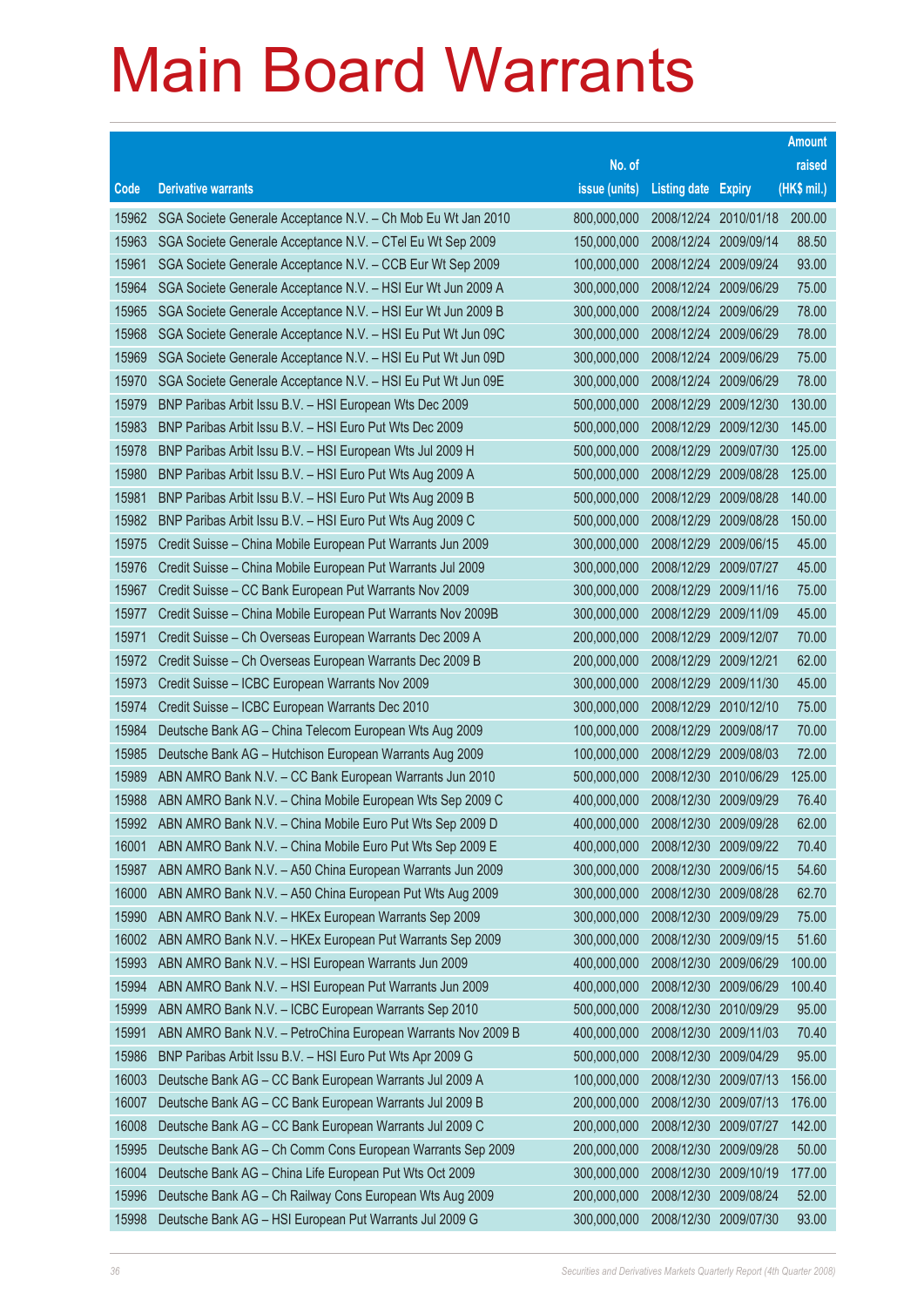### Main Board Warrants

|              |                                                              |               |                     |               | <b>Amount</b> |
|--------------|--------------------------------------------------------------|---------------|---------------------|---------------|---------------|
|              |                                                              | No. of        |                     |               | raised        |
| Code         | <b>Derivative warrants</b>                                   | issue (units) | <b>Listing date</b> | <b>Expiry</b> | (HK\$ mil.)   |
| 16005        | Deutsche Bank AG - PetroChina European Warrants Oct 2009     | 300,000,000   | 2008/12/30          | 2009/10/27    | 48.00         |
| 16006        | Deutsche Bank AG - PetroChina European Put Wts Jul 2009 C    | 300,000,000   | 2008/12/30          | 2009/07/27    | 63.00         |
| 15997        | Deutsche Bank AG - Ping An European Warrants Dec 2009        | 200,000,000   | 2008/12/30          | 2009/12/21    | 30.00         |
| 16015        | BNP Paribas Arbit Issu B.V. - China Life Euro Wts Jul 2009   | 200,000,000   | 2008/12/31          | 2009/07/20    | 146.00        |
| 16016        | BNP Paribas Arbit Issu B.V. - China Life Eu Put Wts Aug 2009 | 200,000,000   | 2008/12/31          | 2009/08/10    | 60.00         |
| 16019        | BNP Paribas Arbit Issu B.V. - HSBC European Put Wts Sep 2009 | 200,000,000   | 2008/12/31          | 2009/09/01    | 52.00         |
| 16017        | BNP Paribas Arbit Issu B.V. - HSBC European Wts Jul 2009 D   | 200,000,000   | 2008/12/31          | 2009/07/02    | 50.00         |
| 16018        | BNP Paribas Arbit Issu B.V. - HSBC European Wts Oct 2009 D   | 200,000,000   | 2008/12/31          | 2009/10/05    | 50.00         |
| 16031        | Credit Suisse - CNOOC European Warrants Oct 2009             | 200,000,000   | 2008/12/31          | 2009/10/12    | 30.00         |
| 16030        | Credit Suisse - CNOOC European Warrants Dec 2009             | 200,000,000   | 2008/12/31          | 2009/12/22    | 44.00         |
| 16032        | Credit Suisse - PetroChina European Warrants Nov 2009        | 300,000,000   | 2008/12/31          | 2009/11/09    | 45.00         |
| 16024        | KBC Fin Products Int'l Ltd. - Ch Mobile Euro Wt Dec 2009     | 468,000,000   | 2008/12/31          | 2009/12/16    | 98.28         |
| 16022        | KBC Fin Products Int'l Ltd. - CC Bank Euro Put Wts Jul 2009  | 400,000,000   | 2008/12/31          | 2009/07/03    | 64.00         |
| 16023        | KBC Fin Products Int'l Ltd. - Ch Mobile Euro Wt Aug 2009 D   | 400,000,000   | 2008/12/31          | 2009/08/18    | 100.00        |
| 16025        | KBC Fin Products Int'l Ltd. - CNOOC Euro Put Wts Nov 2009    | 268,000,000   | 2008/12/31          | 2009/11/12    | 99.16         |
| 16026        | KBC Fin Products Int'l Ltd. - CNOOC Euro Put Wts Dec 2009    | 400,000,000   | 2008/12/31          | 2009/12/07    | 100.00        |
| 16027        | KBC Fin Products Int'l Ltd. - Sinopec Corp Eu Put Wt Oct 09C | 288,000,000   | 2008/12/31          | 2009/10/09    | 97.92         |
| 16020        | KBC Fin Products Int'l Ltd. - HSBC European Wts Oct 2009     | 368,000,000   | 2008/12/31          | 2009/10/12    | 95.68         |
| 16028        | KBC Fin Products Int'l Ltd. - HSBC Euro Put Wts Oct 2009 B   | 208,000,000   | 2008/12/31          | 2009/10/22    | 97.76         |
| 16021        | KBC Fin Products Int'l Ltd. - PetroChina Euro Wts Oct 2009   | 438,000,000   | 2008/12/31          | 2009/10/02    | 65.70         |
| 16029        | KBC Fin Products Int'l Ltd. - PetroChina Eur Put Wt Oct 2009 | 238,000,000   | 2008/12/31          | 2009/10/15    | 92.82         |
| <b>Total</b> |                                                              |               |                     |               | 80,858.92     |

# Further issue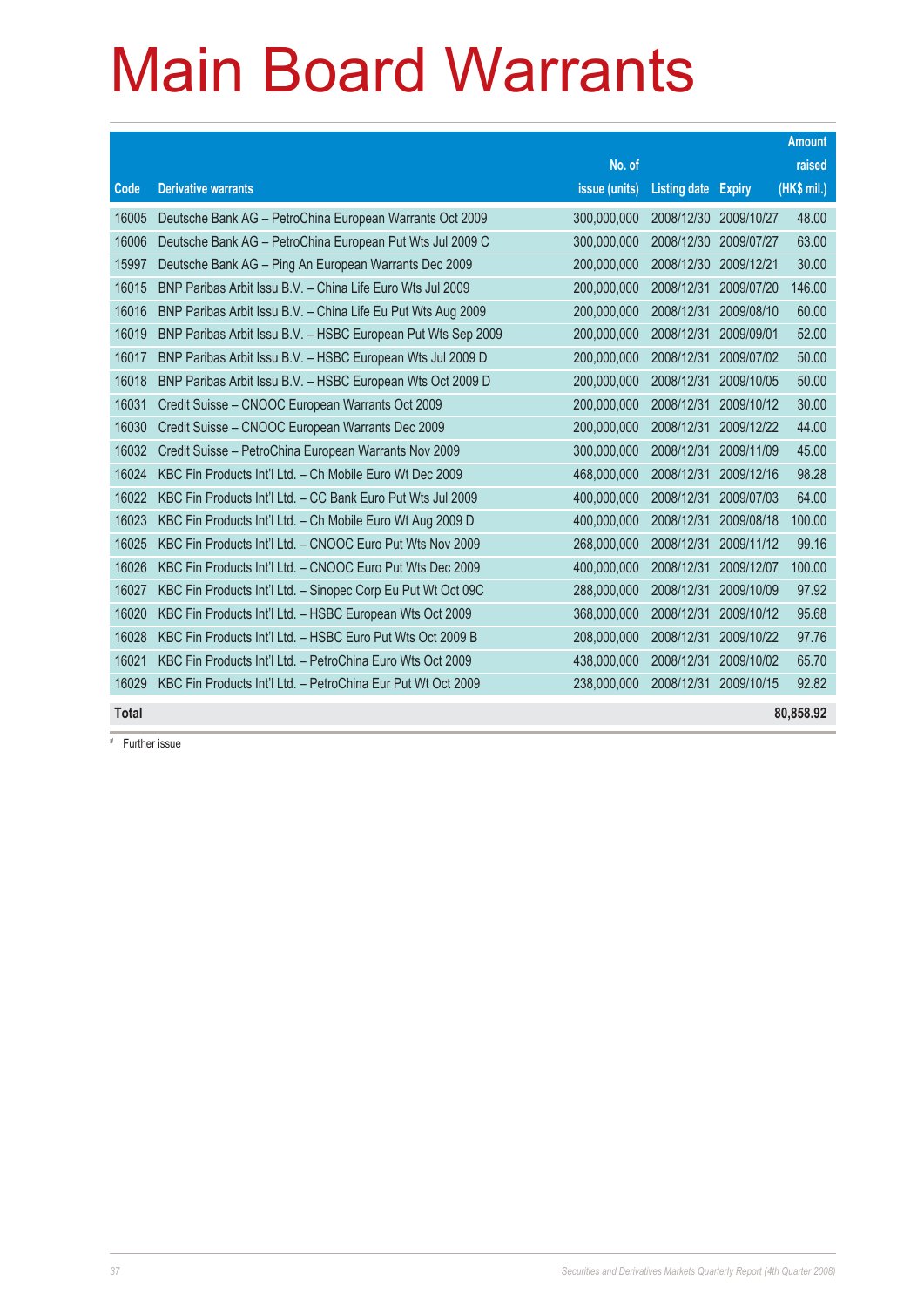# Main Board Debt Securities

#### **Debt Securities Trading Statistics**

|      |    |                                | <b>Turnover value</b>   |  |  |
|------|----|--------------------------------|-------------------------|--|--|
|      |    | Exchange fund notes (HK\$ mil) | Market total (HK\$ mil) |  |  |
| 2007 | Q4 | $\overline{\phantom{0}}$       | 4.43                    |  |  |
| 2008 | Q1 | -                              | 2.43                    |  |  |
|      | Q2 | -                              | 1.75                    |  |  |
|      | Q3 | 0.26                           | 1.51                    |  |  |
|      | Q4 |                                | 1.71                    |  |  |

#### **Debt Securities Nominal Value**

|      |                | No. of issues | Nominal value (HK\$ mil.) |
|------|----------------|---------------|---------------------------|
| 2007 | Q4             | 175           | 427,813.24                |
| 2008 | Q1             | 174           | 424,656.34                |
|      | Q2             | 175           | 435,938.30                |
|      | Q <sub>3</sub> | 174           | 440,409.79                |
|      | Q4             | 172           | 414,001.69                |

#### **New Listing Statistics - Debt Securities**

|      |    | No. of newly listed debt securities | Amount raised (HK\$ mil.) |
|------|----|-------------------------------------|---------------------------|
| 2007 | Q4 |                                     | 13,989.61                 |
| 2008 | Q1 | 4                                   | 8,355.96                  |
|      | Q2 |                                     | 16,607.66                 |
|      | Q3 | 5                                   | 11,822.87                 |
|      | Q4 | 4                                   | 4,791.32                  |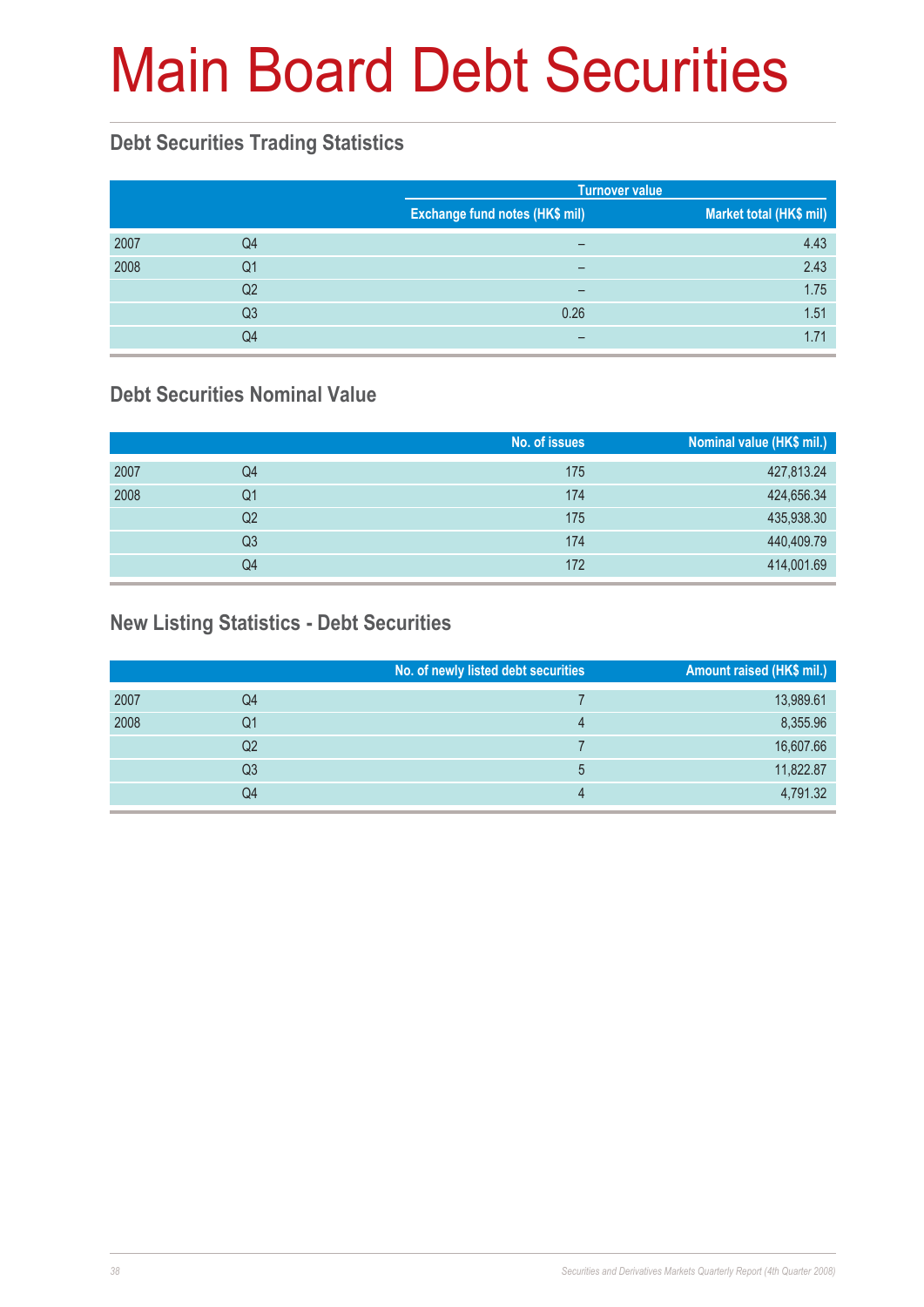# Main Board Debt Securities

#### **Newly Listed Debt Securities**

for 4th quarter 2008

|          |                                                                |                  |               |                     |                 | <b>Amount raised</b> |
|----------|----------------------------------------------------------------|------------------|---------------|---------------------|-----------------|----------------------|
| Code     | <b>Debt securities</b>                                         | <b>Principal</b> |               | <b>Listing date</b> | <b>Maturity</b> | (HK\$ mil.)          |
| 04305    | Magnificent Estates Ltd. 5%<br>Mandatorily Conv Bonds 2011     | <b>HKD</b>       | 477.176.070   | 2008/10/17          | 2011/04/13      | 477.18               |
| 04183    | Hong Kong Monetary Authority 0.82%<br>Exchange Fund Notes 2010 | <b>HKD</b>       | 1,200,000,000 | 2008/11/18          | 2011/11/17      | 1,198.80             |
| 04184    | Hong Kong Monetary Authority 1.61%<br>Exchange Fund Notes 2018 | <b>HKD</b>       | 800.000.000   | 2008/12/11          | 2018/12/10      | 799.52               |
| $04160*$ | Hong Kong Monetary Authority 3.63%<br>Exchange Fund Notes 2011 | <b>HKD</b>       | 1,200,000,000 | 2008/12/19          | 2011/12/19      | 1.295.52             |
| 04185    | Hong Kong Monetary Authority 1.67%<br>Exchange Fund Notes 2013 | <b>HKD</b>       | 1.000.000.000 | 2008/12/22          | 2013/12/19      | 1.020.30             |
|          |                                                                |                  |               |                     |                 | 4,791.32             |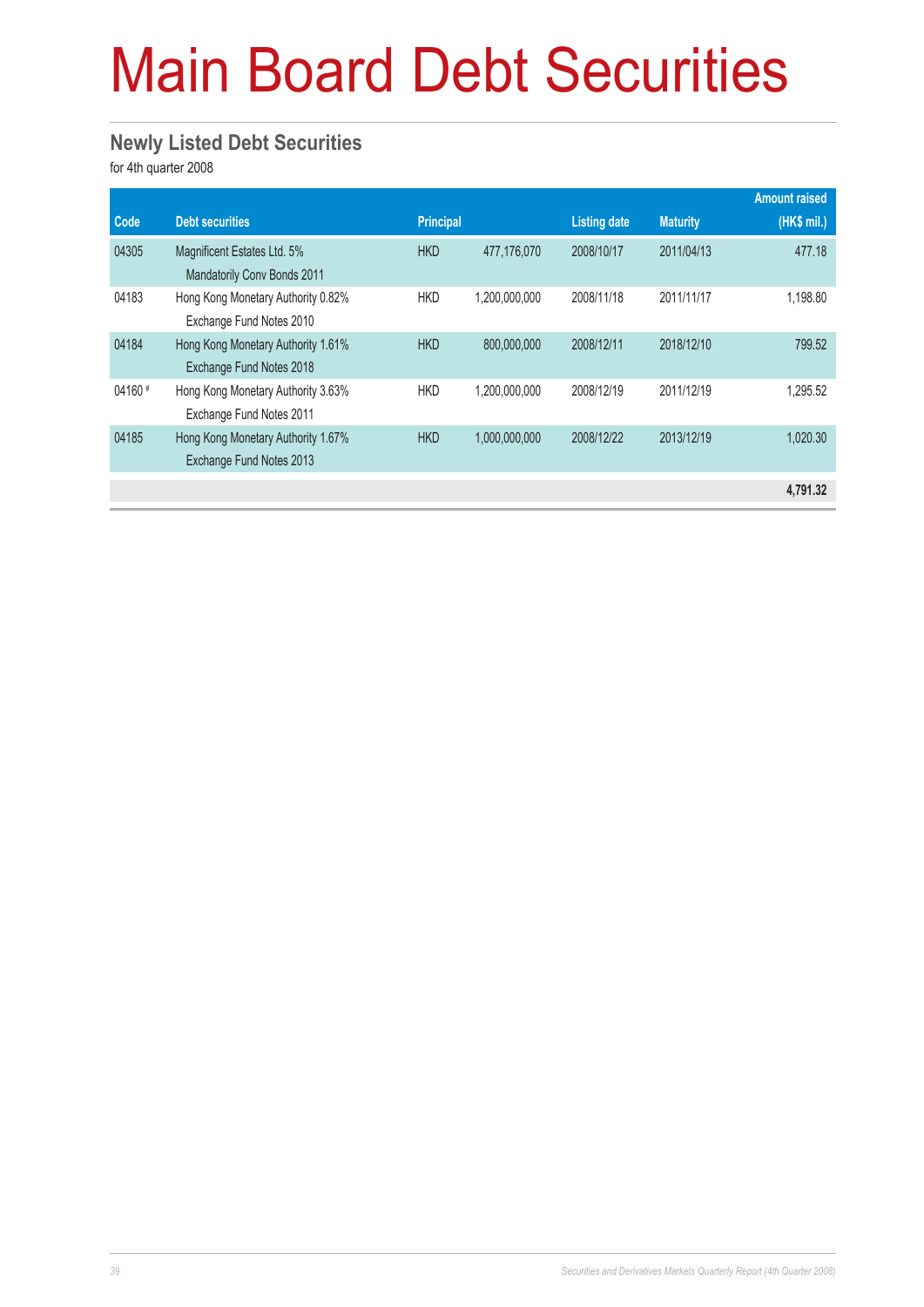# Main Board Unit Trusts and Mutual Funds

#### **Unit Trusts and Mutual Funds Trading Statistics**

|      |                | <b>Exchange Traded</b><br>Fund (ETF)<br>(HK\$ mil.) | <b>Real Estate</b><br><b>Investment</b><br><b>Trusts (REITs)</b><br>(HK\$ mil.) | <b>Others</b><br>(HK\$ mil.) | <b>Total</b><br>(HK\$ mil.) | % of market total<br>(HK\$ mil.) |
|------|----------------|-----------------------------------------------------|---------------------------------------------------------------------------------|------------------------------|-----------------------------|----------------------------------|
| 2007 | Q4             | 49,930.36                                           | 13,436.81                                                                       | 2,388.41                     | 65,755.59                   | 0.79                             |
| 2008 | Q <sub>1</sub> | 44,683.48                                           | 18,698.54                                                                       | 638.57                       | 64,020.59                   | 1.08                             |
|      | Q <sub>2</sub> | 147,996.81                                          | 10,119.33                                                                       | 775.06                       | 158,891.20                  | 3.44                             |
|      | Q <sub>3</sub> | 128,330.01                                          | 12,253.56                                                                       | 214.24                       | 140,797.82                  | 3.58                             |
|      | Q4             | 120,092.63                                          | 10,422.81                                                                       | 225.71                       | 130,741.15                  | 4.16                             |

Note: 1. Include turnover values in HKD only.

#### **Unit Trusts and Mutual Funds Market Value**

|      |                | No. of<br><b>issues</b> | <b>Exchange</b><br><b>Traded Funds</b><br>(ETF)<br>(HK\$ mil.) | No. of<br><b>issues</b> | <b>Real Estate</b><br><b>Investment</b><br><b>Trusts</b><br>(REITs)<br>(HK\$ mil.) | No. of<br><b>issues</b> | <b>Others</b><br>(HK\$ mil.) | No. of<br><b>issues</b> | <b>Total</b><br>(HK\$ mil.) |
|------|----------------|-------------------------|----------------------------------------------------------------|-------------------------|------------------------------------------------------------------------------------|-------------------------|------------------------------|-------------------------|-----------------------------|
| 2007 | Q <sub>4</sub> | 17                      | 105,623.36                                                     | $\overline{7}$          | 66,089.08                                                                          | $\overline{2}$          | 4.098.45                     | 26                      | 175,810.89                  |
| 2008 | Q <sub>1</sub> | 17                      | 94.528.75                                                      | 7                       | 64,001.26                                                                          | $\overline{2}$          | 2,781.89                     | 26                      | 161,311.89                  |
|      | Q2             | 23                      | 109,069.79                                                     | $\overline{7}$          | 63,006.95                                                                          | $\overline{2}$          | 2.912.06                     | 32                      | 174,988.80                  |
|      | Q <sub>3</sub> | 24                      | 250.445.02                                                     | 7                       | 60,646.67                                                                          | $\overline{2}$          | 1,803.76                     | 33                      | 312.895.46                  |
|      | Q4             | 24                      | 266,475.46                                                     | 7                       | 46,405.95                                                                          | $\overline{2}$          | 1,439.29                     | 33                      | 314,320.70                  |

#### **New Listing Unit Trust and Mutual Funds Statistics**

|      |                | No. of newly listed<br>unit trust and mutual funds | <b>Funds raised</b><br>(HK\$ mil.) |
|------|----------------|----------------------------------------------------|------------------------------------|
| 2007 | Q4             |                                                    |                                    |
| 2008 | Q1             | –                                                  | –                                  |
|      | Q2             | 6                                                  |                                    |
|      | Q <sub>3</sub> |                                                    |                                    |
|      | Q4             |                                                    |                                    |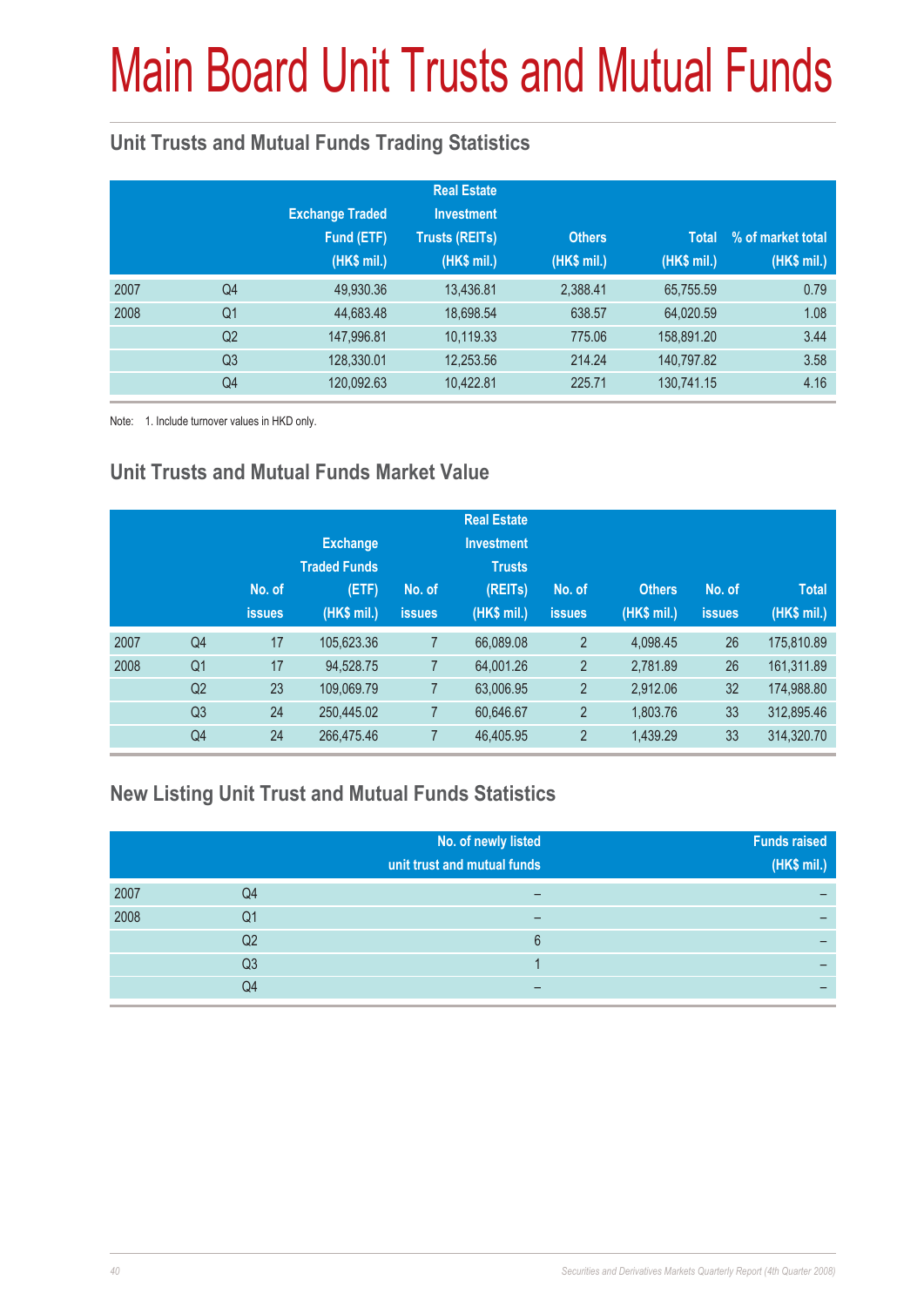## Main Board Unit Trusts and Mutual Funds

#### **Newly Listed Unit Trust and Mutual Funds**

for 4th quarter 2008

|      |                             |              | <b>Issue price</b> | <b>Amount raised</b> |              |
|------|-----------------------------|--------------|--------------------|----------------------|--------------|
| Code | Unit trust and Mutual funds | Fund manager | (HKS)              | (HK\$ mil)           | Listing date |
| Nil  |                             |              |                    |                      |              |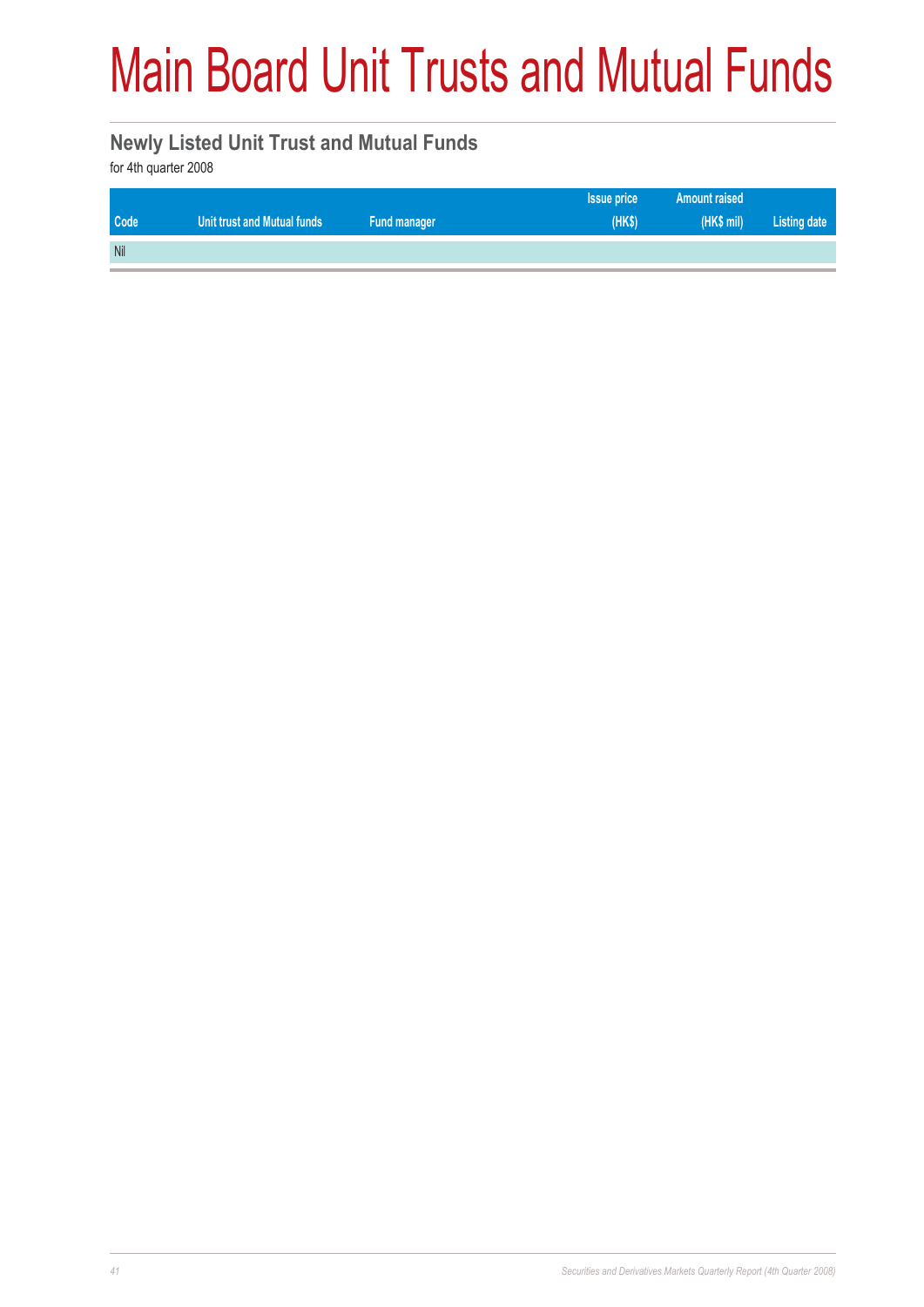#### **Callable Bull/Bear Contracts Trading Statistics**

|      |    | <b>Number</b> | Market value (HK\$ mil.) | Turnover value (HK\$ mil.) |
|------|----|---------------|--------------------------|----------------------------|
| 2007 | Q4 | 131           | 20,406.20                | 45,417.33                  |
| 2008 | Q1 | 214           | 52,370.20                | 83,719.44                  |
|      | Q2 | 453           | 86,945.83                | 176,028.32                 |
|      | Q3 | 759           | 130,618.61               | 396,439.23                 |
|      | Q4 | 1,314         | 195,229.08               | 383,369.78                 |
|      |    |               |                          |                            |

#### **New Listings Callable Bull/Bear Contracts Statistics**

|      |                | No. of newly listed CBBC | Amount raised (HK\$ mil.) |
|------|----------------|--------------------------|---------------------------|
| 2007 | Q4             | 206                      | 20,480.60                 |
| 2008 | Q1             | 323                      | 45,053.80                 |
|      | Q <sub>2</sub> | 630                      | 77,040.15                 |
|      | Q <sub>3</sub> | 1,343                    | 135,720.58                |
|      | Q4             | 1,935                    | 185,485.67                |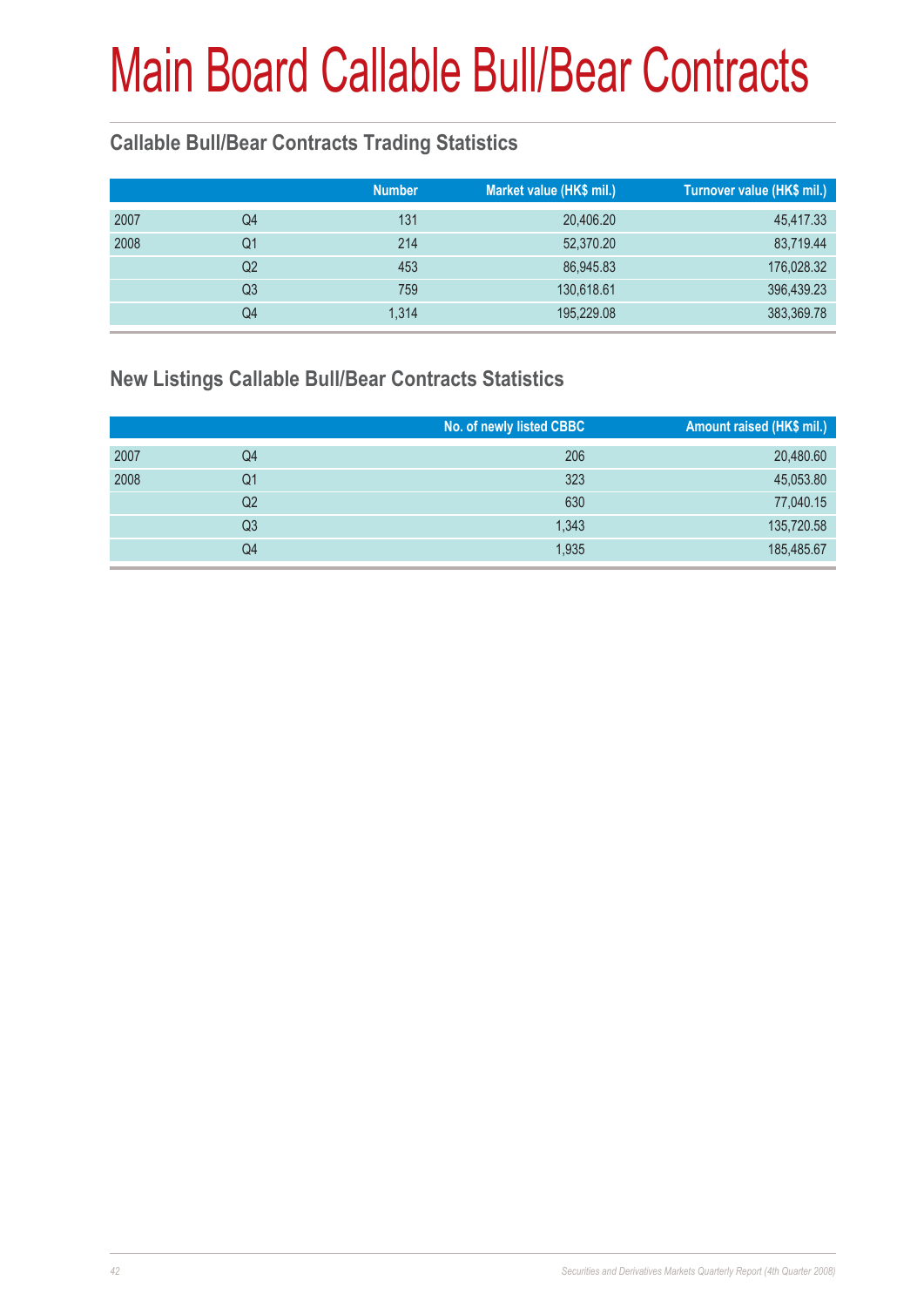#### **Newly Listed Callable Bull/Bear Contracts**

for 4th quarter 2008

|             |                                                               | No. of        |                     |               | <b>Amount raised</b> |
|-------------|---------------------------------------------------------------|---------------|---------------------|---------------|----------------------|
| <b>Code</b> | <b>Callable Bull/Bear Contracts</b>                           | issue (units) | <b>Listing date</b> | <b>Expiry</b> | (HK\$ mil.)          |
| 31771       | ABN AMRO Bank N.V. - DJIA R Bear CBBC Mar 2009 E              | 300,000,000   | 2008/10/02          | 2009/03/20    | 164.10               |
| 31772       | ABN AMRO Bank N.V. - HSI R Bear CBBC May 2009 M               | 300,000,000   | 2008/10/02          | 2009/05/27    | 76.20                |
| 31764       | Deutsche Bank AG - A50 China R Bear CBBC Apr 2009 H           | 250,000,000   | 2008/10/02          | 2009/04/29    | 75.00                |
| 31763       | Deutsche Bank AG - HSCEI R Bear CBBC Apr 2009 C               | 200,000,000   | 2008/10/02          | 2009/04/29    | 51.00                |
| 31765       | Deutsche Bank AG - HSI R Bear CBBC May 2009 N                 | 300,000,000   | 2008/10/02          | 2009/05/27    | 75.00                |
| 31766       | Deutsche Bank AG - HSI R Bear CBBC May 2009 O                 | 300,000,000   | 2008/10/02          | 2009/05/27    | 75.00                |
| 31760       | UBS AG - A50 China R Bear CBBC Apr 2009 P                     | 300,000,000   | 2008/10/02          | 2009/04/27    | 75.00                |
| 31761       | UBS AG - A50 China R Bear CBBC Apr 2009 Q                     | 300,000,000   | 2008/10/02          | 2009/04/27    | 75.00                |
| 31767       | ABN AMRO Bank N.V. - DJIA R Bull CBBC Mar 2009 D              | 300,000,000   | 2008/10/02          | 2009/03/20    | 209.10               |
| 31768       | ABN AMRO Bank N.V. - HSI R Bull CBBC May 2009 J               | 300,000,000   | 2008/10/02          | 2009/05/27    | 76.20                |
| 31769       | ABN AMRO Bank N.V. - HSI R Bull CBBC May 2009 K               | 300,000,000   | 2008/10/02          | 2009/05/27    | 75.00                |
| 31770       | ABN AMRO Bank N.V. - HSI R Bull CBBC May 2009 L               | 300,000,000   | 2008/10/02          | 2009/05/27    | 75.90                |
| 31758       | Deutsche Bank AG - HSCEI R Bull CBBC Apr 2009 A               | 200,000,000   | 2008/10/02          | 2009/04/29    | 60.00                |
| 31762       | Deutsche Bank AG - HSCEI R Bull CBBC Apr 2009 B               | 200,000,000   | 2008/10/02          | 2009/04/29    | 50.00                |
| 31756       | UBS AG - A50 China R Bull CBBC Apr 2009 O                     | 300,000,000   | 2008/10/02          | 2009/04/27    | 75.00                |
| 31774       | UBS AG - China Life R Bull CBBC Apr 2009 U                    | 300,000,000   | 2008/10/03          | 2009/04/27    | 75.00                |
| 31775       | UBS AG - China Life R Bear CBBC Jul 2009 A                    | 300,000,000   | 2008/10/03          | 2009/07/27    | 264.00               |
| 31773       | UBS AG - HSBC R Bull CBBC Apr 2009 A                          | 300,000,000   | 2008/10/03          | 2009/04/06    | 75.00                |
| 31778       | UBS AG - China Mobile R Bear CBBC Mar 2009 J                  | 300,000,000   | 2008/10/06          | 2009/03/09    | 75.00                |
| 31776       | UBS AG - HSCEI R Bull CBBC Mar 2009 V                         | 500,000,000   | 2008/10/06          | 2009/03/30    | 125.00               |
| 31781       | UBS AG - HSCEI R Bear CBBC Mar 2009 W                         | 500,000,000   | 2008/10/06          | 2009/03/30    | 125.00               |
| 31777       | UBS AG - HSI R Bull CBBC Mar 2009 I                           | 500,000,000   | 2008/10/06          | 2009/03/30    | 125.00               |
| 31780       | UBS AG - HSI R Bear CBBC Mar 2009 G                           | 500,000,000   | 2008/10/06          | 2009/03/30    | 125.00               |
| 31779       | UBS AG - HSI R Bear CBBC Mar 2009 K                           | 500,000,000   | 2008/10/06          | 2009/03/30    | 125.00               |
| 31806       | ABN AMRO Bank N.V. - HSI R Bull CBBC May 2009 N               | 300,000,000   | 2008/10/08          | 2009/05/27    | 81.00                |
| 31807       | ABN AMRO Bank N.V. - HSI R Bear CBBC May 2009 O               | 300,000,000   | 2008/10/08          | 2009/05/27    | 75.30                |
| 31808       | ABN AMRO Bank N.V. - HSI R Bear CBBC May 2009 P               | 300,000,000   | 2008/10/08          | 2009/05/27    | 76.20                |
| 31809       | ABN AMRO Bank N.V. - HSI R Bear CBBC May 2009 Q               | 300,000,000   | 2008/10/08          | 2009/05/27    | 75.00                |
| 31810       | ABN AMRO Bank N.V. - HSI R Bear CBBC May 2009 R               | 300,000,000   | 2008/10/08          | 2009/05/27    | 75.00                |
| 31811       | ABN AMRO Bank N.V. - HSI R Bear CBBC May 2009 S               | 300,000,000   | 2008/10/08          | 2009/05/27    | 76.80                |
| 31782       | ABN AMRO Bank N.V. - NQ100 R Bull CBBC Mar 2009 A             | 300,000,000   | 2008/10/08          | 2009/03/19    | 185.10               |
| 31786       | ABN AMRO Bank N.V. - NQ100 R Bear CBBC Mar 2009 B             | 300,000,000   | 2008/10/08          | 2009/03/19    | 194.70               |
| 31812       | BNP Paribas Arbit Issu B.V. - HSI R Bull CBBC Jun 2009 H      | 300,000,000   | 2008/10/08          | 2009/06/29    | 75.00                |
| 31816       | BNP Paribas Arbit Issu B.V. - HSI R Bear CBBC Jun 2009 I      | 300,000,000   | 2008/10/08          | 2009/06/29    | 75.00                |
| 31817       | BNP Paribas Arbit Issu B.V. - HSI R Bear CBBC Jun 2009 J      | 300,000,000   | 2008/10/08          | 2009/06/29    | 75.00                |
| 31792       | Deutsche Bank AG - HSI R Bear CBBC May 2009 P                 | 300,000,000   | 2008/10/08          | 2009/05/27    | 75.00                |
| 31783       | SGA Societe Generale Acceptance N.V. - HSI R Bear CBBC Apr09C | 200,000,000   | 2008/10/08          | 2009/04/29    | 50.00                |
| 31784       | SGA Societe Generale Acceptance N.V. - HSI R Bear CBBC Apr09D | 200,000,000   | 2008/10/08          | 2009/04/29    | 50.00                |
| 31793       | UBS AG - China Life R Bear CBBC Apr 2009 V                    | 300,000,000   | 2008/10/08          | 2009/04/27    | 75.00                |
| 31794       | UBS AG - China Life R Bear CBBC Apr 2009 W                    | 300,000,000   | 2008/10/08          | 2009/04/27    | 87.00                |
| 31795       | UBS AG - CNOOC R Bear CBBC Mar 2009 C                         | 200,000,000   | 2008/10/08          | 2009/03/16    | 50.00                |
| 31796       | UBS AG - HKEx R Bear CBBC Apr 2009 A                          | 200,000,000   | 2008/10/08          | 2009/04/06    | 50.00                |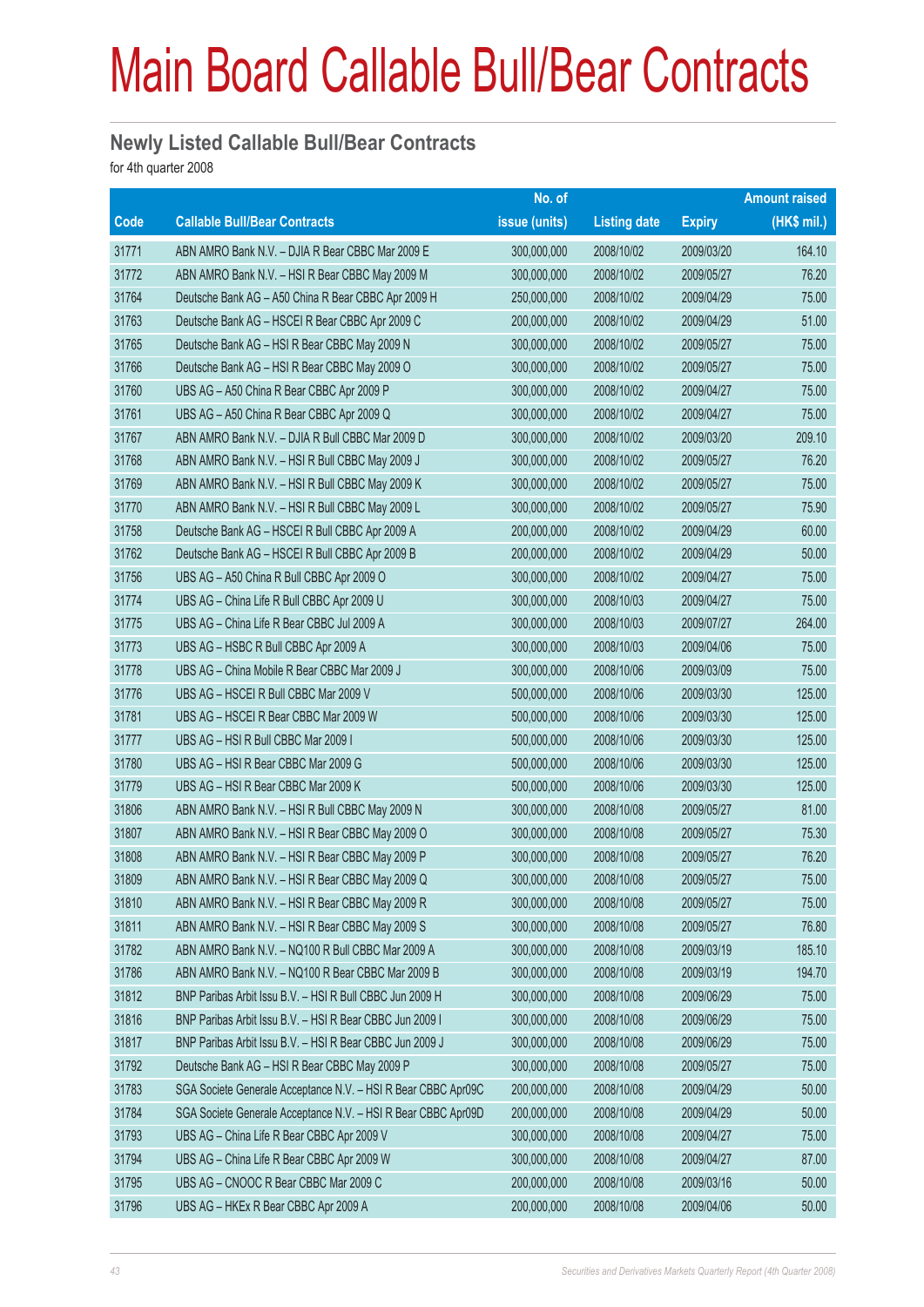|                          |                                                               | No. of        |                     |               | <b>Amount raised</b> |
|--------------------------|---------------------------------------------------------------|---------------|---------------------|---------------|----------------------|
| $\overline{\text{Code}}$ | <b>Callable Bull/Bear Contracts</b>                           | issue (units) | <b>Listing date</b> | <b>Expiry</b> | $(HK$$ mil.)         |
| 31797                    | UBS AG - HKEx R Bear CBBC Apr 2009 B                          | 200,000,000   | 2008/10/08          | 2009/04/06    | 50.00                |
| 31798                    | UBS AG - HSCEI R Bull CBBC Mar 2009 A                         | 500,000,000   | 2008/10/08          | 2009/03/30    | 125.00               |
| 31785                    | UBS AG - HSCEI R Bull CBBC Mar 2009 Y                         | 500,000,000   | 2008/10/08          | 2009/03/30    | 125.00               |
| 31791                    | UBS AG - HSCEI R Bear CBBC Mar 2009 H                         | 500,000,000   | 2008/10/08          | 2009/03/30    | 125.00               |
| 31801                    | UBS AG - HSCEI R Bear CBBC Mar 2009 J                         | 500,000,000   | 2008/10/08          | 2009/03/30    | 125.00               |
| 31787                    | UBS AG - HSI R Bull CBBC Mar 2009 H                           | 500,000,000   | 2008/10/08          | 2009/03/30    | 125.00               |
| 31788                    | UBS AG - HSI R Bull CBBC Mar 2009 L                           | 500,000,000   | 2008/10/08          | 2009/03/30    | 125.00               |
| 31799                    | UBS AG - HSI R Bull CBBC Apr 2009 S                           | 500,000,000   | 2008/10/08          | 2009/04/29    | 125.00               |
| 31800                    | UBS AG - HSI R Bull CBBC Apr 2009 T                           | 500,000,000   | 2008/10/08          | 2009/04/29    | 125.00               |
| 31804                    | UBS AG - HSI R Bear CBBC Apr 2009 A                           | 500,000,000   | 2008/10/08          | 2009/04/29    | 125.00               |
| 31803                    | UBS AG - HSI R Bear CBBC Apr 2009 K                           | 500,000,000   | 2008/10/08          | 2009/04/29    | 125.00               |
| 31805                    | UBS AG - HSI R Bear CBBC Apr 2009 M                           | 500,000,000   | 2008/10/08          | 2009/04/29    | 125.00               |
| 31789                    | UBS AG - HSI R Bear CBBC Apr 2009 Q                           | 500,000,000   | 2008/10/08          | 2009/04/29    | 125.00               |
| 31790                    | UBS AG - HSI R Bear CBBC Apr 2009 R                           | 500,000,000   | 2008/10/08          | 2009/04/29    | 125.00               |
| 31802                    | UBS AG - HSI R Bear CBBC Apr 2009 U                           | 500,000,000   | 2008/10/08          | 2009/04/29    | 125.00               |
| 31815                    | BNP Paribas Arbit Issu B.V. - HSCEI R Bull CBBC Sep 2009 A    | 200,000,000   | 2008/10/09          | 2009/09/29    | 50.00                |
| 31818                    | BNP Paribas Arbit Issu B.V. - HSCEI R Bear CBBC Sep 2009 B    | 200,000,000   | 2008/10/09          | 2009/09/29    | 50.00                |
| 31819                    | BNP Paribas Arbit Issu B.V. - HSI R Bull CBBC Jun 2009 K      | 300,000,000   | 2008/10/09          | 2009/06/29    | 75.00                |
| 31820                    | BNP Paribas Arbit Issu B.V. - HSI R Bull CBBC Jul 2009 B      | 300,000,000   | 2008/10/09          | 2009/07/30    | 75.00                |
| 31821                    | BNP Paribas Arbit Issu B.V. - HSI R Bull CBBC Jul 2009 C      | 300,000,000   | 2008/10/09          | 2009/07/30    | 75.00                |
| 31822                    | BNP Paribas Arbit Issu B.V. - HSI R Bear CBBC Jun 2009 L      | 300,000,000   | 2008/10/09          | 2009/06/29    | 75.00                |
| 31823                    | BNP Paribas Arbit Issu B.V. - HSI R Bear CBBC Jul 2009 D      | 300,000,000   | 2008/10/09          | 2009/07/30    | 75.00                |
| 31850                    | Deutsche Bank AG - A50 China R Bull CBBC Apr 2009 I           | 300,000,000   | 2008/10/09          | 2009/04/29    | 75.00                |
| 31851                    | Deutsche Bank AG - HSI R Bull CBBC May 2009 S                 | 300,000,000   | 2008/10/09          | 2009/05/27    | 84.00                |
| 31852                    | Deutsche Bank AG - HSI R Bull CBBC May 2009 T                 | 300,000,000   | 2008/10/09          | 2009/05/27    | 75.00                |
| 31813                    | Deutsche Bank AG - HSI R Bear CBBC May 2009 Q                 | 300,000,000   | 2008/10/09          | 2009/05/27    | 75.00                |
| 31814                    | Deutsche Bank AG - HSI R Bear CBBC May 2009 R                 | 300,000,000   | 2008/10/09          | 2009/05/27    | 84.00                |
| 31843                    | SGA Societe Generale Acceptance N.V. - A50 R Bull CBBC Mar09F | 200,000,000   | 2008/10/09          | 2009/03/30    | 64.00                |
| 31844                    | SGA Societe Generale Acceptance N.V. - A50 R Bull CBBC Mar09G | 200,000,000   | 2008/10/09          | 2009/03/30    | 50.00                |
| 31845                    | SGA Societe Generale Acceptance N.V. - HSI R Bull CBBC Mar09Q | 200,000,000   | 2008/10/09          | 2009/03/30    | 60.00                |
| 31846                    | SGA Societe Generale Acceptance N.V. - HSI R Bull CBBC Mar09X | 200,000,000   | 2008/10/09          | 2009/03/30    | 52.00                |
| 31848                    | SGA Societe Generale Acceptance N.V. - HSI R Bear CBBC Mar09N | 200,000,000   | 2008/10/09          | 2009/03/30    | 50.00                |
| 31847                    | SGA Societe Generale Acceptance N.V. - HSI R Bear CBBC Mar09Y | 200,000,000   | 2008/10/09          | 2009/03/30    | 50.00                |
| 31841                    | UBS AG - China Mobile R Bear CBBC Mar 2009 E                  | 300,000,000   | 2008/10/09          | 2009/03/09    | 75.00                |
| 31839                    | UBS AG - Cheung Kong R Bull CBBC Mar 2009 C                   | 200,000,000   | 2008/10/09          | 2009/03/09    | 50.00                |
| 31842                    | UBS AG - China Shenhua R Bear CBBC Apr 2009 A                 | 200,000,000   | 2008/10/09          | 2009/04/27    | 152.00               |
| 31824                    | UBS AG - HSCEI R Bull CBBC Mar 2009 K                         | 500,000,000   | 2008/10/09          | 2009/03/30    | 125.00               |
| 31825                    | UBS AG - HSCEI R Bull CBBC Mar 2009 L                         | 500,000,000   | 2008/10/09          | 2009/03/30    | 125.00               |
| 31827                    | UBS AG - HSCEI R Bear CBBC Mar 2009 M                         | 500,000,000   | 2008/10/09          | 2009/03/30    | 125.00               |
| 31826                    | UBS AG - HSCEI R Bear CBBC Mar 2009 N                         | 500,000,000   | 2008/10/09          | 2009/03/30    | 125.00               |
| 31830                    | UBS AG - HSI R Bull CBBC May 2009 F                           | 500,000,000   | 2008/10/09          | 2009/05/27    | 125.00               |
| 31831                    | UBS AG - HSI R Bull CBBC May 2009 G                           | 500,000,000   | 2008/10/09          | 2009/05/27    | 125.00               |
| 31828                    | UBS AG - HSI R Bull CBBC May 2009 K                           | 500,000,000   | 2008/10/09          | 2009/05/27    | 125.00               |
| 31829                    | UBS AG - HSI R Bull CBBC May 2009 S                           | 500,000,000   | 2008/10/09          | 2009/05/27    | 125.00               |
| 31832                    | UBS AG - HSI R Bear CBBC May 2009 H                           | 500,000,000   | 2008/10/09          | 2009/05/27    | 125.00               |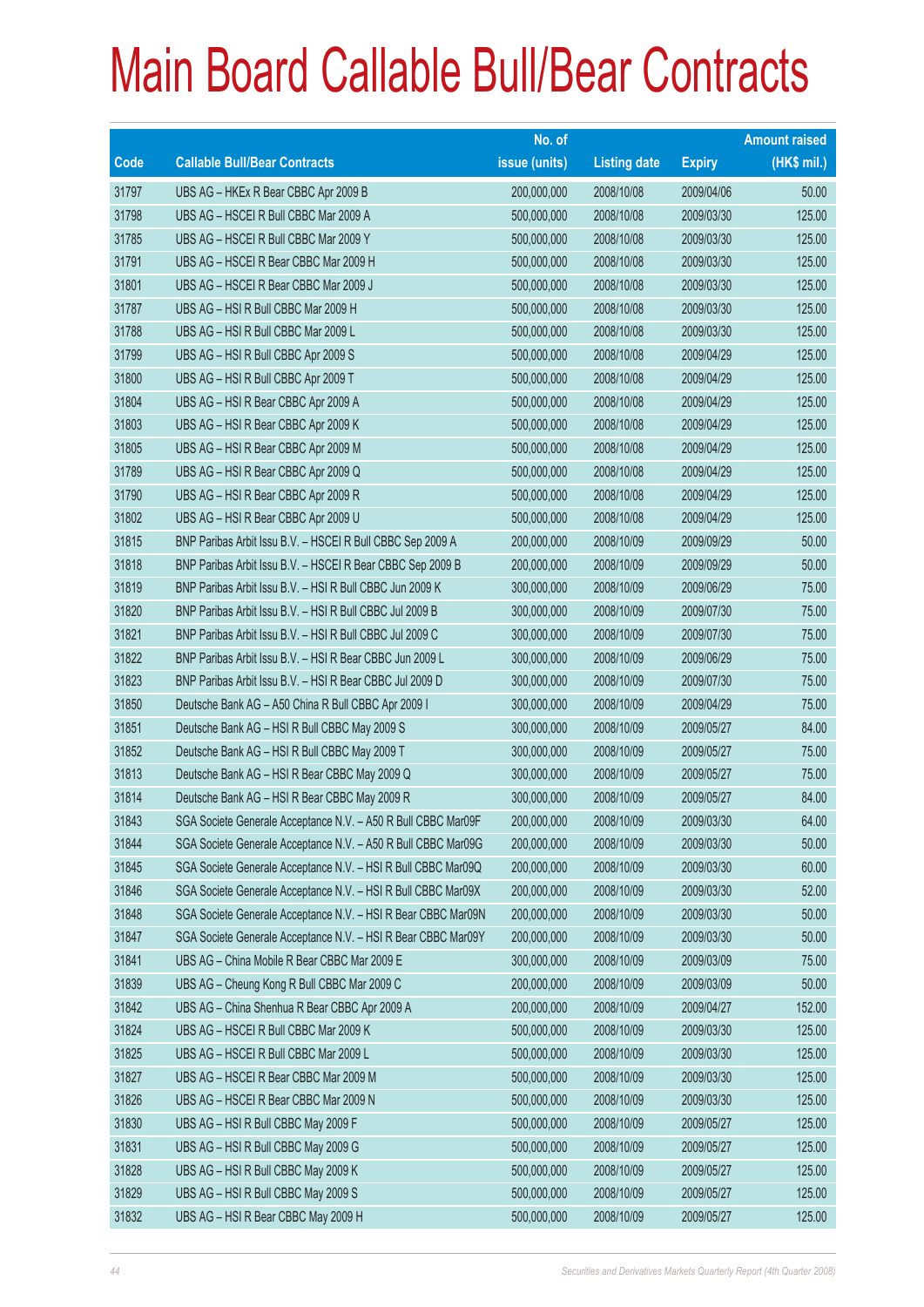|       |                                                               | No. of        |                     |               | <b>Amount raised</b> |
|-------|---------------------------------------------------------------|---------------|---------------------|---------------|----------------------|
| Code  | <b>Callable Bull/Bear Contracts</b>                           | issue (units) | <b>Listing date</b> | <b>Expiry</b> | (HK\$ mil.)          |
| 31833 | UBS AG - HSI R Bear CBBC May 2009 I                           | 500,000,000   | 2008/10/09          | 2009/05/27    | 125.00               |
| 31834 | UBS AG - HSI R Bear CBBC May 2009 J                           | 500,000,000   | 2008/10/09          | 2009/05/27    | 125.00               |
| 31838 | UBS AG - HSI R Bear CBBC May 2009 M                           | 500,000,000   | 2008/10/09          | 2009/05/27    | 125.00               |
| 31835 | UBS AG - HSI R Bear CBBC May 2009 P                           | 500,000,000   | 2008/10/09          | 2009/05/27    | 125.00               |
| 31836 | UBS AG - HSI R Bear CBBC May 2009 Q                           | 500,000,000   | 2008/10/09          | 2009/05/27    | 125.00               |
| 31837 | UBS AG - HSI R Bear CBBC May 2009 R                           | 500,000,000   | 2008/10/09          | 2009/05/27    | 125.00               |
| 31840 | UBS AG - Hutchison R Bull CBBC Jul 2009 D                     | 200,000,000   | 2008/10/09          | 2009/07/20    | 50.00                |
| 31849 | UBS AG - SHK Ppt R Bear CBBC Apr 2009 A                       | 200,000,000   | 2008/10/09          | 2009/04/27    | 64.00                |
| 31853 | ABN AMRO Bank N.V. - NQ100 R Bull CBBC Mar 2009 C             | 300,000,000   | 2008/10/10          | 2009/03/19    | 176.10               |
| 31863 | Deutsche Bank AG - HSI R Bull CBBC May 2009 U                 | 300,000,000   | 2008/10/10          | 2009/05/27    | 81.00                |
| 31864 | Deutsche Bank AG - HSI R Bull CBBC May 2009 V                 | 300,000,000   | 2008/10/10          | 2009/05/27    | 75.00                |
| 31865 | Deutsche Bank AG - HSI R Bull CBBC May 2009 W                 | 300,000,000   | 2008/10/10          | 2009/05/27    | 75.00                |
| 31866 | Deutsche Bank AG - HSI R Bear CBBC May 2009 X                 | 300,000,000   | 2008/10/10          | 2009/05/27    | 75.00                |
| 31867 | Deutsche Bank AG - HSI R Bear CBBC May 2009 Y                 | 300,000,000   | 2008/10/10          | 2009/05/27    | 84.00                |
| 31856 | Goldman Sachs SP (Asia) - HSI R Bear CBBC Jul 2009 D          | 200,000,000   | 2008/10/10          | 2009/07/30    | 50.00                |
| 31854 | SGA Societe Generale Acceptance N.V. - HSI R Bull CBBC Mar091 | 200,000,000   | 2008/10/10          | 2009/03/30    | 50.00                |
| 31855 | SGA Societe Generale Acceptance N.V. - HSI R Bull CBBC Mar09J | 200,000,000   | 2008/10/10          | 2009/03/30    | 50.00                |
| 31859 | UBS AG - China Mobile R Bull CBBC Mar 2009 F                  | 300,000,000   | 2008/10/10          | 2009/03/09    | 75.00                |
| 31857 | UBS AG - China Life R Bull CBBC Apr 2009 X                    | 300,000,000   | 2008/10/10          | 2009/04/27    | 124.50               |
| 31858 | UBS AG - China Life R Bull CBBC Apr 2009 Y                    | 300,000,000   | 2008/10/10          | 2009/04/27    | 94.50                |
| 31862 | UBS AG - A50 China R Bull CBBC Apr 2009 R                     | 300,000,000   | 2008/10/10          | 2009/04/27    | 75.00                |
| 31860 | UBS AG - Ping An R Bull CBBC Mar 2009 A                       | 200,000,000   | 2008/10/10          | 2009/03/09    | 50.00                |
| 31861 | UBS AG - Ping An R Bull CBBC Apr 2009 A                       | 200,000,000   | 2008/10/10          | 2009/04/27    | 50.00                |
| 31876 | ABN AMRO Bank N.V. - HSI R Bull CBBC May 2009 T               | 300,000,000   | 2008/10/13          | 2009/05/27    | 75.90                |
| 31879 | ABN AMRO Bank N.V. - HSI R Bull CBBC May 2009 U               | 300,000,000   | 2008/10/13          | 2009/05/27    | 75.30                |
| 31872 | KBC Fin Products Int'l Ltd. - HSI R Bear CBBC Feb 2009 A      | 400,000,000   | 2008/10/13          | 2009/02/26    | 100.00               |
| 31873 | SGA Societe Generale Acceptance N.V. - HSI R Bull CBBC Jan09N | 500,000,000   | 2008/10/13          | 2009/01/29    | 125.00               |
| 31874 | SGA Societe Generale Acceptance N.V. - HSI R Bull CBBC Jan090 | 500,000,000   | 2008/10/13          | 2009/01/29    | 125.00               |
| 31875 | SGA Societe Generale Acceptance N.V. - HSI R Bull CBBC Jan09P | 500,000,000   | 2008/10/13          | 2009/01/29    | 125.00               |
| 31868 | SGA Societe Generale Acceptance N.V. - HSI R Bull CBBC Apr09E | 400,000,000   | 2008/10/13          | 2009/04/29    | 100.00               |
| 31877 | SGA Societe Generale Acceptance N.V. - HSI R Bear CBBC Jan09Q | 500,000,000   | 2008/10/13          | 2009/01/29    | 125.00               |
| 31878 | SGA Societe Generale Acceptance N.V. - HSI R Bear CBBC Jan09R | 500,000,000   | 2008/10/13          | 2009/01/29    | 125.00               |
| 31869 | UBS AG - HS Bank R Bear CBBC Apr 2009 A                       | 200,000,000   | 2008/10/13          | 2009/04/20    | 50.00                |
| 31870 | UBS AG - HS Bank R Bear CBBC Apr 2009 B                       | 200,000,000   | 2008/10/13          | 2009/04/20    | 55.00                |
| 31871 | UBS AG - SHK Ppt R Bear CBBC Apr 2009 B                       | 200,000,000   | 2008/10/13          | 2009/04/27    | 50.00                |
| 31901 | ABN AMRO Bank N.V. - DJIA R Bull CBBC Mar 2009 F              | 300,000,000   | 2008/10/14          | 2009/03/20    | 180.90               |
| 31899 | ABN AMRO Bank N.V. - HSI R Bear CBBC May 2009 V               | 300,000,000   | 2008/10/14          | 2009/05/27    | 75.30                |
| 31900 | ABN AMRO Bank N.V. - HSI R Bear CBBC May 2009 W               | 300,000,000   | 2008/10/14          | 2009/05/27    | 77.10                |
| 31882 | BNP Paribas Arbit Issu B.V. - HSI R Bull CBBC Jun 2009 M      | 400,000,000   | 2008/10/14          | 2009/06/29    | 100.00               |
| 31883 | BNP Paribas Arbit Issu B.V. - HSI R Bull CBBC Jul 2009 E      | 300,000,000   | 2008/10/14          | 2009/07/30    | 90.00                |
| 31884 | BNP Paribas Arbit Issu B.V. - HSI R Bull CBBC Aug 2009 B      | 300,000,000   | 2008/10/14          | 2009/08/28    | 90.00                |
| 31891 | BNP Paribas Arbit Issu B.V. - HSI R Bear CBBC Jun 2009 N      | 200,000,000   | 2008/10/14          | 2009/06/29    | 50.00                |
| 31892 | BNP Paribas Arbit Issu B.V. - HSI R Bear CBBC Jul 2009 F      | 300,000,000   | 2008/10/14          | 2009/07/30    | 75.00                |
| 31893 | BNP Paribas Arbit Issu B.V. - HSI R Bear CBBC Aug 2009 C      | 300,000,000   | 2008/10/14          | 2009/08/28    | 75.00                |
| 31894 | Deutsche Bank AG - HSI R Bear CBBC May 2009 Z                 | 300,000,000   | 2008/10/14          | 2009/05/27    | 75.00                |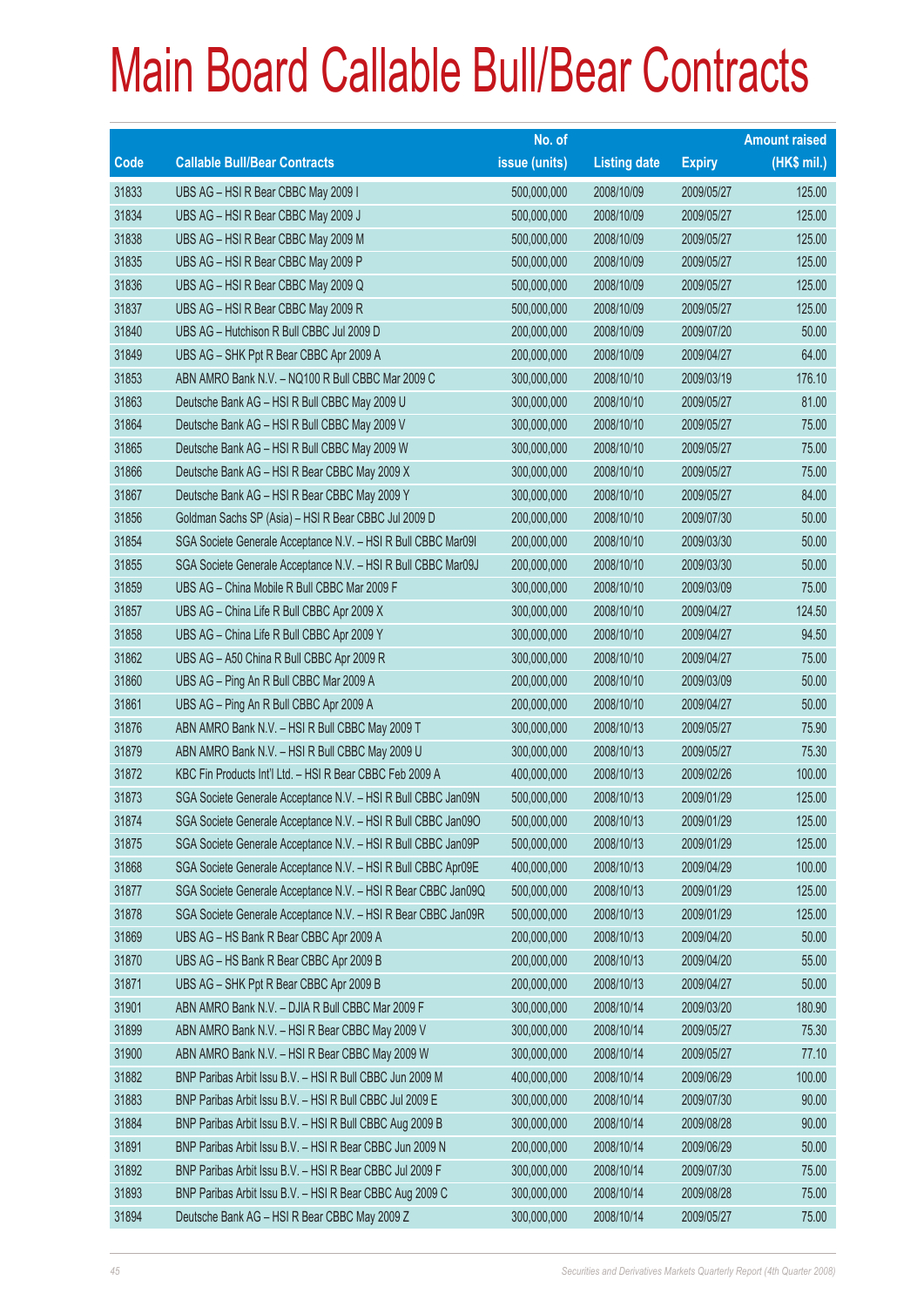|       |                                                             | No. of        |                     |               | <b>Amount raised</b> |
|-------|-------------------------------------------------------------|---------------|---------------------|---------------|----------------------|
| Code  | <b>Callable Bull/Bear Contracts</b>                         | issue (units) | <b>Listing date</b> | <b>Expiry</b> | (HK\$ mil.)          |
| 31880 | HK Bank - HSI R Bear CBBC Mar 2009 E                        | 500,000,000   | 2008/10/14          | 2009/03/30    | 125.00               |
| 31881 | HK Bank - HSI R Bear CBBC Mar 2009 F                        | 500,000,000   | 2008/10/14          | 2009/03/30    | 125.00               |
| 31895 | KBC Fin Products Int'l Ltd. - HSI R Bear CBBC Feb 2009 C    | 400,000,000   | 2008/10/14          | 2009/02/26    | 100.00               |
| 31887 | UBS AG - CM Bank R Bear CBBC May 2009 A                     | 200,000,000   | 2008/10/14          | 2009/05/18    | 57.00                |
| 31888 | UBS AG - CM Bank R Bear CBBC May 2009 B                     | 200,000,000   | 2008/10/14          | 2009/05/18    | 97.00                |
| 31902 | UBS AG - CNOOC R Bear CBBC Mar 2009 D                       | 200,000,000   | 2008/10/14          | 2009/03/09    | 50.00                |
| 31896 | UBS AG - China Rail Cons R Bull CBBC Mar 2009 D             | 200,000,000   | 2008/10/14          | 2009/03/09    | 57.00                |
| 31897 | UBS AG - China Shenhua R Bull CBBC Apr 2009 C               | 200,000,000   | 2008/10/14          | 2009/04/27    | 53.00                |
| 31886 | UBS AG - China Shenhua R Bear CBBC Apr 2009 B               | 200,000,000   | 2008/10/14          | 2009/04/27    | 92.00                |
| 31885 | UBS AG - HS Bank R Bull CBBC Apr 2009 C                     | 200,000,000   | 2008/10/14          | 2009/04/20    | 50.00                |
| 31898 | UBS AG - HS Bank R Bull CBBC Apr 2009 E                     | 200,000,000   | 2008/10/14          | 2009/04/20    | 62.00                |
| 31889 | UBS AG - HS Bank R Bear CBBC Apr 2009 D                     | 200,000,000   | 2008/10/14          | 2009/04/20    | 50.00                |
| 31905 | UBS AG - HSI R Bull CBBC Jul 2009 E                         | 500,000,000   | 2008/10/14          | 2009/07/30    | 190.00               |
| 31906 | UBS AG - HSI R Bull CBBC Jul 2009 F                         | 500,000,000   | 2008/10/14          | 2009/07/30    | 445.00               |
| 31907 | UBS AG - HSI R Bull CBBC Jul 2009 O                         | 500,000,000   | 2008/10/14          | 2009/07/30    | 155.00               |
| 31908 | UBS AG - HSI R Bull CBBC Jul 2009 P                         | 500,000,000   | 2008/10/14          | 2009/07/30    | 285.00               |
| 31909 | UBS AG - HSI R Bull CBBC Jul 2009 Q                         | 500,000,000   | 2008/10/14          | 2009/07/30    | 177.50               |
| 31910 | UBS AG - HSI R Bull CBBC Jul 2009 R                         | 500,000,000   | 2008/10/14          | 2009/07/30    | 415.00               |
| 31911 | UBS AG - HSI R Bull CBBC Jul 2009 S                         | 500,000,000   | 2008/10/14          | 2009/07/30    | 142.50               |
| 31912 | UBS AG - HSI R Bull CBBC Jul 2009 T                         | 500,000,000   | 2008/10/14          | 2009/07/30    | 265.00               |
| 31913 | UBS AG - HSI R Bull CBBC Jul 2009 U                         | 500,000,000   | 2008/10/14          | 2009/07/30    | 165.00               |
| 31914 | UBS AG - HSI R Bull CBBC Jul 2009 V                         | 500,000,000   | 2008/10/14          | 2009/07/30    | 385.00               |
| 31915 | UBS AG - HSI R Bull CBBC Jul 2009 W                         | 500,000,000   | 2008/10/14          | 2009/07/30    | 132.50               |
| 31916 | UBS AG - HSI R Bull CBBC Jul 2009 X                         | 500,000,000   | 2008/10/14          | 2009/07/30    | 245.00               |
| 31917 | UBS AG - HSI R Bull CBBC Aug 2009 A                         | 500,000,000   | 2008/10/14          | 2009/08/28    | 205.00               |
| 31918 | UBS AG - HSI R Bull CBBC Aug 2009 B                         | 500,000,000   | 2008/10/14          | 2009/08/28    | 480.00               |
| 31919 | UBS AG - HSI R Bull CBBC Aug 2009 C                         | 500,000,000   | 2008/10/14          | 2009/08/28    | 165.00               |
| 31920 | UBS AG - HSI R Bull CBBC Aug 2009 D                         | 500,000,000   | 2008/10/14          | 2009/08/28    | 305.00               |
| 31903 | UBS AG - Hutchison R Bull CBBC Apr 2009 A                   | 200,000,000   | 2008/10/14          | 2009/04/27    | 50.00                |
| 31904 | UBS AG - Petrochina R Bear CBBC Mar 2009 S                  | 300,000,000   | 2008/10/14          | 2009/03/09    | 75.00                |
| 31890 | UBS AG - Ping An R Bear CBBC Apr 2009 B                     | 200,000,000   | 2008/10/14          | 2009/04/20    | 50.00                |
| 31991 | ABN AMRO Bank N.V. - HSI R Bull CBBC May 2009 X             | 300,000,000   | 2008/10/15          | 2009/05/27    | 75.60                |
| 31992 | ABN AMRO Bank N.V. - HSI R Bull CBBC May 2009 Y             | 300,000,000   | 2008/10/15          | 2009/05/27    | 77.40                |
| 31995 | ABN AMRO Bank N.V. - HSI R Bear CBBC May 2009 F             | 300,000,000   | 2008/10/15          | 2009/05/27    | 77.10                |
| 31994 | ABN AMRO Bank N.V. - HSI R Bear CBBC May 2009 G             | 300,000,000   | 2008/10/15          | 2009/05/27    | 75.90                |
| 31993 | ABN AMRO Bank N.V. - HSI R Bear CBBC May 2009 Z             | 300,000,000   | 2008/10/15          | 2009/05/27    | 76.80                |
| 31983 | BNP Paribas Arbit Issu B.V. - Ch Mob R Bull CBBC Oct 2009 A | 200,000,000   | 2008/10/15          | 2009/10/29    | 50.00                |
| 31984 | BNP Paribas Arbit Issu B.V. - Ch Mob R Bear CBBC Oct 2009 B | 200,000,000   | 2008/10/15          | 2009/10/29    | 62.00                |
| 31985 | BNP Paribas Arbit Issu B.V. - HSBC R Bull CBBC Nov 2009 A   | 200,000,000   | 2008/10/15          | 2009/11/27    | 50.00                |
| 31986 | BNP Paribas Arbit Issu B.V. - HSBC R Bear CBBC Nov 2009 B   | 200,000,000   | 2008/10/15          | 2009/11/27    | 60.00                |
| 31989 | BNP Paribas Arbit Issu B.V. - HSCEI R Bull CBBC Nov 2009 A  | 200,000,000   | 2008/10/15          | 2009/11/27    | 50.00                |
| 31990 | BNP Paribas Arbit Issu B.V. - HSCEI R Bear CBBC Nov 2009 B  | 200,000,000   | 2008/10/15          | 2009/11/27    | 50.00                |
| 31987 | BNP Paribas Arbit Issu B.V. - HSI R Bull CBBC Jun 2009 O    | 300,000,000   | 2008/10/15          | 2009/06/29    | 75.00                |
| 31988 | BNP Paribas Arbit Issu B.V. - HSI R Bear CBBC Jun 2009 P    | 300,000,000   | 2008/10/15          | 2009/06/29    | 75.00                |
| 31958 | Deutsche Bank AG - HSI R Bull CBBC May 2009 A               | 300,000,000   | 2008/10/15          | 2009/05/27    | 99.00                |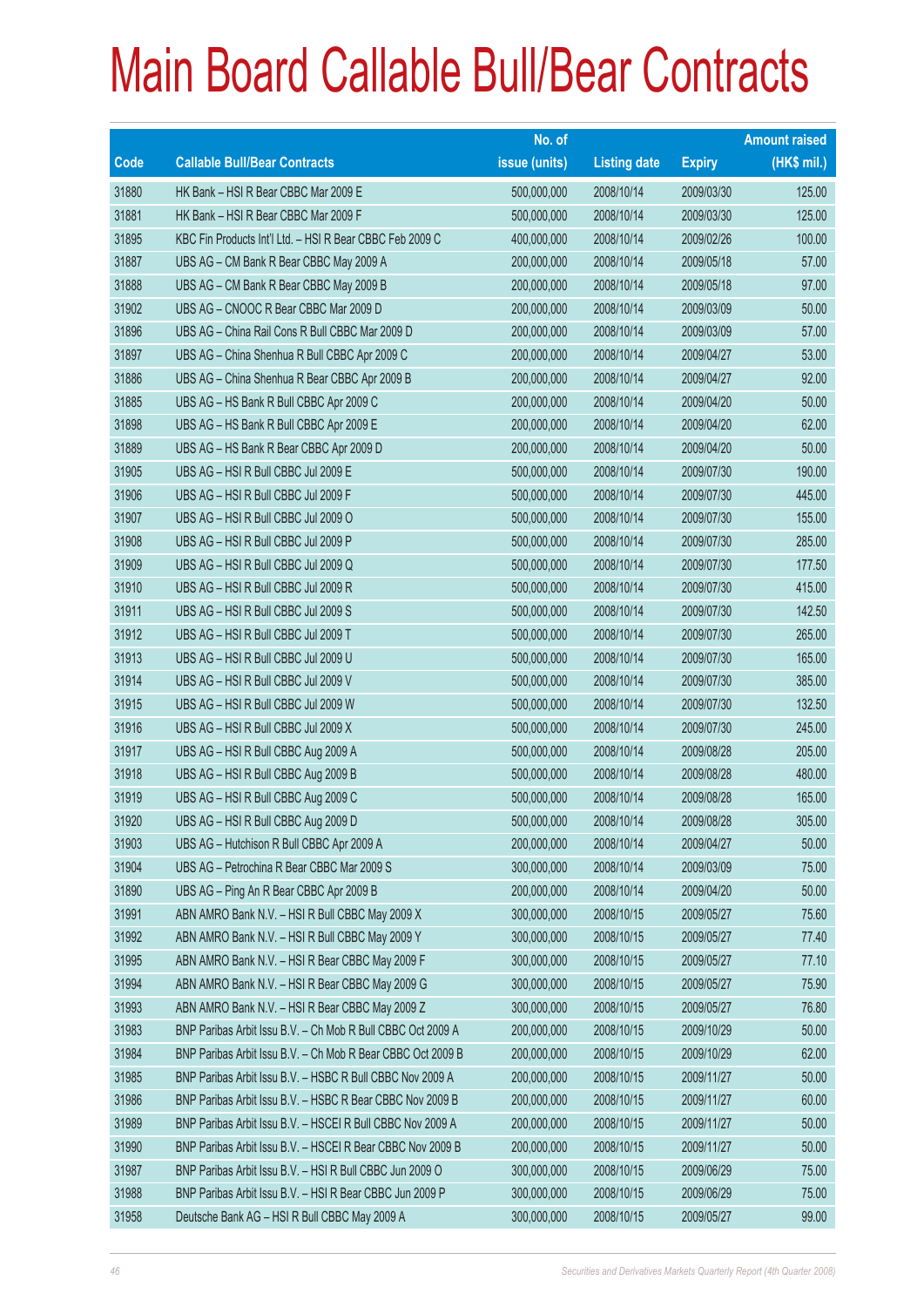|       |                                                               | No. of        |                     |               | <b>Amount raised</b> |
|-------|---------------------------------------------------------------|---------------|---------------------|---------------|----------------------|
| Code  | <b>Callable Bull/Bear Contracts</b>                           | issue (units) | <b>Listing date</b> | <b>Expiry</b> | (HK\$ mil.)          |
| 31959 | Deutsche Bank AG - HSI R Bull CBBC May 2009 D                 | 300,000,000   | 2008/10/15          | 2009/05/27    | 81.00                |
| 31960 | Deutsche Bank AG - HSI R Bull CBBC May 2009 H                 | 300,000,000   | 2008/10/15          | 2009/05/27    | 75.00                |
| 31961 | Deutsche Bank AG - HSI R Bear CBBC May 2009 I                 | 300,000,000   | 2008/10/15          | 2009/05/27    | 75.00                |
| 31962 | Deutsche Bank AG - HSI R Bear CBBC May 2009 J                 | 300,000,000   | 2008/10/15          | 2009/05/27    | 78.00                |
| 31996 | Goldman Sachs SP (Asia) - HSI R Bull CBBC Jun 2009 D          | 200,000,000   | 2008/10/15          | 2009/06/29    | 50.00                |
| 32000 | Goldman Sachs SP (Asia) - HSI R Bear CBBC Jun 2009 E          | 200,000,000   | 2008/10/15          | 2009/06/29    | 50.00                |
| 32001 | Goldman Sachs SP (Asia) - HSI R Bear CBBC Jun 2009 F          | 200,000,000   | 2008/10/15          | 2009/06/29    | 50.00                |
| 31931 | HK Bank - HSI R Bull CBBC Mar 2009 G                          | 280,000,000   | 2008/10/15          | 2009/03/30    | 70.00                |
| 31955 | KBC Fin Products Int'l Ltd. - HSI R Bear CBBC Apr 2009 B      | 400,000,000   | 2008/10/15          | 2009/04/29    | 100.00               |
| 31956 | KBC Fin Products Int'l Ltd. - HSI R Bear CBBC Apr 2009 C      | 400,000,000   | 2008/10/15          | 2009/04/29    | 100.00               |
| 31957 | KBC Fin Products Int'l Ltd. - HSI R Bear CBBC Apr 2009 D      | 400,000,000   | 2008/10/15          | 2009/04/29    | 100.00               |
| 31929 | Macquarie Bank Ltd. - HSI R Bull CBBC Apr 2009 I              | 288,000,000   | 2008/10/15          | 2009/04/29    | 75.17                |
| 31930 | Macquarie Bank Ltd. - HSI R Bull CBBC Apr 2009 J              | 288,000,000   | 2008/10/15          | 2009/04/29    | 72.29                |
| 31921 | SGA Societe Generale Acceptance N.V. - HSI R Bull CBBC Jan09S | 500,000,000   | 2008/10/15          | 2009/01/29    | 125.00               |
| 31922 | SGA Societe Generale Acceptance N.V. - HSI R Bull CBBC Jan09T | 500,000,000   | 2008/10/15          | 2009/01/29    | 125.00               |
| 31923 | SGA Societe Generale Acceptance N.V. - HSI R Bull CBBC Jan09U | 500,000,000   | 2008/10/15          | 2009/01/29    | 125.00               |
| 31932 | SGA Societe Generale Acceptance N.V. - HSI R Bull CBBC Jan09Y | 500,000,000   | 2008/10/15          | 2009/01/29    | 142.50               |
| 31924 | SGA Societe Generale Acceptance N.V. - HSI R Bull CBBC Mar09K | 500,000,000   | 2008/10/15          | 2009/03/30    | 135.00               |
| 31933 | SGA Societe Generale Acceptance N.V. - HSI R Bull CBBC Mar090 | 500,000,000   | 2008/10/15          | 2009/03/30    | 125.00               |
| 31934 | SGA Societe Generale Acceptance N.V. - HSI R Bull CBBC Mar09R | 500,000,000   | 2008/10/15          | 2009/03/30    | 125.00               |
| 31925 | SGA Societe Generale Acceptance N.V. - HSI R Bear CBBC Jan09V | 500,000,000   | 2008/10/15          | 2009/01/29    | 125.00               |
| 31926 | SGA Societe Generale Acceptance N.V. - HSI R Bear CBBC Jan09W | 500,000,000   | 2008/10/15          | 2009/01/29    | 125.00               |
| 31927 | SGA Societe Generale Acceptance N.V. - HSI R Bear CBBC Jan09X | 500,000,000   | 2008/10/15          | 2009/01/29    | 125.00               |
| 31928 | SGA Societe Generale Acceptance N.V. - HSI R Bear CBBC Mar09M | 500,000,000   | 2008/10/15          | 2009/03/30    | 125.00               |
| 31935 | SGA Societe Generale Acceptance N.V. - HSI R Bear CBBC Mar09V | 500,000,000   | 2008/10/15          | 2009/03/30    | 125.00               |
| 31954 | SGA Societe Generale Acceptance N.V. - HSI R Bear CBBC Mar09W | 500,000,000   | 2008/10/15          | 2009/03/30    | 125.00               |
| 31971 | UBS AG - BOCL R Bull CBBC Apr 2009 B                          | 200,000,000   | 2008/10/15          | 2009/04/27    | 248.00               |
| 31966 | UBS AG - China Mobile R Bear CBBC Apr 2009 A                  | 300,000,000   | 2008/10/15          | 2009/04/27    | 75.00                |
| 31970 | UBS AG - CC Bank R Bull CBBC Jun 2009 A                       | 200,000,000   | 2008/10/15          | 2009/06/22    | 73.00                |
| 31975 | UBS AG - CC Bank R Bear CBBC Apr 2009 F                       | 200,000,000   | 2008/10/15          | 2009/04/06    | 50.00                |
| 31973 | UBS AG - China Life R Bear CBBC Apr 2009 A                    | 300,000,000   | 2008/10/15          | 2009/04/27    | 108.00               |
| 31972 | UBS AG - China Life R Bear CBBC Apr 2009 Z                    | 300,000,000   | 2008/10/15          | 2009/04/27    | 78.00                |
| 31974 | UBS AG - CM Bank R Bull CBBC May 2009 C                       | 200,000,000   | 2008/10/15          | 2009/05/18    | 65.00                |
| 31981 | UBS AG - CM Bank R Bear CBBC May 2009 D                       | 200,000,000   | 2008/10/15          | 2009/05/18    | 76.00                |
| 31976 | UBS AG - CNOOC R Bear CBBC Mar 2009 E                         | 200,000,000   | 2008/10/15          | 2009/03/09    | 50.00                |
| 31979 | UBS AG - A50 China R Bear CBBC Apr 2009 S                     | 300,000,000   | 2008/10/15          | 2009/04/06    | 75.00                |
| 31980 | UBS AG - A50 China R Bear CBBC Apr 2009 T                     | 300,000,000   | 2008/10/15          | 2009/04/06    | 75.00                |
| 31936 | UBS AG - HSCEI R Bull CBBC Apr 2009 C                         | 500,000,000   | 2008/10/15          | 2009/04/29    | 125.00               |
| 31937 | UBS AG - HSCEI R Bull CBBC Apr 2009 E                         | 500,000,000   | 2008/10/15          | 2009/04/29    | 125.00               |
| 31938 | UBS AG - HSCEI R Bull CBBC Apr 2009 L                         | 500,000,000   | 2008/10/15          | 2009/04/29    | 125.00               |
| 31963 | UBS AG - HSCEI R Bull CBBC Apr 2009 R                         | 500,000,000   | 2008/10/15          | 2009/04/29    | 125.00               |
| 31951 | UBS AG - HSCEI R Bear CBBC Apr 2009 N                         | 500,000,000   | 2008/10/15          | 2009/04/29    | 125.00               |
| 31952 | UBS AG - HSCEI R Bear CBBC Apr 2009 O                         | 500,000,000   | 2008/10/15          | 2009/04/29    | 125.00               |
| 31953 | UBS AG - HSCEI R Bear CBBC Apr 2009 P                         | 500,000,000   | 2008/10/15          | 2009/04/29    | 125.00               |
| 31967 | UBS AG - HSCEI R Bear CBBC Apr 2009 T                         | 500,000,000   | 2008/10/15          | 2009/04/29    | 125.00               |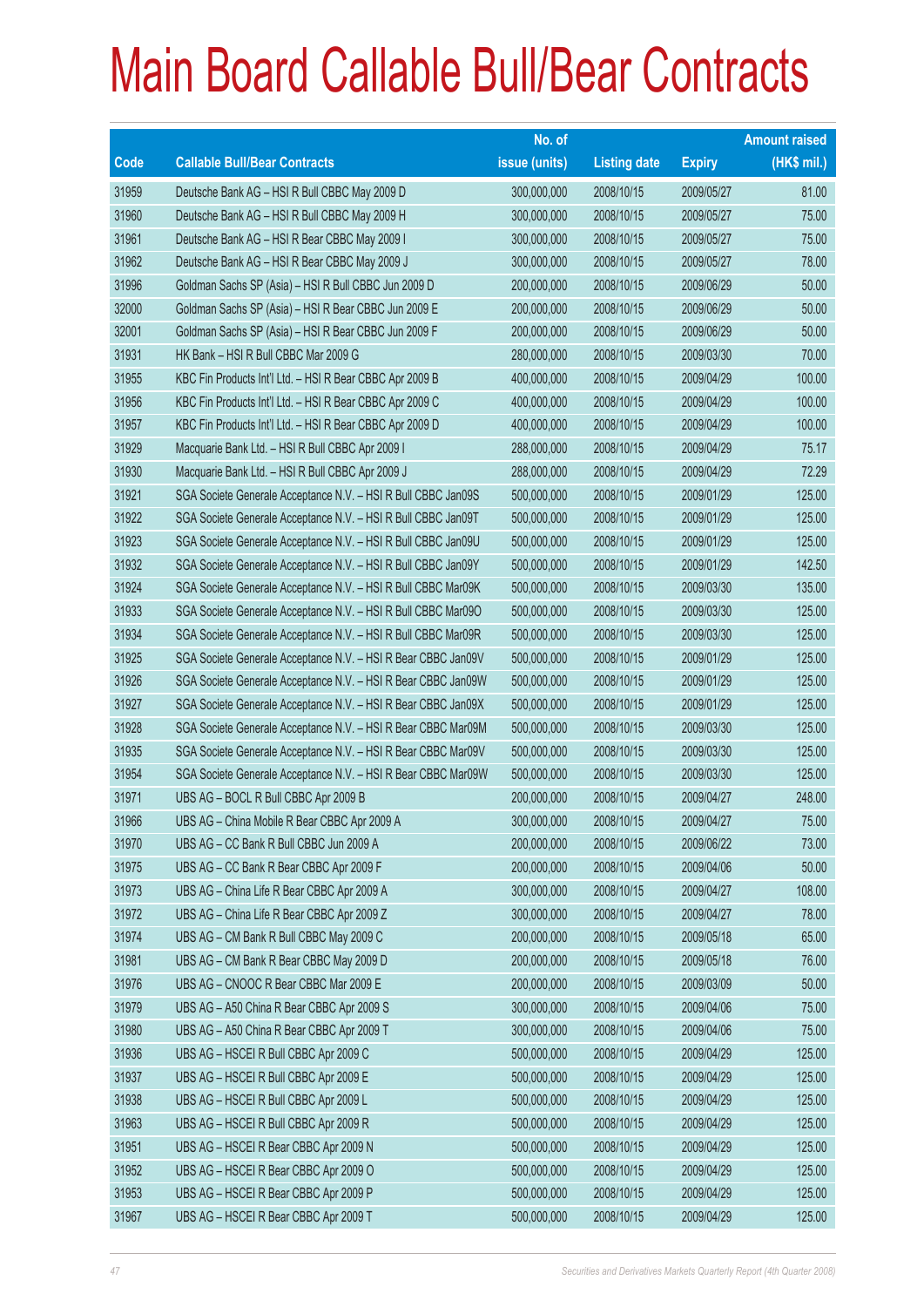|       |                                                                | No. of        |                     |               | <b>Amount raised</b> |
|-------|----------------------------------------------------------------|---------------|---------------------|---------------|----------------------|
| Code  | <b>Callable Bull/Bear Contracts</b>                            | issue (units) | <b>Listing date</b> | <b>Expiry</b> | $(HK$$ mil.)         |
| 31939 | UBS AG - HSI R Bull CBBC May 2009 A                            | 500,000,000   | 2008/10/15          | 2009/05/27    | 125.00               |
| 31946 | UBS AG - HSI R Bull CBBC May 2009 C                            | 500,000,000   | 2008/10/15          | 2009/05/27    | 125.00               |
| 31964 | UBS AG - HSI R Bull CBBC Jun 2009 E                            | 500,000,000   | 2008/10/15          | 2009/06/29    | 125.00               |
| 31965 | UBS AG - HSI R Bull CBBC Jun 2009 F                            | 500,000,000   | 2008/10/15          | 2009/06/29    | 125.00               |
| 31947 | UBS AG - HSI R Bull CBBC Jun 2009 L                            | 500,000,000   | 2008/10/15          | 2009/06/29    | 125.00               |
| 31948 | UBS AG - HSI R Bear CBBC Apr 2009 S                            | 500,000,000   | 2008/10/15          | 2009/04/29    | 125.00               |
| 31949 | UBS AG - HSI R Bear CBBC Apr 2009 T                            | 500,000,000   | 2008/10/15          | 2009/04/29    | 125.00               |
| 31940 | UBS AG - HSI R Bear CBBC May 2009 D                            | 500,000,000   | 2008/10/15          | 2009/05/27    | 125.00               |
| 31941 | UBS AG - HSI R Bear CBBC May 2009 L                            | 500,000,000   | 2008/10/15          | 2009/05/27    | 125.00               |
| 31942 | UBS AG - HSI R Bear CBBC May 2009 N                            | 500,000,000   | 2008/10/15          | 2009/05/27    | 125.00               |
| 31943 | UBS AG - HSI R Bear CBBC May 2009 O                            | 500,000,000   | 2008/10/15          | 2009/05/27    | 125.00               |
| 31944 | UBS AG - HSI R Bear CBBC May 2009 U                            | 500,000,000   | 2008/10/15          | 2009/05/27    | 125.00               |
| 31945 | UBS AG - HSI R Bear CBBC May 2009 Y                            | 500,000,000   | 2008/10/15          | 2009/05/27    | 125.00               |
| 31968 | UBS AG - HSI R Bear CBBC Jun 2009 G                            | 500,000,000   | 2008/10/15          | 2009/06/29    | 125.00               |
| 31969 | UBS AG - HSI R Bear CBBC Jun 2009 H                            | 500,000,000   | 2008/10/15          | 2009/06/29    | 125.00               |
| 31950 | UBS AG - HSI R Bear CBBC Jun 2009 M                            | 500,000,000   | 2008/10/15          | 2009/06/29    | 125.00               |
| 31977 | UBS AG - Petrochina R Bull CBBC Mar 2009 T                     | 300,000,000   | 2008/10/15          | 2009/03/09    | 81.00                |
| 31982 | UBS AG - Petrochina R Bear CBBC Mar 2009 U                     | 300,000,000   | 2008/10/15          | 2009/03/09    | 75.00                |
| 31978 | UBS AG - Ping An R Bear CBBC Apr 2009 C                        | 200,000,000   | 2008/10/15          | 2009/04/20    | 50.00                |
| 32027 | ABN AMRO Bank N.V. - HSCEI R Bear CBBC Apr 2009 M              | 300,000,000   | 2008/10/16          | 2009/04/29    | 75.00                |
| 32028 | ABN AMRO Bank N.V. - HSCEI R Bear CBBC Apr 2009 N              | 300,000,000   | 2008/10/16          | 2009/04/29    | 78.60                |
| 32016 | Deutsche Bank AG - HSI R Bear CBBC Jun 2009 B                  | 300,000,000   | 2008/10/16          | 2009/06/29    | 75.00                |
| 32020 | Deutsche Bank AG - HSI R Bear CBBC Jun 2009 C                  | 300,000,000   | 2008/10/16          | 2009/06/29    | 90.00                |
| 32025 | CC Rabobank B.A. - HSI R Bull CBBC Jul 2009 C                  | 50,000,000    | 2008/10/16          | 2009/07/30    | 12.50                |
| 32026 | CC Rabobank B.A. - HSI R Bear CBBC Jun 2009 F                  | 50,000,000    | 2008/10/16          | 2009/06/29    | 12.50                |
| 31997 | SGA Societe Generale Acceptance N.V - CLife R Bull CBBC Mar09A | 150,000,000   | 2008/10/16          | 2009/03/20    | 126.00               |
| 31998 | SGA Societe Generale Acceptance N.V - CLife R Bull CBBC Mar09B | 150,000,000   | 2008/10/16          | 2009/03/20    | 82.50                |
| 31999 | SGA Societe Generale Acceptance N.V - CLife R Bull CBBC May09A | 150,000,000   | 2008/10/16          | 2009/05/25    | 37.50                |
| 32002 | SGA Societe Generale Acceptance N.V - CLife R Bear CBBC Mar09C | 150,000,000   | 2008/10/16          | 2009/03/20    | 84.00                |
| 32003 | SGA Societe Generale Acceptance N.V - CLife R Bear CBBC Mar09D | 150,000,000   | 2008/10/16          | 2009/03/20    | 133.50               |
| 32004 | SGA Societe Generale Acceptance N.V - CLife R Bear CBBC May09B | 150,000,000   | 2008/10/16          | 2009/05/25    | 37.50                |
| 32005 | SGA Societe Generale Acceptance N.V. - HSI R Bull CBBC May09A  | 300,000,000   | 2008/10/16          | 2009/05/27    | 120.00               |
| 32006 | SGA Societe Generale Acceptance N.V. - HSI R Bull CBBC May09B  | 300,000,000   | 2008/10/16          | 2009/05/27    | 105.00               |
| 32007 | SGA Societe Generale Acceptance N.V. - HSI R Bull CBBC May09C  | 300,000,000   | 2008/10/16          | 2009/05/27    | 90.00                |
| 32008 | SGA Societe Generale Acceptance N.V. - HSI R Bull CBBC May09D  | 300,000,000   | 2008/10/16          | 2009/05/27    | 75.00                |
| 32021 | SGA Societe Generale Acceptance N.V. - HSI R Bull CBBC May09I  | 300,000,000   | 2008/10/16          | 2009/05/27    | 75.00                |
| 32022 | SGA Societe Generale Acceptance N.V. - HSI R Bull CBBC May09J  | 300,000,000   | 2008/10/16          | 2009/05/27    | 75.00                |
| 32009 | SGA Societe Generale Acceptance N.V. - HSI R Bear CBBC May09E  | 300,000,000   | 2008/10/16          | 2009/05/27    | 75.00                |
| 32010 | SGA Societe Generale Acceptance N.V. - HSI R Bear CBBC May09F  | 300,000,000   | 2008/10/16          | 2009/05/27    | 75.00                |
| 32011 | SGA Societe Generale Acceptance N.V. - HSI R Bear CBBC May09G  | 300,000,000   | 2008/10/16          | 2009/05/27    | 90.00                |
| 32012 | SGA Societe Generale Acceptance N.V. - HSI R Bear CBBC May09H  | 300,000,000   | 2008/10/16          | 2009/05/27    | 108.00               |
| 32023 | SGA Societe Generale Acceptance N.V. - HSI R Bear CBBC May09K  | 300,000,000   | 2008/10/16          | 2009/05/27    | 105.00               |
| 32024 | SGA Societe Generale Acceptance N.V. - HSI R Bear CBBC May09L  | 300,000,000   | 2008/10/16          | 2009/05/27    | 126.00               |
| 32013 | UBS AG - HSI R Bull CBBC Aug 2009 E                            | 500,000,000   | 2008/10/16          | 2009/08/28    | 125.00               |
| 32014 | UBS AG - HSI R Bull CBBC Aug 2009 F                            | 500,000,000   | 2008/10/16          | 2009/08/28    | 125.00               |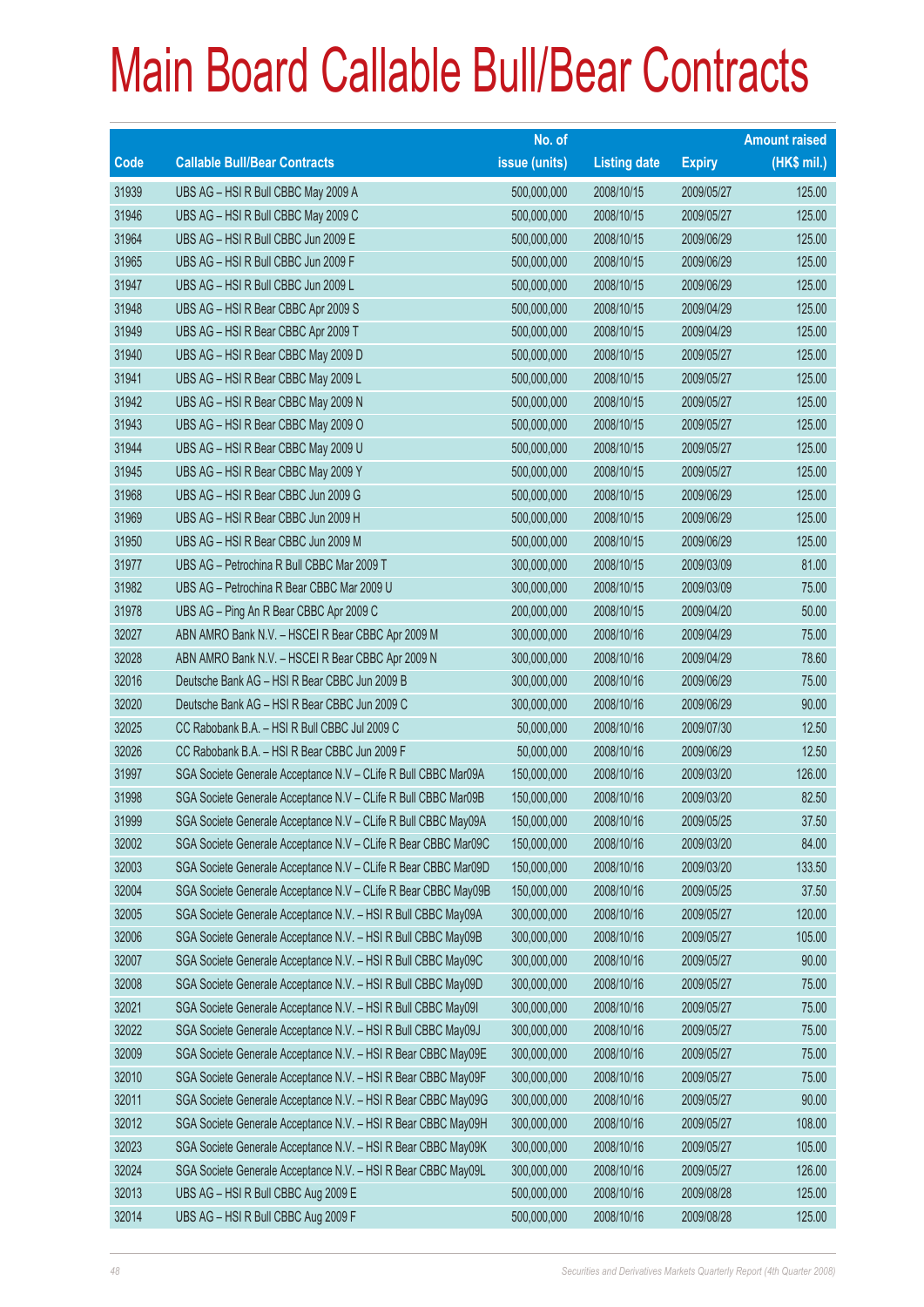|       |                                                                | No. of        |                     |               | <b>Amount raised</b> |
|-------|----------------------------------------------------------------|---------------|---------------------|---------------|----------------------|
| Code  | <b>Callable Bull/Bear Contracts</b>                            | issue (units) | <b>Listing date</b> | <b>Expiry</b> | (HK\$ mil.)          |
| 32015 | UBS AG - HSI R Bull CBBC Aug 2009 G                            | 500,000,000   | 2008/10/16          | 2009/08/28    | 125.00               |
| 32017 | UBS AG - HSI R Bear CBBC Aug 2009 H                            | 500,000,000   | 2008/10/16          | 2009/08/28    | 125.00               |
| 32018 | UBS AG - HSI R Bear CBBC Aug 2009 I                            | 500,000,000   | 2008/10/16          | 2009/08/28    | 125.00               |
| 32019 | UBS AG - HSI R Bear CBBC Aug 2009 J                            | 500,000,000   | 2008/10/16          | 2009/08/28    | 125.00               |
| 32098 | ABN AMRO Bank N.V. - DJIA R Bull CBBC Mar 2009 G               | 300,000,000   | 2008/10/17          | 2009/03/20    | 284.10               |
| 32102 | ABN AMRO Bank N.V. - DJIA R Bear CBBC Mar 2009 H               | 300,000,000   | 2008/10/17          | 2009/03/20    | 243.30               |
| 32087 | ABN AMRO Bank N.V. - HSI R Bear CBBC Apr 2009 N                | 300,000,000   | 2008/10/17          | 2009/04/29    | 75.30                |
| 32088 | ABN AMRO Bank N.V. - HSI R Bear CBBC Apr 2009 X                | 300,000,000   | 2008/10/17          | 2009/04/29    | 76.50                |
| 32089 | BNP Paribas Arbit Issu B.V. - HSI R Bull CBBC Jul 2009 G       | 300,000,000   | 2008/10/17          | 2009/07/30    | 75.00                |
| 32090 | BNP Paribas Arbit Issu B.V. - HSI R Bull CBBC Jul 2009 H       | 300,000,000   | 2008/10/17          | 2009/07/30    | 75.00                |
| 32091 | BNP Paribas Arbit Issu B.V. - HSI R Bull CBBC Aug 2009 D       | 300,000,000   | 2008/10/17          | 2009/08/28    | 93.00                |
| 32092 | BNP Paribas Arbit Issu B.V. - HSI R Bull CBBC Aug 2009 E       | 300,000,000   | 2008/10/17          | 2009/08/28    | 75.00                |
| 32093 | BNP Paribas Arbit Issu B.V. - HSI R Bull CBBC Sep 2009 A       | 500,000,000   | 2008/10/17          | 2009/09/29    | 125.00               |
| 32094 | BNP Paribas Arbit Issu B.V. - HSI R Bull CBBC Sep 2009 B       | 300,000,000   | 2008/10/17          | 2009/09/29    | 90.00                |
| 32095 | BNP Paribas Arbit Issu B.V. - HSI R Bear CBBC Jul 2009 I       | 300,000,000   | 2008/10/17          | 2009/07/30    | 75.00                |
| 32096 | BNP Paribas Arbit Issu B.V. - HSI R Bear CBBC Aug 2009 F       | 300,000,000   | 2008/10/17          | 2009/08/28    | 75.00                |
| 32097 | BNP Paribas Arbit Issu B.V. - HSI R Bear CBBC Aug 2009 G       | 300,000,000   | 2008/10/17          | 2009/08/28    | 75.00                |
| 32101 | Deutsche Bank AG - HSI R Bull CBBC Jun 2009 D                  | 300,000,000   | 2008/10/17          | 2009/06/29    | 105.00               |
| 32104 | Deutsche Bank AG - HSI R Bull CBBC Jun 2009 E                  | 300,000,000   | 2008/10/17          | 2009/06/29    | 90.00                |
| 32105 | Deutsche Bank AG - HSI R Bull CBBC Jun 2009 F                  | 300,000,000   | 2008/10/17          | 2009/06/29    | 75.00                |
| 32106 | Deutsche Bank AG - HSI R Bear CBBC Jun 2009 G                  | 300,000,000   | 2008/10/17          | 2009/06/29    | 75.00                |
| 32107 | Deutsche Bank AG - HSI R Bear CBBC Jun 2009 H                  | 300,000,000   | 2008/10/17          | 2009/06/29    | 84.00                |
| 32065 | Goldman Sachs SP (Asia) - HSI R Bull CBBC Jun 2009 G           | 200,000,000   | 2008/10/17          | 2009/06/29    | 50.00                |
| 32066 | Goldman Sachs SP (Asia) - HSI R Bull CBBC Jun 2009 H           | 200,000,000   | 2008/10/17          | 2009/06/29    | 50.00                |
| 32067 | Goldman Sachs SP (Asia) - HSI R Bull CBBC Jul 2009 E           | 200,000,000   | 2008/10/17          | 2009/07/30    | 50.00                |
| 32057 | HK Bank - HSI R Bull CBBC Mar 2009 H                           | 500,000,000   | 2008/10/17          | 2009/03/30    | 125.00               |
| 32058 | HK Bank - HSI R Bull CBBC Mar 2009 I                           | 500,000,000   | 2008/10/17          | 2009/03/30    | 125.00               |
| 32061 | HK Bank - HSI R Bear CBBC Mar 2009 J                           | 500,000,000   | 2008/10/17          | 2009/03/30    | 125.00               |
| 32062 | HK Bank - HSI R Bear CBBC Mar 2009 K                           | 500,000,000   | 2008/10/17          | 2009/03/30    | 125.00               |
| 32063 | HK Bank - HSI R Bear CBBC Mar 2009 L                           | 500,000,000   | 2008/10/17          | 2009/03/30    | 125.00               |
| 32099 | KBC Fin Products Int'l Ltd. - HSCEI R Bull CBBC May 2009 A     | 400,000,000   | 2008/10/17          | 2009/05/27    | 100.00               |
| 32103 | KBC Fin Products Int'l Ltd. - HSCEI R Bear CBBC May 2009 B     | 400,000,000   | 2008/10/17          | 2009/05/27    | 100.00               |
| 32059 | KBC Fin Products Int'l Ltd. - HSI R Bull CBBC Apr 2009 E       | 400,000,000   | 2008/10/17          | 2009/04/29    | 100.00               |
| 32060 | KBC Fin Products Int'l Ltd. - HSI R Bull CBBC Apr 2009 F       | 400,000,000   | 2008/10/17          | 2009/04/29    | 100.00               |
| 32064 | KBC Fin Products Int'l Ltd. - HSI R Bull CBBC May 2009 A       | 380,000,000   | 2008/10/17          | 2009/05/27    | 98.80                |
| 32100 | KBC Fin Products Int'l Ltd. - HSI R Bear CBBC Apr 2009 G       | 400,000,000   | 2008/10/17          | 2009/04/29    | 100.00               |
| 32032 | SGA Societe Generale Acceptance N.V. - CMob R Bull CBBC Jul09A | 600,000,000   | 2008/10/17          | 2009/07/27    | 168.00               |
| 32033 | SGA Societe Generale Acceptance N.V. - CMob R Bull CBBC Jul09B | 600,000,000   | 2008/10/17          | 2009/07/27    | 150.00               |
| 32034 | SGA Societe Generale Acceptance N.V. - CMob R Bull CBBC Jul09C | 60,000,000    | 2008/10/17          | 2009/07/27    | 57.00                |
| 32035 | SGA Societe Generale Acceptance N.V. - CMob R Bear CBBC Jul09D | 60,000,000    | 2008/10/17          | 2009/07/27    | 52.20                |
| 32036 | SGA Societe Generale Acceptance N.V. - CMob R Bear CBBC Jul09E | 600,000,000   | 2008/10/17          | 2009/07/27    | 150.00               |
| 32037 | SGA Societe Generale Acceptance N.V. - CMob R Bear CBBC Jul09F | 600,000,000   | 2008/10/17          | 2009/07/27    | 174.00               |
| 32029 | SGA Societe Generale Acceptance N.V. - HSI R Bull CBBC Mar09A  | 500,000,000   | 2008/10/17          | 2009/03/30    | 150.00               |
| 32030 | SGA Societe Generale Acceptance N.V. - HSI R Bull CBBC Mar09H  | 500,000,000   | 2008/10/17          | 2009/03/30    | 125.00               |
| 32031 | SGA Societe Generale Acceptance N.V. - HSI R Bull CBBC Mar09U  | 500,000,000   | 2008/10/17          | 2009/03/30    | 125.00               |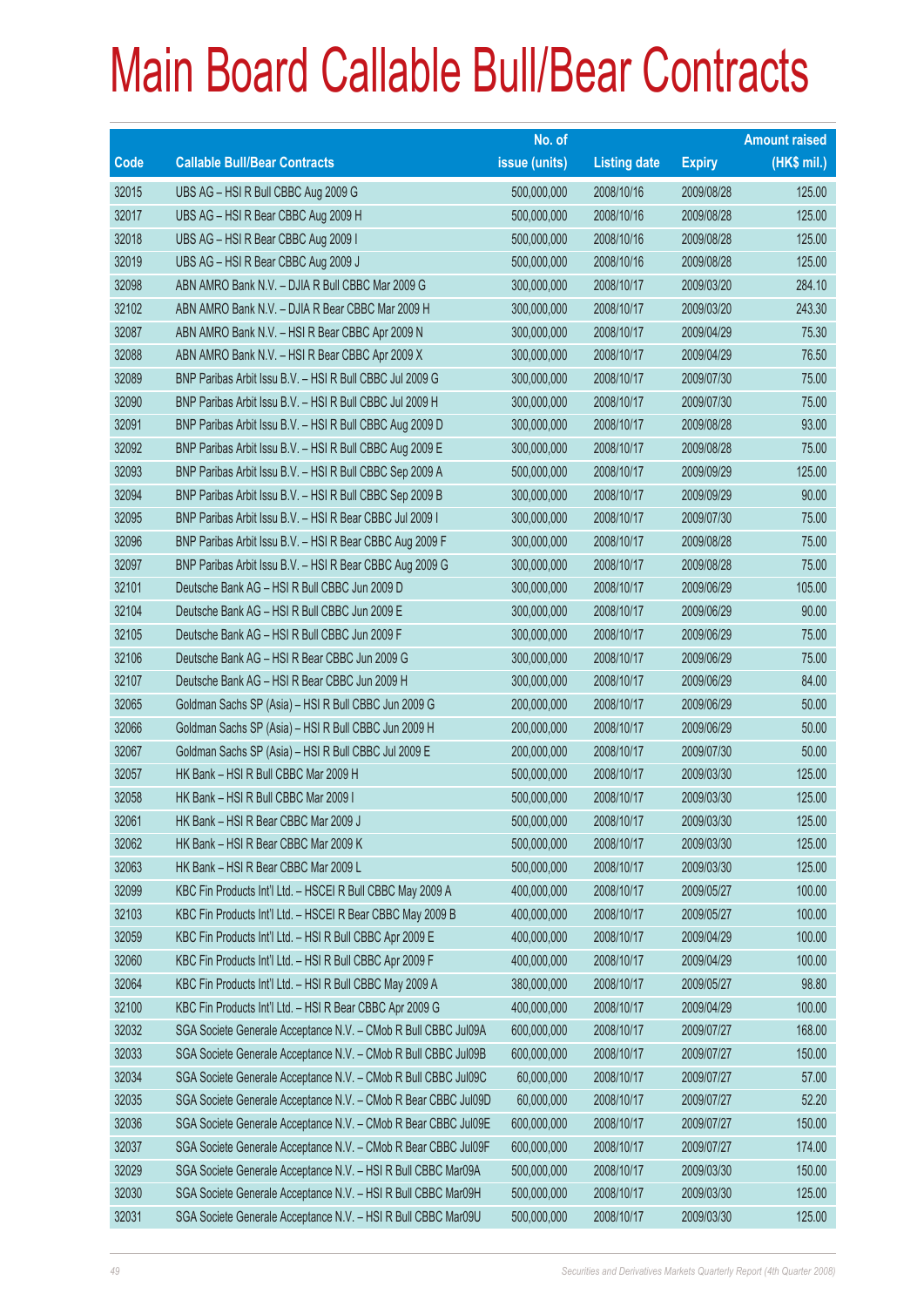|       |                                                               | No. of        |                     |               | <b>Amount raised</b> |
|-------|---------------------------------------------------------------|---------------|---------------------|---------------|----------------------|
| Code  | <b>Callable Bull/Bear Contracts</b>                           | issue (units) | <b>Listing date</b> | <b>Expiry</b> | (HK\$ mil.)          |
| 32040 | UBS AG - China Mobile R Bear CBBC Apr 2009 B                  | 300,000,000   | 2008/10/17          | 2009/04/27    | 75.00                |
| 32038 | UBS AG - China Life R Bear CBBC Apr 2009 D                    | 300,000,000   | 2008/10/17          | 2009/04/27    | 75.00                |
| 32039 | UBS AG - China Life R Bear CBBC Apr 2009 E                    | 300,000,000   | 2008/10/17          | 2009/04/27    | 75.00                |
| 32046 | UBS AG - A50 China R Bear CBBC Apr 2009 U                     | 300,000,000   | 2008/10/17          | 2009/04/06    | 75.00                |
| 32041 | UBS AG - HKEx R Bear CBBC Apr 2009 C                          | 200,000,000   | 2008/10/17          | 2009/04/06    | 50.00                |
| 32042 | UBS AG - HSBC R Bear CBBC Apr 2009 B                          | 300,000,000   | 2008/10/17          | 2009/04/06    | 75.00                |
| 32043 | UBS AG - HSBC R Bear CBBC Apr 2009 C                          | 300,000,000   | 2008/10/17          | 2009/04/06    | 75.00                |
| 32068 | UBS AG - HSCEI R Bull CBBC Apr 2009 A                         | 500,000,000   | 2008/10/17          | 2009/04/29    | 125.00               |
| 32069 | UBS AG - HSCEI R Bull CBBC Apr 2009 B                         | 500,000,000   | 2008/10/17          | 2009/04/29    | 125.00               |
| 32072 | UBS AG - HSCEI R Bear CBBC Apr 2009 D                         | 500,000,000   | 2008/10/17          | 2009/04/29    | 125.00               |
| 32073 | UBS AG - HSCEI R Bear CBBC Apr 2009 M                         | 500,000,000   | 2008/10/17          | 2009/04/29    | 125.00               |
| 32047 | UBS AG - HSI R Bull CBBC May 2009 F                           | 500,000,000   | 2008/10/17          | 2009/05/27    | 125.00               |
| 32048 | UBS AG - HSI R Bull CBBC May 2009 G                           | 500,000,000   | 2008/10/17          | 2009/05/27    | 125.00               |
| 32049 | UBS AG - HSI R Bull CBBC May 2009 K                           | 500,000,000   | 2008/10/17          | 2009/05/27    | 125.00               |
| 32074 | UBS AG - HSI R Bull CBBC Jun 2009 D                           | 500,000,000   | 2008/10/17          | 2009/06/29    | 125.00               |
| 32075 | UBS AG - HSI R Bull CBBC Aug 2009 K                           | 500,000,000   | 2008/10/17          | 2009/08/28    | 125.00               |
| 32076 | UBS AG - HSI R Bull CBBC Aug 2009 L                           | 500,000,000   | 2008/10/17          | 2009/08/28    | 125.00               |
| 32077 | UBS AG - HSI R Bull CBBC Aug 2009 M                           | 500,000,000   | 2008/10/17          | 2009/08/28    | 180.00               |
| 32078 | UBS AG - HSI R Bull CBBC Aug 2009 N                           | 500,000,000   | 2008/10/17          | 2009/08/28    | 415.00               |
| 32079 | UBS AG - HSI R Bull CBBC Aug 2009 O                           | 500,000,000   | 2008/10/17          | 2009/08/28    | 142.50               |
| 32080 | UBS AG - HSI R Bull CBBC Aug 2009 P                           | 500,000,000   | 2008/10/17          | 2009/08/28    | 265.00               |
| 32081 | UBS AG - HSI R Bull CBBC Aug 2009 Q                           | 500,000,000   | 2008/10/17          | 2009/08/28    | 165.00               |
| 32082 | UBS AG - HSI R Bull CBBC Aug 2009 R                           | 500,000,000   | 2008/10/17          | 2009/08/28    | 385.00               |
| 32083 | UBS AG - HSI R Bull CBBC Aug 2009 S                           | 500,000,000   | 2008/10/17          | 2009/08/28    | 132.50               |
| 32084 | UBS AG - HSI R Bull CBBC Aug 2009 T                           | 500,000,000   | 2008/10/17          | 2009/08/28    | 125.00               |
| 32085 | UBS AG - HSI R Bull CBBC Aug 2009 U                           | 500,000,000   | 2008/10/17          | 2009/08/28    | 245.00               |
| 32050 | UBS AG - HSI R Bear CBBC May 2009 B                           | 500,000,000   | 2008/10/17          | 2009/05/27    | 125.00               |
| 32056 | UBS AG - HSI R Bear CBBC May 2009 S                           | 500,000,000   | 2008/10/17          | 2009/05/27    | 125.00               |
| 32051 | UBS AG - HSI R Bear CBBC Jun 2009 A                           | 500,000,000   | 2008/10/17          | 2009/06/29    | 125.00               |
| 32052 | UBS AG - HSI R Bear CBBC Jun 2009 B                           | 500,000,000   | 2008/10/17          | 2009/06/29    | 125.00               |
| 32053 | UBS AG - HSI R Bear CBBC Jun 2009 C                           | 500,000,000   | 2008/10/17          | 2009/06/29    | 125.00               |
| 32054 | UBS AG - HSI R Bear CBBC Jun 2009 I                           | 500,000,000   | 2008/10/17          | 2009/06/29    | 125.00               |
| 32055 | UBS AG - HSI R Bear CBBC Jun 2009 J                           | 500,000,000   | 2008/10/17          | 2009/06/29    | 125.00               |
| 32086 | UBS AG - HSI R Bear CBBC Jun 2009 X                           | 500,000,000   | 2008/10/17          | 2009/06/29    | 125.00               |
| 32070 | UBS AG - Petrochina R Bull CBBC Apr 2009 C                    | 300,000,000   | 2008/10/17          | 2009/04/27    | 87.00                |
| 32071 | UBS AG - Petrochina R Bull CBBC Apr 2009 D                    | 300,000,000   | 2008/10/17          | 2009/04/27    | 75.00                |
| 32044 | UBS AG - Petrochina R Bear CBBC Apr 2009 A                    | 300,000,000   | 2008/10/17          | 2009/04/27    | 75.00                |
| 32045 | UBS AG - Petrochina R Bear CBBC Apr 2009 B                    | 300,000,000   | 2008/10/17          | 2009/04/27    | 75.00                |
| 32125 | ABN AMRO Bank N.V. - HSI R Bull CBBC Apr 2009 A               | 300,000,000   | 2008/10/20          | 2009/04/29    | 75.30                |
| 32124 | ABN AMRO Bank N.V. - HSI R Bull CBBC Apr 2009 Y               | 300,000,000   | 2008/10/20          | 2009/04/29    | 76.80                |
| 32126 | Deutsche Bank AG - HSI R Bull CBBC Jun 2009 I                 | 300,000,000   | 2008/10/20          | 2009/06/29    | 96.00                |
| 32127 | Deutsche Bank AG - HSI R Bull CBBC Jun 2009 J                 | 300,000,000   | 2008/10/20          | 2009/06/29    | 84.00                |
| 32128 | Deutsche Bank AG - HSI R Bull CBBC Jun 2009 K                 | 300,000,000   | 2008/10/20          | 2009/06/29    | 75.00                |
| 32122 | SGA Societe Generale Acceptance N.V. - A50 R Bull CBBC Jul09A | 400,000,000   | 2008/10/20          | 2009/07/27    | 128.00               |
| 32123 | SGA Societe Generale Acceptance N.V. - A50 R Bear CBBC Jan09A | 400,000,000   | 2008/10/20          | 2009/01/23    | 144.00               |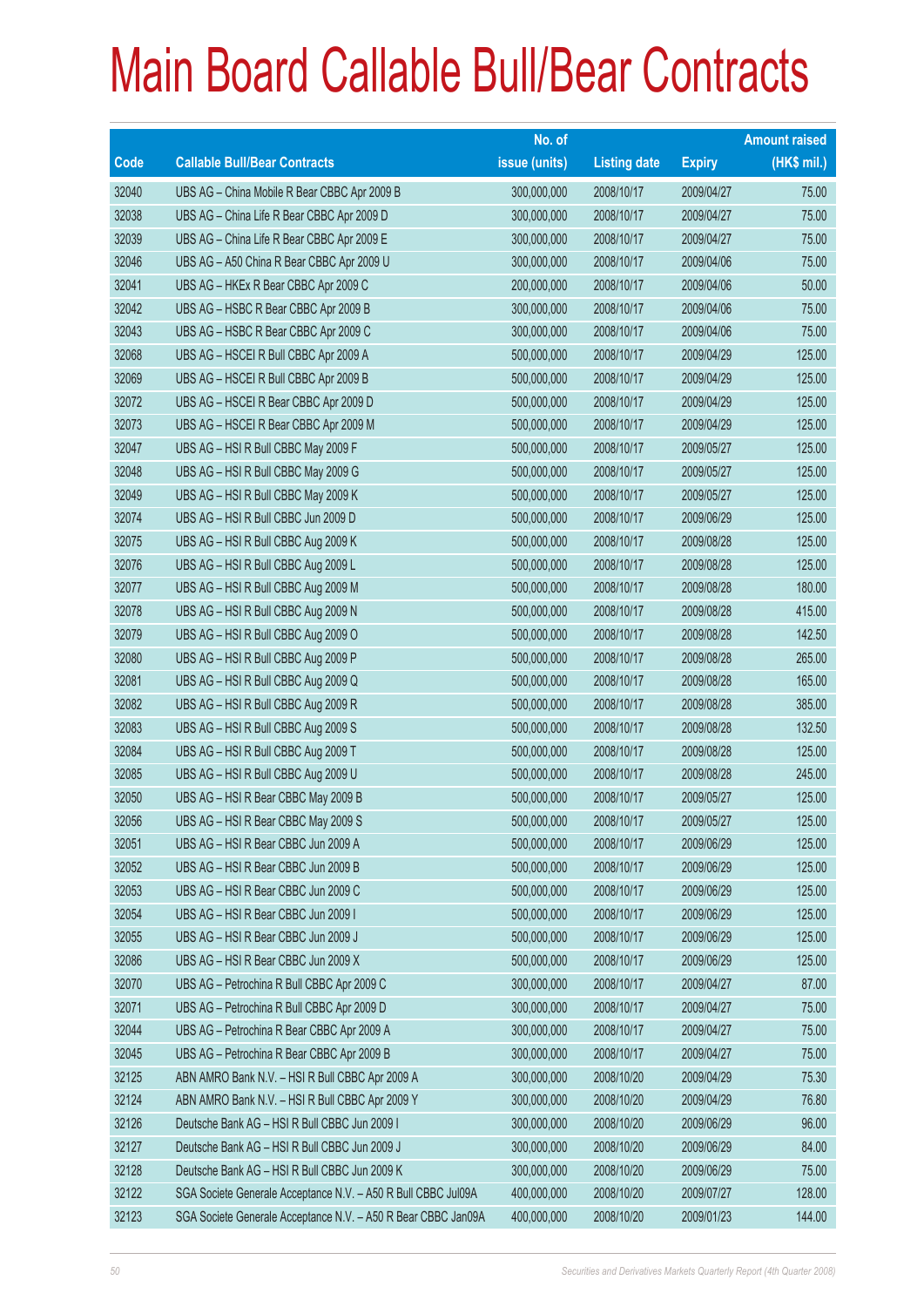|       |                                                                | No. of        |                     |               | <b>Amount raised</b> |
|-------|----------------------------------------------------------------|---------------|---------------------|---------------|----------------------|
| Code  | <b>Callable Bull/Bear Contracts</b>                            | issue (units) | <b>Listing date</b> | <b>Expiry</b> | (HK\$ mil.)          |
| 32114 | SGA Societe Generale Acceptance N.V. - HSBC R Bull CBBC Jan09A | 40,000,000    | 2008/10/20          | 2009/01/23    | 26.00                |
| 32115 | SGA Societe Generale Acceptance N.V. - HSBC R Bull CBBC Jul09A | 400,000,000   | 2008/10/20          | 2009/07/27    | 188.00               |
| 32116 | SGA Societe Generale Acceptance N.V. - HSBC R Bull CBBC Jul09B | 400,000,000   | 2008/10/20          | 2009/07/27    | 148.00               |
| 32117 | SGA Societe Generale Acceptance N.V. - HSBC R Bull CBBC Jul09C | 400,000,000   | 2008/10/20          | 2009/07/27    | 100.00               |
| 32118 | SGA Societe Generale Acceptance N.V. - HSBC R Bear CBBC Jan09B | 40,000,000    | 2008/10/20          | 2009/01/23    | 31.60                |
| 32119 | SGA Societe Generale Acceptance N.V. - HSBC R Bear CBBC Jul09D | 400,000,000   | 2008/10/20          | 2009/07/27    | 100.00               |
| 32120 | SGA Societe Generale Acceptance N.V. - HSBC R Bear CBBC Jul09E | 400,000,000   | 2008/10/20          | 2009/07/27    | 164.00               |
| 32121 | SGA Societe Generale Acceptance N.V. - HSBC R Bear CBBC Jul09F | 400,000,000   | 2008/10/20          | 2009/07/27    | 228.00               |
| 32110 | SGA Societe Generale Acceptance N.V. - HSI R Bull CBBC Mar09I  | 500,000,000   | 2008/10/20          | 2009/03/30    | 125.00               |
| 32111 | SGA Societe Generale Acceptance N.V. - HSI R Bull CBBC Mar09J  | 500,000,000   | 2008/10/20          | 2009/03/30    | 125.00               |
| 32112 | SGA Societe Generale Acceptance N.V. - HSI R Bull CBBC Mar09Q  | 500,000,000   | 2008/10/20          | 2009/03/30    | 125.00               |
| 32108 | SGA Societe Generale Acceptance N.V. - HSI R Bull CBBC Apr09F  | 500,000,000   | 2008/10/20          | 2009/04/29    | 145.00               |
| 32109 | SGA Societe Generale Acceptance N.V. - HSI R Bull CBBC Apr09G  | 500,000,000   | 2008/10/20          | 2009/04/29    | 125.00               |
| 32113 | SGA Societe Generale Acceptance N.V. - HSI R Bear CBBC Mar09X  | 500,000,000   | 2008/10/20          | 2009/03/30    | 125.00               |
| 32170 | ABN AMRO Bank N.V. - HSI R Bull CBBC Apr 2009 Z                | 300,000,000   | 2008/10/21          | 2009/04/29    | 78.30                |
| 32167 | Deutsche Bank AG - HSI R Bull CBBC Jun 2009 L                  | 300,000,000   | 2008/10/21          | 2009/06/29    | 88.50                |
| 32168 | Deutsche Bank AG - HSI R Bull CBBC Jun 2009 M                  | 300,000,000   | 2008/10/21          | 2009/06/29    | 75.00                |
| 32169 | Deutsche Bank AG - HSI R Bear CBBC Jun 2009 N                  | 300,000,000   | 2008/10/21          | 2009/06/29    | 87.00                |
| 32129 | SGA Societe Generale Acceptance N.V - CNOOC R Bull CBBC Jul09A | 500,000,000   | 2008/10/21          | 2009/07/24    | 165.00               |
| 32130 | SGA Societe Generale Acceptance N.V - CNOOC R Bull CBBC Jul09B | 500,000,000   | 2008/10/21          | 2009/07/24    | 130.00               |
| 32131 | SGA Societe Generale Acceptance N.V - CNOOC R Bull CBBC Jul09C | 500,000,000   | 2008/10/21          | 2009/07/24    | 130.00               |
| 32132 | SGA Societe Generale Acceptance N.V - CNOOC R Bear CBBC Jul09D | 500,000,000   | 2008/10/21          | 2009/07/24    | 125.00               |
| 32133 | SGA Societe Generale Acceptance N.V - CNOOC R Bear CBBC Jul09E | 500,000,000   | 2008/10/21          | 2009/07/24    | 125.00               |
| 32134 | SGA Societe Generale Acceptance N.V - CNOOC R Bear CBBC Jul09F | 500,000,000   | 2008/10/21          | 2009/07/24    | 155.00               |
| 32142 | SGA Societe Generale Acceptance N.V. - A50 R Bull CBBC Mar09H  | 300,000,000   | 2008/10/21          | 2009/03/30    | 87.00                |
| 32135 | SGA Societe Generale Acceptance N.V. - HSI R Bull CBBC Apr09H  | 500,000,000   | 2008/10/21          | 2009/04/29    | 125.00               |
| 32136 | SGA Societe Generale Acceptance N.V. - HSI R Bull CBBC Apr091  | 500,000,000   | 2008/10/21          | 2009/04/29    | 125.00               |
| 32137 | SGA Societe Generale Acceptance N.V. - HSI R Bull CBBC Apr09J  | 500,000,000   | 2008/10/21          | 2009/04/29    | 125.00               |
| 32138 | SGA Societe Generale Acceptance N.V. - HSI R Bear CBBC May09M  | 300,000,000   | 2008/10/21          | 2009/05/27    | 126.00               |
| 32139 | SGA Societe Generale Acceptance N.V. - HSI R Bear CBBC May09N  | 300,000,000   | 2008/10/21          | 2009/05/27    | 144.00               |
| 32140 | SGA Societe Generale Acceptance N.V. - HSI R Bear CBBC May090  | 300,000,000   | 2008/10/21          | 2009/05/27    | 165.00               |
| 32141 | SGA Societe Generale Acceptance N.V. - HSI R Bear CBBC May09P  | 300,000,000   | 2008/10/21          | 2009/05/27    | 186.00               |
| 32160 | UBS AG - China Mobile R Bull CBBC Apr 2009 C                   | 300,000,000   | 2008/10/21          | 2009/04/27    | 75.00                |
| 32161 | UBS AG - China Mobile R Bull CBBC Apr 2009 D                   | 300,000,000   | 2008/10/21          | 2009/04/27    | 75.00                |
| 32162 | UBS AG - China Mobile R Bull CBBC Apr 2009 E                   | 300,000,000   | 2008/10/21          | 2009/04/27    | 75.00                |
| 32155 | UBS AG - China Life R Bull CBBC Apr 2009 B                     | 300,000,000   | 2008/10/21          | 2009/04/27    | 171.00               |
| 32156 | UBS AG - China Life R Bull CBBC Apr 2009 K                     | 300,000,000   | 2008/10/21          | 2009/04/27    | 139.50               |
| 32157 | UBS AG - China Life R Bull CBBC Apr 2009 L                     | 300,000,000   | 2008/10/21          | 2009/04/27    | 109.50               |
| 32158 | UBS AG - China Life R Bull CBBC Apr 2009 M                     | 300,000,000   | 2008/10/21          | 2009/04/27    | 79.50                |
| 32159 | UBS AG - China Life R Bull CBBC Apr 2009 N                     | 300,000,000   | 2008/10/21          | 2009/04/27    | 75.00                |
| 32166 | UBS AG - A50 China R Bull CBBC Apr 2009 V                      | 300,000,000   | 2008/10/21          | 2009/04/06    | 75.00                |
| 32163 | UBS AG - HKEx R Bull CBBC Apr 2009 D                           | 200,000,000   | 2008/10/21          | 2009/04/06    | 50.00                |
| 32164 | UBS AG - HSBC R Bull CBBC Apr 2009 D                           | 300,000,000   | 2008/10/21          | 2009/04/06    | 75.00                |
| 32143 | UBS AG - HSCEI R Bull CBBC Apr 2009 K                          | 500,000,000   | 2008/10/21          | 2009/04/29    | 125.00               |
| 32152 | UBS AG - HSCEI R Bear CBBC Apr 2009 Q                          | 500,000,000   | 2008/10/21          | 2009/04/29    | 125.00               |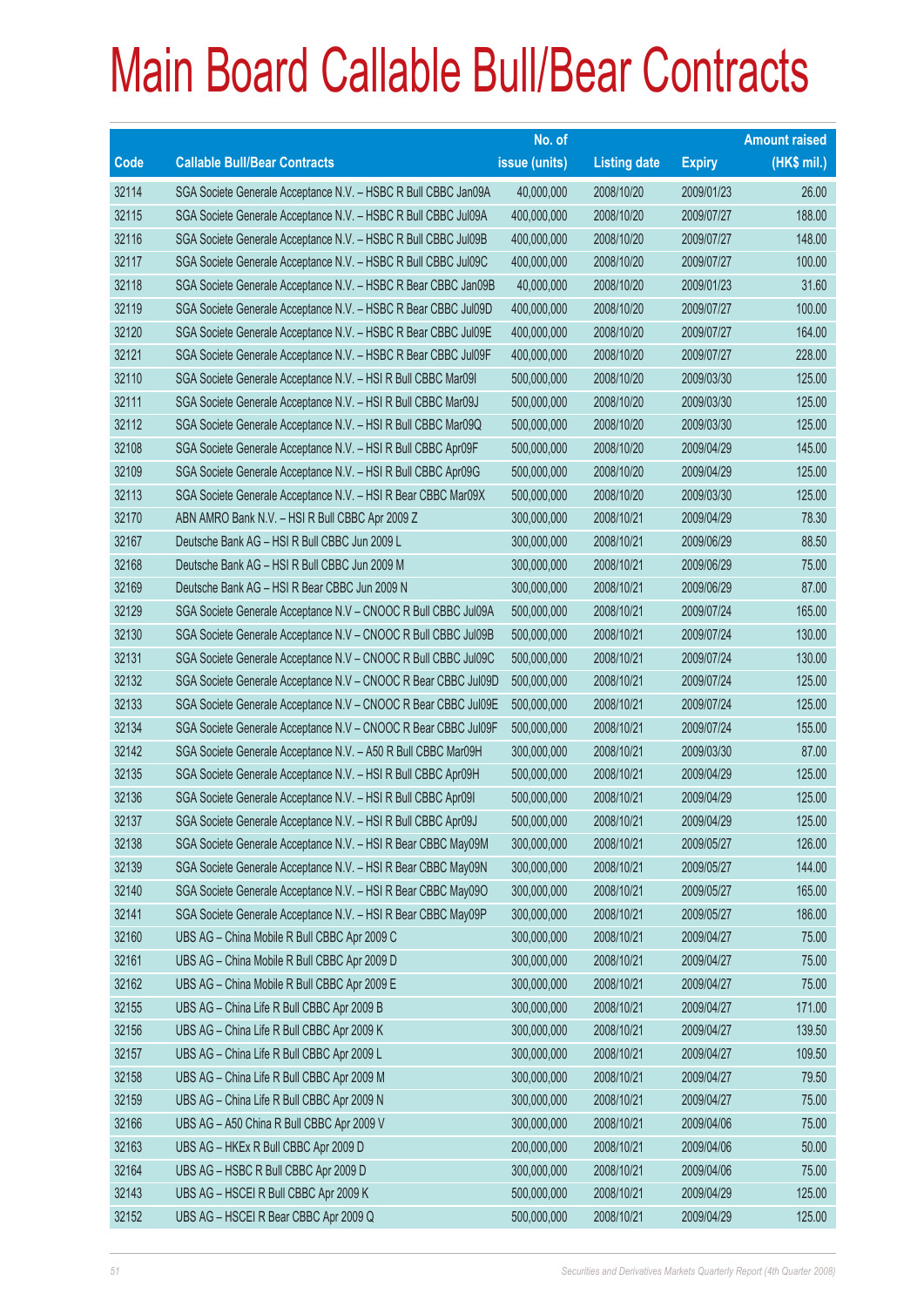|             |                                                               | No. of        |                     |               | <b>Amount raised</b> |
|-------------|---------------------------------------------------------------|---------------|---------------------|---------------|----------------------|
| <b>Code</b> | <b>Callable Bull/Bear Contracts</b>                           | issue (units) | <b>Listing date</b> | <b>Expiry</b> | $(HK$$ mil.)         |
| 32144       | UBS AG - HSI R Bull CBBC May 2009 H                           | 500,000,000   | 2008/10/21          | 2009/05/27    | 125.00               |
| 32145       | UBS AG - HSI R Bull CBBC Jun 2009 Y                           | 500,000,000   | 2008/10/21          | 2009/06/29    | 125.00               |
| 32146       | UBS AG - HSI R Bull CBBC Jul 2009 Y                           | 500,000,000   | 2008/10/21          | 2009/07/30    | 125.00               |
| 32147       | UBS AG - HSI R Bull CBBC Jul 2009 Z                           | 500,000,000   | 2008/10/21          | 2009/07/30    | 125.00               |
| 32148       | UBS AG - HSI R Bull CBBC Aug 2009 V                           | 500,000,000   | 2008/10/21          | 2009/08/28    | 125.00               |
| 32149       | UBS AG - HSI R Bull CBBC Aug 2009 W                           | 500,000,000   | 2008/10/21          | 2009/08/28    | 125.00               |
| 32150       | UBS AG - HSI R Bull CBBC Aug 2009 X                           | 500,000,000   | 2008/10/21          | 2009/08/28    | 125.00               |
| 32151       | UBS AG - HSI R Bull CBBC Aug 2009 Y                           | 500,000,000   | 2008/10/21          | 2009/08/28    | 125.00               |
| 32153       | UBS AG - HSI R Bear CBBC May 2009 I                           | 500,000,000   | 2008/10/21          | 2009/05/27    | 125.00               |
| 32154       | UBS AG - HSI R Bear CBBC Jun 2009 Z                           | 500,000,000   | 2008/10/21          | 2009/06/29    | 125.00               |
| 32165       | UBS AG - Petrochina R Bull CBBC Apr 2009 E                    | 300,000,000   | 2008/10/21          | 2009/04/27    | 75.00                |
| 32190       | BNP Paribas Arbit Issu B.V. - HSCEI R Bull CBBC Oct 2009 A    | 200,000,000   | 2008/10/22          | 2009/10/29    | 50.00                |
| 32191       | BNP Paribas Arbit Issu B.V. - HSI R Bull CBBC Sep 2009 C      | 300,000,000   | 2008/10/22          | 2009/09/29    | 75.00                |
| 32192       | BNP Paribas Arbit Issu B.V. - HSI R Bear CBBC Aug 2009 H      | 300,000,000   | 2008/10/22          | 2009/08/28    | 75.00                |
| 32179       | HK Bank - HSI R Bull CBBC Mar 2009 M                          | 500,000,000   | 2008/10/22          | 2009/03/30    | 125.00               |
| 32180       | HK Bank - HSI R Bull CBBC Mar 2009 N                          | 500,000,000   | 2008/10/22          | 2009/03/30    | 125.00               |
| 32194       | KBC Fin Products Int'l Ltd. - HSI R Bull CBBC Mar 2009 Y      | 400,000,000   | 2008/10/22          | 2009/03/30    | 100.00               |
| 32171       | SGA Societe Generale Acceptance N.V. - HSI R Bull CBBC Apr09K | 500,000,000   | 2008/10/22          | 2009/04/29    | 125.00               |
| 32172       | SGA Societe Generale Acceptance N.V. - HSI R Bull CBBC Apr09L | 500,000,000   | 2008/10/22          | 2009/04/29    | 125.00               |
| 32173       | SGA Societe Generale Acceptance N.V. - HSI R Bull CBBC May09Q | 300,000,000   | 2008/10/22          | 2009/05/27    | 75.00                |
| 32174       | SGA Societe Generale Acceptance N.V. - HSI R Bull CBBC May09R | 300,000,000   | 2008/10/22          | 2009/05/27    | 75.00                |
| 32175       | SGA Societe Generale Acceptance N.V. - HSI R Bull CBBC May09S | 300,000,000   | 2008/10/22          | 2009/05/27    | 75.00                |
| 32176       | SGA Societe Generale Acceptance N.V. - HSI R Bear CBBC May09T | 300,000,000   | 2008/10/22          | 2009/05/27    | 180.00               |
| 32177       | SGA Societe Generale Acceptance N.V. - HSI R Bear CBBC May09U | 300,000,000   | 2008/10/22          | 2009/05/27    | 204.00               |
| 32178       | SGA Societe Generale Acceptance N.V. - HSI R Bear CBBC May09V | 300,000,000   | 2008/10/22          | 2009/05/27    | 222.00               |
| 32181       | UBS AG - HSCEI R Bull CBBC Apr 2009 E                         | 500,000,000   | 2008/10/22          | 2009/04/29    | 125.00               |
| 32182       | UBS AG - HSCEI R Bull CBBC Apr 2009 S                         | 500,000,000   | 2008/10/22          | 2009/04/29    | 125.00               |
| 32185       | UBS AG - HSCEI R Bear CBBC Apr 2009 Y                         | 500,000,000   | 2008/10/22          | 2009/04/29    | 125.00               |
| 32186       | UBS AG - HSCEI R Bear CBBC Apr 2009 Z                         | 500,000,000   | 2008/10/22          | 2009/04/29    | 125.00               |
| 32183       | UBS AG - HSI R Bull CBBC May 2009 A                           | 500,000,000   | 2008/10/22          | 2009/05/27    | 125.00               |
| 32184       | UBS AG - HSI R Bull CBBC May 2009 C                           | 500,000,000   | 2008/10/22          | 2009/05/27    | 125.00               |
| 32189       | UBS AG - HSI R Bull CBBC Jun 2009 G                           | 500,000,000   | 2008/10/22          | 2009/06/29    | 125.00               |
| 32187       | UBS AG - HSI R Bear CBBC May 2009 D                           | 500,000,000   | 2008/10/22          | 2009/05/27    | 125.00               |
| 32188       | UBS AG - HSI R Bear CBBC May 2009 G                           | 500,000,000   | 2008/10/22          | 2009/05/27    | 125.00               |
| 32193       | UBS AG - HSI R Bear CBBC Jun 2009 H                           | 500,000,000   | 2008/10/22          | 2009/06/29    | 125.00               |
| 32204       | Deutsche Bank AG - HSI R Bull CBBC Jun 2009 O                 | 300,000,000   | 2008/10/23          | 2009/06/29    | 75.00                |
| 32205       | Deutsche Bank AG - HSI R Bull CBBC Jun 2009 P                 | 300,000,000   | 2008/10/23          | 2009/06/29    | 78.00                |
| 32208       | Deutsche Bank AG - HSI R Bear CBBC Jun 2009 Q                 | 300,000,000   | 2008/10/23          | 2009/06/29    | 82.50                |
| 32209       | Deutsche Bank AG - HSI R Bear CBBC Jun 2009 R                 | 300,000,000   | 2008/10/23          | 2009/06/29    | 75.00                |
| 32210       | SGA Societe Generale Acceptance N.V. - HSI R Bull CBBC May09W | 300,000,000   | 2008/10/23          | 2009/05/27    | 126.00               |
| 32212       | SGA Societe Generale Acceptance N.V. - HSI R Bull CBBC May09X | 300,000,000   | 2008/10/23          | 2009/05/27    | 75.00                |
| 32211       | SGA Societe Generale Acceptance N.V. - HSI R Bull CBBC May09Y | 300,000,000   | 2008/10/23          | 2009/05/27    | 108.00               |
| 32195       | SGA Societe Generale Acceptance N.V. - HSI R Bear CBBC Apr09M | 500,000,000   | 2008/10/23          | 2009/04/29    | 125.00               |
| 32213       | SGA Societe Generale Acceptance N.V. - HSI R Bear CBBC Apr09N | 500,000,000   | 2008/10/23          | 2009/04/29    | 125.00               |
| 32206       | UBS AG - China Mobile R Bear CBBC Apr 2009 F                  | 300,000,000   | 2008/10/23          | 2009/04/27    | 75.00                |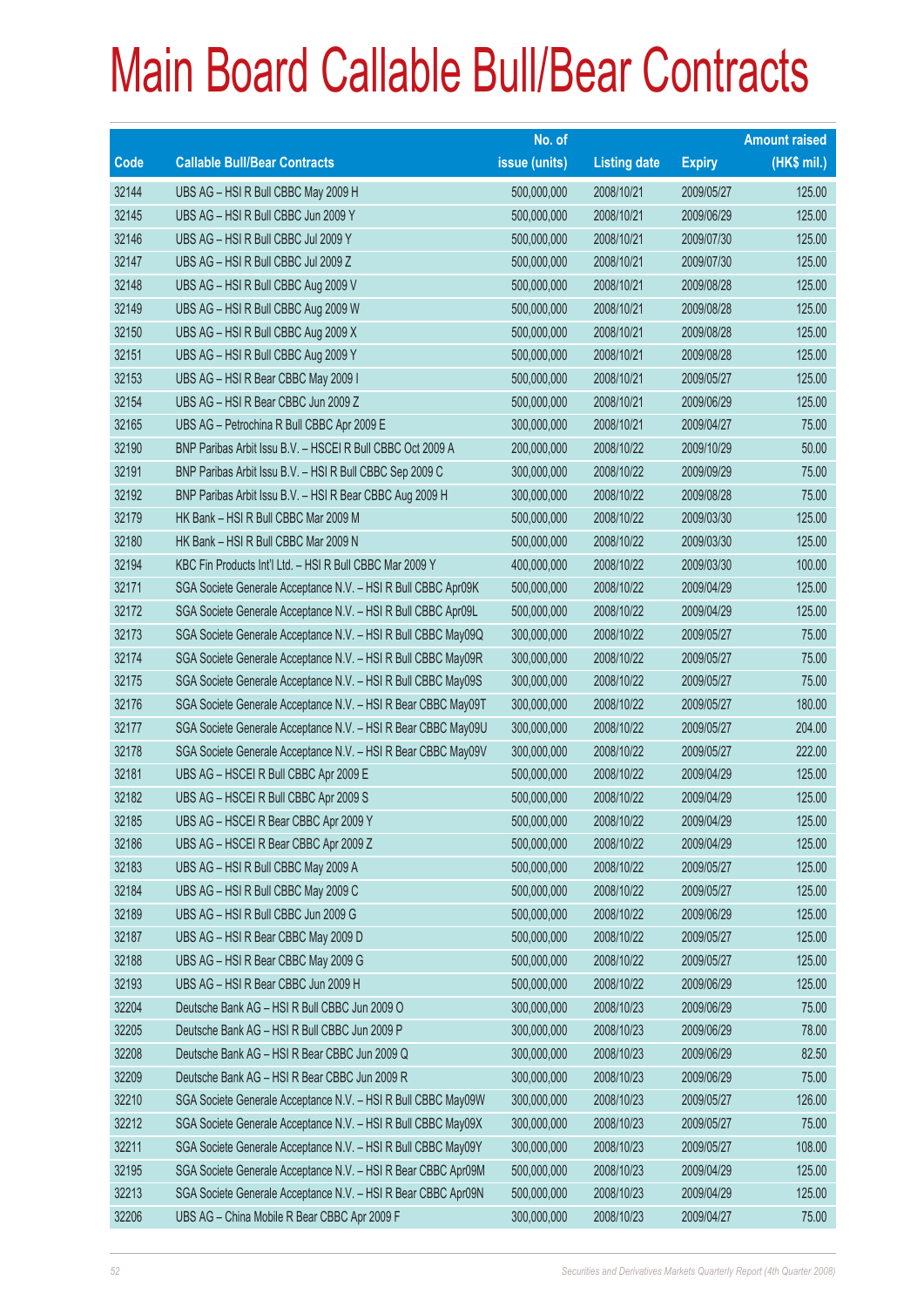|                          |                                                                | No. of        |                     |               | <b>Amount raised</b> |
|--------------------------|----------------------------------------------------------------|---------------|---------------------|---------------|----------------------|
| $\overline{\text{Code}}$ | <b>Callable Bull/Bear Contracts</b>                            | issue (units) | <b>Listing date</b> | <b>Expiry</b> | (HK\$ mil.)          |
| 32207                    | UBS AG - China Mobile R Bear CBBC Apr 2009 G                   | 300,000,000   | 2008/10/23          | 2009/04/27    | 75.00                |
| 32196                    | UBS AG - HSCEI R Bull CBBC Apr 2009 L                          | 500,000,000   | 2008/10/23          | 2009/04/29    | 125.00               |
| 32197                    | UBS AG - HSCEI R Bull CBBC Apr 2009 N                          | 500,000,000   | 2008/10/23          | 2009/04/29    | 125.00               |
| 32202                    | UBS AG - HSCEI R Bear CBBC Apr 2009 O                          | 500,000,000   | 2008/10/23          | 2009/04/29    | 125.00               |
| 32203                    | UBS AG - HSCEI R Bear CBBC Apr 2009 P                          | 500,000,000   | 2008/10/23          | 2009/04/29    | 125.00               |
| 32198                    | UBS AG - HSI R Bull CBBC Apr 2009 S                            | 500,000,000   | 2008/10/23          | 2009/04/29    | 125.00               |
| 32199                    | UBS AG - HSI R Bull CBBC Apr 2009 T                            | 500,000,000   | 2008/10/23          | 2009/04/29    | 125.00               |
| 32200                    | UBS AG - HSI R Bear CBBC Jun 2009 L                            | 500,000,000   | 2008/10/23          | 2009/06/29    | 125.00               |
| 32201                    | UBS AG - HSI R Bear CBBC Jun 2009 M                            | 500,000,000   | 2008/10/23          | 2009/06/29    | 125.00               |
| 32214                    | SGA Societe Generale Acceptance N.V. - HSI R Bull CBBC May09Z  | 300,000,000   | 2008/10/24          | 2009/05/27    | 75.00                |
| 32215                    | SGA Societe Generale Acceptance N.V. - HSI R Bear CBBC Apr090  | 500,000,000   | 2008/10/24          | 2009/04/29    | 125.00               |
| 32216                    | SGA Societe Generale Acceptance N.V - PetCh R Bull CBBC Jul09A | 500,000,000   | 2008/10/24          | 2009/07/24    | 165.00               |
| 32217                    | SGA Societe Generale Acceptance N.V - PetCh R Bull CBBC Jul09B | 500,000,000   | 2008/10/24          | 2009/07/24    | 130.00               |
| 32218                    | SGA Societe Generale Acceptance N.V - PetCh R Bull CBBC Jul09C | 500,000,000   | 2008/10/24          | 2009/07/24    | 130.00               |
| 32219                    | SGA Societe Generale Acceptance N.V - PetCh R Bear CBBC Jul09D | 500,000,000   | 2008/10/24          | 2009/07/24    | 125.00               |
| 32220                    | SGA Societe Generale Acceptance N.V - PetCh R Bear CBBC Jul09E | 500,000,000   | 2008/10/24          | 2009/07/24    | 125.00               |
| 32221                    | SGA Societe Generale Acceptance N.V - PetCh R Bear CBBC Jul09F | 500,000,000   | 2008/10/24          | 2009/07/24    | 155.00               |
| 32222                    | UBS AG - HSCEI R Bull CBBC Apr 2009 C                          | 500,000,000   | 2008/10/24          | 2009/04/29    | 125.00               |
| 32226                    | UBS AG - HSCEI R Bear CBBC Apr 2009 T                          | 500,000,000   | 2008/10/24          | 2009/04/29    | 125.00               |
| 32223                    | UBS AG - HSI R Bull CBBC May 2009 B                            | 500,000,000   | 2008/10/24          | 2009/05/27    | 125.00               |
| 32225                    | UBS AG - HSI R Bull CBBC May 2009 F                            | 500,000,000   | 2008/10/24          | 2009/05/27    | 125.00               |
| 32224                    | UBS AG - HSI R Bull CBBC May 2009 L                            | 500,000,000   | 2008/10/24          | 2009/05/27    | 125.00               |
| 32227                    | UBS AG - HSI R Bear CBBC May 2009 K                            | 500,000,000   | 2008/10/24          | 2009/05/27    | 125.00               |
| 32228                    | UBS AG - HSI R Bear CBBC May 2009 S                            | 500,000,000   | 2008/10/24          | 2009/05/27    | 125.00               |
| 32229                    | UBS AG - HSI R Bear CBBC Jun 2009 E                            | 500,000,000   | 2008/10/24          | 2009/06/29    | 125.00               |
| 32233                    | BNP Paribas Arbit Issu B.V. - HSI R Bear CBBC Sep 2009 D       | 300,000,000   | 2008/10/27          | 2009/09/29    | 75.00                |
| 32234                    | Deutsche Bank AG - HSI R Bull CBBC Jun 2009 S                  | 300,000,000   | 2008/10/27          | 2009/06/29    | 75.00                |
| 32235                    | Deutsche Bank AG - HSI R Bull CBBC Jun 2009 T                  | 300,000,000   | 2008/10/27          | 2009/06/29    | 75.00                |
| 32238                    | Deutsche Bank AG - HSI R Bear CBBC Jun 2009 U                  | 300,000,000   | 2008/10/27          | 2009/06/29    | 75.00                |
| 32232                    | SGA Societe Generale Acceptance N.V. - CMob R Bull CBBC Mar09A | 500,000,000   | 2008/10/27          | 2009/03/27    | 125.00               |
| 32230                    | SGA Societe Generale Acceptance N.V - CLife R Bull CBBC Feb09A | 150,000,000   | 2008/10/27          | 2009/02/20    | 136.50               |
| 32231                    | SGA Societe Generale Acceptance N.V - CLife R Bull CBBC Feb09B | 150,000,000   | 2008/10/27          | 2009/02/20    | 106.50               |
| 32236                    | SGA Societe Generale Acceptance N.V. - HSI R Bull CBBC Apr09P  | 500,000,000   | 2008/10/28          | 2009/04/29    | 125.00               |
| 32237                    | UBS AG - A50 China R Bull CBBC May 2009 A                      | 300,000,000   | 2008/10/28          | 2009/05/04    | 75.00                |
| 32239                    | UBS AG - HSI R Bear CBBC May 2009 H                            | 500,000,000   | 2008/10/28          | 2009/05/27    | 125.00               |
| 32276                    | ABN AMRO Bank N.V. - HSI R Bear CBBC Apr 2009 W                | 300,000,000   | 2008/10/29          | 2009/04/29    | 77.10                |
| 32248                    | BNP Paribas Arbit Issu B.V. - China Life R Bull CBBC Oct 09A   | 200,000,000   | 2008/10/29          | 2009/10/29    | 50.00                |
| 32252                    | BNP Paribas Arbit Issu B.V. - China Life R Bear CBBC Oct 09B   | 200,000,000   | 2008/10/29          | 2009/10/29    | 50.00                |
| 32249                    | BNP Paribas Arbit Issu B.V. - HSBC R Bull CBBC Nov 2009 C      | 200,000,000   | 2008/10/29          | 2009/11/27    | 50.00                |
| 32260                    | BNP Paribas Arbit Issu B.V. - HSI R Bull CBBC Sep 2009 E       | 300,000,000   | 2008/10/29          | 2009/09/29    | 75.00                |
| 32259                    | BNP Paribas Arbit Issu B.V. - HSI R Bear CBBC Aug 2009 I       | 300,000,000   | 2008/10/29          | 2009/08/28    | 75.00                |
| 32263                    | BNP Paribas Arbit Issu B.V. - HSI R Bear CBBC Sep 2009 F       | 300,000,000   | 2008/10/29          | 2009/09/29    | 75.00                |
| 32261                    | Deutsche Bank AG - HSI R Bull CBBC Jun 2009 V                  | 300,000,000   | 2008/10/29          | 2009/06/29    | 75.00                |
| 32262                    | Deutsche Bank AG - HSI R Bear CBBC Jun 2009 W                  | 300,000,000   | 2008/10/29          | 2009/06/29    | 75.00                |
| 32264                    | Deutsche Bank AG - HSI R Bear CBBC Jun 2009 X                  | 300,000,000   | 2008/10/29          | 2009/06/29    | 75.00                |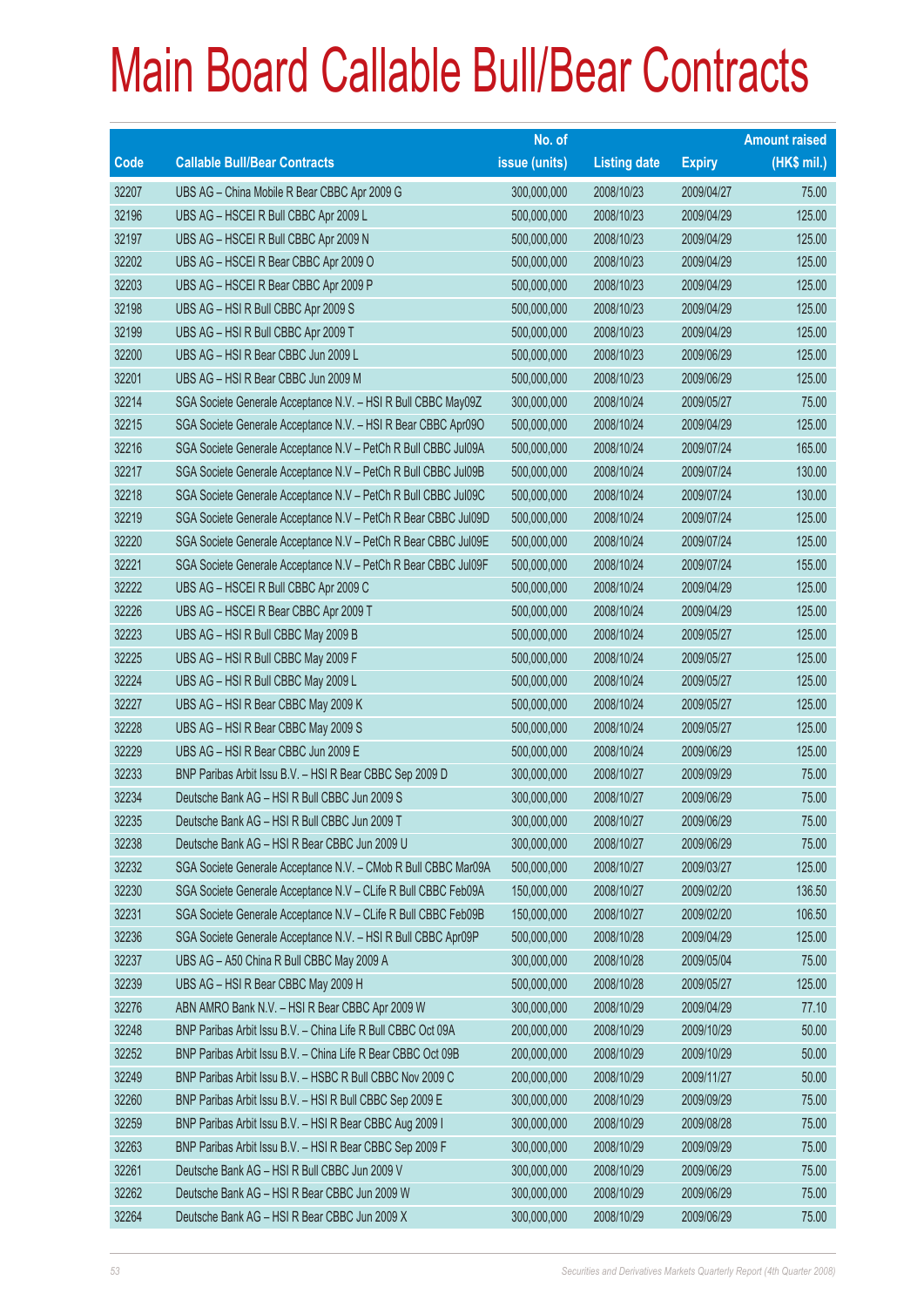|       |                                                                | No. of        |                     |               | <b>Amount raised</b> |
|-------|----------------------------------------------------------------|---------------|---------------------|---------------|----------------------|
| Code  | <b>Callable Bull/Bear Contracts</b>                            | issue (units) | <b>Listing date</b> | <b>Expiry</b> | (HK\$ mil.)          |
| 32268 | Deutsche Bank AG - HSI R Bear CBBC Jun 2009 Y                  | 300,000,000   | 2008/10/29          | 2009/06/29    | 75.00                |
| 32277 | KBC Fin Products Int'l Ltd. - HSI R Bear CBBC May 2009 B       | 400,000,000   | 2008/10/29          | 2009/05/27    | 100.00               |
| 32278 | KBC Fin Products Int'l Ltd. - HSI R Bear CBBC May 2009 C       | 400,000,000   | 2008/10/29          | 2009/05/27    | 100.00               |
| 32250 | Macquarie Bank Ltd. - HSI R Bull CBBC Apr 2009 K               | 288,000,000   | 2008/10/29          | 2009/04/29    | 72.00                |
| 32242 | SGA Societe Generale Acceptance N.V. - A50 R Bull CBBC Apr09B  | 300,000,000   | 2008/10/29          | 2009/04/24    | 108.00               |
| 32243 | SGA Societe Generale Acceptance N.V. - A50 R Bull CBBC Apr09C  | 300,000,000   | 2008/10/29          | 2009/04/24    | 81.00                |
| 32244 | SGA Societe Generale Acceptance N.V. - A50 R Bull CBBC Sep09A  | 300,000,000   | 2008/10/29          | 2009/09/30    | 75.00                |
| 32245 | SGA Societe Generale Acceptance N.V. - A50 R Bear CBBC Apr09D  | 300,000,000   | 2008/10/29          | 2009/04/24    | 90.00                |
| 32246 | SGA Societe Generale Acceptance N.V. - A50 R Bear CBBC Apr09E  | 300,000,000   | 2008/10/29          | 2009/04/24    | 129.00               |
| 32247 | SGA Societe Generale Acceptance N.V. - A50 R Bear CBBC Jul09B  | 300,000,000   | 2008/10/29          | 2009/07/31    | 75.00                |
| 32240 | SGA Societe Generale Acceptance N.V. - HSI R Bear CBBC Apr09Q  | 500,000,000   | 2008/10/29          | 2009/04/29    | 125.00               |
| 32241 | SGA Societe Generale Acceptance N.V. - HSI R Bear CBBC May09D  | 300,000,000   | 2008/10/29          | 2009/05/27    | 75.00                |
| 32271 | UBS AG - China Mobile R Bear CBBC Apr 2009 H                   | 300,000,000   | 2008/10/29          | 2009/04/27    | 75.00                |
| 32269 | UBS AG - China Life R Bear CBBC Apr 2009 T                     | 300,000,000   | 2008/10/29          | 2009/04/27    | 79.50                |
| 32270 | UBS AG - CM Bank R Bull CBBC May 2009 E                        | 200,000,000   | 2008/10/29          | 2009/05/25    | 70.00                |
| 32251 | UBS AG - HSCEI R Bull CBBC Apr 2009 B                          | 500,000,000   | 2008/10/29          | 2009/04/29    | 125.00               |
| 32265 | UBS AG - HSCEI R Bull CBBC Apr 2009 D                          | 500,000,000   | 2008/10/29          | 2009/04/29    | 125.00               |
| 32272 | UBS AG - HSCEI R Bear CBBC Apr 2009 M                          | 500,000,000   | 2008/10/29          | 2009/04/29    | 125.00               |
| 32256 | UBS AG - HSCEI R Bear CBBC Apr 2009 R                          | 500,000,000   | 2008/10/29          | 2009/04/29    | 125.00               |
| 32266 | UBS AG - HSI R Bull CBBC Jun 2009 A                            | 500,000,000   | 2008/10/29          | 2009/06/29    | 125.00               |
| 32267 | UBS AG - HSI R Bull CBBC Jun 2009 B                            | 500,000,000   | 2008/10/29          | 2009/06/29    | 125.00               |
| 32254 | UBS AG - HSI R Bear CBBC May 2009 A                            | 500,000,000   | 2008/10/29          | 2009/05/27    | 125.00               |
| 32255 | UBS AG - HSI R Bear CBBC May 2009 C                            | 500,000,000   | 2008/10/29          | 2009/05/27    | 125.00               |
| 32273 | UBS AG - HSI R Bear CBBC Jun 2009 C                            | 500,000,000   | 2008/10/29          | 2009/06/29    | 125.00               |
| 32274 | UBS AG - HSI R Bear CBBC Jun 2009 F                            | 500,000,000   | 2008/10/29          | 2009/06/29    | 125.00               |
| 32275 | UBS AG - HSI R Bear CBBC Jun 2009 X                            | 500,000,000   | 2008/10/29          | 2009/06/29    | 125.00               |
| 32253 | UBS AG - Ping An R Bull CBBC Apr 2009 D                        | 200,000,000   | 2008/10/29          | 2009/04/20    | 50.00                |
| 32257 | UBS AG - Ping An R Bear CBBC Apr 2009 E                        | 200,000,000   | 2008/10/29          | 2009/04/20    | 50.00                |
| 32258 | UBS AG - Ping An R Bear CBBC Apr 2009 F                        | 200,000,000   | 2008/10/29          | 2009/04/20    | 50.00                |
| 32323 | ABN AMRO Bank N.V. - HSI R Bear CBBC Apr 2009 U                | 300,000,000   | 2008/10/30          | 2009/04/29    | 75.30                |
| 32287 | Deutsche Bank AG - HSI R Bull CBBC Jun 2009 A                  | 300,000,000   | 2008/10/30          | 2009/06/29    | 81.00                |
| 32286 | Deutsche Bank AG - HSI R Bull CBBC Jun 2009 Z                  | 300,000,000   | 2008/10/30          | 2009/06/29    | 93.00                |
| 32289 | Deutsche Bank AG - HSI R Bear CBBC Jun 2009 G                  | 300,000,000   | 2008/10/30          | 2009/06/29    | 75.00                |
| 32290 | Deutsche Bank AG - HSI R Bear CBBC Jun 2009 J                  | 300,000,000   | 2008/10/30          | 2009/06/29    | 78.00                |
| 32288 | HK Bank - HSI R Bull CBBC Mar 2009 Q                           | 500,000,000   | 2008/10/30          | 2009/03/30    | 125.00               |
| 32284 | HK Bank - HSI R Bear CBBC Mar 2009 O                           | 500,000,000   | 2008/10/30          | 2009/03/30    | 125.00               |
| 32285 | HK Bank - HSI R Bear CBBC Mar 2009 P                           | 500,000,000   | 2008/10/30          | 2009/03/30    | 125.00               |
| 32326 | SGA Societe Generale Acceptance N.V. - CMob R Bull CBBC Apr09A | 600,000,000   | 2008/10/30          | 2009/04/24    | 168.00               |
| 32327 | SGA Societe Generale Acceptance N.V. - CMob R Bull CBBC Jul09G | 600,000,000   | 2008/10/30          | 2009/07/27    | 150.00               |
| 32328 | SGA Societe Generale Acceptance N.V. - CMob R Bear CBBC Feb09A | 60,000,000    | 2008/10/30          | 2009/02/20    | 82.80                |
| 32329 | SGA Societe Generale Acceptance N.V. - CMob R Bear CBBC Feb09B | 600,000,000   | 2008/10/30          | 2009/02/20    | 150.00               |
| 32330 | SGA Societe Generale Acceptance N.V. - CMob R Bear CBBC Jul09H | 600,000,000   | 2008/10/30          | 2009/07/27    | 150.00               |
| 32325 | SGA Societe Generale Acceptance N.V - CLife R Bear CBBC Feb09C | 150,000,000   | 2008/10/30          | 2009/02/20    | 103.50               |
| 32331 | SGA Societe Generale Acceptance N.V - CNOOC R Bull CBBC Feb09A | 600,000,000   | 2008/10/30          | 2009/02/20    | 186.00               |
| 32332 | SGA Societe Generale Acceptance N.V - CNOOC R Bull CBBC Apr09A | 600,000,000   | 2008/10/30          | 2009/04/24    | 156.00               |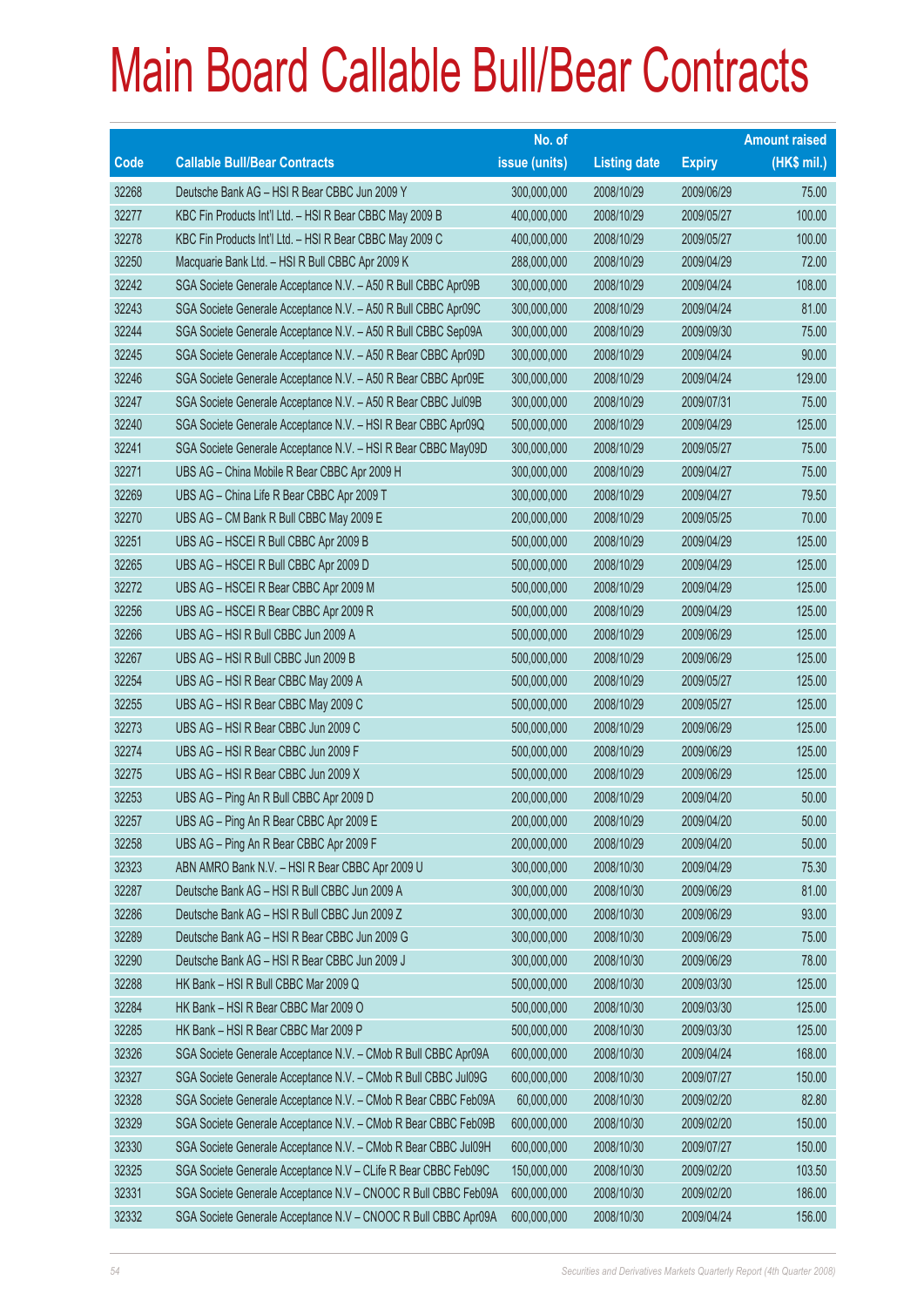|       |                                                                | No. of        |                     |               | <b>Amount raised</b> |
|-------|----------------------------------------------------------------|---------------|---------------------|---------------|----------------------|
| Code  | <b>Callable Bull/Bear Contracts</b>                            | issue (units) | <b>Listing date</b> | <b>Expiry</b> | $(HK$$ mil.)         |
| 32333 | SGA Societe Generale Acceptance N.V - CNOOC R Bear CBBC Jul09G | 600,000,000   | 2008/10/30          | 2009/07/27    | 150.00               |
| 32279 | SGA Societe Generale Acceptance N.V. - HSI R Bull CBBC Apr09R  | 500,000,000   | 2008/10/30          | 2009/04/29    | 140.00               |
| 32334 | SGA Societe Generale Acceptance N.V. - HSI R Bull CBBC Apr09T  | 500,000,000   | 2008/10/30          | 2009/04/29    | 135.00               |
| 32335 | SGA Societe Generale Acceptance N.V. - HSI R Bull CBBC May09C  | 300,000,000   | 2008/10/30          | 2009/05/27    | 138.00               |
| 32280 | SGA Societe Generale Acceptance N.V. - HSI R Bull CBBC May091  | 300,000,000   | 2008/10/30          | 2009/05/27    | 144.00               |
| 32281 | SGA Societe Generale Acceptance N.V. - HSI R Bull CBBC May09J  | 300,000,000   | 2008/10/30          | 2009/05/27    | 138.00               |
| 32282 | SGA Societe Generale Acceptance N.V. - HSI R Bear CBBC Apr09S  | 500,000,000   | 2008/10/30          | 2009/04/29    | 125.00               |
| 32336 | SGA Societe Generale Acceptance N.V. - HSI R Bear CBBC Apr09U  | 500,000,000   | 2008/10/30          | 2009/04/29    | 125.00               |
| 32283 | SGA Societe Generale Acceptance N.V. - HSI R Bear CBBC May09E  | 300,000,000   | 2008/10/30          | 2009/05/27    | 75.00                |
| 32337 | SGA Societe Generale Acceptance N.V. - HSI R Bear CBBC May09Q  | 300,000,000   | 2008/10/30          | 2009/05/27    | 78.00                |
| 32293 | UBS AG - China Mobile R Bear CBBC Apr 2009 I                   | 300,000,000   | 2008/10/30          | 2009/04/27    | 75.00                |
| 32291 | UBS AG - China Life R Bear CBBC Apr 2009 S                     | 300,000,000   | 2008/10/30          | 2009/04/27    | 109.50               |
| 32292 | UBS AG - CM Bank R Bull CBBC May 2009 F                        | 200,000,000   | 2008/10/30          | 2009/05/25    | 92.00                |
| 32299 | UBS AG - A50 China R Bear CBBC May 2009 B                      | 300,000,000   | 2008/10/30          | 2009/05/04    | 75.00                |
| 32295 | UBS AG - HKEx R Bull CBBC Jun 2009 I                           | 200,000,000   | 2008/10/30          | 2009/06/22    | 57.00                |
| 32294 | UBS AG - HS Bank R Bull CBBC Apr 2009 F                        | 200,000,000   | 2008/10/30          | 2009/04/20    | 50.00                |
| 32296 | UBS AG - HSBC R Bull CBBC Jun 2009 A                           | 200,000,000   | 2008/10/30          | 2009/06/22    | 63.00                |
| 32300 | UBS AG - HSBC R Bear CBBC Jun 2009 B                           | 200,000,000   | 2008/10/30          | 2009/06/22    | 50.00                |
| 32301 | UBS AG - HSCEI R Bull CBBC Apr 2009 A                          | 500,000,000   | 2008/10/30          | 2009/04/29    | 125.00               |
| 32302 | UBS AG - HSCEI R Bull CBBC Apr 2009 E                          | 500,000,000   | 2008/10/30          | 2009/04/29    | 125.00               |
| 32303 | UBS AG - HSCEI R Bull CBBC May 2009 E                          | 500,000,000   | 2008/10/30          | 2009/05/27    | 245.00               |
| 32304 | UBS AG - HSCEI R Bull CBBC May 2009 F                          | 500,000,000   | 2008/10/30          | 2009/05/27    | 135.00               |
| 32305 | UBS AG - HSCEI R Bear CBBC Apr 2009 J                          | 500,000,000   | 2008/10/30          | 2009/04/29    | 125.00               |
| 32306 | UBS AG - HSCEI R Bear CBBC Apr 2009 K                          | 500,000,000   | 2008/10/30          | 2009/04/29    | 125.00               |
| 32307 | UBS AG - HSI R Bull CBBC Jun 2009 D                            | 500,000,000   | 2008/10/30          | 2009/06/29    | 127.50               |
| 32308 | UBS AG - HSI R Bull CBBC Jun 2009 G                            | 500,000,000   | 2008/10/30          | 2009/06/29    | 125.00               |
| 32309 | UBS AG - HSI R Bull CBBC Jun 2009 P                            | 500,000,000   | 2008/10/30          | 2009/06/29    | 125.00               |
| 32310 | UBS AG - HSI R Bull CBBC Jun 2009 Y                            | 500,000,000   | 2008/10/30          | 2009/06/29    | 125.00               |
| 32311 | UBS AG - HSI R Bull CBBC Jul 2009 Y                            | 500,000,000   | 2008/10/30          | 2009/07/30    | 160.00               |
| 32312 | UBS AG - HSI R Bull CBBC Jul 2009 Z                            | 500,000,000   | 2008/10/30          | 2009/07/30    | 235.00               |
| 32314 | UBS AG - HSI R Bull CBBC Aug 2009 V                            | 500,000,000   | 2008/10/30          | 2009/08/28    | 405.00               |
| 32315 | UBS AG - HSI R Bull CBBC Aug 2009 W                            | 500,000,000   | 2008/10/30          | 2009/08/28    | 137.50               |
| 32316 | UBS AG - HSI R Bull CBBC Aug 2009 X                            | 500,000,000   | 2008/10/30          | 2009/08/28    | 255.00               |
| 32317 | UBS AG - HSI R Bull CBBC Aug 2009 Y                            | 500,000,000   | 2008/10/30          | 2009/08/28    | 370.00               |
| 32313 | UBS AG - HSI R Bull CBBC Aug 2009 Z                            | 500,000,000   | 2008/10/30          | 2009/08/28    | 172.50               |
| 32318 | UBS AG - HSI R Bear CBBC Apr 2009 S                            | 500,000,000   | 2008/10/30          | 2009/04/29    | 125.00               |
| 32319 | UBS AG - HSI R Bear CBBC Apr 2009 T                            | 500,000,000   | 2008/10/30          | 2009/04/29    | 125.00               |
| 32320 | UBS AG - HSI R Bear CBBC Jun 2009 T                            | 500,000,000   | 2008/10/30          | 2009/06/29    | 125.00               |
| 32321 | UBS AG - HSI R Bear CBBC Jun 2009 V                            | 500,000,000   | 2008/10/30          | 2009/06/29    | 125.00               |
| 32322 | UBS AG - HSI R Bear CBBC Jun 2009 W                            | 500,000,000   | 2008/10/30          | 2009/06/29    | 125.00               |
| 32297 | UBS AG - Hutchison R Bull CBBC Apr 2009 B                      | 200,000,000   | 2008/10/30          | 2009/04/27    | 50.00                |
| 32298 | UBS AG - Petrochina R Bear CBBC Apr 2009 F                     | 300,000,000   | 2008/10/30          | 2009/04/27    | 75.00                |
| 32397 | ABN AMRO Bank N.V. - HSCEI R Bull CBBC Apr 2009 O              | 300,000,000   | 2008/10/31          | 2009/04/29    | 75.00                |
| 32400 | ABN AMRO Bank N.V. - HSCEI R Bear CBBC Apr 2009 P              | 300,000,000   | 2008/10/31          | 2009/04/29    | 80.10                |
| 32401 | ABN AMRO Bank N.V. - HSCEI R Bear CBBC Apr 2009 Q              | 300,000,000   | 2008/10/31          | 2009/04/29    | 77.40                |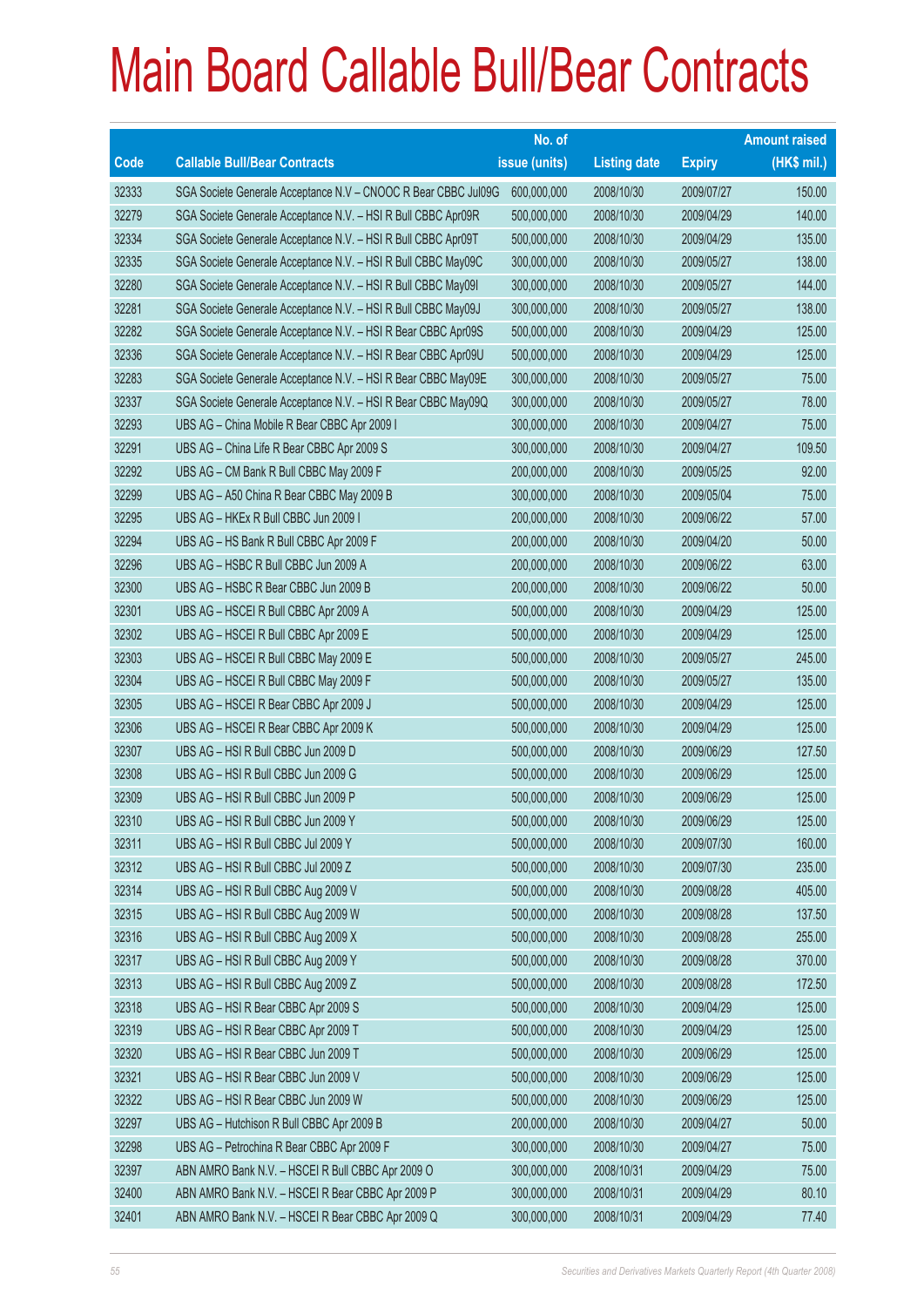|       |                                                               | No. of        |                     |               | <b>Amount raised</b> |
|-------|---------------------------------------------------------------|---------------|---------------------|---------------|----------------------|
| Code  | <b>Callable Bull/Bear Contracts</b>                           | issue (units) | <b>Listing date</b> | <b>Expiry</b> | $(HK$$ mil.)         |
| 32393 | ABN AMRO Bank N.V. - HSI R Bull CBBC Apr 2009 R               | 300,000,000   | 2008/10/31          | 2009/04/29    | 77.70                |
| 32392 | ABN AMRO Bank N.V. - HSI R Bull CBBC Apr 2009 V               | 300,000,000   | 2008/10/31          | 2009/04/29    | 82.80                |
| 32398 | ABN AMRO Bank N.V. - HSI R Bear CBBC Apr 2009 S               | 300,000,000   | 2008/10/31          | 2009/04/29    | 75.00                |
| 32399 | ABN AMRO Bank N.V. - HSI R Bear CBBC Apr 2009 T               | 300,000,000   | 2008/10/31          | 2009/04/29    | 81.00                |
| 32342 | BNP Paribas Arbit Issu B.V. - HSI R Bull CBBC Aug 2009 J      | 300,000,000   | 2008/10/31          | 2009/08/28    | 75.00                |
| 32343 | BNP Paribas Arbit Issu B.V. - HSI R Bull CBBC Aug 2009 K      | 300,000,000   | 2008/10/31          | 2009/08/28    | 75.00                |
| 32344 | BNP Paribas Arbit Issu B.V. - HSI R Bear CBBC Sep 2009 G      | 300,000,000   | 2008/10/31          | 2009/09/29    | 75.00                |
| 32345 | BNP Paribas Arbit Issu B.V. - HSI R Bear CBBC Sep 2009 H      | 300,000,000   | 2008/10/31          | 2009/09/29    | 75.00                |
| 32390 | Deutsche Bank AG - HSI R Bull CBBC Jul 2009 A                 | 300,000,000   | 2008/10/31          | 2009/07/30    | 87.00                |
| 32391 | Deutsche Bank AG - HSI R Bull CBBC Jul 2009 B                 | 300,000,000   | 2008/10/31          | 2009/07/30    | 75.00                |
| 32394 | Deutsche Bank AG - HSI R Bear CBBC Jul 2009 C                 | 300,000,000   | 2008/10/31          | 2009/07/30    | 75.00                |
| 32395 | Deutsche Bank AG - HSI R Bear CBBC Jul 2009 D                 | 300,000,000   | 2008/10/31          | 2009/07/30    | 84.00                |
| 32396 | Deutsche Bank AG - HSI R Bear CBBC Jul 2009 E                 | 300,000,000   | 2008/10/31          | 2009/07/30    | 93.00                |
| 32346 | KBC Fin Products Int'l Ltd. - HSCEI R Bull CBBC May 2009 C    | 400,000,000   | 2008/10/31          | 2009/05/27    | 100.00               |
| 32350 | KBC Fin Products Int'l Ltd. - HSCEI R Bear CBBC May 2009 D    | 400,000,000   | 2008/10/31          | 2009/05/27    | 100.00               |
| 32349 | KBC Fin Products Int'l Ltd. - HSI R Bull CBBC Apr 2009 H      | 400,000,000   | 2008/10/31          | 2009/04/29    | 100.00               |
| 32347 | KBC Fin Products Int'l Ltd. - HSI R Bull CBBC May 2009 D      | 400,000,000   | 2008/10/31          | 2009/05/27    | 100.00               |
| 32348 | KBC Fin Products Int'l Ltd. - HSI R Bull CBBC May 2009 E      | 400,000,000   | 2008/10/31          | 2009/05/27    | 100.00               |
| 32351 | KBC Fin Products Int'l Ltd. - HSI R Bear CBBC May 2009 F      | 400,000,000   | 2008/10/31          | 2009/05/27    | 100.00               |
| 32352 | KBC Fin Products Int'l Ltd. - HSI R Bear CBBC May 2009 G      | 400,000,000   | 2008/10/31          | 2009/05/27    | 100.00               |
| 32324 | SGA Societe Generale Acceptance N.V. - HSI R Bull CBBC Feb09M | 500,000,000   | 2008/10/31          | 2009/02/26    | 125.00               |
| 32338 | SGA Societe Generale Acceptance N.V. - HSI R Bull CBBC Feb09N | 500,000,000   | 2008/10/31          | 2009/02/26    | 125.00               |
| 32339 | SGA Societe Generale Acceptance N.V. - HSI R Bull CBBC Feb090 | 500,000,000   | 2008/10/31          | 2009/02/26    | 125.00               |
| 32340 | SGA Societe Generale Acceptance N.V. - HSI R Bull CBBC Feb09P | 500,000,000   | 2008/10/31          | 2009/02/26    | 125.00               |
| 32341 | SGA Societe Generale Acceptance N.V. - HSI R Bull CBBC Feb09Q | 500,000,000   | 2008/10/31          | 2009/02/26    | 125.00               |
| 32353 | SGA Societe Generale Acceptance N.V. - HSI R Bull CBBC Apr09V | 500,000,000   | 2008/10/31          | 2009/04/29    | 140.00               |
| 32357 | SGA Societe Generale Acceptance N.V. - HSI R Bear CBBC Apr09W | 500,000,000   | 2008/10/31          | 2009/04/29    | 125.00               |
| 32358 | SGA Societe Generale Acceptance N.V. - HSI R Bear CBBC May09R | 300,000,000   | 2008/10/31          | 2009/05/27    | 75.00                |
| 32371 | UBS AG - BOCL R Bull CBBC Apr 2009 C                          | 200,000,000   | 2008/10/31          | 2009/04/27    | 228.00               |
| 32374 | UBS AG - China Mobile R Bull CBBC Apr 2009 J                  | 300,000,000   | 2008/10/31          | 2009/04/27    | 76.50                |
| 32375 | UBS AG - China Mobile R Bull CBBC Apr 2009 K                  | 300,000,000   | 2008/10/31          | 2009/04/27    | 75.00                |
| 32372 | UBS AG - China Life R Bull CBBC Apr 2009 O                    | 300,000,000   | 2008/10/31          | 2009/04/27    | 207.00               |
| 32389 | UBS AG - China Life R Bear CBBC Apr 2009 R                    | 300,000,000   | 2008/10/31          | 2009/04/27    | 75.00                |
| 32383 | UBS AG - China Life R Bear CBBC Apr 2009 U                    | 300,000,000   | 2008/10/31          | 2009/04/27    | 94.50                |
| 32373 | UBS AG - CM Bank R Bull CBBC May 2009 G                       | 200,000,000   | 2008/10/31          | 2009/05/25    | 110.00               |
| 32376 | UBS AG - CNOOC R Bull CBBC Apr 2009 C                         | 200,000,000   | 2008/10/31          | 2009/04/27    | 50.00                |
| 32384 | UBS AG - CNOOC R Bear CBBC Apr 2009 D                         | 200,000,000   | 2008/10/31          | 2009/04/27    | 56.00                |
| 32377 | UBS AG - A50 China R Bull CBBC Apr 2009 W                     | 300,000,000   | 2008/10/31          | 2009/04/27    | 94.50                |
| 32385 | UBS AG - A50 China R Bear CBBC Apr 2009 X                     | 300,000,000   | 2008/10/31          | 2009/04/27    | 75.00                |
| 32379 | UBS AG - HKEx R Bull CBBC Jun 2009 J                          | 200,000,000   | 2008/10/31          | 2009/06/22    | 70.00                |
| 32387 | UBS AG - HKEx R Bear CBBC Jun 2009 K                          | 200,000,000   | 2008/10/31          | 2009/06/22    | 50.00                |
| 32378 | UBS AG - HSBC R Bull CBBC Jun 2009 C                          | 300,000,000   | 2008/10/31          | 2009/06/22    | 88.50                |
| 32386 | UBS AG - HSBC R Bear CBBC Jun 2009 D                          | 300,000,000   | 2008/10/31          | 2009/06/22    | 75.00                |
| 32354 | UBS AG - HSCEI R Bull CBBC Apr 2009 S                         | 500,000,000   | 2008/10/31          | 2009/04/29    | 125.00               |
| 32355 | UBS AG - HSCEI R Bear CBBC Apr 2009 H                         | 500,000,000   | 2008/10/31          | 2009/04/29    | 125.00               |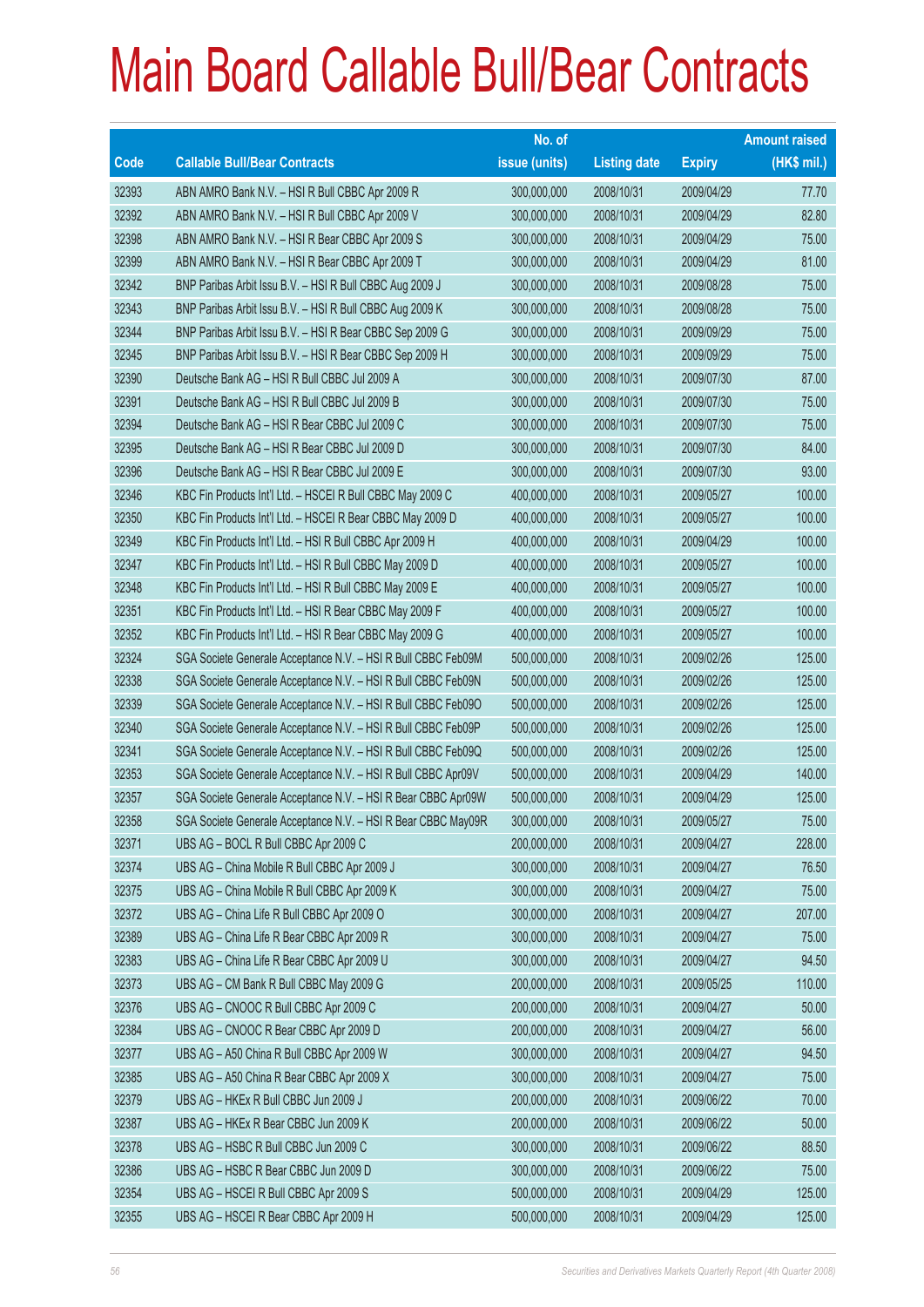|       |                                                          | No. of        |                     |               | <b>Amount raised</b> |
|-------|----------------------------------------------------------|---------------|---------------------|---------------|----------------------|
| Code  | <b>Callable Bull/Bear Contracts</b>                      | issue (units) | <b>Listing date</b> | <b>Expiry</b> | $(HK$$ mil.)         |
| 32356 | UBS AG - HSI R Bull CBBC May 2009 B                      | 500,000,000   | 2008/10/31          | 2009/05/27    | 125.00               |
| 32359 | UBS AG - HSI R Bull CBBC Jul 2009 A                      | 500,000,000   | 2008/10/31          | 2009/07/30    | 125.00               |
| 32360 | UBS AG - HSI R Bull CBBC Jul 2009 B                      | 500,000,000   | 2008/10/31          | 2009/07/30    | 125.00               |
| 32361 | UBS AG - HSI R Bull CBBC Sep 2009 A                      | 500,000,000   | 2008/10/31          | 2009/09/29    | 125.00               |
| 32362 | UBS AG - HSI R Bear CBBC May 2009 F                      | 500,000,000   | 2008/10/31          | 2009/05/27    | 125.00               |
| 32363 | UBS AG - HSI R Bear CBBC May 2009 L                      | 500,000,000   | 2008/10/31          | 2009/05/27    | 125.00               |
| 32364 | UBS AG - HSI R Bear CBBC Jun 2009 Q                      | 500,000,000   | 2008/10/31          | 2009/06/29    | 125.00               |
| 32365 | UBS AG - HSI R Bear CBBC Jul 2009 C                      | 500,000,000   | 2008/10/31          | 2009/07/30    | 125.00               |
| 32366 | UBS AG - HSI R Bear CBBC Jul 2009 D                      | 500,000,000   | 2008/10/31          | 2009/07/30    | 125.00               |
| 32367 | UBS AG - HSI R Bear CBBC Jul 2009 M                      | 500,000,000   | 2008/10/31          | 2009/07/30    | 125.00               |
| 32368 | UBS AG - HSI R Bear CBBC Jul 2009 N                      | 500,000,000   | 2008/10/31          | 2009/07/30    | 125.00               |
| 32369 | UBS AG - HSI R Bear CBBC Sep 2009 B                      | 500,000,000   | 2008/10/31          | 2009/09/29    | 125.00               |
| 32370 | UBS AG - HSI R Bear CBBC Sep 2009 C                      | 500,000,000   | 2008/10/31          | 2009/09/29    | 125.00               |
| 32380 | UBS AG - ICBC R Bull CBBC Apr 2009 F                     | 200,000,000   | 2008/10/31          | 2009/04/27    | 50.00                |
| 32381 | UBS AG - Petrochina R Bull CBBC Apr 2009 G               | 300,000,000   | 2008/10/31          | 2009/04/27    | 85.50                |
| 32388 | UBS AG - Petrochina R Bear CBBC Apr 2009 H               | 300,000,000   | 2008/10/31          | 2009/04/27    | 75.00                |
| 32382 | UBS AG - Ping An R Bull CBBC Apr 2009 G                  | 200,000,000   | 2008/10/31          | 2009/04/20    | 386.00               |
| 60076 | ABN AMRO Bank N.V. - HSI R Bull CBBC May 2009 H          | 300,000,000   | 2008/11/03          | 2009/05/27    | 93.00                |
| 60078 | ABN AMRO Bank N.V. - HSI R Bull CBBC May 2009 J          | 300,000,000   | 2008/11/03          | 2009/05/27    | 78.30                |
| 60079 | ABN AMRO Bank N.V. - HSI R Bull CBBC May 2009 K          | 300,000,000   | 2008/11/03          | 2009/05/27    | 94.20                |
| 60077 | ABN AMRO Bank N.V. - HSI R Bull CBBC May 2009 L          | 300,000,000   | 2008/11/03          | 2009/05/27    | 114.30               |
| 60080 | ABN AMRO Bank N.V. - HSI R Bull CBBC May 2009 N          | 300,000,000   | 2008/11/03          | 2009/05/27    | 75.00                |
| 60081 | ABN AMRO Bank N.V. - HSI R Bull CBBC May 2009 T          | 300,000,000   | 2008/11/03          | 2009/05/27    | 75.00                |
| 60083 | ABN AMRO Bank N.V. - HSI R Bear CBBC May 2009 G          | 300,000,000   | 2008/11/03          | 2009/05/27    | 75.00                |
| 60082 | ABN AMRO Bank N.V. - HSI R Bear CBBC May 2009 U          | 300,000,000   | 2008/11/03          | 2009/05/27    | 75.00                |
| 60085 | ABN AMRO Bank N.V. - HSI R Bear CBBC May 2009 Y          | 300,000,000   | 2008/11/03          | 2009/05/27    | 75.00                |
| 60084 | ABN AMRO Bank N.V. - HSI R Bear CBBC May 2009 Z          | 300,000,000   | 2008/11/03          | 2009/05/27    | 75.00                |
| 60056 | BNP Paribas Arbit Issu B.V. - HSI R Bull CBBC Jul 2009 J | 300,000,000   | 2008/11/03          | 2009/07/30    | 75.00                |
| 60054 | BNP Paribas Arbit Issu B.V. - HSI R Bull CBBC Aug 2009 L | 300,000,000   | 2008/11/03          | 2009/08/28    | 75.00                |
| 60055 | BNP Paribas Arbit Issu B.V. - HSI R Bull CBBC Aug 2009 M | 300,000,000   | 2008/11/03          | 2009/08/28    | 75.00                |
| 60068 | BNP Paribas Arbit Issu B.V. - HSI R Bull CBBC Aug 2009 Q | 300,000,000   | 2008/11/03          | 2009/08/28    | 75.00                |
| 60051 | BNP Paribas Arbit Issu B.V. - HSI R Bull CBBC Sep 2009 I | 300,000,000   | 2008/11/03          | 2009/09/29    | 75.00                |
| 60052 | BNP Paribas Arbit Issu B.V. - HSI R Bull CBBC Sep 2009 J | 300,000,000   | 2008/11/03          | 2009/09/29    | 75.00                |
| 60053 | BNP Paribas Arbit Issu B.V. - HSI R Bull CBBC Sep 2009 K | 300,000,000   | 2008/11/03          | 2009/09/29    | 75.00                |
| 60057 | BNP Paribas Arbit Issu B.V. - HSI R Bear CBBC Aug 2009 N | 300,000,000   | 2008/11/03          | 2009/08/28    | 75.00                |
| 60058 | BNP Paribas Arbit Issu B.V. - HSI R Bear CBBC Aug 2009 O | 300,000,000   | 2008/11/03          | 2009/08/28    | 75.00                |
| 60059 | BNP Paribas Arbit Issu B.V. - HSI R Bear CBBC Aug 2009 P | 300,000,000   | 2008/11/03          | 2009/08/28    | 75.00                |
| 60069 | BNP Paribas Arbit Issu B.V. - HSI R Bear CBBC Aug 2009 R | 300,000,000   | 2008/11/03          | 2009/08/28    | 75.00                |
| 60070 | BNP Paribas Arbit Issu B.V. - HSI R Bear CBBC Aug 2009 S | 300,000,000   | 2008/11/03          | 2009/08/28    | 75.00                |
| 60046 | Deutsche Bank AG - HSI R Bull CBBC Jul 2009 F            | 300,000,000   | 2008/11/03          | 2009/07/30    | 99.00                |
| 60047 | Deutsche Bank AG - HSI R Bull CBBC Jul 2009 G            | 300,000,000   | 2008/11/03          | 2009/07/30    | 87.00                |
| 60048 | Deutsche Bank AG - HSI R Bull CBBC Jul 2009 H            | 300,000,000   | 2008/11/03          | 2009/07/30    | 75.00                |
| 60071 | Deutsche Bank AG - HSI R Bull CBBC Jul 2009 K            | 300,000,000   | 2008/11/03          | 2009/07/30    | 99.00                |
| 60072 | Deutsche Bank AG - HSI R Bull CBBC Jul 2009 L            | 300,000,000   | 2008/11/03          | 2009/07/30    | 84.00                |
| 60073 | Deutsche Bank AG - HSI R Bull CBBC Jul 2009 M            | 300,000,000   | 2008/11/03          | 2009/07/30    | 75.00                |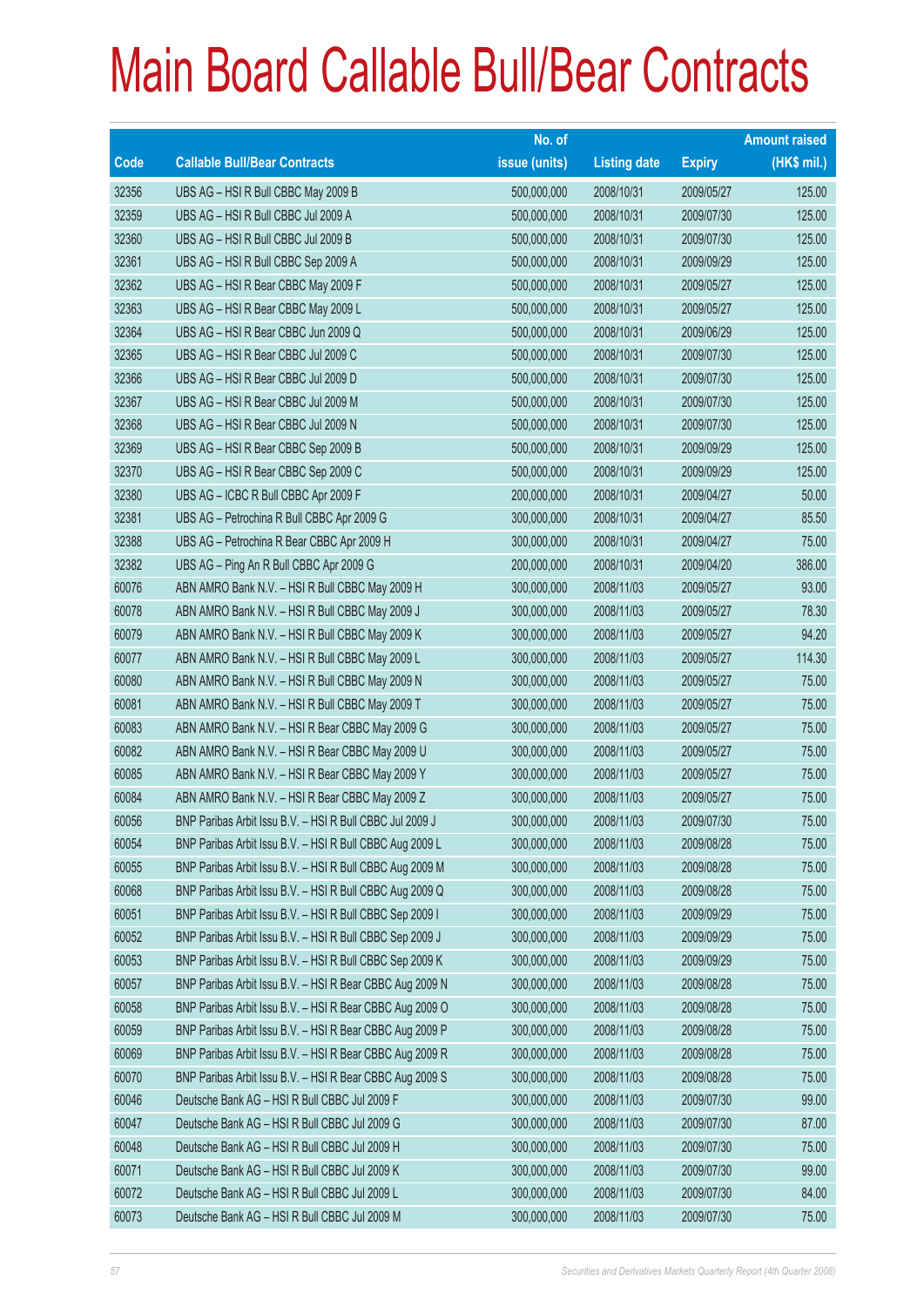|             |                                                                | No. of        |                     |               | <b>Amount raised</b> |
|-------------|----------------------------------------------------------------|---------------|---------------------|---------------|----------------------|
| <b>Code</b> | <b>Callable Bull/Bear Contracts</b>                            | issue (units) | <b>Listing date</b> | <b>Expiry</b> | $(HK$$ mil.)         |
| 60049       | Deutsche Bank AG - HSI R Bear CBBC Jul 2009 I                  | 300,000,000   | 2008/11/03          | 2009/07/30    | 75.00                |
| 60050       | Deutsche Bank AG - HSI R Bear CBBC Jul 2009 J                  | 300,000,000   | 2008/11/03          | 2009/07/30    | 81.00                |
| 60074       | Deutsche Bank AG - HSI R Bear CBBC Jul 2009 N                  | 300,000,000   | 2008/11/03          | 2009/07/30    | 78.00                |
| 60075       | Deutsche Bank AG - HSI R Bear CBBC Jul 2009 O                  | 300,000,000   | 2008/11/03          | 2009/07/30    | 75.00                |
| 60021       | HK Bank - HSI R Bull CBBC Mar 2009 R                           | 500,000,000   | 2008/11/03          | 2009/03/30    | 125.00               |
| 60023       | HK Bank - HSI R Bull CBBC Mar 2009 S                           | 500,000,000   | 2008/11/03          | 2009/03/30    | 125.00               |
| 60025       | HK Bank - HSI R Bear CBBC Mar 2009 T                           | 500,000,000   | 2008/11/03          | 2009/03/30    | 125.00               |
| 60112       | KBC Fin Products Int'l Ltd. - HSCEI R Bull CBBC May 2009 E     | 400,000,000   | 2008/11/03          | 2009/05/27    | 100.00               |
| 60113       | KBC Fin Products Int'l Ltd. - HSCEI R Bull CBBC May 2009 F     | 400,000,000   | 2008/11/03          | 2009/05/27    | 100.00               |
| 60116       | KBC Fin Products Int'l Ltd. - HSCEI R Bear CBBC Apr 2009 C     | 400,000,000   | 2008/11/03          | 2009/04/29    | 100.00               |
| 60109       | KBC Fin Products Int'l Ltd. - HSI R Bull CBBC Apr 2009 I       | 400,000,000   | 2008/11/03          | 2009/04/29    | 100.00               |
| 60110       | KBC Fin Products Int'l Ltd. - HSI R Bull CBBC May 2009 H       | 288,000,000   | 2008/11/03          | 2009/05/27    | 97.92                |
| 60111       | KBC Fin Products Int'l Ltd. - HSI R Bull CBBC May 2009 I       | 328,000,000   | 2008/11/03          | 2009/05/27    | 98.40                |
| 60114       | KBC Fin Products Int'l Ltd. - HSI R Bear CBBC Apr 2009 J       | 400,000,000   | 2008/11/03          | 2009/04/29    | 100.00               |
| 60115       | KBC Fin Products Int'l Ltd. - HSI R Bear CBBC May 2009 J       | 400,000,000   | 2008/11/03          | 2009/05/27    | 100.00               |
| 60002       | SGA Societe Generale Acceptance N.V. - CMob R Bear CBBC Feb09C | 60,000,000    | 2008/11/03          | 2009/02/20    | 74.40                |
| 60001       | SGA Societe Generale Acceptance N.V - CLife R Bear CBBC Feb09D | 150,000,000   | 2008/11/03          | 2009/02/20    | 88.50                |
| 60016       | SGA Societe Generale Acceptance N.V. - A50 R Bull CBBC May09A  | 500,000,000   | 2008/11/03          | 2009/05/27    | 200.00               |
| 60017       | SGA Societe Generale Acceptance N.V. - A50 R Bull CBBC May09B  | 500,000,000   | 2008/11/03          | 2009/05/27    | 130.00               |
| 60018       | SGA Societe Generale Acceptance N.V. - A50 R Bear CBBC Apr09F  | 500,000,000   | 2008/11/03          | 2009/04/24    | 140.00               |
| 60012       | SGA Societe Generale Acceptance N.V. - HSBC R Bull CBBC May09A | 450,000,000   | 2008/11/03          | 2009/05/27    | 171.00               |
| 60013       | SGA Societe Generale Acceptance N.V. - HSBC R Bull CBBC May09B | 450,000,000   | 2008/11/03          | 2009/05/27    | 139.50               |
| 60014       | SGA Societe Generale Acceptance N.V. - HSBC R Bear CBBC Feb09A | 450,000,000   | 2008/11/03          | 2009/02/20    | 126.00               |
| 60015       | SGA Societe Generale Acceptance N.V. - HSBC R Bear CBBC Jul09G | 450,000,000   | 2008/11/03          | 2009/07/27    | 112.50               |
| 60003       | SGA Societe Generale Acceptance N.V. - HSI R Bull CBBC Feb09R  | 500,000,000   | 2008/11/03          | 2009/02/26    | 125.00               |
| 60004       | SGA Societe Generale Acceptance N.V. - HSI R Bull CBBC Feb09S  | 500,000,000   | 2008/11/03          | 2009/02/26    | 125.00               |
| 60060       | SGA Societe Generale Acceptance N.V. - HSI R Bull CBBC Feb09X  | 500,000,000   | 2008/11/03          | 2009/02/26    | 175.00               |
| 60061       | SGA Societe Generale Acceptance N.V. - HSI R Bull CBBC Feb09Y  | 500,000,000   | 2008/11/03          | 2009/02/26    | 150.00               |
| 60005       | SGA Societe Generale Acceptance N.V. - HSI R Bull CBBC Apr09X  | 500,000,000   | 2008/11/03          | 2009/04/29    | 140.00               |
| 60062       | SGA Societe Generale Acceptance N.V. - HSI R Bull CBBC Apr09Z  | 500,000,000   | 2008/11/03          | 2009/04/29    | 140.00               |
| 60063       | SGA Societe Generale Acceptance N.V. - HSI R Bull CBBC May09A  | 300,000,000   | 2008/11/03          | 2009/05/27    | 144.00               |
| 60064       | SGA Societe Generale Acceptance N.V. - HSI R Bull CBBC May09B  | 300,000,000   | 2008/11/03          | 2009/05/27    | 126.00               |
| 60006       | SGA Societe Generale Acceptance N.V. - HSI R Bull CBBC May09S  | 300,000,000   | 2008/11/03          | 2009/05/27    | 126.00               |
| 60007       | SGA Societe Generale Acceptance N.V. - HSI R Bear CBBC Feb09T  | 500,000,000   | 2008/11/03          | 2009/02/26    | 125.00               |
| 60008       | SGA Societe Generale Acceptance N.V. - HSI R Bear CBBC Feb09U  | 500,000,000   | 2008/11/03          | 2009/02/26    | 125.00               |
| 60009       | SGA Societe Generale Acceptance N.V. - HSI R Bear CBBC Feb09V  | 500,000,000   | 2008/11/03          | 2009/02/26    | 125.00               |
| 60010       | SGA Societe Generale Acceptance N.V. - HSI R Bear CBBC Feb09W  | 500,000,000   | 2008/11/03          | 2009/02/26    | 125.00               |
| 60065       | SGA Societe Generale Acceptance N.V. - HSI R Bear CBBC Apr09A  | 500,000,000   | 2008/11/03          | 2009/04/29    | 125.00               |
| 60011       | SGA Societe Generale Acceptance N.V. - HSI R Bear CBBC Apr09Y  | 500,000,000   | 2008/11/03          | 2009/04/29    | 125.00               |
| 60066       | SGA Societe Generale Acceptance N.V. - HSI R Bear CBBC May09X  | 300,000,000   | 2008/11/03          | 2009/05/27    | 78.00                |
| 60067       | SGA Societe Generale Acceptance N.V. - HSI R Bear CBBC May09Y  | 300,000,000   | 2008/11/03          | 2009/05/27    | 99.00                |
| 60019       | SGA Societe Generale Acceptance N.V - PetCh R Bull CBBC Feb09A | 500,000,000   | 2008/11/03          | 2009/02/20    | 140.00               |
| 60020       | SGA Societe Generale Acceptance N.V - PetCh R Bull CBBC Jul09G | 500,000,000   | 2008/11/03          | 2009/07/27    | 130.00               |
| 60038       | UBS AG - BOCL R Bear CBBC May 2009 A                           | 200,000,000   | 2008/11/03          | 2009/05/04    | 276.00               |
| 60089       | UBS AG - China Mobile R Bull CBBC May 2009 A                   | 300,000,000   | 2008/11/03          | 2009/05/04    | 79.50                |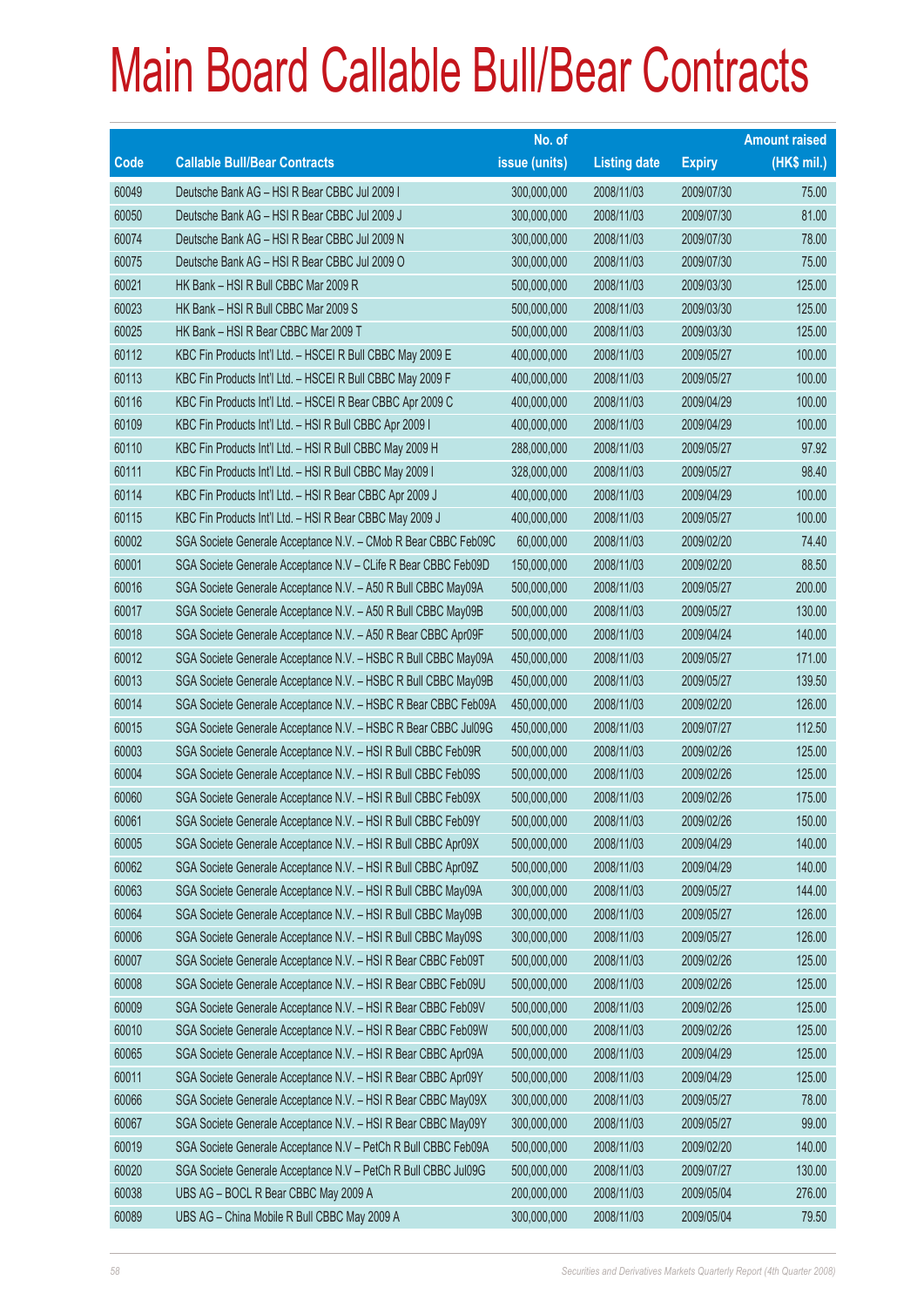|       |                                               | No. of        |                     |               | <b>Amount raised</b> |
|-------|-----------------------------------------------|---------------|---------------------|---------------|----------------------|
| Code  | <b>Callable Bull/Bear Contracts</b>           | issue (units) | <b>Listing date</b> | <b>Expiry</b> | $(HK$$ mil.)         |
| 60102 | UBS AG - China Mobile R Bear CBBC May 2009 B  | 300,000,000   | 2008/11/03          | 2009/05/04    | 75.00                |
| 60039 | UBS AG - CC Bank R Bear CBBC May 2009 A       | 200,000,000   | 2008/11/03          | 2009/05/25    | 50.00                |
| 60086 | UBS AG - Cheung Kong R Bull CBBC May 2009 A   | 200,000,000   | 2008/11/03          | 2009/05/04    | 50.00                |
| 60087 | UBS AG - China Life R Bull CBBC Apr 2009 P    | 300,000,000   | 2008/11/03          | 2009/04/27    | 207.00               |
| 60088 | UBS AG - China Life R Bull CBBC Apr 2009 Q    | 300,000,000   | 2008/11/03          | 2009/04/27    | 177.00               |
| 60100 | UBS AG - China Life R Bear CBBC Apr 2009 X    | 300,000,000   | 2008/11/03          | 2009/04/27    | 75.00                |
| 60101 | UBS AG - China Life R Bear CBBC Apr 2009 Y    | 300,000,000   | 2008/11/03          | 2009/04/27    | 94.50                |
| 60040 | UBS AG - CM Bank R Bear CBBC Apr 2009 A       | 200,000,000   | 2008/11/03          | 2009/04/27    | 71.00                |
| 60041 | UBS AG - CNOOC R Bear CBBC May 2009 A         | 200,000,000   | 2008/11/03          | 2009/05/04    | 50.00                |
| 60090 | UBS AG - China Shenhua R Bull CBBC May 2009 A | 200,000,000   | 2008/11/03          | 2009/05/04    | 79.00                |
| 60098 | UBS AG - A50 China R Bull CBBC May 2009 C     | 300,000,000   | 2008/11/03          | 2009/05/04    | 108.00               |
| 60099 | UBS AG - A50 China R Bull CBBC May 2009 D     | 300,000,000   | 2008/11/03          | 2009/05/04    | 93.00                |
| 60107 | UBS AG - A50 China R Bear CBBC May 2009 E     | 300,000,000   | 2008/11/03          | 2009/05/04    | 75.00                |
| 60108 | UBS AG - A50 China R Bear CBBC May 2009 F     | 300,000,000   | 2008/11/03          | 2009/05/04    | 75.00                |
| 60092 | UBS AG - HKEx R Bull CBBC Jun 2009 L          | 200,000,000   | 2008/11/03          | 2009/06/22    | 74.00                |
| 60103 | UBS AG - HKEx R Bear CBBC May 2009 A          | 200,000,000   | 2008/11/03          | 2009/05/11    | 50.00                |
| 60091 | UBS AG - HS Bank R Bull CBBC Apr 2009 H       | 200,000,000   | 2008/11/03          | 2009/04/20    | 57.00                |
| 60042 | UBS AG - HS Bank R Bear CBBC Apr 2009 G       | 200,000,000   | 2008/11/03          | 2009/04/20    | 50.00                |
| 60093 | UBS AG - HSBC R Bull CBBC May 2009 A          | 300,000,000   | 2008/11/03          | 2009/05/04    | 138.00               |
| 60094 | UBS AG - HSBC R Bull CBBC May 2009 B          | 300,000,000   | 2008/11/03          | 2009/05/04    | 108.00               |
| 60104 | UBS AG - HSBC R Bear CBBC May 2009 C          | 300,000,000   | 2008/11/03          | 2009/05/04    | 75.00                |
| 60022 | UBS AG - HSCEI R Bull CBBC May 2009 G         | 500,000,000   | 2008/11/03          | 2009/05/27    | 125.00               |
| 60024 | UBS AG - HSCEI R Bull CBBC May 2009 H         | 500,000,000   | 2008/11/03          | 2009/05/27    | 125.00               |
| 60117 | UBS AG - HSCEI R Bull CBBC May 2009 K         | 500,000,000   | 2008/11/03          | 2009/05/27    | 125.00               |
| 60118 | UBS AG - HSCEI R Bull CBBC May 2009 L         | 500,000,000   | 2008/11/03          | 2009/05/27    | 125.00               |
| 60119 | UBS AG - HSCEI R Bull CBBC May 2009 M         | 500,000,000   | 2008/11/03          | 2009/05/27    | 125.00               |
| 60026 | UBS AG - HSCEI R Bear CBBC May 2009 I         | 500,000,000   | 2008/11/03          | 2009/05/27    | 125.00               |
| 60027 | UBS AG - HSCEI R Bear CBBC May 2009 J         | 500,000,000   | 2008/11/03          | 2009/05/27    | 125.00               |
| 60134 | UBS AG - HSCEI R Bear CBBC May 2009 N         | 500,000,000   | 2008/11/03          | 2009/05/27    | 125.00               |
| 60135 | UBS AG - HSCEI R Bear CBBC May 2009 O         | 500,000,000   | 2008/11/03          | 2009/05/27    | 125.00               |
| 60136 | UBS AG - HSCEI R Bear CBBC May 2009 P         | 500,000,000   | 2008/11/03          | 2009/05/27    | 125.00               |
| 60028 | UBS AG - HSI R Bull CBBC Jul 2009 H           | 500,000,000   | 2008/11/03          | 2009/07/30    | 125.00               |
| 60029 | UBS AG - HSI R Bull CBBC Jul 2009 I           | 500,000,000   | 2008/11/03          | 2009/07/30    | 125.00               |
| 60030 | UBS AG - HSI R Bull CBBC Jul 2009 J           | 500,000,000   | 2008/11/03          | 2009/07/30    | 125.00               |
| 60128 | UBS AG - HSI R Bull CBBC Jul 2009 O           | 500,000,000   | 2008/11/03          | 2009/07/30    | 125.00               |
| 60129 | UBS AG - HSI R Bull CBBC Jul 2009 P           | 500,000,000   | 2008/11/03          | 2009/07/30    | 125.00               |
| 60130 | UBS AG - HSI R Bull CBBC Jul 2009 Q           | 500,000,000   | 2008/11/03          | 2009/07/30    | 125.00               |
| 60131 | UBS AG - HSI R Bull CBBC Jul 2009 R           | 500,000,000   | 2008/11/03          | 2009/07/30    | 125.00               |
| 60132 | UBS AG - HSI R Bull CBBC Jul 2009 S           | 500,000,000   | 2008/11/03          | 2009/07/30    | 125.00               |
| 60120 | UBS AG - HSI R Bull CBBC Sep 2009 D           | 500,000,000   | 2008/11/03          | 2009/09/29    | 157.50               |
| 60121 | UBS AG - HSI R Bull CBBC Sep 2009 E           | 500,000,000   | 2008/11/03          | 2009/09/29    | 147.50               |
| 60122 | UBS AG - HSI R Bull CBBC Sep 2009 F           | 500,000,000   | 2008/11/03          | 2009/09/29    | 137.50               |
| 60123 | UBS AG - HSI R Bull CBBC Sep 2009 G           | 500,000,000   | 2008/11/03          | 2009/09/29    | 125.00               |
| 60124 | UBS AG - HSI R Bull CBBC Sep 2009 H           | 500,000,000   | 2008/11/03          | 2009/09/29    | 125.00               |
| 60125 | UBS AG - HSI R Bull CBBC Sep 2009 I           | 500,000,000   | 2008/11/03          | 2009/09/29    | 125.00               |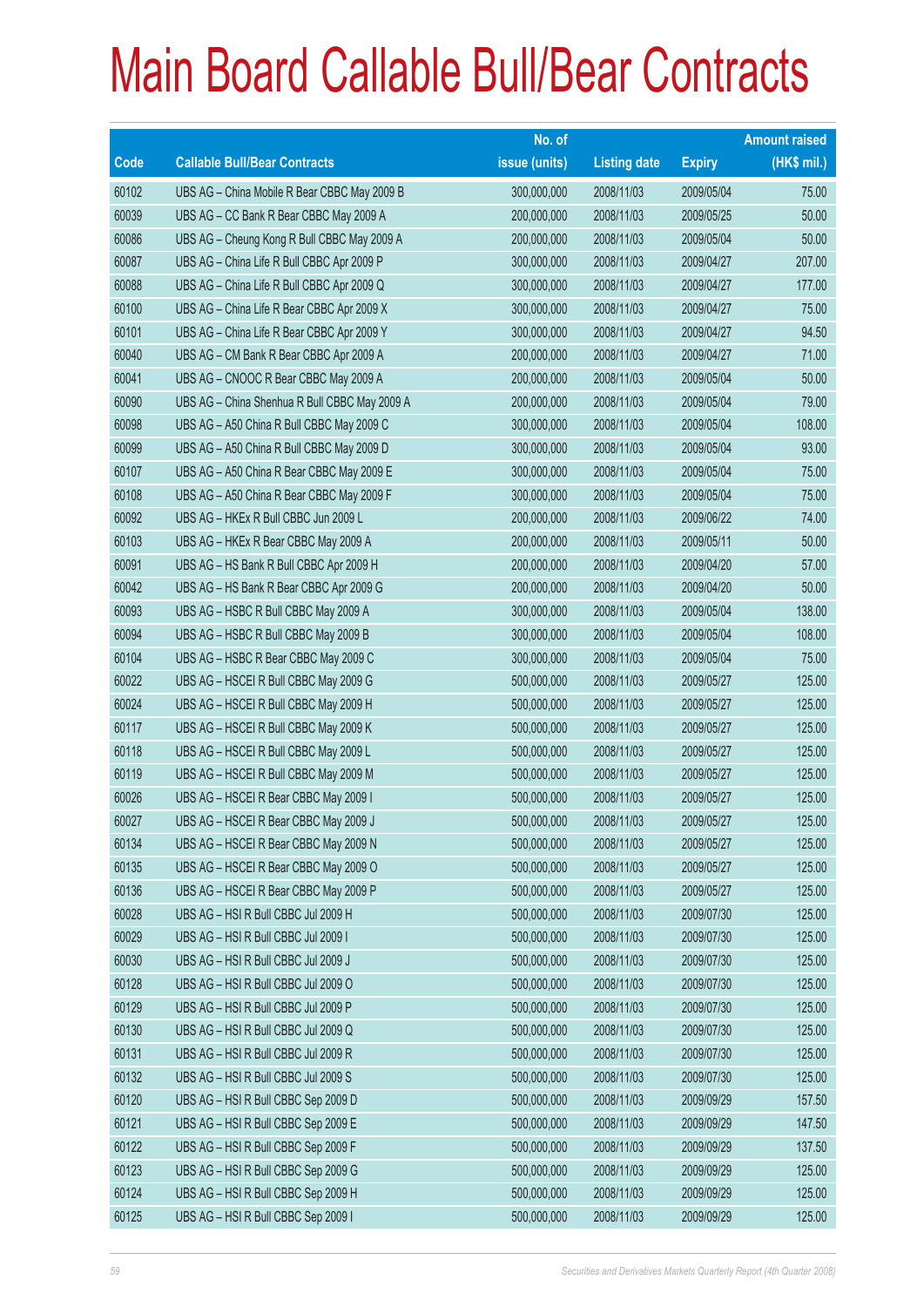|        |                                                                | No. of        |                     |               | <b>Amount raised</b> |
|--------|----------------------------------------------------------------|---------------|---------------------|---------------|----------------------|
| Code   | <b>Callable Bull/Bear Contracts</b>                            | issue (units) | <b>Listing date</b> | <b>Expiry</b> | $(HK$$ mil.)         |
| 60126  | UBS AG - HSI R Bull CBBC Sep 2009 J                            | 500,000,000   | 2008/11/03          | 2009/09/29    | 125.00               |
| 60127  | UBS AG - HSI R Bull CBBC Sep 2009 K                            | 500,000,000   | 2008/11/03          | 2009/09/29    | 125.00               |
| 60133  | UBS AG - HSI R Bull CBBC Sep 2009 L                            | 500,000,000   | 2008/11/03          | 2009/09/29    | 125.00               |
| 60031  | UBS AG - HSI R Bear CBBC Jun 2009 R                            | 500,000,000   | 2008/11/03          | 2009/06/29    | 125.00               |
| 60032  | UBS AG - HSI R Bear CBBC Jun 2009 S                            | 500,000,000   | 2008/11/03          | 2009/06/29    | 125.00               |
| 60033  | UBS AG - HSI R Bear CBBC Jun 2009 U                            | 500,000,000   | 2008/11/03          | 2009/06/29    | 125.00               |
| 60036  | UBS AG - HSI R Bear CBBC Jul 2009 G                            | 500,000,000   | 2008/11/03          | 2009/07/30    | 125.00               |
| 60034  | UBS AG - HSI R Bear CBBC Jul 2009 K                            | 500,000,000   | 2008/11/03          | 2009/07/30    | 125.00               |
| 60035  | UBS AG - HSI R Bear CBBC Jul 2009 L                            | 500,000,000   | 2008/11/03          | 2009/07/30    | 125.00               |
| 60137  | UBS AG - HSI R Bear CBBC Jul 2009 T                            | 500,000,000   | 2008/11/03          | 2009/07/30    | 125.00               |
| 60138  | UBS AG - HSI R Bear CBBC Jul 2009 U                            | 500,000,000   | 2008/11/03          | 2009/07/30    | 125.00               |
| 60139  | UBS AG - HSI R Bear CBBC Jul 2009 V                            | 500,000,000   | 2008/11/03          | 2009/07/30    | 125.00               |
| 60140  | UBS AG - HSI R Bear CBBC Jul 2009 W                            | 500,000,000   | 2008/11/03          | 2009/07/30    | 125.00               |
| 60141  | UBS AG - HSI R Bear CBBC Jul 2009 X                            | 500,000,000   | 2008/11/03          | 2009/07/30    | 125.00               |
| 60037  | UBS AG - HSI R Bear CBBC Aug 2009 G                            | 500,000,000   | 2008/11/03          | 2009/08/28    | 125.00               |
| 60142  | UBS AG - HSI R Bear CBBC Sep 2009 M                            | 500,000,000   | 2008/11/03          | 2009/09/29    | 125.00               |
| 60143  | UBS AG - HSI R Bear CBBC Sep 2009 N                            | 500,000,000   | 2008/11/03          | 2009/09/29    | 125.00               |
| 60144  | UBS AG - HSI R Bear CBBC Sep 2009 O                            | 500,000,000   | 2008/11/03          | 2009/09/29    | 125.00               |
| 60145  | UBS AG - HSI R Bear CBBC Sep 2009 P                            | 500,000,000   | 2008/11/03          | 2009/09/29    | 125.00               |
| 60146  | UBS AG - HSI R Bear CBBC Sep 2009 Q                            | 500,000,000   | 2008/11/03          | 2009/09/29    | 125.00               |
| 60147  | UBS AG - HSI R Bear CBBC Sep 2009 R                            | 500,000,000   | 2008/11/03          | 2009/09/29    | 125.00               |
| 60043  | UBS AG - Hutchison R Bear CBBC May 2009 A                      | 200,000,000   | 2008/11/03          | 2009/05/04    | 50.00                |
| 60044  | UBS AG - ICBC R Bear CBBC May 2009 A                           | 200,000,000   | 2008/11/03          | 2009/05/04    | 50.00                |
| 60095  | UBS AG - Petrochina R Bull CBBC May 2009 A                     | 300,000,000   | 2008/11/03          | 2009/05/04    | 99.00                |
| 60096  | UBS AG - Petrochina R Bull CBBC May 2009 B                     | 300,000,000   | 2008/11/03          | 2009/05/04    | 84.00                |
| 60105  | UBS AG - Petrochina R Bear CBBC May 2009 C                     | 300,000,000   | 2008/11/03          | 2009/05/04    | 75.00                |
| 60106  | UBS AG - Petrochina R Bear CBBC May 2009 D                     | 300,000,000   | 2008/11/03          | 2009/05/04    | 75.00                |
| 60045  | UBS AG - Ping An R Bear CBBC May 2009 A                        | 200,000,000   | 2008/11/03          | 2009/05/04    | 50.00                |
| 60097  | UBS AG - SHK Ppt R Bull CBBC May 2009 D                        | 200,000,000   | 2008/11/03          | 2009/05/04    | 50.00                |
| 32229# | UBS AG - HSI R Bear CBBC Jun 2009 E                            | 1,000,000,000 | 2008/11/03          | 2009/06/29    | 265.00               |
| 32054# | UBS AG - HSI R Bear CBBC Jun 2009 I                            | 1,000,000,000 | 2008/11/03          | 2009/06/29    | 194.00               |
| 60186  | ABN AMRO Bank N.V. - DJIA R Bear CBBC Mar 2009 I               | 300,000,000   | 2008/11/04          | 2009/03/20    | 220.20               |
| 60185  | ABN AMRO Bank N.V. - HSCEI R Bull CBBC Jun 2009 A              | 300,000,000   | 2008/11/04          | 2009/06/29    | 75.00                |
| 60184  | ABN AMRO Bank N.V. - HSI R Bull CBBC May 2009 X                | 300,000,000   | 2008/11/04          | 2009/05/27    | 75.00                |
| 60187  | Deutsche Bank AG - HSI R Bull CBBC Jul 2009 P                  | 300,000,000   | 2008/11/04          | 2009/07/30    | 75.00                |
| 60188  | Deutsche Bank AG - HSI R Bull CBBC Jul 2009 Q                  | 300,000,000   | 2008/11/04          | 2009/07/30    | 81.00                |
| 60189  | Deutsche Bank AG - HSI R Bull CBBC Jul 2009 R                  | 300,000,000   | 2008/11/04          | 2009/07/30    | 75.00                |
| 60190  | Deutsche Bank AG - HSI R Bear CBBC Jul 2009 S                  | 300,000,000   | 2008/11/04          | 2009/07/30    | 75.00                |
| 60191  | Deutsche Bank AG - HSI R Bear CBBC Jul 2009 T                  | 300,000,000   | 2008/11/04          | 2009/07/30    | 105.00               |
| 60192  | Deutsche Bank AG - HSI R Bear CBBC Jul 2009 U                  | 300,000,000   | 2008/11/04          | 2009/07/30    | 87.00                |
| 60173  | SGA Societe Generale Acceptance N.V - CLife R Bull CBBC Apr09A | 150,000,000   | 2008/11/04          | 2009/04/27    | 118.50               |
| 60174  | SGA Societe Generale Acceptance N.V - CLife R Bull CBBC Apr09B | 150,000,000   | 2008/11/04          | 2009/04/27    | 99.00                |
| 60175  | SGA Societe Generale Acceptance N.V - CLife R Bear CBBC Apr09C | 150,000,000   | 2008/11/04          | 2009/04/27    | 74.25                |
| 60148  | SGA Societe Generale Acceptance N.V - CNOOC R Bull CBBC Apr09B | 600,000,000   | 2008/11/04          | 2009/04/24    | 156.00               |
| 60149  | SGA Societe Generale Acceptance N.V. - HSBC R Bull CBBC May09C | 500,000,000   | 2008/11/04          | 2009/05/27    | 135.00               |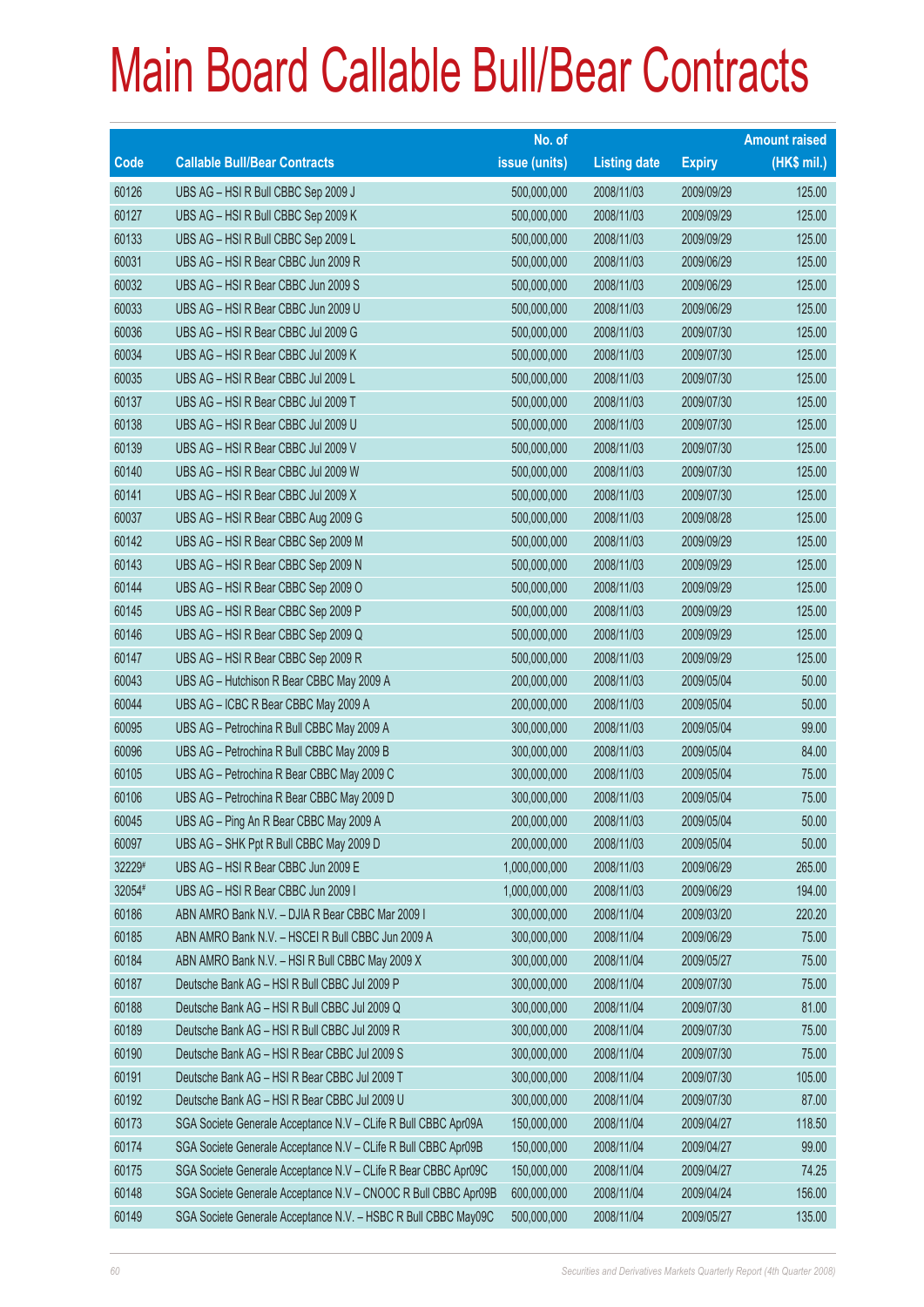|             |                                                                | No. of        |                     |               | <b>Amount raised</b> |
|-------------|----------------------------------------------------------------|---------------|---------------------|---------------|----------------------|
| <b>Code</b> | <b>Callable Bull/Bear Contracts</b>                            | issue (units) | <b>Listing date</b> | <b>Expiry</b> | (HK\$ mil.)          |
| 60176       | SGA Societe Generale Acceptance N.V. - HSBC R Bull CBBC May09F | 500,000,000   | 2008/11/04          | 2009/05/27    | 147.50               |
| 60177       | SGA Societe Generale Acceptance N.V. - HSBC R Bull CBBC May09G | 500,000,000   | 2008/11/04          | 2009/05/27    | 125.00               |
| 60150       | SGA Societe Generale Acceptance N.V. - HSBC R Bear CBBC May09D | 500,000,000   | 2008/11/04          | 2009/05/27    | 125.00               |
| 60151       | SGA Societe Generale Acceptance N.V. - HSBC R Bear CBBC May09E | 500,000,000   | 2008/11/04          | 2009/05/27    | 125.00               |
| 60158       | SGA Societe Generale Acceptance N.V. - HSI R Bull CBBC Feb09Z  | 500,000,000   | 2008/11/04          | 2009/02/26    | 125.00               |
| 60159       | SGA Societe Generale Acceptance N.V. - HSI R Bull CBBC May09Z  | 300,000,000   | 2008/11/04          | 2009/05/27    | 120.00               |
| 60160       | SGA Societe Generale Acceptance N.V. - HSI R Bear CBBC Feb09C  | 500,000,000   | 2008/11/04          | 2009/02/26    | 125.00               |
| 60161       | SGA Societe Generale Acceptance N.V. - HSI R Bear CBBC Apr09B  | 500,000,000   | 2008/11/04          | 2009/04/29    | 125.00               |
| 60162       | SGA Societe Generale Acceptance N.V. - HSI R Bear CBBC Apr09E  | 500,000,000   | 2008/11/04          | 2009/04/29    | 125.00               |
| 60163       | SGA Societe Generale Acceptance N.V. - HSI R Bear CBBC May09W  | 300,000,000   | 2008/11/04          | 2009/05/27    | 102.00               |
| 60152       | SGA Societe Generale Acceptance N.V - PetCh R Bull CBBC Apr09A | 500,000,000   | 2008/11/04          | 2009/04/27    | 125.00               |
| 60153       | SGA Societe Generale Acceptance N.V - PetCh R Bull CBBC Apr09B | 500,000,000   | 2008/11/04          | 2009/04/27    | 125.00               |
| 60154       | SGA Societe Generale Acceptance N.V - PetCh R Bull CBBC Apr09C | 500,000,000   | 2008/11/04          | 2009/04/27    | 125.00               |
| 60155       | SGA Societe Generale Acceptance N.V - PetCh R Bear CBBC Apr09D | 500,000,000   | 2008/11/04          | 2009/04/27    | 125.00               |
| 60156       | SGA Societe Generale Acceptance N.V - PetCh R Bear CBBC Apr09E | 500,000,000   | 2008/11/04          | 2009/04/27    | 125.00               |
| 60157       | SGA Societe Generale Acceptance N.V - PetCh R Bear CBBC Apr09F | 500,000,000   | 2008/11/04          | 2009/04/27    | 125.00               |
| 60181       | UBS AG - China Mobile R Bull CBBC May 2009 C                   | 300,000,000   | 2008/11/04          | 2009/05/25    | 75.00                |
| 60167       | UBS AG - China Tel R Bull CBBC May 2009 A                      | 200,000,000   | 2008/11/04          | 2009/05/25    | 326.00               |
| 60168       | UBS AG - China Tel R Bear CBBC May 2009 B                      | 200,000,000   | 2008/11/04          | 2009/05/25    | 50.00                |
| 60179       | UBS AG - China Life R Bull CBBC Apr 2009 K                     | 300,000,000   | 2008/11/04          | 2009/04/27    | 96.00                |
| 60166       | UBS AG - China Life R Bull CBBC Apr 2009 L                     | 300,000,000   | 2008/11/04          | 2009/04/27    | 192.00               |
| 60178       | UBS AG - China Life R Bull CBBC Apr 2009 M                     | 300,000,000   | 2008/11/04          | 2009/04/27    | 126.00               |
| 60180       | UBS AG - China Life R Bull CBBC Apr 2009 N                     | 300,000,000   | 2008/11/04          | 2009/04/27    | 75.00                |
| 60169       | UBS AG - CNOOC R Bull CBBC May 2009 B                          | 200,000,000   | 2008/11/04          | 2009/05/25    | 50.00                |
| 60183       | UBS AG - A50 China R Bull CBBC May 2009 G                      | 300,000,000   | 2008/11/04          | 2009/05/25    | 75.00                |
| 60170       | UBS AG - HS Bank R Bull CBBC Apr 2009 I                        | 200,000,000   | 2008/11/04          | 2009/04/20    | 61.00                |
| 60164       | UBS AG - HSCEI R Bull CBBC May 2009 Q                          | 500,000,000   | 2008/11/04          | 2009/05/27    | 192.50               |
| 60165       | UBS AG - HSCEI R Bull CBBC May 2009 R                          | 500,000,000   | 2008/11/04          | 2009/05/27    | 125.00               |
| 60171       | UBS AG - Hutchison R Bull CBBC May 2009 B                      | 200,000,000   | 2008/11/04          | 2009/05/25    | 50.00                |
| 60182       | UBS AG - Petrochina R Bull CBBC May 2009 E                     | 300,000,000   | 2008/11/04          | 2009/05/25    | 75.00                |
| 60172       | UBS AG - SHK Ppt R Bull CBBC May 2009 E                        | 200,000,000   | 2008/11/04          | 2009/05/25    | 55.00                |
| 60206       | Deutsche Bank AG - HSI R Bull CBBC Jul 2009 V                  | 300,000,000   | 2008/11/05          | 2009/07/30    | 84.00                |
| 60207       | Deutsche Bank AG - HSI R Bull CBBC Aug 2009 A                  | 300,000,000   | 2008/11/05          | 2009/08/28    | 75.00                |
| 60193       | HK Bank - HSI R Bull CBBC Mar 2009 U                           | 500,000,000   | 2008/11/05          | 2009/03/30    | 125.00               |
| 60194       | SGA Societe Generale Acceptance N.V. - HSI R Bull CBBC Apr09H  | 500,000,000   | 2008/11/05          | 2009/04/29    | 125.00               |
| 60195       | SGA Societe Generale Acceptance N.V. - HSI R Bull CBBC Apr09I  | 500,000,000   | 2008/11/05          | 2009/04/29    | 125.00               |
| 60199       | SGA Societe Generale Acceptance N.V. - HSI R Bull CBBC Apr09J  | 500,000,000   | 2008/11/05          | 2009/04/29    | 125.00               |
| 60200       | SGA Societe Generale Acceptance N.V. - HSI R Bull CBBC Apr09K  | 500,000,000   | 2008/11/05          | 2009/04/29    | 125.00               |
| 60201       | SGA Societe Generale Acceptance N.V. - HSI R Bull CBBC Jun09A  | 500,000,000   | 2008/11/05          | 2009/06/29    | 125.00               |
| 60202       | SGA Societe Generale Acceptance N.V. - HSI R Bull CBBC Jun09B  | 500,000,000   | 2008/11/05          | 2009/06/29    | 125.00               |
| 60203       | SGA Societe Generale Acceptance N.V. - HSI R Bull CBBC Jun09C  | 500,000,000   | 2008/11/05          | 2009/06/29    | 125.00               |
| 60204       | SGA Societe Generale Acceptance N.V. - HSI R Bull CBBC Jun09D  | 500,000,000   | 2008/11/05          | 2009/06/29    | 125.00               |
| 60205       | SGA Societe Generale Acceptance N.V. - HSI R Bull CBBC Jun09E  | 500,000,000   | 2008/11/05          | 2009/06/29    | 125.00               |
| 60197       | SGA Societe Generale Acceptance N.V. - HSI R Bear CBBC Feb09A  | 500,000,000   | 2008/11/05          | 2009/02/26    | 155.00               |
| 60198       | SGA Societe Generale Acceptance N.V. - HSI R Bear CBBC Feb09B  | 500,000,000   | 2008/11/05          | 2009/02/26    | 175.00               |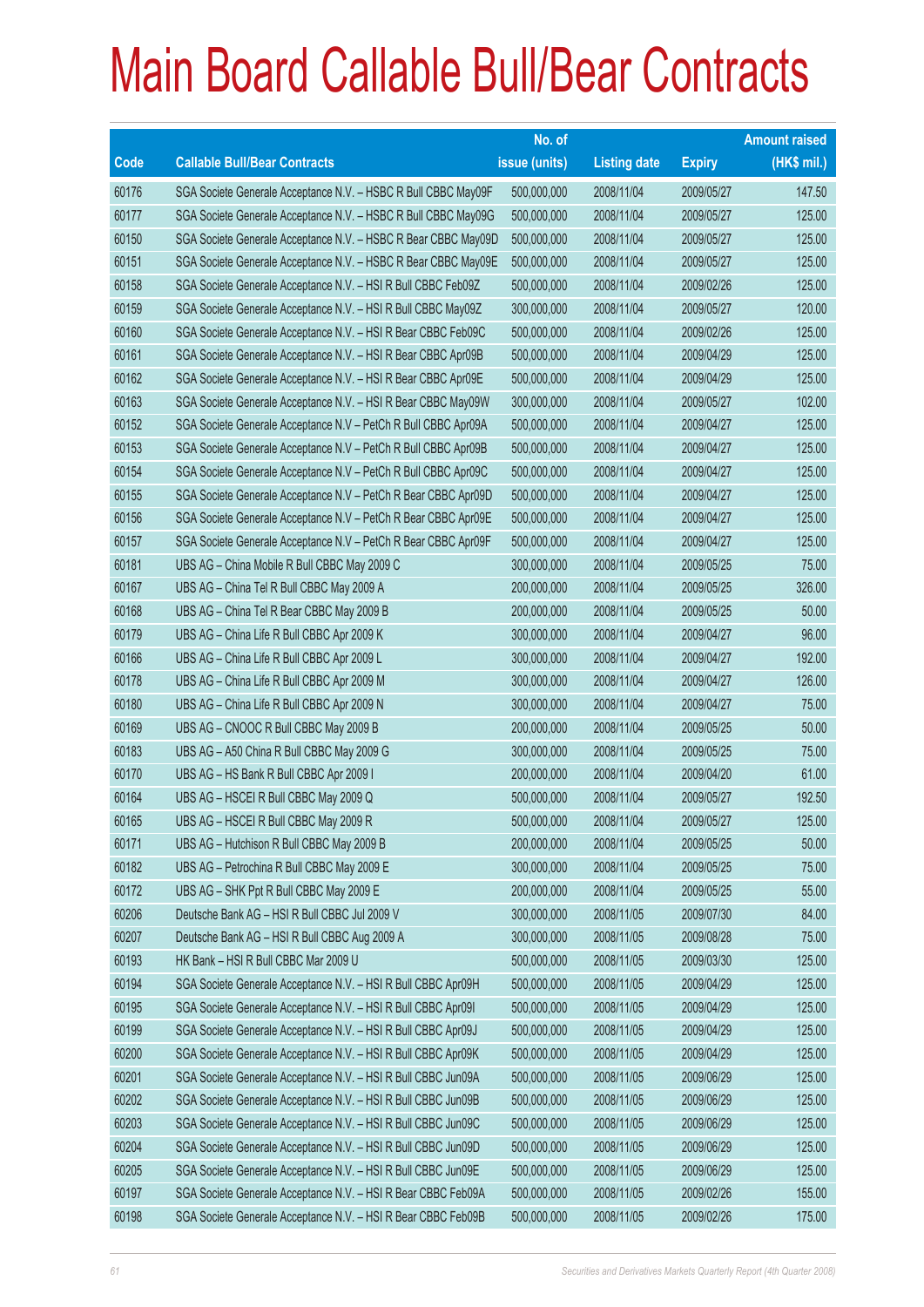|             |                                                               | No. of        |                     |               | <b>Amount raised</b> |
|-------------|---------------------------------------------------------------|---------------|---------------------|---------------|----------------------|
| <b>Code</b> | <b>Callable Bull/Bear Contracts</b>                           | issue (units) | <b>Listing date</b> | <b>Expiry</b> | (HK\$ mil.)          |
| 60196       | SGA Societe Generale Acceptance N.V. - HSI R Bear CBBC Feb09D | 500,000,000   | 2008/11/05          | 2009/02/26    | 140.00               |
| 60254       | ABN AMRO Bank N.V. - HSCEI R Bull CBBC Jun 2009 B             | 300,000,000   | 2008/11/06          | 2009/06/29    | 75.00                |
| 60255       | ABN AMRO Bank N.V. - HSCEI R Bull CBBC Jun 2009 C             | 300,000,000   | 2008/11/06          | 2009/06/29    | 75.00                |
| 60250       | ABN AMRO Bank N.V. - HSI R Bull CBBC May 2009 C               | 300,000,000   | 2008/11/06          | 2009/05/27    | 75.00                |
| 60251       | ABN AMRO Bank N.V. - HSI R Bull CBBC May 2009 D               | 300,000,000   | 2008/11/06          | 2009/05/27    | 75.00                |
| 60252       | ABN AMRO Bank N.V. - HSI R Bull CBBC May 2009 E               | 300,000,000   | 2008/11/06          | 2009/05/27    | 75.00                |
| 60253       | ABN AMRO Bank N.V. - HSI R Bull CBBC Jun 2009 A               | 300,000,000   | 2008/11/06          | 2009/06/29    | 75.00                |
| 60258       | Deutsche Bank AG - HSI R Bull CBBC Jul 2009 W                 | 300,000,000   | 2008/11/06          | 2009/07/30    | 84.00                |
| 60259       | Deutsche Bank AG - HSI R Bull CBBC Jul 2009 X                 | 300,000,000   | 2008/11/06          | 2009/07/30    | 75.00                |
| 60260       | Deutsche Bank AG - HSI R Bull CBBC Aug 2009 B                 | 300,000,000   | 2008/11/06          | 2009/08/28    | 84.00                |
| 60261       | Deutsche Bank AG - HSI R Bull CBBC Aug 2009 C                 | 300,000,000   | 2008/11/06          | 2009/08/28    | 75.00                |
| 60256       | KBC Fin Products Int'l Ltd. - HSI R Bull CBBC Apr 2009 K      | 400,000,000   | 2008/11/06          | 2009/04/29    | 100.00               |
| 60257       | KBC Fin Products Int'l Ltd. - HSI R Bull CBBC May 2009 K      | 400,000,000   | 2008/11/06          | 2009/05/27    | 100.00               |
| 60215       | Macquarie Bank Ltd. - HSI R Bull CBBC May 2009 A              | 200,000,000   | 2008/11/06          | 2009/05/27    | 50.20                |
| 60228       | SGA Societe Generale Acceptance N.V. - HSI R Bull CBBC Apr09F | 500,000,000   | 2008/11/06          | 2009/04/29    | 125.00               |
| 60227       | SGA Societe Generale Acceptance N.V. - HSI R Bull CBBC Apr09L | 500,000,000   | 2008/11/06          | 2009/04/29    | 125.00               |
| 60229       | SGA Societe Generale Acceptance N.V. - HSI R Bull CBBC Jun09M | 500,000,000   | 2008/11/06          | 2009/06/29    | 125.00               |
| 60230       | SGA Societe Generale Acceptance N.V. - HSI R Bull CBBC Jun09N | 500,000,000   | 2008/11/06          | 2009/06/29    | 125.00               |
| 60208       | SGA Societe Generale Acceptance N.V. - HSI R Bear CBBC Jun09F | 500,000,000   | 2008/11/06          | 2009/06/29    | 125.00               |
| 60209       | SGA Societe Generale Acceptance N.V. - HSI R Bear CBBC Jun09G | 500,000,000   | 2008/11/06          | 2009/06/29    | 125.00               |
| 60210       | SGA Societe Generale Acceptance N.V. - HSI R Bear CBBC Jun09H | 500,000,000   | 2008/11/06          | 2009/06/29    | 125.00               |
| 60211       | SGA Societe Generale Acceptance N.V. - HSI R Bear CBBC Jun09I | 500,000,000   | 2008/11/06          | 2009/06/29    | 125.00               |
| 60212       | SGA Societe Generale Acceptance N.V. - HSI R Bear CBBC Jun09J | 500,000,000   | 2008/11/06          | 2009/06/29    | 125.00               |
| 60213       | SGA Societe Generale Acceptance N.V. - HSI R Bear CBBC Jun09K | 500,000,000   | 2008/11/06          | 2009/06/29    | 125.00               |
| 60214       | SGA Societe Generale Acceptance N.V. - HSI R Bear CBBC Jun09L | 500,000,000   | 2008/11/06          | 2009/06/29    | 150.00               |
| 60231       | SGA Societe Generale Acceptance N.V. - HSI R Bear CBBC Jun09O | 500,000,000   | 2008/11/06          | 2009/06/29    | 125.00               |
| 60232       | SGA Societe Generale Acceptance N.V. - HSI R Bear CBBC Jun09P | 500,000,000   | 2008/11/06          | 2009/06/29    | 135.00               |
| 60233       | SGA Societe Generale Acceptance N.V. - HSI R Bear CBBC Jun09Q | 500,000,000   | 2008/11/06          | 2009/06/29    | 155.00               |
| 60234       | SGA Societe Generale Acceptance N.V. - HSI R Bear CBBC Jun09R | 500,000,000   | 2008/11/06          | 2009/06/29    | 175.00               |
| 60226       | UBS AG - BOC HK R Bull CBBC Apr 2009 B                        | 200,000,000   | 2008/11/06          | 2009/04/20    | 50.00                |
| 60237       | UBS AG - China Mobile R Bull CBBC May 2009 D                  | 300,000,000   | 2008/11/06          | 2009/05/25    | 75.00                |
| 60238       | UBS AG - China Mobile R Bull CBBC May 2009 E                  | 300,000,000   | 2008/11/06          | 2009/05/25    | 75.00                |
| 60236       | UBS AG - China Life R Bull CBBC Apr 2009 B                    | 300,000,000   | 2008/11/06          | 2009/04/27    | 121.50               |
| 60216       | UBS AG - HSCEI R Bull CBBC Apr 2009 C                         | 500,000,000   | 2008/11/06          | 2009/04/29    | 125.00               |
| 60235       | UBS AG - HSCEI R Bull CBBC Apr 2009 G                         | 500,000,000   | 2008/11/06          | 2009/04/29    | 125.00               |
| 60217       | UBS AG - HSCEI R Bull CBBC Apr 2009 I                         | 500,000,000   | 2008/11/06          | 2009/04/29    | 125.00               |
| 60223       | UBS AG - HSCEI R Bear CBBC Apr 2009 L                         | 500,000,000   | 2008/11/06          | 2009/04/29    | 125.00               |
| 60224       | UBS AG - HSCEI R Bear CBBC Apr 2009 N                         | 500,000,000   | 2008/11/06          | 2009/04/29    | 125.00               |
| 60240       | UBS AG - HSCEI R Bear CBBC Apr 2009 X                         | 500,000,000   | 2008/11/06          | 2009/04/29    | 125.00               |
| 60218       | UBS AG - HSI R Bull CBBC Jun 2009 A                           | 500,000,000   | 2008/11/06          | 2009/06/29    | 125.00               |
| 60219       | UBS AG - HSI R Bull CBBC Jun 2009 B                           | 500,000,000   | 2008/11/06          | 2009/06/29    | 125.00               |
| 60241       | UBS AG - HSI R Bull CBBC Jun 2009 C                           | 500,000,000   | 2008/11/06          | 2009/06/29    | 125.00               |
| 60220       | UBS AG - HSI R Bull CBBC Jun 2009 G                           | 500,000,000   | 2008/11/06          | 2009/06/29    | 125.00               |
| 60242       | UBS AG - HSI R Bull CBBC Jun 2009 T                           | 500,000,000   | 2008/11/06          | 2009/06/29    | 125.00               |
| 60243       | UBS AG - HSI R Bull CBBC Jun 2009 Y                           | 500,000,000   | 2008/11/06          | 2009/06/29    | 125.00               |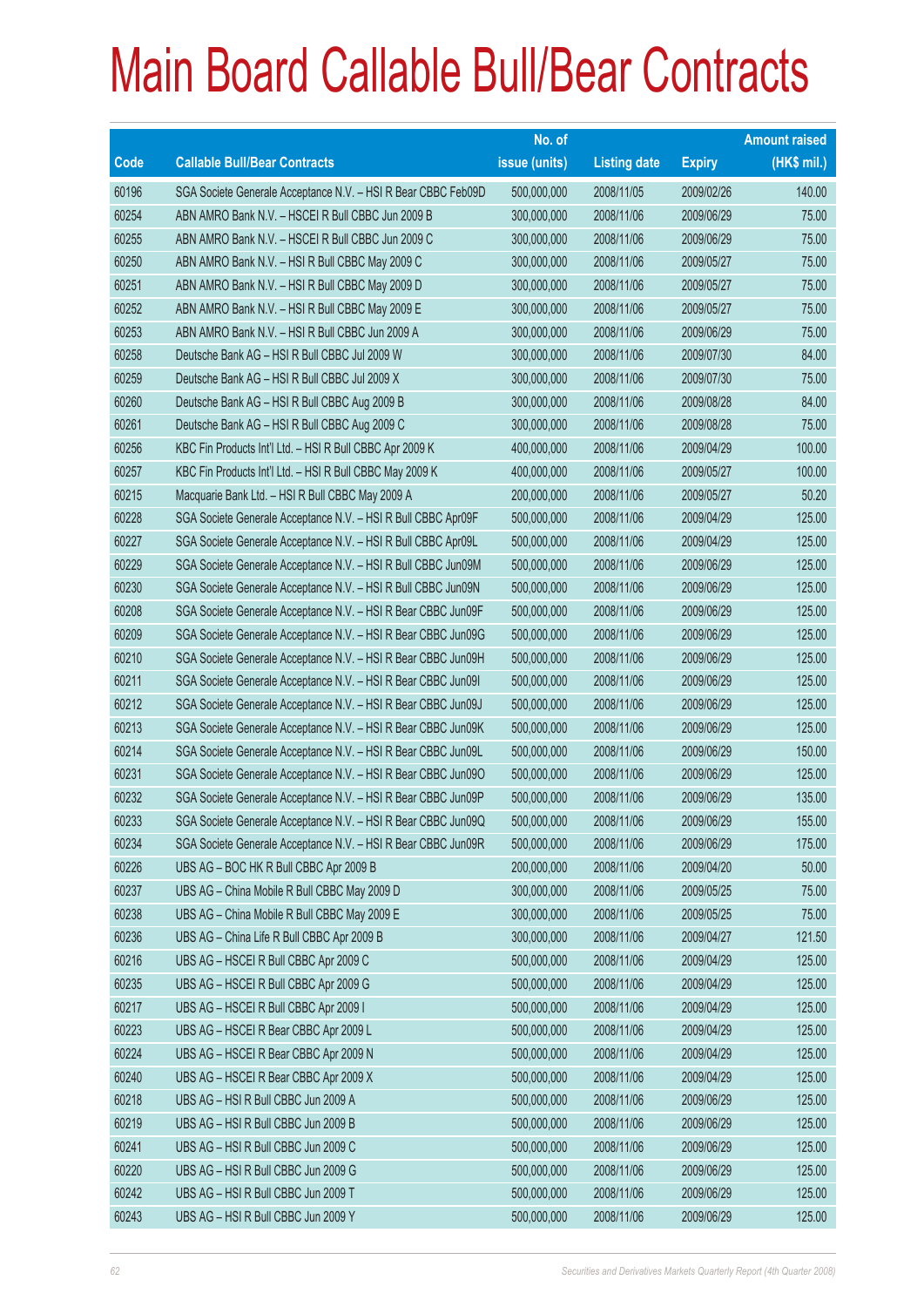|       |                                                                | No. of        |                     |               | <b>Amount raised</b> |
|-------|----------------------------------------------------------------|---------------|---------------------|---------------|----------------------|
| Code  | <b>Callable Bull/Bear Contracts</b>                            | issue (units) | <b>Listing date</b> | <b>Expiry</b> | (HK\$ mil.)          |
| 60244 | UBS AG - HSI R Bull CBBC Aug 2009 E                            | 500,000,000   | 2008/11/06          | 2009/08/28    | 125.00               |
| 60245 | UBS AG - HSI R Bull CBBC Aug 2009 F                            | 500,000,000   | 2008/11/06          | 2009/08/28    | 125.00               |
| 60246 | UBS AG - HSI R Bull CBBC Sep 2009 S                            | 500,000,000   | 2008/11/06          | 2009/09/29    | 125.00               |
| 60247 | UBS AG - HSI R Bull CBBC Sep 2009 T                            | 500,000,000   | 2008/11/06          | 2009/09/29    | 125.00               |
| 60248 | UBS AG - HSI R Bull CBBC Sep 2009 U                            | 500,000,000   | 2008/11/06          | 2009/09/29    | 125.00               |
| 60249 | UBS AG - HSI R Bull CBBC Sep 2009 V                            | 500,000,000   | 2008/11/06          | 2009/09/29    | 125.00               |
| 60221 | UBS AG - HSI R Bear CBBC Apr 2009 S                            | 500,000,000   | 2008/11/06          | 2009/04/29    | 125.00               |
| 60222 | UBS AG - HSI R Bear CBBC Apr 2009 T                            | 500,000,000   | 2008/11/06          | 2009/04/29    | 125.00               |
| 60225 | UBS AG - HSI R Bear CBBC Jun 2009 P                            | 500,000,000   | 2008/11/06          | 2009/06/29    | 125.00               |
| 60239 | UBS AG - Petrochina R Bull CBBC May 2009 F                     | 300,000,000   | 2008/11/06          | 2009/05/25    | 75.00                |
| 60285 | BNP Paribas Arbit Issu B.V. - HSI R Bull CBBC Oct 2009 B       | 300,000,000   | 2008/11/07          | 2009/10/29    | 75.00                |
| 60278 | BNP Paribas Arbit Issu B.V. - HSI R Bear CBBC Oct 2009 A       | 300,000,000   | 2008/11/07          | 2009/10/29    | 75.00                |
| 60279 | BNP Paribas Arbit Issu B.V. - HSI R Bear CBBC Nov 2009 A       | 300,000,000   | 2008/11/07          | 2009/11/27    | 75.00                |
| 60286 | Deutsche Bank AG - HSI R Bull CBBC Jul 2009 Y                  | 300,000,000   | 2008/11/07          | 2009/07/30    | 84.00                |
| 60287 | Deutsche Bank AG - HSI R Bull CBBC Jul 2009 Z                  | 300,000,000   | 2008/11/07          | 2009/07/30    | 75.00                |
| 60280 | KBC Fin Products Int'l Ltd. - HSI R Bull CBBC Apr 2009 L       | 400,000,000   | 2008/11/07          | 2009/04/29    | 100.00               |
| 60281 | KBC Fin Products Int'l Ltd. - HSI R Bull CBBC Apr 2009 M       | 400,000,000   | 2008/11/07          | 2009/04/29    | 100.00               |
| 60282 | KBC Fin Products Int'l Ltd. - HSI R Bull CBBC May 2009 L       | 400,000,000   | 2008/11/07          | 2009/05/27    | 100.00               |
| 60283 | KBC Fin Products Int'l Ltd. - HSI R Bull CBBC May 2009 M       | 400,000,000   | 2008/11/07          | 2009/05/27    | 100.00               |
| 60284 | KBC Fin Products Int'l Ltd. - HSI R Bull CBBC Jun 2009 E       | 400,000,000   | 2008/11/07          | 2009/06/29    | 100.00               |
| 60288 | KBC Fin Products Int'l Ltd. - HSI R Bear CBBC Apr 2009 N       | 400,000,000   | 2008/11/07          | 2009/04/29    | 100.00               |
| 60262 | SGA Societe Generale Acceptance N.V. - CCB R Bull CBBC May09A  | 500,000,000   | 2008/11/07          | 2009/05/05    | 125.00               |
| 60263 | SGA Societe Generale Acceptance N.V. - CCB R Bull CBBC May09B  | 500,000,000   | 2008/11/07          | 2009/05/05    | 125.00               |
| 60264 | SGA Societe Generale Acceptance N.V. - CCB R Bull CBBC May09C  | 500,000,000   | 2008/11/07          | 2009/05/05    | 125.00               |
| 60265 | SGA Societe Generale Acceptance N.V. - CCB R Bear CBBC May09D  | 500,000,000   | 2008/11/07          | 2009/05/05    | 125.00               |
| 60266 | SGA Societe Generale Acceptance N.V. - CCB R Bear CBBC May09E  | 500,000,000   | 2008/11/07          | 2009/05/05    | 125.00               |
| 60267 | SGA Societe Generale Acceptance N.V. - CCB R Bear CBBC May09F  | 500,000,000   | 2008/11/07          | 2009/05/05    | 125.00               |
| 60274 | SGA Societe Generale Acceptance N.V. - HSI R Bull CBBC Mar09O  | 400,000,000   | 2008/11/07          | 2009/03/30    | 100.00               |
| 60275 | SGA Societe Generale Acceptance N.V. - HSI R Bull CBBC Mar09R  | 400,000,000   | 2008/11/07          | 2009/03/30    | 100.00               |
| 60276 | SGA Societe Generale Acceptance N.V. - HSI R Bull CBBC Mar09V  | 400,000,000   | 2008/11/07          | 2009/03/30    | 100.00               |
| 60277 | SGA Societe Generale Acceptance N.V. - HSI R Bull CBBC Mar09W  | 400,000,000   | 2008/11/07          | 2009/03/30    | 100.00               |
| 60268 | SGA Societe Generale Acceptance N.V. - ICBC R Bull CBBC May09A | 500,000,000   | 2008/11/07          | 2009/05/26    | 125.00               |
| 60269 | SGA Societe Generale Acceptance N.V. - ICBC R Bull CBBC May09B | 500,000,000   | 2008/11/07          | 2009/05/26    | 125.00               |
| 60270 | SGA Societe Generale Acceptance N.V. - ICBC R Bull CBBC May09C | 500,000,000   | 2008/11/07          | 2009/05/26    | 125.00               |
| 60271 | SGA Societe Generale Acceptance N.V. - ICBC R Bear CBBC May09D | 500,000,000   | 2008/11/07          | 2009/05/26    | 125.00               |
| 60272 | SGA Societe Generale Acceptance N.V. - ICBC R Bear CBBC May09E | 500,000,000   | 2008/11/07          | 2009/05/26    | 125.00               |
| 60273 | SGA Societe Generale Acceptance N.V. - ICBC R Bear CBBC May09F | 500,000,000   | 2008/11/07          | 2009/05/26    | 125.00               |
| 60312 | ABN AMRO Bank N.V. - HSI R Bear CBBC May 2009 G                | 300,000,000   | 2008/11/10          | 2009/05/27    | 76.50                |
| 60313 | ABN AMRO Bank N.V. - HSI R Bear CBBC May 2009 U                | 300,000,000   | 2008/11/10          | 2009/05/27    | 77.70                |
| 60317 | Deutsche Bank AG - HSI R Bull CBBC Jul 2009 C                  | 300,000,000   | 2008/11/10          | 2009/07/30    | 78.00                |
| 60318 | Deutsche Bank AG - HSI R Bull CBBC Aug 2009 D                  | 300,000,000   | 2008/11/10          | 2009/08/28    | 75.00                |
| 60319 | Deutsche Bank AG - HSI R Bear CBBC Jul 2009 D                  | 300,000,000   | 2008/11/10          | 2009/07/30    | 75.00                |
| 60320 | Deutsche Bank AG - HSI R Bear CBBC Jul 2009 E                  | 300,000,000   | 2008/11/10          | 2009/07/30    | 81.00                |
| 60321 | Deutsche Bank AG - HSI R Bear CBBC Jul 2009 I                  | 300,000,000   | 2008/11/10          | 2009/07/30    | 114.00               |
| 60292 | HK Bank - HSI R Bull CBBC Mar 2009 V                           | 500,000,000   | 2008/11/10          | 2009/03/30    | 125.00               |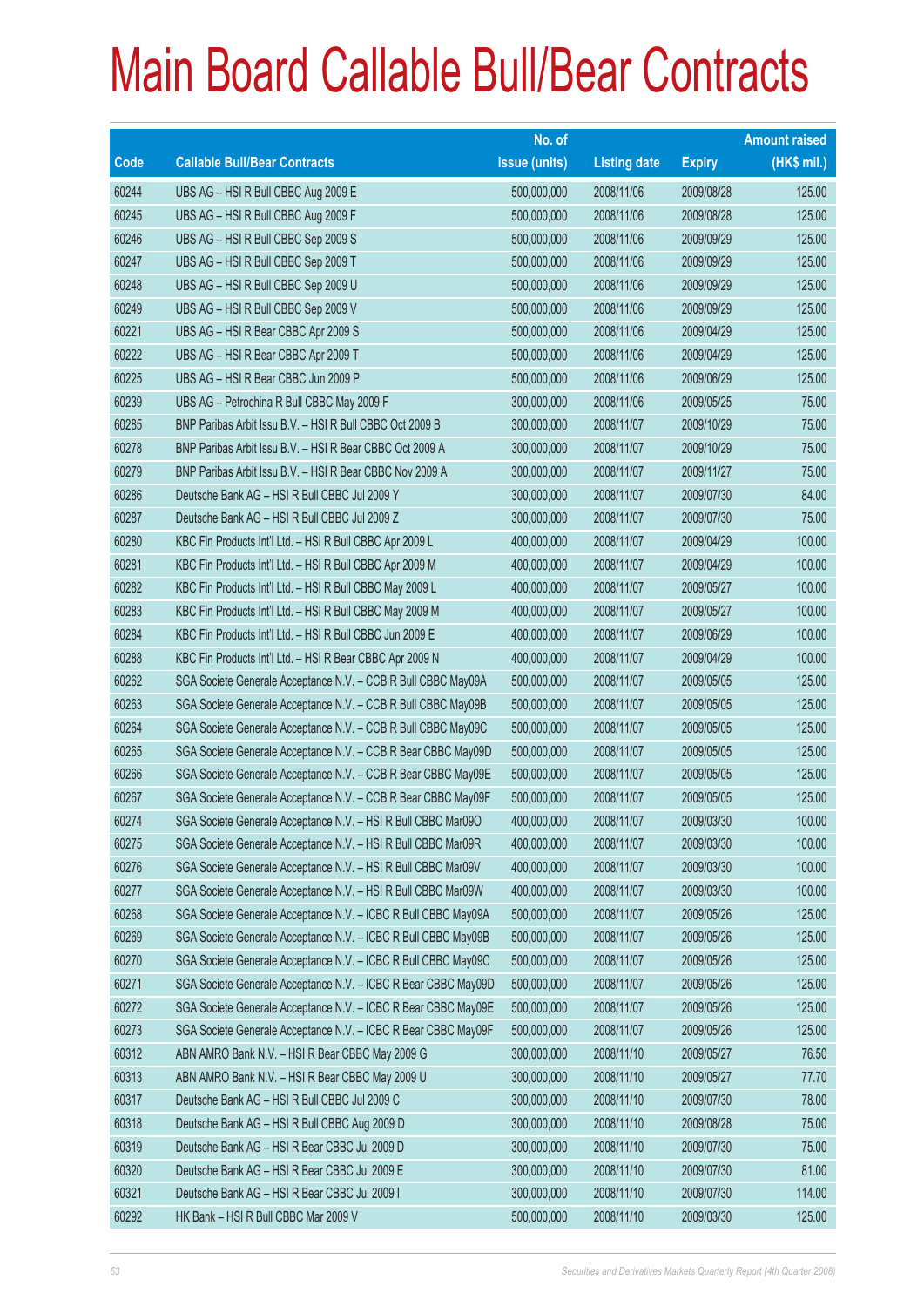|       |                                                               | No. of        |                     |               | <b>Amount raised</b> |
|-------|---------------------------------------------------------------|---------------|---------------------|---------------|----------------------|
| Code  | <b>Callable Bull/Bear Contracts</b>                           | issue (units) | <b>Listing date</b> | <b>Expiry</b> | (HK\$ mil.)          |
| 60314 | KBC Fin Products Int'l Ltd. - HSI R Bear CBBC Mar 2009 Z      | 400,000,000   | 2008/11/10          | 2009/03/30    | 100.00               |
| 60315 | KBC Fin Products Int'l Ltd. - HSI R Bear CBBC May 2009 N      | 400,000,000   | 2008/11/10          | 2009/05/27    | 100.00               |
| 60316 | KBC Fin Products Int'l Ltd. - HSI R Bear CBBC May 2009 O      | 400,000,000   | 2008/11/10          | 2009/05/27    | 100.00               |
| 60289 | SGA Societe Generale Acceptance N.V. - HSI R Bull CBBC Mar09J | 400,000,000   | 2008/11/10          | 2009/03/30    | 104.00               |
| 60290 | SGA Societe Generale Acceptance N.V. - HSI R Bull CBBC Jun09S | 300,000,000   | 2008/11/10          | 2009/06/29    | 90.00                |
| 60291 | SGA Societe Generale Acceptance N.V. - HSI R Bear CBBC Apr09G | 500,000,000   | 2008/11/10          | 2009/04/29    | 125.00               |
| 60307 | UBS AG - China Mobile R Bull CBBC May 2009 F                  | 300,000,000   | 2008/11/10          | 2009/05/25    | 75.00                |
| 60305 | UBS AG - CC Bank R Bull CBBC May 2009 B                       | 200,000,000   | 2008/11/10          | 2009/05/25    | 50.00                |
| 60306 | UBS AG - China Life R Bull CBBC Apr 2009 F                    | 300,000,000   | 2008/11/10          | 2009/04/27    | 94.50                |
| 60311 | UBS AG - A50 China R Bull CBBC May 2009 H                     | 300,000,000   | 2008/11/10          | 2009/05/25    | 75.00                |
| 60308 | UBS AG - HS Bank R Bull CBBC Apr 2009 J                       | 200,000,000   | 2008/11/10          | 2009/04/20    | 57.00                |
| 60293 | UBS AG - HSCEI R Bull CBBC Apr 2009 A                         | 500,000,000   | 2008/11/10          | 2009/04/29    | 125.00               |
| 60294 | UBS AG - HSCEI R Bull CBBC Apr 2009 B                         | 500,000,000   | 2008/11/10          | 2009/04/29    | 125.00               |
| 60300 | UBS AG - HSCEI R Bear CBBC Apr 2009 D                         | 500,000,000   | 2008/11/10          | 2009/04/29    | 125.00               |
| 60301 | UBS AG - HSCEI R Bear CBBC Apr 2009 E                         | 500,000,000   | 2008/11/10          | 2009/04/29    | 125.00               |
| 60295 | UBS AG - HSI R Bull CBBC May 2009 F                           | 500,000,000   | 2008/11/10          | 2009/05/27    | 125.00               |
| 60296 | UBS AG - HSI R Bull CBBC Jun 2009 E                           | 500,000,000   | 2008/11/10          | 2009/06/29    | 125.00               |
| 60297 | UBS AG - HSI R Bull CBBC Jul 2009 C                           | 500,000,000   | 2008/11/10          | 2009/07/30    | 125.00               |
| 60298 | UBS AG - HSI R Bull CBBC Jul 2009 D                           | 500,000,000   | 2008/11/10          | 2009/07/30    | 125.00               |
| 60299 | UBS AG - HSI R Bull CBBC Jul 2009 M                           | 500,000,000   | 2008/11/10          | 2009/07/30    | 125.00               |
| 60302 | UBS AG - HSI R Bear CBBC Jun 2009 F                           | 500,000,000   | 2008/11/10          | 2009/06/29    | 125.00               |
| 60303 | UBS AG - HSI R Bear CBBC Jun 2009 Q                           | 500,000,000   | 2008/11/10          | 2009/06/29    | 125.00               |
| 60304 | UBS AG - HSI R Bear CBBC Jul 2009 N                           | 500,000,000   | 2008/11/10          | 2009/07/30    | 125.00               |
| 60309 | UBS AG - ICBC R Bull CBBC May 2009 B                          | 200,000,000   | 2008/11/10          | 2009/05/04    | 50.00                |
| 60310 | UBS AG - Petrochina R Bull CBBC May 2009 G                    | 300,000,000   | 2008/11/10          | 2009/05/25    | 75.00                |
| 60322 | Deutsche Bank AG - HSI R Bear CBBC Jul 2009 J                 | 300,000,000   | 2008/11/11          | 2009/07/30    | 75.00                |
| 60324 | ABN AMRO Bank N.V. - DJIA R Bull CBBC Jun 2009 A              | 100,000,000   | 2008/11/12          | 2009/06/19    | 102.50               |
| 60325 | ABN AMRO Bank N.V. - DJIA R Bull CBBC Jun 2009 B              | 100,000,000   | 2008/11/12          | 2009/06/19    | 168.80               |
| 60326 | ABN AMRO Bank N.V. - DJIA R Bear CBBC Jun 2009 C              | 100,000,000   | 2008/11/12          | 2009/06/19    | 132.90               |
| 60327 | ABN AMRO Bank N.V. - DJIA R Bear CBBC Jun 2009 D              | 100,000,000   | 2008/11/12          | 2009/06/19    | 86.40                |
| 60349 | ABN AMRO Bank N.V. - HSI R Bull CBBC May 2009 Y               | 300,000,000   | 2008/11/12          | 2009/05/27    | 75.60                |
| 60350 | ABN AMRO Bank N.V. - HSI R Bull CBBC Jun 2009 B               | 300,000,000   | 2008/11/12          | 2009/06/29    | 83.70                |
| 60351 | ABN AMRO Bank N.V. - HSI R Bear CBBC May 2009 Z               | 300,000,000   | 2008/11/12          | 2009/05/27    | 76.50                |
| 60345 | Deutsche Bank AG - HSI R Bull CBBC Jun 2009 H                 | 300,000,000   | 2008/11/12          | 2009/06/29    | 81.00                |
| 60344 | Deutsche Bank AG - HSI R Bull CBBC Jun 2009 K                 | 300,000,000   | 2008/11/12          | 2009/06/29    | 87.00                |
| 60346 | Deutsche Bank AG - HSI R Bull CBBC Aug 2009 E                 | 300,000,000   | 2008/11/12          | 2009/08/28    | 87.00                |
| 60347 | Deutsche Bank AG - HSI R Bull CBBC Aug 2009 F                 | 300,000,000   | 2008/11/12          | 2009/08/28    | 75.00                |
| 60357 | Deutsche Bank AG - HSI R Bear CBBC Jul 2009 N                 | 300,000,000   | 2008/11/12          | 2009/07/30    | 75.00                |
| 60358 | Deutsche Bank AG - HSI R Bear CBBC Jul 2009 O                 | 300,000,000   | 2008/11/12          | 2009/07/30    | 76.50                |
| 60323 | HK Bank - HSI R Bull CBBC Apr 2009 A                          | 500,000,000   | 2008/11/12          | 2009/04/29    | 125.00               |
| 60352 | KBC Fin Products Int'l Ltd. - China Life R Bull CBBC Mar 09A  | 218,000,000   | 2008/11/12          | 2009/03/02    | 98.10                |
| 60353 | KBC Fin Products Int'l Ltd. - China Life R Bear CBBC Mar 09B  | 248,000,000   | 2008/11/12          | 2009/03/10    | 96.72                |
| 60355 | KBC Fin Products Int'l Ltd. - HSBC R Bull CBBC Apr 2009 A     | 400,000,000   | 2008/11/12          | 2009/04/01    | 100.00               |
| 60354 | KBC Fin Products Int'l Ltd. - HSBC R Bull CBBC May 2009 A     | 308,000,000   | 2008/11/12          | 2009/05/04    | 98.56                |
| 60356 | KBC Fin Products Int'l Ltd. - HSBC R Bear CBBC Mar 2009 A     | 400,000,000   | 2008/11/12          | 2009/03/02    | 100.00               |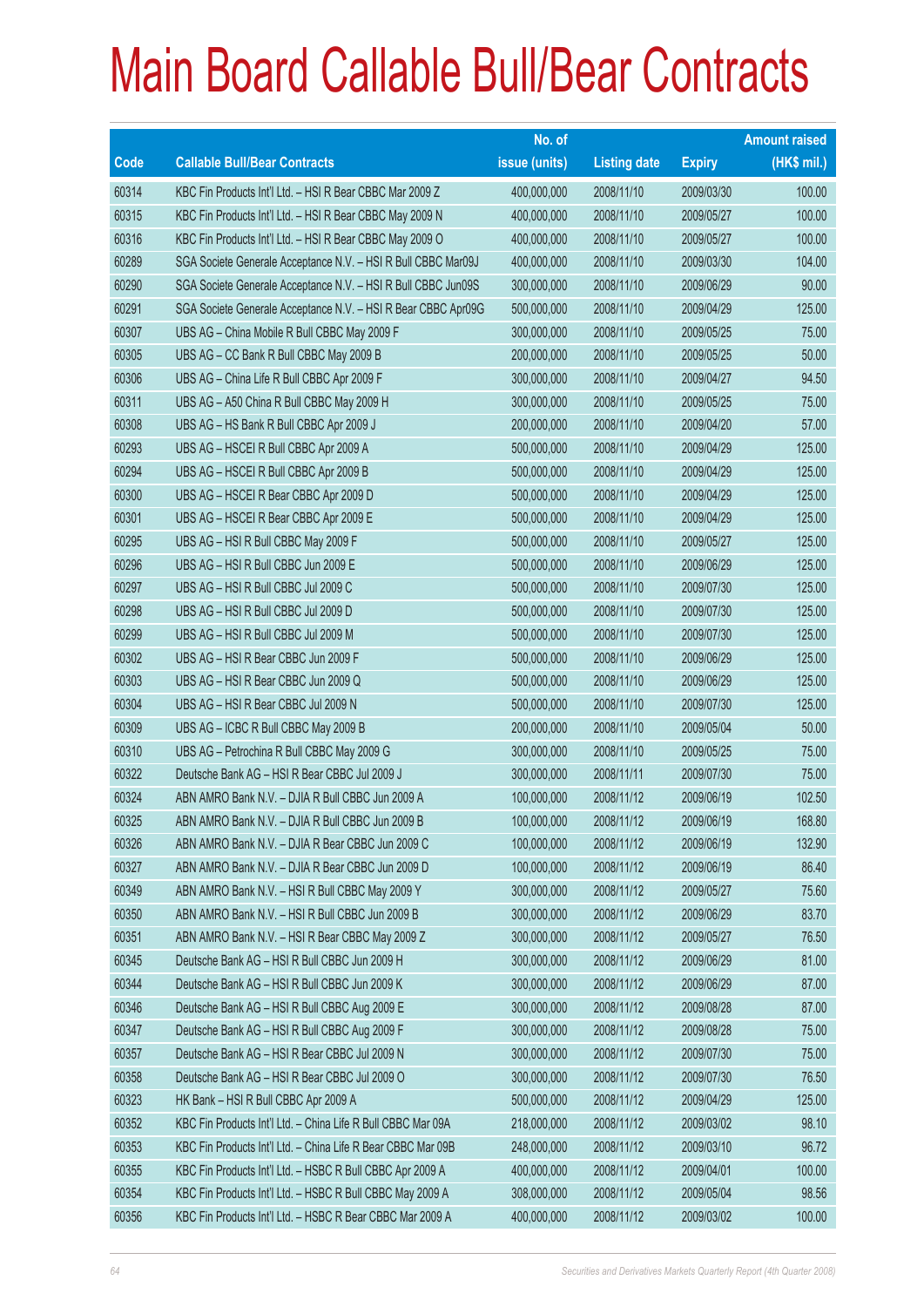|        |                                                               | No. of        |                     |               | <b>Amount raised</b> |
|--------|---------------------------------------------------------------|---------------|---------------------|---------------|----------------------|
| Code   | <b>Callable Bull/Bear Contracts</b>                           | issue (units) | <b>Listing date</b> | <b>Expiry</b> | $(HK$$ mil.)         |
| 60348  | KBC Fin Products Int'l Ltd. - HSI R Bull CBBC Mar 2009 A      | 400,000,000   | 2008/11/12          | 2009/03/30    | 100.00               |
| 60340  | UBS AG - China Mobile R Bull CBBC May 2009 G                  | 300,000,000   | 2008/11/12          | 2009/05/25    | 75.00                |
| 60338  | UBS AG - China Life R Bull CBBC May 2009 A                    | 300,000,000   | 2008/11/12          | 2009/05/18    | 75.00                |
| 60339  | UBS AG - CM Bank R Bull CBBC May 2009 H                       | 200,000,000   | 2008/11/12          | 2009/05/25    | 57.00                |
| 60343  | UBS AG - A50 China R Bull CBBC May 2009 I                     | 300,000,000   | 2008/11/12          | 2009/05/25    | 75.00                |
| 60342  | UBS AG - HKEx R Bull CBBC Jun 2009 M                          | 200,000,000   | 2008/11/12          | 2009/06/22    | 50.00                |
| 60328  | UBS AG - HSI R Bull CBBC May 2009 L                           | 500,000,000   | 2008/11/12          | 2009/05/27    | 125.00               |
| 60329  | UBS AG - HSI R Bull CBBC Jun 2009 V                           | 500,000,000   | 2008/11/12          | 2009/06/29    | 125.00               |
| 60330  | UBS AG - HSI R Bull CBBC Jun 2009 R                           | 500,000,000   | 2008/11/12          | 2009/06/29    | 125.00               |
| 60331  | UBS AG - HSI R Bull CBBC Jun 2009 S                           | 500,000,000   | 2008/11/12          | 2009/06/29    | 125.00               |
| 60332  | UBS AG - HSI R Bull CBBC Jun 2009 U                           | 500,000,000   | 2008/11/12          | 2009/06/29    | 125.00               |
| 60333  | UBS AG - HSI R Bull CBBC Jul 2009 G                           | 500,000,000   | 2008/11/12          | 2009/07/30    | 125.00               |
| 60334  | UBS AG - HSI R Bull CBBC Jul 2009 K                           | 500,000,000   | 2008/11/12          | 2009/07/30    | 125.00               |
| 60335  | UBS AG - HSI R Bull CBBC Jul 2009 L                           | 500,000,000   | 2008/11/12          | 2009/07/30    | 125.00               |
| 60336  | UBS AG - HSI R Bull CBBC Jul 2009 T                           | 500,000,000   | 2008/11/12          | 2009/07/30    | 125.00               |
| 60337  | UBS AG - HSI R Bear CBBC May 2009 K                           | 500,000,000   | 2008/11/12          | 2009/05/27    | 125.00               |
| 60341  | UBS AG - Petrochina R Bull CBBC May 2009 H                    | 300,000,000   | 2008/11/12          | 2009/05/25    | 75.00                |
| 60381  | ABN AMRO Bank N.V. - HSI R Bull CBBC Jul 2009 A               | 250,000,000   | 2008/11/13          | 2009/07/30    | 62.50                |
| 60385  | ABN AMRO Bank N.V. - HSI R Bear CBBC Jul 2009 B               | 250,000,000   | 2008/11/13          | 2009/07/30    | 63.00                |
| 60382  | Deutsche Bank AG - HSI R Bear CBBC Jul 2009 S                 | 300,000,000   | 2008/11/13          | 2009/07/30    | 75.00                |
| 60374  | Deutsche Bank AG - HSI R Bear CBBC Aug 2009 G                 | 300,000,000   | 2008/11/13          | 2009/08/28    | 75.00                |
| 60375  | Deutsche Bank AG - HSI R Bear CBBC Aug 2009 H                 | 300,000,000   | 2008/11/13          | 2009/08/28    | 84.00                |
| 60362  | HK Bank - HSI R Bear CBBC Aug 2009 A                          | 500,000,000   | 2008/11/13          | 2009/08/28    | 125.00               |
| 60369  | KBC Fin Products Int'l Ltd. - CC Bank R Bear CBBC Jun 2009 A  | 348,000,000   | 2008/11/13          | 2009/06/02    | 97.44                |
| 60370  | KBC Fin Products Int'l Ltd. - Ch Life R Bull CBBC Jun 2009 A  | 188,000,000   | 2008/11/13          | 2009/06/15    | 95.88                |
| 60372  | KBC Fin Products Int'l Ltd. - A50 China R Bull CBBC May 09 A  | 300,000,000   | 2008/11/13          | 2009/05/04    | 99.00                |
| 60373  | KBC Fin Products Int'l Ltd. - A50 China R Bull CBBC May 09 B  | 400,000,000   | 2008/11/13          | 2009/05/11    | 100.00               |
| 60380  | KBC Fin Products Int'l Ltd. - HSI R Bear CBBC Apr 2009 O      | 400,000,000   | 2008/11/13          | 2009/04/29    | 100.00               |
| 60371  | KBC Fin Products Int'l Ltd. - ICBC R Bear CBBC Jul 2009 A     | 400,000,000   | 2008/11/13          | 2009/07/02    | 100.00               |
| 60359  | SGA Societe Generale Acceptance N.V. - HSI R Bull CBBC May09R | 100,000,000   | 2008/11/13          | 2009/05/27    | 25.00                |
| 60360  | SGA Societe Generale Acceptance N.V. - HSI R Bear CBBC Mar09Q | 150,000,000   | 2008/11/13          | 2009/03/30    | 37.50                |
| 60361  | SGA Societe Generale Acceptance N.V. - HSI R Bear CBBC Mar09X | 150,000,000   | 2008/11/13          | 2009/03/30    | 37.50                |
| 60379  | UBS AG - China Mobile R Bear CBBC May 2009 H                  | 300,000,000   | 2008/11/13          | 2009/05/25    | 75.00                |
| 60378  | UBS AG - China Life R Bear CBBC May 2009 B                    | 300,000,000   | 2008/11/13          | 2009/05/18    | 91.50                |
| 60363  | UBS AG - HSCEI R Bull CBBC Apr 2009 J                         | 500,000,000   | 2008/11/13          | 2009/04/29    | 125.00               |
| 60367  | UBS AG - HSCEI R Bear CBBC Apr 2009 K                         | 500,000,000   | 2008/11/13          | 2009/04/29    | 125.00               |
| 60376  | UBS AG - HSI R Bull CBBC Jun 2009 B                           | 500,000,000   | 2008/11/13          | 2009/06/29    | 125.00               |
| 60364  | UBS AG - HSI R Bull CBBC Jun 2009 W                           | 500,000,000   | 2008/11/13          | 2009/06/29    | 125.00               |
| 60365  | UBS AG - HSI R Bear CBBC Apr 2009 S                           | 500,000,000   | 2008/11/13          | 2009/04/29    | 125.00               |
| 60377  | UBS AG - HSI R Bear CBBC Apr 2009 T                           | 500,000,000   | 2008/11/13          | 2009/04/29    | 125.00               |
| 60366  | UBS AG - HSI R Bear CBBC May 2009 S                           | 500,000,000   | 2008/11/13          | 2009/05/27    | 125.00               |
| 60368  | UBS AG - HSI R Bear CBBC Jun 2009 X                           | 500,000,000   | 2008/11/13          | 2009/06/29    | 125.00               |
| 32041# | UBS AG - HKEx R Bear CBBC Apr 2009 C                          | 200,000,000   | 2008/11/13          | 2009/04/06    | 44.40                |
| 60397  | ABN AMRO Bank N.V. - HSI R Bear CBBC Jul 2009 C               | 250,000,000   | 2008/11/14          | 2009/07/30    | 63.50                |
| 60383  | BNP Paribas Arbit Issu B.V. - HSI R Bear CBBC Nov 2009 B      | 300,000,000   | 2008/11/14          | 2009/11/27    | 75.00                |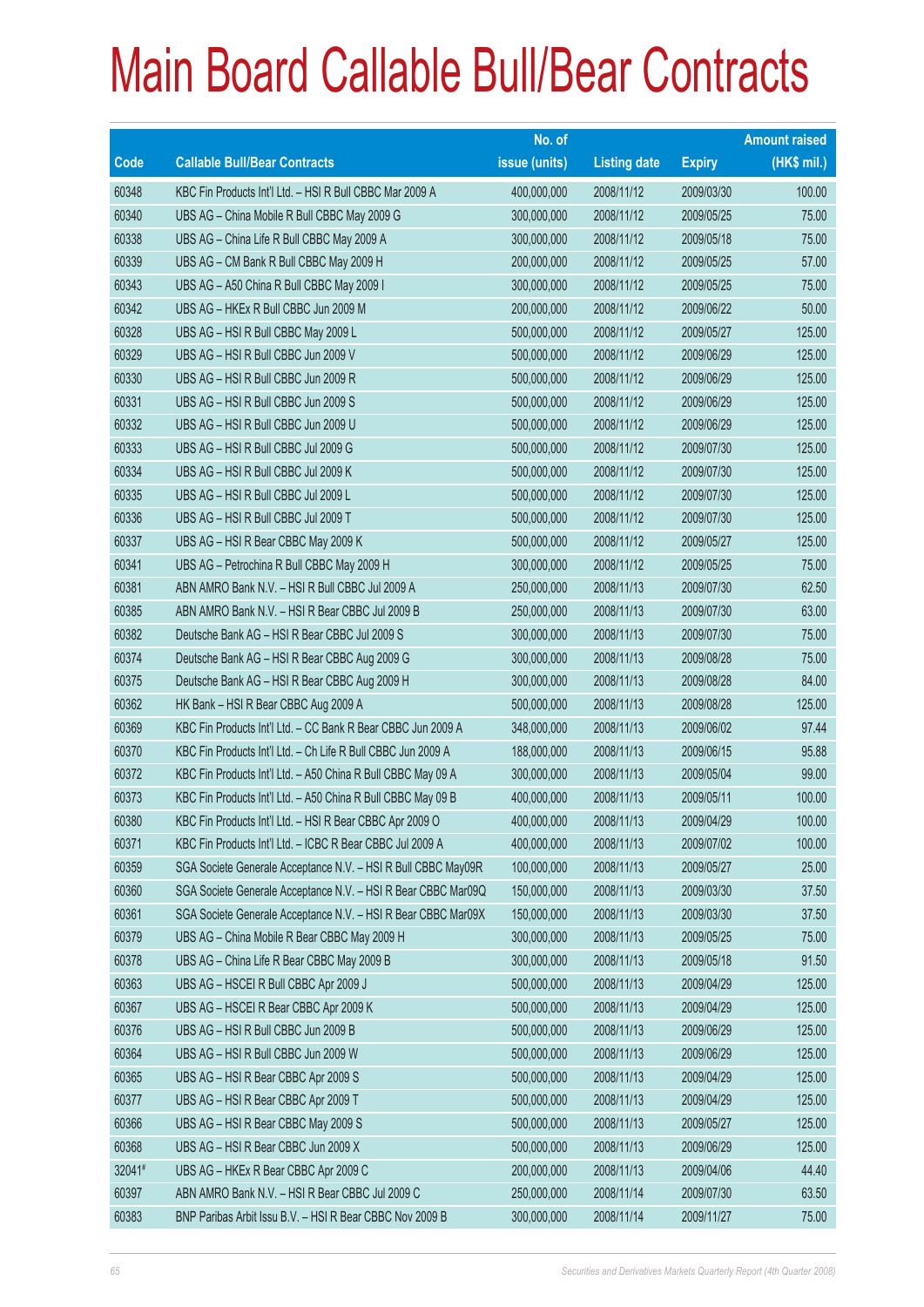|       |                                                               | No. of        |                     |               | <b>Amount raised</b> |
|-------|---------------------------------------------------------------|---------------|---------------------|---------------|----------------------|
| Code  | <b>Callable Bull/Bear Contracts</b>                           | issue (units) | <b>Listing date</b> | <b>Expiry</b> | (HK\$ mil.)          |
| 60384 | BNP Paribas Arbit Issu B.V. - HSI R Bear CBBC Nov 2009 C      | 300,000,000   | 2008/11/14          | 2009/11/27    | 75.00                |
| 60398 | Deutsche Bank AG - HSI R Bull CBBC Aug 2009 I                 | 300,000,000   | 2008/11/14          | 2009/08/28    | 78.00                |
| 60399 | Deutsche Bank AG - HSI R Bull CBBC Aug 2009 J                 | 300,000,000   | 2008/11/14          | 2009/08/28    | 75.00                |
| 60400 | Deutsche Bank AG - HSI R Bull CBBC Aug 2009 K                 | 300,000,000   | 2008/11/14          | 2009/08/28    | 75.00                |
| 60394 | KBC Fin Products Int'l Ltd. - CC Bank R Bull CBBC Apr 2009 A  | 400,000,000   | 2008/11/14          | 2009/04/15    | 100.00               |
| 60396 | KBC Fin Products Int'l Ltd. - HSI R Bull CBBC Mar 2009 B      | 400,000,000   | 2008/11/14          | 2009/03/30    | 100.00               |
| 60395 | KBC Fin Products Int'l Ltd. - ICBC R Bull CBBC Apr 2009 A     | 400,000,000   | 2008/11/14          | 2009/04/20    | 100.00               |
| 60386 | UBS AG - HSCEI R Bull CBBC Apr 2009 H                         | 500,000,000   | 2008/11/14          | 2009/04/29    | 125.00               |
| 60387 | UBS AG - HSCEI R Bull CBBC Apr 2009 M                         | 500,000,000   | 2008/11/14          | 2009/04/29    | 125.00               |
| 60390 | UBS AG - HSCEI R Bear CBBC Apr 2009 R                         | 500,000,000   | 2008/11/14          | 2009/04/29    | 125.00               |
| 60391 | UBS AG - HSCEI R Bear CBBC Apr 2009 T                         | 500,000,000   | 2008/11/14          | 2009/04/29    | 125.00               |
| 60388 | UBS AG - HSI R Bull CBBC Jul 2009 U                           | 500,000,000   | 2008/11/14          | 2009/07/30    | 125.00               |
| 60389 | UBS AG - HSI R Bull CBBC Jul 2009 V                           | 500,000,000   | 2008/11/14          | 2009/07/30    | 125.00               |
| 60392 | UBS AG - HSI R Bear CBBC Jul 2009 W                           | 500,000,000   | 2008/11/14          | 2009/07/30    | 125.00               |
| 60393 | UBS AG - HSI R Bear CBBC Jul 2009 X                           | 500,000,000   | 2008/11/14          | 2009/07/30    | 125.00               |
| 60423 | ABN AMRO Bank N.V. - HSI R Bear CBBC Jul 2009 D               | 250,000,000   | 2008/11/17          | 2009/07/30    | 65.00                |
| 60424 | ABN AMRO Bank N.V. - NQ100 R Bull CBBC Jun 2009 A             | 40,000,000    | 2008/11/17          | 2009/06/18    | 11.20                |
| 60425 | ABN AMRO Bank N.V. - NQ100 R Bear CBBC Jun 2009 B             | 40,000,000    | 2008/11/17          | 2009/06/18    | 12.96                |
| 60411 | BNP Paribas Arbit Issu B.V. - HSI R Bull CBBC Nov 2009 D      | 300,000,000   | 2008/11/17          | 2009/11/27    | 75.00                |
| 60410 | BNP Paribas Arbit Issu B.V. - HSI R Bull CBBC Nov 2009 E      | 300,000,000   | 2008/11/17          | 2009/11/27    | 75.00                |
| 60427 | KBC Fin Products Int'l Ltd. - BOCL R Bull CBBC Feb 2009 A     | 238,000,000   | 2008/11/17          | 2009/02/18    | 99.96                |
| 60428 | KBC Fin Products Int'l Ltd. - BOCL R Bear CBBC Mar 2009 A     | 108,000,000   | 2008/11/17          | 2009/03/10    | 91.80                |
| 60429 | KBC Fin Products Int'l Ltd. - A50 China R Bull CBBC May 09C   | 400,000,000   | 2008/11/17          | 2009/05/18    | 100.00               |
| 60430 | KBC Fin Products Int'l Ltd. - HSI R Bull CBBC Apr 2009 P      | 400,000,000   | 2008/11/17          | 2009/04/29    | 100.00               |
| 60412 | CC Rabobank B.A. - HSI R Bull CBBC Jun 2009 G                 | 108,000,000   | 2008/11/17          | 2009/06/29    | 28.08                |
| 60413 | CC Rabobank B.A. - HSI R Bull CBBC Jun 2009 H                 | 108,000,000   | 2008/11/17          | 2009/06/29    | 27.00                |
| 60414 | CC Rabobank B.A. - HSI R Bull CBBC Jun 2009 I                 | 108,000,000   | 2008/11/17          | 2009/06/29    | 27.00                |
| 60416 | CC Rabobank B.A. - HSI R Bear CBBC Jun 2009 J                 | 108,000,000   | 2008/11/17          | 2009/06/29    | 32.40                |
| 60401 | SGA Societe Generale Acceptance N.V. - HSI R Bull CBBC Mar09I | 200,000,000   | 2008/11/17          | 2009/03/30    | 50.00                |
| 60402 | SGA Societe Generale Acceptance N.V. - HSI R Bull CBBC May09Q | 100,000,000   | 2008/11/17          | 2009/05/27    | 25.00                |
| 60403 | SGA Societe Generale Acceptance N.V. - HSI R Bull CBBC Jun09T | 200,000,000   | 2008/11/17          | 2009/06/29    | 50.00                |
| 60404 | SGA Societe Generale Acceptance N.V. - HSI R Bull CBBC Jul09A | 200,000,000   | 2008/11/17          | 2009/07/30    | 50.00                |
| 60405 | SGA Societe Generale Acceptance N.V. - HSI R Bull CBBC Jul09B | 200,000,000   | 2008/11/17          | 2009/07/30    | 50.00                |
| 60407 | SGA Societe Generale Acceptance N.V. - HSI R Bear CBBC Mar09U | 200,000,000   | 2008/11/17          | 2009/03/30    | 50.00                |
| 60408 | SGA Societe Generale Acceptance N.V. - HSI R Bear CBBC Jul09C | 200,000,000   | 2008/11/17          | 2009/07/30    | 50.00                |
| 60409 | SGA Societe Generale Acceptance N.V. - HSI R Bear CBBC Jul09D | 200,000,000   | 2008/11/17          | 2009/07/30    | 50.00                |
| 60415 | UBS AG - HSCEI R Bull CBBC Apr 2009 G                         | 500,000,000   | 2008/11/17          | 2009/04/29    | 125.00               |
| 60422 | UBS AG - HSCEI R Bull CBBC Apr 2009 N                         | 500,000,000   | 2008/11/17          | 2009/04/29    | 125.00               |
| 60419 | UBS AG - HSCEI R Bear CBBC Apr 2009 L                         | 500,000,000   | 2008/11/17          | 2009/04/29    | 125.00               |
| 60426 | UBS AG - HSCEI R Bear CBBC Apr 2009 O                         | 500,000,000   | 2008/11/17          | 2009/04/29    | 125.00               |
| 60418 | UBS AG - HSI R Bull CBBC May 2009 B                           | 500,000,000   | 2008/11/17          | 2009/05/27    | 125.00               |
| 60417 | UBS AG - HSI R Bull CBBC Jun 2009 A                           | 500,000,000   | 2008/11/17          | 2009/06/29    | 125.00               |
| 60420 | UBS AG - HSI R Bear CBBC Jun 2009 G                           | 500,000,000   | 2008/11/17          | 2009/06/29    | 125.00               |
| 60421 | UBS AG - HSI R Bear CBBC Jun 2009 P                           | 500,000,000   | 2008/11/17          | 2009/06/29    | 125.00               |
| 60439 | BNP Paribas Arbit Issu B.V. - Ch Mob R Bull CBBC Jun 2009 A   | 200,000,000   | 2008/11/18          | 2009/06/15    | 50.00                |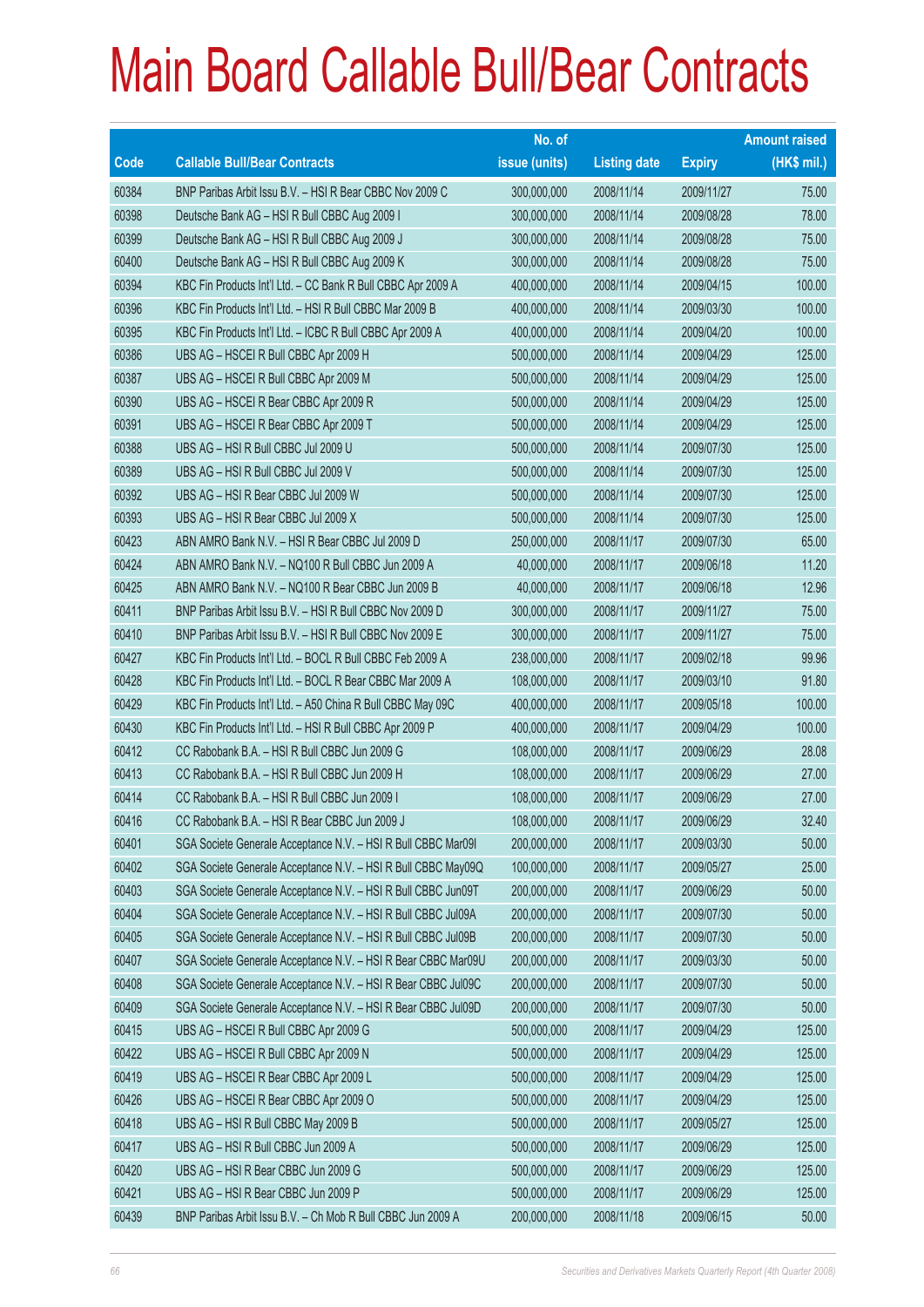|       |                                                                | No. of        |                     |               | <b>Amount raised</b> |
|-------|----------------------------------------------------------------|---------------|---------------------|---------------|----------------------|
| Code  | <b>Callable Bull/Bear Contracts</b>                            | issue (units) | <b>Listing date</b> | <b>Expiry</b> | $(HK$$ mil.)         |
| 60438 | BNP Paribas Arbit Issu B.V. - Ch Life R Bull CBBC Sep 2009 A   | 200,000,000   | 2008/11/18          | 2009/09/07    | 50.00                |
| 60442 | BNP Paribas Arbit Issu B.V. - A50 Ch R Bull CBBC Sep 2009 A    | 200,000,000   | 2008/11/18          | 2009/09/28    | 64.00                |
| 60440 | BNP Paribas Arbit Issu B.V. - HSBC R Bull CBBC Jun 2009 A      | 200,000,000   | 2008/11/18          | 2009/06/22    | 50.00                |
| 60443 | Deutsche Bank AG - HSI R Bull CBBC Aug 2009 L                  | 300,000,000   | 2008/11/18          | 2009/08/28    | 75.00                |
| 60444 | Deutsche Bank AG - HSI R Bear CBBC Jul 2009 T                  | 300,000,000   | 2008/11/18          | 2009/07/30    | 96.00                |
| 60447 | Deutsche Bank AG - HSI R Bear CBBC Aug 2009 M                  | 300,000,000   | 2008/11/18          | 2009/08/28    | 84.00                |
| 60431 | HK Bank - HSI R Bear CBBC Aug 2009 B                           | 500,000,000   | 2008/11/18          | 2009/08/28    | 125.00               |
| 60435 | UBS AG - A50 China R Bull CBBC May 2009 J                      | 300,000,000   | 2008/11/18          | 2009/05/25    | 75.00                |
| 60437 | UBS AG - HSCEI R Bull CBBC Apr 2009 C                          | 500,000,000   | 2008/11/18          | 2009/04/29    | 125.00               |
| 60441 | UBS AG - HSCEI R Bear CBBC Apr 2009 X                          | 500,000,000   | 2008/11/18          | 2009/04/29    | 125.00               |
| 60432 | UBS AG - HSI R Bull CBBC Jun 2009 E                            | 500,000,000   | 2008/11/18          | 2009/06/29    | 125.00               |
| 60433 | UBS AG - HSI R Bull CBBC Jun 2009 F                            | 500,000,000   | 2008/11/18          | 2009/06/29    | 125.00               |
| 60434 | UBS AG - HSI R Bear CBBC May 2009 F                            | 500,000,000   | 2008/11/18          | 2009/05/27    | 125.00               |
| 60436 | UBS AG - HSI R Bear CBBC Jun 2009 Q                            | 500,000,000   | 2008/11/18          | 2009/06/29    | 125.00               |
| 60475 | ABN AMRO Bank N.V. - China Mobile R Bull CBBC Jun 2009 A       | 150,000,000   | 2008/11/19          | 2009/06/16    | 37.50                |
| 60474 | ABN AMRO Bank N.V. - A50 China R Bull CBBC May 2009 A          | 150,000,000   | 2008/11/19          | 2009/05/18    | 40.35                |
| 60476 | ABN AMRO Bank N.V. - HKEx R Bull CBBC Jun 2009 A               | 150,000,000   | 2008/11/19          | 2009/06/16    | 37.50                |
| 60471 | ABN AMRO Bank N.V. - HSBC R Bull CBBC Jun 2009 A               | 150,000,000   | 2008/11/19          | 2009/06/16    | 39.30                |
| 60470 | ABN AMRO Bank N.V. - HSI R Bull CBBC Jul 2009 E                | 250,000,000   | 2008/11/19          | 2009/07/30    | 107.00               |
| 60473 | ABN AMRO Bank N.V. - HSI R Bear CBBC Jul 2009 F                | 250,000,000   | 2008/11/19          | 2009/07/30    | 95.75                |
| 60468 | Deutsche Bank AG - HSI R Bull CBBC Aug 2009 N                  | 300,000,000   | 2008/11/19          | 2009/08/28    | 84.00                |
| 60469 | Deutsche Bank AG - HSI R Bear CBBC Jul 2009 U                  | 300,000,000   | 2008/11/19          | 2009/07/30    | 90.00                |
| 60472 | Deutsche Bank AG - HSI R Bear CBBC Aug 2009 O                  | 300,000,000   | 2008/11/19          | 2009/08/28    | 75.00                |
| 60467 | KBC Fin Products Int'l Ltd. - China Life R Bull CBBC Mar 09C   | 248,000,000   | 2008/11/19          | 2009/03/10    | 96.72                |
| 60452 | SGA Societe Generale Acceptance N.V. - CMob R Bull CBBC May09A | 500,000,000   | 2008/11/19          | 2009/05/26    | 125.00               |
| 60453 | SGA Societe Generale Acceptance N.V. - CMob R Bull CBBC May09B | 500,000,000   | 2008/11/19          | 2009/05/26    | 125.00               |
| 60454 | SGA Societe Generale Acceptance N.V. - CMob R Bull CBBC May09C | 500,000,000   | 2008/11/19          | 2009/05/26    | 125.00               |
| 60455 | SGA Societe Generale Acceptance N.V. - CMob R Bear CBBC May09D | 500,000,000   | 2008/11/19          | 2009/05/26    | 125.00               |
| 60445 | SGA Societe Generale Acceptance N.V - CLife R Bull CBBC May09C | 150,000,000   | 2008/11/19          | 2009/05/26    | 105.00               |
| 60446 | SGA Societe Generale Acceptance N.V - CLife R Bull CBBC May09D | 150,000,000   | 2008/11/19          | 2009/05/26    | 78.00                |
| 60448 | SGA Societe Generale Acceptance N.V - CLife R Bull CBBC May09E | 150,000,000   | 2008/11/19          | 2009/05/26    | 49.50                |
| 60449 | SGA Societe Generale Acceptance N.V - CLife R Bear CBBC May09F | 150,000,000   | 2008/11/19          | 2009/05/26    | 57.00                |
| 60450 | SGA Societe Generale Acceptance N.V - CLife R Bear CBBC May09G | 150,000,000   | 2008/11/19          | 2009/05/26    | 82.50                |
| 60451 | SGA Societe Generale Acceptance N.V - CLife R Bear CBBC May09H | 150,000,000   | 2008/11/19          | 2009/05/26    | 105.00               |
| 60464 | SGA Societe Generale Acceptance N.V. - A50 R Bull CBBC May09C  | 200,000,000   | 2008/11/19          | 2009/05/27    | 98.00                |
| 60465 | SGA Societe Generale Acceptance N.V. - A50 R Bear CBBC May09D  | 200,000,000   | 2008/11/19          | 2009/05/27    | 50.00                |
| 60466 | SGA Societe Generale Acceptance N.V. - A50 R Bear CBBC May09E  | 200,000,000   | 2008/11/19          | 2009/05/27    | 54.00                |
| 60460 | SGA Societe Generale Acceptance N.V. - HSBC R Bear CBBC Jul09H | 200,000,000   | 2008/11/19          | 2009/07/27    | 52.00                |
| 60461 | SGA Societe Generale Acceptance N.V. - HSBC R Bear CBBC Jul091 | 200,000,000   | 2008/11/19          | 2009/07/27    | 58.00                |
| 60462 | SGA Societe Generale Acceptance N.V. - HSBC R Bear CBBC Jul09J | 200,000,000   | 2008/11/19          | 2009/07/27    | 70.00                |
| 60463 | SGA Societe Generale Acceptance N.V. - HSBC R Bear CBBC Jul09K | 200,000,000   | 2008/11/19          | 2009/07/27    | 78.00                |
| 60456 | SGA Societe Generale Acceptance N.V. - HSI R Bull CBBC Jun09U  | 200,000,000   | 2008/11/19          | 2009/06/29    | 50.00                |
| 60457 | SGA Societe Generale Acceptance N.V. - HSI R Bear CBBC Apr09P  | 200,000,000   | 2008/11/19          | 2009/04/29    | 50.00                |
| 60458 | SGA Societe Generale Acceptance N.V. - HSI R Bear CBBC Apr09U  | 200,000,000   | 2008/11/19          | 2009/04/29    | 50.00                |
| 60459 | SGA Societe Generale Acceptance N.V. - HSI R Bear CBBC Jun09V  | 200,000,000   | 2008/11/19          | 2009/06/29    | 50.00                |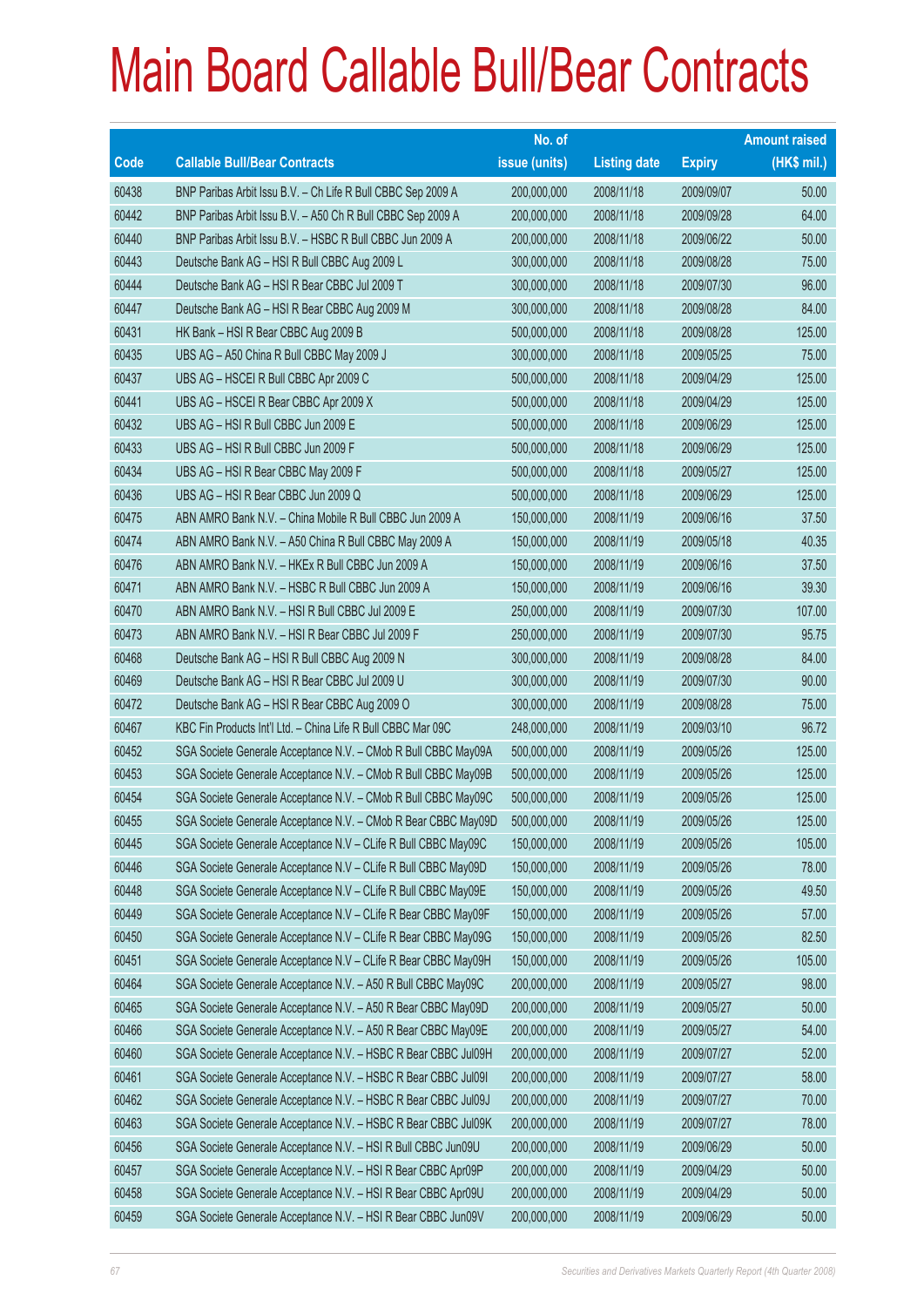|       |                                                               | No. of        |                     |               | <b>Amount raised</b> |
|-------|---------------------------------------------------------------|---------------|---------------------|---------------|----------------------|
| Code  | <b>Callable Bull/Bear Contracts</b>                           | issue (units) | <b>Listing date</b> | <b>Expiry</b> | (HK\$ mil.)          |
| 60490 | ABN AMRO Bank N.V. - HSI R Bear CBBC Jul 2009 G               | 250,000,000   | 2008/11/20          | 2009/07/30    | 63.75                |
| 60489 | Deutsche Bank AG - HSI R Bull CBBC Jul 2009 X                 | 300,000,000   | 2008/11/20          | 2009/07/30    | 84.00                |
| 60493 | Deutsche Bank AG - HSI R Bear CBBC Jul 2009 D                 | 300,000,000   | 2008/11/20          | 2009/07/30    | 75.00                |
| 60494 | Deutsche Bank AG - HSI R Bear CBBC Jul 2009 E                 | 300,000,000   | 2008/11/20          | 2009/07/30    | 84.00                |
| 60496 | KBC Fin Products Int'l Ltd. - HSBC R Bull CBBC Apr 2009 B     | 400,000,000   | 2008/11/20          | 2009/04/01    | 100.00               |
| 60491 | KBC Fin Products Int'l Ltd. - HSI R Bull CBBC Mar 2009 H      | 400,000,000   | 2008/11/20          | 2009/03/30    | 100.00               |
| 60492 | KBC Fin Products Int'l Ltd. - HSI R Bear CBBC Apr 2009 Q      | 400,000,000   | 2008/11/20          | 2009/04/29    | 100.00               |
| 60495 | KBC Fin Products Int'l Ltd. - HSI R Bear CBBC May 2009 P      | 400,000,000   | 2008/11/20          | 2009/05/27    | 100.00               |
| 60479 | UBS AG - China Mobile R Bear CBBC May 2009 I                  | 300,000,000   | 2008/11/20          | 2009/05/25    | 75.00                |
| 60477 | UBS AG - China Life R Bear CBBC May 2009 C                    | 300,000,000   | 2008/11/20          | 2009/05/18    | 94.50                |
| 60478 | UBS AG - CM Bank R Bear CBBC May 2009 I                       | 200,000,000   | 2008/11/20          | 2009/05/18    | 102.00               |
| 60480 | UBS AG - HKEx R Bear CBBC May 2009 B                          | 300,000,000   | 2008/11/20          | 2009/05/18    | 75.00                |
| 60483 | UBS AG - HSCEI R Bull CBBC May 2009 S                         | 500,000,000   | 2008/11/20          | 2009/05/27    | 125.00               |
| 60488 | UBS AG - HSCEI R Bear CBBC May 2009 T                         | 500,000,000   | 2008/11/20          | 2009/05/27    | 125.00               |
| 60482 | UBS AG - HSI R Bull CBBC Jun 2009 R                           | 500,000,000   | 2008/11/20          | 2009/06/29    | 125.00               |
| 60486 | UBS AG - HSI R Bear CBBC Jun 2009 B                           | 500,000,000   | 2008/11/20          | 2009/06/29    | 125.00               |
| 60484 | UBS AG - HSI R Bear CBBC Jun 2009 S                           | 500,000,000   | 2008/11/20          | 2009/06/29    | 125.00               |
| 60485 | UBS AG - HSI R Bear CBBC Jun 2009 U                           | 500,000,000   | 2008/11/20          | 2009/06/29    | 125.00               |
| 60487 | UBS AG - HSI R Bear CBBC Jun 2009 V                           | 500,000,000   | 2008/11/20          | 2009/06/29    | 125.00               |
| 60481 | UBS AG - Petrochina R Bear CBBC May 2009 I                    | 300,000,000   | 2008/11/20          | 2009/05/25    | 75.00                |
| 60516 | ABN AMRO Bank N.V. - DJIA R Bull CBBC Jun 2009 E              | 40,000,000    | 2008/11/21          | 2009/06/19    | 11.36                |
| 60517 | ABN AMRO Bank N.V. - DJIA R Bear CBBC Jun 2009 F              | 40,000,000    | 2008/11/21          | 2009/06/19    | 11.28                |
| 60511 | ABN AMRO Bank N.V. - Nikkei 225 R Bull CBBC Jun 2009 A        | 40,000,000    | 2008/11/21          | 2009/06/12    | 10.24                |
| 60512 | ABN AMRO Bank N.V. - Nikkei 225 R Bear CBBC Jun 2009 B        | 40,000,000    | 2008/11/21          | 2009/06/12    | 14.68                |
| 60518 | ABN AMRO Bank N.V. - NQ100 R Bull CBBC Jun 2009 C             | 40,000,000    | 2008/11/21          | 2009/06/18    | 15.04                |
| 60513 | BNP Paribas Arbit Issu B.V. - HSI R Bear CBBC Nov 2009 F      | 300,000,000   | 2008/11/21          | 2009/11/27    | 75.00                |
| 60514 | BNP Paribas Arbit Issu B.V. - HSI R Bear CBBC Nov 2009 G      | 300,000,000   | 2008/11/21          | 2009/11/27    | 75.00                |
| 60499 | Deutsche Bank AG - HSI R Bull CBBC Aug 2009 P                 | 300,000,000   | 2008/11/21          | 2009/08/28    | 75.00                |
| 60497 | SGA Societe Generale Acceptance N.V. - HSI R Bull CBBC Jul09E | 200,000,000   | 2008/11/21          | 2009/07/30    | 50.00                |
| 60498 | SGA Societe Generale Acceptance N.V. - HSI R Bear CBBC Jun09W | 200,000,000   | 2008/11/21          | 2009/06/29    | 50.00                |
| 60501 | SGA Societe Generale Acceptance N.V. - HSI R Bear CBBC Jul09F | 200,000,000   | 2008/11/21          | 2009/07/30    | 50.00                |
| 60500 | UBS AG - CC Bank R Bear CBBC May 2009 C                       | 200,000,000   | 2008/11/21          | 2009/05/25    | 50.00                |
| 60502 | UBS AG - China Life R Bull CBBC May 2009 D                    | 300,000,000   | 2008/11/21          | 2009/05/18    | 103.50               |
| 60505 | UBS AG - CNOOC R Bull CBBC May 2009 C                         | 200,000,000   | 2008/11/21          | 2009/05/25    | 50.00                |
| 60503 | UBS AG - HS Bank R Bear CBBC May 2009 A                       | 200,000,000   | 2008/11/21          | 2009/05/25    | 56.00                |
| 60504 | UBS AG - HS Bank R Bear CBBC May 2009 B                       | 200,000,000   | 2008/11/21          | 2009/05/25    | 76.00                |
| 60506 | UBS AG - HSI R Bull CBBC Jul 2009 N                           | 500,000,000   | 2008/11/21          | 2009/07/30    | 125.00               |
| 60515 | UBS AG - HSI R Bull CBBC Jul 2009 T                           | 500,000,000   | 2008/11/21          | 2009/07/30    | 125.00               |
| 60519 | UBS AG - HSI R Bear CBBC Jul 2009 B                           | 500,000,000   | 2008/11/21          | 2009/07/30    | 125.00               |
| 60507 | UBS AG - HSI R Bear CBBC Jul 2009 M                           | 500,000,000   | 2008/11/21          | 2009/07/30    | 125.00               |
| 60508 | UBS AG - ICBC R Bear CBBC May 2009 C                          | 200,000,000   | 2008/11/21          | 2009/05/18    | 50.00                |
| 60509 | UBS AG - ICBC R Bear CBBC May 2009 D                          | 200,000,000   | 2008/11/21          | 2009/05/18    | 52.00                |
| 60510 | UBS AG - Petrochina R Bull CBBC May 2009 J                    | 300,000,000   | 2008/11/21          | 2009/05/25    | 75.00                |
| 60522 | ABN AMRO Bank N.V. - HSI R Bull CBBC Jul 2009 H               | 250,000,000   | 2008/11/24          | 2009/07/30    | 62.50                |
| 60526 | ABN AMRO Bank N.V. - HSI R Bear CBBC Jul 2009 I               | 250,000,000   | 2008/11/24          | 2009/07/30    | 62.50                |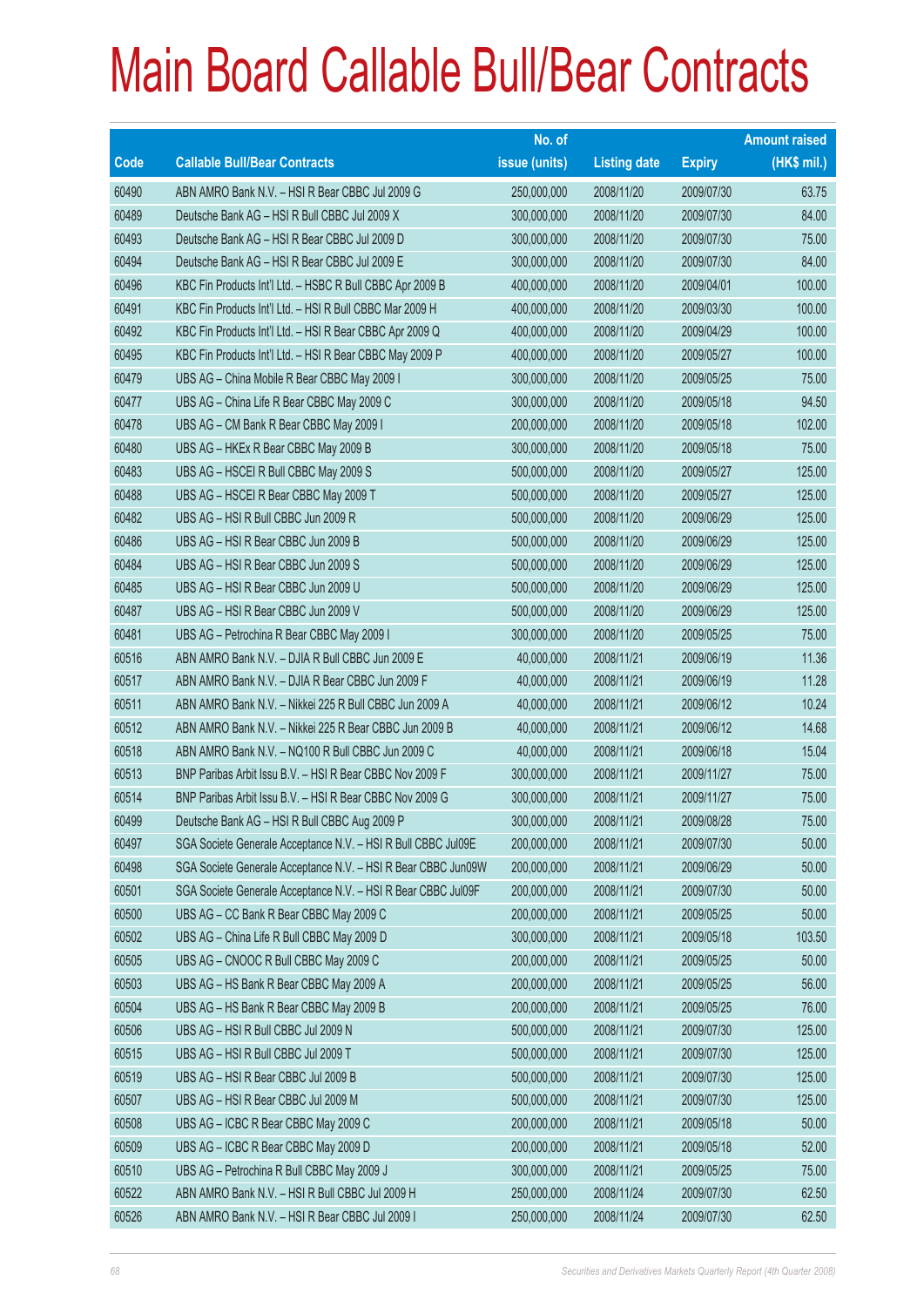|       |                                                                | No. of        |                     |               | <b>Amount raised</b> |
|-------|----------------------------------------------------------------|---------------|---------------------|---------------|----------------------|
| Code  | <b>Callable Bull/Bear Contracts</b>                            | issue (units) | <b>Listing date</b> | <b>Expiry</b> | (HK\$ mil.)          |
| 60523 | Deutsche Bank AG - HSI R Bull CBBC Aug 2009 Q                  | 300,000,000   | 2008/11/24          | 2009/08/28    | 75.00                |
| 60527 | Deutsche Bank AG - HSI R Bear CBBC Aug 2009 R                  | 300,000,000   | 2008/11/24          | 2009/08/28    | 78.00                |
| 60521 | HK Bank - HSI R Bear CBBC Aug 2009 C                           | 500,000,000   | 2008/11/24          | 2009/08/28    | 125.00               |
| 60520 | UBS AG - HSI R Bull CBBC May 2009 L                            | 500,000,000   | 2008/11/24          | 2009/05/27    | 125.00               |
| 60524 | UBS AG - HSI R Bear CBBC May 2009 B                            | 500,000,000   | 2008/11/24          | 2009/05/27    | 125.00               |
| 60566 | ABN AMRO Bank N.V. - DJIA R Bull CBBC Jun 2009 G               | 40,000,000    | 2008/11/25          | 2009/06/19    | 13.36                |
| 60530 | BNP Paribas Arbit Issu B.V. - Ch Mob R Bear CBBC Nov 2009 A    | 200,000,000   | 2008/11/25          | 2009/11/27    | 50.00                |
| 60557 | BNP Paribas Arbit Issu B.V. - HSCEI R Bull CBBC Nov 2009 C     | 200,000,000   | 2008/11/25          | 2009/11/27    | 50.00                |
| 60558 | BNP Paribas Arbit Issu B.V. - HSCEI R Bull CBBC Dec 2009 A     | 200,000,000   | 2008/11/25          | 2009/12/30    | 50.00                |
| 60561 | BNP Paribas Arbit Issu B.V. - HSCEI R Bear CBBC Nov 2009 D     | 200,000,000   | 2008/11/25          | 2009/11/27    | 50.00                |
| 60528 | BNP Paribas Arbit Issu B.V. - HSI R Bull CBBC Oct 2009 C       | 300,000,000   | 2008/11/25          | 2009/10/29    | 75.00                |
| 60525 | BNP Paribas Arbit Issu B.V. - HSI R Bull CBBC Nov 2009 H       | 300,000,000   | 2008/11/25          | 2009/11/27    | 105.00               |
| 60529 | BNP Paribas Arbit Issu B.V. - HSI R Bear CBBC Nov 2009 I       | 300,000,000   | 2008/11/25          | 2009/11/27    | 75.00                |
| 60560 | BNP Paribas Arbit Issu B.V. - HSI R Bear CBBC Dec 2009 A       | 300,000,000   | 2008/11/25          | 2009/12/30    | 75.00                |
| 60555 | Deutsche Bank AG - HSI R Bull CBBC Aug 2009 S                  | 300,000,000   | 2008/11/25          | 2009/08/28    | 75.00                |
| 60556 | Deutsche Bank AG - HSI R Bull CBBC Aug 2009 T                  | 300,000,000   | 2008/11/25          | 2009/08/28    | 76.50                |
| 60559 | Deutsche Bank AG - HSI R Bear CBBC Aug 2009 U                  | 300,000,000   | 2008/11/25          | 2009/08/28    | 78.00                |
| 60562 | KBC Fin Products Int'l Ltd. - CC Bank R Bear CBBC May 2009 A   | 400,000,000   | 2008/11/25          | 2009/05/15    | 100.00               |
| 60563 | KBC Fin Products Int'l Ltd. - China Life R Bear CBBC Apr 09A   | 278,000,000   | 2008/11/25          | 2009/04/01    | 97.30                |
| 60541 | KBC Fin Products Int'l Ltd. - HKEx R Bull CBBC May 2009 A      | 400,000,000   | 2008/11/25          | 2009/05/04    | 100.00               |
| 60545 | KBC Fin Products Int'l Ltd. - HKEx R Bear CBBC May 2009 B      | 400,000,000   | 2008/11/25          | 2009/05/04    | 100.00               |
| 60564 | KBC Fin Products Int'l Ltd. - HSI R Bear CBBC Apr 2009 R       | 400,000,000   | 2008/11/25          | 2009/04/29    | 100.00               |
| 60565 | KBC Fin Products Int'l Ltd. - HSI R Bear CBBC Apr 2009 S       | 400,000,000   | 2008/11/25          | 2009/04/29    | 100.00               |
| 60533 | SGA Societe Generale Acceptance N.V. - A50 R Bull CBBC May09F  | 200,000,000   | 2008/11/25          | 2009/05/27    | 74.00                |
| 60534 | SGA Societe Generale Acceptance N.V. - A50 R Bull CBBC May09G  | 200,000,000   | 2008/11/25          | 2009/05/27    | 62.00                |
| 60535 | SGA Societe Generale Acceptance N.V. - A50 R Bull CBBC May09H  | 200,000,000   | 2008/11/25          | 2009/05/27    | 52.00                |
| 60531 | SGA Societe Generale Acceptance N.V. - HKEx R Bull CBBC Jul09A | 200,000,000   | 2008/11/25          | 2009/07/27    | 50.00                |
| 60532 | SGA Societe Generale Acceptance N.V. - HKEx R Bull CBBC Jul09B | 200,000,000   | 2008/11/25          | 2009/07/27    | 50.00                |
| 60536 | SGA Societe Generale Acceptance N.V. - HKEx R Bear CBBC Jul09C | 200,000,000   | 2008/11/25          | 2009/07/27    | 50.00                |
| 60537 | SGA Societe Generale Acceptance N.V. - HKEx R Bear CBBC Jul09D | 200,000,000   | 2008/11/25          | 2009/07/27    | 50.00                |
| 60542 | SGA Societe Generale Acceptance N.V. - HSI R Bear CBBC Apr09W  | 200,000,000   | 2008/11/25          | 2009/04/29    | 50.00                |
| 60543 | SGA Societe Generale Acceptance N.V. - HSI R Bear CBBC Jun09X  | 200,000,000   | 2008/11/25          | 2009/06/29    | 50.00                |
| 60553 | UBS AG - BOC HK R Bull CBBC Apr 2009 C                         | 200,000,000   | 2008/11/25          | 2009/04/20    | 50.00                |
| 60554 | UBS AG - CM Bank R Bear CBBC May 2009 J                        | 200,000,000   | 2008/11/25          | 2009/05/25    | 97.00                |
| 60538 | UBS AG - CNOOC R Bear CBBC May 2009 D                          | 200,000,000   | 2008/11/25          | 2009/05/25    | 50.00                |
| 60539 | UBS AG - HKEx R Bear CBBC Jun 2009 N                           | 200,000,000   | 2008/11/25          | 2009/06/22    | 50.00                |
| 60540 | UBS AG - HSBC R Bear CBBC May 2009 D                           | 300,000,000   | 2008/11/25          | 2009/05/25    | 75.00                |
| 60546 | UBS AG - HSCEI R Bull CBBC Apr 2009 I                          | 500,000,000   | 2008/11/25          | 2009/04/29    | 125.00               |
| 60547 | UBS AG - HSCEI R Bear CBBC May 2009 U                          | 500,000,000   | 2008/11/25          | 2009/05/27    | 125.00               |
| 60544 | UBS AG - HSI R Bull CBBC Jun 2009 W                            | 500,000,000   | 2008/11/25          | 2009/06/29    | 125.00               |
| 60548 | UBS AG - HSI R Bear CBBC Jun 2009 A                            | 500,000,000   | 2008/11/25          | 2009/06/29    | 125.00               |
| 60549 | UBS AG - HSI R Bear CBBC Jun 2009 E                            | 500,000,000   | 2008/11/25          | 2009/06/29    | 125.00               |
| 60550 | UBS AG - HSI R Bear CBBC Jun 2009 F                            | 500,000,000   | 2008/11/25          | 2009/06/29    | 125.00               |
| 60551 | UBS AG - HSI R Bear CBBC Jun 2009 Y                            | 500,000,000   | 2008/11/25          | 2009/06/29    | 125.00               |
| 60552 | UBS AG - HSI R Bear CBBC Jul 2009 C                            | 500,000,000   | 2008/11/25          | 2009/07/30    | 125.00               |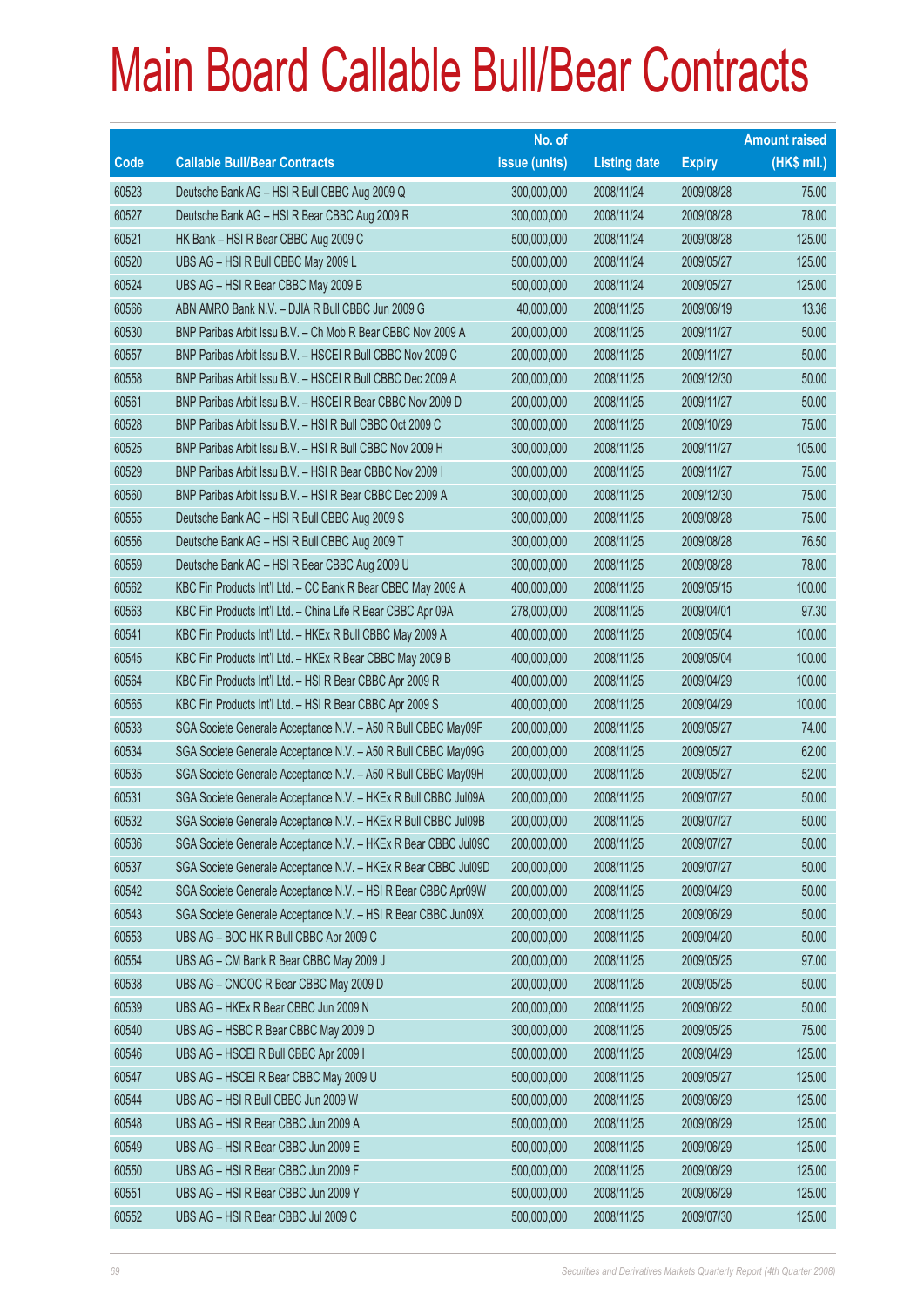|       |                                                                | No. of        |                     |               | <b>Amount raised</b> |
|-------|----------------------------------------------------------------|---------------|---------------------|---------------|----------------------|
| Code  | <b>Callable Bull/Bear Contracts</b>                            | issue (units) | <b>Listing date</b> | <b>Expiry</b> | (HK\$ mil.)          |
| 60589 | ABN AMRO Bank N.V. - HKEx R Bull CBBC Jun 2009 B               | 150,000,000   | 2008/11/26          | 2009/06/16    | 37.95                |
| 60587 | ABN AMRO Bank N.V. - HSI R Bear CBBC Jul 2009 J                | 250,000,000   | 2008/11/26          | 2009/07/30    | 63.25                |
| 60588 | ABN AMRO Bank N.V. - HSI R Bear CBBC Jul 2009 K                | 250,000,000   | 2008/11/26          | 2009/07/30    | 62.75                |
| 60579 | BNP Paribas Arbit Issu B.V. - Petrochina R Bull CBBC Jul 09A   | 200,000,000   | 2008/11/26          | 2009/07/27    | 50.00                |
| 60583 | BNP Paribas Arbit Issu B.V. - Petrochina R Bear CBBC Jul 09B   | 200,000,000   | 2008/11/26          | 2009/07/27    | 50.00                |
| 60595 | KBC Fin Products Int'l Ltd. - HSBC R Bear CBBC May 2009 B      | 400,000,000   | 2008/11/26          | 2009/05/08    | 100.00               |
| 60590 | KBC Fin Products Int'l Ltd. - HSI R Bull CBBC Apr 2009 T       | 400,000,000   | 2008/11/26          | 2009/04/29    | 100.00               |
| 60591 | KBC Fin Products Int'l Ltd. - HSI R Bull CBBC Jun 2009 F       | 328,000,000   | 2008/11/26          | 2009/06/29    | 98.40                |
| 60592 | KBC Fin Products Int'l Ltd. - HSI R Bear CBBC May 2009 Q       | 400,000,000   | 2008/11/26          | 2009/05/27    | 100.00               |
| 60593 | KBC Fin Products Int'l Ltd. - HSI R Bear CBBC May 2009 R       | 400,000,000   | 2008/11/26          | 2009/05/27    | 100.00               |
| 60594 | KBC Fin Products Int'l Ltd. - HSI R Bear CBBC May 2009 S       | 400,000,000   | 2008/11/26          | 2009/05/27    | 100.00               |
| 60568 | SGA Societe Generale Acceptance N.V. - CTel R Bull CBBC Jun09A | 100,000,000   | 2008/11/26          | 2009/06/30    | 25.00                |
| 60569 | SGA Societe Generale Acceptance N.V. - CTel R Bull CBBC Jun09B | 100,000,000   | 2008/11/26          | 2009/06/30    | 25.00                |
| 60572 | SGA Societe Generale Acceptance N.V. - CTel R Bear CBBC Jun09C | 100,000,000   | 2008/11/26          | 2009/06/30    | 25.00                |
| 60573 | SGA Societe Generale Acceptance N.V. - CTel R Bear CBBC Jun09D | 100,000,000   | 2008/11/26          | 2009/06/30    | 25.00                |
| 60567 | SGA Societe Generale Acceptance N.V. - CCB R Bear CBBC Jul09A  | 200,000,000   | 2008/11/26          | 2009/07/28    | 50.00                |
| 60570 | SGA Societe Generale Acceptance N.V - CNOOC R Bull CBBC Jul09H | 100,000,000   | 2008/11/26          | 2009/07/24    | 25.00                |
| 60574 | SGA Societe Generale Acceptance N.V - CNOOC R Bear CBBC Jul091 | 100,000,000   | 2008/11/26          | 2009/07/24    | 25.00                |
| 60576 | SGA Societe Generale Acceptance N.V. - HSI R Bull CBBC Jun09Y  | 200,000,000   | 2008/11/26          | 2009/06/29    | 56.00                |
| 60577 | SGA Societe Generale Acceptance N.V. - HSI R Bull CBBC Jul09G  | 200,000,000   | 2008/11/26          | 2009/07/30    | 50.00                |
| 60578 | SGA Societe Generale Acceptance N.V. - HSI R Bull CBBC Jul09H  | 200,000,000   | 2008/11/26          | 2009/07/30    | 50.00                |
| 60580 | SGA Societe Generale Acceptance N.V. - HSI R Bear CBBC Jun09Z  | 200,000,000   | 2008/11/26          | 2009/06/29    | 50.00                |
| 60571 | SGA Societe Generale Acceptance N.V - PetCh R Bull CBBC Jul09H | 200,000,000   | 2008/11/26          | 2009/07/27    | 50.00                |
| 60575 | SGA Societe Generale Acceptance N.V - PetCh R Bear CBBC Jul091 | 200,000,000   | 2008/11/26          | 2009/07/27    | 50.00                |
| 60581 | UBS AG - CC Bank R Bear CBBC May 2009 D                        | 200,000,000   | 2008/11/26          | 2009/05/25    | 50.00                |
| 60582 | UBS AG - China Life R Bear CBBC May 2009 E                     | 300,000,000   | 2008/11/26          | 2009/05/18    | 102.00               |
| 60584 | UBS AG - China Life R Bear CBBC Jul 2009 B                     | 300,000,000   | 2008/11/26          | 2009/07/27    | 75.00                |
| 60585 | UBS AG - HS Bank R Bear CBBC May 2009 C                        | 200,000,000   | 2008/11/26          | 2009/05/25    | 50.00                |
| 60586 | UBS AG - ICBC R Bear CBBC May 2009 E                           | 200,000,000   | 2008/11/26          | 2009/05/18    | 50.00                |
| 60635 | ABN AMRO Bank N.V. - HSI R Bull CBBC Jul 2009 L                | 250,000,000   | 2008/11/27          | 2009/07/30    | 87.75                |
| 60636 | ABN AMRO Bank N.V. - HSI R Bull CBBC Jul 2009 M                | 250,000,000   | 2008/11/27          | 2009/07/30    | 62.75                |
| 60639 | ABN AMRO Bank N.V. - HSI R Bear CBBC Jul 2009 N                | 250,000,000   | 2008/11/27          | 2009/07/30    | 63.25                |
| 60640 | ABN AMRO Bank N.V. - HSI R Bear CBBC Jul 2009 O                | 250,000,000   | 2008/11/27          | 2009/07/30    | 96.00                |
| 60597 | BNP Paribas Arbit Issu B.V. - HSI R Bull CBBC Dec 2009 B       | 300,000,000   | 2008/11/27          | 2009/12/30    | 75.00                |
| 60630 | BNP Paribas Arbit Issu B.V. - HSI R Bull CBBC Dec 2009 D       | 300,000,000   | 2008/11/27          | 2009/12/30    | 75.00                |
| 60601 | BNP Paribas Arbit Issu B.V. - HSI R Bear CBBC Dec 2009 C       | 300,000,000   | 2008/11/27          | 2009/12/30    | 75.00                |
| 60634 | BNP Paribas Arbit Issu B.V. - HSI R Bear CBBC Dec 2009 E       | 300,000,000   | 2008/11/27          | 2009/12/30    | 75.00                |
| 60637 | Deutsche Bank AG - HSI R Bull CBBC Aug 2009 C                  | 300,000,000   | 2008/11/27          | 2009/08/28    | 75.00                |
| 60616 | Deutsche Bank AG - HSI R Bull CBBC Aug 2009 V                  | 300,000,000   | 2008/11/27          | 2009/08/28    | 84.00                |
| 60617 | Deutsche Bank AG - HSI R Bull CBBC Aug 2009 W                  | 300,000,000   | 2008/11/27          | 2009/08/28    | 111.00               |
| 60618 | Deutsche Bank AG - HSI R Bull CBBC Aug 2009 X                  | 300,000,000   | 2008/11/27          | 2009/08/28    | 81.00                |
| 60622 | Deutsche Bank AG - HSI R Bear CBBC Jul 2009 C                  | 300,000,000   | 2008/11/27          | 2009/07/30    | 90.00                |
| 60625 | Deutsche Bank AG - HSI R Bear CBBC Jul 2009 Z                  | 300,000,000   | 2008/11/27          | 2009/07/30    | 120.00               |
| 60626 | Deutsche Bank AG - HSI R Bear CBBC Aug 2009 Y                  | 300,000,000   | 2008/11/27          | 2009/08/28    | 78.00                |
| 60627 | Deutsche Bank AG - HSI R Bear CBBC Aug 2009 Z                  | 300,000,000   | 2008/11/27          | 2009/08/28    | 75.00                |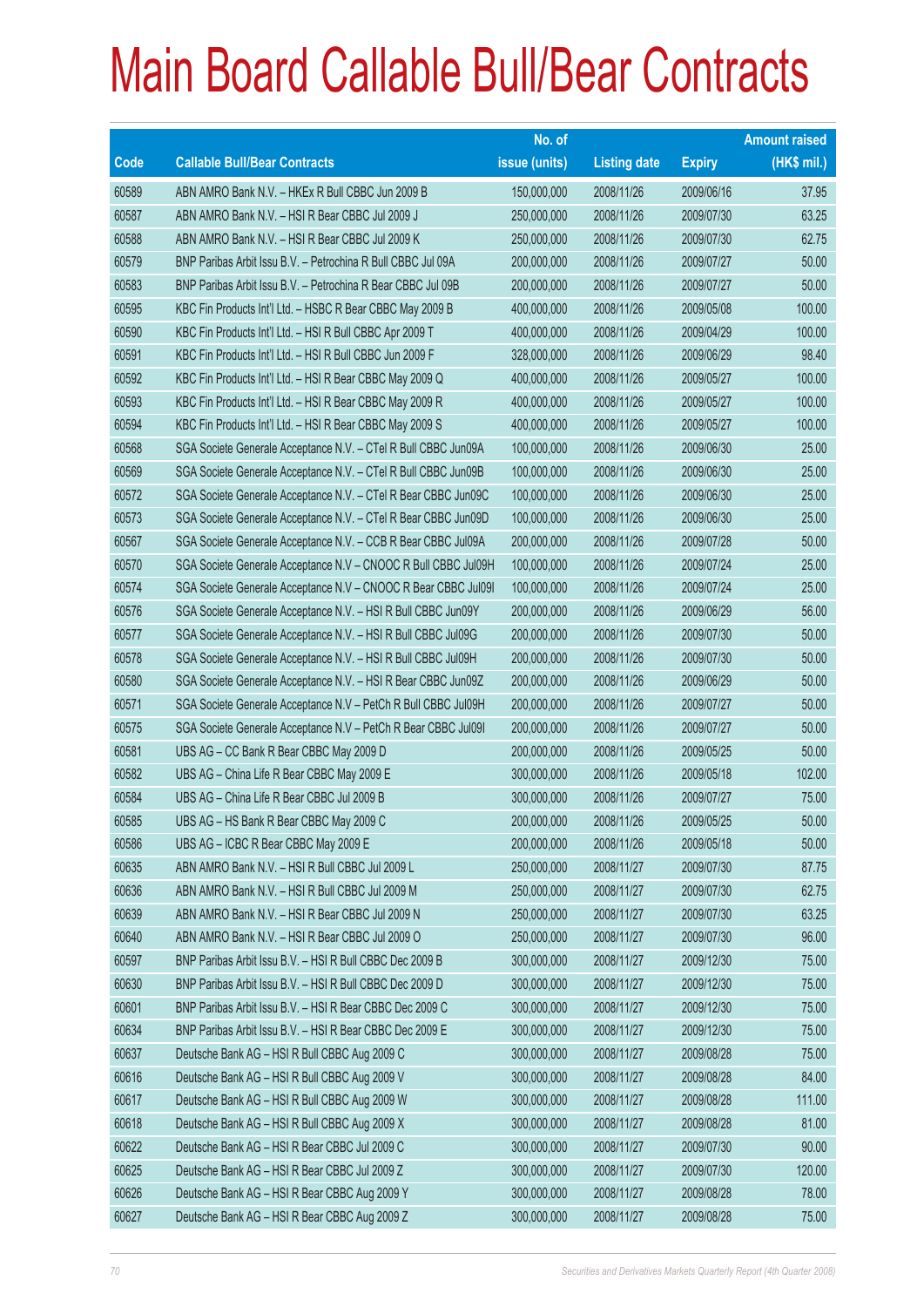|       |                                                                | No. of        |                     |               | <b>Amount raised</b> |
|-------|----------------------------------------------------------------|---------------|---------------------|---------------|----------------------|
| Code  | <b>Callable Bull/Bear Contracts</b>                            | issue (units) | <b>Listing date</b> | <b>Expiry</b> | (HK\$ mil.)          |
| 60604 | HK Bank - HSI R Bull CBBC Aug 2009 D                           | 500,000,000   | 2008/11/27          | 2009/08/28    | 125.00               |
| 60608 | HK Bank - HSI R Bear CBBC Aug 2009 E                           | 500,000,000   | 2008/11/27          | 2009/08/28    | 125.00               |
| 60620 | KBC Fin Products Int'l Ltd. - HSI R Bull CBBC Apr 2009 U       | 268,000,000   | 2008/11/27          | 2009/04/29    | 99.16                |
| 60621 | KBC Fin Products Int'l Ltd. - HSI R Bull CBBC Apr 2009 V       | 400,000,000   | 2008/11/27          | 2009/04/29    | 100.00               |
| 60619 | KBC Fin Products Int'l Ltd. - HSI R Bull CBBC May 2009 T       | 298,000,000   | 2008/11/27          | 2009/05/27    | 98.34                |
| 60623 | KBC Fin Products Int'l Ltd. - HSI R Bear CBBC May 2009 U       | 400,000,000   | 2008/11/27          | 2009/05/27    | 100.00               |
| 60624 | KBC Fin Products Int'l Ltd. - HSI R Bear CBBC May 2009 V       | 400,000,000   | 2008/11/27          | 2009/05/27    | 100.00               |
| 60631 | KBC Fin Products Int'l Ltd. - ICBC R Bear CBBC May 2009 A      | 400,000,000   | 2008/11/27          | 2009/05/04    | 100.00               |
| 60596 | CC Rabobank B.A. - HSI R Bull CBBC Jul 2009 D                  | 108,000,000   | 2008/11/27          | 2009/07/30    | 27.00                |
| 60600 | CC Rabobank B.A. - HSI R Bear CBBC Jul 2009 E                  | 108,000,000   | 2008/11/27          | 2009/07/30    | 27.00                |
| 60598 | SGA Societe Generale Acceptance N.V - CP&CC R Bull CBBC Jun09A | 150,000,000   | 2008/11/27          | 2009/06/30    | 37.50                |
| 60599 | SGA Societe Generale Acceptance N.V - CP&CC R Bull CBBC Jun09B | 150,000,000   | 2008/11/27          | 2009/06/30    | 37.50                |
| 60602 | SGA Societe Generale Acceptance N.V - CP&CC R Bear CBBC Jun09C | 150,000,000   | 2008/11/27          | 2009/06/30    | 37.50                |
| 60603 | SGA Societe Generale Acceptance N.V - CP&CC R Bear CBBC Jun09D | 150,000,000   | 2008/11/27          | 2009/06/30    | 37.50                |
| 60613 | SGA Societe Generale Acceptance N.V. - HSI R Bear CBBC May09X  | 100,000,000   | 2008/11/27          | 2009/05/27    | 25.00                |
| 60614 | SGA Societe Generale Acceptance N.V. - HSI R Bear CBBC May09Y  | 100,000,000   | 2008/11/27          | 2009/05/27    | 32.00                |
| 60615 | SGA Societe Generale Acceptance N.V. - HSI R Bear CBBC Jun09F  | 200,000,000   | 2008/11/27          | 2009/06/29    | 50.00                |
| 60612 | UBS AG - China Life R Bear CBBC May 2009 F                     | 300,000,000   | 2008/11/27          | 2009/05/18    | 75.00                |
| 60605 | UBS AG - HSCEI R Bull CBBC May 2009 V                          | 500,000,000   | 2008/11/27          | 2009/05/27    | 125.00               |
| 60628 | UBS AG - HSCEI R Bull CBBC May 2009 X                          | 500,000,000   | 2008/11/27          | 2009/05/27    | 125.00               |
| 60609 | UBS AG - HSCEI R Bear CBBC May 2009 W                          | 500,000,000   | 2008/11/27          | 2009/05/27    | 125.00               |
| 60632 | UBS AG - HSCEI R Bear CBBC May 2009 Y                          | 500,000,000   | 2008/11/27          | 2009/05/27    | 125.00               |
| 60629 | UBS AG - HSI R Bull CBBC Jun 2009 C                            | 500,000,000   | 2008/11/27          | 2009/06/29    | 125.00               |
| 60606 | UBS AG - HSI R Bull CBBC Jul 2009 D                            | 500,000,000   | 2008/11/27          | 2009/07/30    | 125.00               |
| 60607 | UBS AG - HSI R Bull CBBC Jul 2009 V                            | 500,000,000   | 2008/11/27          | 2009/07/30    | 125.00               |
| 60633 | UBS AG - HSI R Bear CBBC Jun 2009 R                            | 500,000,000   | 2008/11/27          | 2009/06/29    | 125.00               |
| 60610 | UBS AG - HSI R Bear CBBC Jul 2009 W                            | 500,000,000   | 2008/11/27          | 2009/07/30    | 125.00               |
| 60611 | UBS AG - HSI R Bear CBBC Jul 2009 X                            | 500,000,000   | 2008/11/27          | 2009/07/30    | 125.00               |
| 60655 | ABN AMRO Bank N.V. - HSBC R Bull CBBC Jun 2009 B               | 150,000,000   | 2008/11/28          | 2009/06/16    | 37.95                |
| 60649 | BNP Paribas Arbit Issu B.V. - Ch Mob R Bull CBBC Sep 2009 C    | 200,000,000   | 2008/11/28          | 2009/09/29    | 50.00                |
| 60653 | BNP Paribas Arbit Issu B.V. - Ch Mob R Bear CBBC Sep 2009 D    | 200,000,000   | 2008/11/28          | 2009/09/29    | 50.00                |
| 60648 | BNP Paribas Arbit Issu B.V. - Ch Life R Bull CBBC Dec 2009 A   | 200,000,000   | 2008/11/28          | 2009/12/30    | 116.00               |
| 60652 | BNP Paribas Arbit Issu B.V. - China Life R Bear CBBC Dec 09B   | 200,000,000   | 2008/11/28          | 2009/12/30    | 130.00               |
| 60650 | BNP Paribas Arbit Issu B.V. - HSBC R Bull CBBC Sep 2009 A      | 200,000,000   | 2008/11/28          | 2009/09/29    | 50.00                |
| 60654 | BNP Paribas Arbit Issu B.V. - HSBC R Bear CBBC Sep 2009 B      | 200,000,000   | 2008/11/28          | 2009/09/29    | 70.00                |
| 60651 | BNP Paribas Arbit Issu B.V. - HSBC R Bear CBBC Oct 2009 A      | 200,000,000   | 2008/11/28          | 2009/10/29    | 50.00                |
| 60638 | Deutsche Bank AG - HSI R Bull CBBC Aug 2009 D                  | 300,000,000   | 2008/11/28          | 2009/08/28    | 75.00                |
| 60656 | KBC Fin Products Int'l Ltd. - CC Bank R Bull CBBC Apr 2009 B   | 400,000,000   | 2008/11/28          | 2009/04/15    | 100.00               |
| 60657 | KBC Fin Products Int'l Ltd. - CC Bank R Bear CBBC Mar 2009 A   | 400,000,000   | 2008/11/28          | 2009/03/10    | 100.00               |
| 60660 | KBC Fin Products Int'l Ltd. - HKEx R Bear CBBC Jun 2009 A      | 338,000,000   | 2008/11/28          | 2009/06/08    | 98.02                |
| 60658 | KBC Fin Products Int'l Ltd. - HSBC R Bull CBBC Jun 2009 A      | 400,000,000   | 2008/11/28          | 2009/06/01    | 100.00               |
| 60659 | KBC Fin Products Int'l Ltd. - HSBC R Bear CBBC May 2009 C      | 400,000,000   | 2008/11/28          | 2009/05/04    | 100.00               |
| 60661 | KBC Fin Products Int'l Ltd. - HSI R Bull CBBC Jun 2009 G       | 338,000,000   | 2008/11/28          | 2009/06/29    | 98.02                |
| 60662 | KBC Fin Products Int'l Ltd. - HSI R Bull CBBC Jun 2009 H       | 400,000,000   | 2008/11/28          | 2009/06/29    | 100.00               |
| 60643 | UBS AG - CM Bank R Bear CBBC May 2009 K                        | 200,000,000   | 2008/11/28          | 2009/05/25    | 69.00                |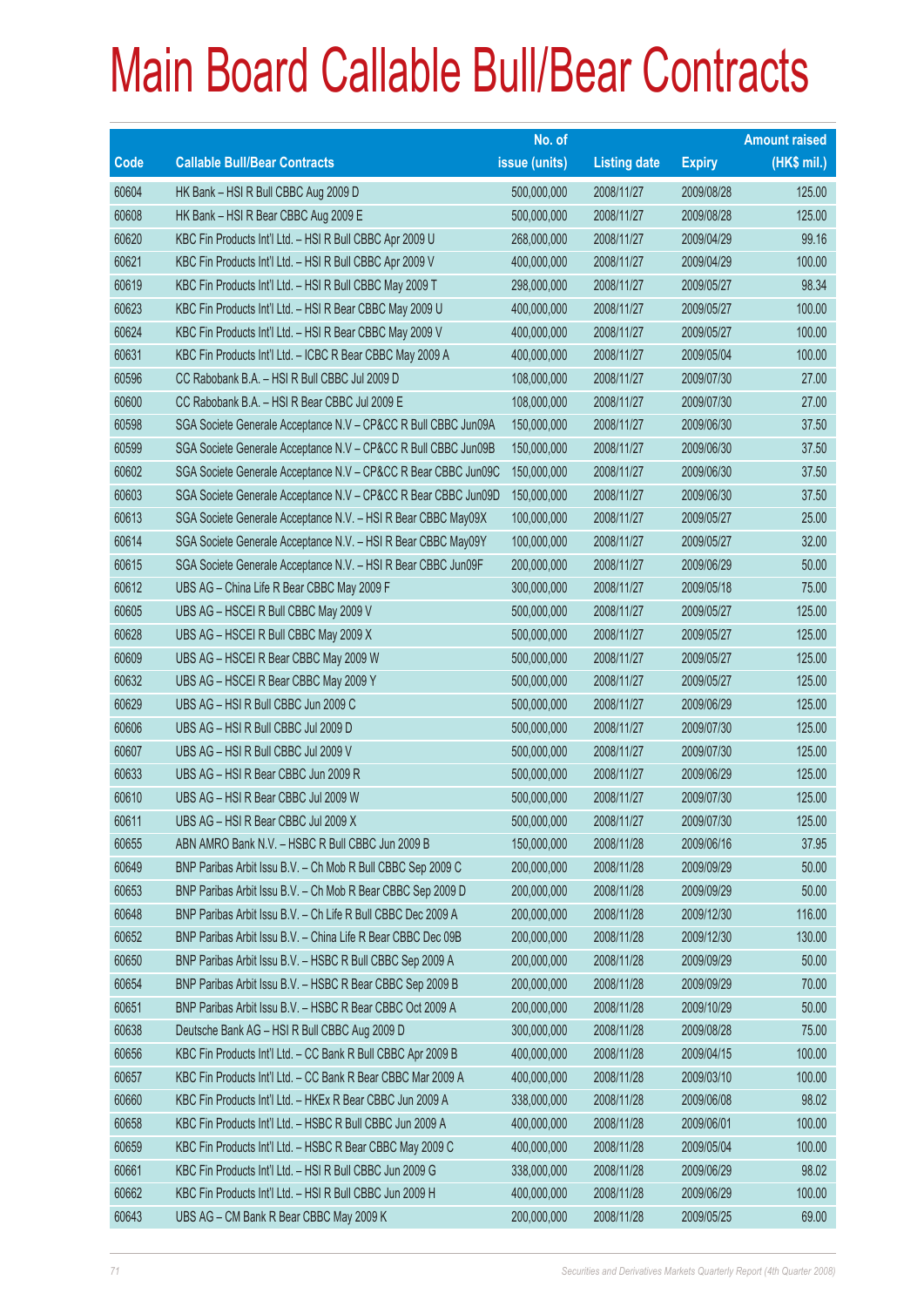|        |                                                                | No. of        |                     |               | <b>Amount raised</b> |
|--------|----------------------------------------------------------------|---------------|---------------------|---------------|----------------------|
| Code   | <b>Callable Bull/Bear Contracts</b>                            | issue (units) | <b>Listing date</b> | <b>Expiry</b> | (HK\$ mil.)          |
| 60644  | UBS AG - CNOOC R Bear CBBC May 2009 E                          | 200,000,000   | 2008/11/28          | 2009/05/25    | 50.00                |
| 60642  | UBS AG - HKEx R Bull CBBC Jun 2009 O                           | 300,000,000   | 2008/11/28          | 2009/06/22    | 93.00                |
| 60646  | UBS AG - HKEx R Bear CBBC Jun 2009 P                           | 300,000,000   | 2008/11/28          | 2009/06/22    | 75.00                |
| 60641  | UBS AG - HSI R Bull CBBC Jul 2009 A                            | 500,000,000   | 2008/11/28          | 2009/07/30    | 125.00               |
| 60647  | UBS AG - HSI R Bear CBBC Jul 2009 U                            | 500,000,000   | 2008/11/28          | 2009/07/30    | 125.00               |
| 60645  | UBS AG - ICBC R Bear CBBC May 2009 F                           | 200,000,000   | 2008/11/28          | 2009/05/18    | 50.00                |
| 60676  | BNP Paribas Arbit Issu B.V. - A50 R Bear CBBC Oct 2009 A       | 200,000,000   | 2008/12/01          | 2009/10/29    | 56.00                |
| 60677  | BNP Paribas Arbit Issu B.V. - A50 R Bear CBBC Oct 2009 B       | 200,000,000   | 2008/12/01          | 2009/10/29    | 66.00                |
| 60682  | Deutsche Bank AG - CC Bank R Bull CBBC Jul 2009 A              | 150,000,000   | 2008/12/01          | 2009/07/27    | 37.50                |
| 60686  | Deutsche Bank AG - CC Bank R Bear CBBC Jul 2009 B              | 150,000,000   | 2008/12/01          | 2009/07/27    | 43.50                |
| 60683  | Deutsche Bank AG - China Life R Bull CBBC Aug 2009 A           | 150,000,000   | 2008/12/01          | 2009/08/10    | 67.50                |
| 60687  | Deutsche Bank AG - China Life R Bear CBBC Aug 2009 B           | 150,000,000   | 2008/12/01          | 2009/08/10    | 69.00                |
| 60680  | Deutsche Bank AG - A50 China R Bull CBBC Jun 2009 A            | 150,000,000   | 2008/12/01          | 2009/06/22    | 42.00                |
| 60681  | Deutsche Bank AG - A50 China R Bear CBBC Jun 2009 B            | 150,000,000   | 2008/12/01          | 2009/06/22    | 43.50                |
| 60684  | Deutsche Bank AG - HKEx R Bull CBBC Jun 2009 A                 | 150,000,000   | 2008/12/01          | 2009/06/22    | 37.50                |
| 60688  | Deutsche Bank AG - HKEx R Bear CBBC Jun 2009 B                 | 150,000,000   | 2008/12/01          | 2009/06/22    | 45.00                |
| 60678  | Deutsche Bank AG - HSI R Bull CBBC Aug 2009 E                  | 300,000,000   | 2008/12/01          | 2009/08/28    | 75.00                |
| 60679  | Deutsche Bank AG - HSI R Bear CBBC Aug 2009 F                  | 300,000,000   | 2008/12/01          | 2009/08/28    | 81.00                |
| 60685  | Deutsche Bank AG - Petrochina R Bull CBBC Jun 2009 A           | 150,000,000   | 2008/12/01          | 2009/06/22    | 37.50                |
| 60689  | Deutsche Bank AG - Petrochina R Bear CBBC Jun 2009 B           | 150,000,000   | 2008/12/01          | 2009/06/22    | 45.00                |
| 60663  | SGA Societe Generale Acceptance N.V. - BOCL R Bull CBBC Jul09A | 200,000,000   | 2008/12/01          | 2009/07/27    | 50.00                |
| 60667  | SGA Societe Generale Acceptance N.V. - BOCL R Bear CBBC Jul09B | 200,000,000   | 2008/12/01          | 2009/07/27    | 50.00                |
| 60664  | SGA Societe Generale Acceptance N.V - CCCCL R Bull CBBC Jul09A | 100,000,000   | 2008/12/01          | 2009/07/27    | 27.00                |
| 60668  | SGA Societe Generale Acceptance N.V - CCCCL R Bear CBBC Jul09B | 100,000,000   | 2008/12/01          | 2009/07/27    | 26.00                |
| 60665  | SGA Societe Generale Acceptance N.V. - CMB R Bull CBBC Jul09A  | 100,000,000   | 2008/12/01          | 2009/07/27    | 47.00                |
| 60669  | SGA Societe Generale Acceptance N.V. - CMB R Bear CBBC Jul09B  | 100,000,000   | 2008/12/01          | 2009/07/27    | 41.00                |
| 60672  | SGA Societe Generale Acceptance N.V. - HSI R Bull CBBC May09W  | 100,000,000   | 2008/12/01          | 2009/05/27    | 25.00                |
| 60673  | SGA Societe Generale Acceptance N.V. - HSI R Bull CBBC Jun09G  | 200,000,000   | 2008/12/01          | 2009/06/29    | 50.00                |
| 60674  | SGA Societe Generale Acceptance N.V. - HSI R Bull CBBC Aug09A  | 200,000,000   | 2008/12/01          | 2009/08/28    | 50.00                |
| 60666  | SGA Societe Generale Acceptance N.V. - HWL R Bull CBBC Jul09A  | 100,000,000   | 2008/12/01          | 2009/07/27    | 25.00                |
| 60670  | SGA Societe Generale Acceptance N.V. - HWL R Bear CBBC Jul09B  | 100,000,000   | 2008/12/01          | 2009/07/27    | 25.00                |
| 60671  | SGA Societe Generale Acceptance N.V - SHK P R Bull CBBC Jul09A | 100,000,000   | 2008/12/01          | 2009/07/27    | 25.00                |
| 60675  | SGA Societe Generale Acceptance N.V - SHK P R Bear CBBC Jul09B | 100,000,000   | 2008/12/01          | 2009/07/27    | 25.00                |
| 60498# | SGA Societe Generale Acceptance N.V. - HSI R Bear CBBC Jun09W  | 200,000,000   | 2008/12/01          | 2009/06/29    | 28.00                |
| 60713  | Deutsche Bank AG - CC Bank R Bull CBBC Jul 2009 C              | 150,000,000   | 2008/12/02          | 2009/07/27    | 42.00                |
| 60717  | Deutsche Bank AG - CC Bank R Bear CBBC Jul 2009 D              | 150,000,000   | 2008/12/02          | 2009/07/27    | 37.50                |
| 60703  | Deutsche Bank AG - China Life R Bull CBBC Aug 2009 C           | 150,000,000   | 2008/12/02          | 2009/08/10    | 61.50                |
| 60707  | Deutsche Bank AG - China Life R Bear CBBC Aug 2009 D           | 150,000,000   | 2008/12/02          | 2009/08/10    | 45.00                |
| 60705  | Deutsche Bank AG - A50 China R Bull CBBC Jun 2009 C            | 150,000,000   | 2008/12/02          | 2009/06/22    | 39.00                |
| 60709  | Deutsche Bank AG - A50 China R Bear CBBC Jun 2009 D            | 150,000,000   | 2008/12/02          | 2009/06/22    | 37.50                |
| 60704  | Deutsche Bank AG - HKEx R Bull CBBC Jun 2009 C                 | 150,000,000   | 2008/12/02          | 2009/06/22    | 37.50                |
| 60708  | Deutsche Bank AG - HKEx R Bear CBBC Jun 2009 D                 | 150,000,000   | 2008/12/02          | 2009/06/22    | 39.00                |
| 60706  | Deutsche Bank AG - Petrochina R Bull CBBC Jun 2009 C           | 150,000,000   | 2008/12/02          | 2009/06/22    | 37.50                |
| 60710  | Deutsche Bank AG - Petrochina R Bear CBBC Jun 2009 D           | 150,000,000   | 2008/12/02          | 2009/06/22    | 52.50                |
| 60690  | HK Bank - HSI R Bull CBBC Aug 2009 F                           | 500,000,000   | 2008/12/02          | 2009/08/28    | 125.00               |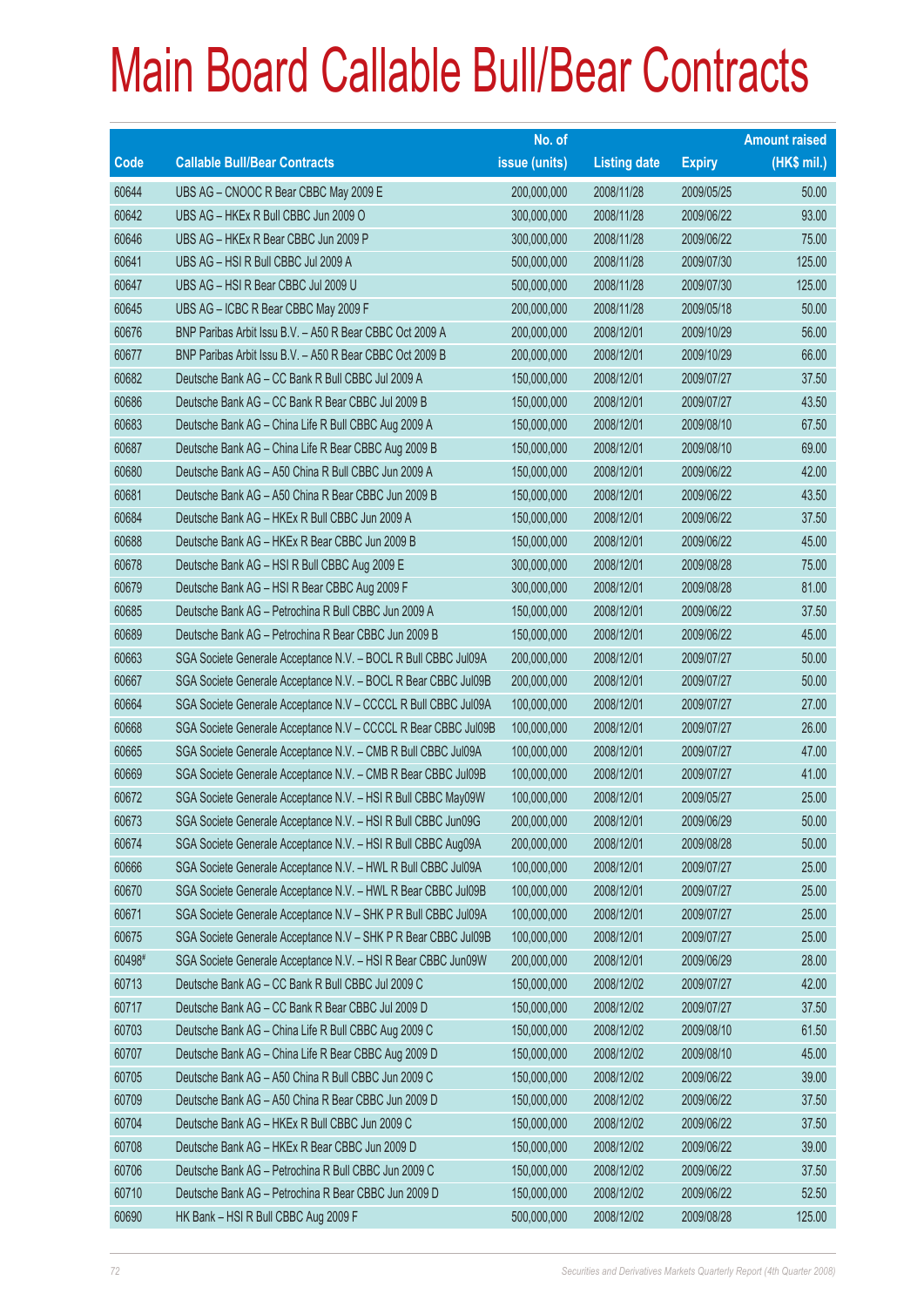|        |                                                               | No. of        |                     |               | <b>Amount raised</b> |
|--------|---------------------------------------------------------------|---------------|---------------------|---------------|----------------------|
| Code   | <b>Callable Bull/Bear Contracts</b>                           | issue (units) | <b>Listing date</b> | <b>Expiry</b> | $(HK$$ mil.)         |
| 60714  | KBC Fin Products Int'l Ltd. - BOCL R Bull CBBC Jul 2009 A     | 180,000,000   | 2008/12/02          | 2009/07/15    | 99.00                |
| 60716  | KBC Fin Products Int'l Ltd. - China Life R Bear CBBC May 09A  | 158,000,000   | 2008/12/02          | 2009/05/11    | 97.96                |
| 60718  | KBC Fin Products Int'l Ltd. - HKEx R Bear CBBC May 2009 C     | 400,000,000   | 2008/12/02          | 2009/05/20    | 100.00               |
| 60698  | CC Rabobank B.A. - China Mobile R Bull CBBC Aug 2009 A        | 88,000,000    | 2008/12/02          | 2009/08/18    | 22.00                |
| 60701  | CC Rabobank B.A. - China Mobile R Bear CBBC Aug 2009 B        | 88,000,000    | 2008/12/02          | 2009/08/18    | 22.00                |
| 60696  | CC Rabobank B.A. - A50 China R Bull CBBC Jun 2009 A           | 88,000,000    | 2008/12/02          | 2009/06/29    | 22.00                |
| 60700  | CC Rabobank B.A. - A50 China R Bear CBBC Jun 2009 B           | 88,000,000    | 2008/12/02          | 2009/06/29    | 22.00                |
| 60699  | CC Rabobank B.A. - HSBC R Bull CBBC Jul 2009 A                | 88,000,000    | 2008/12/02          | 2009/07/28    | 22.00                |
| 60702  | CC Rabobank B.A. - HSBC R Bear CBBC Jul 2009 B                | 88,000,000    | 2008/12/02          | 2009/07/28    | 22.00                |
| 60691  | SGA Societe Generale Acceptance N.V. - HSI R Bull CBBC Aug09B | 200,000,000   | 2008/12/02          | 2009/08/28    | 50.00                |
| 60692  | SGA Societe Generale Acceptance N.V. - HSI R Bull CBBC Aug09C | 200,000,000   | 2008/12/02          | 2009/08/28    | 50.00                |
| 60695  | SGA Societe Generale Acceptance N.V. - HSI R Bear CBBC Aug09D | 200,000,000   | 2008/12/02          | 2009/08/28    | 50.00                |
| 60694  | UBS AG - China Life R Bull CBBC May 2009 G                    | 300,000,000   | 2008/12/02          | 2009/05/18    | 75.00                |
| 60693  | UBS AG - HSCEI R Bull CBBC May 2009 Z                         | 500,000,000   | 2008/12/02          | 2009/05/27    | 125.00               |
| 60697  | UBS AG - HSCEI R Bear CBBC May 2009 A                         | 500,000,000   | 2008/12/02          | 2009/05/27    | 125.00               |
| 60711  | UBS AG - HSI R Bull CBBC Jun 2009 T                           | 500,000,000   | 2008/12/02          | 2009/06/29    | 125.00               |
| 60715  | UBS AG - HSI R Bear CBBC Jun 2009 S                           | 500,000,000   | 2008/12/02          | 2009/06/29    | 125.00               |
| 60712  | UBS AG - Petrochina R Bull CBBC May 2009 K                    | 300,000,000   | 2008/12/02          | 2009/05/25    | 75.00                |
| 60459# | SGA Societe Generale Acceptance N.V. - HSI R Bear CBBC Jun09V | 200,000,000   | 2008/12/02          | 2009/06/29    | 27.80                |
| 60721  | BNP Paribas Arbit Issu B.V. - HSI R Bull CBBC Aug 2009 T      | 300,000,000   | 2008/12/03          | 2009/08/28    | 75.00                |
| 60722  | Deutsche Bank AG - HSI R Bull CBBC Sep 2009 A                 | 300,000,000   | 2008/12/03          | 2009/09/29    | 117.00               |
| 60723  | Deutsche Bank AG - HSI R Bull CBBC Sep 2009 B                 | 300,000,000   | 2008/12/03          | 2009/09/29    | 84.00                |
| 60725  | Deutsche Bank AG - HSI R Bull CBBC Sep 2009 C                 | 300,000,000   | 2008/12/03          | 2009/09/29    | 75.00                |
| 60726  | KBC Fin Products Int'l Ltd. - China Life R Bull CBBC Mar 09D  | 288,000,000   | 2008/12/03          | 2009/03/18    | 97.92                |
| 60734  | KBC Fin Products Int'l Ltd. - HSI R Bull CBBC Jun 2009 I      | 400,000,000   | 2008/12/03          | 2009/06/29    | 100.00               |
| 60732  | KBC Fin Products Int'l Ltd. - HSI R Bear CBBC May 2009 W      | 338,000,000   | 2008/12/03          | 2009/05/27    | 98.02                |
| 60733  | KBC Fin Products Int'l Ltd. - HSI R Bear CBBC May 2009 X      | 368,000,000   | 2008/12/03          | 2009/05/27    | 99.36                |
| 60728  | KBC Fin Products Int'l Ltd. - Hutchison R Bull CBBC Jun 09A   | 400,000,000   | 2008/12/03          | 2009/06/08    | 100.00               |
| 60730  | KBC Fin Products Int'l Ltd. - Hutchison R Bear CBBC Apr 09A   | 400,000,000   | 2008/12/03          | 2009/04/01    | 100.00               |
| 60727  | KBC Fin Products Int'l Ltd. - ICBC R Bull CBBC May 2009 B     | 400,000,000   | 2008/12/03          | 2009/05/08    | 100.00               |
| 60729  | KBC Fin Products Int'l Ltd. - SHK Ppt R Bull CBBC Apr 2009 A  | 348,000,000   | 2008/12/03          | 2009/04/15    | 97.44                |
| 60731  | KBC Fin Products Int'l Ltd. - SHK Ppt R Bear CBBC Jun 2009 A  | 400,000,000   | 2008/12/03          | 2009/06/18    | 100.00               |
| 60719  | UBS AG - CNOOC R Bull CBBC May 2009 F                         | 200,000,000   | 2008/12/03          | 2009/05/25    | 50.00                |
| 60720  | UBS AG - HSI R Bull CBBC Jun 2009 W                           | 500,000,000   | 2008/12/03          | 2009/06/29    | 125.00               |
| 60724  | UBS AG - HSI R Bear CBBC Jun 2009 A                           | 500,000,000   | 2008/12/03          | 2009/06/29    | 125.00               |
| 60408# | SGA Societe Generale Acceptance N.V. - HSI R Bear CBBC Jul09C | 200,000,000   | 2008/12/03          | 2009/07/30    | 28.60                |
| 60762  | BNP Paribas Arbit Issu B.V. - HSI R Bull CBBC Dec 2009 F      | 300,000,000   | 2008/12/04          | 2009/12/30    | 75.00                |
| 60766  | BNP Paribas Arbit Issu B.V. - HSI R Bear CBBC Dec 2009 G      | 300,000,000   | 2008/12/04          | 2009/12/30    | 75.00                |
| 60738  | Deutsche Bank AG - CC Bank R Bull CBBC Jul 2009 E             | 150,000,000   | 2008/12/04          | 2009/07/27    | 37.50                |
| 60742  | Deutsche Bank AG - CC Bank R Bear CBBC Jul 2009 F             | 150,000,000   | 2008/12/04          | 2009/07/27    | 40.50                |
| 60739  | Deutsche Bank AG - China Life R Bull CBBC Aug 2009 E          | 150,000,000   | 2008/12/04          | 2009/08/10    | 66.00                |
| 60743  | Deutsche Bank AG - China Life R Bear CBBC Aug 2009 F          | 150,000,000   | 2008/12/04          | 2009/08/10    | 52.50                |
| 60740  | Deutsche Bank AG - HKEx R Bull CBBC Jun 2009 E                | 150,000,000   | 2008/12/04          | 2009/06/22    | 37.50                |
| 60744  | Deutsche Bank AG - HKEx R Bear CBBC Jun 2009 F                | 150,000,000   | 2008/12/04          | 2009/06/22    | 39.00                |
| 60741  | Deutsche Bank AG - HSI R Bull CBBC Sep 2009 D                 | 300,000,000   | 2008/12/04          | 2009/09/29    | 105.00               |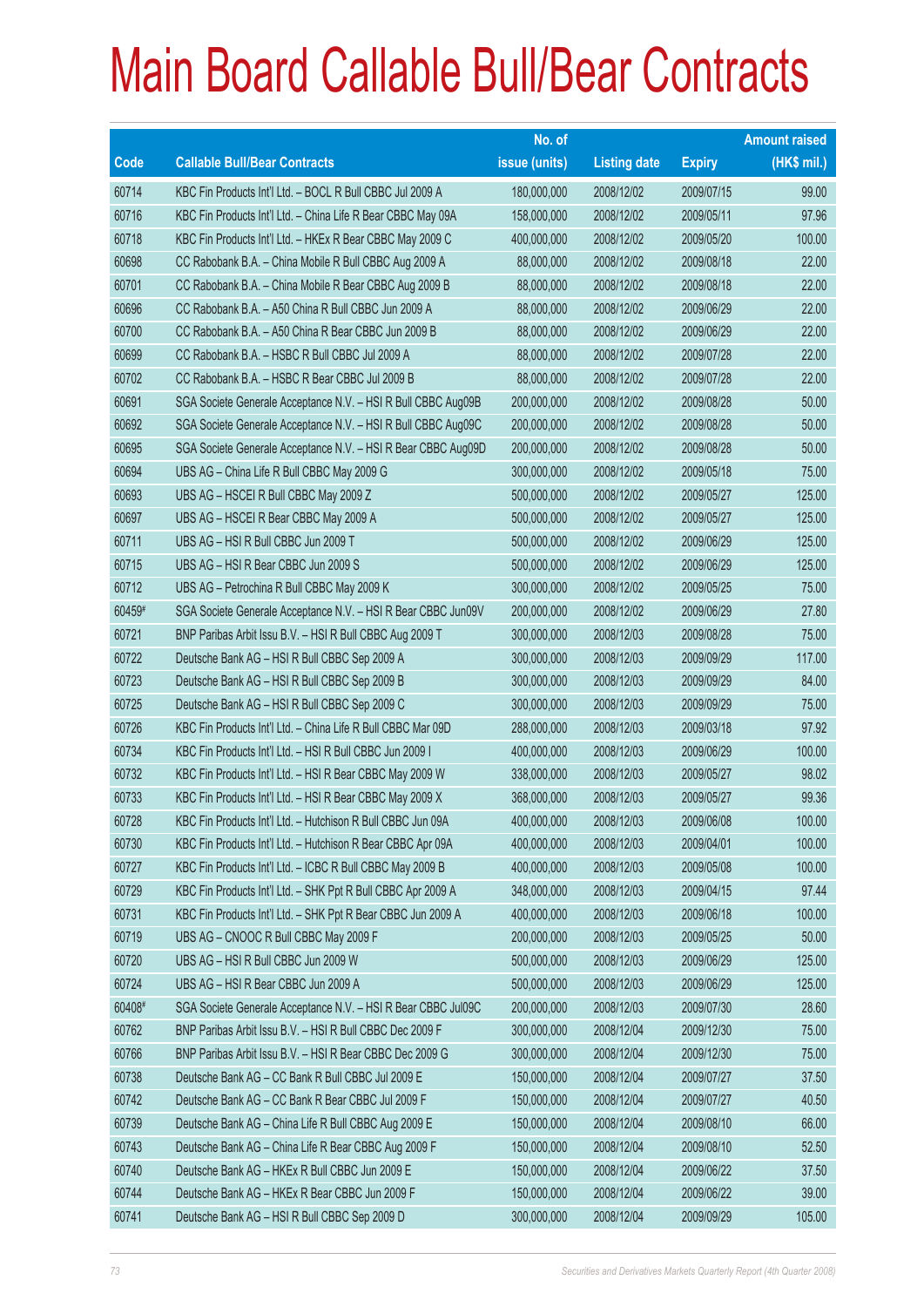|       |                                                                | No. of        |                     |               | <b>Amount raised</b> |
|-------|----------------------------------------------------------------|---------------|---------------------|---------------|----------------------|
| Code  | <b>Callable Bull/Bear Contracts</b>                            | issue (units) | <b>Listing date</b> | <b>Expiry</b> | (HK\$ mil.)          |
| 60747 | Deutsche Bank AG - HSI R Bear CBBC Sep 2009 E                  | 300,000,000   | 2008/12/04          | 2009/09/29    | 120.00               |
| 60763 | Deutsche Bank AG - HSI R Bear CBBC Sep 2009 F                  | 300,000,000   | 2008/12/04          | 2009/09/29    | 75.00                |
| 60764 | Deutsche Bank AG - HSI R Bear CBBC Sep 2009 G                  | 300,000,000   | 2008/12/04          | 2009/09/29    | 90.00                |
| 60769 | KBC Fin Products Int'l Ltd. - HSI R Bull CBBC Apr 2009 Y       | 400,000,000   | 2008/12/04          | 2009/04/29    | 100.00               |
| 60765 | KBC Fin Products Int'l Ltd. - HSI R Bear CBBC Apr 2009 W       | 400,000,000   | 2008/12/04          | 2009/04/29    | 100.00               |
| 60767 | KBC Fin Products Int'l Ltd. - HSI R Bear CBBC Apr 2009 X       | 400,000,000   | 2008/12/04          | 2009/04/29    | 100.00               |
| 60735 | SGA Societe Generale Acceptance N.V. - HSI R Bull CBBC Jul091  | 200,000,000   | 2008/12/04          | 2009/07/30    | 50.00                |
| 60736 | SGA Societe Generale Acceptance N.V. - HSI R Bull CBBC Jul09J  | 200,000,000   | 2008/12/04          | 2009/07/30    | 50.00                |
| 60737 | SGA Societe Generale Acceptance N.V. - HSI R Bull CBBC Jul09K  | 200,000,000   | 2008/12/04          | 2009/07/30    | 50.00                |
| 60745 | UBS AG - China Mobile R Bull CBBC May 2009 J                   | 300,000,000   | 2008/12/04          | 2009/05/25    | 75.00                |
| 60746 | UBS AG - HS Bank R Bull CBBC Jun 2009 E                        | 200,000,000   | 2008/12/04          | 2009/06/22    | 50.00                |
| 60748 | UBS AG - HSCEI R Bull CBBC May 2009 B                          | 500,000,000   | 2008/12/04          | 2009/05/27    | 125.00               |
| 60749 | UBS AG - HSCEI R Bull CBBC May 2009 C                          | 500,000,000   | 2008/12/04          | 2009/05/27    | 125.00               |
| 60757 | UBS AG - HSCEI R Bear CBBC May 2009 D                          | 500,000,000   | 2008/12/04          | 2009/05/27    | 125.00               |
| 60758 | UBS AG - HSCEI R Bear CBBC May 2009 I                          | 500,000,000   | 2008/12/04          | 2009/05/27    | 125.00               |
| 60750 | UBS AG - HSI R Bull CBBC Jun 2009 E                            | 500,000,000   | 2008/12/04          | 2009/06/29    | 125.00               |
| 60751 | UBS AG - HSI R Bull CBBC Jul 2009 B                            | 500,000,000   | 2008/12/04          | 2009/07/30    | 125.00               |
| 60752 | UBS AG - HSI R Bull CBBC Jul 2009 C                            | 500,000,000   | 2008/12/04          | 2009/07/30    | 125.00               |
| 60753 | UBS AG - HSI R Bull CBBC Jul 2009 H                            | 500,000,000   | 2008/12/04          | 2009/07/30    | 125.00               |
| 60754 | UBS AG - HSI R Bull CBBC Jul 2009 I                            | 500,000,000   | 2008/12/04          | 2009/07/30    | 125.00               |
| 60755 | UBS AG - HSI R Bull CBBC Jul 2009 J                            | 500,000,000   | 2008/12/04          | 2009/07/30    | 125.00               |
| 60756 | UBS AG - HSI R Bull CBBC Jul 2009 L                            | 500,000,000   | 2008/12/04          | 2009/07/30    | 125.00               |
| 60759 | UBS AG - HSI R Bear CBBC Jul 2009 M                            | 500,000,000   | 2008/12/04          | 2009/07/30    | 125.00               |
| 60760 | UBS AG - HSI R Bear CBBC Jul 2009 N                            | 500,000,000   | 2008/12/04          | 2009/07/30    | 125.00               |
| 60761 | UBS AG - HSI R Bear CBBC Jul 2009 T                            | 500,000,000   | 2008/12/04          | 2009/07/30    | 125.00               |
| 60775 | ABN AMRO Bank N.V. - HSI R Bull CBBC Jul 2009 P                | 250,000,000   | 2008/12/05          | 2009/07/30    | 63.00                |
| 60776 | Deutsche Bank AG - HSI R Bull CBBC Sep 2009 H                  | 300,000,000   | 2008/12/05          | 2009/09/29    | 90.00                |
| 60777 | Deutsche Bank AG - HSI R Bull CBBC Sep 2009 I                  | 300,000,000   | 2008/12/05          | 2009/09/29    | 99.00                |
| 60778 | Deutsche Bank AG - HSI R Bull CBBC Sep 2009 J                  | 300,000,000   | 2008/12/05          | 2009/09/29    | 75.00                |
| 60779 | KBC Fin Products Int'l Ltd. - HSI R Bull CBBC May 2009 Y       | 400,000,000   | 2008/12/05          | 2009/05/27    | 100.00               |
| 60780 | KBC Fin Products Int'l Ltd. - HSI R Bull CBBC Jun 2009 J       | 400,000,000   | 2008/12/05          | 2009/06/29    | 100.00               |
| 60773 | SGA Societe Generale Acceptance N.V. - CCB R Bear CBBC Jul09B  | 200,000,000   | 2008/12/05          | 2009/07/28    | 50.00                |
| 60774 | SGA Societe Generale Acceptance N.V - CP&CC R Bear CBBC Jun09E | 150,000,000   | 2008/12/05          | 2009/06/30    | 37.50                |
| 60770 | SGA Societe Generale Acceptance N.V. - HSI R Bull CBBC Jun09H  | 100,000,000   | 2008/12/05          | 2009/06/29    | 25.00                |
| 60768 | SGA Societe Generale Acceptance N.V. - HSI R Bull CBBC Aug09E  | 200,000,000   | 2008/12/05          | 2009/08/28    | 50.00                |
| 60771 | SGA Societe Generale Acceptance N.V. - HSI R Bear CBBC May09E  | 100,000,000   | 2008/12/05          | 2009/05/27    | 25.00                |
| 60772 | SGA Societe Generale Acceptance N.V. - HSI R Bear CBBC Aug09F  | 200,000,000   | 2008/12/05          | 2009/08/28    | 50.00                |
| 60795 | BNP Paribas Arbit Issu B.V. - HSI R Bull CBBC Oct 2009 D       | 300,000,000   | 2008/12/08          | 2009/10/29    | 75.00                |
| 60799 | BNP Paribas Arbit Issu B.V. - HSI R Bear CBBC Oct 2009 E       | 300,000,000   | 2008/12/08          | 2009/10/29    | 75.00                |
| 60797 | BNP Paribas Arbit Issu B.V. - HSI R Bear CBBC Nov 2009 J       | 500,000,000   | 2008/12/08          | 2009/11/27    | 125.00               |
| 60821 | Deutsche Bank AG - China Mobile R Bull CBBC Jul 2009 A         | 150,000,000   | 2008/12/08          | 2009/07/20    | 39.00                |
| 60825 | Deutsche Bank AG - China Mobile R Bear CBBC Jul 2009 B         | 150,000,000   | 2008/12/08          | 2009/07/20    | 40.50                |
| 60800 | Deutsche Bank AG - CNOOC R Bull CBBC Jun 2009 A                | 150,000,000   | 2008/12/08          | 2009/06/29    | 39.00                |
| 60804 | Deutsche Bank AG - CNOOC R Bear CBBC Jun 2009 B                | 150,000,000   | 2008/12/08          | 2009/06/29    | 43.50                |
| 60798 | Deutsche Bank AG - Sinopec Corp R Bull CBBC Aug 2009 A         | 150,000,000   | 2008/12/08          | 2009/08/03    | 37.50                |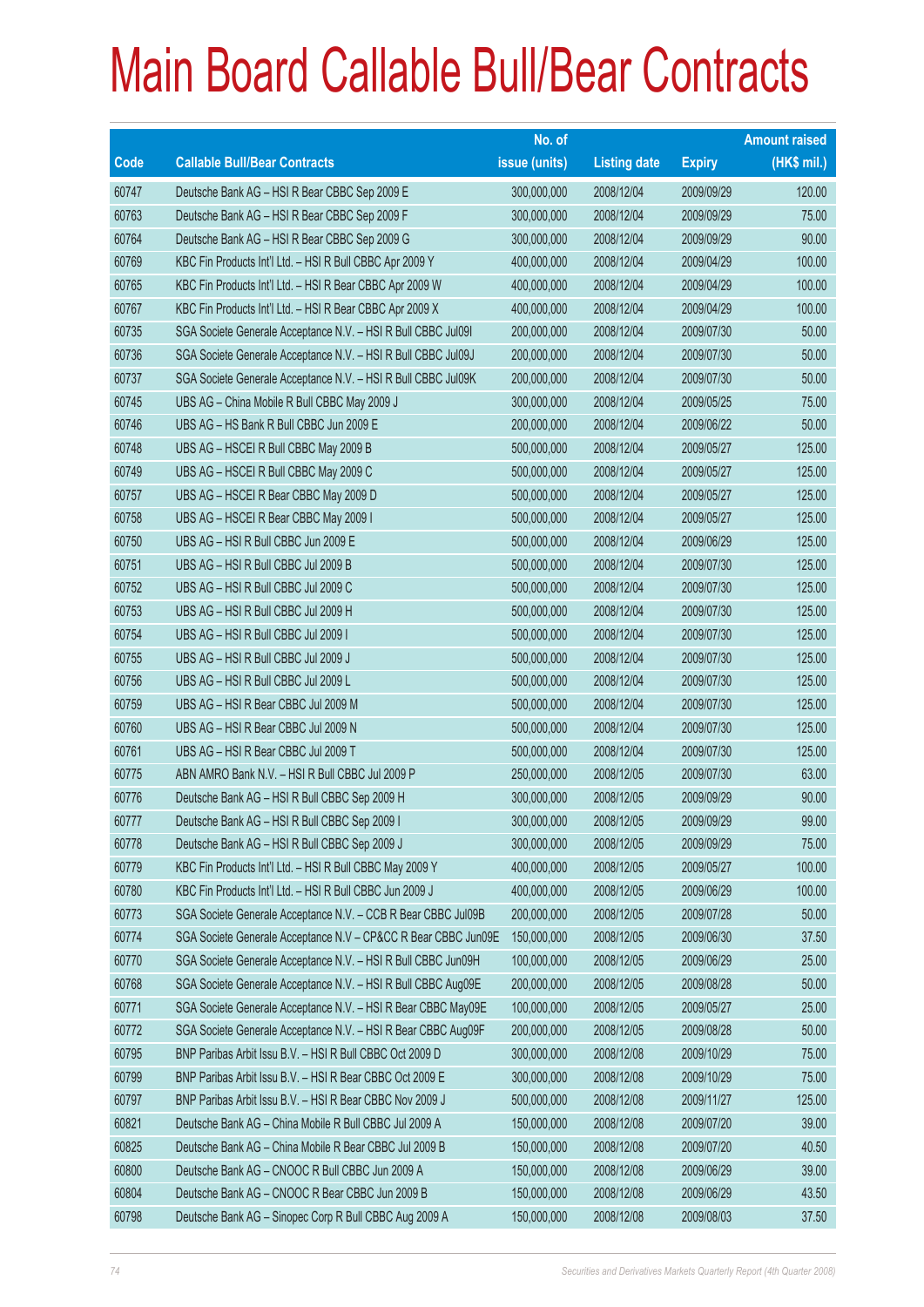|             |                                                                | No. of        |                     |               | <b>Amount raised</b> |
|-------------|----------------------------------------------------------------|---------------|---------------------|---------------|----------------------|
| <b>Code</b> | <b>Callable Bull/Bear Contracts</b>                            | issue (units) | <b>Listing date</b> | <b>Expiry</b> | $(HK$$ mil.)         |
| 60803       | Deutsche Bank AG - Sinopec Corp R Bear CBBC Aug 2009 B         | 150,000,000   | 2008/12/08          | 2009/08/03    | 42.00                |
| 60801       | Deutsche Bank AG - HKEx R Bull CBBC Jul 2009 A                 | 150,000,000   | 2008/12/08          | 2009/07/06    | 39.00                |
| 60805       | Deutsche Bank AG - HKEx R Bear CBBC Jul 2009 B                 | 150,000,000   | 2008/12/08          | 2009/07/06    | 37.50                |
| 60793       | Deutsche Bank AG - HSI R Bull CBBC Aug 2009 J                  | 300,000,000   | 2008/12/08          | 2009/08/28    | 81.00                |
| 60794       | Deutsche Bank AG - HSI R Bull CBBC Aug 2009 K                  | 300,000,000   | 2008/12/08          | 2009/08/28    | 75.00                |
| 60792       | Deutsche Bank AG - HSI R Bull CBBC Sep 2009 K                  | 300,000,000   | 2008/12/08          | 2009/09/29    | 75.00                |
| 60796       | Deutsche Bank AG - HSI R Bear CBBC Sep 2009 L                  | 300,000,000   | 2008/12/08          | 2009/09/29    | 75.00                |
| 60802       | Deutsche Bank AG - ICBC R Bull CBBC Jul 2009 A                 | 150,000,000   | 2008/12/08          | 2009/07/27    | 37.50                |
| 60806       | Deutsche Bank AG - ICBC R Bear CBBC Jul 2009 B                 | 150,000,000   | 2008/12/08          | 2009/07/27    | 39.00                |
| 60791       | HK Bank - HSI R Bull CBBC Apr 2009 B                           | 500,000,000   | 2008/12/08          | 2009/04/29    | 125.00               |
| 60823       | KBC Fin Products Int'l Ltd. - CC Bank R Bull CBBC Aug 2009 A   | 400,000,000   | 2008/12/08          | 2009/08/18    | 100.00               |
| 60822       | KBC Fin Products Int'l Ltd. - HKEx R Bull CBBC May 2009 D      | 328,000,000   | 2008/12/08          | 2009/05/15    | 88.56                |
| 60826       | KBC Fin Products Int'l Ltd. - HKEx R Bear CBBC May 2009 E      | 248,000,000   | 2008/12/08          | 2009/05/15    | 96.22                |
| 60808       | KBC Fin Products Int'l Ltd. - HSI R Bull CBBC May 2009 A       | 400,000,000   | 2008/12/08          | 2009/05/27    | 100.00               |
| 60807       | KBC Fin Products Int'l Ltd. - HSI R Bull CBBC May 2009 Z       | 328,000,000   | 2008/12/08          | 2009/05/27    | 98.40                |
| 60812       | KBC Fin Products Int'l Ltd. - HSI R Bear CBBC May 2009 F       | 348,000,000   | 2008/12/08          | 2009/05/27    | 93.61                |
| 60824       | KBC Fin Products Int'l Ltd. - SHK Ppt R Bull CBBC May 2009 A   | 348,000,000   | 2008/12/08          | 2009/05/04    | 87.00                |
| 60784       | SGA Societe Generale Acceptance N.V. - CMob R Bull CBBC Jul091 | 300,000,000   | 2008/12/08          | 2009/07/27    | 75.00                |
| 60782       | SGA Societe Generale Acceptance N.V. - CCB R Bull CBBC Jul09C  | 300,000,000   | 2008/12/08          | 2009/07/27    | 75.00                |
| 60783       | SGA Societe Generale Acceptance N.V - CLife R Bull CBBC May091 | 150,000,000   | 2008/12/08          | 2009/05/26    | 61.50                |
| 60785       | SGA Societe Generale Acceptance N.V - CShen R Bull CBBC Jun09A | 100,000,000   | 2008/12/08          | 2009/06/30    | 51.00                |
| 60789       | SGA Societe Generale Acceptance N.V - CShen R Bear CBBC Jun09B | 100,000,000   | 2008/12/08          | 2009/06/30    | 61.00                |
| 60786       | SGA Societe Generale Acceptance N.V. - HSBC R Bull CBBC Jul09L | 200,000,000   | 2008/12/08          | 2009/07/27    | 50.00                |
| 60781       | SGA Societe Generale Acceptance N.V. - HSI R Bull CBBC Jun09I  | 100,000,000   | 2008/12/08          | 2009/06/29    | 25.00                |
| 60788       | SGA Societe Generale Acceptance N.V. - HSI R Bear CBBC May09R  | 100,000,000   | 2008/12/08          | 2009/05/27    | 28.00                |
| 60787       | SGA Societe Generale Acceptance N.V. - ICBC R Bull CBBC Jun09A | 300,000,000   | 2008/12/08          | 2009/06/30    | 75.00                |
| 60790       | SGA Societe Generale Acceptance N.V. - ICBC R Bear CBBC Jun09B | 300,000,000   | 2008/12/08          | 2009/06/30    | 75.00                |
| 60816       | UBS AG - CM Bank R Bull CBBC Jun 2009 A                        | 200,000,000   | 2008/12/08          | 2009/06/29    | 69.00                |
| 60817       | UBS AG - CNOOC R Bull CBBC Jun 2009 A                          | 200,000,000   | 2008/12/08          | 2009/06/29    | 50.00                |
| 60818       | UBS AG - HKEx R Bull CBBC Jun 2009 Q                           | 300,000,000   | 2008/12/08          | 2009/06/22    | 75.00                |
| 60819       | UBS AG - HKEx R Bull CBBC Jun 2009 R                           | 300,000,000   | 2008/12/08          | 2009/06/22    | 75.00                |
| 60820       | UBS AG - HSBC R Bull CBBC Jun 2009 E                           | 300,000,000   | 2008/12/08          | 2009/06/22    | 75.00                |
| 60809       | UBS AG - HSI R Bull CBBC Jun 2009 F                            | 500,000,000   | 2008/12/08          | 2009/06/29    | 125.00               |
| 60810       | UBS AG - HSI R Bull CBBC Jun 2009 Q                            | 500,000,000   | 2008/12/08          | 2009/06/29    | 125.00               |
| 60811       | UBS AG - HSI R Bull CBBC Jun 2009 R                            | 500,000,000   | 2008/12/08          | 2009/06/29    | 125.00               |
| 60813       | UBS AG - HSI R Bull CBBC Jul 2009 W                            | 500,000,000   | 2008/12/08          | 2009/07/30    | 125.00               |
| 60814       | UBS AG - HSI R Bear CBBC Jun 2009 Y                            | 500,000,000   | 2008/12/08          | 2009/06/29    | 125.00               |
| 60815       | UBS AG - HSI R Bear CBBC Jul 2009 X                            | 500,000,000   | 2008/12/08          | 2009/07/30    | 125.00               |
| 60845       | BNP Paribas Arbit Issu B.V. - China Life R Bear CBBC Nov 09A   | 200,000,000   | 2008/12/09          | 2009/11/30    | 50.00                |
| 60827       | BNP Paribas Arbit Issu B.V. - ICBC R Bull CBBC Oct 2009 A      | 200,000,000   | 2008/12/09          | 2009/10/29    | 50.00                |
| 60828       | BNP Paribas Arbit Issu B.V. - ICBC R Bull CBBC Nov 2009 A      | 200,000,000   | 2008/12/09          | 2009/11/30    | 50.00                |
| 60841       | BNP Paribas Arbit Issu B.V. - ICBC R Bear CBBC Oct 2009 B      | 200,000,000   | 2008/12/09          | 2009/10/29    | 50.00                |
| 60842       | BNP Paribas Arbit Issu B.V. - ICBC R Bear CBBC Nov 2009 B      | 200,000,000   | 2008/12/09          | 2009/11/30    | 50.00                |
| 60839       | Deutsche Bank AG - HSI R Bull CBBC Aug 2009 B                  | 300,000,000   | 2008/12/09          | 2009/08/28    | 75.00                |
| 60840       | Deutsche Bank AG - HSI R Bear CBBC Jul 2009 W                  | 300,000,000   | 2008/12/09          | 2009/07/30    | 105.00               |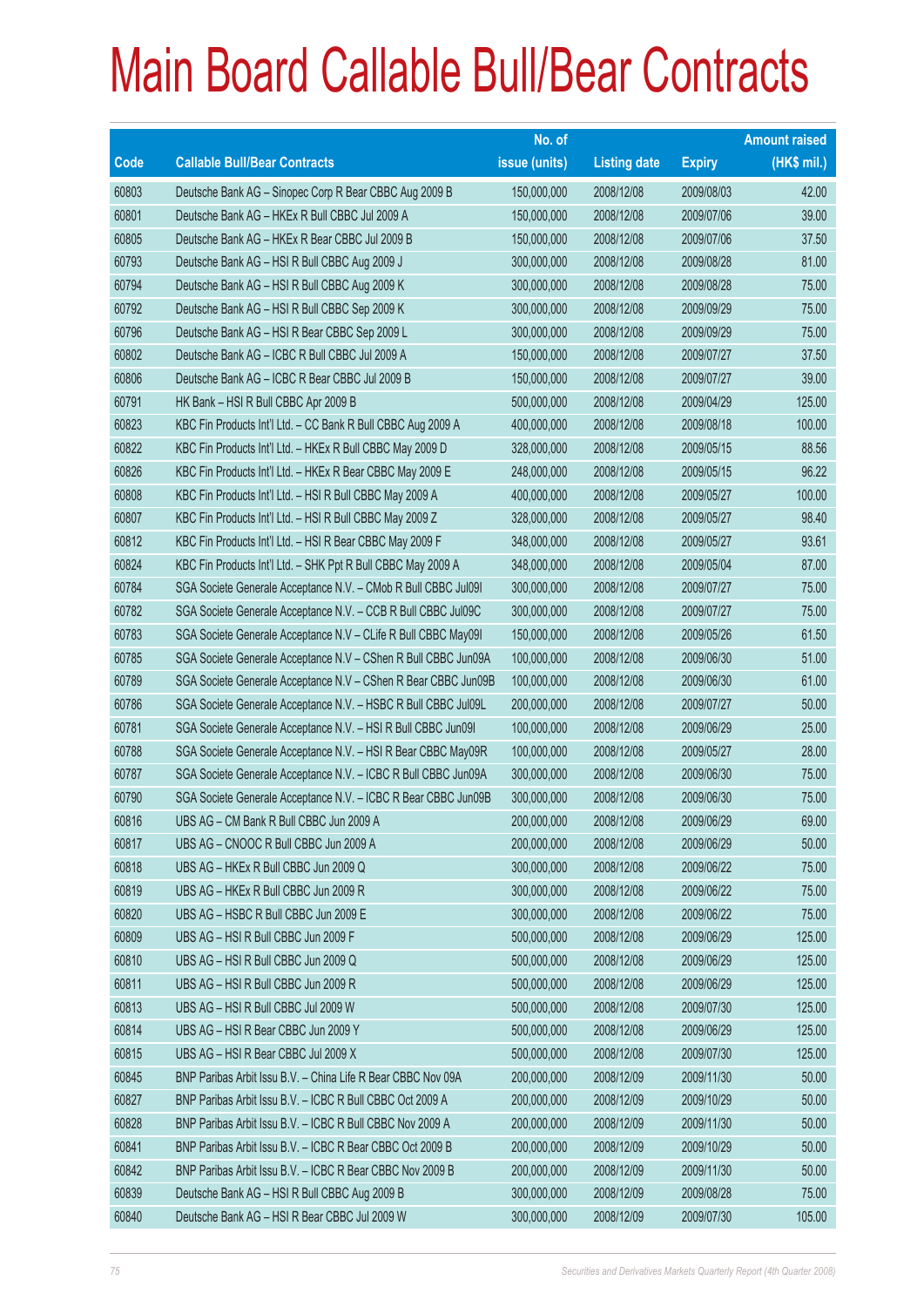|        |                                                                | No. of        |                     |               | <b>Amount raised</b> |
|--------|----------------------------------------------------------------|---------------|---------------------|---------------|----------------------|
| Code   | <b>Callable Bull/Bear Contracts</b>                            | issue (units) | <b>Listing date</b> | <b>Expiry</b> | (HK\$ mil.)          |
| 60843  | Deutsche Bank AG - HSI R Bear CBBC Aug 2009 I                  | 300,000,000   | 2008/12/09          | 2009/08/28    | 75.00                |
| 60844  | Deutsche Bank AG - HSI R Bear CBBC Aug 2009 L                  | 300,000,000   | 2008/12/09          | 2009/08/28    | 75.00                |
| 60829  | HK Bank – HSI R Bear CBBC Apr 2009 C                           | 500,000,000   | 2008/12/09          | 2009/04/29    | 125.00               |
| 60847  | KBC Fin Products Int'l Ltd. - HSI R Bear CBBC May 2009 G       | 348,000,000   | 2008/12/09          | 2009/05/27    | 98.48                |
| 60846  | KBC Fin Products Int'l Ltd. - HSI R Bear CBBC Aug 2009 A       | 400,000,000   | 2008/12/09          | 2009/08/28    | 100.00               |
| 60830  | Macquarie Bank Ltd. - HSI R Bull CBBC Jun 2009 A               | 200,000,000   | 2008/12/09          | 2009/06/29    | 50.00                |
| 60834  | Macquarie Bank Ltd. - HSI R Bear CBBC Jun 2009 B               | 200,000,000   | 2008/12/09          | 2009/06/29    | 50.00                |
| 60831  | CC Rabobank B.A. - HSI R Bull CBBC Jul 2009 F                  | 108,000,000   | 2008/12/09          | 2009/07/30    | 43.20                |
| 60832  | CC Rabobank B.A. - HSI R Bear CBBC Aug 2009 A                  | 108,000,000   | 2008/12/09          | 2009/08/28    | 27.00                |
| 60833  | UBS AG - CC Bank R Bear CBBC Jun 2009 B                        | 200,000,000   | 2008/12/09          | 2009/06/22    | 50.00                |
| 60836  | UBS AG - A50 China R Bear CBBC May 2009 K                      | 300,000,000   | 2008/12/09          | 2009/05/25    | 75.00                |
| 60837  | UBS AG - HSI R Bear CBBC May 2009 L                            | 500,000,000   | 2008/12/09          | 2009/05/27    | 125.00               |
| 60838  | UBS AG - HSI R Bear CBBC Jun 2009 S                            | 500,000,000   | 2008/12/09          | 2009/06/29    | 125.00               |
| 60835  | UBS AG - ICBC R Bull CBBC Jul 2009 A                           | 200,000,000   | 2008/12/09          | 2009/07/20    | 50.00                |
| 60865  | ABN AMRO Bank N.V. - HSI R Bear CBBC Jul 2009 Q                | 250,000,000   | 2008/12/10          | 2009/07/30    | 62.50                |
| 60857  | Deutsche Bank AG - China Mobile R Bull CBBC Jul 2009 C         | 150,000,000   | 2008/12/10          | 2009/07/13    | 37.50                |
| 60861  | Deutsche Bank AG - China Mobile R Bear CBBC Jul 2009 D         | 150,000,000   | 2008/12/10          | 2009/07/13    | 40.50                |
| 60856  | Deutsche Bank AG - CC Bank R Bear CBBC Aug 2009 A              | 150,000,000   | 2008/12/10          | 2009/08/03    | 43.50                |
| 60859  | Deutsche Bank AG - CNOOC R Bull CBBC Jul 2009 A                | 150,000,000   | 2008/12/10          | 2009/07/06    | 37.50                |
| 60863  | Deutsche Bank AG - CNOOC R Bear CBBC Jul 2009 B                | 150,000,000   | 2008/12/10          | 2009/07/06    | 46.50                |
| 60858  | Deutsche Bank AG - Sinopec Corp R Bull CBBC Jul 2009 A         | 150,000,000   | 2008/12/10          | 2009/07/27    | 40.50                |
| 60862  | Deutsche Bank AG - Sinopec Corp R Bear CBBC Jul 2009 B         | 150,000,000   | 2008/12/10          | 2009/07/27    | 54.00                |
| 60860  | Deutsche Bank AG - ICBC R Bull CBBC Aug 2009 A                 | 150,000,000   | 2008/12/10          | 2009/08/03    | 42.00                |
| 60864  | Deutsche Bank AG - ICBC R Bear CBBC Aug 2009 B                 | 150,000,000   | 2008/12/10          | 2009/08/03    | 52.50                |
| 60851  | SGA Societe Generale Acceptance N.V - CCCCL R Bear CBBC Jul09C | 100,000,000   | 2008/12/10          | 2009/07/27    | 33.00                |
| 60852  | SGA Societe Generale Acceptance N.V. - HSBC R Bear CBBC Jul09M | 200,000,000   | 2008/12/10          | 2009/07/27    | 50.00                |
| 60848  | SGA Societe Generale Acceptance N.V. - HSI R Bull CBBC Jun09N  | 100,000,000   | 2008/12/10          | 2009/06/29    | 25.00                |
| 60849  | SGA Societe Generale Acceptance N.V. - HSI R Bear CBBC May09Q  | 100,000,000   | 2008/12/10          | 2009/05/27    | 25.00                |
| 60853  | SGA Societe Generale Acceptance N.V - PetCh R Bull CBBC Jul09J | 200,000,000   | 2008/12/10          | 2009/07/27    | 50.00                |
| 60850  | SGA Societe Generale Acceptance NV - PingAn R Bull CBBC Jul09A | 100,000,000   | 2008/12/10          | 2009/07/27    | 25.00                |
| 60854  | SGA Societe Generale Acceptance NV - PingAn R Bear CBBC Jul09B | 100,000,000   | 2008/12/10          | 2009/07/27    | 25.00                |
| 60855  | SGA Societe Generale Acceptance N.V - SHK P R Bear CBBC Jul09C | 100,000,000   | 2008/12/10          | 2009/07/27    | 25.00                |
| 32061# | HK Bank - HSI R Bear CBBC Mar 2009 J                           | 500,000,000   | 2008/12/10          | 2009/03/30    | 107.00               |
| 60880  | ABN AMRO Bank N.V. - China Mobile R Bull CBBC Jun 2009 B       | 150,000,000   | 2008/12/11          | 2009/06/19    | 37.50                |
| 60879  | ABN AMRO Bank N.V. - A50 China R Bull CBBC Jun 2009 A          | 150,000,000   | 2008/12/11          | 2009/06/16    | 37.50                |
| 60882  | ABN AMRO Bank N.V. - HKEx R Bull CBBC Jun 2009 C               | 150,000,000   | 2008/12/11          | 2009/06/19    | 37.65                |
| 60883  | ABN AMRO Bank N.V. - HSBC R Bull CBBC Jun 2009 C               | 150,000,000   | 2008/12/11          | 2009/06/19    | 37.50                |
| 60866  | ABN AMRO Bank N.V. - HSCEI R Bull CBBC Jul 2009 A              | 250,000,000   | 2008/12/11          | 2009/07/30    | 62.50                |
| 60867  | BNP Paribas Arbit Issu B.V. - HSI R Bull CBBC Dec 2009 H       | 300,000,000   | 2008/12/11          | 2009/12/30    | 75.00                |
| 60871  | BNP Paribas Arbit Issu B.V. - HSI R Bear CBBC Dec 2009 I       | 300,000,000   | 2008/12/11          | 2009/12/30    | 75.00                |
| 60878  | Deutsche Bank AG - CNOOC R Bull CBBC Jul 2009 C                | 150,000,000   | 2008/12/11          | 2009/07/13    | 42.00                |
| 60877  | Deutsche Bank AG - A50 China R Bull CBBC Jun 2009 E            | 150,000,000   | 2008/12/11          | 2009/06/22    | 37.50                |
| 60881  | Deutsche Bank AG - A50 China R Bear CBBC Jun 2009 F            | 150,000,000   | 2008/12/11          | 2009/06/22    | 43.50                |
| 60868  | Deutsche Bank AG - HSI R Bear CBBC Sep 2009 M                  | 300,000,000   | 2008/12/11          | 2009/09/29    | 75.00                |
| 60876  | Deutsche Bank AG - HSI R Bear CBBC Sep 2009 N                  | 300,000,000   | 2008/12/11          | 2009/09/29    | 75.00                |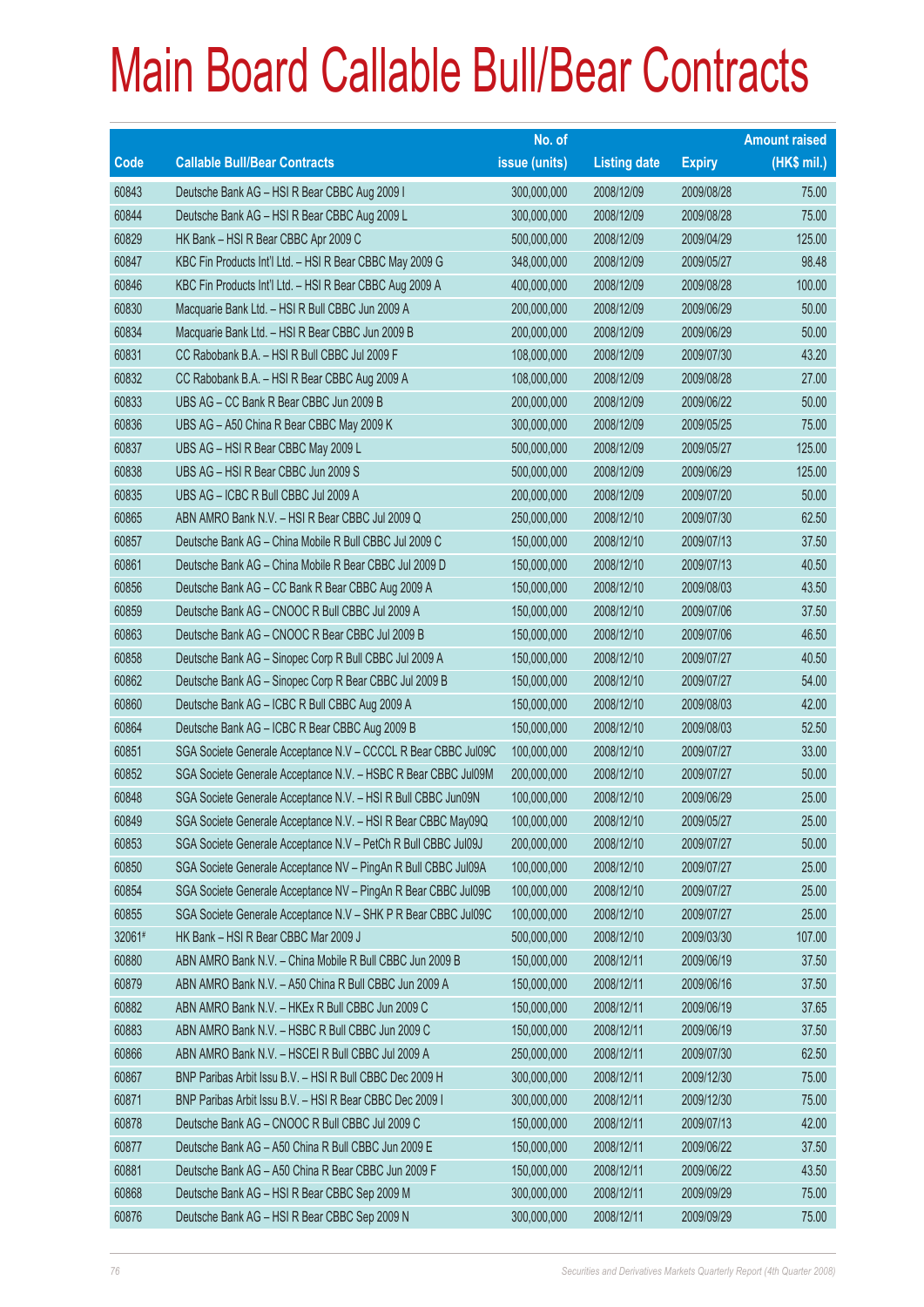|        |                                                             | No. of        |                     |               | <b>Amount raised</b> |
|--------|-------------------------------------------------------------|---------------|---------------------|---------------|----------------------|
| Code   | <b>Callable Bull/Bear Contracts</b>                         | issue (units) | <b>Listing date</b> | <b>Expiry</b> | $(HK$$ mil.)         |
| 60869  | UBS AG - HSCEI R Bull CBBC Jun 2009 A                       | 500,000,000   | 2008/12/11          | 2009/06/29    | 125.00               |
| 60873  | UBS AG - HSCEI R Bear CBBC Jun 2009 B                       | 500,000,000   | 2008/12/11          | 2009/06/29    | 125.00               |
| 60870  | UBS AG - HSI R Bull CBBC Jun 2009 A                         | 500,000,000   | 2008/12/11          | 2009/06/29    | 125.00               |
| 60872  | UBS AG - HSI R Bull CBBC Jul 2009 U                         | 500,000,000   | 2008/12/11          | 2009/07/30    | 125.00               |
| 60874  | UBS AG - HSI R Bear CBBC Jun 2009 E                         | 500,000,000   | 2008/12/11          | 2009/06/29    | 125.00               |
| 60875  | UBS AG - HSI R Bear CBBC Jul 2009 J                         | 500,000,000   | 2008/12/11          | 2009/07/30    | 125.00               |
| 32285# | HK Bank - HSI R Bear CBBC Mar 2009 P                        | 500,000,000   | 2008/12/11          | 2009/03/30    | 73.00                |
| 32200# | UBS AG - HSI R Bear CBBC Jun 2009 L                         | 1,000,000,000 | 2008/12/11          | 2009/06/29    | 173.00               |
| 60899  | Deutsche Bank AG - China Life R Bull CBBC Aug 2009 G        | 150,000,000   | 2008/12/12          | 2009/08/03    | 52.50                |
| 60902  | Deutsche Bank AG - China Life R Bear CBBC Aug 2009 H        | 150,000,000   | 2008/12/12          | 2009/08/03    | 63.00                |
| 60898  | Deutsche Bank AG - A50 China R Bull CBBC Jun 2009 G         | 150,000,000   | 2008/12/12          | 2009/06/29    | 37.50                |
| 60901  | Deutsche Bank AG - A50 China R Bear CBBC Jun 2009 H         | 150,000,000   | 2008/12/12          | 2009/06/29    | 45.00                |
| 60900  | Deutsche Bank AG - HSI R Bull CBBC Aug 2009 A               | 300,000,000   | 2008/12/12          | 2009/08/28    | 75.00                |
| 60903  | Deutsche Bank AG - HSI R Bear CBBC Aug 2009 P               | 300,000,000   | 2008/12/12          | 2009/08/28    | 75.00                |
| 60904  | Deutsche Bank AG - HSI R Bear CBBC Aug 2009 Q               | 300,000,000   | 2008/12/12          | 2009/08/28    | 75.00                |
| 60886  | CC Rabobank B.A. - China Mobile R Bull CBBC Aug 2009 C      | 128,000,000   | 2008/12/12          | 2009/08/28    | 32.00                |
| 60892  | CC Rabobank B.A. - China Mobile R Bear CBBC Aug 2009 D      | 128,000,000   | 2008/12/12          | 2009/08/28    | 32.00                |
| 60884  | CC Rabobank B.A. - CC Bank R Bull CBBC Jul 2009 A           | 128,000,000   | 2008/12/12          | 2009/07/20    | 32.00                |
| 60890  | CC Rabobank B.A. - CC Bank R Bear CBBC Jul 2009 B           | 128,000,000   | 2008/12/12          | 2009/07/20    | 32.00                |
| 60885  | CC Rabobank B.A. - China Life R Bull CBBC Aug 2009 A        | 88,000,000    | 2008/12/12          | 2009/08/28    | 48.40                |
| 60891  | CC Rabobank B.A. - China Life R Bear CBBC Aug 2009 B        | 88,000,000    | 2008/12/12          | 2009/08/28    | 44.00                |
| 60889  | CC Rabobank B.A. - A50 China R Bull CBBC Aug 2009 A         | 128,000,000   | 2008/12/12          | 2009/08/28    | 44.80                |
| 60895  | CC Rabobank B.A. - A50 China R Bear CBBC Aug 2009 B         | 128,000,000   | 2008/12/12          | 2009/08/28    | 32.00                |
| 60887  | CC Rabobank B.A. - HKEx R Bull CBBC Aug 2009 A              | 128,000,000   | 2008/12/12          | 2009/08/28    | 32.00                |
| 60893  | CC Rabobank B.A. - HKEx R Bear CBBC Aug 2009 B              | 128,000,000   | 2008/12/12          | 2009/08/28    | 32.00                |
| 60888  | CC Rabobank B.A. - HSBC R Bull CBBC Sep 2009 A              | 128,000,000   | 2008/12/12          | 2009/09/29    | 38.40                |
| 60894  | CC Rabobank B.A. - HSBC R Bear CBBC Dec 2009 A              | 128,000,000   | 2008/12/12          | 2009/12/29    | 38.40                |
| 60896  | UBS AG - HKEx R Bear CBBC Jun 2009 S                        | 300,000,000   | 2008/12/12          | 2009/06/22    | 75.00                |
| 60897  | UBS AG - HSBC R Bear CBBC Jun 2009 F                        | 300,000,000   | 2008/12/12          | 2009/06/22    | 75.00                |
| 32259# | BNP Paribas Arbit Issu B.V. - HSI R Bear CBBC Aug 2009 I    | 300,000,000   | 2008/12/12          | 2009/08/28    | 27.60                |
| 60960  | ABN AMRO Bank N.V. - HSCEI R Bull CBBC Jul 2009 B           | 250,000,000   | 2008/12/15          | 2009/07/30    | 62.75                |
| 60958  | ABN AMRO Bank N.V. - HSI R Bull CBBC Jul 2009 R             | 250,000,000   | 2008/12/15          | 2009/07/30    | 62.75                |
| 60959  | ABN AMRO Bank N.V. - HSI R Bull CBBC Jul 2009 S             | 250,000,000   | 2008/12/15          | 2009/07/30    | 62.75                |
| 60907  | BNP Paribas Arbit Issu B.V. - Ch Mob R Bull CBBC Dec 2009 A | 200,000,000   | 2008/12/15          | 2009/12/30    | 50.00                |
| 60905  | BNP Paribas Arbit Issu B.V. - HSI R Bull CBBC Dec 2009 J    | 300,000,000   | 2008/12/15          | 2009/12/30    | 75.00                |
| 60906  | BNP Paribas Arbit Issu B.V. - HSI R Bull CBBC Dec 2009 K    | 300,000,000   | 2008/12/15          | 2009/12/30    | 75.00                |
| 60922  | Deutsche Bank AG - China Mobile R Bull CBBC Jul 2009 E      | 150,000,000   | 2008/12/15          | 2009/07/27    | 37.50                |
| 60923  | Deutsche Bank AG - China Mobile R Bear CBBC Jul 2009 F      | 150,000,000   | 2008/12/15          | 2009/07/27    | 39.00                |
| 60913  | Deutsche Bank AG - CC Bank R Bull CBBC Aug 2009 B           | 150,000,000   | 2008/12/15          | 2009/08/03    | 37.50                |
| 60915  | Deutsche Bank AG - CC Bank R Bear CBBC Aug 2009 C           | 150,000,000   | 2008/12/15          | 2009/08/03    | 40.50                |
| 60917  | Deutsche Bank AG - China Life R Bull CBBC Aug 2009 I        | 150,000,000   | 2008/12/15          | 2009/08/17    | 75.00                |
| 60918  | Deutsche Bank AG - China Life R Bull CBBC Aug 2009 J        | 150,000,000   | 2008/12/15          | 2009/08/17    | 60.00                |
| 60919  | Deutsche Bank AG - China Life R Bear CBBC Aug 2009 K        | 150,000,000   | 2008/12/15          | 2009/08/17    | 49.50                |
| 60920  | Deutsche Bank AG - China Life R Bear CBBC Aug 2009 L        | 150,000,000   | 2008/12/15          | 2009/08/17    | 79.50                |
| 60921  | Deutsche Bank AG - China Life R Bear CBBC Aug 2009 M        | 150,000,000   | 2008/12/15          | 2009/08/17    | 109.50               |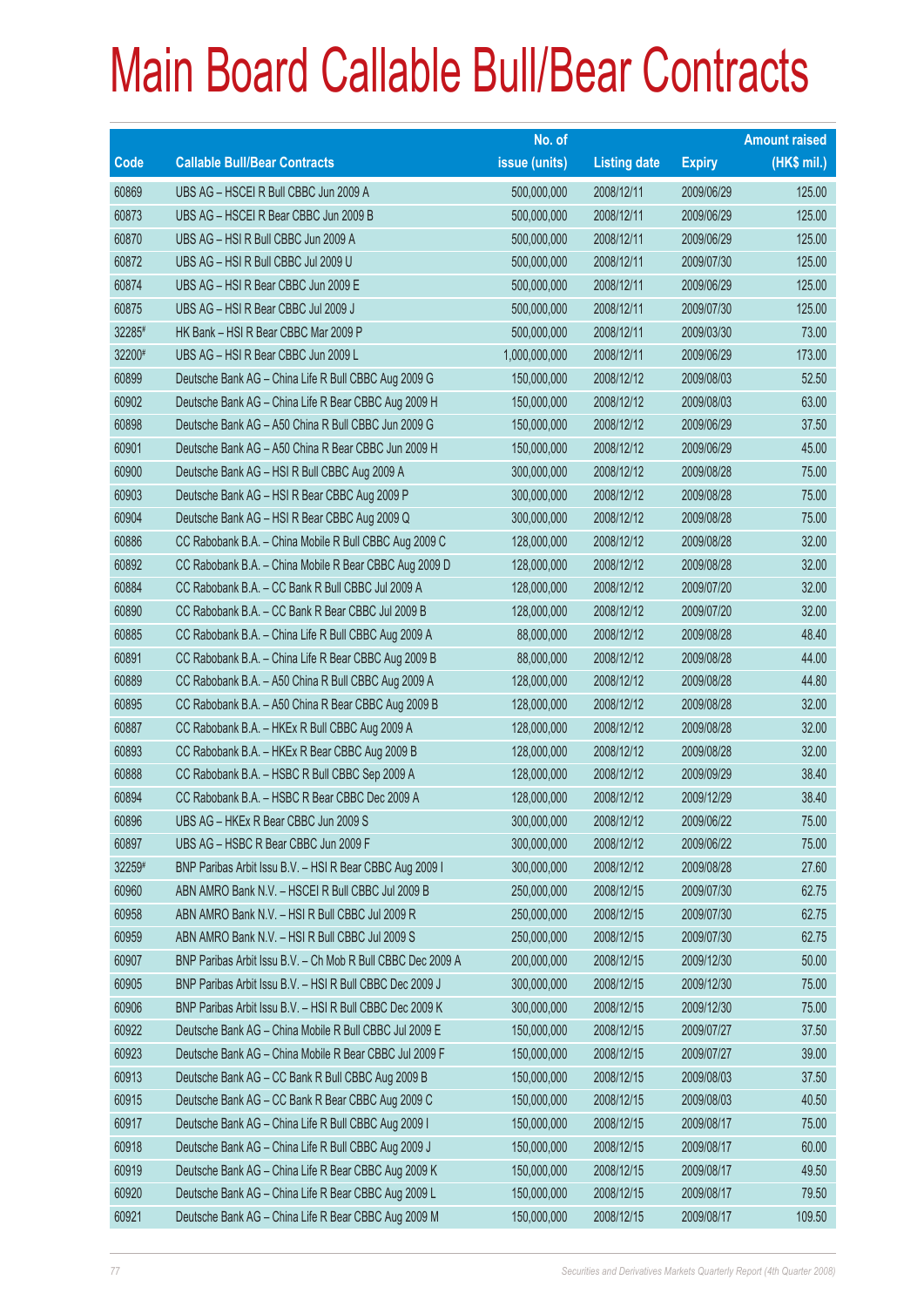|       |                                                              | No. of        |                     |               | <b>Amount raised</b> |
|-------|--------------------------------------------------------------|---------------|---------------------|---------------|----------------------|
| Code  | <b>Callable Bull/Bear Contracts</b>                          | issue (units) | <b>Listing date</b> | <b>Expiry</b> | (HK\$ mil.)          |
| 60924 | Deutsche Bank AG - HKEx R Bull CBBC Jul 2009 C               | 150,000,000   | 2008/12/15          | 2009/07/06    | 37.50                |
| 60925 | Deutsche Bank AG - HKEx R Bear CBBC Jul 2009 D               | 150,000,000   | 2008/12/15          | 2009/07/06    | 37.50                |
| 60926 | Deutsche Bank AG - HKEx R Bear CBBC Jul 2009 E               | 150,000,000   | 2008/12/15          | 2009/07/06    | 46.50                |
| 60927 | Deutsche Bank AG - HSI R Bull CBBC Sep 2009 O                | 300,000,000   | 2008/12/15          | 2009/09/29    | 75.00                |
| 60928 | Deutsche Bank AG - HSI R Bull CBBC Sep 2009 P                | 300,000,000   | 2008/12/15          | 2009/09/29    | 78.00                |
| 60961 | Deutsche Bank AG - HSI R Bull CBBC Sep 2009 Q                | 300,000,000   | 2008/12/15          | 2009/09/29    | 75.00                |
| 60929 | Deutsche Bank AG - HSI R Bear CBBC Aug 2009 T                | 300,000,000   | 2008/12/15          | 2009/08/28    | 76.50                |
| 60908 | HK Bank - HSI R Bull CBBC Apr 2009 D                         | 500,000,000   | 2008/12/15          | 2009/04/29    | 125.00               |
| 60911 | KBC Fin Products Int'l Ltd. - China Life R Bull CBBC Jun 09B | 128,000,000   | 2008/12/15          | 2009/06/10    | 97.28                |
| 60912 | KBC Fin Products Int'l Ltd. - HKEx R Bull CBBC May 2009 F    | 328,000,000   | 2008/12/15          | 2009/05/18    | 91.84                |
| 60916 | KBC Fin Products Int'l Ltd. - HKEx R Bear CBBC May 2009 G    | 288,000,000   | 2008/12/15          | 2009/05/20    | 95.62                |
| 60909 | KBC Fin Products Int'l Ltd. - HSI R Bull CBBC Jun 2009 K     | 388,000,000   | 2008/12/15          | 2009/06/29    | 97.00                |
| 60910 | KBC Fin Products Int'l Ltd. - HSI R Bull CBBC Jun 2009 L     | 208,000,000   | 2008/12/15          | 2009/06/29    | 91.52                |
| 60914 | KBC Fin Products Int'l Ltd. - HSI R Bear CBBC Jun 2009 M     | 348,000,000   | 2008/12/15          | 2009/06/29    | 135.02               |
| 60930 | UBS AG - BOC HK R Bull CBBC Jun 2009 A                       | 200,000,000   | 2008/12/15          | 2009/06/22    | 50.00                |
| 60934 | UBS AG - China Mobile R Bull CBBC Jun 2009 A                 | 300,000,000   | 2008/12/15          | 2009/06/22    | 75.00                |
| 60935 | UBS AG - China Mobile R Bull CBBC Jun 2009 B                 | 300,000,000   | 2008/12/15          | 2009/06/22    | 75.00                |
| 60931 | UBS AG - CC Bank R Bull CBBC Jun 2009 C                      | 200,000,000   | 2008/12/15          | 2009/06/22    | 50.00                |
| 60932 | UBS AG - China Life R Bull CBBC May 2009 H                   | 300,000,000   | 2008/12/15          | 2009/05/18    | 159.00               |
| 60933 | UBS AG - China Life R Bull CBBC May 2009 I                   | 300,000,000   | 2008/12/15          | 2009/05/18    | 129.00               |
| 60937 | UBS AG - HKEx R Bull CBBC Jun 2009 T                         | 300,000,000   | 2008/12/15          | 2009/06/22    | 75.00                |
| 60938 | UBS AG - HKEx R Bear CBBC Jun 2009 U                         | 300,000,000   | 2008/12/15          | 2009/06/22    | 75.00                |
| 60936 | UBS AG - HS Bank R Bull CBBC Jun 2009 F                      | 200,000,000   | 2008/12/15          | 2009/06/22    | 50.00                |
| 60939 | UBS AG - HSBC R Bear CBBC Jun 2009 G                         | 300,000,000   | 2008/12/15          | 2009/06/22    | 82.50                |
| 60943 | UBS AG - HSCEI R Bull CBBC Jun 2009 C                        | 500,000,000   | 2008/12/15          | 2009/06/29    | 125.00               |
| 60944 | UBS AG - HSCEI R Bull CBBC Jun 2009 D                        | 500,000,000   | 2008/12/15          | 2009/06/29    | 125.00               |
| 60945 | UBS AG - HSCEI R Bull CBBC Jun 2009 E                        | 500,000,000   | 2008/12/15          | 2009/06/29    | 125.00               |
| 60946 | UBS AG - HSCEI R Bear CBBC Jun 2009 F                        | 500,000,000   | 2008/12/15          | 2009/06/29    | 125.00               |
| 60947 | UBS AG - HSCEI R Bear CBBC Jun 2009 G                        | 500,000,000   | 2008/12/15          | 2009/06/29    | 125.00               |
| 60948 | UBS AG - HSCEI R Bear CBBC Jun 2009 H                        | 500,000,000   | 2008/12/15          | 2009/06/29    | 125.00               |
| 60949 | UBS AG - HSI R Bull CBBC Jun 2009 B                          | 500,000,000   | 2008/12/15          | 2009/06/29    | 125.00               |
| 60950 | UBS AG - HSI R Bull CBBC Jun 2009 G                          | 500,000,000   | 2008/12/15          | 2009/06/29    | 125.00               |
| 60951 | UBS AG - HSI R Bull CBBC Jul 2009 L                          | 500,000,000   | 2008/12/15          | 2009/07/30    | 125.00               |
| 60952 | UBS AG - HSI R Bull CBBC Jul 2009 M                          | 500,000,000   | 2008/12/15          | 2009/07/30    | 125.00               |
| 60953 | UBS AG - HSI R Bull CBBC Aug 2009 G                          | 500,000,000   | 2008/12/15          | 2009/08/28    | 125.00               |
| 60954 | UBS AG - HSI R Bear CBBC Jun 2009 P                          | 500,000,000   | 2008/12/15          | 2009/06/29    | 125.00               |
| 60955 | UBS AG - HSI R Bear CBBC Jun 2009 U                          | 500,000,000   | 2008/12/15          | 2009/06/29    | 125.00               |
| 60956 | UBS AG - HSI R Bear CBBC Jul 2009 N                          | 500,000,000   | 2008/12/15          | 2009/07/30    | 125.00               |
| 60957 | UBS AG - HSI R Bear CBBC Jul 2009 T                          | 500,000,000   | 2008/12/15          | 2009/07/30    | 125.00               |
| 60940 | UBS AG - ICBC R Bull CBBC Jul 2009 B                         | 200,000,000   | 2008/12/15          | 2009/07/20    | 50.00                |
| 60941 | UBS AG - Petrochina R Bull CBBC Jun 2009 A                   | 300,000,000   | 2008/12/15          | 2009/06/22    | 75.00                |
| 60942 | UBS AG - Ping An R Bull CBBC Jul 2009 D                      | 200,000,000   | 2008/12/15          | 2009/07/20    | 50.00                |
| 61024 | ABN AMRO Bank N.V. - HSI R Bear CBBC Jul 2009 T              | 250,000,000   | 2008/12/16          | 2009/07/30    | 62.50                |
| 61012 | Deutsche Bank AG - China Mobile R Bull CBBC Jul 2009 G       | 150,000,000   | 2008/12/16          | 2009/07/27    | 37.50                |
| 61013 | Deutsche Bank AG - China Mobile R Bear CBBC Jul 2009 H       | 150,000,000   | 2008/12/16          | 2009/07/27    | 45.00                |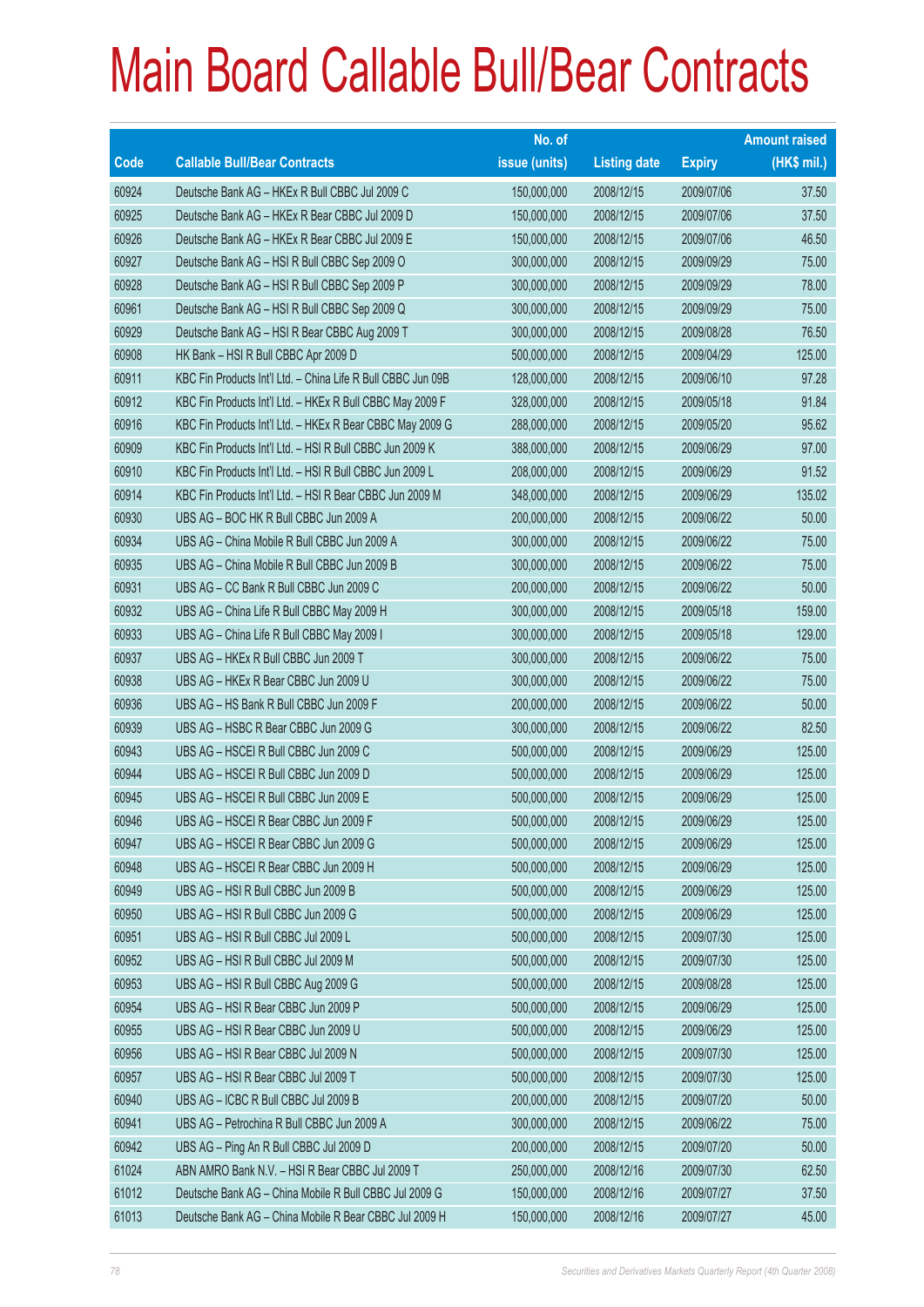|       |                                                                | No. of        |                     |               | <b>Amount raised</b> |
|-------|----------------------------------------------------------------|---------------|---------------------|---------------|----------------------|
| Code  | <b>Callable Bull/Bear Contracts</b>                            | issue (units) | <b>Listing date</b> | <b>Expiry</b> | (HK\$ mil.)          |
| 61010 | Deutsche Bank AG - China Life R Bear CBBC Aug 2009 N           | 150,000,000   | 2008/12/16          | 2009/08/10    | 64.50                |
| 61011 | Deutsche Bank AG - China Life R Bear CBBC Aug 2009 O           | 150,000,000   | 2008/12/16          | 2009/08/10    | 94.50                |
| 61016 | Deutsche Bank AG - HSI R Bull CBBC Sep 2009 R                  | 300,000,000   | 2008/12/16          | 2009/09/29    | 75.00                |
| 61017 | Deutsche Bank AG - HSI R Bear CBBC Aug 2009 R                  | 300,000,000   | 2008/12/16          | 2009/08/28    | 105.00               |
| 61018 | Deutsche Bank AG - HSI R Bear CBBC Sep 2009 S                  | 300,000,000   | 2008/12/16          | 2009/09/29    | 102.00               |
| 61019 | Deutsche Bank AG - HSI R Bear CBBC Sep 2009 T                  | 300,000,000   | 2008/12/16          | 2009/09/29    | 90.00                |
| 61020 | Deutsche Bank AG - HSI R Bear CBBC Sep 2009 U                  | 300,000,000   | 2008/12/16          | 2009/09/29    | 75,00                |
| 61021 | Deutsche Bank AG - HSI R Bear CBBC Sep 2009 V                  | 300,000,000   | 2008/12/16          | 2009/09/29    | 81.00                |
| 61014 | Deutsche Bank AG - Petrochina R Bull CBBC Jun 2009 E           | 150,000,000   | 2008/12/16          | 2009/06/29    | 37.50                |
| 61015 | Deutsche Bank AG - Petrochina R Bear CBBC Jun 2009 F           | 150,000,000   | 2008/12/16          | 2009/06/29    | 37.50                |
| 60962 | HK Bank - HSI R Bull CBBC Jun 2009 A                           | 1,000,000,000 | 2008/12/16          | 2009/06/29    | 250.00               |
| 60966 | HK Bank - HSI R Bear CBBC Jun 2009 B                           | 1,000,000,000 | 2008/12/16          | 2009/06/29    | 250.00               |
| 61022 | KBC Fin Products Int'l Ltd. - CC Bank R Bull CBBC Jul 2009 A   | 400,000,000   | 2008/12/16          | 2009/07/10    | 100.00               |
| 61025 | KBC Fin Products Int'l Ltd. - CC Bank R Bear CBBC Jul 2009 B   | 248,000,000   | 2008/12/16          | 2009/07/20    | 96.97                |
| 61027 | KBC Fin Products Int'l Ltd. - China Life R Bear CBBC Jun 09C   | 188,000,000   | 2008/12/16          | 2009/06/15    | 180.48               |
| 60983 | KBC Fin Products Int'l Ltd. - HSI R Bull CBBC May 2009 J       | 368,000,000   | 2008/12/16          | 2009/05/27    | 99.36                |
| 60982 | KBC Fin Products Int'l Ltd. - HSI R Bull CBBC Jul 2009 A       | 368,000,000   | 2008/12/16          | 2009/07/30    | 95.68                |
| 60984 | KBC Fin Products Int'l Ltd. - HSI R Bear CBBC May 2009 B       | 288,000,000   | 2008/12/16          | 2009/05/27    | 90.14                |
| 60985 | KBC Fin Products Int'l Ltd. - HSI R Bear CBBC May 2009 N       | 268,000,000   | 2008/12/16          | 2009/05/27    | 98.62                |
| 60986 | KBC Fin Products Int'l Ltd. - HSI R Bear CBBC Jun 2009 N       | 198,000,000   | 2008/12/16          | 2009/06/29    | 95.04                |
| 60988 | KBC Fin Products Int'l Ltd. - HSI R Bear CBBC Jun 2009 O       | 180,000,000   | 2008/12/16          | 2009/06/29    | 96.30                |
| 60989 | KBC Fin Products Int'l Ltd. - HSI R Bear CBBC Jun 2009 P       | 175,000,000   | 2008/12/16          | 2009/06/29    | 98.53                |
| 60990 | KBC Fin Products Int'l Ltd. - HSI R Bear CBBC Aug 2009 B       | 378,000,000   | 2008/12/16          | 2009/08/28    | 97.15                |
| 60991 | KBC Fin Products Int'l Ltd. - HSI R Bear CBBC Aug 2009 C       | 288,000,000   | 2008/12/16          | 2009/08/28    | 193.25               |
| 60987 | KBC Fin Products Int'l Ltd. - HSI R Bear CBBC Sep 2009 A       | 368,000,000   | 2008/12/16          | 2009/09/29    | 94.58                |
| 61023 | KBC Fin Products Int'l Ltd. - ICBC R Bull CBBC Jul 2009 B      | 400,000,000   | 2008/12/16          | 2009/07/15    | 100.00               |
| 61026 | KBC Fin Products Int'l Ltd. - ICBC R Bear CBBC Jul 2009 C      | 288,000,000   | 2008/12/16          | 2009/07/30    | 97.34                |
| 61005 | CC Rabobank B.A. - China Mobile R Bull CBBC Sep 2009 A         | 128,000,000   | 2008/12/16          | 2009/09/29    | 32.00                |
| 61008 | CC Rabobank B.A. - China Mobile R Bear CBBC Sep 2009 B         | 128,000,000   | 2008/12/16          | 2009/09/29    | 32.00                |
| 60998 | CC Rabobank B.A. - CC Bank R Bull CBBC Aug 2009 A              | 128,000,000   | 2008/12/16          | 2009/08/18    | 32.00                |
| 61001 | CC Rabobank B.A. - CC Bank R Bear CBBC Aug 2009 B              | 128,000,000   | 2008/12/16          | 2009/08/18    | 32.00                |
| 61004 | CC Rabobank B.A. - China Life R Bull CBBC Sep 2009 A           | 88,000,000    | 2008/12/16          | 2009/09/29    | 61.60                |
| 61007 | CC Rabobank B.A. - China Life R Bear CBBC Sep 2009 B           | 88,000,000    | 2008/12/16          | 2009/09/29    | 61.60                |
| 61006 | CC Rabobank B.A. - A50 China R Bull CBBC Sep 2009 A            | 128,000,000   | 2008/12/16          | 2009/09/29    | 32.00                |
| 61009 | CC Rabobank B.A. - A50 China R Bear CBBC Sep 2009 B            | 128,000,000   | 2008/12/16          | 2009/09/29    | 38.40                |
| 60999 | CC Rabobank B.A. - HKEx R Bull CBBC Sep 2009 A                 | 128,000,000   | 2008/12/16          | 2009/09/29    | 32.00                |
| 61002 | CC Rabobank B.A. - HKEx R Bear CBBC Sep 2009 B                 | 128,000,000   | 2008/12/16          | 2009/09/29    | 32.00                |
| 61000 | CC Rabobank B.A. - HSBC R Bull CBBC Sep 2009 B                 | 128,000,000   | 2008/12/16          | 2009/09/29    | 32.00                |
| 61003 | CC Rabobank B.A. - HSBC R Bear CBBC Sep 2009 C                 | 128,000,000   | 2008/12/16          | 2009/09/29    | 32.00                |
| 60976 | SGA Societe Generale Acceptance N.V. - CMob R Bear CBBC Jul09J | 100,000,000   | 2008/12/16          | 2009/07/27    | 29.00                |
| 60974 | SGA Societe Generale Acceptance N.V - CLife R Bull CBBC Jul09A | 100,000,000   | 2008/12/16          | 2009/07/27    | 64.00                |
| 60975 | SGA Societe Generale Acceptance N.V. - CMB R Bear CBBC Jul 09C | 100,000,000   | 2008/12/16          | 2009/07/27    | 37.00                |
| 60977 | SGA Societe Generale Acceptance N.V - CNOOC R Bull CBBC Jul09J | 200,000,000   | 2008/12/16          | 2009/07/24    | 50.00                |
| 60981 | SGA Societe Generale Acceptance N.V. - A50 R Bull CBBC Jul09C  | 200,000,000   | 2008/12/16          | 2009/07/31    | 50.00                |
| 60979 | SGA Societe Generale Acceptance N.V. - HKEx R Bull CBBC Jul09E | 200,000,000   | 2008/12/16          | 2009/07/27    | 50.00                |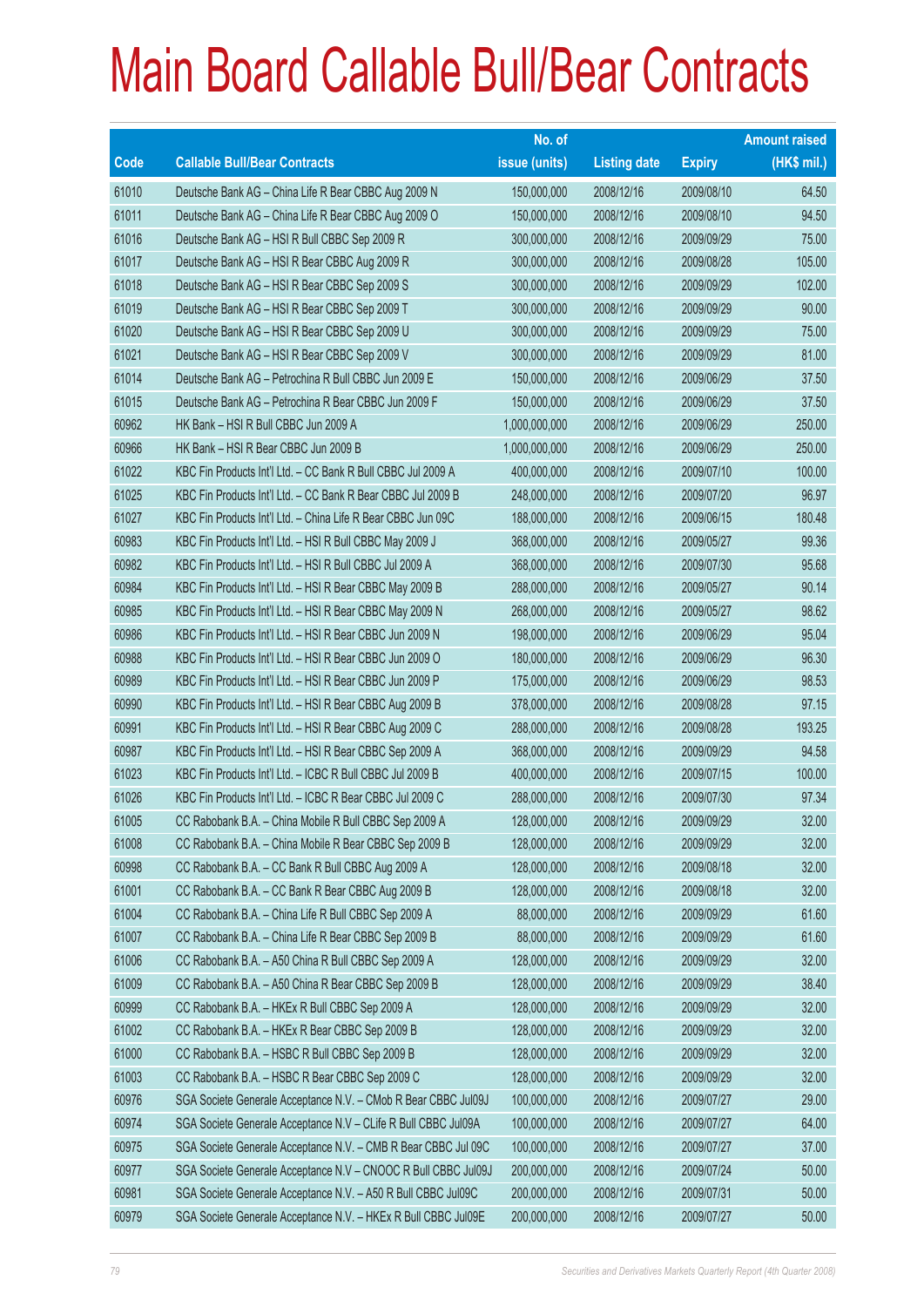|        |                                                                | No. of        |                     |               | <b>Amount raised</b> |
|--------|----------------------------------------------------------------|---------------|---------------------|---------------|----------------------|
| Code   | <b>Callable Bull/Bear Contracts</b>                            | issue (units) | <b>Listing date</b> | <b>Expiry</b> | $(HK$$ mil.)         |
| 60980  | SGA Societe Generale Acceptance N.V. - HKEx R Bear CBBC Jul09F | 200,000,000   | 2008/12/16          | 2009/07/27    | 50.00                |
| 60978  | SGA Societe Generale Acceptance N.V. - HSBC R Bull CBBC Jul09N | 200,000,000   | 2008/12/16          | 2009/07/27    | 50.00                |
| 60963  | SGA Societe Generale Acceptance N.V. - HSI R Bull CBBC May09J  | 200,000,000   | 2008/12/16          | 2009/05/27    | 50.00                |
| 60964  | SGA Societe Generale Acceptance N.V. - HSI R Bull CBBC May09X  | 200,000,000   | 2008/12/16          | 2009/05/27    | 50.00                |
| 60965  | SGA Societe Generale Acceptance N.V. - HSI R Bull CBBC Aug09G  | 200,000,000   | 2008/12/16          | 2009/08/28    | 50.00                |
| 60967  | SGA Societe Generale Acceptance N.V. - HSI R Bull CBBC Aug09H  | 200,000,000   | 2008/12/16          | 2009/08/28    | 50.00                |
| 60968  | SGA Societe Generale Acceptance N.V. - HSI R Bear CBBC Aug091  | 200,000,000   | 2008/12/16          | 2009/08/28    | 50.00                |
| 60969  | SGA Societe Generale Acceptance N.V. - HSI R Bear CBBC Aug09J  | 200,000,000   | 2008/12/16          | 2009/08/28    | 50.00                |
| 60970  | SGA Societe Generale Acceptance N.V. - HSI R Bear CBBC Aug09K  | 200,000,000   | 2008/12/16          | 2009/08/28    | 53.00                |
| 60971  | SGA Societe Generale Acceptance N.V. - HSI R Bear CBBC Aug09L  | 200,000,000   | 2008/12/16          | 2009/08/28    | 61.00                |
| 60972  | SGA Societe Generale Acceptance N.V. - HSI R Bear CBBC Aug09M  | 200,000,000   | 2008/12/16          | 2009/08/28    | 71.00                |
| 60973  | SGA Societe Generale Acceptance N.V. - HSI R Bear CBBC Aug09N  | 200,000,000   | 2008/12/16          | 2009/08/28    | 80.00                |
| 60992  | UBS AG - HSCEI R Bull CBBC Jun 2009 I                          | 500,000,000   | 2008/12/16          | 2009/06/29    | 125.00               |
| 60996  | UBS AG - HSCEI R Bear CBBC Jun 2009 J                          | 500,000,000   | 2008/12/16          | 2009/06/29    | 125.00               |
| 60993  | UBS AG - HSI R Bull CBBC Jun 2009 V                            | 500,000,000   | 2008/12/16          | 2009/06/29    | 125.00               |
| 60994  | UBS AG - HSI R Bull CBBC Aug 2009 F                            | 500,000,000   | 2008/12/16          | 2009/08/28    | 125.00               |
| 60995  | UBS AG - HSI R Bull CBBC Sep 2009 W                            | 500,000,000   | 2008/12/16          | 2009/09/29    | 125.00               |
| 60997  | UBS AG - HSI R Bear CBBC Jun 2009 X                            | 500,000,000   | 2008/12/16          | 2009/06/29    | 125.00               |
| 32192# | BNP Paribas Arbit Issu B.V. - HSI R Bear CBBC Aug 2009 H       | 500,000,000   | 2008/12/16          | 2009/08/28    | 56.00                |
| 60409# | SGA Societe Generale Acceptance N.V. - HSI R Bear CBBC Jul09D  | 200,000,000   | 2008/12/16          | 2009/07/30    | 21.40                |
| 61069  | ABN AMRO Bank N.V. - HSI R Bull CBBC Apr 2009 G                | 250,000,000   | 2008/12/17          | 2009/04/29    | 62.75                |
| 61068  | ABN AMRO Bank N.V. - HSI R Bull CBBC Apr 2009 H                | 250,000,000   | 2008/12/17          | 2009/04/29    | 62.75                |
| 61071  | ABN AMRO Bank N.V. - HSI R Bear CBBC May 2009 G                | 250,000,000   | 2008/12/17          | 2009/05/27    | 62.50                |
| 61070  | ABN AMRO Bank N.V. - HSI R Bear CBBC May 2009 U                | 250,000,000   | 2008/12/17          | 2009/05/27    | 62.50                |
| 61072  | ABN AMRO Bank N.V. - HSI R Bear CBBC May 2009 Y                | 250,000,000   | 2008/12/17          | 2009/05/27    | 62.50                |
| 61032  | BNP Paribas Arbit Issu B.V. - HSI R Bear CBBC Sep 2009 L       | 300,000,000   | 2008/12/17          | 2009/09/29    | 75.00                |
| 61033  | BNP Paribas Arbit Issu B.V. - HSI R Bear CBBC Sep 2009 M       | 300,000,000   | 2008/12/17          | 2009/09/29    | 75.00                |
| 61073  | Deutsche Bank AG - CNOOC R Bull CBBC Jul 2009 D                | 150,000,000   | 2008/12/17          | 2009/07/06    | 39.00                |
| 61074  | Deutsche Bank AG - CNOOC R Bear CBBC Jul 2009 E                | 150,000,000   | 2008/12/17          | 2009/07/06    | 43.50                |
| 61078  | Deutsche Bank AG - A50 China R Bull CBBC Jul 2009 A            | 150,000,000   | 2008/12/17          | 2009/07/06    | 37.50                |
| 61079  | Deutsche Bank AG - A50 China R Bear CBBC Jul 2009 B            | 150,000,000   | 2008/12/17          | 2009/07/06    | 45.00                |
| 61075  | Deutsche Bank AG - HKEx R Bull CBBC Jul 2009 F                 | 150,000,000   | 2008/12/17          | 2009/07/13    | 37.50                |
| 61076  | Deutsche Bank AG - HKEx R Bear CBBC Jul 2009 G                 | 150,000,000   | 2008/12/17          | 2009/07/13    | 37.50                |
| 61077  | Deutsche Bank AG - HKEx R Bear CBBC Jul 2009 H                 | 150,000,000   | 2008/12/17          | 2009/07/13    | 45.00                |
| 61051  | Deutsche Bank AG - HSI R Bull CBBC Sep 2009 W                  | 300,000,000   | 2008/12/17          | 2009/09/29    | 75.00                |
| 61083  | Deutsche Bank AG - HSI R Bull CBBC Sep 2009 X                  | 300,000,000   | 2008/12/17          | 2009/09/29    | 75.00                |
| 61080  | Deutsche Bank AG - Petrochina R Bull CBBC Jun 2009 G           | 150,000,000   | 2008/12/17          | 2009/06/29    | 37.50                |
| 61081  | Deutsche Bank AG - Petrochina R Bear CBBC Jun 2009 H           | 150,000,000   | 2008/12/17          | 2009/06/29    | 37.50                |
| 61082  | Deutsche Bank AG - Petrochina R Bear CBBC Jun 2009 I           | 150,000,000   | 2008/12/17          | 2009/06/29    | 49.50                |
| 61045  | KBC Fin Products Int'l Ltd. - China Life R Bear CBBC Aug 09A   | 155,000,000   | 2008/12/17          | 2009/08/10    | 199.02               |
| 61047  | KBC Fin Products Int'l Ltd. - China Life R Bear CBBC Sep 09A   | 128,000,000   | 2008/12/17          | 2009/09/03    | 199.68               |
| 61043  | KBC Fin Products Int'l Ltd. - A50 China R Bull CBBC Jun 09 A   | 268,000,000   | 2008/12/17          | 2009/06/03    | 96.48                |
| 61044  | KBC Fin Products Int'l Ltd. - HSBC R Bull CBBC Sep 2009 A      | 248,000,000   | 2008/12/17          | 2009/09/15    | 99.20                |
| 61042  | KBC Fin Products Int'l Ltd. - HSCEI R Bull CBBC Jun 2009 A     | 400,000,000   | 2008/12/17          | 2009/06/29    | 100.00               |
| 61046  | KBC Fin Products Int'l Ltd. - HSCEI R Bear CBBC Jun 2009 B     | 368,000,000   | 2008/12/17          | 2009/06/29    | 99.73                |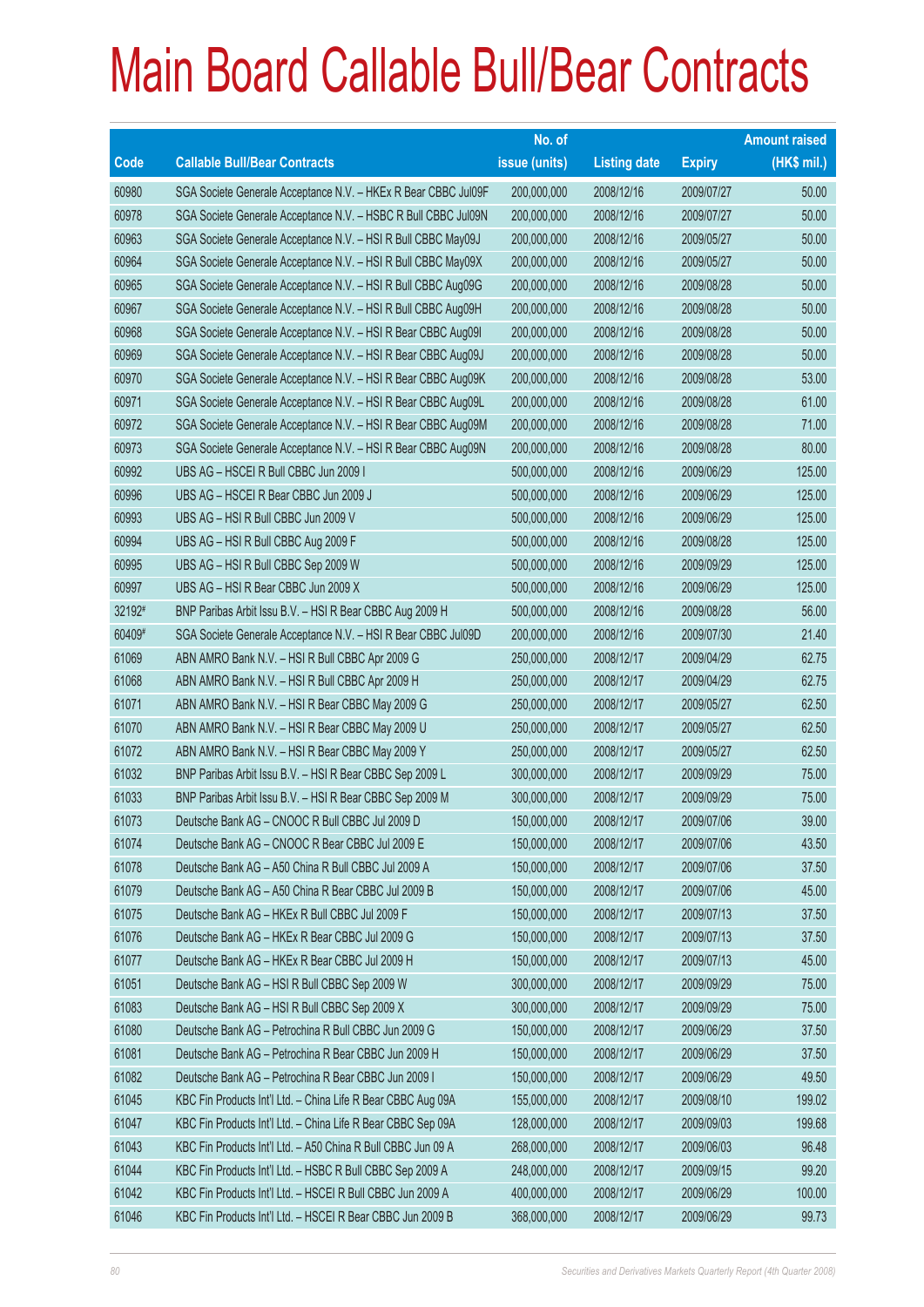|             |                                                               | No. of        |                     |               | <b>Amount raised</b> |
|-------------|---------------------------------------------------------------|---------------|---------------------|---------------|----------------------|
| <b>Code</b> | <b>Callable Bull/Bear Contracts</b>                           | issue (units) | <b>Listing date</b> | <b>Expiry</b> | $(HK$$ mil.)         |
| 61040       | KBC Fin Products Int'l Ltd. - HSI R Bull CBBC Jun 2009 Q      | 318,000,000   | 2008/12/17          | 2009/06/29    | 193.98               |
| 61041       | KBC Fin Products Int'l Ltd. - HSI R Bull CBBC Jun 2009 R      | 348,000,000   | 2008/12/17          | 2009/06/29    | 97.44                |
| 61049       | KBC Fin Products Int'l Ltd. - HSI R Bull CBBC Jun 2009 S      | 348,000,000   | 2008/12/17          | 2009/06/29    | 87.00                |
| 61050       | KBC Fin Products Int'l Ltd. - HSI R Bull CBBC Jun 2009 T      | 308,000,000   | 2008/12/17          | 2009/06/29    | 98.56                |
| 61034       | KBC Fin Products Int'l Ltd. - HSI R Bull CBBC Jul 2009 B      | 400,000,000   | 2008/12/17          | 2009/07/30    | 100.00               |
| 61035       | KBC Fin Products Int'l Ltd. - HSI R Bear CBBC Aug 2009 D      | 268,000,000   | 2008/12/17          | 2009/08/28    | 294.26               |
| 61036       | KBC Fin Products Int'l Ltd. - HSI R Bear CBBC Sep 2009 B      | 368,000,000   | 2008/12/17          | 2009/09/29    | 92.74                |
| 61037       | KBC Fin Products Int'l Ltd. - HSI R Bear CBBC Sep 2009 C      | 368,000,000   | 2008/12/17          | 2009/09/29    | 93.10                |
| 61039       | KBC Fin Products Int'l Ltd. - HSI R Bear CBBC Sep 2009 D      | 368,000,000   | 2008/12/17          | 2009/09/29    | 196.14               |
| 61038       | KBC Fin Products Int'l Ltd. - HSI R Bear CBBC Sep 2009 E      | 228,000,000   | 2008/12/17          | 2009/09/29    | 296.63               |
| 61048       | KBC Fin Products Int'l Ltd. - SHK Ppt R Bear CBBC Sep 2009 A  | 188,000,000   | 2008/12/17          | 2009/09/03    | 99.83                |
| 61029       | SGA Societe Generale Acceptance N.V. - HSI R Bull CBBC Jun09J | 200,000,000   | 2008/12/17          | 2009/06/29    | 50.00                |
| 61030       | SGA Societe Generale Acceptance N.V. - HSI R Bull CBBC Jun09K | 200,000,000   | 2008/12/17          | 2009/06/29    | 50.00                |
| 61028       | SGA Societe Generale Acceptance N.V. - HSI R Bull CBBC Jun09M | 200,000,000   | 2008/12/17          | 2009/06/29    | 72.00                |
| 61031       | SGA Societe Generale Acceptance N.V. - HSI R Bear CBBC Jul09L | 200,000,000   | 2008/12/17          | 2009/07/30    | 50.00                |
| 61062       | UBS AG - China Mobile R Bull CBBC Jun 2009 C                  | 300,000,000   | 2008/12/17          | 2009/06/22    | 75.00                |
| 61058       | UBS AG - CC Bank R Bull CBBC Jun 2009 D                       | 200,000,000   | 2008/12/17          | 2009/06/22    | 50.00                |
| 61060       | UBS AG - China Life R Bull CBBC Jul 2009 C                    | 300,000,000   | 2008/12/17          | 2009/07/27    | 115.50               |
| 61061       | UBS AG - CM Bank R Bull CBBC Jun 2009 B                       | 200,000,000   | 2008/12/17          | 2009/06/29    | 83.00                |
| 61063       | UBS AG - CNOOC R Bull CBBC Jun 2009 B                         | 200,000,000   | 2008/12/17          | 2009/06/29    | 50.00                |
| 61057       | UBS AG - A50 China R Bull CBBC Jul 2009 A                     | 300,000,000   | 2008/12/17          | 2009/07/27    | 75.00                |
| 61064       | UBS AG - HKEx R Bull CBBC Jun 2009 V                          | 300,000,000   | 2008/12/17          | 2009/06/22    | 75.00                |
| 61065       | UBS AG - HSBC R Bull CBBC Jun 2009 H                          | 300,000,000   | 2008/12/17          | 2009/06/22    | 75.00                |
| 61052       | UBS AG - HSCEI R Bull CBBC Jun 2009 K                         | 500,000,000   | 2008/12/17          | 2009/06/29    | 125.00               |
| 61056       | UBS AG - HSCEI R Bear CBBC Jun 2009 L                         | 500,000,000   | 2008/12/17          | 2009/06/29    | 125.00               |
| 61053       | UBS AG - HSI R Bull CBBC Sep 2009 X                           | 500,000,000   | 2008/12/17          | 2009/09/29    | 125.00               |
| 61054       | UBS AG - HSI R Bull CBBC Sep 2009 Y                           | 500,000,000   | 2008/12/17          | 2009/09/29    | 125.00               |
| 61055       | UBS AG - HSI R Bull CBBC Sep 2009 Z                           | 500,000,000   | 2008/12/17          | 2009/09/29    | 125.00               |
| 61059       | UBS AG - HSI R Bear CBBC Sep 2009 M                           | 500,000,000   | 2008/12/17          | 2009/09/29    | 125.00               |
| 61066       | UBS AG - Petrochina R Bull CBBC Jun 2009 B                    | 300,000,000   | 2008/12/17          | 2009/06/22    | 75.00                |
| 61067       | UBS AG - Ping An R Bull CBBC Jul 2009 E                       | 200,000,000   | 2008/12/17          | 2009/07/20    | 50.00                |
| 60768#      | SGA Societe Generale Acceptance N.V. - HSI R Bull CBBC Aug09E | 200,000,000   | 2008/12/17          | 2009/08/28    | 26.40                |
| 61113       | BNP Paribas Arbit Issu B.V. - CC Bank R Bull CBBC Aug 2009 A  | 200,000,000   | 2008/12/18          | 2009/08/10    | 50.00                |
| 61117       | BNP Paribas Arbit Issu B.V. - CC Bank R Bear CBBC Aug 2009 B  | 200,000,000   | 2008/12/18          | 2009/08/03    | 64.00                |
| 61115       | BNP Paribas Arbit Issu B.V. - A50 Ch R Bull CBBC Aug 2009 A   | 200,000,000   | 2008/12/18          | 2009/08/17    | 50.00                |
| 61114       | BNP Paribas Arbit Issu B.V. - HKEx R Bull CBBC Oct 2009 A     | 200,000,000   | 2008/12/18          | 2009/10/19    | 50.00                |
| 61118       | BNP Paribas Arbit Issu B.V. - HKEx R Bear CBBC Oct 2009 B     | 200,000,000   | 2008/12/18          | 2009/10/20    | 60.00                |
| 61149       | Deutsche Bank AG - CNOOC R Bull CBBC Jul 2009 F               | 150,000,000   | 2008/12/18          | 2009/07/06    | 37.50                |
| 61153       | Deutsche Bank AG - CNOOC R Bear CBBC Jul 2009 G               | 150,000,000   | 2008/12/18          | 2009/07/06    | 55.50                |
| 61085       | HK Bank - HSI R Bull CBBC Jun 2009 C                          | 1,000,000,000 | 2008/12/18          | 2009/06/29    | 250.00               |
| 61122       | KBC Fin Products Int'l Ltd. - HSI R Bull CBBC Jun 2009 U      | 248,000,000   | 2008/12/18          | 2009/06/29    | 196.91               |
| 61123       | KBC Fin Products Int'l Ltd. - HSI R Bull CBBC Jun 2009 V      | 368,000,000   | 2008/12/18          | 2009/06/29    | 98.99                |
| 61124       | KBC Fin Products Int'l Ltd. - HSI R Bull CBBC Jul 2009 C      | 408,000,000   | 2008/12/18          | 2009/07/30    | 193.39               |
| 61125       | KBC Fin Products Int'l Ltd. - HSI R Bull CBBC Jul 2009 D      | 228,000,000   | 2008/12/18          | 2009/07/30    | 193.57               |
| 61126       | KBC Fin Products Int'l Ltd. - HSI R Bull CBBC Jul 2009 E      | 288,000,000   | 2008/12/18          | 2009/07/30    | 91.01                |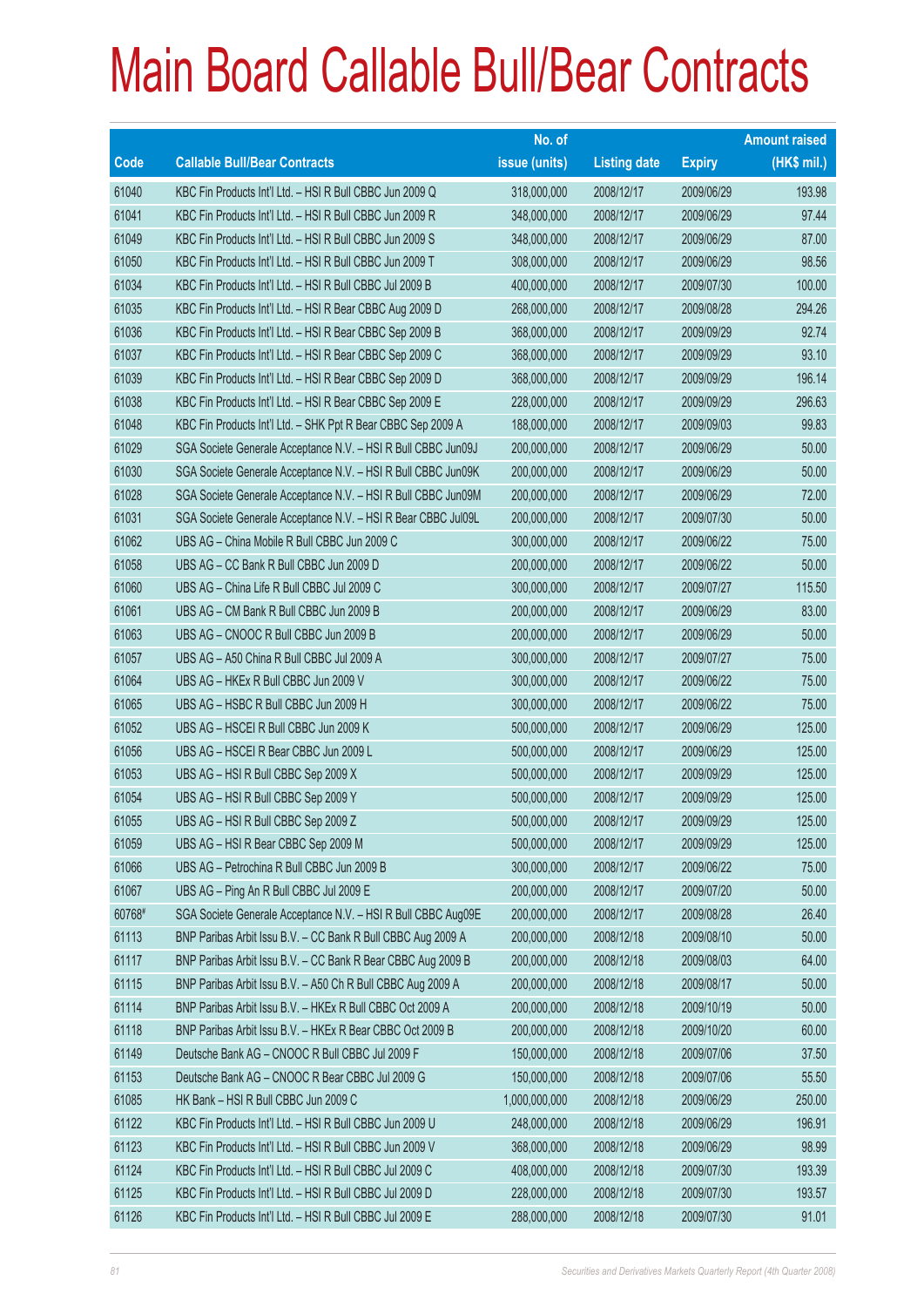|       |                                                                | No. of        |                     |               | <b>Amount raised</b> |
|-------|----------------------------------------------------------------|---------------|---------------------|---------------|----------------------|
| Code  | <b>Callable Bull/Bear Contracts</b>                            | issue (units) | <b>Listing date</b> | <b>Expiry</b> | $(HK$$ mil.)         |
| 61127 | KBC Fin Products Int'l Ltd. - HSI R Bull CBBC Jul 2009 F       | 258,000,000   | 2008/12/18          | 2009/07/30    | 193.76               |
| 61128 | KBC Fin Products Int'l Ltd. - HSI R Bear CBBC Aug 2009 E       | 348,000,000   | 2008/12/18          | 2009/08/28    | 193.14               |
| 61129 | KBC Fin Products Int'l Ltd. - HSI R Bear CBBC Aug 2009 F       | 388,000,000   | 2008/12/18          | 2009/08/28    | 98.55                |
| 61130 | KBC Fin Products Int'l Ltd. - HSI R Bear CBBC Sep 2009 F       | 188,000,000   | 2008/12/18          | 2009/09/29    | 195.71               |
| 61131 | KBC Fin Products Int'l Ltd. - HSI R Bear CBBC Sep 2009 G       | 400,000,000   | 2008/12/18          | 2009/09/29    | 100.00               |
| 61084 | Macquarie Bank Ltd. - HSI R Bear CBBC Jun 2009 C               | 200,000,000   | 2008/12/18          | 2009/06/29    | 50.00                |
| 61119 | CC Rabobank B.A. - HSI R Bull CBBC Aug 2009 B                  | 108,000,000   | 2008/12/18          | 2009/08/28    | 32.40                |
| 61120 | CC Rabobank B.A. - HSI R Bull CBBC Aug 2009 C                  | 108,000,000   | 2008/12/18          | 2009/08/28    | 27.00                |
| 61121 | CC Rabobank B.A. - HSI R Bull CBBC Aug 2009 D                  | 108,000,000   | 2008/12/18          | 2009/08/28    | 27.00                |
| 61116 | CC Rabobank B.A. - HSI R Bear CBBC Aug 2009 E                  | 108,000,000   | 2008/12/18          | 2009/08/28    | 27.00                |
| 61087 | SGA Societe Generale Acceptance N.V. - CMob R Bull CBBC Jul09K | 300,000,000   | 2008/12/18          | 2009/07/27    | 75.00                |
| 61086 | SGA Societe Generale Acceptance N.V. - CCB R Bear CBBC Jul09D  | 300,000,000   | 2008/12/18          | 2009/07/27    | 75.00                |
| 61090 | SGA Societe Generale Acceptance N.V - CNOOC R Bull CBBC Jul09K | 200,000,000   | 2008/12/18          | 2009/07/24    | 50.00                |
| 61091 | SGA Societe Generale Acceptance N.V - CNOOC R Bear CBBC Jul09L | 200,000,000   | 2008/12/18          | 2009/07/24    | 54.00                |
| 61088 | SGA Societe Generale Acceptance N.V - CP&CC R Bull CBBC Jul09A | 300,000,000   | 2008/12/18          | 2009/07/27    | 75.00                |
| 61089 | SGA Societe Generale Acceptance N.V - CP&CC R Bear CBBC Jul09B | 300,000,000   | 2008/12/18          | 2009/07/27    | 75.00                |
| 61092 | SGA Societe Generale Acceptance N.V. - HKEx R Bull CBBC Jul09G | 200,000,000   | 2008/12/18          | 2009/07/27    | 50.00                |
| 61093 | SGA Societe Generale Acceptance N.V. - HKEx R Bear CBBC Jul09H | 200,000,000   | 2008/12/18          | 2009/07/27    | 50.00                |
| 61100 | SGA Societe Generale Acceptance N.V. - HSI R Bull CBBC Jun09E  | 200,000,000   | 2008/12/18          | 2009/06/29    | 50.00                |
| 61099 | SGA Societe Generale Acceptance N.V. - HSI R Bull CBBC Jun09T  | 200,000,000   | 2008/12/18          | 2009/06/29    | 50.00                |
| 61101 | SGA Societe Generale Acceptance N.V. - HSI R Bull CBBC Aug090  | 200,000,000   | 2008/12/18          | 2009/08/28    | 50.00                |
| 61102 | SGA Societe Generale Acceptance N.V. - HSI R Bull CBBC Aug09P  | 200,000,000   | 2008/12/18          | 2009/08/28    | 50.00                |
| 61094 | SGA Societe Generale Acceptance N.V. - HWL R Bear CBBC Jul 09C | 300,000,000   | 2008/12/18          | 2009/07/27    | 75.00                |
| 61095 | SGA Societe Generale Acceptance N.V. - ICBC R Bear CBBC Jul09A | 300,000,000   | 2008/12/18          | 2009/07/27    | 75.00                |
| 61096 | SGA Societe Generale Acceptance N.V - PetCh R Bull CBBC Jul09K | 200,000,000   | 2008/12/18          | 2009/07/27    | 50.00                |
| 61097 | SGA Societe Generale Acceptance N.V - SHK P R Bull CBBC Jul09D | 200,000,000   | 2008/12/18          | 2009/07/27    | 50.00                |
| 61098 | SGA Societe Generale Acceptance N.V - SHK P R Bear CBBC Jul09E | 200,000,000   | 2008/12/18          | 2009/07/27    | 50.00                |
| 61134 | UBS AG - CC Bank R Bear CBBC Jun 2009 E                        | 200,000,000   | 2008/12/18          | 2009/06/22    | 50.00                |
| 61135 | UBS AG - CC Bank R Bear CBBC Jun 2009 F                        | 200,000,000   | 2008/12/18          | 2009/06/22    | 57.00                |
| 61133 | UBS AG - Cheung Kong R Bull CBBC Jul 2009 C                    | 200,000,000   | 2008/12/18          | 2009/07/27    | 50.00                |
| 61139 | UBS AG - Cheung Kong R Bear CBBC Jul 2009 D                    | 200,000,000   | 2008/12/18          | 2009/07/27    | 51.00                |
| 61148 | UBS AG - China Life R Bull CBBC Jul 2009 D                     | 300,000,000   | 2008/12/18          | 2009/07/27    | 97.50                |
| 61137 | UBS AG - China Life R Bull CBBC Jul 2009 E                     | 300,000,000   | 2008/12/18          | 2009/07/27    | 75.00                |
| 61138 | UBS AG - CM Bank R Bull CBBC Jun 2009 C                        | 200,000,000   | 2008/12/18          | 2009/06/29    | 75.00                |
| 61143 | UBS AG - CM Bank R Bear CBBC Jun 2009 D                        | 200,000,000   | 2008/12/18          | 2009/06/29    | 106.00               |
| 61144 | UBS AG - CM Bank R Bear CBBC Jun 2009 E                        | 200,000,000   | 2008/12/18          | 2009/06/29    | 146.00               |
| 61140 | UBS AG - CNOOC R Bull CBBC Jun 2009 C                          | 200,000,000   | 2008/12/18          | 2009/06/29    | 50.00                |
| 61145 | UBS AG - CNOOC R Bear CBBC Jun 2009 D                          | 200,000,000   | 2008/12/18          | 2009/06/29    | 50.00                |
| 61146 | UBS AG - CNOOC R Bear CBBC Jun 2009 E                          | 200,000,000   | 2008/12/18          | 2009/06/29    | 55.00                |
| 61141 | UBS AG - HKEx R Bull CBBC Jun 2009 W                           | 300,000,000   | 2008/12/18          | 2009/06/22    | 75.00                |
| 61147 | UBS AG - HKEx R Bear CBBC Jun 2009 X                           | 300,000,000   | 2008/12/18          | 2009/06/22    | 75.00                |
| 61132 | UBS AG - HSI R Bull CBBC May 2009 B                            | 500,000,000   | 2008/12/18          | 2009/05/27    | 125.00               |
| 61103 | UBS AG - HSI R Bull CBBC Jun 2009 E                            | 500,000,000   | 2008/12/18          | 2009/06/29    | 125.00               |
| 61104 | UBS AG - HSI R Bull CBBC Jun 2009 L                            | 500,000,000   | 2008/12/18          | 2009/06/29    | 125.00               |
| 61105 | UBS AG - HSI R Bull CBBC Jun 2009 S                            | 500,000,000   | 2008/12/18          | 2009/06/29    | 125.00               |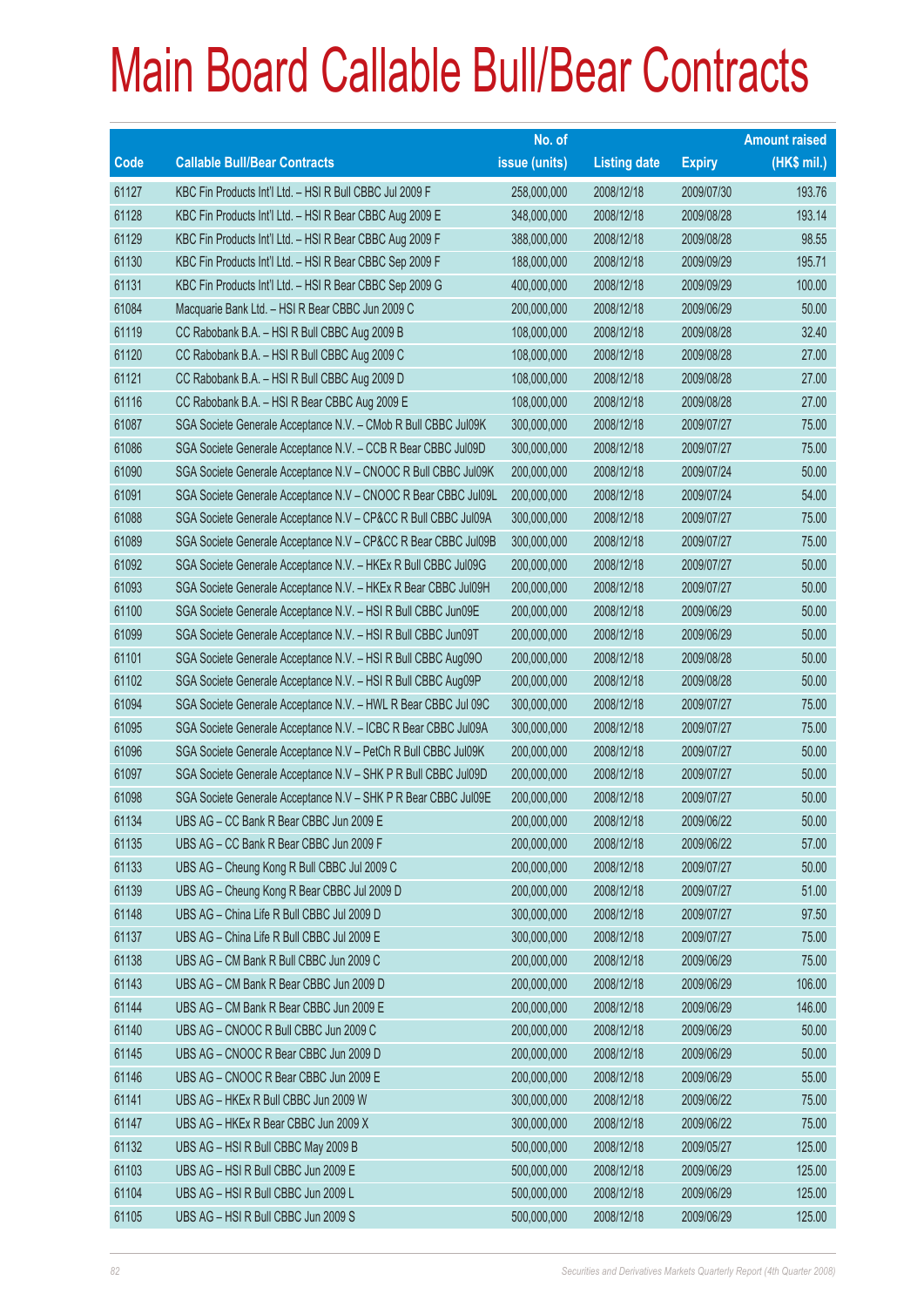|       |                                                                | No. of        |                     |               | <b>Amount raised</b> |
|-------|----------------------------------------------------------------|---------------|---------------------|---------------|----------------------|
| Code  | <b>Callable Bull/Bear Contracts</b>                            | issue (units) | <b>Listing date</b> | <b>Expiry</b> | $(HK$$ mil.)         |
| 61106 | UBS AG - HSI R Bull CBBC Jun 2009 Y                            | 500,000,000   | 2008/12/18          | 2009/06/29    | 125.00               |
| 61107 | UBS AG - HSI R Bull CBBC Jul 2009 J                            | 500,000,000   | 2008/12/18          | 2009/07/30    | 125.00               |
| 61108 | UBS AG - HSI R Bull CBBC Jul 2009 X                            | 500,000,000   | 2008/12/18          | 2009/07/30    | 125.00               |
| 61136 | UBS AG - HSI R Bear CBBC May 2009 K                            | 500,000,000   | 2008/12/18          | 2009/05/27    | 125.00               |
| 61109 | UBS AG - HSI R Bear CBBC Sep 2009 N                            | 500,000,000   | 2008/12/18          | 2009/09/29    | 125.00               |
| 61110 | UBS AG - HSI R Bear CBBC Sep 2009 O                            | 500,000,000   | 2008/12/18          | 2009/09/29    | 125.00               |
| 61111 | UBS AG - HSI R Bear CBBC Sep 2009 P                            | 500,000,000   | 2008/12/18          | 2009/09/29    | 125.00               |
| 61112 | UBS AG - HSI R Bear CBBC Sep 2009 Q                            | 500,000,000   | 2008/12/18          | 2009/09/29    | 125.00               |
| 61142 | UBS AG - Petrochina R Bull CBBC Jun 2009 C                     | 300,000,000   | 2008/12/18          | 2009/06/22    | 75.00                |
| 61166 | BNP Paribas Arbit Issu B.V. - HSI R Bear CBBC Sep 2009 N       | 500,000,000   | 2008/12/19          | 2009/09/29    | 125.00               |
| 61167 | BNP Paribas Arbit Issu B.V. - HSI R Bear CBBC Sep 2009 O       | 500,000,000   | 2008/12/19          | 2009/09/29    | 125.00               |
| 61170 | Deutsche Bank AG - China Life R Bear CBBC Aug 2009 P           | 150,000,000   | 2008/12/19          | 2009/08/03    | 43.50                |
| 61168 | Deutsche Bank AG - HSI R Bear CBBC Aug 2009 U                  | 300,000,000   | 2008/12/19          | 2009/08/28    | 78.00                |
| 61169 | Deutsche Bank AG - HSI R Bear CBBC Aug 2009 Y                  | 300,000,000   | 2008/12/19          | 2009/08/28    | 75.00                |
| 61171 | Goldman Sachs SP (Asia) - HSI R Bull CBBC Aug 2009 A           | 200,000,000   | 2008/12/19          | 2009/08/28    | 50.00                |
| 61172 | Goldman Sachs SP (Asia) - HSI R Bear CBBC Jun 2009 I           | 200,000,000   | 2008/12/19          | 2009/06/29    | 50.00                |
| 61156 | KBC Fin Products Int'l Ltd. - HSI R Bull CBBC Jul 2009 G       | 348,000,000   | 2008/12/19          | 2009/07/30    | 144.07               |
| 61157 | KBC Fin Products Int'l Ltd. - HSI R Bull CBBC Aug 2009 G       | 248,000,000   | 2008/12/19          | 2009/08/28    | 97.71                |
| 61158 | KBC Fin Products Int'l Ltd. - HSI R Bull CBBC Aug 2009 H       | 208,000,000   | 2008/12/19          | 2009/08/28    | 196.14               |
| 61159 | KBC Fin Products Int'l Ltd. - HSI R Bull CBBC Sep 2009 H       | 400,000,000   | 2008/12/19          | 2009/09/29    | 100.00               |
| 61160 | KBC Fin Products Int'l Ltd. - HSI R Bull CBBC Sep 2009 I       | 348,000,000   | 2008/12/19          | 2009/09/29    | 95.35                |
| 61161 | KBC Fin Products Int'l Ltd. - HSI R Bear CBBC Jun 2009 W       | 348,000,000   | 2008/12/19          | 2009/06/29    | 185.48               |
| 61162 | KBC Fin Products Int'l Ltd. - HSI R Bear CBBC Aug 2009 I       | 178,000,000   | 2008/12/19          | 2009/08/28    | 194.02               |
| 61163 | KBC Fin Products Int'l Ltd. - HSI R Bear CBBC Aug 2009 J       | 208,000,000   | 2008/12/19          | 2009/08/28    | 96.10                |
| 61164 | KBC Fin Products Int'l Ltd. - HSI R Bear CBBC Sep 2009 J       | 248,000,000   | 2008/12/19          | 2009/09/29    | 292.64               |
| 61165 | KBC Fin Products Int'l Ltd. - HSI R Bear CBBC Sep 2009 K       | 298,000,000   | 2008/12/19          | 2009/09/29    | 192.51               |
| 61150 | SGA Societe Generale Acceptance N.V - CCCCL R Bull CBBC Jul09D | 150,000,000   | 2008/12/19          | 2009/07/27    | 46.50                |
| 61151 | SGA Societe Generale Acceptance N.V - CCCCL R Bear CBBC Jul09E | 150,000,000   | 2008/12/19          | 2009/07/27    | 54.00                |
| 61152 | SGA Societe Generale Acceptance N.V - CNOOC R Bull CBBC Jul09M | 200,000,000   | 2008/12/19          | 2009/07/24    | 50.00                |
| 61154 | SGA Societe Generale Acceptance N.V - PetCh R Bull CBBC Jul09L | 200,000,000   | 2008/12/19          | 2009/07/27    | 50.00                |
| 61155 | SGA Societe Generale Acceptance N.V - SHK P R Bull CBBC Jul09F | 200,000,000   | 2008/12/19          | 2009/07/27    | 50.00                |
| 61199 | Deutsche Bank AG - China Life R Bull CBBC Aug 2009 Q           | 150,000,000   | 2008/12/22          | 2009/08/03    | 40.50                |
| 61201 | Deutsche Bank AG - HSI R Bull CBBC Aug 2009 Z                  | 300,000,000   | 2008/12/22          | 2009/08/28    | 75.00                |
| 61202 | Deutsche Bank AG - HSI R Bull CBBC Sep 2009 Y                  | 300,000,000   | 2008/12/22          | 2009/09/29    | 75.00                |
| 61203 | Deutsche Bank AG - HSI R Bear CBBC Aug 2009 F                  | 300,000,000   | 2008/12/22          | 2009/08/28    | 111.00               |
| 61204 | Deutsche Bank AG - HSI R Bear CBBC Aug 2009 G                  | 300,000,000   | 2008/12/22          | 2009/08/28    | 129.00               |
| 61205 | Deutsche Bank AG - HSI R Bear CBBC Sep 2009 Z                  | 300,000,000   | 2008/12/22          | 2009/09/29    | 75.00                |
| 61200 | Deutsche Bank AG - Petrochina R Bear CBBC Jun 2009 J           | 150,000,000   | 2008/12/22          | 2009/06/22    | 46.50                |
| 61188 | KBC Fin Products Int'l Ltd. - China Life R Bear CBBC Nov 09A   | 88,000,000    | 2008/12/22          | 2009/11/20    | 95.92                |
| 61189 | KBC Fin Products Int'l Ltd. - China Life R Bear CBBC Dec 09A   | 68,000,000    | 2008/12/22          | 2009/12/08    | 89.76                |
| 61190 | KBC Fin Products Int'l Ltd. - China Life R Bear CBBC Dec 09B   | 58,000,000    | 2008/12/22          | 2009/12/18    | 89.90                |
| 61192 | KBC Fin Products Int'l Ltd. - HKEx R Bear CBBC Nov 2009 A      | 128,000,000   | 2008/12/22          | 2009/11/09    | 56.32                |
| 61193 | KBC Fin Products Int'l Ltd. - HSBC R Bear CBBC Jul 2009 A      | 148,000,000   | 2008/12/22          | 2009/07/07    | 53.28                |
| 61194 | KBC Fin Products Int'l Ltd. - HSBC R Bear CBBC Nov 2009 A      | 128,000,000   | 2008/12/22          | 2009/11/02    | 58.88                |
| 61195 | KBC Fin Products Int'l Ltd. - ICBC R Bear CBBC Sep 2009 A      | 238,000,000   | 2008/12/22          | 2009/09/01    | 64.26                |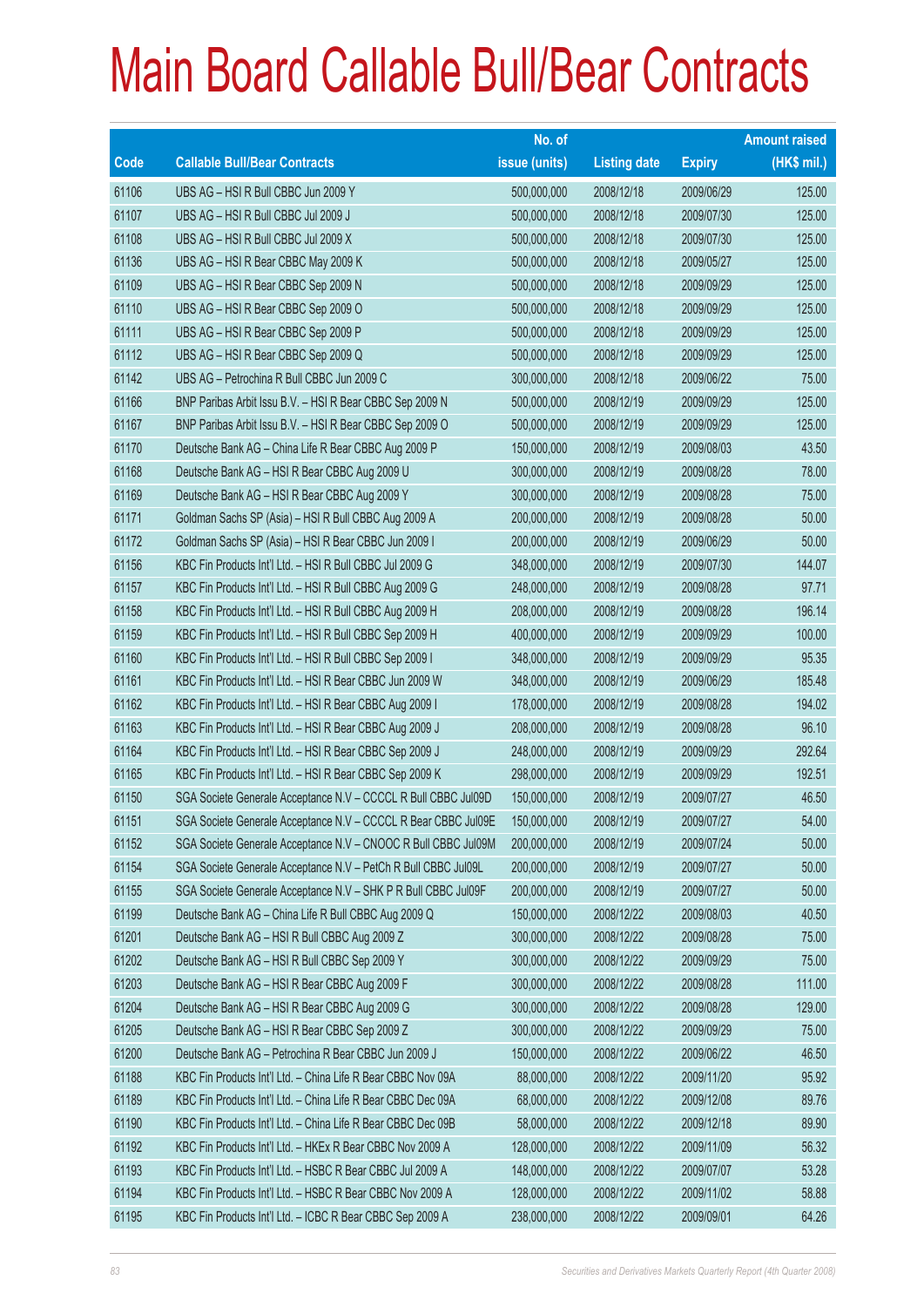|             |                                                                | No. of        |                     |               | <b>Amount raised</b> |
|-------------|----------------------------------------------------------------|---------------|---------------------|---------------|----------------------|
| <b>Code</b> | <b>Callable Bull/Bear Contracts</b>                            | issue (units) | <b>Listing date</b> | <b>Expiry</b> | $(HK$$ mil.)         |
| 61196       | KBC Fin Products Int'l Ltd. - ICBC R Bear CBBC Nov 2009 A      | 238,000,000   | 2008/12/22          | 2009/11/02    | 78.54                |
| 61197       | KBC Fin Products Int'l Ltd. - SHK Ppt R Bear CBBC Oct 2009 A   | 128,000,000   | 2008/12/22          | 2009/10/19    | 56.32                |
| 61198       | KBC Fin Products Int'l Ltd. - SHK Ppt R Bear CBBC Dec 2009 A   | 108,000,000   | 2008/12/22          | 2009/12/15    | 60.48                |
| 61183       | Macquarie Bank Ltd. - HSI R Bull CBBC Jun 2009 D               | 200,000,000   | 2008/12/22          | 2009/06/29    | 50.00                |
| 61173       | SGA Societe Generale Acceptance N.V. - BOCL R Bear CBBC Jul09C | 300,000,000   | 2008/12/22          | 2009/07/27    | 75.00                |
| 61176       | SGA Societe Generale Acceptance N.V. - COVS R Bull CBBC May09A | 100,000,000   | 2008/12/22          | 2009/05/18    | 44.00                |
| 61177       | SGA Societe Generale Acceptance N.V. - COVS R Bear CBBC May09B | 100,000,000   | 2008/12/22          | 2009/05/18    | 47.00                |
| 61174       | SGA Societe Generale Acceptance N.V - CK(H) R Bull CBBC Jul09A | 200,000,000   | 2008/12/22          | 2009/07/20    | 50.00                |
| 61175       | SGA Societe Generale Acceptance N.V - CK(H) R Bear CBBC Jul09B | 200,000,000   | 2008/12/22          | 2009/07/20    | 50.00                |
| 61178       | SGA Societe Generale Acceptance N.V. - HSI R Bear CBBC Jul09M  | 200,000,000   | 2008/12/22          | 2009/07/30    | 51.00                |
| 61179       | SGA Societe Generale Acceptance N.V. - HSI R Bear CBBC Aug09Q  | 200,000,000   | 2008/12/22          | 2009/08/28    | 50.00                |
| 61180       | SGA Societe Generale Acceptance N.V - PetCh R Bear CBBC Jul09M | 200,000,000   | 2008/12/22          | 2009/07/27    | 82.00                |
| 61181       | SGA Societe Generale Acceptance NV - PingAn R Bull CBBC Jul09C | 200,000,000   | 2008/12/22          | 2009/07/27    | 50.00                |
| 61182       | SGA Societe Generale Acceptance NV - PingAn R Bear CBBC Jul09D | 200,000,000   | 2008/12/22          | 2009/07/27    | 50.00                |
| 61184       | UBS AG - CC Bank R Bear CBBC Jul 2009 A                        | 200,000,000   | 2008/12/22          | 2009/07/20    | 50.00                |
| 61185       | UBS AG - CM Bank R Bear CBBC Jun 2009 F                        | 200,000,000   | 2008/12/22          | 2009/06/29    | 68.00                |
| 61186       | UBS AG - CM Bank R Bear CBBC Jun 2009 G                        | 200,000,000   | 2008/12/22          | 2009/06/29    | 88.00                |
| 61187       | UBS AG - HSCEI R Bull CBBC Jun 2009 M                          | 500,000,000   | 2008/12/22          | 2009/06/29    | 125.00               |
| 61191       | UBS AG - HSCEI R Bear CBBC Jun 2009 N                          | 500,000,000   | 2008/12/22          | 2009/06/29    | 125.00               |
| 32061#      | HK Bank - HSI R Bear CBBC Mar 2009 J                           | 1,000,000,000 | 2008/12/22          | 2009/03/30    | 134.00               |
| 61214       | KBC Fin Products Int'l Ltd. - HSI R Bear CBBC Sep 2009 L       | 168,000,000   | 2008/12/23          | 2009/09/29    | 166.32               |
| 61217       | KBC Fin Products Int'l Ltd. - HSI R Bear CBBC Oct 2009 A       | 288,000,000   | 2008/12/23          | 2009/10/29    | 158.40               |
| 61218       | KBC Fin Products Int'l Ltd. - HSI R Bear CBBC Oct 2009 B       | 168,000,000   | 2008/12/23          | 2009/10/29    | 179.76               |
| 61219       | KBC Fin Products Int'l Ltd. - HSI R Bear CBBC Oct 2009 C       | 308,000,000   | 2008/12/23          | 2009/10/29    | 150.92               |
| 61220       | KBC Fin Products Int'l Ltd. - HSI R Bear CBBC Nov 2009 A       | 168,000,000   | 2008/12/23          | 2009/11/27    | 193.20               |
| 61221       | KBC Fin Products Int'l Ltd. - HSI R Bear CBBC Nov 2009 B       | 238,000,000   | 2008/12/23          | 2009/11/27    | 149.94               |
| 61222       | KBC Fin Products Int'l Ltd. - HSI R Bear CBBC Dec 2009 A       | 308,000,000   | 2008/12/23          | 2009/12/30    | 150.92               |
| 61223       | KBC Fin Products Int'l Ltd. - HSI R Bear CBBC Dec 2009 B       | 168,000,000   | 2008/12/23          | 2009/12/30    | 210.00               |
| 61206       | Macquarie Bank Ltd. - HSI R Bear CBBC Jun 2009 E               | 200,000,000   | 2008/12/23          | 2009/06/29    | 50.00                |
| 61207       | SGA Societe Generale Acceptance N.V - CLife R Bull CBBC Jul09B | 100,000,000   | 2008/12/23          | 2009/07/27    | 51.00                |
| 61208       | SGA Societe Generale Acceptance N.V - CLife R Bull CBBC Oct09A | 500,000,000   | 2008/12/23          | 2009/10/27    | 125.00               |
| 61209       | SGA Societe Generale Acceptance N.V - CLife R Bear CBBC Oct09B | 500,000,000   | 2008/12/23          | 2009/10/27    | 125.00               |
| 61210       | SGA Societe Generale Acceptance N.V. - CMB R Bull CBBC Jul 09D | 100,000,000   | 2008/12/23          | 2009/07/27    | 55.00                |
| 61213       | UBS AG - CM Bank R Bull CBBC Jul 2009 A                        | 200,000,000   | 2008/12/23          | 2009/07/20    | 81.00                |
| 61211       | UBS AG - HSI R Bull CBBC Jun 2009 M                            | 500,000,000   | 2008/12/23          | 2009/06/29    | 125.00               |
| 61212       | UBS AG - HSI R Bull CBBC Jun 2009 P                            | 500,000,000   | 2008/12/23          | 2009/06/29    | 125.00               |
| 61215       | UBS AG - HSI R Bear CBBC Jun 2009 U                            | 500,000,000   | 2008/12/23          | 2009/06/29    | 125.00               |
| 61216       | UBS AG - HSI R Bear CBBC Jun 2009 V                            | 500,000,000   | 2008/12/23          | 2009/06/29    | 125.00               |
| 61224       | HK Bank - HSI R Bull CBBC Apr 2009 E                           | 1,000,000,000 | 2008/12/24          | 2009/04/29    | 250.00               |
| 61227       | KBC Fin Products Int'l Ltd. - HSCEI R Bull CBBC Sep 2009 A     | 268,000,000   | 2008/12/24          | 2009/09/29    | 67.00                |
| 61228       | KBC Fin Products Int'l Ltd. - HSCEI R Bear CBBC Oct 2009 A     | 268,000,000   | 2008/12/24          | 2009/10/29    | 67.00                |
| 61231       | KBC Fin Products Int'l Ltd. - HSCEI R Bear CBBC Nov 2009 A     | 268,000,000   | 2008/12/24          | 2009/11/27    | 85.76                |
| 61232       | KBC Fin Products Int'l Ltd. - HSCEI R Bear CBBC Dec 2009 A     | 238,000,000   | 2008/12/24          | 2009/12/30    | 71.40                |
| 61233       | KBC Fin Products Int'l Ltd. - HSI R Bull CBBC Jul 2009 H       | 238,000,000   | 2008/12/24          | 2009/07/30    | 92.82                |
| 61234       | KBC Fin Products Int'l Ltd. - HSI R Bull CBBC Aug 2009 K       | 338,000,000   | 2008/12/24          | 2009/08/28    | 98.02                |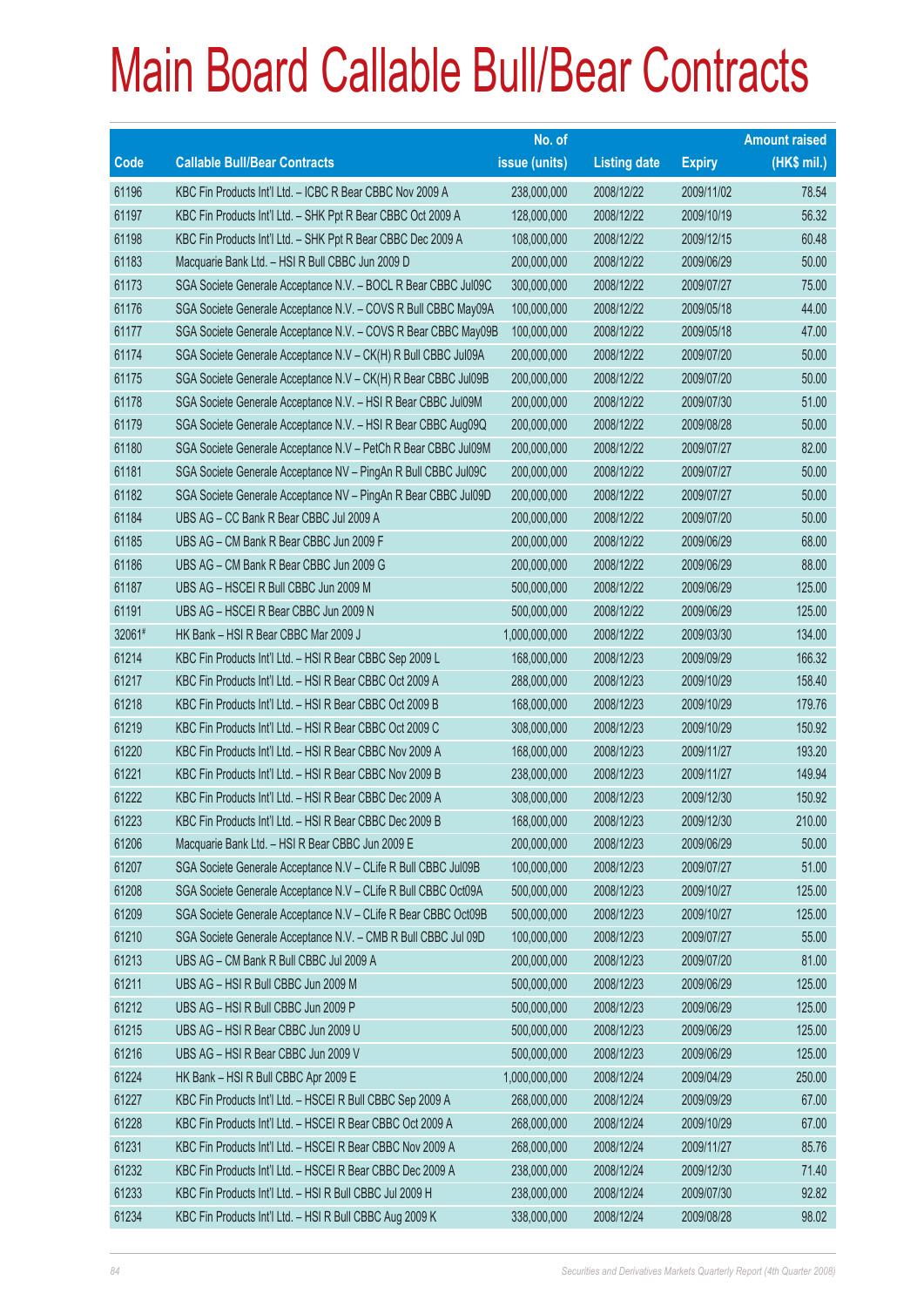|        |                                                                | No. of        |                     |               | <b>Amount raised</b> |
|--------|----------------------------------------------------------------|---------------|---------------------|---------------|----------------------|
| Code   | <b>Callable Bull/Bear Contracts</b>                            | issue (units) | <b>Listing date</b> | <b>Expiry</b> | $(HK$$ mil.)         |
| 61236  | KBC Fin Products Int'l Ltd. - HSI R Bear CBBC Oct 2009 D       | 368,000,000   | 2008/12/24          | 2009/10/29    | 95.68                |
| 61235  | KBC Fin Products Int'l Ltd. - HSI R Bear CBBC Nov 2009 C       | 368,000,000   | 2008/12/24          | 2009/11/27    | 95.68                |
| 61225  | UBS AG - HSCEI R Bull CBBC Jul 2009 A                          | 500,000,000   | 2008/12/24          | 2009/07/30    | 125.00               |
| 61229  | UBS AG - HSCEI R Bear CBBC Jul 2009 B                          | 500,000,000   | 2008/12/24          | 2009/07/30    | 125.00               |
| 61226  | UBS AG - HSI R Bull CBBC Jul 2009 N                            | 500,000,000   | 2008/12/24          | 2009/07/30    | 125.00               |
| 61230  | UBS AG - HSI R Bear CBBC Jul 2009 T                            | 500,000,000   | 2008/12/24          | 2009/07/30    | 125.00               |
| 60905# | BNP Paribas Arbit Issu B.V. - HSI R Bull CBBC Dec 2009 J       | 200,000,000   | 2008/12/24          | 2009/12/30    | 28.40                |
| 61240  | Deutsche Bank AG - China Life R Bull CBBC Aug 2009 R           | 150,000,000   | 2008/12/29          | 2009/08/03    | 60.00                |
| 61241  | Deutsche Bank AG - HSI R Bull CBBC Aug 2009 H                  | 300,000,000   | 2008/12/29          | 2009/08/28    | 90.00                |
| 61242  | Deutsche Bank AG - HSI R Bull CBBC Aug 2009 M                  | 300,000,000   | 2008/12/29          | 2009/08/28    | 75.00                |
| 61237  | SGA Societe Generale Acceptance N.V - CLife R Bull CBBC May09J | 100,000,000   | 2008/12/29          | 2009/05/26    | 51.00                |
| 61238  | SGA Societe Generale Acceptance N.V. - HKEx R Bear CBBC Sep09A | 200,000,000   | 2008/12/29          | 2009/09/29    | 50.00                |
| 61239  | UBS AG - HSCEI R Bull CBBC Jul 2009 C                          | 500,000,000   | 2008/12/29          | 2009/07/30    | 125.00               |
| 61243  | UBS AG - HSCEI R Bear CBBC Jul 2009 D                          | 500,000,000   | 2008/12/29          | 2009/07/30    | 125.00               |
| 61255  | ABN AMRO Bank N.V. - HSI R Bull CBBC Apr 2009 A                | 250,000,000   | 2008/12/30          | 2009/04/29    | 68.50                |
| 61260  | ABN AMRO Bank N.V. - HSI R Bull CBBC Apr 2009 E                | 250,000,000   | 2008/12/30          | 2009/04/29    | 62.50                |
| 61259  | ABN AMRO Bank N.V. - HSI R Bull CBBC Apr 2009 F                | 250,000,000   | 2008/12/30          | 2009/04/29    | 62.50                |
| 61257  | ABN AMRO Bank N.V. - HSI R Bull CBBC Apr 2009 N                | 250,000,000   | 2008/12/30          | 2009/04/29    | 62.50                |
| 61256  | ABN AMRO Bank N.V. - HSI R Bull CBBC Apr 2009 Y                | 250,000,000   | 2008/12/30          | 2009/04/29    | 63.50                |
| 61258  | ABN AMRO Bank N.V. - HSI R Bull CBBC Apr 2009 Z                | 250,000,000   | 2008/12/30          | 2009/04/29    | 91.50                |
| 61261  | ABN AMRO Bank N.V. - HSI R Bull CBBC Jun 2009 C                | 250,000,000   | 2008/12/30          | 2009/06/29    | 88.00                |
| 61262  | ABN AMRO Bank N.V. - HSI R Bull CBBC Jun 2009 D                | 250,000,000   | 2008/12/30          | 2009/06/29    | 76.50                |
| 61263  | ABN AMRO Bank N.V. - HSI R Bull CBBC Jul 2009 U                | 250,000,000   | 2008/12/30          | 2009/07/30    | 64.75                |
| 61264  | ABN AMRO Bank N.V. - HSI R Bull CBBC Jul 2009 V                | 250,000,000   | 2008/12/30          | 2009/07/30    | 125.00               |
| 61265  | ABN AMRO Bank N.V. - HSI R Bear CBBC Apr 2009 C                | 250,000,000   | 2008/12/30          | 2009/04/29    | 62.50                |
| 61266  | ABN AMRO Bank N.V. - HSI R Bear CBBC Jun 2009 E                | 250,000,000   | 2008/12/30          | 2009/06/29    | 63.00                |
| 61249  | BNP Paribas Arbit Issu B.V. - HSI R Bull CBBC Nov 2009 K       | 500,000,000   | 2008/12/30          | 2009/11/27    | 125.00               |
| 61250  | BNP Paribas Arbit Issu B.V. - HSI R Bull CBBC Nov 2009 L       | 500,000,000   | 2008/12/30          | 2009/11/27    | 125.00               |
| 61251  | BNP Paribas Arbit Issu B.V. - HSI R Bear CBBC Jul 2009 K       | 500,000,000   | 2008/12/30          | 2009/07/30    | 125.00               |
| 61253  | BNP Paribas Arbit Issu B.V. - HSI R Bear CBBC Jul 2009 L       | 500,000,000   | 2008/12/30          | 2009/07/30    | 125.00               |
| 61254  | BNP Paribas Arbit Issu B.V. - HSI R Bear CBBC Jul 2009 M       | 500,000,000   | 2008/12/30          | 2009/07/30    | 125.00               |
| 61267  | KBC Fin Products Int'l Ltd. - CC Bank R Bear CBBC Jun 2009 B   | 218,000,000   | 2008/12/30          | 2009/06/01    | 54.50                |
| 61268  | KBC Fin Products Int'l Ltd. - China Life R Bull CBBC Jul 09A   | 150,000,000   | 2008/12/30          | 2009/07/02    | 75.00                |
| 61269  | KBC Fin Products Int'l Ltd. - China Life R Bull CBBC Sep 09B   | 128,000,000   | 2008/12/30          | 2009/09/10    | 134.40               |
| 61270  | KBC Fin Products Int'l Ltd. - HKEx R Bull CBBC Jun 2009 B      | 128,000,000   | 2008/12/30          | 2009/06/01    | 32.00                |
| 61271  | KBC Fin Products Int'l Ltd. - HKEx R Bear CBBC Aug 2009 A      | 128,000,000   | 2008/12/30          | 2009/08/06    | 32.00                |
| 61272  | KBC Fin Products Int'l Ltd. - HSBC R Bull CBBC Jun 2009 B      | 138,000,000   | 2008/12/30          | 2009/06/08    | 34.50                |
| 61273  | KBC Fin Products Int'l Ltd. - HSBC R Bull CBBC Aug 2009 A      | 138,000,000   | 2008/12/30          | 2009/08/03    | 44.16                |
| 61274  | KBC Fin Products Int'l Ltd. - HSBC R Bull CBBC Sep 2009 B      | 138,000,000   | 2008/12/30          | 2009/09/10    | 53.82                |
| 61275  | KBC Fin Products Int'l Ltd. - HSBC R Bear CBBC Jun 2009 C      | 138,000,000   | 2008/12/30          | 2009/06/15    | 34.50                |
| 61276  | KBC Fin Products Int'l Ltd. - SHK Ppt R Bear CBBC Jun 2009 B   | 128,000,000   | 2008/12/30          | 2009/06/10    | 32.00                |
| 61244  | SGA Societe Generale Acceptance N.V - CLife R Bull CBBC May09K | 100,000,000   | 2008/12/30          | 2009/05/26    | 48.00                |
| 61245  | SGA Societe Generale Acceptance N.V - CLife R Bear CBBC Jun09A | 100,000,000   | 2008/12/30          | 2009/06/29    | 48.00                |
| 61246  | SGA Societe Generale Acceptance N.V. - CMB R Bear CBBC May 09A | 100,000,000   | 2008/12/30          | 2009/05/29    | 41.00                |
| 61247  | SGA Societe Generale Acceptance N.V - CNOOC R Bear CBBC Jul09N | 200,000,000   | 2008/12/30          | 2009/07/24    | 50.00                |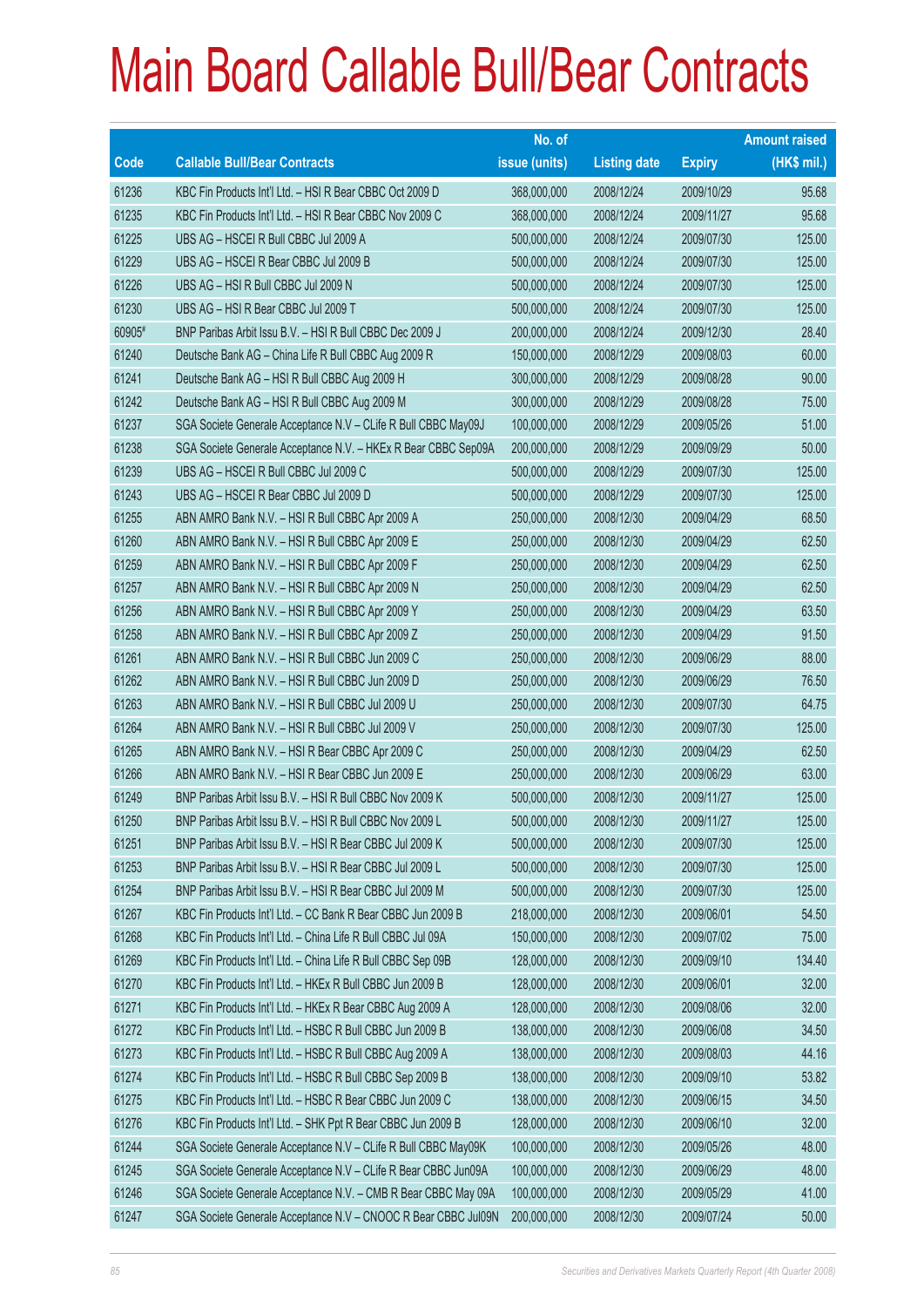|       |                                                                | No. of        |                     |               | <b>Amount raised</b> |
|-------|----------------------------------------------------------------|---------------|---------------------|---------------|----------------------|
| Code  | <b>Callable Bull/Bear Contracts</b>                            | issue (units) | <b>Listing date</b> | <b>Expiry</b> | (HK\$ mil.)          |
| 61248 | UBS AG - HSBC R Bull CBBC Jul 2009 H                           | 300,000,000   | 2008/12/30          | 2009/07/20    | 75.00                |
| 61252 | UBS AG - HSBC R Bear CBBC Jul 2009 I                           | 300,000,000   | 2008/12/30          | 2009/07/20    | 75.00                |
| 61285 | ABN AMRO Bank N.V. - HSCEI R Bull CBBC May 2009 A              | 250,000,000   | 2008/12/31          | 2009/05/27    | 62.50                |
| 61286 | ABN AMRO Bank N.V. - HSCEI R Bull CBBC May 2009 B              | 250,000,000   | 2008/12/31          | 2009/05/27    | 62.50                |
| 61287 | ABN AMRO Bank N.V. - HSCEI R Bull CBBC Jun 2009 D              | 250,000,000   | 2008/12/31          | 2009/06/29    | 62.50                |
| 61288 | ABN AMRO Bank N.V. - HSCEIR Bear CBBC May 2009 C               | 250,000,000   | 2008/12/31          | 2009/05/27    | 62.50                |
| 61289 | ABN AMRO Bank N.V. - HSCEI R Bear CBBC Jun 2009 E              | 250,000,000   | 2008/12/31          | 2009/06/29    | 62.50                |
| 61290 | ABN AMRO Bank N.V. - HSCEI R Bear CBBC Jun 2009 F              | 250,000,000   | 2008/12/31          | 2009/06/29    | 86.50                |
| 61279 | Deutsche Bank AG - HSBC R Bull CBBC Jul 2009 A                 | 150,000,000   | 2008/12/31          | 2009/07/22    | 52.50                |
| 61280 | Deutsche Bank AG - HSBC R Bull CBBC Jul 2009 B                 | 150,000,000   | 2008/12/31          | 2009/07/22    | 37.50                |
| 61278 | Deutsche Bank AG - HSI R Bear CBBC Sep 2009 F                  | 300,000,000   | 2008/12/31          | 2009/09/29    | 75.00                |
| 61284 | Deutsche Bank AG - HSI R Bear CBBC Sep 2009 G                  | 300,000,000   | 2008/12/31          | 2009/09/29    | 78.00                |
| 61281 | KBC Fin Products Int'l Ltd. - HSI R Bear CBBC Jun 2009 X       | 100,000,000   | 2008/12/31          | 2009/06/29    | 40.50                |
| 61282 | KBC Fin Products Int'l Ltd. - HSI R Bear CBBC Jun 2009 Y       | 150,000,000   | 2008/12/31          | 2009/06/29    | 42.90                |
| 61283 | KBC Fin Products Int'l Ltd. - HSI R Bear CBBC Jun 2009 Z       | 80,000,000    | 2008/12/31          | 2009/06/29    | 45.36                |
| 61277 | SGA Societe Generale Acceptance N.V. - CMob R Bear CBBC Sep09A | 400,000,000   | 2008/12/31          | 2009/09/29    | 100.00               |
| 61291 | UBS AG - HSI R Bull CBBC Jul 2009 L                            | 500,000,000   | 2008/12/31          | 2009/07/30    | 125.00               |
| 61295 | UBS AG - HSI R Bear CBBC Jul 2009 M                            | 500,000,000   | 2008/12/31          | 2009/07/30    | 125.00               |
| Total |                                                                |               |                     |               | 185,485.67           |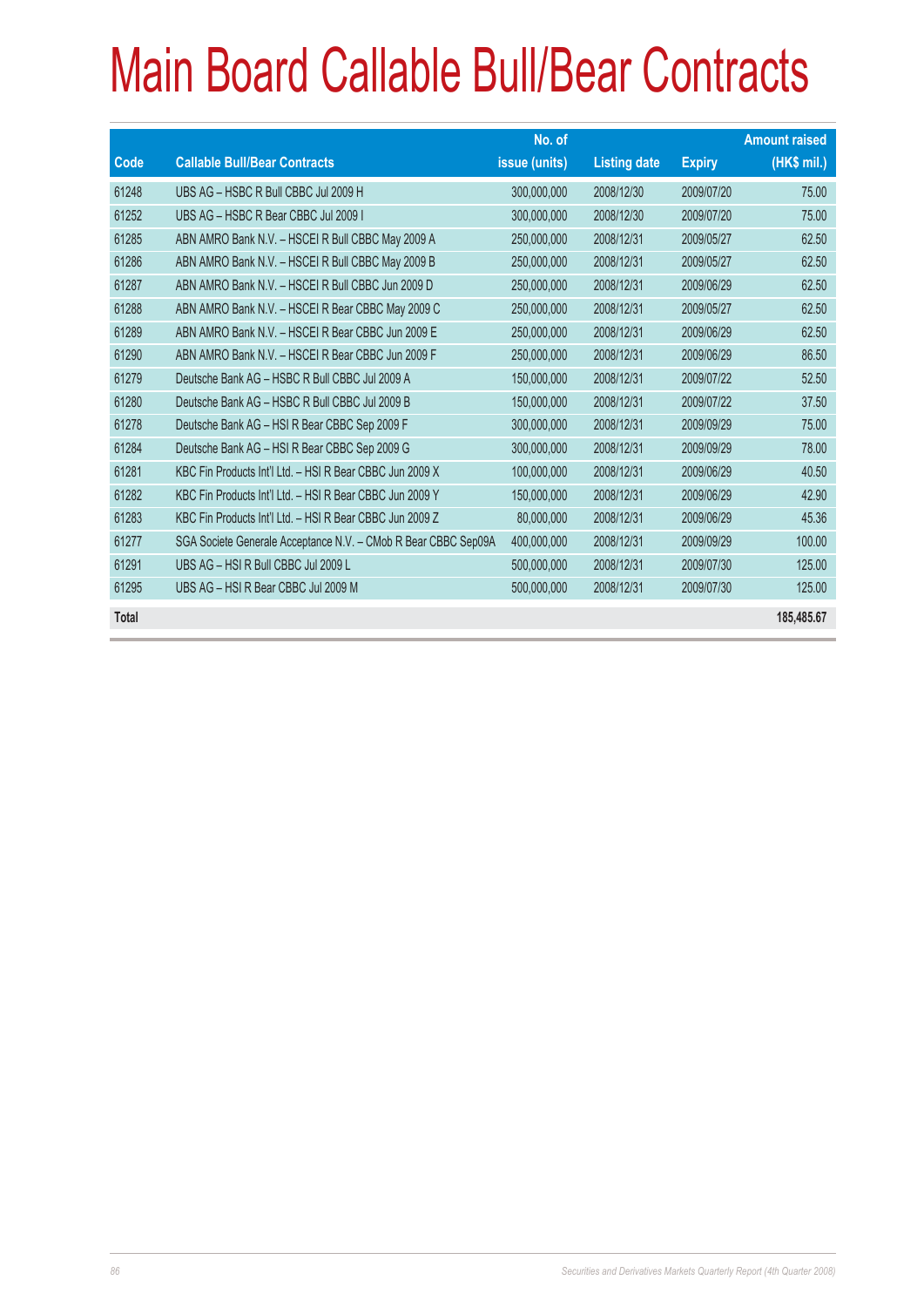# ELI/Trading Only Stocks Trading Statistics

## **Equity Linked Instrument Trading Statistics**

|      |    | No. of issues | Turnover value (HK\$ mil.) |
|------|----|---------------|----------------------------|
| 2007 | Q4 |               |                            |
| 2008 | Q1 |               |                            |
|      | Q2 | -             |                            |
|      | Q3 | -             | -                          |
|      | Q4 | -             |                            |

### **NASDAQ Stocks**

|      |    | No. of issues | Turnover value (HK\$ mil.) |
|------|----|---------------|----------------------------|
| 2007 | Q4 |               | 2.19                       |
| 2008 | Q1 |               | 0.41                       |
|      | Q2 |               | 0.57                       |
|      | Q3 |               | 0.38                       |
|      | Q4 |               | 0.17                       |

#### **iShares**

|      |    | No. of issues | Turnover value (HK\$ mil.) |
|------|----|---------------|----------------------------|
| 2007 | Q4 |               | 0.02                       |
| 2008 | Q1 |               | 0.00                       |
|      | Q2 |               | 0.00                       |
|      | Q3 |               | 0.00                       |
|      | Q4 |               | 0.00                       |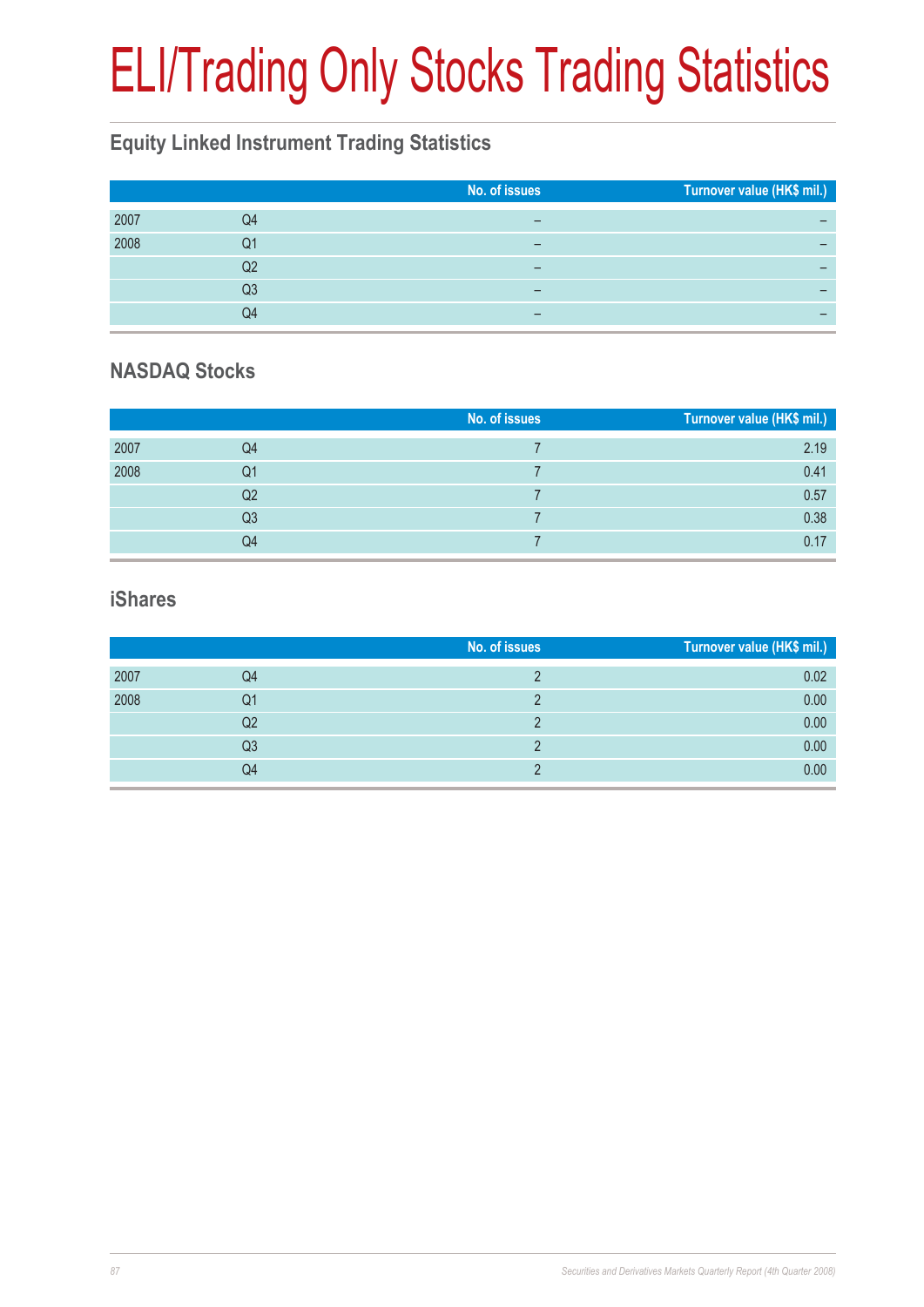### **Equity Turnover – GEM**

|      |    | Share (Mil. shs) | Value (HK\$ mil.) | No. of deals |
|------|----|------------------|-------------------|--------------|
| 2007 | Q4 | 56,876.01        | 33,142.09         | 705,030      |
| 2008 | Q1 | 60,007.62        | 21,381.98         | 530,401      |
|      | Q2 | 53,824.67        | 17,443.28         | 476,011      |
|      | Q3 | 27,661.67        | 9,188.57          | 240,766      |
|      | Q4 | 19,999.04        | 4,070.24          | 147,424      |

### **Equity Trading Statistics – GEM**

|      |                | No. of<br>trading days | <b>Average daily turnover</b><br>(HK\$ mil.) | Average value<br>per deal |
|------|----------------|------------------------|----------------------------------------------|---------------------------|
| 2007 | Q4             | 62                     | 534.55                                       | 47,008                    |
| 2008 | Q <sub>1</sub> | 60                     | 356.37                                       | 40,313                    |
|      | Q2             | 61                     | 285.96                                       | 36,645                    |
|      | Q <sub>3</sub> | 62                     | 148.20                                       | 38,164                    |
|      | Q4             | 62                     | 65.65                                        | 27,609                    |

#### **20 Most Advanced GEM Stocks**

for 4th quarter 2008

|                |       |                        |                 | <b>Closing price</b> |        |
|----------------|-------|------------------------|-----------------|----------------------|--------|
| <b>Rank</b>    | Code  | <b>Stock</b>           | End of Dec 2008 | End of Sep 2008      | % up   |
| 1              | 08150 | <b>FAST SYSTEMS</b>    | 0.610           | 0.220                | 177.27 |
| $\overline{2}$ | 08189 | <b>TEDA BIOMEDICAL</b> | 0.225           | 0.140                | 60.71  |
| 3              | 08131 | ABC MULTIACTIVE        | 0.160           | 0.103                | 55.34  |
| 4              | 08089 | <b>C RAILLOGISTICS</b> | 0.690           | 0.450                | 53.33  |
| 5              | 08178 | <b>CHINA INFO TECH</b> | 0.120           | 0.086                | 39.53  |
| 6              | 08285 | <b>EVOC</b>            | 1.350           | 0.980                | 37.76  |
| $\overline{7}$ | 08055 | <b>CHI E-LEARNING</b>  | 0.500           | 0.380                | 31.58  |
| 8              | 08317 | <b>FINET GROUP</b>     | 0.125           | 0.100                | 25.00  |
| 9              | 08123 | <b>FIRST CHINA FIN</b> | 0.220           | 0.187                | 17.65  |
| 10             | 08151 | <b>ESSEX BIO-TECH</b>  | 0.220           | 0.190                | 15.79  |
| 11             | 08165 | <b>JIAN EPAYMENT</b>   | 0.250           | 0.227                | 10.13  |
| 12             | 08009 | <b>IMERCHANTS</b>      | 0.180           | 0.165                | 9.09   |
| 13             | 08159 | <b>GLORY MARK</b>      | 0.194           | 0.180                | 7.78   |
| 14             | 08231 | <b>FUDANZHANGJIANG</b> | 0.280           | 0.260                | 7.69   |
| 15             | 08017 | <b>LONG SUCCESS</b>    | 0.035           | 0.033                | 6.06   |
| 16             | 08266 | M TEL                  | 0.095           | 0.090                | 5.56   |
| 17             | 08022 | <b>ARGOS ENT</b>       | 0.520           | 0.500                | 4.00   |
| 18             | 08158 | <b>BM INTELLIGENCE</b> | 0.140           | 0.136                | 2.94   |
| 19             | 08199 | <b>WEIGAO GROUP</b>    | 11.760          | 11.500               | 2.26   |
| 20             | 08006 | CHINA.COM              | 5.330           | 5.220                | 2.11   |
|                |       |                        |                 |                      |        |

A Adjusted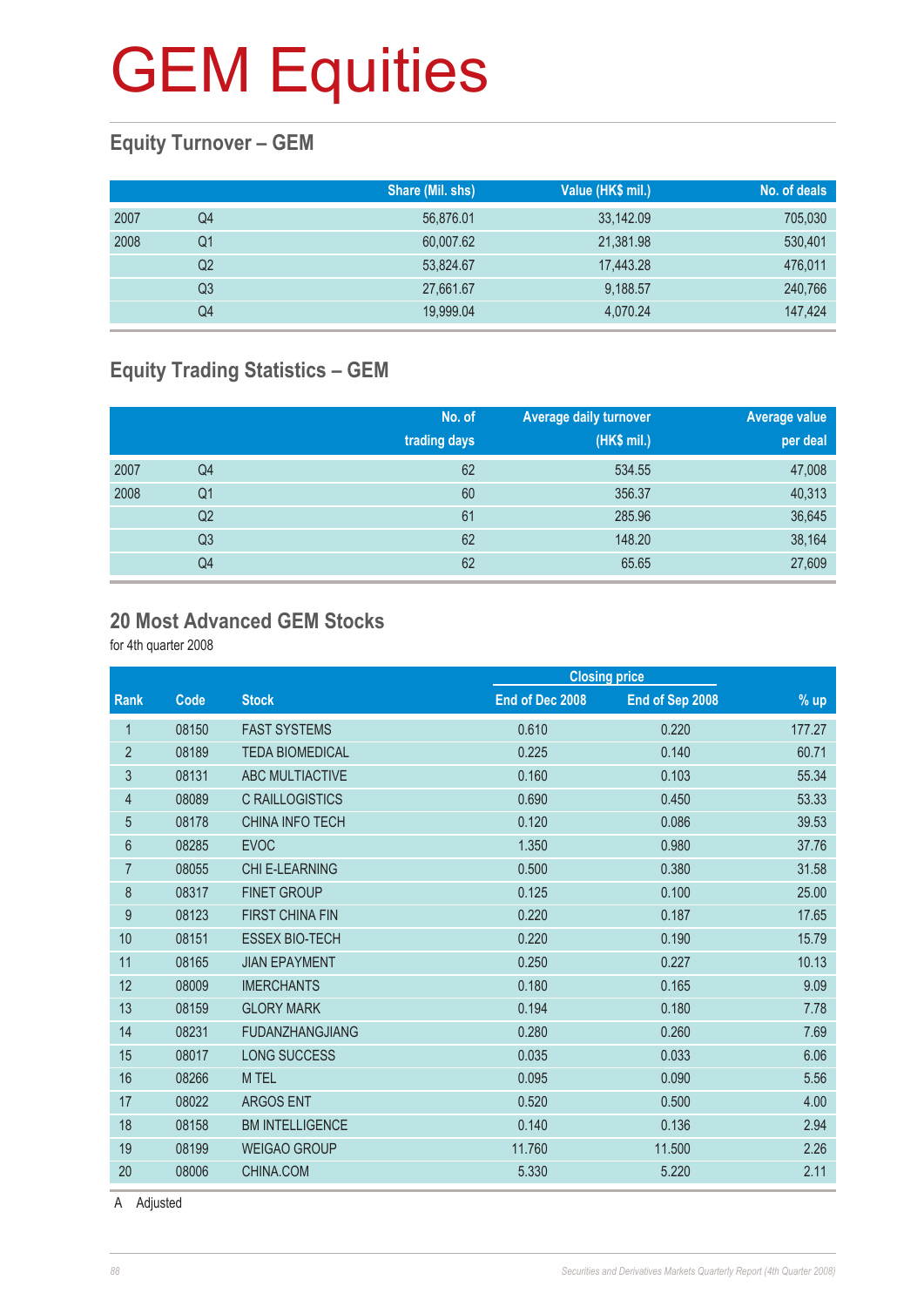### **20 Most Declined GEM Stocks**

for 4th quarter 2008

| Code  | <b>Stock</b>           | End of Dec 2008 | End of Sep 2008         | $%$ up               |
|-------|------------------------|-----------------|-------------------------|----------------------|
| 08130 | <b>BRILLIANT ARTS</b>  | 0.056           | 0.650                   | $-91.38$             |
| 08173 | <b>INTELLI-MEDIA</b>   | 0.105           | 0.660                   | $-84.09$             |
| 08172 | <b>GOLIFE CONCEPTS</b> | 0.037           | 0.197                   | $-81.22$             |
| 08233 | <b>CIG PORTS</b>       | 0.112           | 0.445                   | $-74.83$             |
| 08202 | <b>INNO-TECH HOLD</b>  | 0.063           | 0.229                   | $-72.49$             |
| 08088 | <b>CROSBY CAPITAL</b>  | 0.180           | 0.630                   | $-71.43$             |
| 08273 | ZJ PROSPECT            | 0.400           | 1.400                   | $-71.43$             |
| 08149 | <b>TSC OFFSHORE</b>    | 0.560           | 1.840                   | $-69.57$             |
| 08153 | <b>CCCTV GROUP</b>     | 0.120           | 0.345                   | $-65.22$             |
| 08198 | <b>MELCO LOTTVENT</b>  | 0.280           | 0.800                   | $-65.00$             |
| 08108 | <b>FAVA INT'L</b>      | 0.094           | 0.245                   | $-61.63$             |
| 08071 | <b>CHINA METAL RES</b> | 0.058           | 0.148<br>$\overline{A}$ | $-60.81$             |
| 08082 | <b>INFO COMM HOLD</b>  | 0.051           | 0.130                   | $-60.77$             |
| 08340 | <b>VINCO FINANCIAL</b> | 0.110           | 0.280                   | $-60.71$             |
| 08032 | <b>G CHINA TECH</b>    | 0.024           | 0.060                   | $-60.00$             |
| 08279 | <b>AGTECH HOLDINGS</b> | 0.100           | 0.249                   | $-59.84$             |
| 08249 | <b>YIDONG ELEC</b>     | 0.045           | 0.110                   | $-59.09$             |
| 08290 | <b>TIANJINTIANLIAN</b> | 0.410           | 1.000                   | $-59.00$             |
| 08301 | <b>MINGWAH HI TECH</b> | 0.070           | 0.170                   | $-58.82$             |
| 08085 | <b>ZMAY HOLDINGS</b>   | 0.200           | 0.480                   | $-58.33$             |
|       |                        |                 |                         | <b>Closing price</b> |

A Adjusted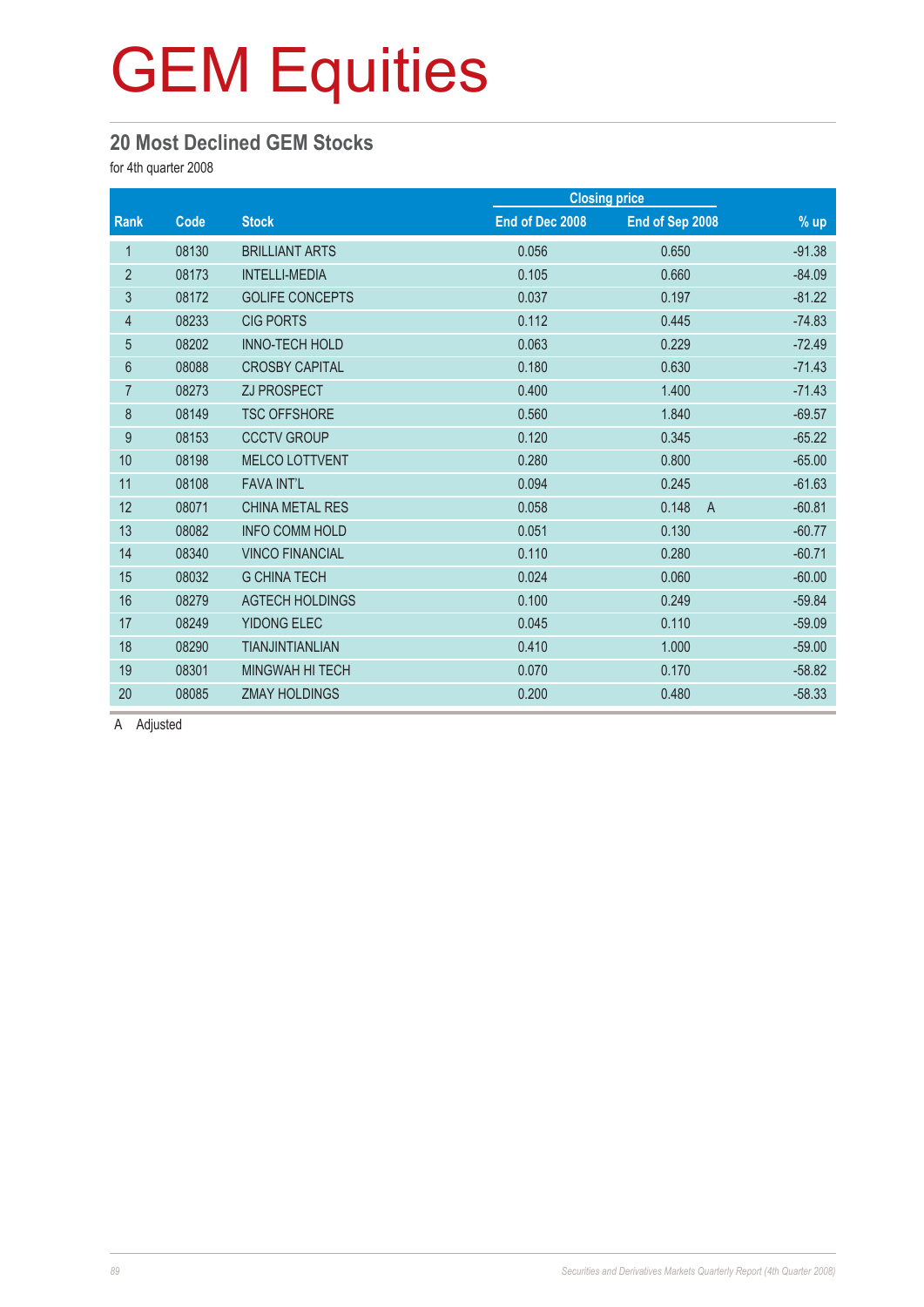### **20 Most Active GEM Stocks by Value**

for 4th quarter 2008

| Rank           | Code  | <b>Stock</b>           | Turnover (HK\$ mil.) | % of total |
|----------------|-------|------------------------|----------------------|------------|
| $\mathbf{1}$   | 08277 | <b>WUMART</b>          | 659.79               | 16.21      |
| $\overline{2}$ | 08199 | <b>WEIGAO GROUP</b>    | 562.96               | 13.83      |
| $\mathfrak{S}$ | 08173 | <b>INTELLI-MEDIA</b>   | 274.87               | 6.75       |
| $\overline{4}$ | 08180 | <b>GOLDEN MEDITECH</b> | 259.52               | 6.38       |
| 5              | 08167 | <b>BIG MEDIA</b>       | 199.26               | 4.90       |
| 6              | 08089 | <b>C RAILLOGISTICS</b> | 168.52               | 4.14       |
| $\overline{7}$ | 08250 | CORE HEALTHCARE        | 158.75               | 3.90       |
| $\bf 8$        | 08299 | <b>GRAND T G GOLD</b>  | 130.99               | 3.22       |
| 9              | 08069 | <b>TONG REN TANG</b>   | 90.05                | 2.21       |
| 10             | 08259 | <b>ANDRE JUICE</b>     | 76.83                | 1.89       |
| 11             | 08002 | PHOENIX TV             | 66.04                | 1.62       |
| 12             | 08055 | <b>CHI E-LEARNING</b>  | 65.90                | 1.62       |
| 13             | 08046 | <b>TIGER TECH</b>      | 62.54                | 1.54       |
| 14             | 08150 | <b>FAST SYSTEMS</b>    | 56.76                | 1.39       |
| 15             | 08178 | <b>CHINA INFO TECH</b> | 56.53                | 1.39       |
| 16             | 08071 | <b>CHINA METAL RES</b> | 54.67                | 1.34       |
| 17             | 08053 | A & K EDUCATION        | 52.32                | 1.29       |
| 18             | 08285 | <b>EVOC</b>            | 50.97                | 1.25       |
| 19             | 08272 | <b>BYFORD INT'L</b>    | 44.53                | 1.09       |
| 20             | 08066 | <b>CARDLINK TECH</b>   | 39.02                | 0.96       |
| <b>Total</b>   |       |                        | 3,130.81             | 76.92      |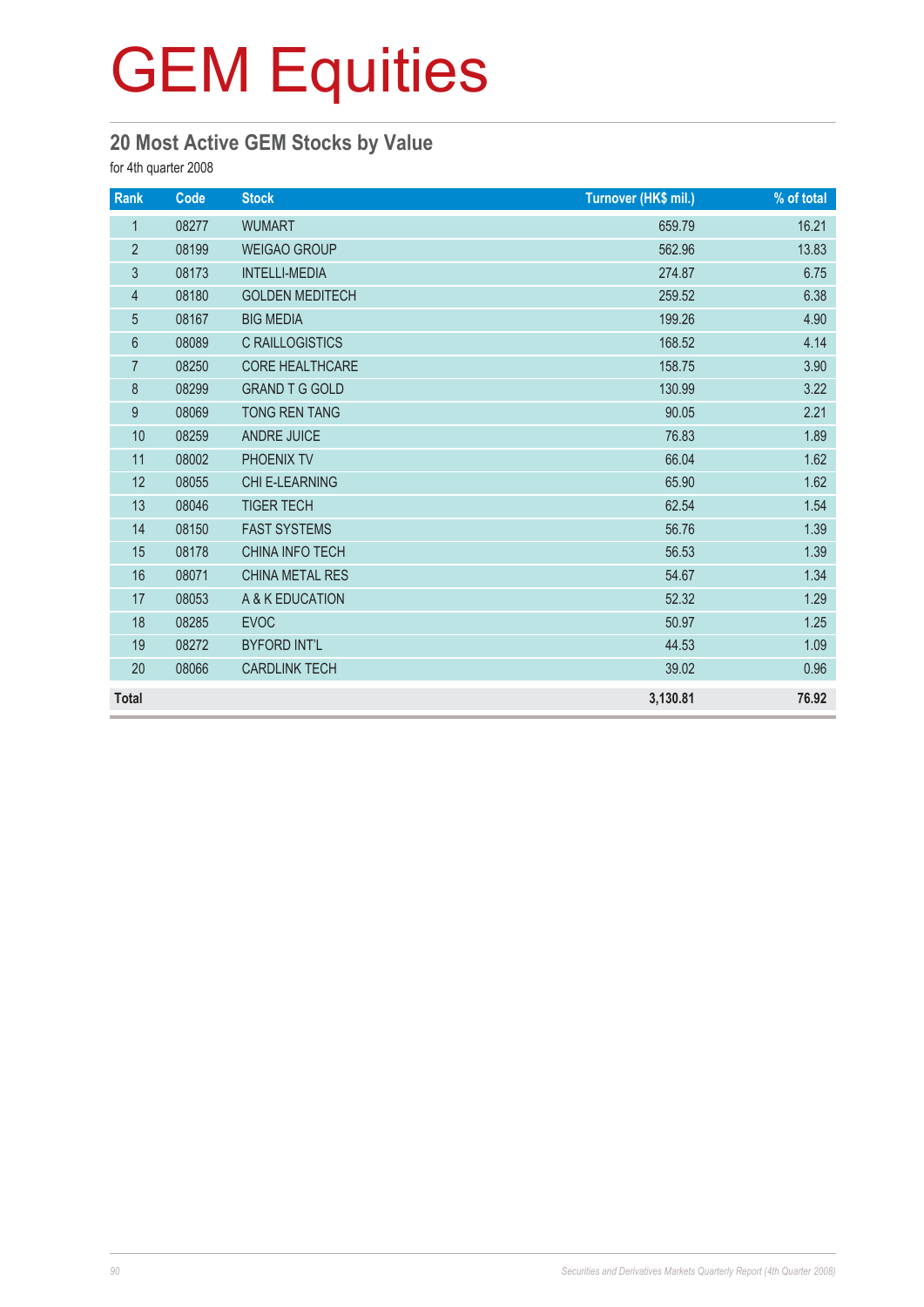### **20 Most Active GEM Stock by Shares**

for 4th quarter 2008

| Rank           | Code  | <b>Stock</b>           | <b>Turnover (Mil. shs)</b> | % of total |
|----------------|-------|------------------------|----------------------------|------------|
| $\mathbf{1}$   | 08299 | <b>GRAND T G GOLD</b>  | 4,082.46                   | 20.41      |
| $\overline{2}$ | 08250 | <b>CORE HEALTHCARE</b> | 1,924.56                   | 9.62       |
| $\mathfrak{S}$ | 08167 | <b>BIG MEDIA</b>       | 1,295.84                   | 6.48       |
| $\overline{4}$ | 08173 | <b>INTELLI-MEDIA</b>   | 1,037.98                   | 5.19       |
| 5              | 08017 | LONG SUCCESS           | 982.04                     | 4.91       |
| $6\phantom{a}$ | 08041 | <b>INTCERA</b>         | 966.33                     | 4.83       |
| $\overline{7}$ | 08071 | <b>CHINA METAL RES</b> | 743.09                     | 3.72       |
| $\,8\,$        | 08178 | CHINA INFO TECH        | 736.79                     | 3.68       |
| 9              | 08220 | <b>EMCOM INT'L</b>     | 579.62                     | 2.90       |
| 10             | 08202 | INNO-TECH HOLD         | 424.50                     | 2.12       |
| 11             | 08182 | <b>ENVIRO ENERGY</b>   | 363.87                     | 1.82       |
| 12             | 08172 | <b>GOLIFE CONCEPTS</b> | 356.40                     | 1.78       |
| 13             | 08089 | <b>C RAILLOGISTICS</b> | 282.52                     | 1.41       |
| 14             | 08259 | <b>ANDRE JUICE</b>     | 249.23                     | 1.25       |
| 15             | 08161 | <b>CHINALOTSYNERGY</b> | 248.15                     | 1.24       |
| 16             | 08192 | <b>GS ENGINEERING</b>  | 238.67                     | 1.19       |
| 17             | 08123 | <b>FIRST CHINA FIN</b> | 230.61                     | 1.15       |
| 18             | 08128 | C G SOURCE ENGY        | 223.98                     | 1.12       |
| 19             | 08046 | <b>TIGER TECH</b>      | 216.75                     | 1.08       |
| 20             | 08180 | <b>GOLDEN MEDITECH</b> | 210.11                     | 1.05       |
| <b>Total</b>   |       |                        | 15,393.50                  | 76.97      |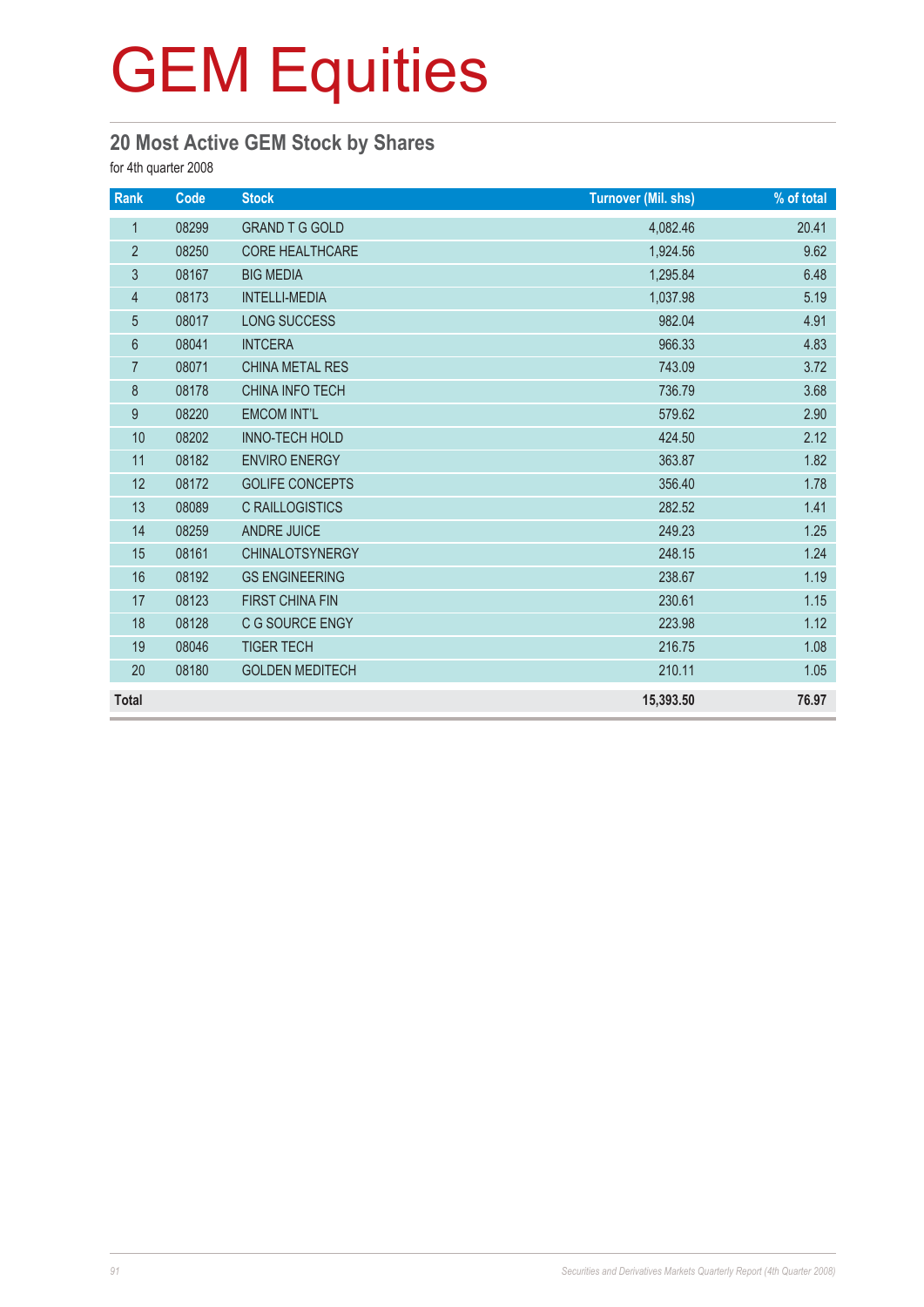#### **Market Capitalisation of Listed Companies for GEM**

as at the quarter end

|      |                | HK\$ mil.  |
|------|----------------|------------|
| 2007 | Q4             | 161,080.97 |
| 2008 | Q1             | 112,660.54 |
|      | Q2             | 109,043.78 |
|      | Q <sub>3</sub> | 67,153.80  |
|      | Q4             | 45,164.18  |

#### **Market Capitalisation by Hang Seng Industry Classification System**\* **– GEM** Quarter-end figures



Hang Seng Industry Classification System (HSICS) is provided by Hang Seng Indexes Company Limited.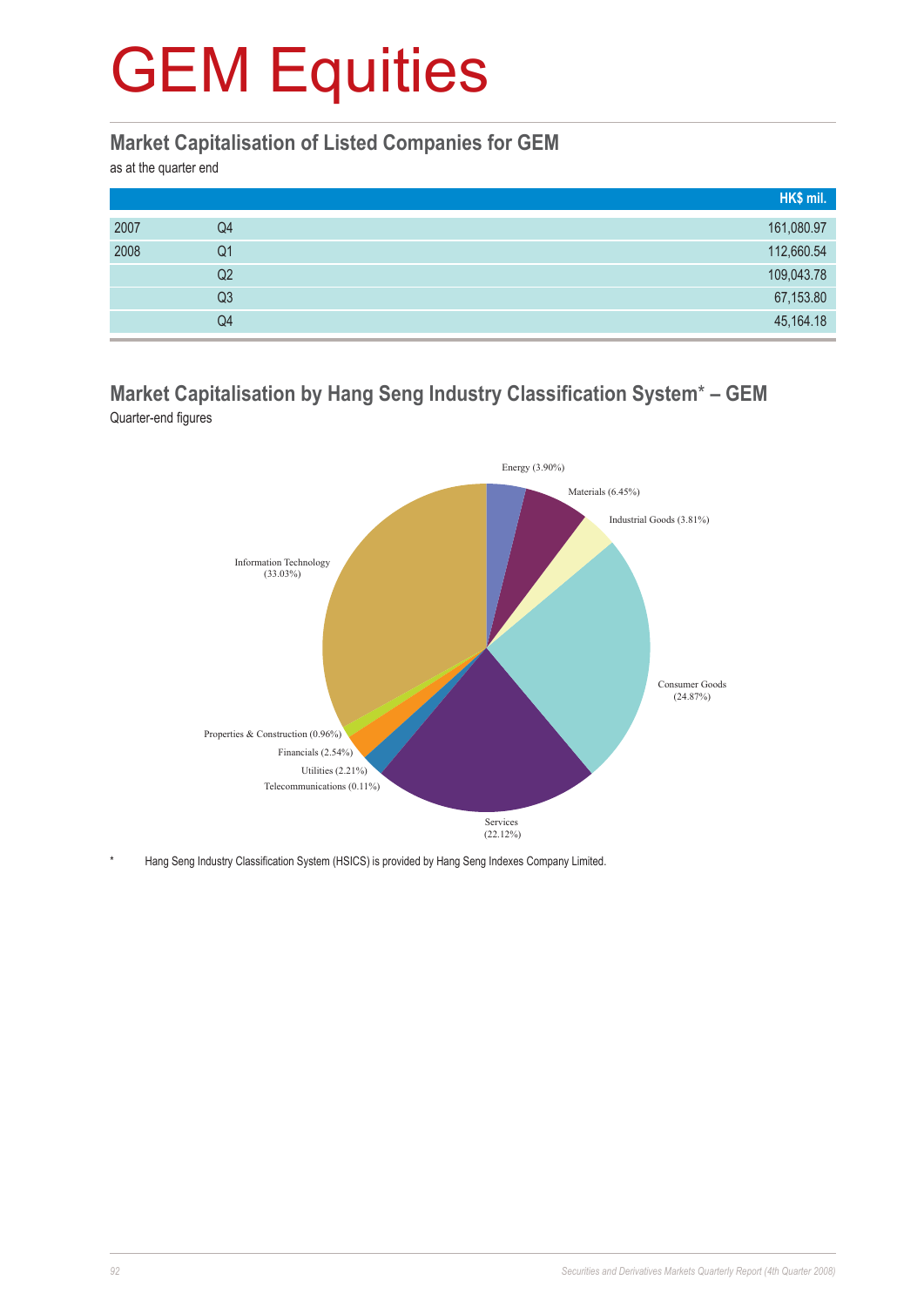### **50 Leading Companies by Market Capitalisation – GEM**

as at the 4th quarter end 2008

| Rank                | Code  | <b>Company</b>                                            | Market capitalisation (HK\$ mil.) | % of market total |
|---------------------|-------|-----------------------------------------------------------|-----------------------------------|-------------------|
| 1                   | 08199 | Shandong Weigao Group Medical Polymer Co. Ltd. - H Shares | 4,085.42                          | 9.05              |
| $\overline{2}$      | 08277 | Wumart Stores, Inc. - H Shares                            | 2,917.83                          | 6.46              |
| 3                   | 08167 | Big Media Group Ltd.                                      | 2,362.50                          | 5.23              |
| $\overline{4}$      | 08137 | Honbridge Holdings Ltd.                                   | 1,740.49                          | 3.85              |
| 5                   | 08156 | China Vanguard Group Ltd.                                 | 1,676.22                          | 3.71              |
| $6\phantom{1}6$     | 08180 | Golden Meditech Co. Ltd.                                  | 1,614.49                          | 3.57              |
| $\overline{7}$      | 08052 | Convenience Retail Asia Ltd.                              | 1,379.54                          | 3.05              |
| 8                   | 08008 | Sunevision Holdings Ltd.                                  | 1,015.74                          | 2.25              |
| 9                   | 08161 | China LotSynergy Holdings Ltd.                            | 925.27                            | 2.05              |
| 10                  | 08192 | Global Solution Engineering Ltd.                          | 918.72                            | 2.03              |
| 11                  | 08118 | <b>International Entertainment Corporation</b>            | 896.16                            | 1.98              |
| 12                  | 08212 | Aptus Holdings Ltd.                                       | 853.30                            | 1.89              |
| 13                  | 08070 | Zhongyu Gas Holdings Ltd.                                 | 794.44                            | 1.76              |
| 14                  | 08178 | China Information Technology Development Ltd.             | 779.39                            | 1.73              |
| 15                  | 08272 | Byford International Ltd.                                 | 760.76                            | 1.68              |
| 16                  | 08029 | Sun International Group Ltd.                              | 624.08                            | 1.38              |
| 17                  | 08206 | China Cyber Port (International) Co. Ltd.                 | 617.76                            | 1.37              |
| 18                  | 08055 | China E-Learning Group Ltd.                               | 606.91                            | 1.34              |
| 19                  | 08239 | Ming Kei Energy Holdings Ltd.                             | 594.00                            | 1.32              |
| 20                  | 08006 | China.com Inc.                                            | 570.68                            | 1.26              |
| 21                  | 08123 | First China Financial Holdings Ltd.                       | 569.90                            | 1.26              |
| 22                  | 08069 | Tong Ren Tang Technologies Co. Ltd. - H Shares            | 550.12                            | 1.22              |
| 23                  | 08259 | Yantai North Andre Juice Co. Ltd. - H Shares              | 528.05                            | 1.17              |
| 24                  | 08250 | Core Healthcare Investment Holdings Ltd.                  | 487.20                            | 1.08              |
| 25                  | 08285 | EVOC Intelligent Technology Co. Ltd. - H Shares           | 416.28                            | 0.92              |
| 26                  | 08117 | China Primary Resources Holdings Ltd.                     | 409.87                            | 0.91              |
| 27                  | 08230 | Shenzhen Dongjiang Environmental Co. Ltd. - H Shares      | 405.61                            | 0.90              |
| 28                  | 08089 | China Railway Logistics Ltd.                              | 370.75                            | 0.82              |
| 29                  | 08058 | Shandong Luoxin Pharmacy Stock Co. Ltd. - H Shares        | 365.32                            | 0.81              |
| 30                  | 08279 | AGTech Holdings Ltd.                                      | 358.01                            | 0.79              |
| 31                  | 08046 | Tiger Tech Holdings Ltd.                                  | 352.97                            | 0.78              |
| 32                  | 08005 | Yuxing InfoTech Holdings Ltd.                             | 342.05                            | 0.76              |
| 33                  | 08066 | Cardlink Technology Group Ltd.                            | 338.99                            | 0.75              |
| 34                  | 08158 | B M Intelligence International Ltd.                       | 319.32                            | 0.71              |
| 35                  | 08149 | TSC Offshore Group Ltd.                                   | 312.99                            | 0.69              |
| 36                  | 08319 | Yusei Holdings Ltd.                                       | 304.00                            | 0.67              |
| 37                  | 08203 | Challenger Group Holdings Ltd.                            | 296.45                            | 0.66              |
| 38                  | 08096 | ThinSoft (Holdings) Inc.                                  | 285.72                            | 0.63              |
| 39                  | 08128 | China Ground Source Energy Ltd.                           | 282.66                            | 0.63              |
| 40                  | 08011 | Polyard Petroleum International Group Ltd.                | 264.99                            | 0.59              |
| 41                  | 08163 | CCT Resources Holdings Ltd.                               | 245.36                            | 0.54              |
| 42                  | 08085 | ZMAY Holdings Ltd.                                        | 240.76                            | 0.53              |
| 43                  | 08299 | Grand T G Gold Holdings Ltd.                              | 235.78                            | 0.52              |
| 44                  | 08053 | A & K Educational Software Holdings Ltd.                  | 229.81                            | 0.51              |
| 45                  | 08313 | International Elite Ltd.                                  | 227.09                            | 0.50              |
| 46                  | 08165 | Jian ePayment Systems Ltd.                                | 223.75                            | 0.50              |
| 47                  | 08287 | Nanjing Sample Technology Co. Ltd. - H Shares             | 220.32                            | 0.49              |
| 48                  | 08173 | Intelli-Media Group (Holdings) Ltd.                       | 214.89                            | 0.48              |
| 49                  | 08041 | Intcera High Tech Group Ltd.                              | 214.60                            | 0.48              |
| 50                  | 08091 | Universal Technologies Holdings Ltd.                      | 210.55                            | 0.47              |
| <b>Total</b>        |       |                                                           | 35,557.84                         | 78.73             |
| <b>Market Total</b> |       |                                                           | 45, 164. 18                       | 100.00            |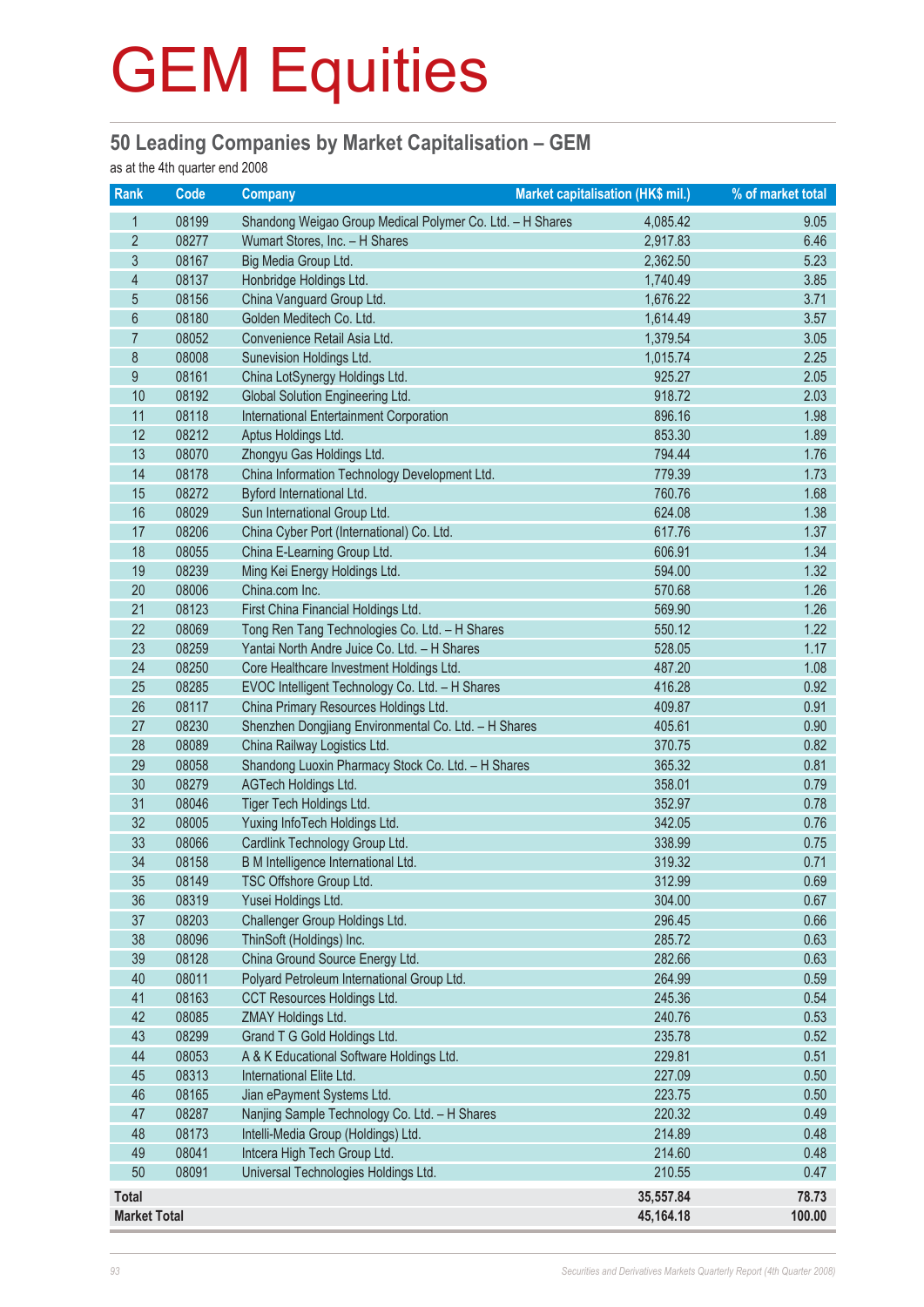### **New Listing Statistics – equities for GEM**

|      |    | No. of newly listed companies | Funds raised (HK\$ mil.) |
|------|----|-------------------------------|--------------------------|
| 2007 | Q4 |                               | 1,993.55                 |
| 2008 | Q1 |                               |                          |
|      | Q2 |                               | 216.84                   |
|      | Q3 |                               |                          |
|      | Q4 | -                             |                          |

## **Newly Listed Companies for GEM**

for 4th quarter 2008

| Code       | Company name | Listing date No. of issued shares Funds raised (HK\$ mil.) |  |
|------------|--------------|------------------------------------------------------------|--|
| <b>NIL</b> |              |                                                            |  |
| Total      |              |                                                            |  |

### **Withdrawal of listed Companies – GEM**

for 4th quarter 2008

| <b>Company name</b>                                  | <b>Last trading date</b> | <b>Delisted date</b> |  |
|------------------------------------------------------|--------------------------|----------------------|--|
| China Fire Safety Enterprise Group Holdings Ltd. *   | 2008/10/03               | ş<br>2008/10/06      |  |
| Changchun Da Xing Pharmaceutical Co. Ltd. - H Shares | 2005/07/27               | 2008/10/15           |  |
| First Mobile Group Holdings Ltd. *                   | 2008/11/05               | ş<br>2008/11/06      |  |
| Jinheng Automotive Safety Technology Holdings Ltd. * | 2008/11/11               | ş<br>2008/11/12      |  |
| Phoenix Satellite Television Holdings Ltd. *         | 2008/12/04               | ş<br>2008/12/05      |  |
| Prosperity International Holdings (H.K.) Ltd. *      | 2008/12/17               | ş<br>2008/12/18      |  |
| Chinasoft International Ltd. *                       | 2008/12/24               | $\S$<br>2008/12/29   |  |
|                                                      |                          |                      |  |

\* Transfers of listing from GEM to Main Board pursuant to the revised Rule 9.24 of the GEM Listing Rules and to the new Chapter 9A of the Main Board Listing Rules effective from 1 July 2008.

§ Effective date of the transfer of listing from GEM to Main Board.

### **Company Name Changes for GEM**

for 4th quarter 2008

| Code  | Old name                                             | New name                                               | <b>Effective date</b> | <b>Adoption date</b> |
|-------|------------------------------------------------------|--------------------------------------------------------|-----------------------|----------------------|
| 08163 | Tradeeasy Holdings Ltd.                              | CCT Resources Holdings Ltd.                            | 2008/09/22            | 2008/10/17           |
| 08236 | Powerleader Science & Technology Co. Ltd. - H Shares | Powerleader Science & Technology Group Ltd. - H Shares | 2008/08/05            | 2008/10/23           |
| 08055 | ProSticks International Holdings Ltd.                | China E-Learning Group Ltd.                            | 2008/09/01            | 2008/10/28           |
| 08306 | Sungreen International Holdings Ltd.                 | China Nonferrous Metals Co. Ltd.                       | 2008/09/18            | 2008/10/28           |
| 08045 | Jiangsu Nandasoft Co. Ltd. - H Shares                | Jiangsu Nandasoft Technology Co. Ltd. - H Shares       | 2008/09/22            | 2008/11/07           |
| 08175 | Shen Nong China (Group) Ltd.                         | China Digital Licensing (Group) Ltd.                   | 2008/09/22            | 2008/11/17           |
| 08148 | S & D International Development Group Ltd.           | Aurum Pacific (China) Group Ltd.                       | 2008/10/17            | 2008/11/24           |
| 08171 | QUASAR Communication Technology Holdings Ltd.        | China Trends Holdings Ltd.                             | 2008/10/31            | 2008/11/26           |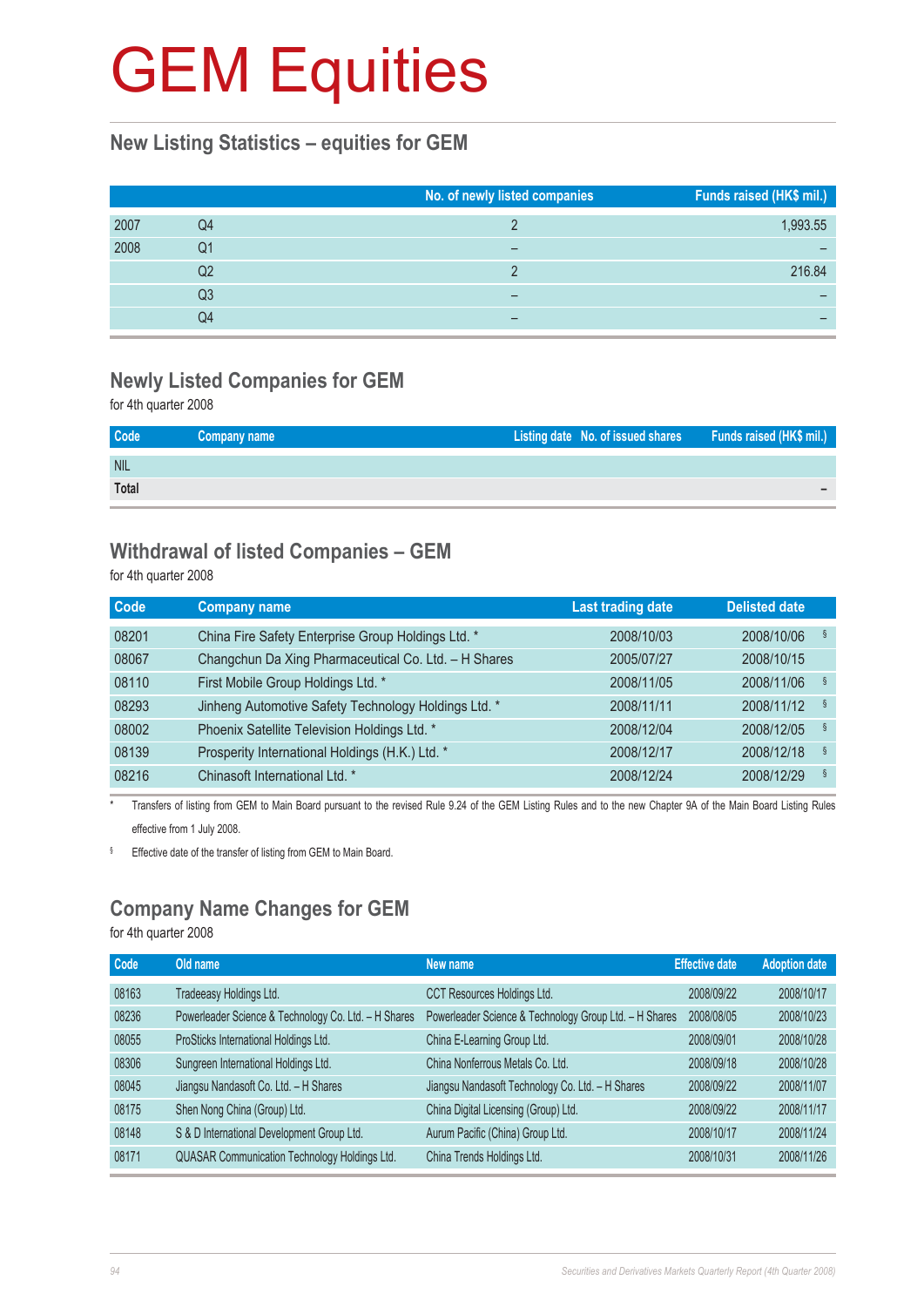#### **Bonus Issues/Bonus Warrants for GEM**

for 4th quarter 2008

| Code       | Company | <b>Particulars</b> |  |
|------------|---------|--------------------|--|
| <b>NIL</b> |         |                    |  |

### **Share Split/Consolidation for GEM**

for 4th quarter 2008

| <b>Code</b> | <b>Company</b>                      | <b>Particulars</b>     | Effective date |
|-------------|-------------------------------------|------------------------|----------------|
| 08071       | China Metal Resources Holdings Ltd. | Consolidation 2 into 1 | 2008/10/21     |

### **Rights Issues & Open Offers for GEM**

for 4th quarter 2008

| <b>Month</b> | Code <sup>1</sup> | Company | <b>Ratio</b> | Funds raised (HK\$ mil.) |
|--------------|-------------------|---------|--------------|--------------------------|
| <b>NIL</b>   |                   |         |              |                          |
| <b>Total</b> |                   |         |              | -                        |

### **Placing\***

|              |       |                        | No. of        |                      |                     |
|--------------|-------|------------------------|---------------|----------------------|---------------------|
|              |       |                        | new shares    | <b>Placing price</b> | <b>Funds raised</b> |
| <b>Month</b> | Code  | <b>Company</b>         | placed        | (HK\$)               | (HK\$ mil.)         |
| 2008         |       |                        |               |                      |                     |
| Oct          | 08015 | <b>QIANLONG TECH</b>   | 42,100,000    | 0.420                | 17.68               |
|              | 08256 | <b>NETEL</b>           | 18,520,000    | 0.054                | 1.00                |
| <b>Nov</b>   | 08119 | THIZ TECHNOLOGY        | 217, 122, 875 | 0.100                | 21.71               |
|              | 08256 | <b>NETEL</b>           | 18,520,000    | 0.054                | 1.00                |
| <b>Dec</b>   | 08299 | <b>GRAND T G GOLD</b>  | 237,500,000   | 0.072                | 17.10               |
|              | 08299 | <b>GRAND T G GOLD</b>  | 712,500,000   | 0.018                | 12.83               |
|              | 08172 | <b>GOLIFE CONCEPTS</b> | 53,000,000    | 0.075                | 3.98                |
|              | 08189 | <b>TEDA BIOMEDICAL</b> | 374,000,000   | 0.115                | 43.01               |
| <b>Total</b> |       |                        |               |                      | 118.30              |

Due to the reporting time-lag, placing figures for the quarter are provisional.

\*\* Supplementary information update for previous quarters.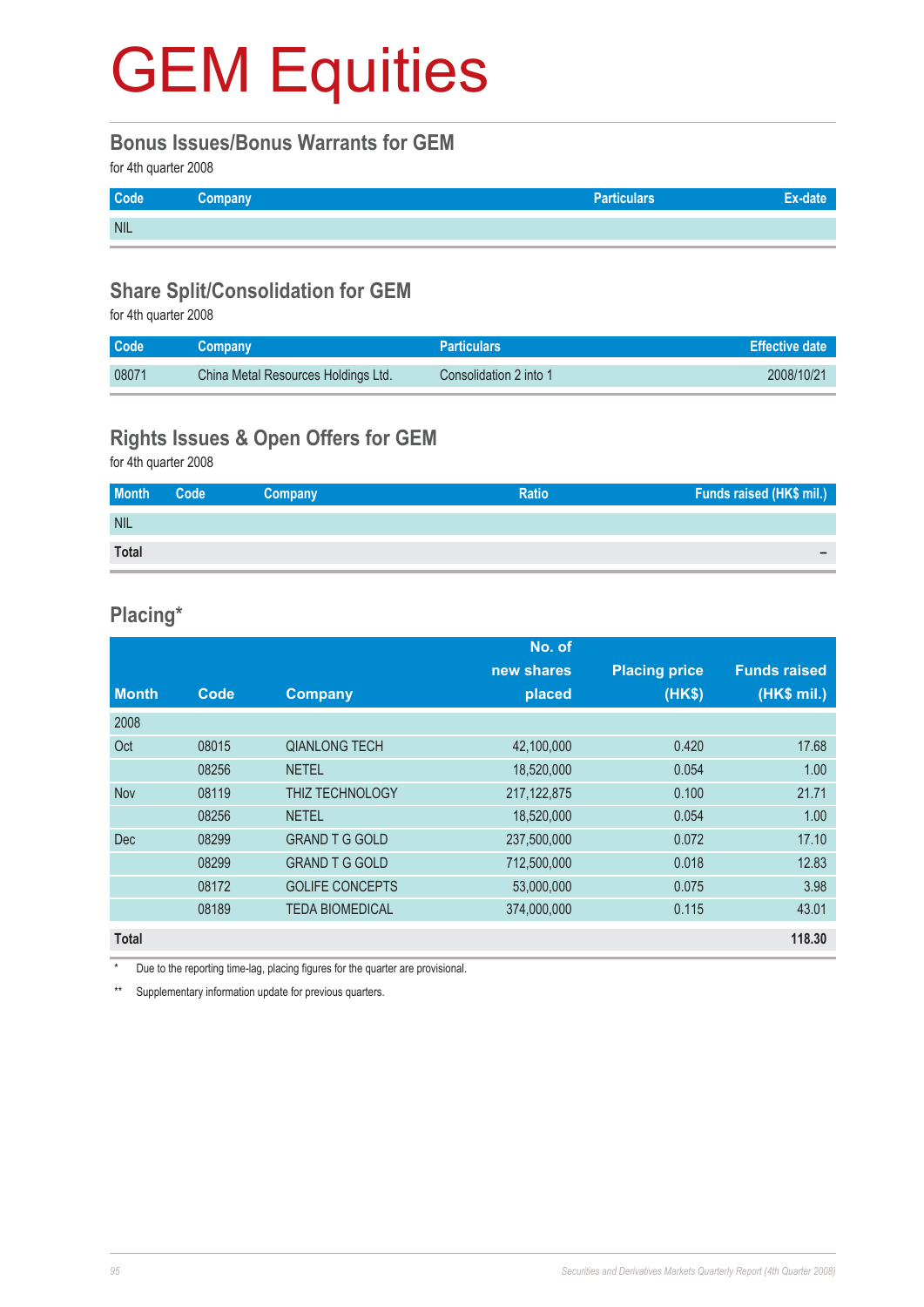## GEM Warrants

### **Warrant Trading and Market Value Statistics – GEM**

|      |                | <b>Number</b> | Turnover value (HK\$ mil.) | Market value (HK\$ mil.) |
|------|----------------|---------------|----------------------------|--------------------------|
| 2007 | Q4             |               | 1.06                       | 71.23                    |
| 2008 | Q1             |               | 1.89                       | 70.34                    |
|      | Q2             |               | 0.76                       | 47.28                    |
|      | Q <sub>3</sub> |               | 2.19                       | 71.81                    |
|      | Q4             |               | 0.06                       | 10.34                    |

## **Newly Listed Equity GEM Warrants**

for 4th quarter 2008

|              |                        | <b>Initial issued</b> |                     |               | <b>Amount raised</b> |
|--------------|------------------------|-----------------------|---------------------|---------------|----------------------|
| <b>Code</b>  | <b>Equity warrants</b> | amount (HK)           | <b>Listing date</b> | <b>Expiry</b> | (HK\$ mil.)          |
| Nil          |                        |                       |                     |               |                      |
| <b>Total</b> |                        |                       |                     |               |                      |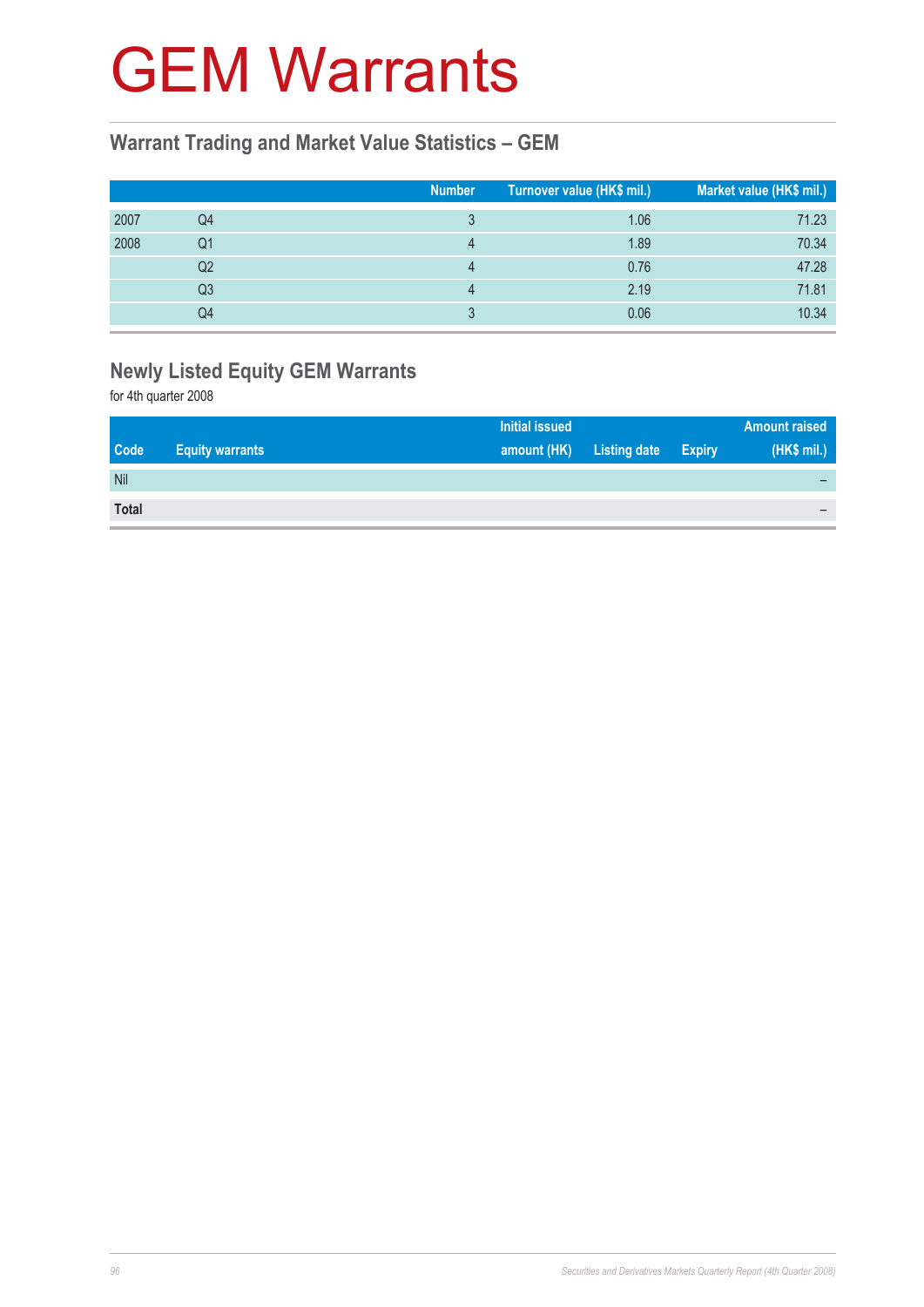## Stock Market Indices

### **Hong Kong Stock Market Indices**

|                                               | End of Dec 2008 | End of Sep 2008 |                    |
|-----------------------------------------------|-----------------|-----------------|--------------------|
| <b>Index</b>                                  | <b>Close</b>    | <b>Close</b>    | Change %           |
| S&P/HKEx LargeCap Index                       | 17891.16        | 22176.53        | 19.32%<br>$\equiv$ |
|                                               |                 |                 |                    |
| S&P/HKEx GEM Index                            | 385.47          | 551.92          | 30.16%             |
|                                               |                 |                 |                    |
| <b>HANG SENG INDEX</b>                        | 14387.48        | 18016.21        | $-20.14%$          |
| <b>SECTORIAL INDICES</b>                      |                 |                 |                    |
| Finance                                       | 21793.45        | 29836.87        | 26.96%<br>$-$      |
| <b>Utilities</b>                              | 33841.36        | 41874.28        | $-19.18%$          |
| Properties                                    | 16974.14        | 19117.15        | 11.21%             |
| Commerce & Industry                           | 7894.24         | 9194.59         | $-14.14\%$         |
|                                               |                 |                 |                    |
| <b>HANG SENG COMPOSITE INDEX</b>              | 1982.56         | 2405.85         | 17.59%             |
| HANG SENG CHINA-AFFILIATED CORPORATIONS INDEX | 3292.40         | 3470.00         | 5.12%              |
| <b>HANG SENG CHINA ENTERPRISES INDEX</b>      | 7891.80         | 9070.31         | 12.99%             |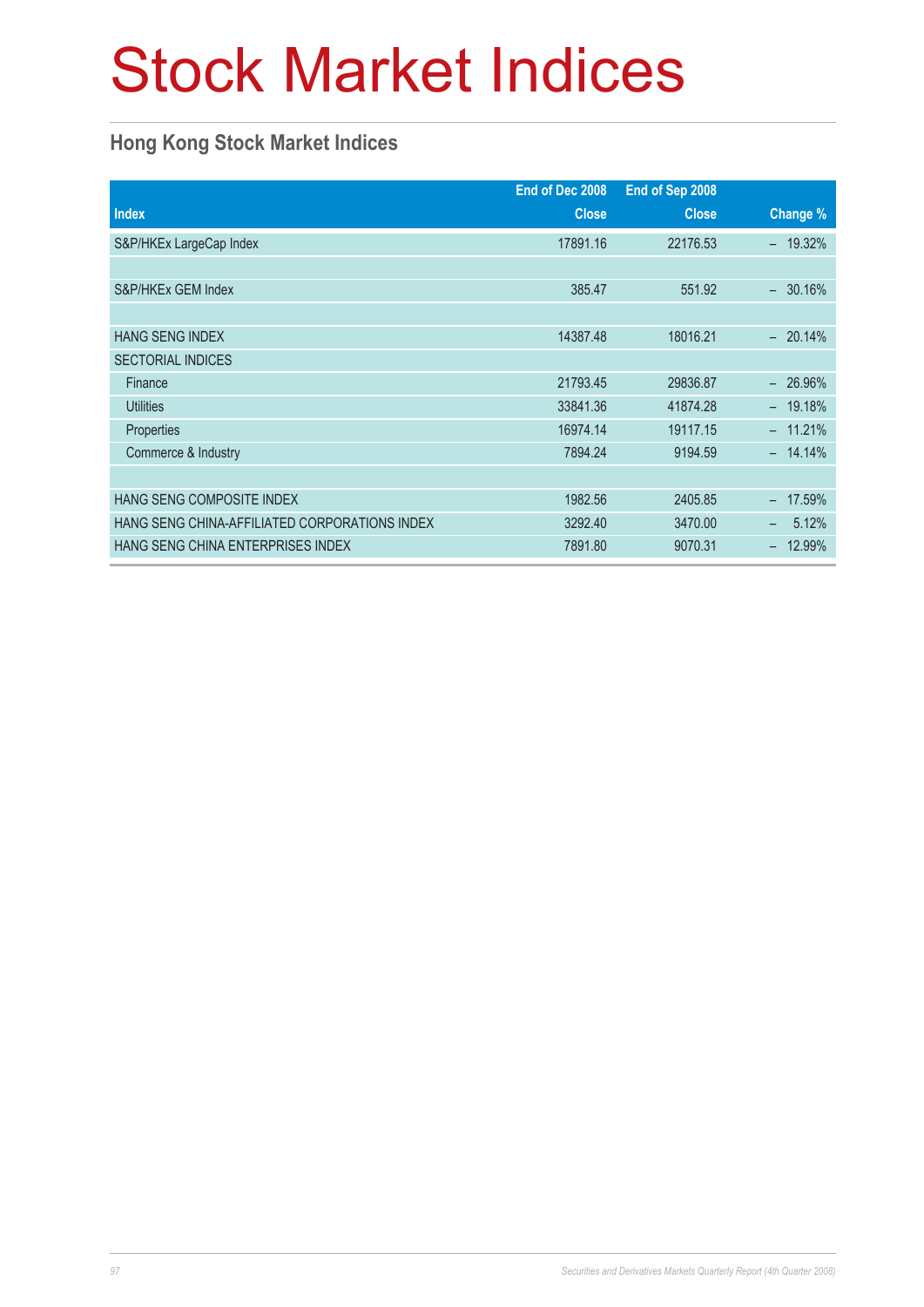## Stock Market Indices

### **Hang Seng Index (2007/10/02 – 2008/10/31)**



### **S&P/HKEx LargeCap Index (2007/10/02 – 2008/10/31)**



### **S&P/HKEx GEM Index (2007/10/02 – 2008/10/31)**

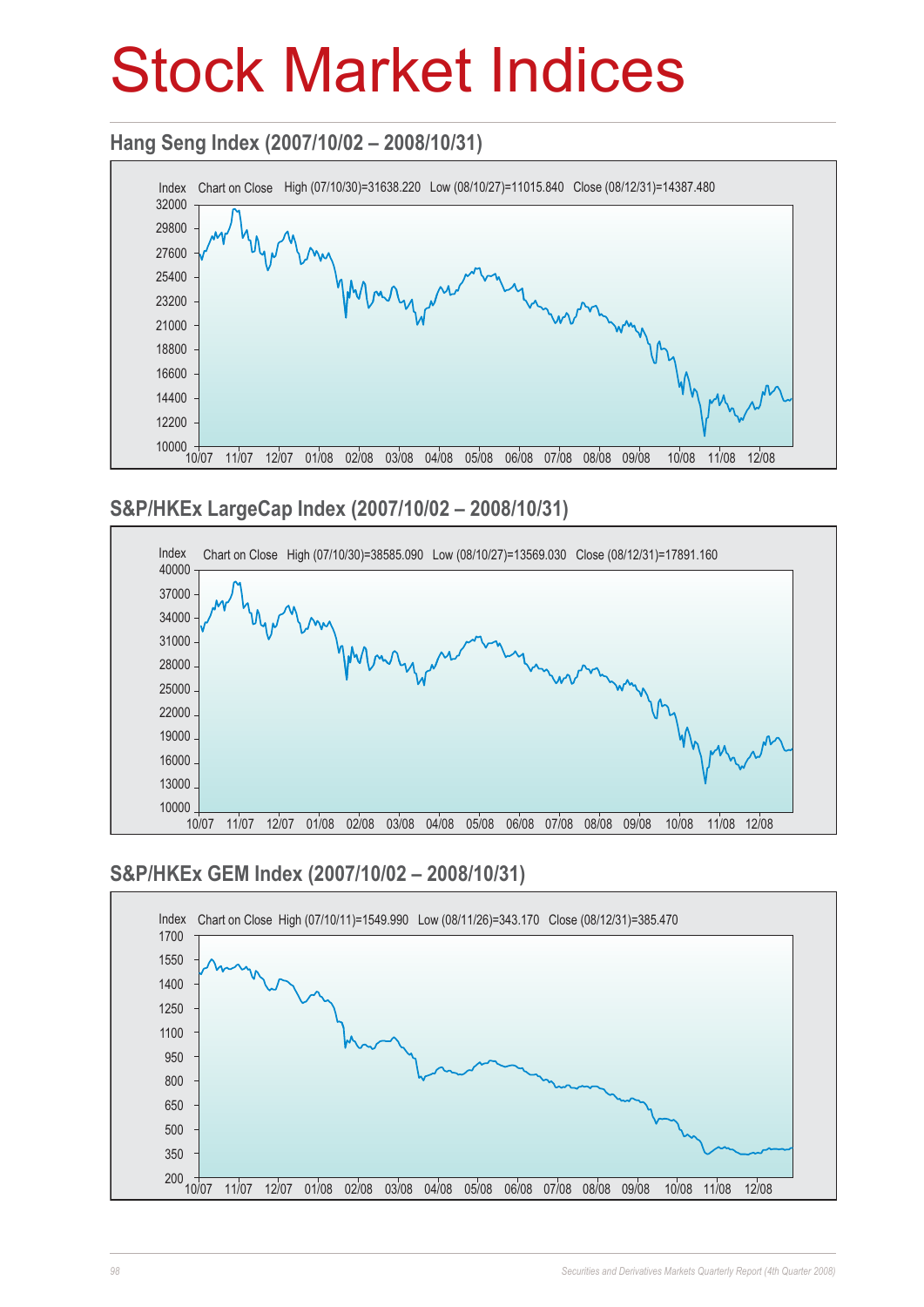## Stock Market Indices

### **WORLD INDICES**

|                                 | End of Dec 2008 | End of Sep 2008 |                                   |
|---------------------------------|-----------------|-----------------|-----------------------------------|
| <b>Index</b>                    | <b>Close</b>    | <b>Close</b>    | Change %                          |
| <b>HONG KONG</b>                |                 |                 |                                   |
| S&P/HKEx LargeCap Index         | 17891.16        | 22176.53        | $-19.32%$                         |
| Hang Seng Index                 | 14387.48        | 18016.21        | $-20.14%$                         |
| <b>AUSTRALIA</b>                |                 |                 |                                   |
| All Ordinaries Index            | 3659.30         | 4631.30         | $-20.99%$                         |
| <b>JAKARTA</b>                  |                 |                 |                                   |
| Composite Index                 | 1355.41         | 1832.51         | $-26.04\%$                        |
| <b>JAPAN</b>                    |                 |                 |                                   |
| Nikkei (225)                    | 8859.56         | 11259.86        | $-21.32%$                         |
| <b>KOREA</b>                    |                 |                 |                                   |
| Composite Index                 | 1124.47         | 1448.06         | $-22.35%$                         |
| <b>KUALA LUMPUR</b>             |                 |                 |                                   |
| Composite Index                 | 876.75          | 1018.68         | $-13.93\%$                        |
| <b>MANILA</b>                   |                 |                 |                                   |
| Composite Index                 | 1872.85         | 2569.65         | $-27.12%$                         |
| <b>NEW ZEALAND</b>              |                 |                 |                                   |
| <b>NZSE (50)</b>                | 2715.71         | 3090.22         | $-12.12%$                         |
| <b>SHANGHAI</b>                 |                 |                 |                                   |
| A Shares Index                  | 1911.79         | 2408.88         | $-20.64%$                         |
| <b>B</b> Shares Index           | 110.92          | 132.76          | $-16.45%$                         |
| <b>SHENZHEN</b>                 |                 |                 |                                   |
| A Shares Index                  | 581.51          | 644.95          | 9.84%<br>$\overline{\phantom{a}}$ |
| <b>B</b> Shares Index           | 271.28          | 311.30          | $-12.86%$                         |
| <b>SINGAPORE</b>                |                 |                 |                                   |
| <b>FTSE Straits Times Index</b> | 1761.56         | 2358.91         | $-25.32%$                         |
| <b>TAIWAN</b>                   |                 |                 |                                   |
| Taipei Weighted Stock Index     | 4591.22         | 5719.28         | $-19.72%$                         |
| <b>THAILAND</b>                 |                 |                 |                                   |
| <b>SET Index</b>                | 449.96          | 596.54          | $-24.57%$                         |
| <b>NEW YORK</b>                 |                 |                 |                                   |
| <b>DJIA</b>                     | 8776.39         | 10850.66        | $-19.12%$                         |
| Nasdaq Composite Index          | 1577.03         | 2091.88         | $-24.61%$                         |
| <b>TORONTO</b>                  |                 |                 |                                   |
| S&P/TSX Composite Index         | 8987.70         | 11752.90        | $-23.53%$                         |
| <b>GERMANY</b>                  |                 |                 |                                   |
| DAX Capital Value Index         | 3041.60         | 3687.09         | $-17.51%$                         |
| <b>LONDON</b>                   |                 |                 |                                   |
| <b>FTSE (100)</b>               | 4434.20         | 4902.50         | 9.55%<br>-                        |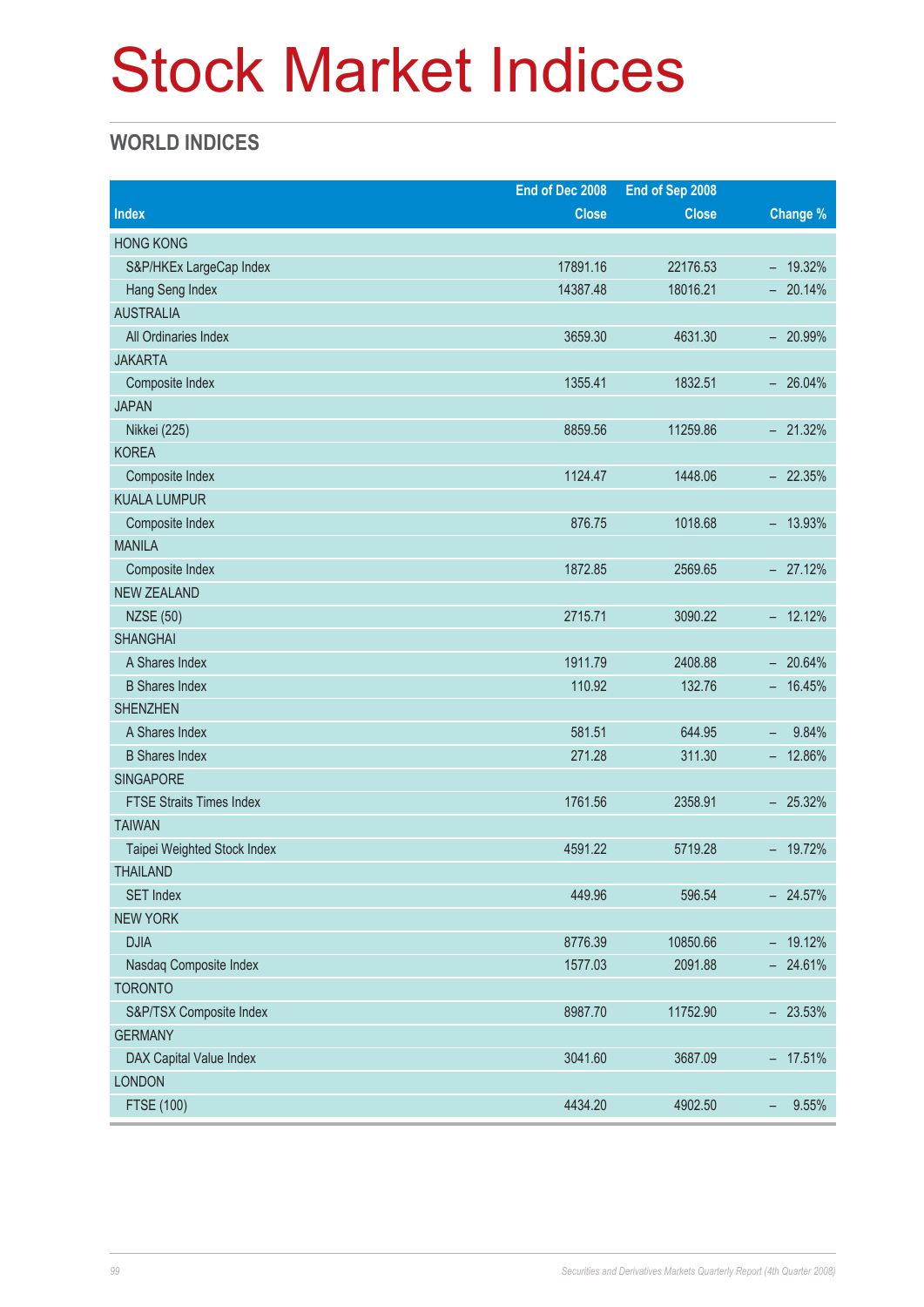### **Contract Volume by Derivatives Products**

|                                                         | <b>Contracts</b> |                  |  |
|---------------------------------------------------------|------------------|------------------|--|
| <b>Derivatives product</b>                              | 4th Quarter 2008 | 4th Quarter 2007 |  |
| Hang Seng Index Futures                                 | 5,710,013        | 4,885,815        |  |
| Hang Seng Index Options                                 | 944,013          | 1,323,867        |  |
| Mini-Hang Seng Index Futures                            | 2,406,984        | 1,804,459        |  |
| Mini-Hang Seng Index Options                            | 49,079           | 14,027           |  |
| H-shares Index Futures                                  | 4,132,247        | 3,453,257        |  |
| H-shares Index Options                                  | 510,938          | 331,990          |  |
| Mini H-shares Index Futures <sup>1</sup>                | 163,385          |                  |  |
| Hang Seng China H-Financials Index Futures <sup>2</sup> |                  | 5                |  |
| FTSE/Xinhua China 25 Index Futures 3                    | $\overline{4}$   | 183              |  |
| FTSE/Xinhua China 25 Index Options 4                    |                  |                  |  |
| <b>Stock Futures</b>                                    | 91,683           | 66,550           |  |
| <b>Stock Options</b>                                    | 12,369,694       | 14,998,891       |  |
| <b>Three-month HIBOR Futures</b>                        | 4,963            | 7,726            |  |
| One-month HIBOR Futures                                 | 123              | 469              |  |
| Three-year Exchange Fund Note Futures                   |                  | 150              |  |
| Gold Futures <sup>5</sup>                               | 3,075            |                  |  |
| <b>Total</b>                                            | 26,386,201       | 26,887,390       |  |

1 Trading in Mini H-shares Index Futures commenced on 31 March 2008

 $\overline{2}$ Trading in Hang Seng China H-Financials Index Futures commenced on 16 April 2007

 Trading in Hang Seng China H-Financials Index Futures suspended with effect from 24 Dec 2008  $\overline{3}$ 

Trading in FTSE/Xinhua China 25 Index Futures suspended with effect from 31 Dec 2008

4 Trading in FTSE/Xinhua China 25 Index Options suspended with effect from 24 Dec 2008

5 Trading in Gold Futures commenced on 20 October 2008

### **Open Interest by Derivatives Products**

|                                                         | <b>Contracts</b> |                  |  |
|---------------------------------------------------------|------------------|------------------|--|
| <b>Derivatives product</b>                              | 4th Quarter 2008 | 4th Quarter 2007 |  |
| Hang Seng Index Futures                                 | 73,034           | 111,513          |  |
| Hang Seng Index Options                                 | 75,829           | 174,368          |  |
| Mini-Hang Seng Index Futures                            | 2,945            | 3,457            |  |
| Mini-Hang Seng Index Options                            | 1.796            | 443              |  |
| H-shares Index Futures                                  | 96,120           | 91,786           |  |
| H-shares Index Options                                  | 59,592           | 76,326           |  |
| Mini H-shares Index Futures <sup>1</sup>                | 345              |                  |  |
| Hang Seng China H-Financials Index Futures <sup>2</sup> |                  |                  |  |
| FTSE/Xinhua China 25 Index Futures 3                    |                  |                  |  |
| FTSE/Xinhua China 25 Index Options 4                    |                  |                  |  |
| <b>Stock Futures</b>                                    | 9,449            | 5,954            |  |
| <b>Stock Options</b>                                    | 3,984,346        | 5,314,918        |  |
| Three-month HIBOR Futures                               | 2,435            | 1,992            |  |
| One-month HIBOR Futures                                 | 91               | 140              |  |
| Three-year Exchange Fund Note Futures                   |                  |                  |  |
| Gold Futures <sup>5</sup>                               | 132              |                  |  |
| <b>Total</b>                                            | 4,306,114        | 5,780,898        |  |

1 Trading in Mini H-shares Index Futures commenced on 31 March 2008

- 2 Trading in Hang Seng China H-Financials Index Futures commenced on 16 April 2007
- Trading in Hang Seng China H-Financials Index Futures suspended with effect from 24 Dec 2008

3 Trading in FTSE/Xinhua China 25 Index Futures suspended with effect from 31 Dec 2008

4 Trading in FTSE/Xinhua China 25 Index Options suspended with effect from 24 Dec 2008

5 Trading in Gold Futures commenced on 20 October 2008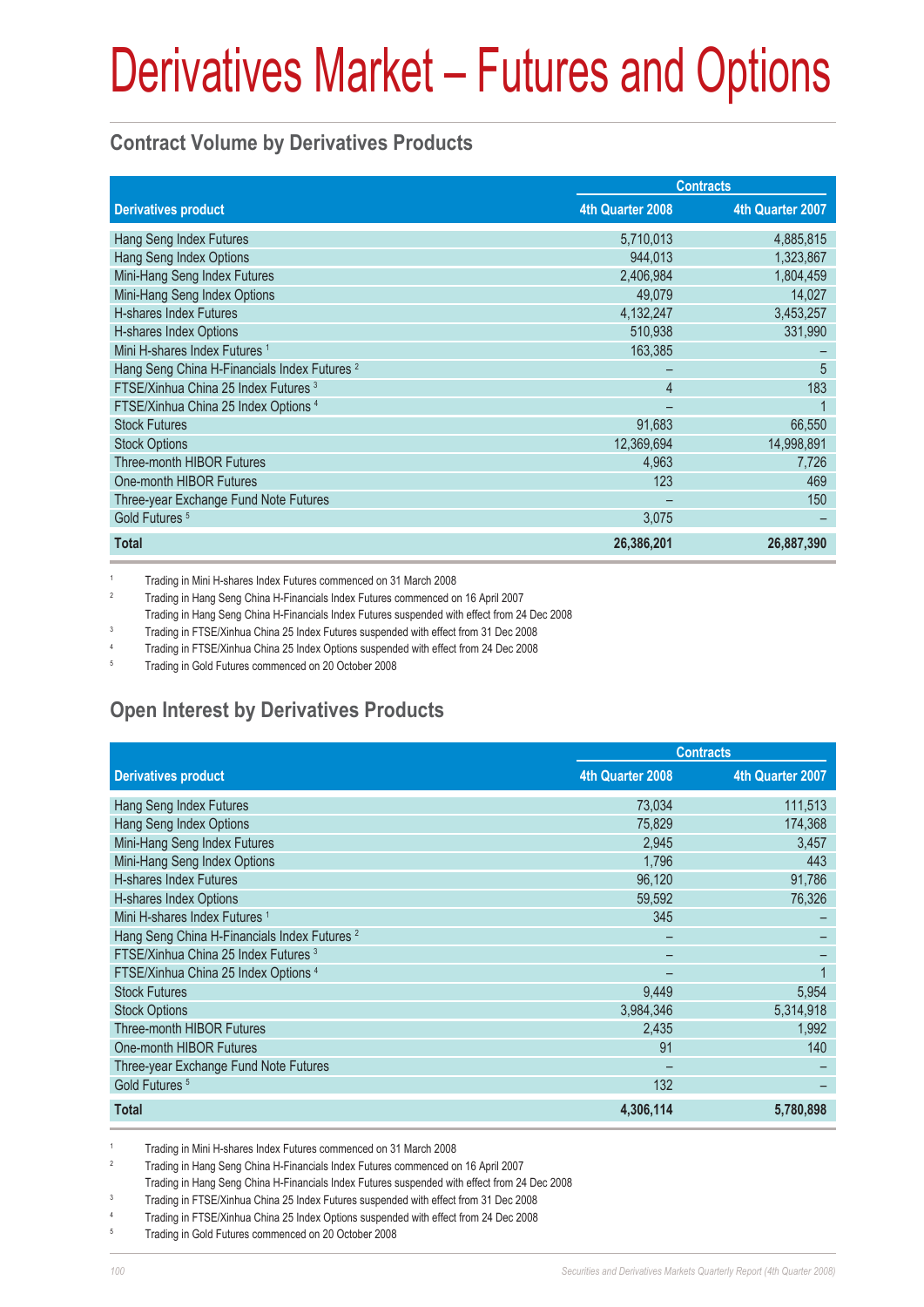### **Hang Seng Index Futures – Contract Volume and Open Interest (contracts)**

|      |                | <b>Total</b><br>contract volume | <b>Quarter-end</b><br>open interest |
|------|----------------|---------------------------------|-------------------------------------|
| 2007 | Q4             | 4,885,815                       | 111,513                             |
| 2008 | Q <sub>1</sub> | 5,336,298                       | 107,570                             |
|      | Q <sub>2</sub> | 4,759,425                       | 101,711                             |
|      | Q <sub>3</sub> | 5,910,772                       | 97,135                              |
|      | Q4             | 5,710,013                       | 73,034                              |

#### **Mini Hang Seng Index Futures – Contract Volume and Open Interest (contracts)**

|      |                | <b>Total</b><br>contract volume | <b>Quarter-end</b><br>open interest |
|------|----------------|---------------------------------|-------------------------------------|
| 2007 | Q4             | 1,804,459                       | 3,457                               |
| 2008 | Q <sub>1</sub> | 1,964,929                       | 2,260                               |
|      | Q <sub>2</sub> | 1,577,435                       | 3,215                               |
|      | Q <sub>3</sub> | 2,011,680                       | 4,456                               |
|      | Q4             | 2,406,984                       | 2,945                               |

### **Hang Seng Index Options – Contract Volume and Open Interest (contracts)**

|      |                | <b>Total</b>    | Quarter-end   |
|------|----------------|-----------------|---------------|
|      |                | contract volume | open interest |
| 2007 | Q4             | 1,323,867       | 174,368       |
| 2008 | Q <sub>1</sub> | 896,781         | 115,920       |
|      | Q <sub>2</sub> | 840,360         | 91,240        |
|      | Q <sub>3</sub> | 1,139,643       | 99,068        |
|      | Q4             | 944,013         | 75,829        |

### **H-Share Index Futures – Contract Volume and Open Interest (contracts)**

|      |                | <b>Total</b>    | <b>Quarter-end</b> |
|------|----------------|-----------------|--------------------|
|      |                | contract volume | open interest      |
| 2007 | Q4             | 3,453,257       | 91,786             |
| 2008 | Q <sub>1</sub> | 3,634,747       | 114,938            |
|      | Q2             | 3,064,529       | 108,981            |
|      | Q <sub>3</sub> | 3,609,442       | 87,386             |
|      | Q4             | 4,132,247       | 96,120             |

### **Stock Options Market Turnover and Open Interest (contracts)**

|      |    | <b>Total</b>        | <b>Total</b>    | <b>Quarter-end</b> |
|------|----|---------------------|-----------------|--------------------|
|      |    | Premium (HK\$ mil.) | contract volume | open interest      |
| 2007 | Q4 | 54,920.05           | 14,998,891      | 5,314,918          |
| 2008 | Q1 | 45,158.26           | 15,838,824      | 5,652,274          |
|      | Q2 | 26,994.75           | 12,837,557      | 4,775,250          |
|      | Q3 | 26,991.11           | 13,646,790      | 4,675,934          |
|      | Q4 | 28,706.16           | 12,369,694      | 3,984,346          |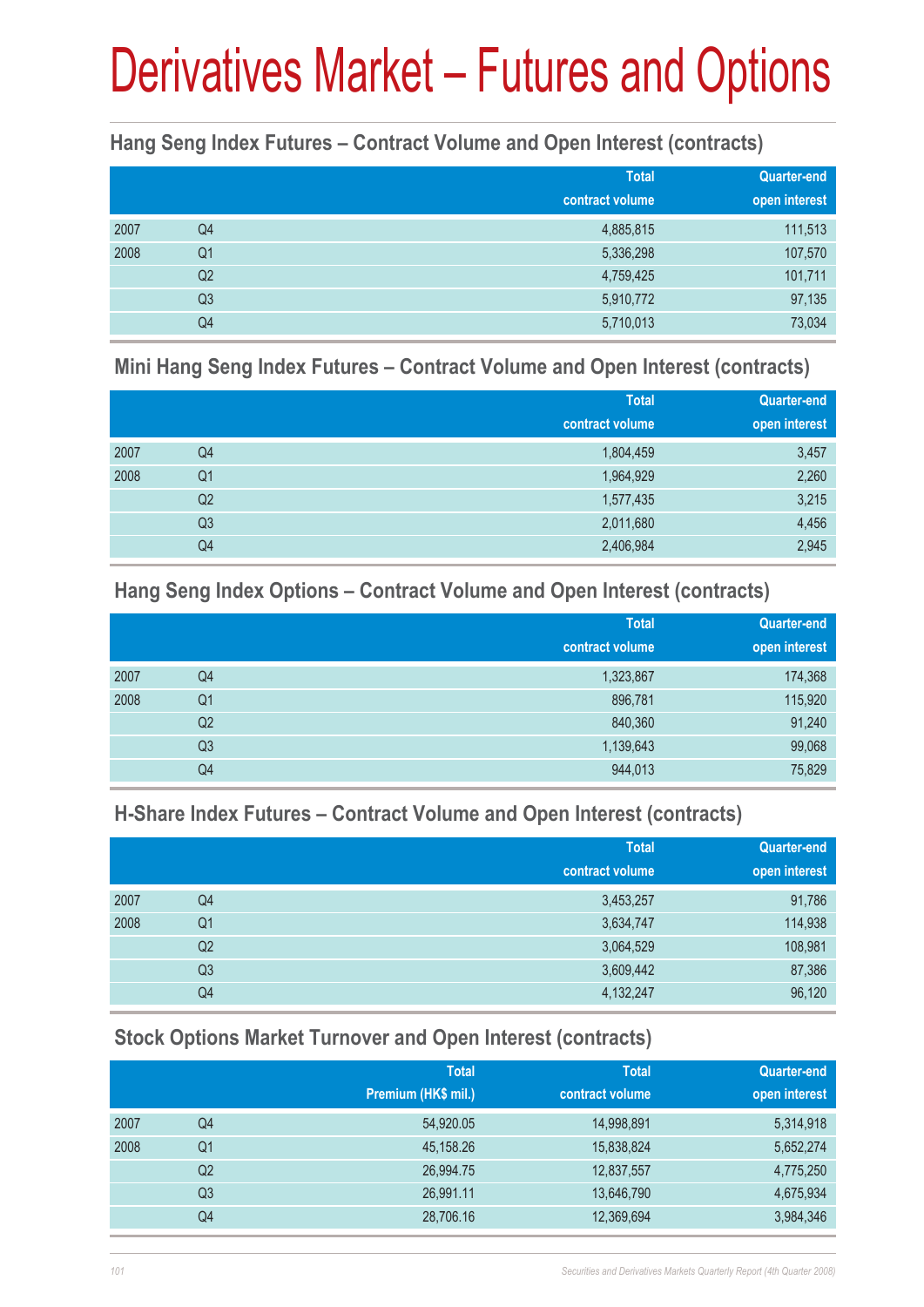### **Stock Options Premium by Class**

for 4th quarter 2008

|                        |            | Premium     |              |
|------------------------|------------|-------------|--------------|
| <b>Options class</b>   |            | (HK\$ mil.) | $%$ of total |
| <b>CHALCO</b>          | <b>ALC</b> | 28.91       | 0.10%        |
| <b>BANK OF CHINA</b>   | <b>BCL</b> | 381.59      | 1.33%        |
| <b>BANKCOMM</b>        | <b>BCM</b> | 368.73      | 1.28%        |
| <b>BANK OF E ASIA</b>  | <b>BEA</b> | 61.94       | 0.22%        |
| <b>BOC HONG KONG</b>   | <b>BOC</b> | 162.83      | 0.57%        |
| <b>CCB</b>             | <b>CCB</b> | 691.11      | 2.41%        |
| <b>CHINA COMM CONS</b> | CCC        | 110.43      | 0.38%        |
| <b>CHINA COAL</b>      | <b>CCE</b> | 21.45       | 0.07%        |
| <b>CHINA MOBILE</b>    | <b>CHT</b> | 3,798.62    | 13.23%       |
| <b>CHINA UNICOM</b>    | <b>CHU</b> | 131.91      | 0.46%        |
| <b>CITIC PACIFIC</b>   | <b>CIT</b> | 15.39       | 0.05%        |
| <b>CHEUNG KONG</b>     | <b>CKH</b> | 1,581.39    | 5.51%        |
| <b>CKI HOLDINGS</b>    | <b>CKI</b> | 8.89        | 0.03%        |
| <b>CHINA LIFE</b>      | <b>CLI</b> | 2,858.32    | 9.96%        |
| <b>CLP HOLDINGS</b>    | <b>CLP</b> | 219.59      | 0.76%        |
| <b>CM BANK</b>         | <b>CMB</b> | 397.87      | 1.39%        |
| <b>CNOOC</b>           | <b>CNC</b> | 599.42      | 2.09%        |
| <b>CHINA NETCOM</b>    | <b>CNM</b> | 1.20        | 0.00%        |
| <b>CATHAY PAC AIR</b>  | <b>CPA</b> | 76.87       | 0.27%        |
| <b>SINOPEC CORP</b>    | <b>CPC</b> | 1,071.25    | 3.73%        |
| CHINA RAIL CONS        | <b>CRC</b> | 26.23       | 0.09%        |
| <b>CHINA RAILWAY</b>   | <b>CRG</b> | 52.13       | 0.18%        |
| <b>CHINA SHENHUA</b>   | <b>CSE</b> | 132.13      | 0.46%        |
| <b>CITIC BANK</b>      | <b>CTB</b> | 17.55       | 0.06%        |
| <b>CHINA TELECOM</b>   | <b>CTC</b> | 67.31       | 0.23%        |
| <b>DENWAY MOTORS</b>   | <b>DWM</b> | 0.62        | 0.00%        |
| <b>ESPRIT HOLDINGS</b> | <b>ESP</b> | 37.52       | 0.13%        |
| <b>FIH</b>             | <b>FIH</b> | 2.23        | 0.01%        |
| <b>HK ELECTRIC</b>     | <b>HEH</b> | 24.12       | 0.08%        |
| <b>HKEX</b>            | <b>HEX</b> | 873.65      | 3.04%        |
| <b>HSBC HOLDINGS</b>   | <b>HKB</b> | 9,253.27    | 32.23%       |
| HK & CHINA GAS         | <b>HKG</b> | 37.43       | 0.13%        |
| <b>HENDERSON LAND</b>  | <b>HLD</b> | 273.27      | 0.95%        |
| <b>HUANENG POWER</b>   | <b>HNP</b> | 13.61       | 0.05%        |
| <b>HANG SENG BANK</b>  | <b>HSB</b> | 329.59      | 1.15%        |
| <b>HUTCHISON</b>       | <b>HWL</b> | 691.14      | 2.41%        |
| <b>ICBC</b>            | <b>ICB</b> | 382.46      | 1.33%        |
| JOHNSON ELECH          | <b>JSE</b> | 0.19        | 0.00%        |
| <b>JIANGXI COPPER</b>  | <b>JXC</b> | 19.23       | 0.07%        |
| LI & FUNG              | LIF        | 26.00       | 0.09%        |
| <b>MTR CORPORATION</b> | <b>MTR</b> | 185.51      | 0.65%        |
| NEW WORLD DEV          | <b>NWD</b> | 82.29       | 0.29%        |
| <b>PING AN</b>         | PAI        | 923.56      | 3.22%        |
| <b>PCCW</b>            | <b>PCC</b> | 0.40        | 0.00%        |
| <b>PETROCHINA</b>      | PEC        | 1,220.51    | 4.25%        |
| PICC P&C               | <b>PIC</b> | 32.54       | 0.11%        |
| <b>SHK PPT</b>         | <b>SHK</b> | 1,314.81    | 4.58%        |
| <b>SWIRE PACIFIC A</b> | <b>SWA</b> | 51.66       | 0.18%        |
| <b>TRACKER FUND</b>    | <b>TRF</b> | 30.67       | 0.11%        |
| <b>WHARF HOLDINGS</b>  | <b>WHL</b> | 16.81       | 0.06%        |
| <b>Total</b>           |            | 28,706.16   | 100.00%      |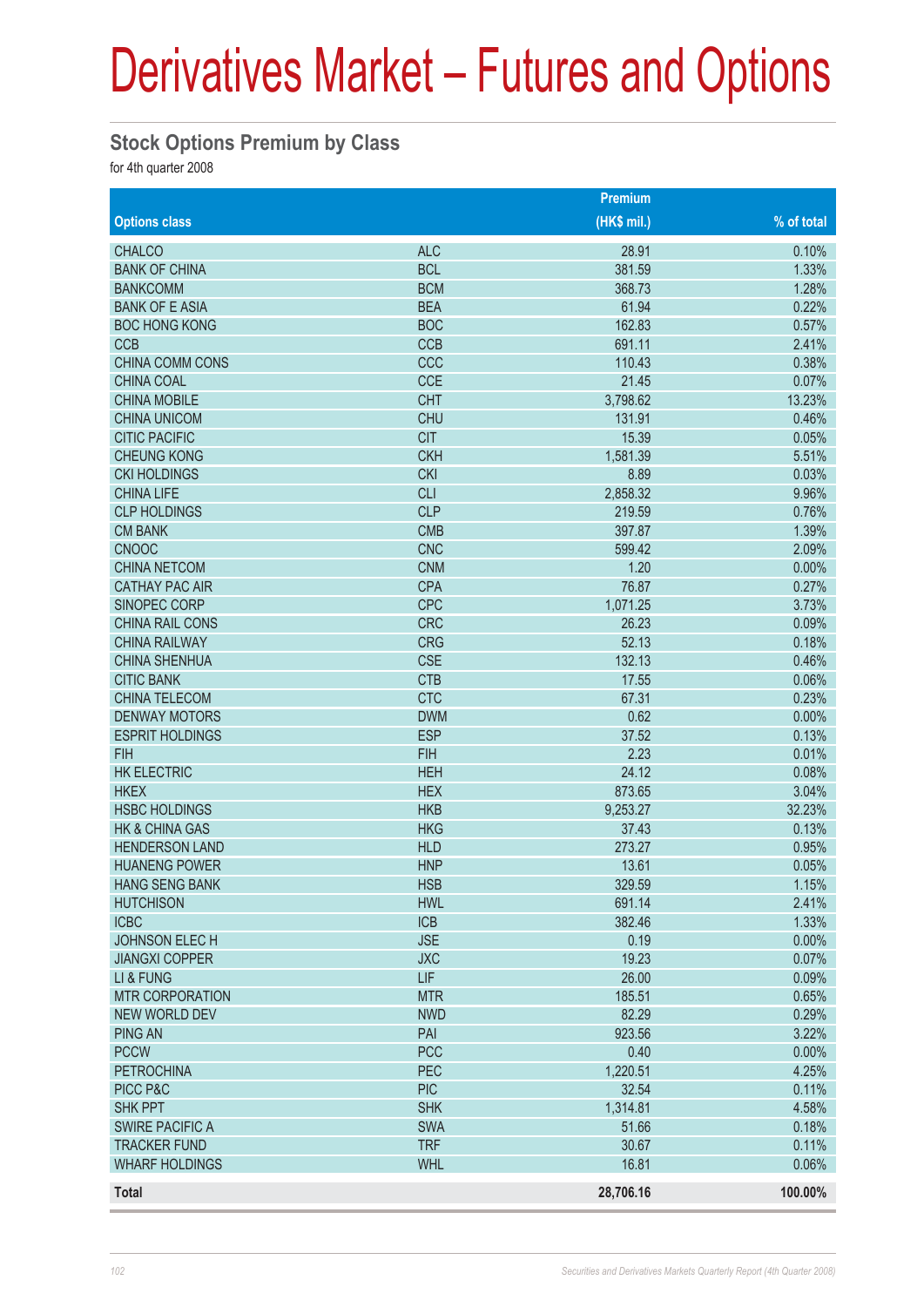### **Stock Options Contract Volume by Class**

for 4th quarter 2008

|                        |            | <b>Contract</b> |              |
|------------------------|------------|-----------------|--------------|
| <b>Options class</b>   |            | volume          | $%$ of total |
| <b>CHALCO</b>          | <b>ALC</b> | 27,612          | 0.22%        |
| <b>BANK OF CHINA</b>   | <b>BCL</b> | 802,727         | 6.49%        |
| <b>BANKCOMM</b>        | <b>BCM</b> | 288,218         | 2.33%        |
| <b>BANK OF E ASIA</b>  | <b>BEA</b> | 127,602         | 1.03%        |
| <b>BOC HONG KONG</b>   | <b>BOC</b> | 243,805         | 1.97%        |
| <b>CCB</b>             | <b>CCB</b> | 895,672         | 7.24%        |
| <b>CHINA COMM CONS</b> | CCC        | 104,512         | 0.84%        |
| <b>CHINA COAL</b>      | <b>CCE</b> | 25,204          | 0.20%        |
| <b>CHINA MOBILE</b>    | <b>CHT</b> | 871,096         | 7.04%        |
| <b>CHINA UNICOM</b>    | <b>CHU</b> | 49,681          | 0.40%        |
| <b>CITIC PACIFIC</b>   | <b>CIT</b> | 10,094          | 0.08%        |
| <b>CHEUNG KONG</b>     | <b>CKH</b> | 204,306         | 1.65%        |
| <b>CKI HOLDINGS</b>    | <b>CKI</b> | 5,009           | 0.04%        |
| <b>CHINA LIFE</b>      | <b>CLI</b> | 979,639         | 7.92%        |
| <b>CLP HOLDINGS</b>    | <b>CLP</b> | 115,490         | 0.93%        |
| <b>CM BANK</b>         | <b>CMB</b> | 397,367         | 3.21%        |
| <b>CNOOC</b>           | <b>CNC</b> | 421,250         | 3.41%        |
| <b>CHINA NETCOM</b>    | <b>CNM</b> | 631             | 0.01%        |
| <b>CATHAY PAC AIR</b>  | <b>CPA</b> | 31,728          | 0.26%        |
| <b>SINOPEC CORP</b>    | <b>CPC</b> | 331,143         | 2.68%        |
| CHINA RAIL CONS        | <b>CRC</b> | 54,658          | 0.44%        |
| <b>CHINA RAILWAY</b>   | <b>CRG</b> | 46,254          | 0.37%        |
| <b>CHINA SHENHUA</b>   | <b>CSE</b> | 135,509         | 1.10%        |
| <b>CITIC BANK</b>      | <b>CTB</b> | 31,009          | 0.25%        |
| <b>CHINA TELECOM</b>   | <b>CTC</b> | 94,610          | 0.76%        |
| <b>DENWAY MOTORS</b>   | <b>DWM</b> | 964             | 0.01%        |
| <b>ESPRIT HOLDINGS</b> | <b>ESP</b> | 73,696          | 0.60%        |
| <b>FIH</b>             | <b>FIH</b> | 5,496           | 0.04%        |
| <b>HK ELECTRIC</b>     | <b>HEH</b> | 29,264          | 0.24%        |
| <b>HKEX</b>            | <b>HEX</b> | 1,073,225       | 8.68%        |
| <b>HSBC HOLDINGS</b>   | <b>HKB</b> | 2,252,419       | 18.21%       |
| HK & CHINA GAS         | <b>HKG</b> | 33,218          | 0.27%        |
| <b>HENDERSON LAND</b>  | <b>HLD</b> | 16,607          | 0.13%        |
| <b>HUANENG POWER</b>   | <b>HNP</b> | 10,726          | 0.09%        |
| <b>HANG SENG BANK</b>  | <b>HSB</b> | 421,361         | 3.41%        |
| <b>HUTCHISON</b>       | <b>HWL</b> | 160,661         | 1.30%        |
| <b>ICBC</b>            | <b>ICB</b> | 802,581         | 6.49%        |
| JOHNSON ELECH          | <b>JSE</b> | 757             | 0.01%        |
| <b>JIANGXI COPPER</b>  | <b>JXC</b> | 22,069          | 0.18%        |
| LI & FUNG              | LIF        | 7,636           | 0.06%        |
| <b>MTR CORPORATION</b> | <b>MTR</b> | 143,467         | 1.16%        |
| <b>NEW WORLD DEV</b>   | <b>NWD</b> | 11,762          | 0.10%        |
| <b>PING AN</b>         | PAI        | 228,664         | 1.85%        |
| <b>PCCW</b>            | <b>PCC</b> | 2,631           | 0.02%        |
| <b>PETROCHINA</b>      | PEC        | 507,765         | 4.10%        |
| PICC P&C               | <b>PIC</b> | 15,414          | 0.12%        |
| <b>SHK PPT</b>         | <b>SHK</b> | 179,072         | 1.45%        |
| <b>SWIRE PACIFIC A</b> | <b>SWA</b> | 16,190          | 0.13%        |
| <b>TRACKER FUND</b>    | <b>TRF</b> | 51,149          | 0.41%        |
| <b>WHARF HOLDINGS</b>  | <b>WHL</b> | 8,074           | 0.07%        |
| <b>Total</b>           |            | 12,369,694      | 100.00%      |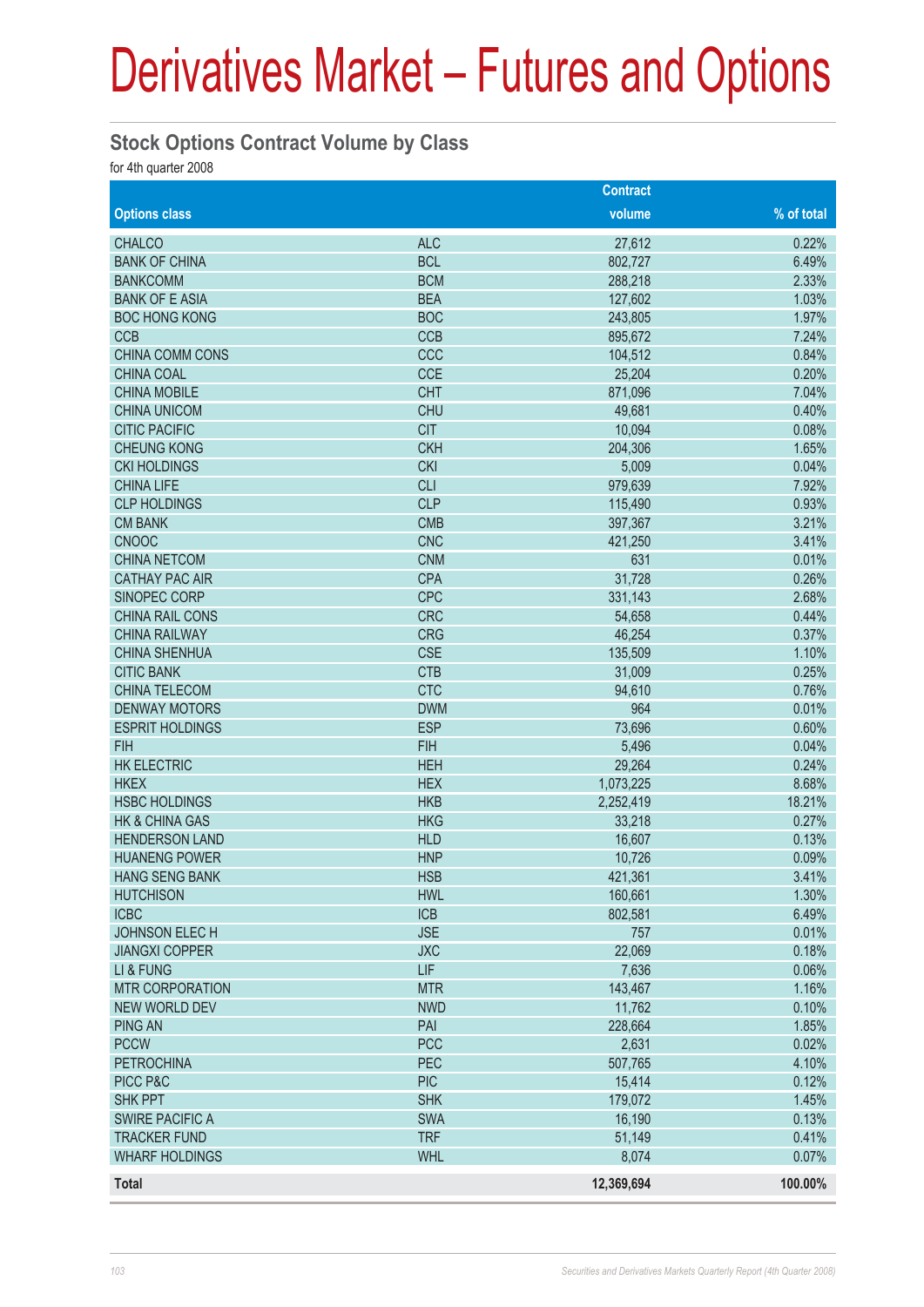#### **Average Daily Settlement Instructions (SIs) Settled in CCASS**

(both delivering and receiving SIs are counted)

| ັ<br>Year / Month | ັ              | <b>Number of SIs</b> | Sis by shares (bil. shs) | Sis by value (HK\$bil.) |
|-------------------|----------------|----------------------|--------------------------|-------------------------|
| 2007              | Q4             | 84.422               | 74.95                    | 326.52                  |
| 2008              | Q1             | 70,212               | 61.47                    | 240.17                  |
|                   | Q2             | 62,653               | 50.94                    | 206.87                  |
|                   | Q <sub>3</sub> | 58,573               | 46.36                    | 179.64                  |
|                   | Q4             | 62,582               | 41.46                    | 146.59                  |

### **Average Daily Investor Settlement Instructions (ISIs) settled in CCASS**

(one sided ISIs are counted) **Year / month** Number of ISIs ISIs by shares (Mil shs) ISIs by value (HK\$ mil.) 2007 Q4 1,054 615.59 515.86 2008 Q1 624 92.86 211.10 . The contract of the contract of the contract of the contract of the contract of the contract of the contract of the contract of the contract of the contract of the contract of the contract of the contract of the contrac . The contract of the contract of the contract of the contract of the contract of the contract of the contract of the contract of the contract of the contract of the contract of the contract of the contract of the contrac . The contract of the contract of the contract of the contract of the contract of the contract of the contract of the contract of the contract of the contract of the contract of the contract of the contract of the contrac

### **Securities under CCASS Custody**

(balances at quarter end)

|              |                |                         | % of issued       |                     | % of market       |
|--------------|----------------|-------------------------|-------------------|---------------------|-------------------|
|              |                |                         | shares of         |                     | capitalisation of |
|              |                | <b>Number of shares</b> | admitted          | <b>Market value</b> | admitted          |
| Year / Month |                | (bil. shs)              | <b>securities</b> | (HK\$ bil.)         | <b>securities</b> |
| 2007         | Q4             | 3,570.43                | 74.95             | 10,438.86           | 47.02             |
| 2008         | Q <sub>1</sub> | 4,089.67                | 77.13             | 8,061.37            | 44.86             |
|              | Q <sub>2</sub> | 3,980.22                | 75.61             | 7,704.09            | 44.60             |
|              | Q <sub>3</sub> | 3,722.74                | 74.53             | 5,905.59            | 44.18             |
|              | Q4             | 3,408.30                | 72.57             | 5,040.50            | 44.62             |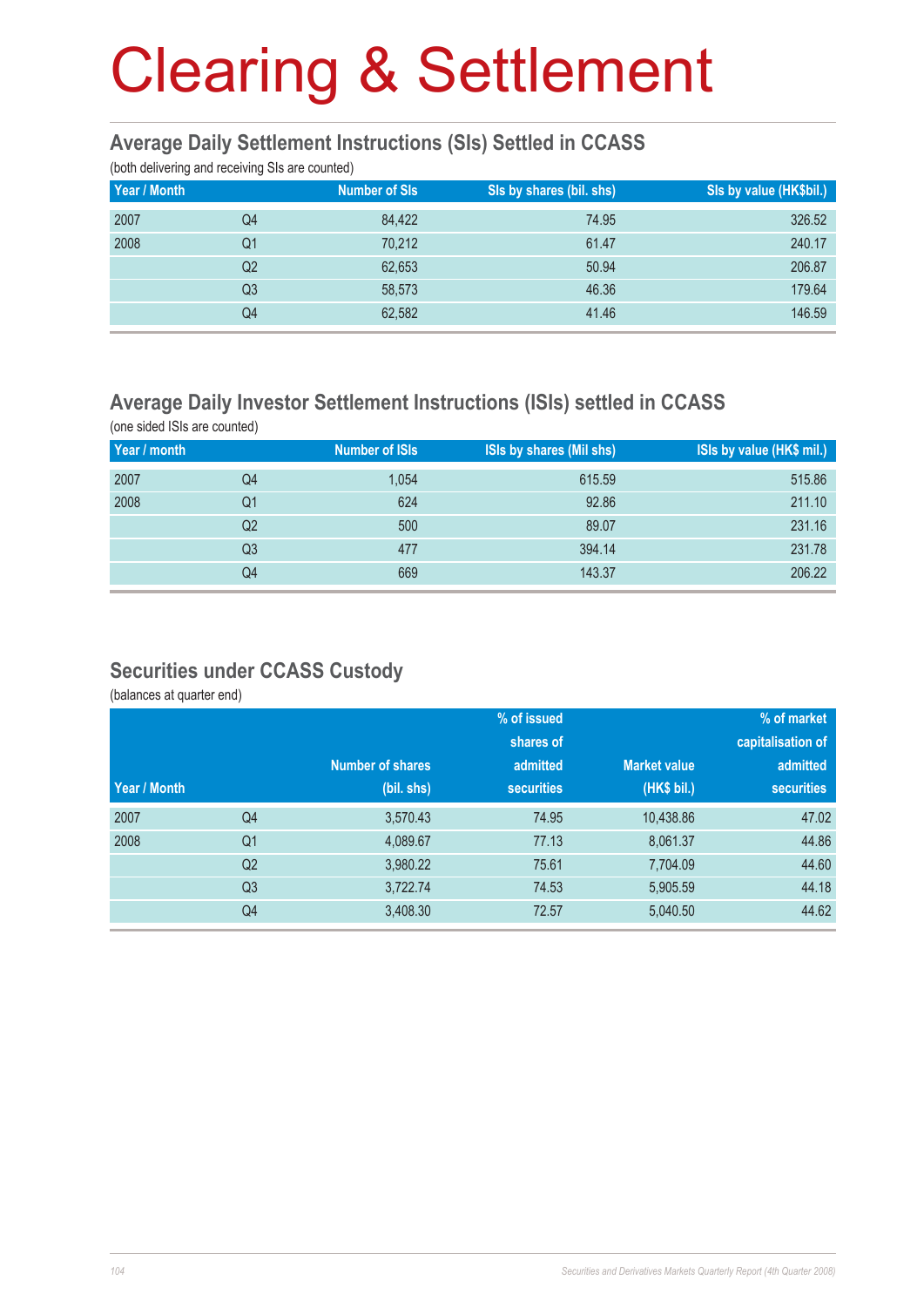#### **Average Daily Stock Exchange Trades Processed in CCASS**

(including CNS trades, isolated trades and cross trades)

|              |                | No. of CCASS % of Exchange |        | No. of shares | % of market | Value of trades | % of market |
|--------------|----------------|----------------------------|--------|---------------|-------------|-----------------|-------------|
| Year / Month |                | trades                     | trades | (Mil. shs)    | turnover    | (HK\$ mil.)     | turnover    |
| 2007         | Q4             | 780.804                    | 100    | 147.873.77    | 100         | 134.512.38      | 100         |
| 2008         | Q <sub>1</sub> | 644.083                    | 100    | 155,030.88    | 100         | 98.707.00       | 100         |
|              | Q <sub>2</sub> | 540.113                    | 100    | 116,803.79    | 100         | 76.079.45       | 100         |
|              | Q <sub>3</sub> | 503.213                    | 100    | 101,147.17    | 100         | 63,555.81       | 100         |
|              | Q4             | 622,593                    | 100    | 71,069.05     | 100         | 50.791.52       | 100         |

### **Average Daily Netting Efficiency of CNS Trades**

(in stock positions and share quantity)

|              |                |                 | <b>Netting</b> | No. of shares due | <b>Netting</b> |
|--------------|----------------|-----------------|----------------|-------------------|----------------|
|              |                | No. of CNS      | efficiency     | for settlement    | efficiency     |
| Year / Month |                | stock positions | $(\%)$         | (Mil. shs)        | $(\%)$         |
| 2007         | Q4             | 82,533          | 94.47          | 39,009.98         | 85.87          |
| 2008         | Q <sub>1</sub> | 64,952          | 94.71          | 31,361.71         | 89.64          |
|              | Q <sub>2</sub> | 56,171          | 94.58          | 23,868.92         | 89.60          |
|              | Q <sub>3</sub> | 46,111          | 95.13          | 18,735.28         | 90.44          |
|              | Q4             | 47,076          | 95.96          | 18,463.43         | 86.35          |

### **Average Daily Settlement Efficiency of CNS Stock Positions**

|              |                |       | <b>Settlement efficiency (%)</b> |  |
|--------------|----------------|-------|----------------------------------|--|
| Year / Month |                | S day | $S + 1$ day                      |  |
| 2007         | Q4             | 99.72 | 99.97                            |  |
| 2008         | Q <sub>1</sub> | 99.84 | 99.98                            |  |
|              | Q <sub>2</sub> | 99.84 | 99.99                            |  |
|              | Q <sub>3</sub> | 99.74 | 99.98                            |  |
|              | Q4             | 99.81 | 99.99                            |  |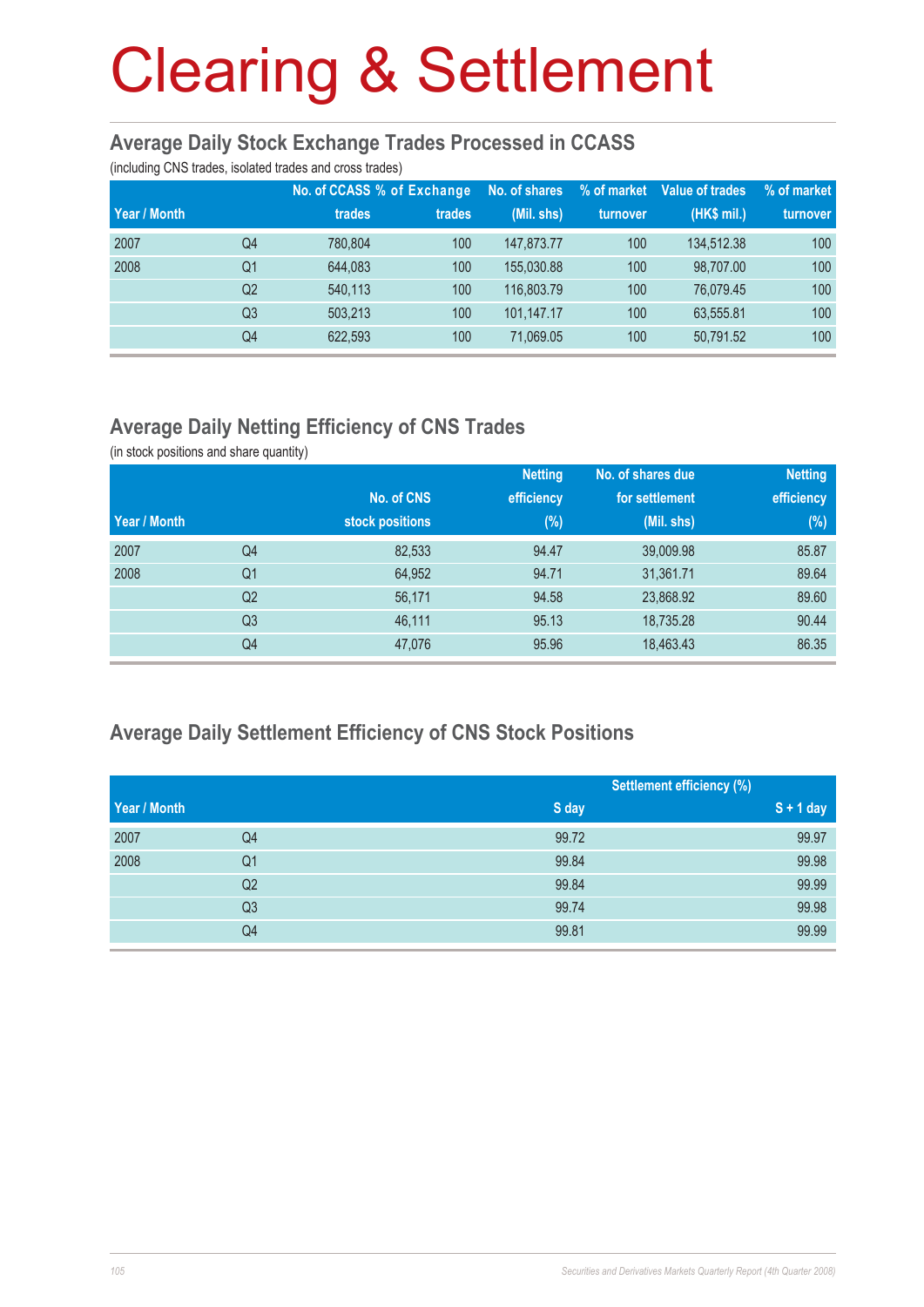### **Open Interest by Derivatives Products**

|                                                         | <b>Contracts</b> |                  |  |
|---------------------------------------------------------|------------------|------------------|--|
| <b>Derivatives product</b>                              | 4th Quarter 2008 | 4th Quarter 2007 |  |
| Hang Seng Index Futures                                 | 73,034           | 111,513          |  |
| Hang Seng Index Options                                 | 75,829           | 174,368          |  |
| Mini-Hang Seng Index Futures                            | 2,945            | 3,457            |  |
| Mini-Hang Seng Index Options                            | 1,796            | 443              |  |
| H-shares Index Futures                                  | 96,120           | 91,786           |  |
| H-shares Index Options                                  | 59,592           | 76,326           |  |
| Mini H-shares Index Futures <sup>1</sup>                | 345              |                  |  |
| Hang Seng China H-Financials Index Futures <sup>2</sup> |                  |                  |  |
| FTSE/Xinhua China 25 Index Futures <sup>3</sup>         |                  |                  |  |
| FTSE/Xinhua China 25 Index Options <sup>4</sup>         |                  | 1                |  |
| <b>Stock Futures</b>                                    | 9,449            | 5,954            |  |
| <b>Stock Options</b>                                    | 3,984,346        | 5,314,918        |  |
| Three-month HIBOR Futures                               | 2,435            | 1,992            |  |
| One-month HIBOR Futures                                 | 91               | 140              |  |
| Three-year Exchange Fund Note Futures                   |                  |                  |  |
| Gold Futures <sup>5</sup>                               | 132              |                  |  |
| <b>Total</b>                                            | 4,306,114        | 5,780,898        |  |

1 Trading in Mini H-shares Index Futures commenced on 31 Mar 2008

2 Trading in Hang Seng China H-Financials Index Futures commenced on 16 Apr 2007

Trading in Hang Seng China H-Financials Index Futures suspended with effect from 24 Dec 2008

3 Trading in FTSE/Xinhua China 25 Index Futures suspended with effect from 31 Dec 2008

4 Trading in FTSE/Xinhua China 25 Index Options suspended with effect from 24 Dec 2008

5 Trading in Gold Futures commenced on 20 Oct 2008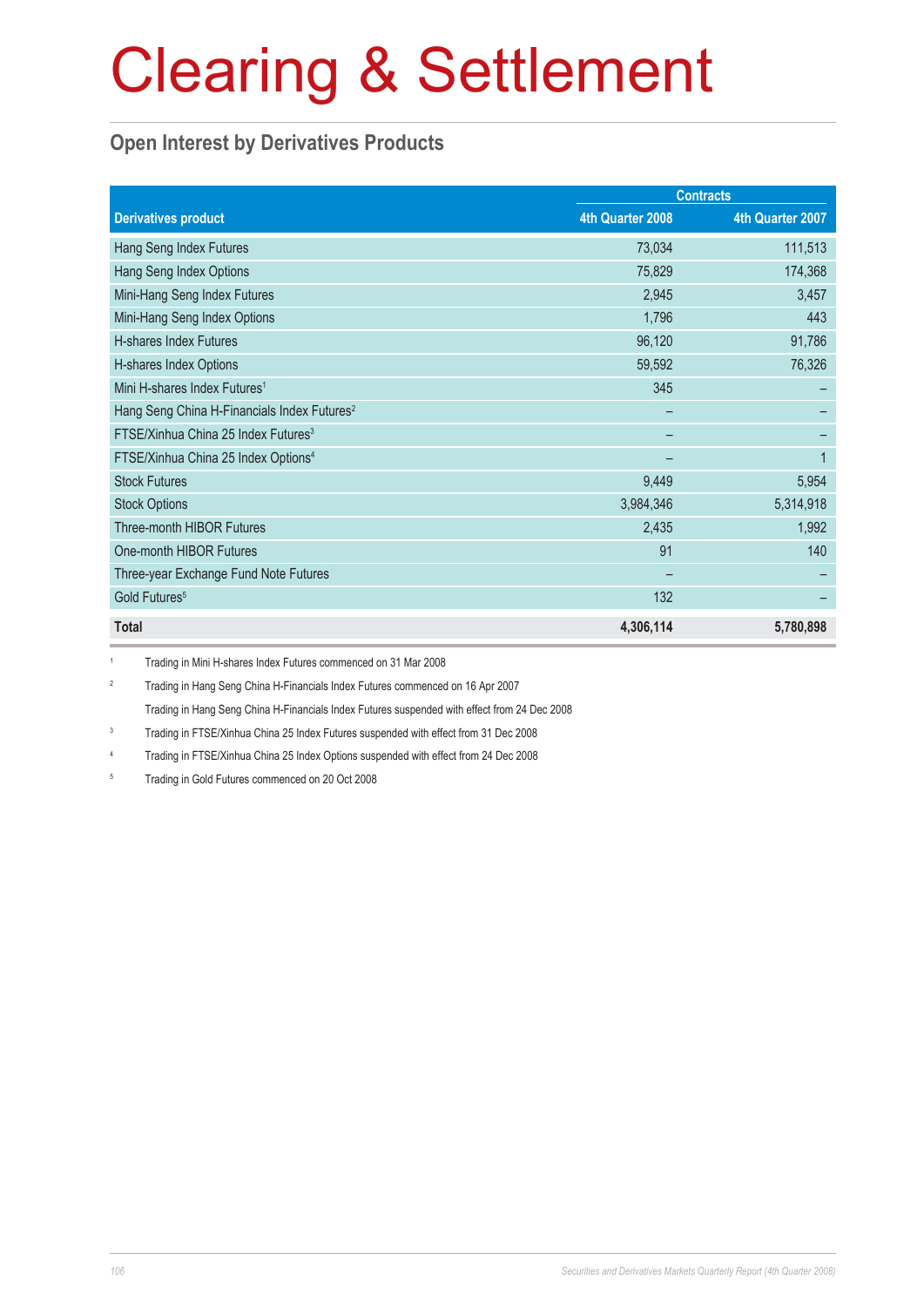#### **Stock Options Open Interest by Class**

as at the end of 4th quarter 2008

|                           |            | <b>Open interest</b> |            |
|---------------------------|------------|----------------------|------------|
| <b>Options class</b>      |            | (contracts)          | % of total |
| <b>CHALCO</b>             | <b>ALC</b> | 8,241                | 0.21       |
| <b>BANK OF CHINA</b>      | <b>BCL</b> | 363,999              | 9.14       |
| <b>BANKCOMM</b>           | <b>BCM</b> | 94,699               | 2.38       |
| <b>BANK OF E ASIA</b>     | <b>BEA</b> | 30,456               | 0.76       |
| <b>BOC HONG KONG</b>      | <b>BOC</b> | 73,655               | 1.85       |
| <b>CATHAY PAC AIR</b>     | <b>CPA</b> | 10,074               | 0.25       |
| <b>CHEUNG KONG</b>        | <b>CKH</b> | 63,099               | 1.58       |
| <b>CKI HOLDINGS</b>       | <b>CKI</b> | 1,422                | 0.04       |
| <b>CITIC BANK</b>         | <b>CTB</b> | 21,824               | 0.55       |
| <b>CHINA COAL</b>         | <b>CCE</b> | 9,652                | 0.24       |
| CHINA COMM CONS           | CCC        | 79,839               | 2.00       |
| <b>CCB</b>                | <b>CCB</b> | 325,561              | 8.17       |
| <b>CHINA LIFE</b>         | <b>CLI</b> | 233,493              | 5.86       |
| <b>CM BANK</b>            | <b>CMB</b> | 95,637               | 2.40       |
| <b>CHINA MOBILE</b>       | <b>CHT</b> | 271,948              | 6.83       |
| <b>CHINA NETCOM</b>       | <b>CNM</b> | 0                    | 0.00       |
| SINOPEC CORP              | <b>CPC</b> | 164,339              | 4.12       |
| <b>CHINA RAIL CONS</b>    | <b>CRC</b> | 15,146               | 0.38       |
| <b>CHINA RAILWAY</b>      | <b>CRG</b> | 10,321               | 0.26       |
| <b>CHINA SHENHUA</b>      | <b>CSE</b> | 48,311               | 1.21       |
| <b>CHINA TELECOM</b>      | <b>CTC</b> | 95,518               | 2.40       |
| <b>CHINA UNICOM</b>       | <b>CHU</b> | 11,937               | 0.30       |
| <b>CITIC PACIFIC</b>      | <b>CIT</b> | 3,215                | 0.08       |
| <b>CLP HOLDINGS</b>       | <b>CLP</b> | 27,658               | 0.69       |
| <b>CNOOC</b>              | <b>CNC</b> | 195,486              | 4.91       |
| <b>DENWAY MOTORS</b>      | <b>DWM</b> | 323                  | 0.01       |
| <b>ESPRIT HOLDINGS</b>    | <b>ESP</b> | 25,241               | 0.63       |
| <b>FIH</b>                | <b>FIH</b> | 6,313                | 0.16       |
| <b>HANG SENG BANK</b>     | <b>HSB</b> | 119,109              | 2.99       |
| <b>HENDERSON LAND</b>     | <b>HLD</b> | 2,893                | 0.07       |
| <b>HK ELECTRIC</b>        | <b>HEH</b> | 4,491                | 0.11       |
| <b>HK &amp; CHINA GAS</b> | <b>HKG</b> | 17,136               | 0.43       |
| <b>HKEX</b>               | <b>HEX</b> | 201,611              | 5.06       |
| <b>HSBC HOLDINGS</b>      | <b>HKB</b> | 457,724              | 11.49      |
| <b>HUANENG POWER</b>      | <b>HNP</b> | 6,443                | 0.16       |
| <b>HUTCHISON</b>          | <b>HWL</b> | 63,774               | 1.60       |
| <b>ICBC</b>               | <b>ICB</b> | 375,565              | 9.43       |
| <b>JIANGXI COPPER</b>     | <b>JXC</b> | 7,034                | 0.18       |
| <b>JOHNSON ELECH</b>      | <b>JSE</b> | 555                  | 0.01       |
| LI & FUNG                 | LIF        | 1,847                | 0.05       |
| <b>MTR CORPORATION</b>    | <b>MTR</b> | 25,090               | 0.63       |
| <b>NEW WORLD DEV</b>      | <b>NWD</b> | 4,271                | 0.11       |
| <b>PCCW</b>               | <b>PCC</b> | 3,217                | 0.08       |
| <b>PETROCHINA</b>         | PEC        | 225,584              | 5.66       |
| PICC P&C                  | <b>PIC</b> | 8,264                | 0.21       |
| <b>PING AN</b>            | PAI        | 103,390              | 2.59       |
| <b>SHK PPT</b>            | <b>SHK</b> | 52,876               | 1.33       |
| <b>SWIRE PACIFIC A</b>    | <b>SWA</b> | 6,134                | 0.15       |
| <b>TRACKER FUND</b>       | <b>TRF</b> | 5,928                | 0.15       |
| <b>WHARF HOLDINGS</b>     | <b>WHL</b> | 4,003                | 0.10       |
| <b>Total</b>              |            | 3,984,346            | 100.00     |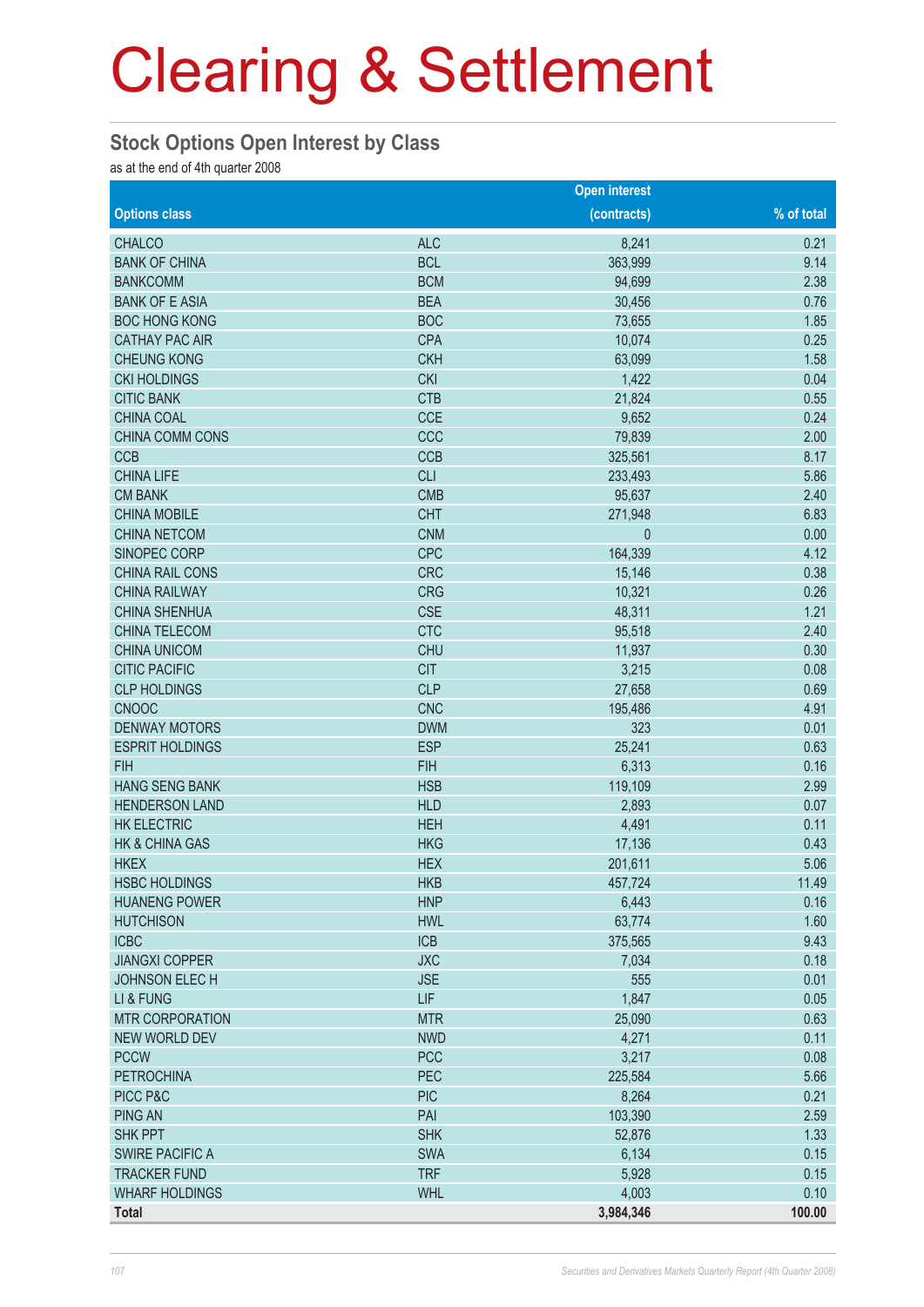# Exchange Participants Statistics

### **Stock Exchange**

|      |                | No. of Trading<br><b>Right Holders</b> | <b>Exchange</b><br><b>Participants -</b><br><b>Trading</b> | <b>Exchange</b><br>Participants-<br>Non-Trading | Non-Exchange<br><b>Participants</b> |
|------|----------------|----------------------------------------|------------------------------------------------------------|-------------------------------------------------|-------------------------------------|
| 2007 | Q4             | 518 (921)                              | 439 (835)                                                  | 39(46)                                          | 40 (40)                             |
| 2008 | Q <sub>1</sub> | 519 (926)                              | 445 (845)                                                  | 36(43)                                          | 38 (38)                             |
|      | Q <sub>2</sub> | 519 (929)                              | 448 (852)                                                  | 35(41)                                          | 36(36)                              |
|      | Q <sub>3</sub> | 519 (927)                              | 447 (849)                                                  | 36(42)                                          | 36(36)                              |
|      | Q4             | 522 (931)                              | 449 (854)                                                  | 38 (42)                                         | 35(35)                              |

( ) No. of trading rights

## **Futures Exchange**

|      |                | No. of Trading<br><b>Right Holders</b> | <b>Exchange</b><br><b>Participants -</b><br><b>Trading</b> | <b>Exchange</b><br><b>Participants -</b><br>Non-Trading | Non-Exchange<br><b>Participants</b> |
|------|----------------|----------------------------------------|------------------------------------------------------------|---------------------------------------------------------|-------------------------------------|
| 2007 | Q4             | 194 (224)                              | 140 (168)                                                  | -                                                       | 54 (56)                             |
| 2008 | Q <sub>1</sub> | 196 (224)                              | 143 (168)                                                  | -                                                       | 53(55)                              |
|      | Q <sub>2</sub> | 200 (227)                              | 147 (172)                                                  | $\overline{\phantom{0}}$                                | 53(55)                              |
|      | Q <sub>3</sub> | 200 (226)                              | 147 (171)                                                  | $\overline{\phantom{0}}$                                | 53(55)                              |
|      | Q4             | 200 (226)                              | 148 (172)                                                  |                                                         | 52(54)                              |

Notes:

(1) The figures in blanket is the number of trading rights held.

(2) An Exchange Participant is a corporation who may trade on or through the Exchange and is licensed under the Securities and Futures Ordinance to carry on securities/futures/options dealing activity.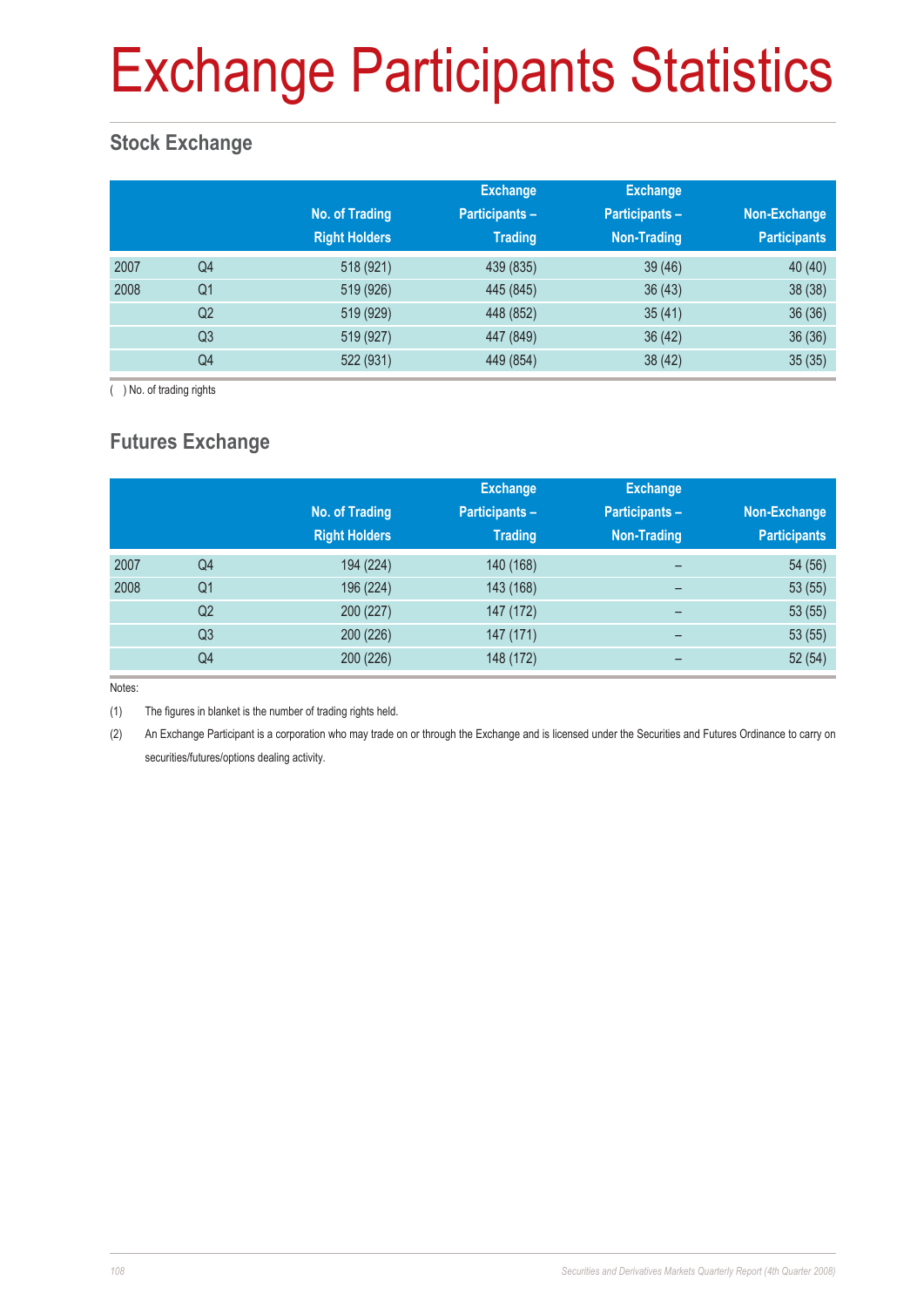# Clearing Participants Statistics

#### **HKCC Participants**

| Year/month |                | <b>Clearing Participants</b> | <b>General Clearing</b><br><b>Participants</b> |  |  |
|------------|----------------|------------------------------|------------------------------------------------|--|--|
| 2007       | Q4             | 128                          |                                                |  |  |
| 2008       | Q1             | 132                          |                                                |  |  |
|            | Q2             | 134                          |                                                |  |  |
|            | Q <sub>3</sub> | 134                          |                                                |  |  |
|            | Q4             | 133                          |                                                |  |  |

#### **SEOCH Participants**

|                |                                     | <b>General Clearing</b> |
|----------------|-------------------------------------|-------------------------|
|                | <b>Direct Clearing Participants</b> | <b>Participants</b>     |
| Q4             | 48                                  | 4                       |
| Q1             | 48                                  | 4                       |
| Q <sub>2</sub> | 49                                  | 4                       |
| Q <sub>3</sub> | 49                                  | 5                       |
| Q4             | 49                                  | 5                       |
|                |                                     |                         |

### **HKSCC Participants**

|            |                | <b>Direct Clearing</b> | <b>General Clearing</b> | <b>Broker</b>         | Non-broker            |
|------------|----------------|------------------------|-------------------------|-----------------------|-----------------------|
| Year/month |                | Participant (Note 1)   | Participant (Note 1)    | Participants (Note 1) | Participants (Note 2) |
| 2007       | $Q4*$          |                        |                         | 445                   | 46                    |
|            | $Q4**$         | 442                    | C                       |                       | 46                    |
| 2008       | Q1             | 447                    | 3                       |                       | 45                    |
|            | Q <sub>2</sub> | 450                    | 3                       |                       | 44                    |
|            | Q <sub>3</sub> | 449                    | 4                       |                       | 43                    |
|            | Q4             | 452                    | 5                       |                       | 41                    |
|            |                |                        |                         |                       |                       |

Note 1: Broker Participants were replaced by Direct Clearing Participants and General Clearing Participants when Third Party Clearing was introduced on 3 December 2007.

Note 2: Non-broker participants include Clearing Agency Participants, Custodian Participants and Stock Pledgee Participants.

up to  $&$  including 2.12.2007

\*\* from 3.12.2007 to 31.12.2007